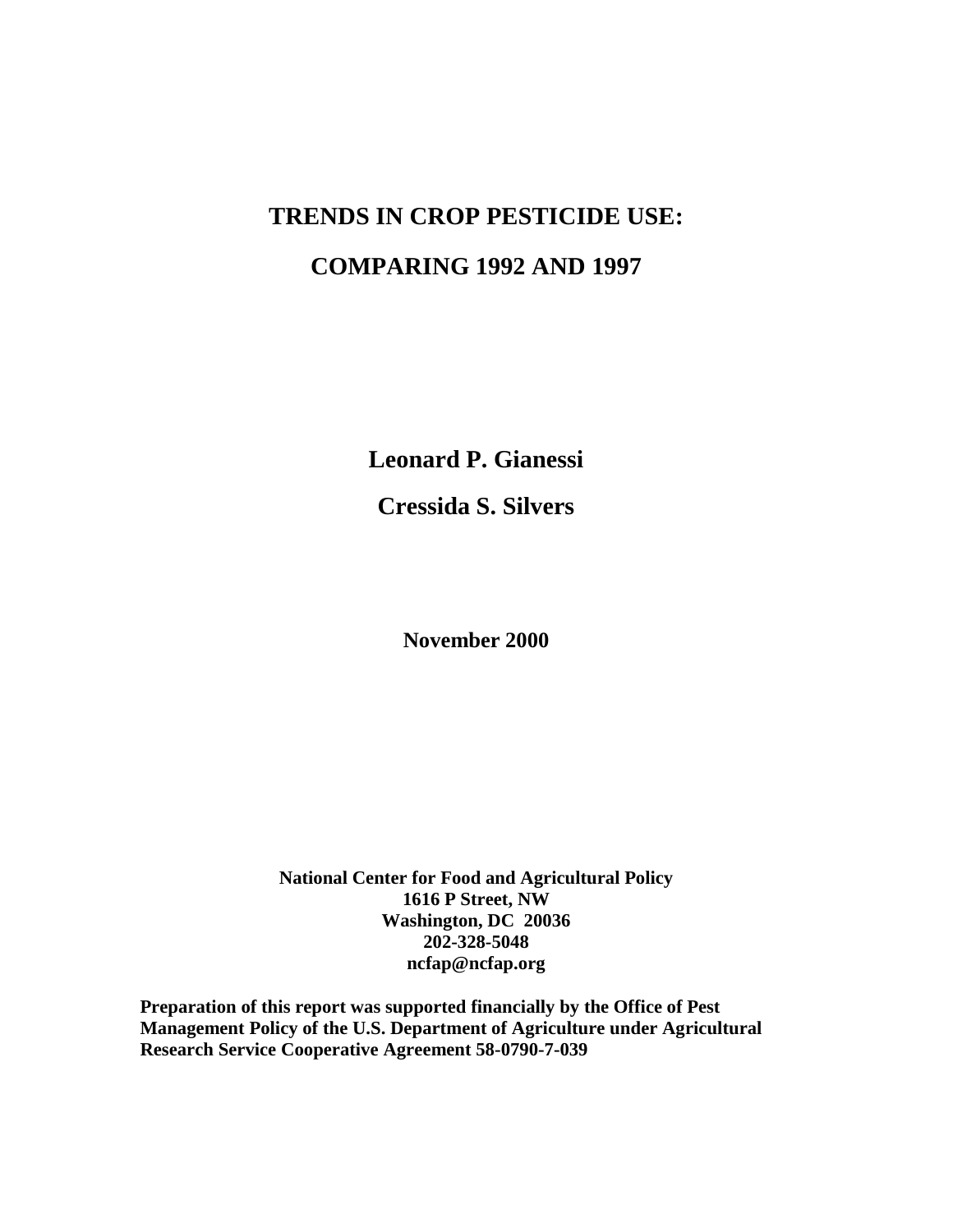## TABLE OF CONTENTS

- I. Introduction
- II. NCFAP Studies
- III. Fungicides
- IV. Herbicides
- V. Insecticides
- VI. Other Pesticides
- VII. Summary
- VIII. Conclusions
- IX. Caveats
- X. References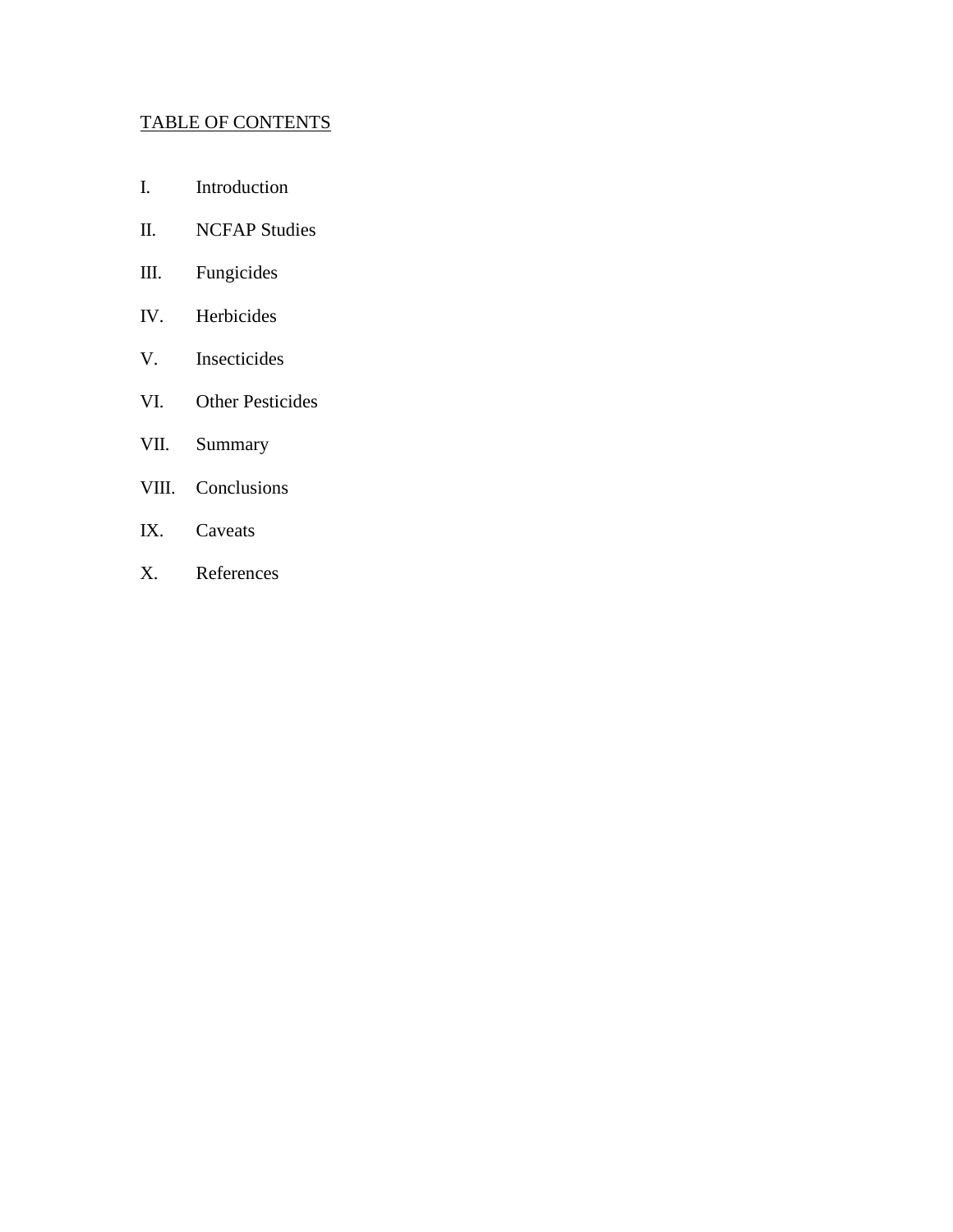## I. **Introduction**

 $\overline{a}$ 

Analysis of trends in pesticide use can help identify the effects of regulatory, research and farm policies that either directly or indirectly influence the pest management choices farmers make. The utility of such analyses is made clear when, for example, they dominate national and state discussions regarding regulatory policy. Advocacy groups have cited pesticide use trends data to claim that regulatory policies to reduce use have failed and that pesticide usage continues to increase.<sup>1</sup> In certain cases, such criticism of policy has led regulatory agencies to conduct their own analyses of reasons that pesticide use changes over time.<sup>2</sup> Alternatively, aggregate pesticide use changes have also been cited as evidence that Integrated Pest Management (IPM) programs are successful in reducing pesticide use. $3$ 

Thus far, however, analyses of changes in pesticide use have been superficial and incomplete. Although the federal government has collected a substantial amount of pesticide use data for major field crops, vegetable and fruit crops during the period 1990- 1999, very little analysis has been undertaken to explain observed differences in use amounts from year to year. Available federal analyses typically cite major changes in usage for a few major crops only.<sup>4</sup> For other pesticide use studies, it has been sufficient to cite aggregate statistics without any underlying analysis of changes. In those cases where further analysis has been undertaken, the focus has been on single states (California) or on only a few crops nationally (cotton, soybeans).

<sup>1</sup> See: PIRG, "Release of New Data Showing Record High Pesticide Use," May 28, 1996; "Pesticide Use Climbing, According to EPA Draft Report," Chemical and Engineering News, June 3, 1996; PAN, Hooked on Poisons: Pesticide Use in California 1991-1998, 2000; and Benbrook, Charles, Pest Management at the Crossroads, Consumers Union, 1996.

See: Wilhoit, Larry, *et al.,* Pesticide Use Analysis and Trends from 1991 to 1996, California Department of Pesticide Regulation, PM99-01, May 1999.

<sup>&</sup>lt;sup>3</sup> The almond IPM program in California is credited with a 45% annual volume reduction in insecticide use (1979-1987). See: Klonsky, Karen, *et al*., "California's Almond IPM Program," California Agriculture, September-October 1990.

<sup>&</sup>lt;sup>4</sup> See: USDA, Agricultural Resources and Environmental Indicators 1996-1997, Economic Research Service, July 1997.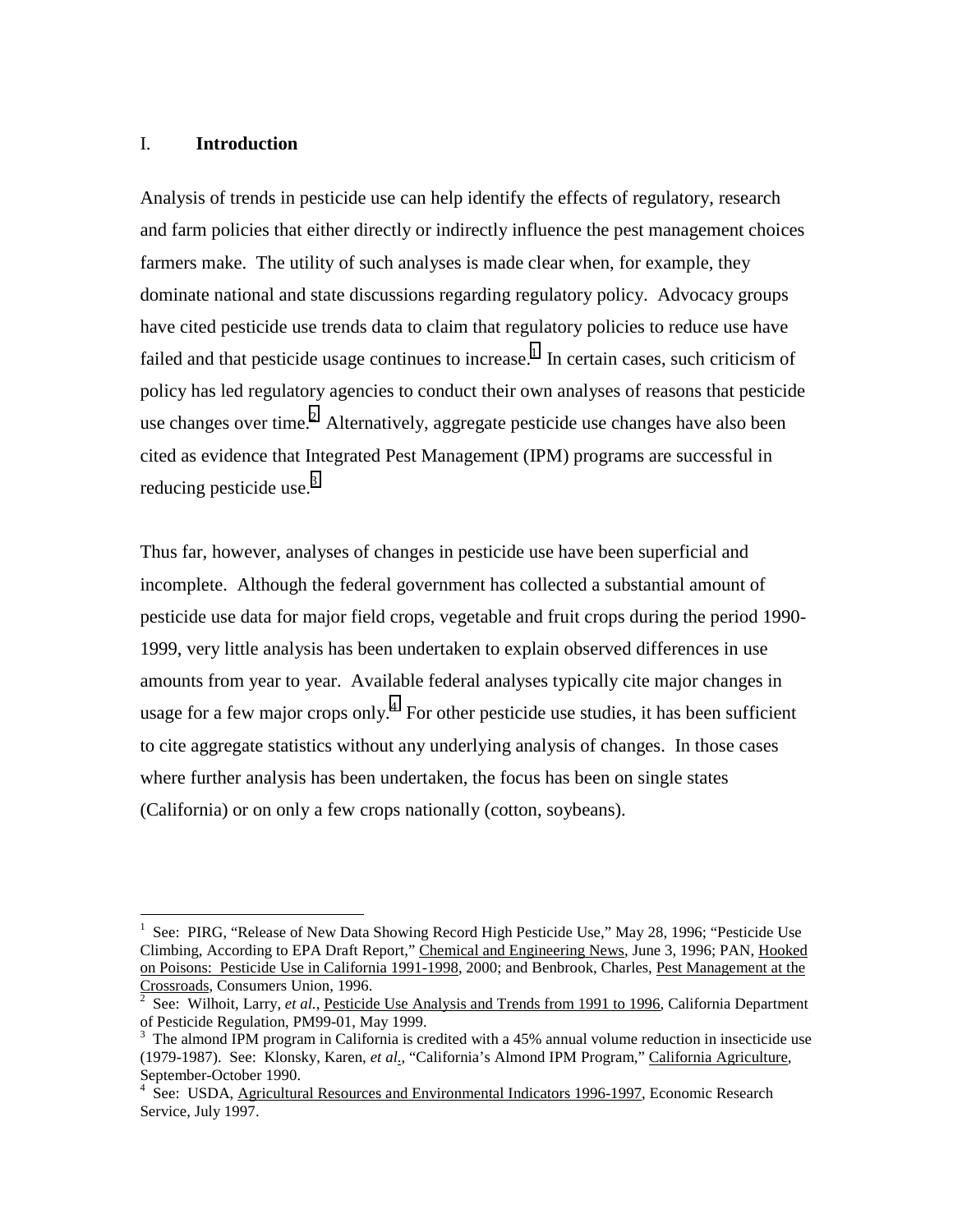A comprehensive analysis of trends in pesticide use is a difficult task due to the diversity of crops, pests and associated pesticide use. There are several hundred individual active ingredients commonly used in agriculture. They are used for a wide variety of purposes: weed control, insect control, disease control, nematode control, plant growth regulation, plant desiccation and soil fumigation, which in and of itself has multiple purposes. Numerous crops that are produced in the U.S. are grown in vastly different regions with different conditions and therefore different production practices. The pesticide usage patterns for potatoes grown in Florida, for example, are quite different from those grown in Washington State.

Further complicating the understanding of pesticide use trends is the subjective nature of the evaluation. While data can provide clues to what has happened, they are often insufficient to provide definitive answers. The data for a particular state may show that one fungicide in apples goes up in use and another one goes down, but the data alone do not indicate whether one fungicide replaced the other, or whether the changes were independent, caused by other factors. The only way to try to understand such an observed use pattern is to contact knowledgeable individuals (such as extension service agents) who regularly work with the crop in the state in question, and ask for an explanation.

Statistical analysis of changes in pesticide use is also difficult because of the subjectivity of the analysis, and because of the numerous and confounding factors influencing use, such as the fact that most pesticides control multiple pests. A general absence of data on factors such as pesticide pricing and incidence of pest populations also makes statistical analysis difficult.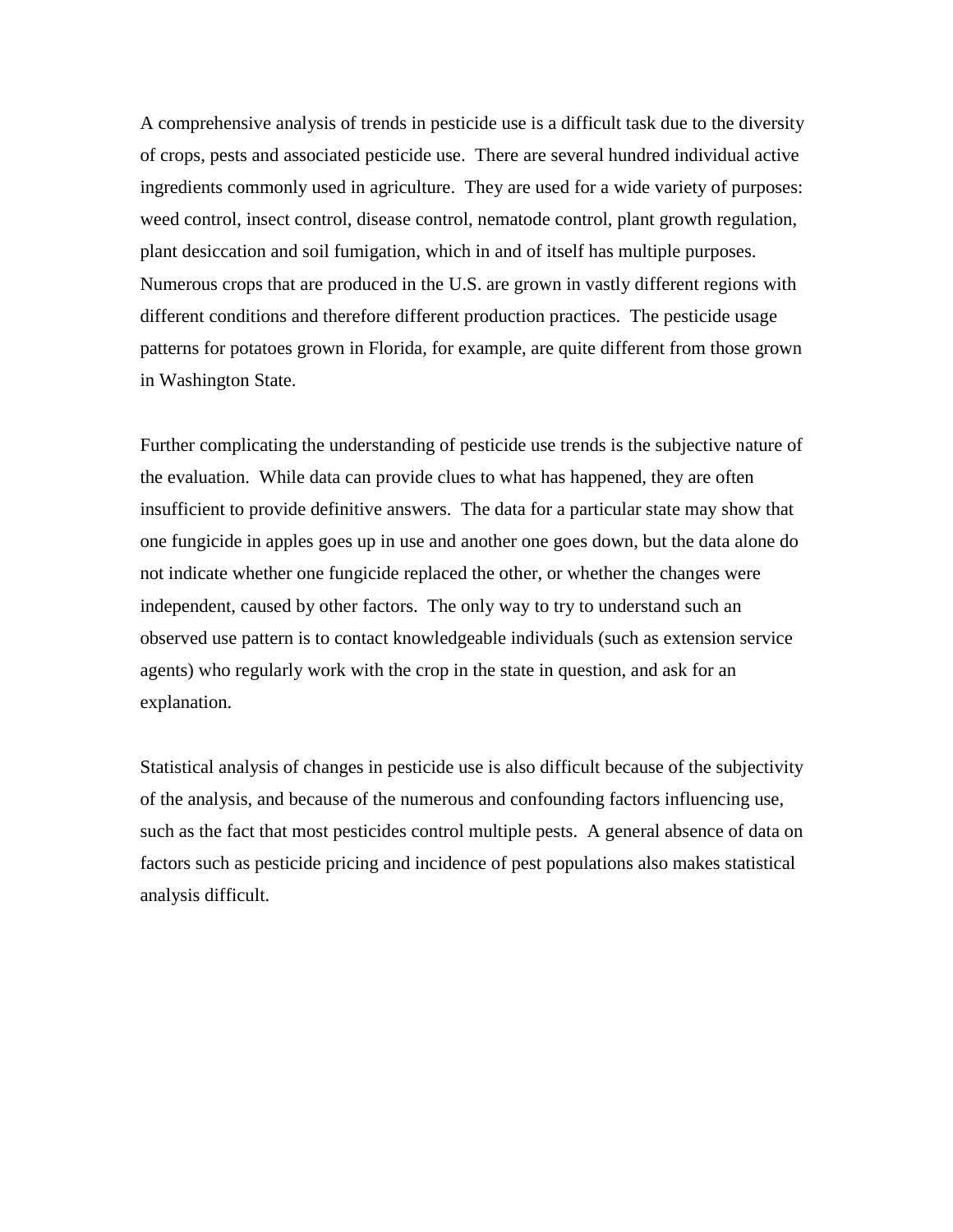## II. **NCFAP Studies**

#### A. Pesticide Use Databases

In 1995, the National Center for Food and Agricultural Policy (NCFAP) released a comprehensive national pesticide use database that delineated the use of 200 active ingredients on 87 crops in the 48 continental states for the time period circa 1992. In November, 2000, NCFAP released an updated version of the database for the time period circa 1997.<sup>5</sup> The NCFAP database is a compilation of records from published federal surveys of farmers and of estimates collected from extension service specialists, commodity organizations, food companies, independent crop consultants, state governments and agricultural chemical companies. The same methodology was used for both the 1992 and the 1997 NCFAP compilations.

A comparison of the 1992 and 1997 national usage totals is shown in Table 1. As can be seen, the overall change in annual agricultural crop pesticide use between 1992 and 1997 is an estimated increase of 93.7 million pounds. The aggregate use of fungicides, herbicides, insecticides and other pesticides increased by 2, 7, 33 and 51 million pounds, respectively.

The NCFAP database lists the use of individual active ingredients by crop and state (e.g., the use of atrazine on corn in Iowa). Table 2 summarizes the individual record changes between 1992 and 1997 and the change in pounds of pesticide active ingredient they represent. As can be seen, the 3,739 records included in the 1992 database, but not in the 1997 database, indicate a reduction of 53.5 million pounds. (These are records for canceled or withdrawn uses and for uses that no longer were reported for 1997.) The 5,309 new records added to the 1997 database account for an additional 99.4 million pounds of use. (These are records for newly introduced active ingredients and uses and for previously registered uses that were reported as being used in 1997, but not in 1992.)

<sup>&</sup>lt;sup>5</sup> The 1992 and 1997 versions of the NCFAP database are available at www.ncfap.org.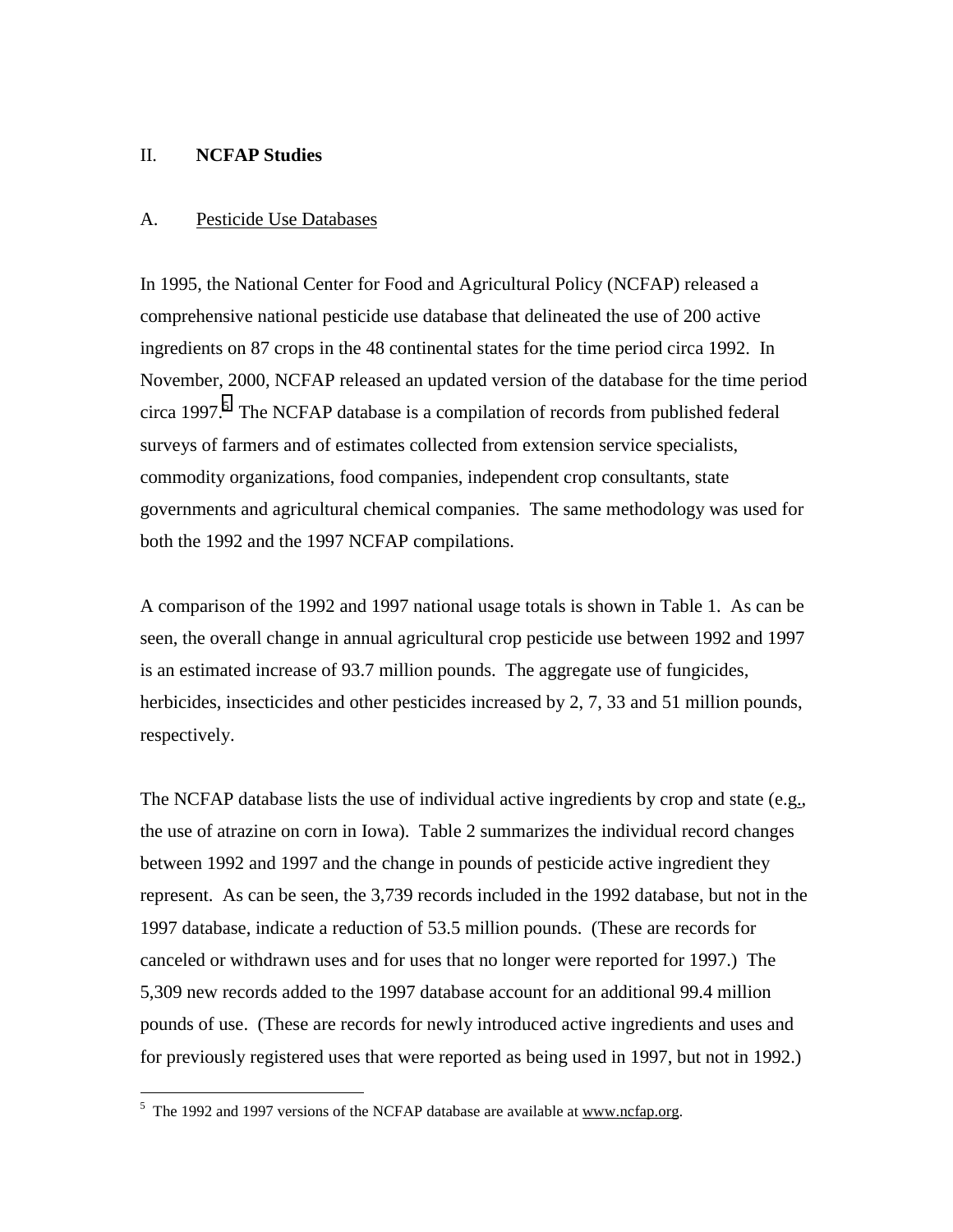There are 11,838 records for which usage is estimated for both 1992 and 1997. In the aggregate, these records indicate a usage increase of 47.8 million pounds of active ingredient between 1992 and 1997.

Closer examination of the 11,838 records that are common to both the 1992 and the 1997 databases reveals the number reflecting decreases (6,349) in the estimated total pounds of active ingredient used is greater than the number reflecting increases (5,489). Table 2 shows a distribution of the changes in pounds of usage for the 11,838 records. For 2,748 records, the increase in poundage from 1992 to 1997 was greater than 100%, while at the other extreme, 2,762 records for 1997 showed a decline in annual poundage of more than 50% the 1992 use level.

As Tables 1 and 2 suggest, behind each estimate of shifts in aggregate pesticide use are layers of increasingly detailed information about how and why those shifts occurred. The recent update of NCFAP's national pesticide usage database provides an opportunity to identify aggregate shifts in pesticide use between 1992 and 1997. The NCFAP trends study takes advantage of that opportunity by investigating and summarizing the details behind these shifts.

#### B. Trends Study

The NCFAP trends study focuses on active ingredients that have undergone noticeable changes in usage patterns between 1992 and 1997 at the national aggregate level, as estimated in the NCFAP national pesticide use database. For each active ingredient, changes at the national level are examined and the specific crop uses that most contribute to the national trends are identified. These specific crop uses are then examined and the circumstances that influenced each is described.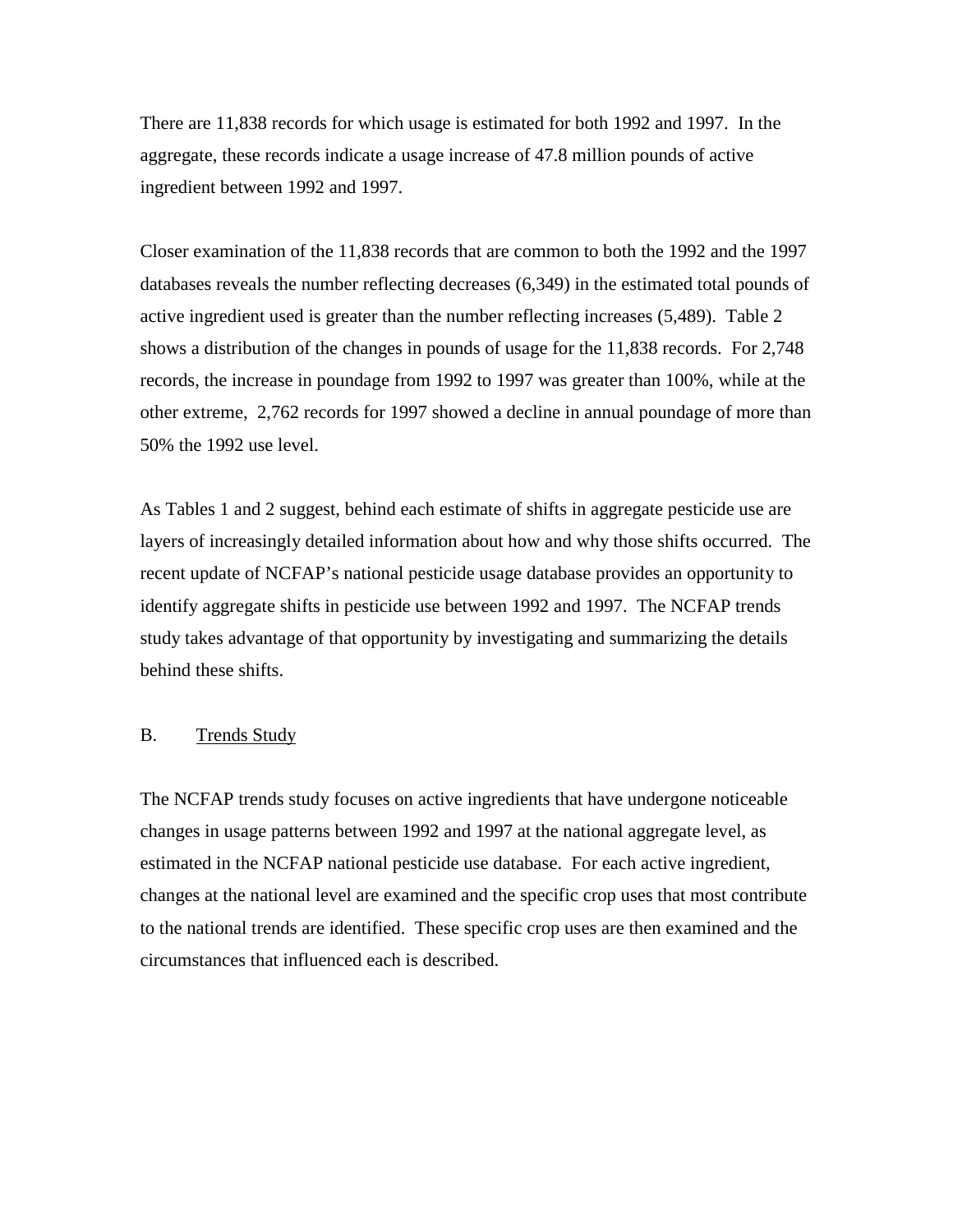### 1. *Organization*

The trends report is divided into four sections, one for each pesticide category. The pesticide categories are the same as those used in the pesticide use database: fungicides, herbicides, insecticides and other (primarily fumigants and plant growth regulators). Each section contains an introductory description of the pesticide category; use data, presented in tabular form, from the selected crops that appear to most influence national usage of an active ingredient; and short explanations of the highlighted changes in use. Within each pesticide category, the explanations are organized by crop; within each crop, they are organized by state.

The major factors that account for differences in usage patterns from year to year, as highlighted in this report, are identified and discussed in the report's summary conclusions.

## 2. *Sources*

For the report of pesticide use trends, NCFAP recontacted many of the extension service agents who provided estimates for both 1992 and 1997 NCFAP pesticide use databases, and asked for their explanations of observed changes. Additional extension service agents were contacted and asked to comment on changes in NCFAP estimates that are based on other data sources, such as surveys by USDA NASS or California's Department of Pesticide Regulation.

In addition, NCFAP conducted a literature survey of commodity-focused publications (such as Citrograph and Grape Grower), regional farm publications (such as Delta Farm Press and AgAlert), scientific literature (such as Weed Technology and Plant Disease) and conference proceedings (such as from the Beltwide Cotton Conferences and the Florida State Horticultural Society) for articles that describe pesticide use patterns.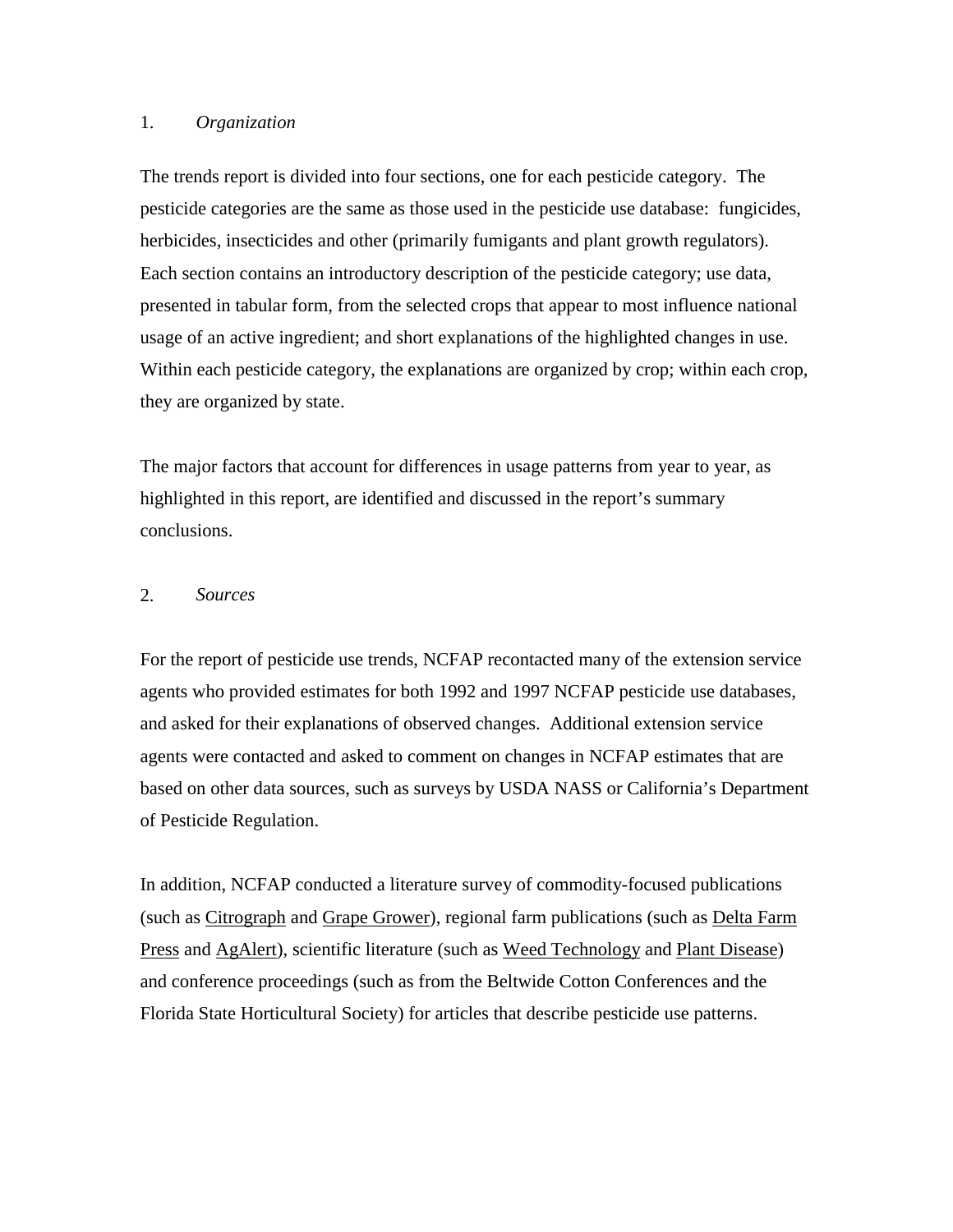Another important source of information was USDA's series of "Crop Profiles" for individual crops and states.<sup>6</sup> All references are listed at the end of the report.

## 3. *Data Presentation*

For each of the four pesticide categories, three data tables are presented. The first set of tables (Tables 3, 6, 9, 12) shows the aggregate national usage estimates for active ingredients included in either the 1992 or 1997 NCFAP usage files. It also includes estimates of the percent change from 1992 to 1997 in national aggregate use of each active ingredient.

The second set of data tables in each pesticide category (Tables 4, 7, 10, 13) shows the total change, nationally, of pounds applied for each active ingredient. The crop changes that were major contributors to each total change are also listed. Rather than include every pound of change for every active ingredient, only major crop changes are listed.

By listing pesticide use by active ingredient and by crop in the second table, different patterns become evident. One pattern the data may suggest is that for some active ingredients there were counterbalancing changes in different crops. For example, in the table on fungicides (Table 4), chlorothalonil's use in peanuts went down by 3 million pounds, but went up in potatoes by 3.7 million pounds. Elsewhere, patterns may suggest substitution of one active ingredient for another within a crop, as seen in California carrots in the section on other pesticides (Table 13): methyl bromide usage decreased while 1,3-D usage increased.

The third set of data tables in each section (Tables 5, 8, 11, 14) shows the same selected active ingredient use records from the NCFAP database that are included in the second set of tables, but organized by crop, active ingredient and state. The inclusion of state as a category in the third set of tables more thoroughly illustrates the changing use patterns identified in the second, which are, in turn, elaborated on the data in the first. As the

 $\overline{a}$ 

<sup>6</sup> Available at http://ipmwww.ncsu.edu/opmppiap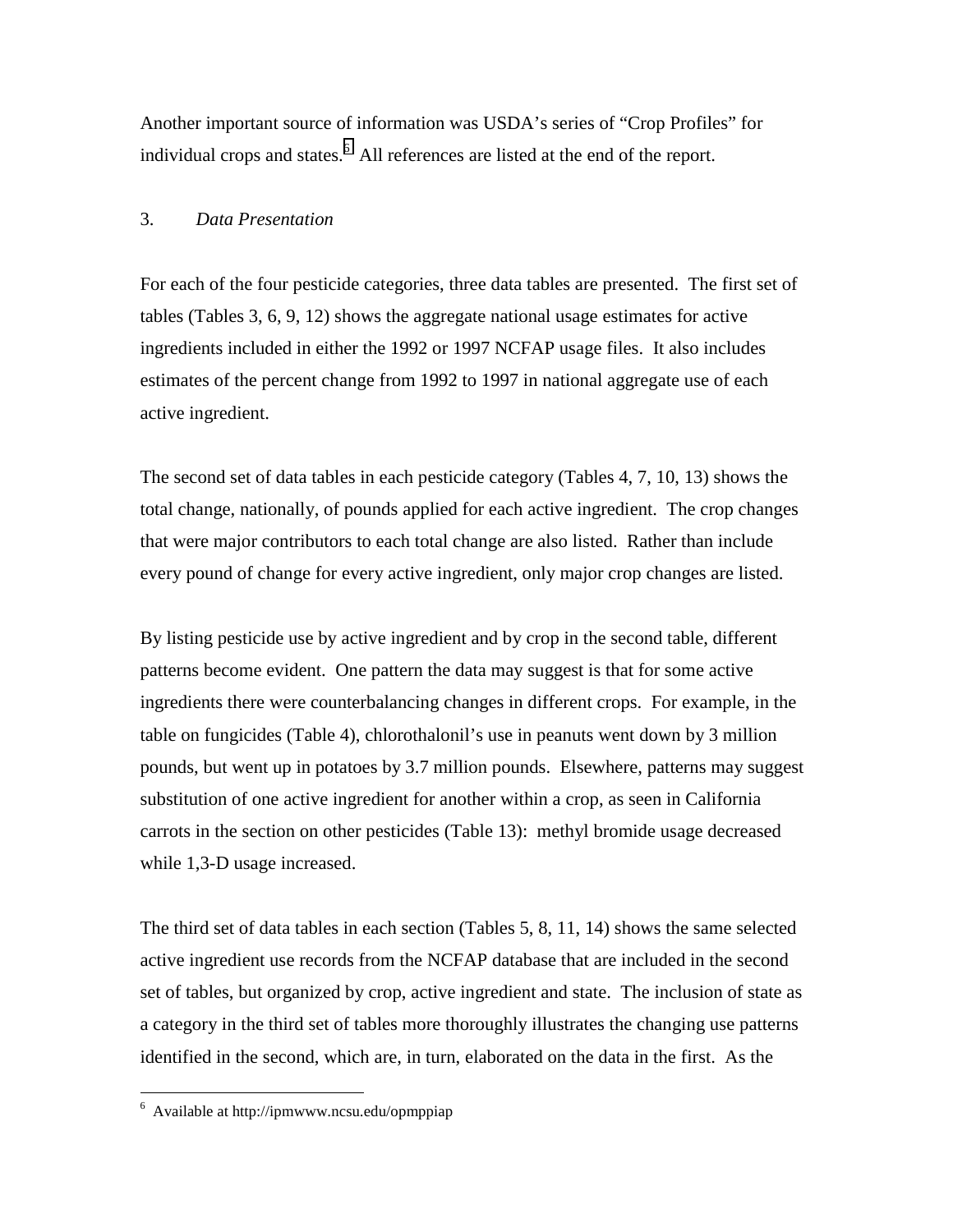reader progresses from the first to the third table for each pesticide category, use patterns for each active ingredient are broken down to reveal more detail about what is driving national trends.

It should be noted that NCFAP determines the total pounds of an active ingredient used in a year by calculation [(number of acres) x (percent acres treated) x (average annual rate applied per treated acre)]. In many cases, changes in total pounds used are explained by a change in the percent acres treated. The third table in each section presents records for which this is the case. Of course, changes in the two other variables (the average annual rate applied and the number of acres of the crop in the state) also can account for changes in the overall pounds of active ingredient used. When changes in total acres or rates account for the bulk of the differences in pounds used, those changes are also noted in the third table.

After following usage of a particular active ingredient through the tables, the reader may then refer to the text, which provides short descriptions organized by crop, for the explanation of observed usage shifts. Again, descriptions only include the states that account for the majority of a given usage shift. Estimates of pounds of usage are not provided in the third set of tables. These tables are meant to illustrate the changes in the factors which resulted in changes in pounds of use. Alternatively, a reader interested in pesticide use trends from the perspective of a particular crop rather than a particular active ingredient may start with the text and then go to the tables for pesticide use data on that crop.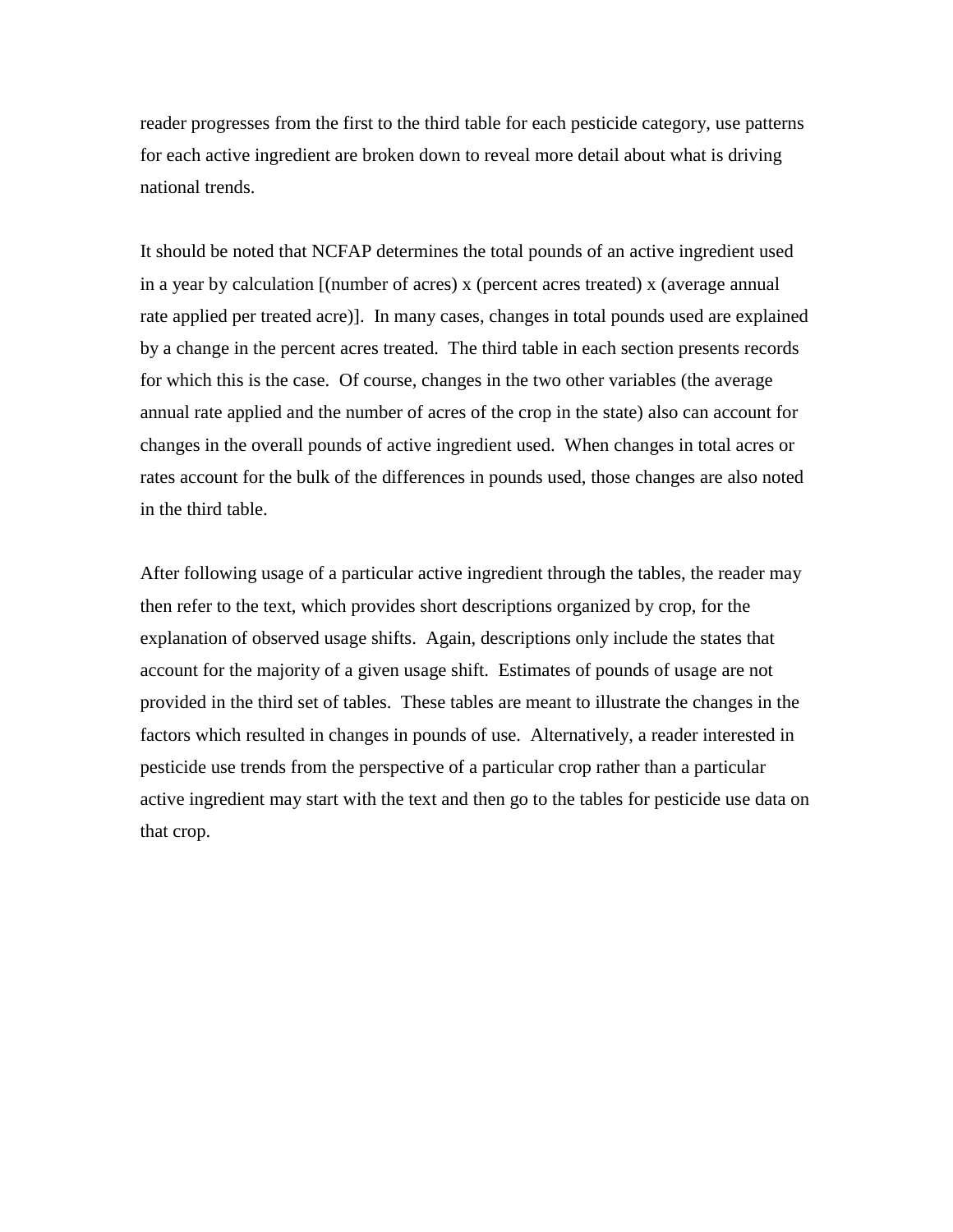| TABLE 1: U.S. Crop Pesticide Use: 1992 and 1997 |       |                 |         |          |
|-------------------------------------------------|-------|-----------------|---------|----------|
|                                                 |       | Millions Lbs/Yr |         |          |
|                                                 | 1992  | 1997            | Change  | % Change |
| Fungicides                                      | 129.3 | 131.5           | $+2.2$  | $+2$     |
| <b>Herbicides</b>                               | 454.2 | 461.4           | $+7.2$  | $+2$     |
| Insecticides                                    | 149.1 | 182.4           | $+33.3$ | $+22$    |
| <b>Other Pesticides</b>                         | 159.6 | 210.6           | $+51.0$ | $+32$    |
| <b>Total</b>                                    | 892.2 | 985.9           | $+93.7$ | $+10$    |

| <b>TABLE 2: Summary of Changes in Individual Records and Pounds of</b><br><b>Active Ingredients</b><br>(1992 and 1997 NCFAP Databases) |                          |                                                                      |
|----------------------------------------------------------------------------------------------------------------------------------------|--------------------------|----------------------------------------------------------------------|
|                                                                                                                                        | # of Records             | Change in Lbs Al                                                     |
| 1992 Database Only<br>1997 Database Only<br>Both 1992 and 1997 Databases                                                               | 3,739<br>5,309<br>11,838 | -53.5 million pounds<br>+99.4 million pounds<br>+47.8 million pounds |
| % Change in Pounds of Use                                                                                                              |                          | # of Records                                                         |
| >100<br>1 to 100<br>$-1$ to-50<br>$-51$ to $-99$                                                                                       |                          | 2,748<br>2,741<br>3,587<br>2,762                                     |
| Total                                                                                                                                  |                          | 11,838                                                               |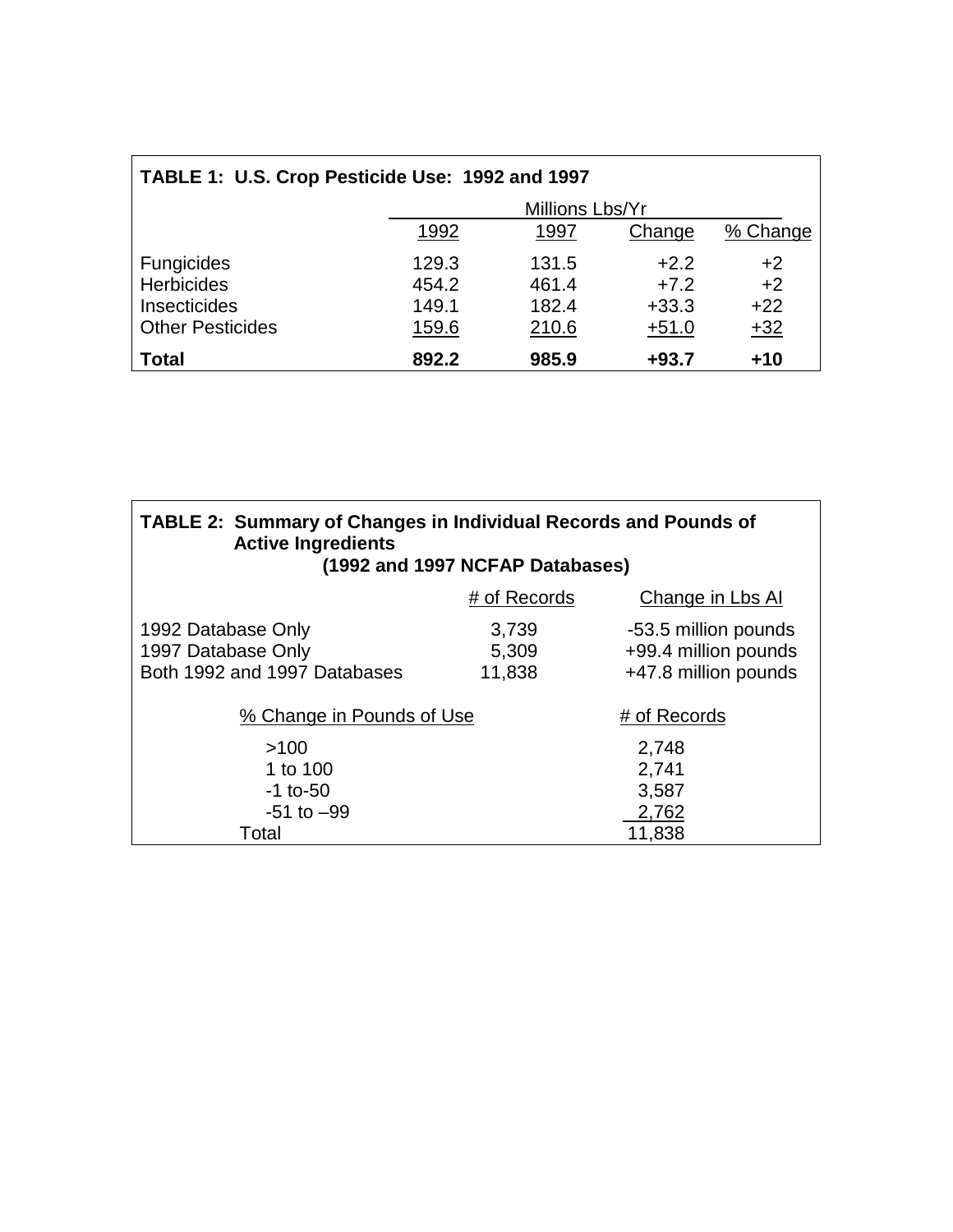#### III. **Fungicides**

#### A. Introduction

Rainfall was above average in many regions in the country circa 1997. The incidence of many plant diseases is correlated closely with the amount and distribution of rainfall [100]. Rainfall and moisture determine not only the severity of diseases, but also whether certain diseases will even occur in a given year. By increasing moisture above ground and in the soil, rain facilitates movement and development of pathogens on stems, leaves, and roots. Both bacterial pathogens and fungal spores often are disseminated in water drops, splashing rain, in rainwater moving from the surfaces of infected tissues to those of healthy ones or as free water in the soil [100]. Even airborne pathogens are affected by rain, which extracts them from the air and deposits them onto plants. In fungal disease development, disease spores are transported by water, and their germination depends on being covered by a film of water. Fungicides are used to protect plants from a variety of pathogens. In years of high rainfall and consequently high disease pressure, fungicide use tends to increase in efforts to produce harvestable crops.

For the purposes of this study, the term fungicide refers to any pesticide used for the management of disease causing plant pathogens, including bacteria and fungi.

## B. Crop Analysis

#### 1. *Almonds*

Increased fungicide use for almonds in California generally was correlated with the end of the drought years in 1993 and with high precipitation in 1995-1997. Anthracnose problems had been relatively unknown, but in 1995, 1996 and 1997, cool wet spring weather began causing major outbreaks [159]. Propiconazole was registered for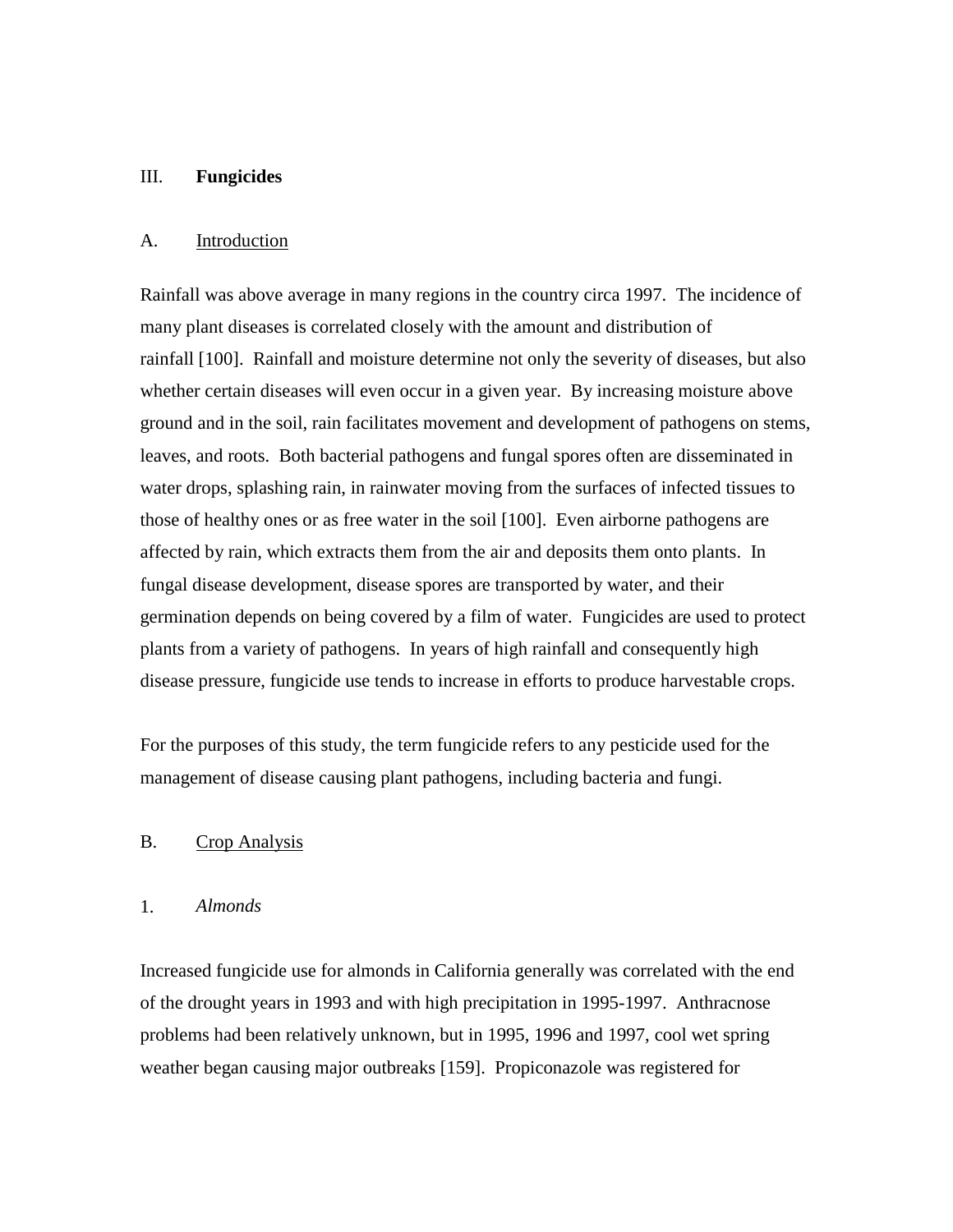anthracnose under emergency exemptions in 1996, 1997 and 1998, and was used widely because it was more effective than alternatives [4].

The use of captan and maneb increased and replaced some ziram use due to more control efficacy against anthracnose. Increased use of myclobutanil and benomyl replaced some iprodione use because iprodione does not work as well on scab during wet years.

## 2. *Apples*

In Eastern states apple scab is the primary disease target of most fungicide sprays. In the early 1990's, many growers were using apple scab programs that depended on the sterol inhibitor (SI) fungicides (including fenarimol). However, SI resistant strains of the fungus were soon detected. Some growers stopped using SI's while other growers were advised to mix the SI's with other fungicides, such as mancozeb, captan and metiram [161]. Scab resistance to dodine was confirmed in the early 1990's. It is no longer efficacious and has declined in use. Growers substituted mancozeb and metiram. Mancozeb also was used widely in the East to control summer diseases (sooty blotch, fly speck, black rot) in the early 1990's. However, label changes in the early 1990's set maximum rates of 3 pounds per acre per application for mancozeb – a rate too low to control black rot [162]. In addition, restrictions on the use of the EBDC's (mancozeb and metiram) through the summer growing season (e.g., 77 day preharvest interval) makes them unavailable for summer disease control. Research demonstrated that benomyl was the most effective fungicide for controlling the summer disease complex [163]. However, it is recommended that benomyl be used in combination with captan or ziram to minimize resistance development and to maximize both eradicant and residual activity against fly speck [164].

In Michigan, some apple processors have concerns regarding captan usage and have placed restrictions on its use [165]. As a result, ziram increasingly has been the fungicide used most frequently in combination with benomyl for summer diseases in Michigan. Thiram, triforine and dinocap are less effective than alternatives for control of the apple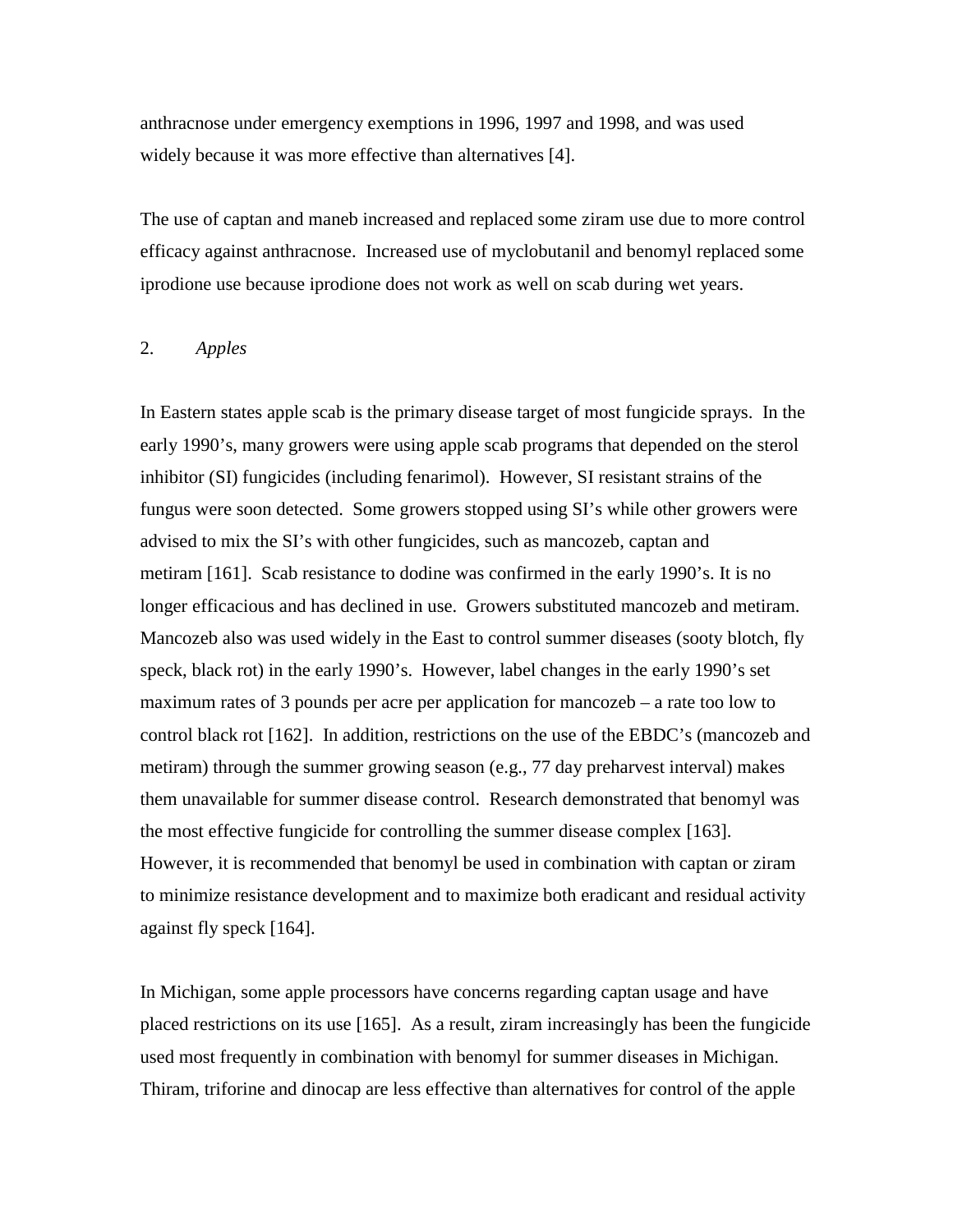disease complex, and their minor use in the early 1990's was discontinued for the most part by 1997 [296].

In Washington State, a major trend of the past 10 years has been the increased planting of Gala, Fuji and Braeburn apple trees and the removal of Red Delicious trees [168]. The Red Delicious trees were more susceptible to apple scab; the newer varieties are more susceptible to powdery mildew [169]. As a result, Washington State growers have decreased their use of fungicides targeted primarily at apple scab (mancozeb, ziram) and increased their use of fungicides targeted primarily at powdery mildew (fenarimol, triflumizole) [170]. Triflumizole usage also has displaced some of myclobutanil's use. Growers have reduced their use of triadimefon because of concerns that it adversely affects fruit size [170].

In the 1980's a new disease appeared in North Carolina apple orchards: alternaria blotch. In 1995, research indicated that some control of alternaria blotch on apples was obtained with applications of fosetyl-Al, which was subsequently registered and used in North Carolina [15].

Streptomycin usage to control fireblight in apples declined because of increasingly widespread resistance in the West. As a result, oxytetracycline usage in apple orchards increased and has been used under Section 18 emergency exemptions [14] [167]. Another registered pesticide for fireblight control in apples whose usage increased is fosetyl-Al.

#### 3. *Carrots*

Iprodione's use in California carrots grew in the 1990's in a rotation with chlorothalonil for resistance management of alternaria leaf blight [10]. The registration of metalaxyl in 1992 for cavity spot control in carrots provided growers for the first time with an effective control [89]. In the mid-1990's, carrot growers increased their use of metalaxyl as a soil drench for control of cavity spot [90].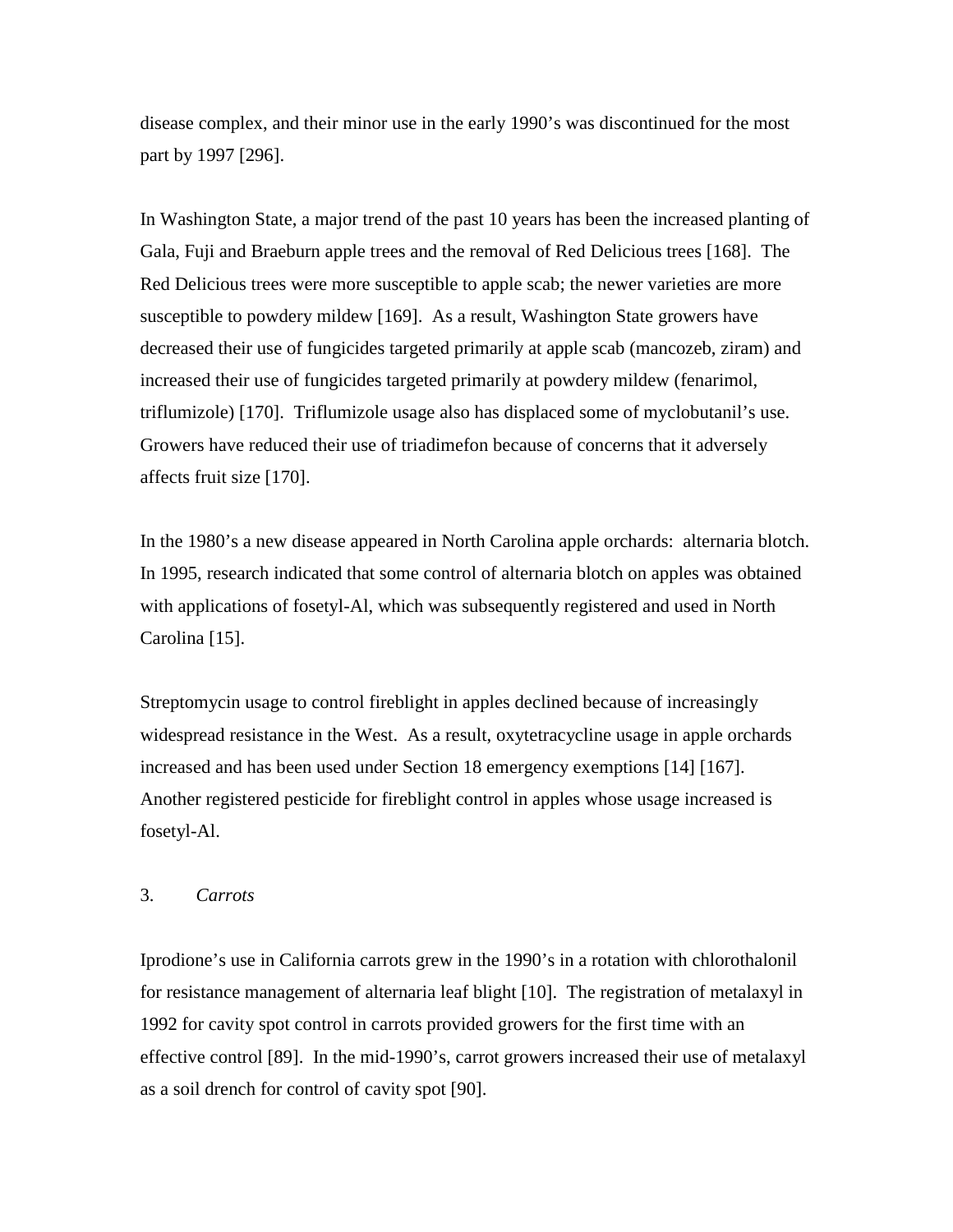## 4. *Celery*

Late blight of celery is a seedborne fungal pathogen that favors very wet conditions for development. The increased rainfall in California in 1997/98 led to an increase in propiconazole and chlorothalonil use for late blight control [127]. The introduction of propiconazole has provided growers with a more effective late blight control fungicide and its increased use replaced the less effective thiophanate methyl and the voluntarily canceled anilazine [127] [128]. Pink rot of celery reaches the highest incidence during cool wet periods, such as those characterizing the 1997/98 time period. DCNA is the primary celery fungicide used to control pink rot, and its use increased as a result of higher disease incidence.

## 5. *Cherries*

DCNA's registration for cherries was canceled in the 1990's. In the early 1990's the sterol inhibitor (SI) fungicides (fenarimol and myclobutanil) were very popular for control of cherry leaf spot and brown rot. Their usage has declined as the more effective fenbuconazole was introduced in the 1990's [126]. For the most part, fenbuconazole also has replaced iprodione, that was used for brown rot. (Fenbuconazole is half the price of iprodione.) [126] The use of captan in Michigan cherries has gone up due to concerns regarding resistance developing to sterol inhibitors. Captan is tank mixed increasingly with the SI's or used in a rotation program. The use of chlorothalonil is restricted to early season or post harvest application to the trees. Chlorothalonil's use has increased in an effort to preserve the SIs for leaf spot [126].

## 6. *Citrus*

Copper fungicides are used widely in Florida citrus, particularly for melanose and greasy spot control [93]. Although the percent of citrus acres treated with copper increased slightly in the mid-1990's, the factor that accounts for most of copper's increased pounds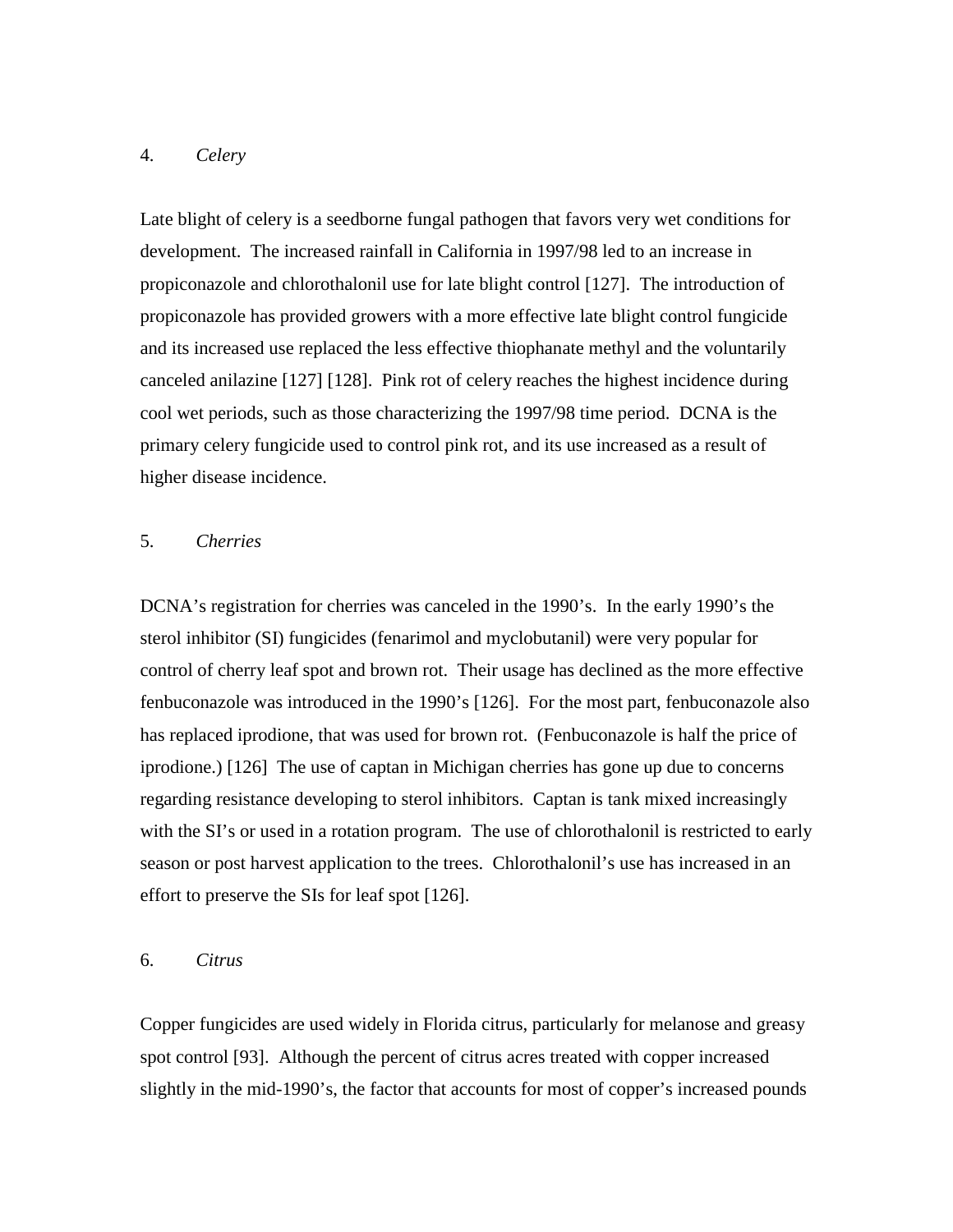of use in Florida is the doubling of Florida's citrus acreage between 1992 and 1997 (583,000 to 959,000).

Florida citrus growers began to treat a small percentage of acreage (2%) with ferbam for citrus scab, alternaria and in combination with benomyl for effective control of postbloom fruit drop [94]. The addition of ferbam helps reduce the possibility of selecting benomyl resistant strains [155].

## 7. *Cotton*

Etridiazole and PCNB are used as in-furrow fungicides to control seedling diseases of cotton. In the mid-1990's, the recommendation increasingly was to use hopper box fungicide applications, rather than in-furrow applications [3]. Consequently the use of in furrow applications of etridiazole and PCNB declined.

## 8. *Grapes*

A substantial amount of resistance has built up to triadimefon in California grape vineyards, and, therefore, it's use has decreased greatly [1]. In grapes, copper use rose in California due to its inclusion in resistance management programs for powdery mildew [1].

California grape growers gained new registrations for the use of two fungicides for disease management: azoxystrobin and triflumizole. Grape growers integrated use of the new fungicides into disease control programs for resistance management. Increased use of myclobutanil replaced much of the early 1990's use of fenarimol and triadimefon. Two factors made myclobutanil increasingly popular: longer residual action (20 days rather than 10 to 14 days) and greater systemic action. The use of sulfur declined as growers increasingly used products like myclobutanil with a longer residual control period. Thus, there was less need to apply sulfur as often as in the early 1990's.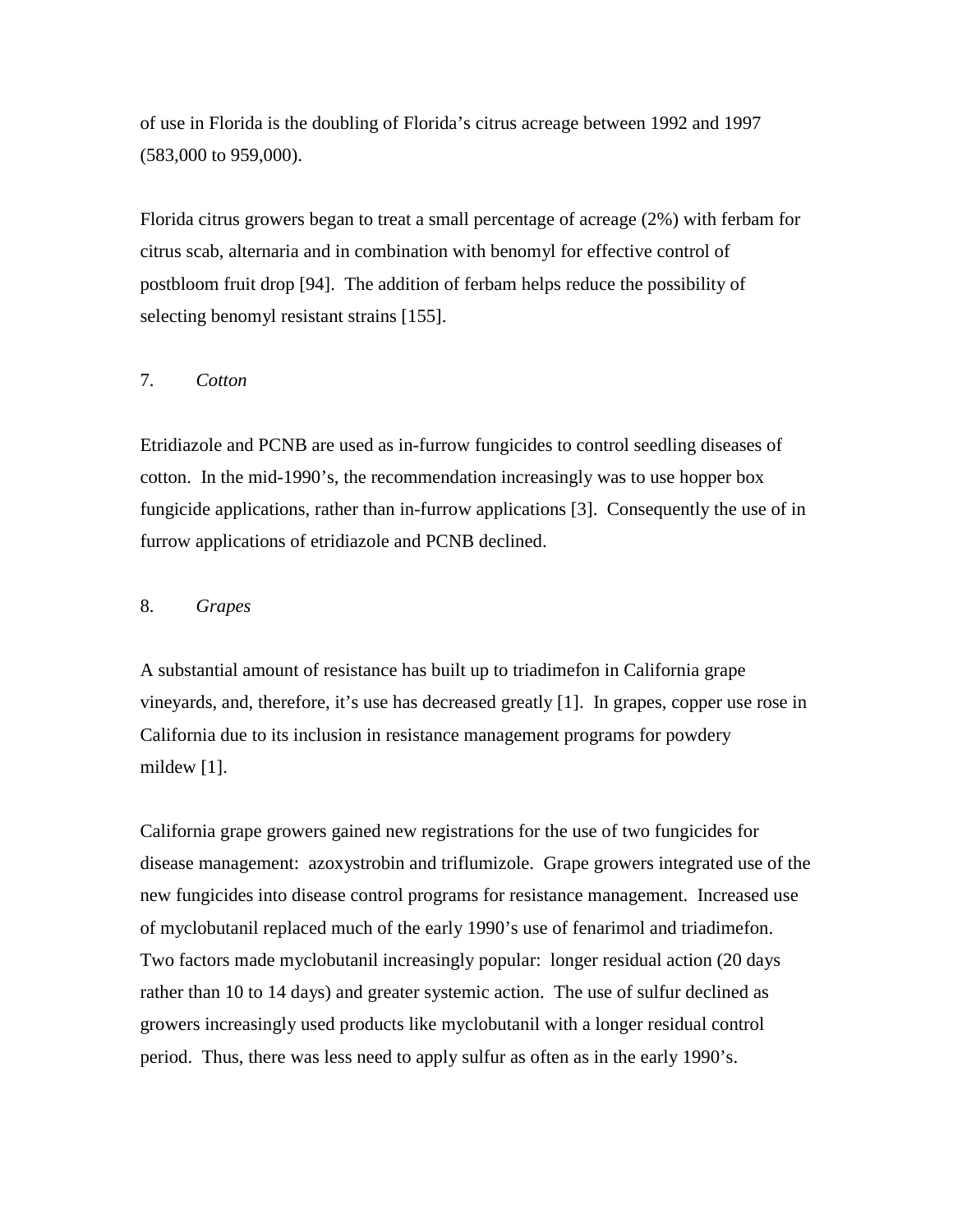Unrelenting rains in 1997 also prevented California grape growers from making as many sulfur applications as was typical in the early 1990's.

In New York, Pennsylvania and Michigan, use of ziram has increased since 1992 and use of ferbam has decreased. In the early 1990's, juice processors in the Great Lakes grape producing region stopped accepting fruit treated with EBDCs and captan. Ferbam use increased to fill in the gap for black rot control. In 1996, ziram, a product with active ingredients and disease activity similar to ferbam, but cheaper and easier to use than ferbam, was registered for use on grape black rot, and growers switched from ferbam to ziram [45]. Ferbam leaves a black residue in grapes; ziram is whitish in appearance.

#### 9. *Hazelnuts*

Eastern Filbert Blight (EFB) was not a problem in hazelnuts in Oregon prior to the 1980's. Late in 1986, a major EFB infection center was discovered east of Portland, Oregon. Since that time, the disease has spread throughout Oregon's hazelnut production area [157]. Without controls an orchard becomes unproductive within four years of infection. Complete tree death usually occurs within five to seven years. In 1992, Oregon growers had use of two fungicides that provided some control of EFB: chlorothalonil (under an emergency registration) and copper. As the disease has spread, the use of the two fungicides has increased. Chlorothalonil received an Special Local Needs registration in 1996. Oregon growers also were allowed to use fenarimol under a Section 18 in 1997 for control of EFB. Complete protection from infection has been obtained with three to five fungicide applications applied in an 8 to 17 day schedule [158].

#### 10. *Hops*

In 1997, powdery mildew was detected for the first time in the hop growing region of the Northwest [7]. Several fungicides have been allowed under Section 18 emergency provisions (1997-2000), including myclobutanil and tebuconazole [8].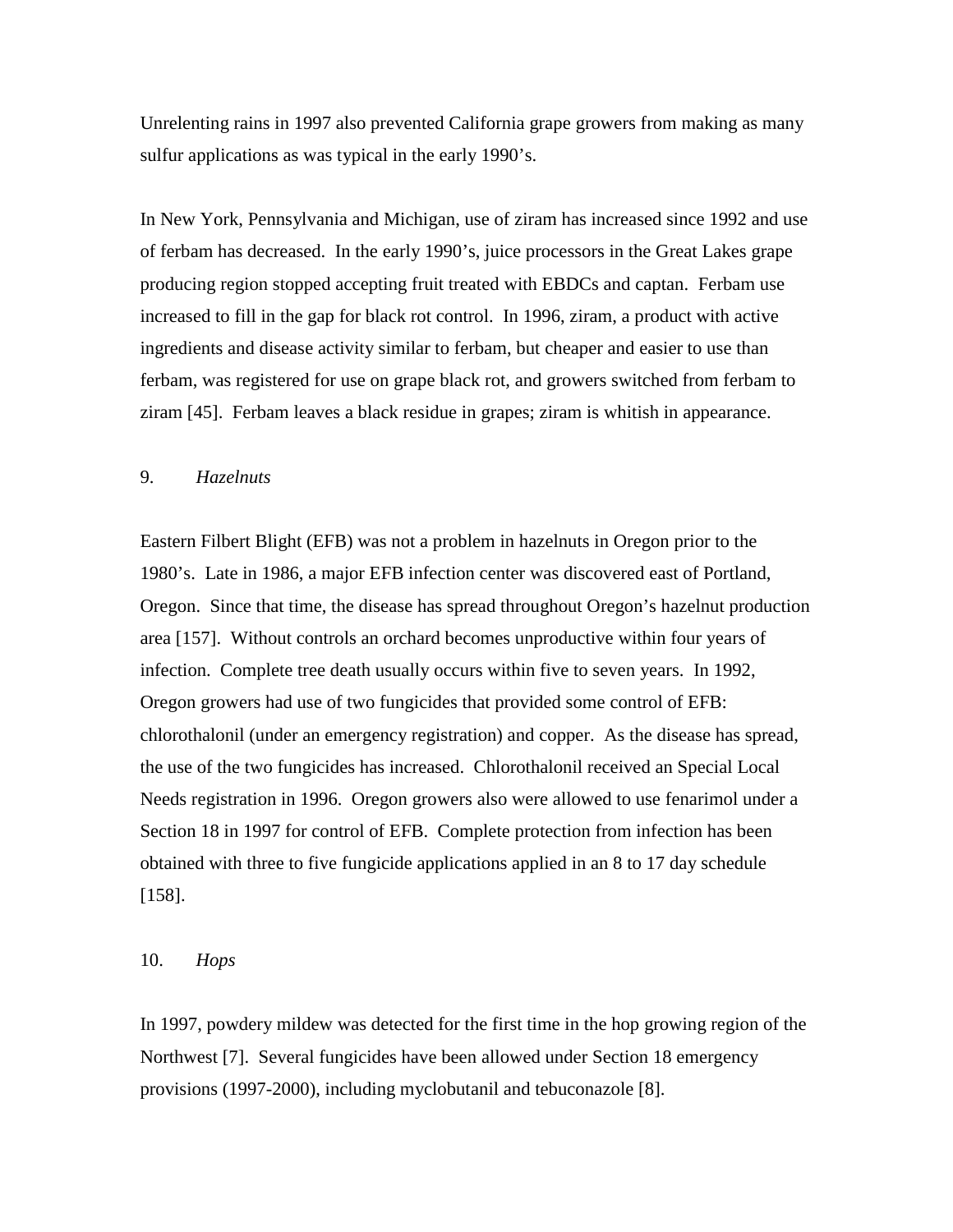## 11. *Lettuce*

Following detection of downy mildew resistant populations to applications of metalaxyl in the early 1990's, California lettuce growers adopted a program of alternative treatments of maneb and fosetyl-Al [4] [11].

#### 12. *Peaches*

Propiconazole was registered for use in California peach orchards for brown rot control in 1996 [86]. Research demonstrated that propiconazole was highly effective in controlling brown rot and was competitively priced with alternatives. Propiconazole's use led to reductions in the use of other fungicides which peach growers had been using for brown rot control: benomyl, iprodione, thiophanate methyl, vinclozolin and triforine. Some reduction in the use of benomyl and thiophanate methyl can be attributed to increased resistance that had been documented in the Sacramento and northern San Joaquin Valley [87]. Chlorothalonil, copper and ziram are used primarily to control peach leaf curl. Increased use of copper for peach leaf curl control during the dormant season has led to reduced use of chlorothalonil and ziram during the growing season [88].

Georgia peach growers began using the newly-registered fungicides fenbuconazole and propiconazole on a significant portion of their state acres in the mid-1990's for control of brown rot and scab. The systemic nature of the new fungicides provided residual disease protection when other contact fungicides may wash off [91]. Reductions in use of other brown rot/scab fungicides occurred as a result: benomyl, captan, ferbam, sulfur, triforine and thiophanate methyl. The reductions in benomyl and thiophanate methyl usage were also the result of increases in the populations of resistant strains of brown rot and scab [92].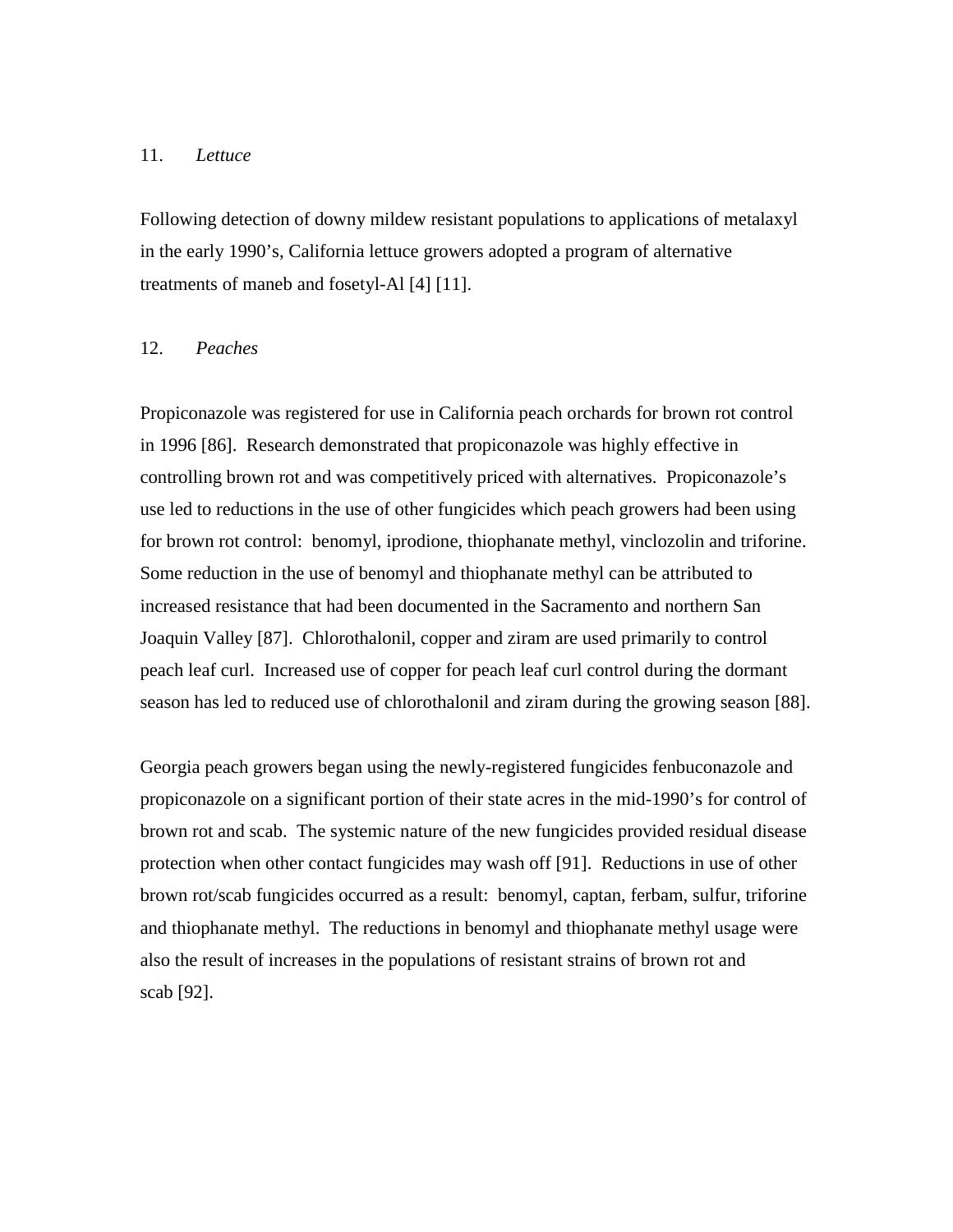## 13. *Peanuts*

For many years chlorothalonil has been the backbone for peanut leafspot control in the Southeast because of its high degree of efficacy. In recent years, newer fungicides (azoxystrobin, flutolanil, tebuconazole) have been used increasingly because they provide good leafspot control, as well as white mold control [26]. Chlorothalonil's usage has been reduced as it does not control white mold. The use of PCNB provides partial control of white mold; PCNB decreased in usage following the introduction of the new fungicides. In the early 1990's, a small percentage of peanut acreage (2-3%) was treated with carboxin for control of stem rot [28]. Carboxin has limited effectiveness in controlling stem rot (15%), and as new more effective products were introduced (azoxystrobin, flutolanil, tebuconazole), carboxin field usage ceased. Now carboxin is used exclusively in seed treatments.

## 14. *Pears*

Unusually high spring rainfall in 1995 created a significant threat for the development of pear scab. The California Department of Pesticide Regulation approved the immediate registration of triflumizole, the only fungicide capable of eradicating pear scab following an infection [2]. Triflumizole is also the only sterol inhibitor fungicide that does not cause growth regulator effects on developing pears, leading to squat, short necked pears [2].

Streptomycin usage to control fireblight in pears declined because of increasing widespread resistance in the West. As a result, oxytetracycline usage in pear orchards increased and has been used under Section 18 emergency exemptions [14] [167]. Another registered alternative for fireblight control in pears whose usage increased was fosetyl-Al.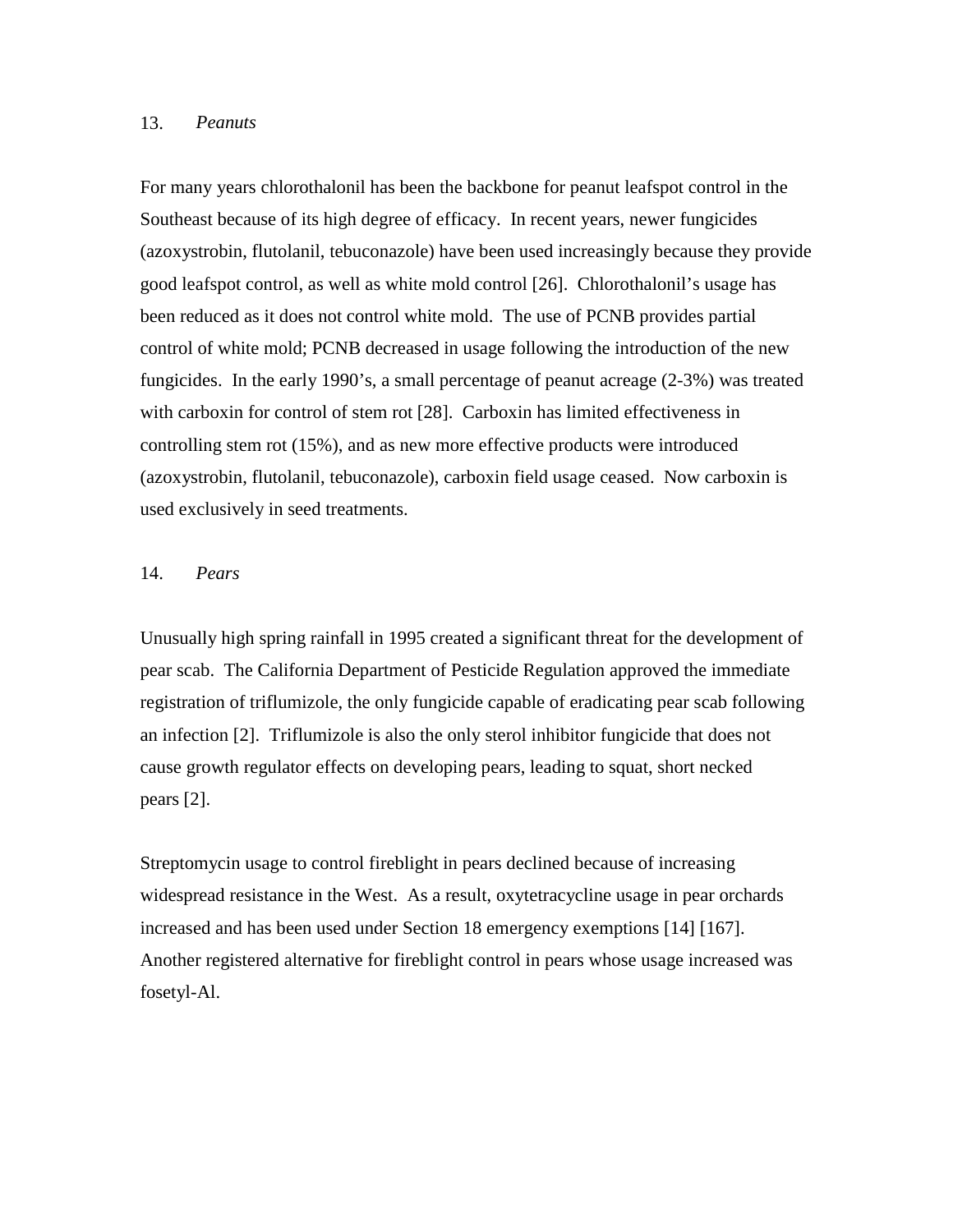## 15. *Pecans*

Triphenyltin hydroxide has been the primary fungicide used in pecan orchards for some time. TPTH acts a protectant; the introduction of propiconazole and fenbuconazole, both of which act as both protectant and eradicant for pecan scab and provide better early season control than TPTH, resulted in a reduction in TPTH's use in pecans [12].

#### 16. *Pistachios*

The fungal diseases panicle and shoot blight were first identified in California in the Sacramento Valley in the late 1980's and by the mid-1990's had spread into the San Joaquin Valley, the heart of the nation's pistachio production area. Since registered chemicals were inadequate, an emergency Section 18 registration was provided for tebuconazole [6].

## 17. *Potatoes*

During the 1990's, late blight of potatoes reemerged as an important disease in the U.S. The immediate cause of the reemergence of late blight is the recent immigration of exotic strains of the late blight fungus [101]. Up until the 1980's, the fungus in the U.S. consisted of only one kind – the so called A1 mating type (that can only exist on a living potato family host, such as vines, foliage, stems and tubers). In the 1980's, a second mating type (A2) immigrated to the U.S. from Mexico. Sexual mating between A1 and A2 types produced fungal structures called oospores, that can survive extremes in temperature and moisture and exist outside a living host. Thus, it became possible for the fungus to survive in soil and plant debris for long periods – months and perhaps even years. In the early 1990's, the A2 fungus and new forms of the fungus resulting from A1/A2 mating spread throughout all potato growing areas of the U.S. [102]. The new exotic strains were nearly all resistant to metalaxyl, that had been the only systemic late blight fungicide available in the U.S. with excellent after-infection activity [101]. The exotic strains quickly spread throughout the U.S. in the 1990's. The exotic strains are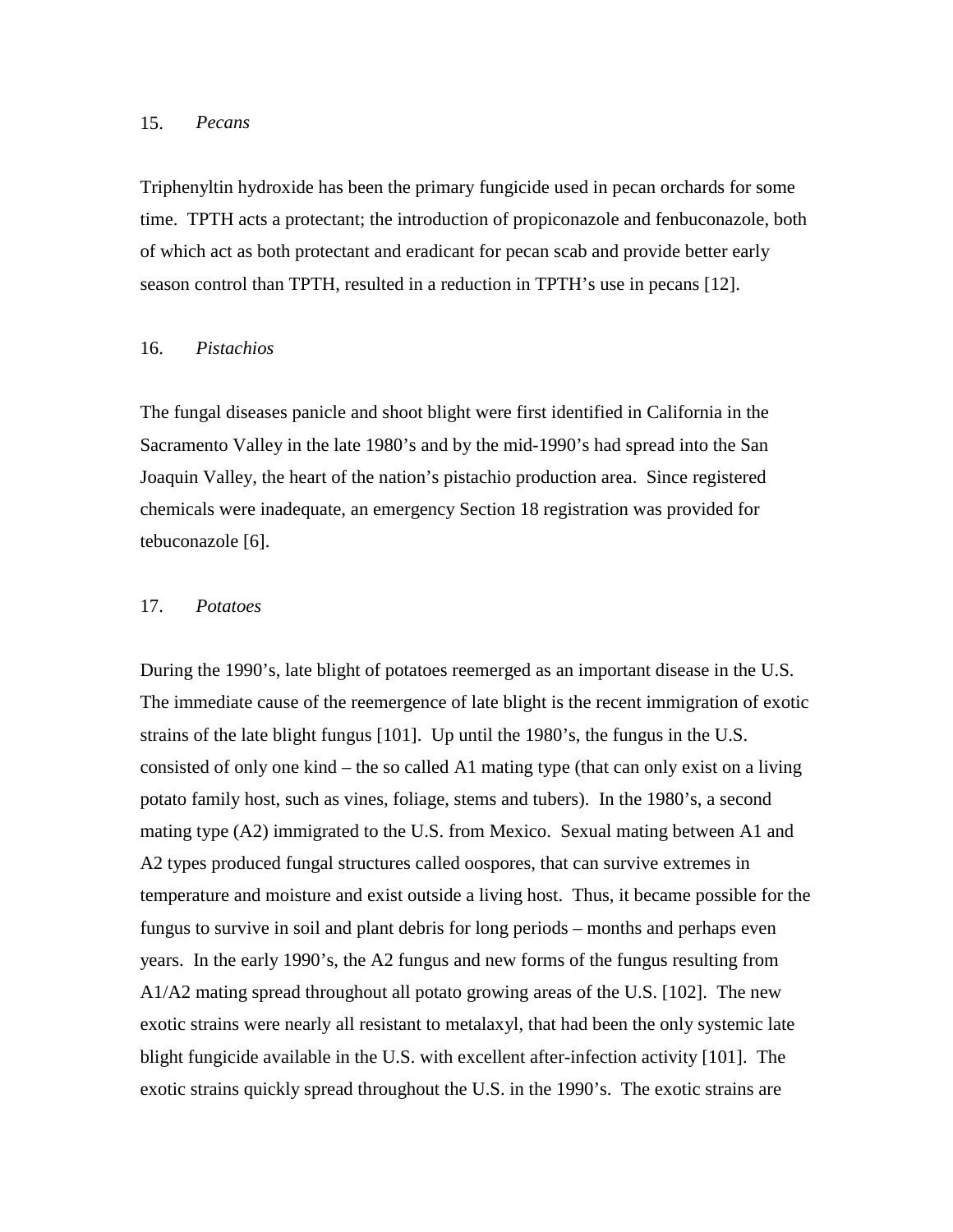more aggressive than the traditional strains. For example, they have a faster lesion expansion rate. As a result, the exotic strains require more fungicides for adequate suppression of late blight symptoms than was required previously. The new strains are not more resistant to protectant fungicides than the old strains. EPA was petitioned for emergency registration for fungicides with some systemic activity. The petitions were delivered in February 1995, and were granted for the majority of the 1995 season and for subsequent years, as well [101]. The Section 18 late blight fungicides are propamocarb (used with chlorothalonil), dimethomorph (used with mancozeb) and cymoxanil (used with maneb). Other late blight fungicides whose use increased during the 1990's are: chlorothalonil, metiram, mancozeb, copper and TPTH. Growers also used metalaxyl (mefenoxam) mixed with chlorothalonil or mancozeb [103].

## 18. *Rice*

In 1997 and 1998, emergency registrations were granted for rice growers to use azoxystrobin, in order to control sheath blight fungus which was pervasive and unable to be controlled by available fungicides. In addition to providing effective control of sheath blight, azoxystrobin also controls another major rice disease, blast [9] [57]. The use of azoxystrobin in rice resulted in the decline of use of three fungicides that have efficacy against only one of the two diseases: benomyl (blast), propiconazole (blast) and iprodione (sheath blight).

Fine crystalline formulations of copper sulfate have long been an effective control for algae and tadpole shrimp in California rice fields. Beginning in 1992, California rice growers had to reduce progressively the amount of acreage they burned by 10% a year. Rice farmers traditionally burned straw for control of diseases and disposal of straw [95]. Straw left on the soil's surface can contribute to algae blooms [96]. Copper use increased in rice because of restrictions placed on the major alternative for tadpole shrimp control (methyl parathion), and because of increasing problems with algae in some rice-growing areas [4].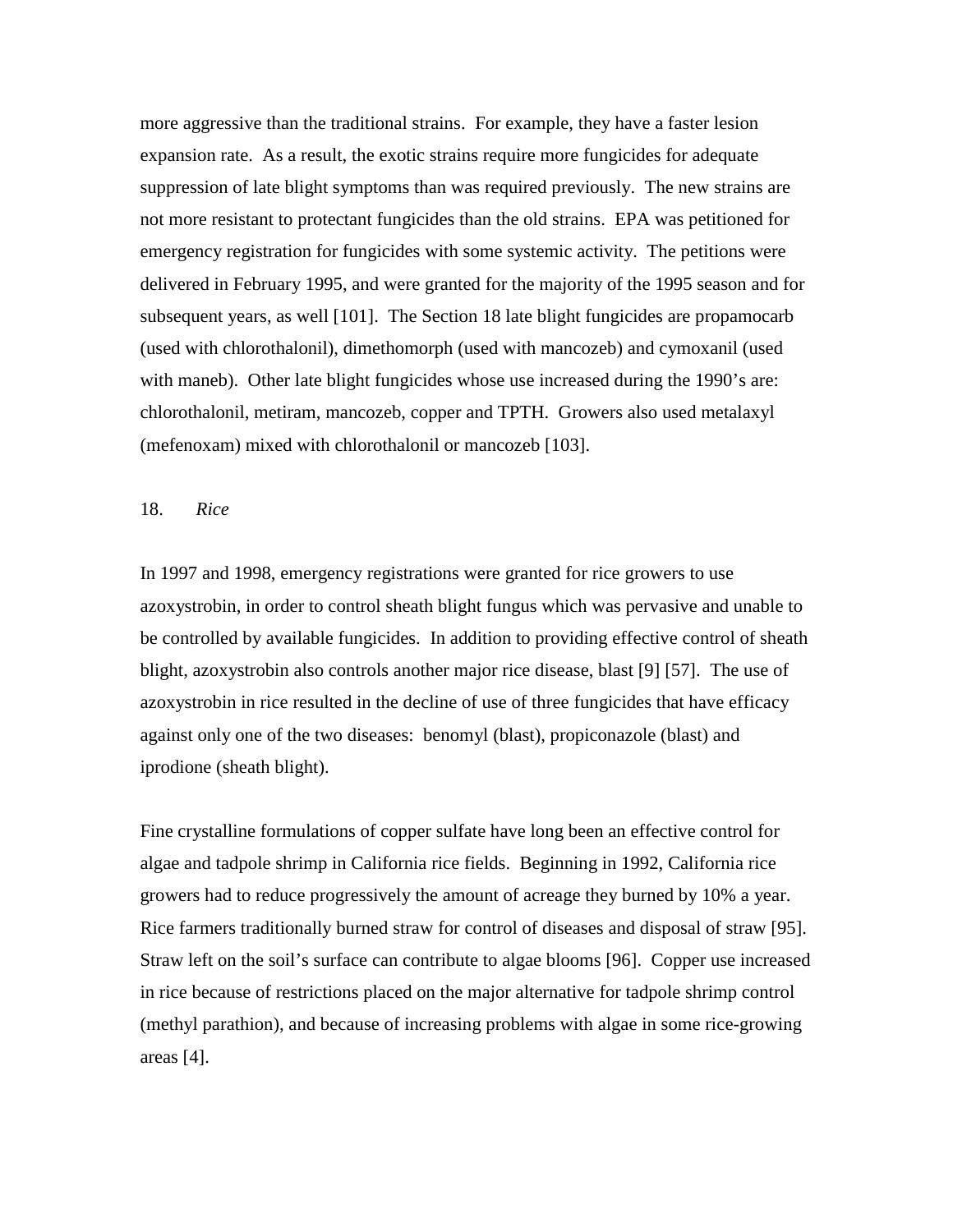## 19. *Soybeans*

Increased planting of early maturing soybean cultivars in the Southeast helps to avoid diseases that are problems at the end of the season [125]. Thus, there is reduced soybean acreage treated with foliar fungicides, such as thiophanate methyl.

## 20. *Spinach*

Under conditions of prolonged leaf wetness and cool temperatures, epidemics of downy mildew can progress very rapidly in spinach [145]. The wet weather conditions of the 1997 time period led to increased use of fungicides for downy mildew control in California spinach: mefenoxam, metalaxyl and maneb.

## 21. *Strawberries*

Captan use increased in California strawberry fields because the frequent rains promoted gray mold growth. In addition, in 1994, the USEPA reduced the interval between the application of captan and harvest, thereby allowing captan usage for a greater period of time during the growing season [4]. The increase in captan applications in strawberries also compensated for the cancellation of anilazine. Thiram's use for disease control in strawberries increased because of its role in managing resistance to other fungicides, such as iprodione, vinclozolin and benomyl, wherein it is tank mixed or alternated [29]. The use of sulfur declined in California strawberries following the introduction of myclobutanil for powdery mildew control. Sulfur is phytotoxic above 75°F. Increased use of myclobutanil may also have been due to weather conditions that promoted development of powdery mildew [4]. Reduced use of thiophanate methyl and vinclozolin in strawberries is attributed to resistance problems.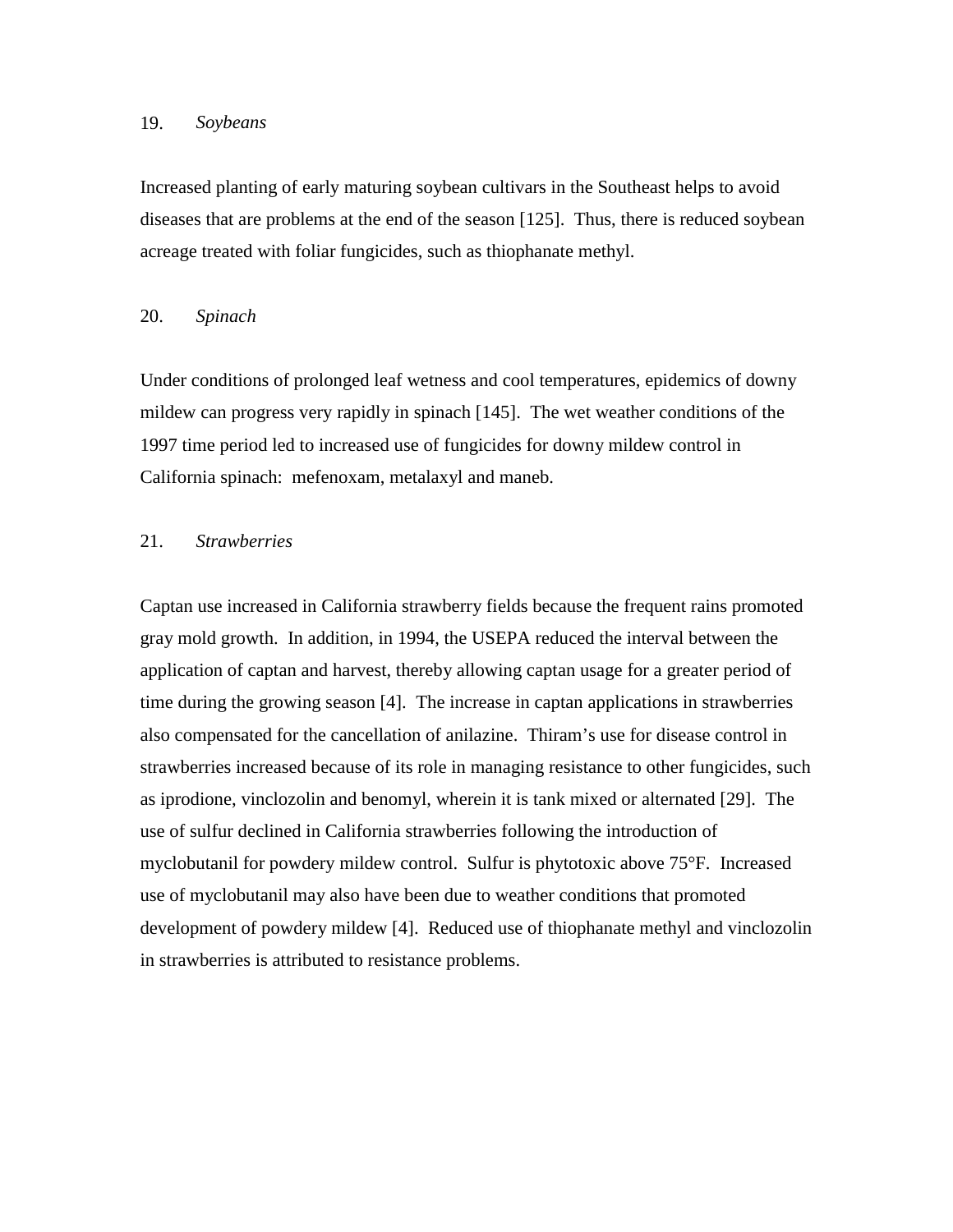## 22. *Sugarbeets*

Due to increasing levels of resistance in the populations of the sugarbeet cercospora leafspot pathogen to applications of triphenyltin hydroxide, it was used increasingly in the 1990's on shorter application intervals than formerly, and frequently at higher rates. In 1997, sugarbeet growers in Minnesota and North Dakota increased their use of thiophanate methyl, mancozeb and maneb in order to compensate for the reduced effectiveness of triphenyltin hydroxide [5].

In California, sulfur and triadimefon are applied to sugarbeets to control powdery mildew. A significant decrease in the pounds of fungicide used in California occurred 1992-1997 largely because the total number of sugarbeet acres in California declined by one-third.

## 23. *Sweet Corn*

Propiconazole was labeled in 1994 for use on sweet corn and quickly replaced some of mancozeb's use. Propiconazole has systemic action and keeps new infection points of rust from erupting. The systemic nature of propiconazole means it is not washed off by rain and provides longer protection than mancozeb [14]. Another reason that mancozeb decreased in use was concerns regarding EBDC residues on sweet corn wastes from the cannery (husks and cobs) that are fed to livestock and dairy animals [160].

#### 24. *Tobacco*

Prior to 1979, blue mold principally was a disease that occurred occasionally in tobacco plant beds in the U.S. In 1979 and 1980, widespread and devastating epidemics of blue mold occurred in all tobacco production areas of the U.S. Metalaxyl received a registration in 1980 and has been used widely by tobacco growers ever since. The first metalaxyl resistant blue mold isolates in the U.S. were detected in 1991. Fortunately, metalaxyl resistant strains did not dominate the fungus population in 1991, and no major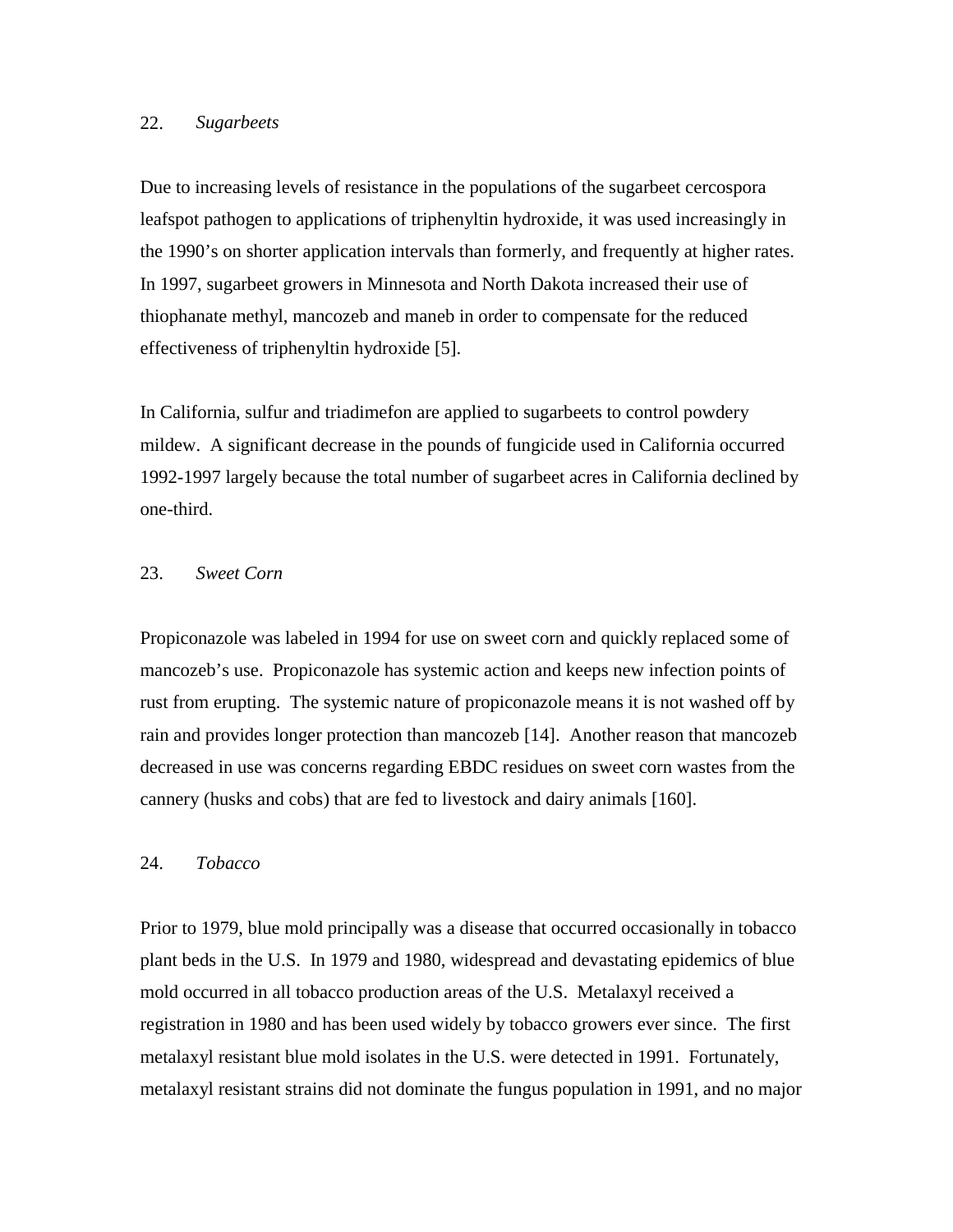outbreaks of blue mold occurred through 1994. In 1997, however, blue mold occurred in nearly all the tobacco production areas of eastern North America [64] [65]. With only a few exceptions, blue mold lesions were the result of metalaxyl resistant strains. Fourteen states requested and were granted permission to apply Acrobat MZ to control metalaxyl resistant strains of the blue mold fungus. Acrobat MZ consists of two active ingredients: dimethomorph and mancozeb.

#### 25. *Tomatoes*

The increase in sulfur in California tomatoes can be explained by a higher incidence of disease (powdery mildew) resulting from spring rains and by increased mite pressure [4]. Copper is used to control bacterial diseases in California tomato fields. An increase in copper in California tomato fields in the 1990's resulted from a series of wet springs, that tend to aggravate bacterial diseases [139].

In 1997, California tomato growers received a Section 18 emergency registration for the use of myclobutanil to control powdery mildew. California growers had been using triadimefon in the early 1990's under Section 18's for powdery mildew.

Populations of the late blight fungus have developed resistance to metalaxyl, and, as a result, it is used less in California tomato fields [29]. Metalaxyl or mefenoxam is used in a prepack with chlorothalonil early in the season [141]. Propamocarb has replaced much of metalaxyl's use for late blight control in California tomato fields.

Propamocarb is used in a combination product (Tattoo) with chlorothalonil, thus accounting for some of the increased acreage treated with chlorothalonil. Tomato acreage previously treated with anilazine was switched to chlorothalonil following its voluntary cancellation.

In the 1990's, late blight of tomatoes spread throughout California's tomato growing regions with increasing incidence and severity [140]. California tomato growers were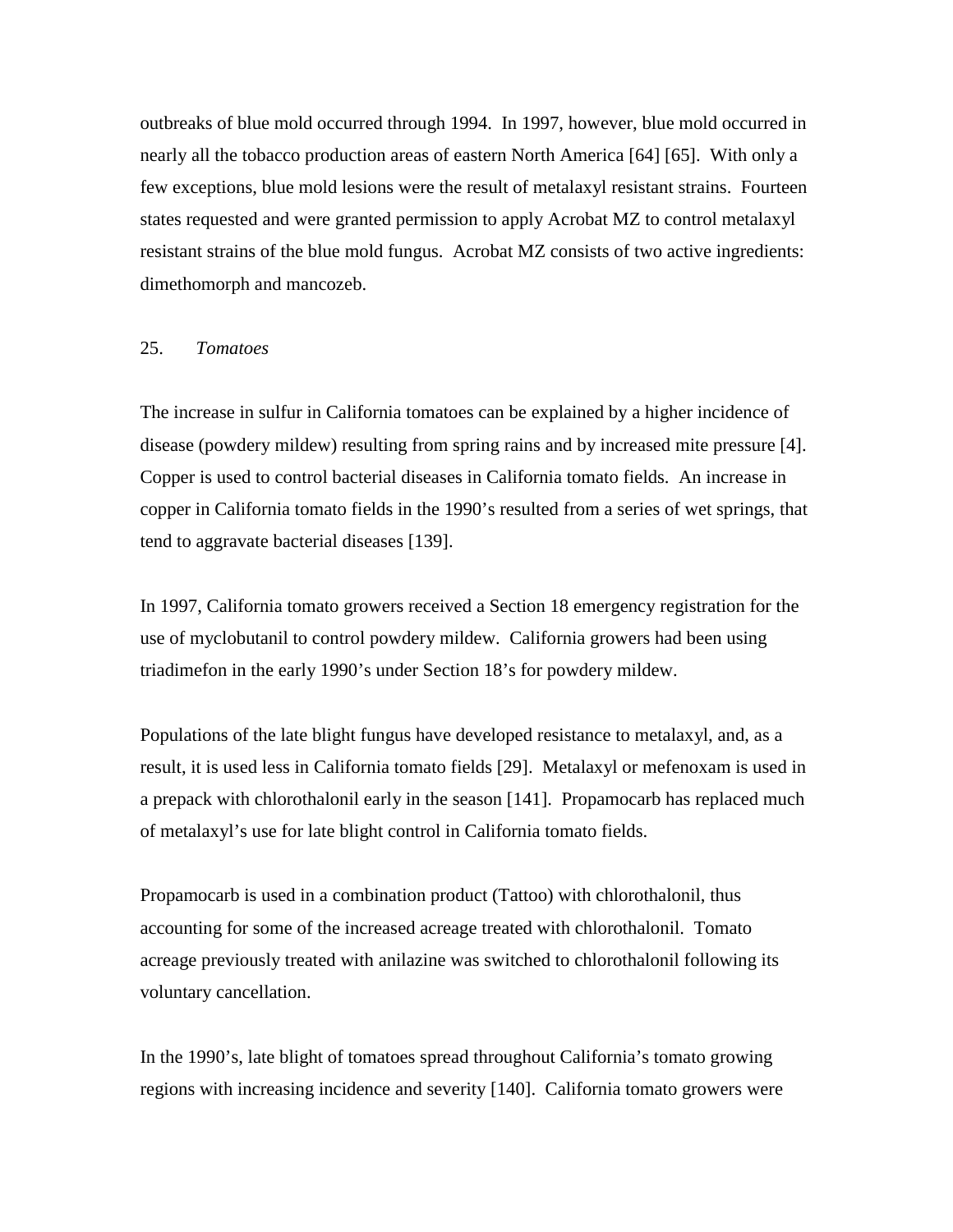advised to apply protectant fungicides, such as chlorothalonil and mancozeb in anticipation of favorable conditions for late blight development [140] [29].

A new aggressive late blight strain emerged in California tomato fields in the 1990's – capable of persisting throughout an entire growing season, even in the hot and dry conditions of the Central Valley [142].

Azoxystrobin was first used by tomato growers in 1997. Because of its systemic activity and long residual in controlling blight and anthracnose, the use of azoxystrobin has resulted in lower rates and fewer applications of the protectant fungicides chlorothalonil and mancozeb [143].

Tomato growers in Florida have encountered economic difficulties as a result of NAFTA and increased imports of Mexican tomatoes. Mancozeb is less expensive than either chlorothalonil or maneb, and Florida growers have switched many applications to mancozeb in order to save on expenses [144].

## 26. *Walnuts*

Maneb was registered under an emergency exemption in California for walnuts 1994- 1998. Maneb has been used in walnuts in areas of copper resistant walnut blight bacteria [4] [53].

#### 27. *Wheat*

In the southeast (e.g*.*, Georgia) propiconazole's use on wheat increased 1992-1997 while the use of mancozeb and triadimefon declined. Research documented that a single application of the systemic propiconazole provided control of the three major wheat diseases (leaf blotch, powdery mildew and leaf rust) for 14 to 21 days [61]. Growers had been experiencing frequent control failures with mancozeb since it is a protectant and must be applied prior to infection [61]. Mancozeb also is ineffective following rain since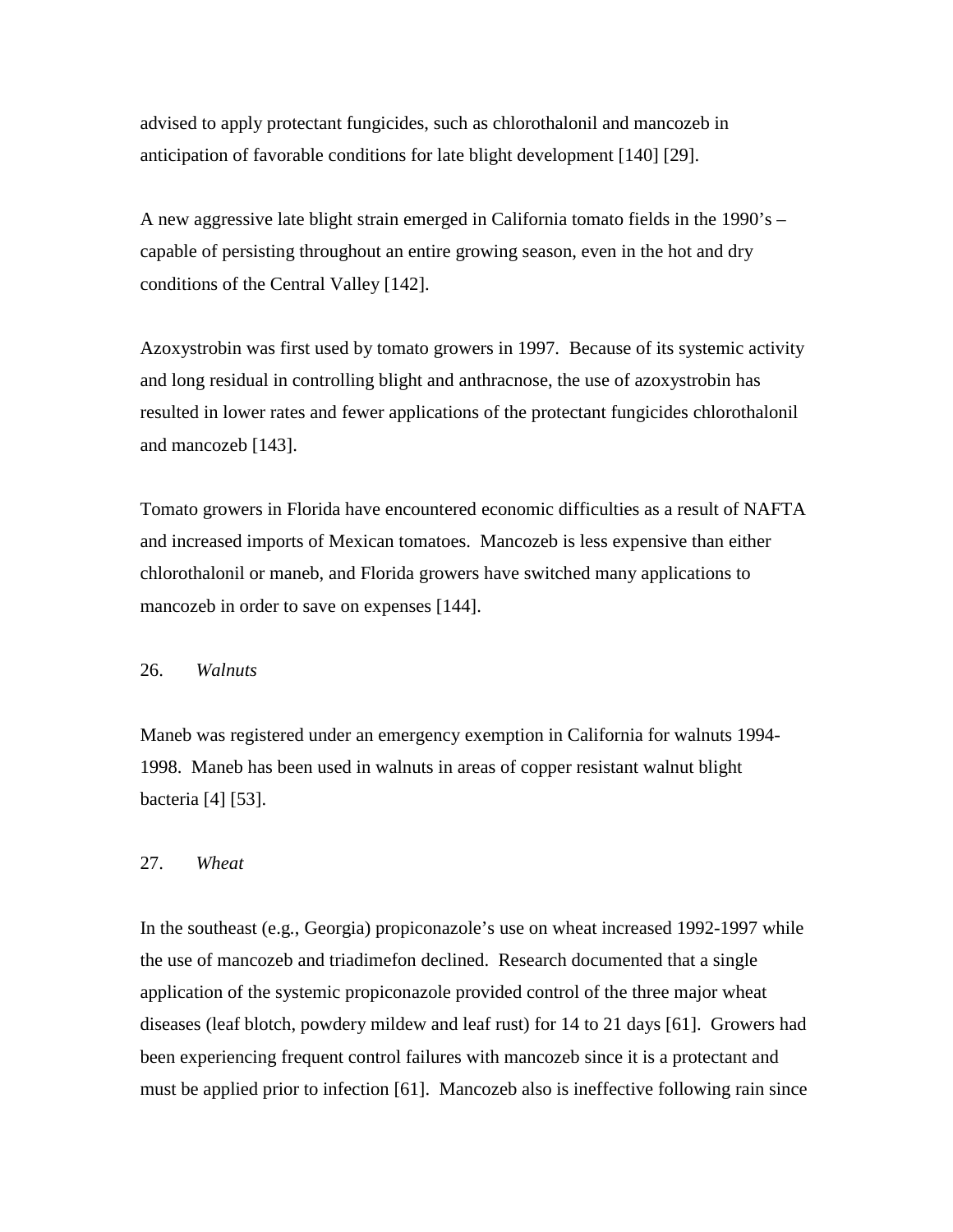it washes off. Thus, two applications of mancozeb generally were required for effective control [62]. Carefully timed mancozeb applications will control two of the diseases: leaf blotch and leaf rust. It is necessary for growers to mix mancozeb with triadimefon in order to provide effective control of powdery mildew [63]. In 1998, the registrant of triadimefon withdrew its label for wheat.

Continued moist weather during the growing season favors development of the fungus that causes head scab of wheat. Above normal precipitation in July (1993-1998) contributed to recurring localized epidemics of wheat scab in North Dakota and Minnesota [81]. Corn is a host and an important reservoir of the scab fungus. Thus, the increase in corn conservation tillage acres with possible concomitant increase in presence of infected corn residue on the soil surface may be contributing to recent epidemics in wheat growing areas [81]. In 1992 (a drought year), wheat losses to scab in North Dakota were zero, while in 1997 (a wet year), wheat losses to scab in North Dakota totaled 45 million bushels [82] [85]. Wheat growers in North Dakota and Minnesota have been advised to consider using foliar fungicides to control scab. These states received 24c labels, that allow the use of propiconazole up to heading, thereby improving its ability to suppress scab [83]. In addition, EPA has granted emergency exemptions for tebuconazole (1997-2000) for control of head scab in North Dakota and Minnesota [84].

Thiabendazole was used on 7-9% of Oregon's and Washington's wheat acreage in 1992, primarily for control of strawbreaker footrot/eyespot. The manufacturer voluntarily dropped the label for foliar applications. Benomyl usage declined due to increased resistance problems. The use of propiconazole and thiophanate methyl have increased slightly as replacements. However, overall fungicide use in Northwest wheat declined in the 1990's because of the increased planting of several wheat varieties with acceptable resistance to eyespot (Masden, Gene, Rohle, Hyak) [80] [78] [79].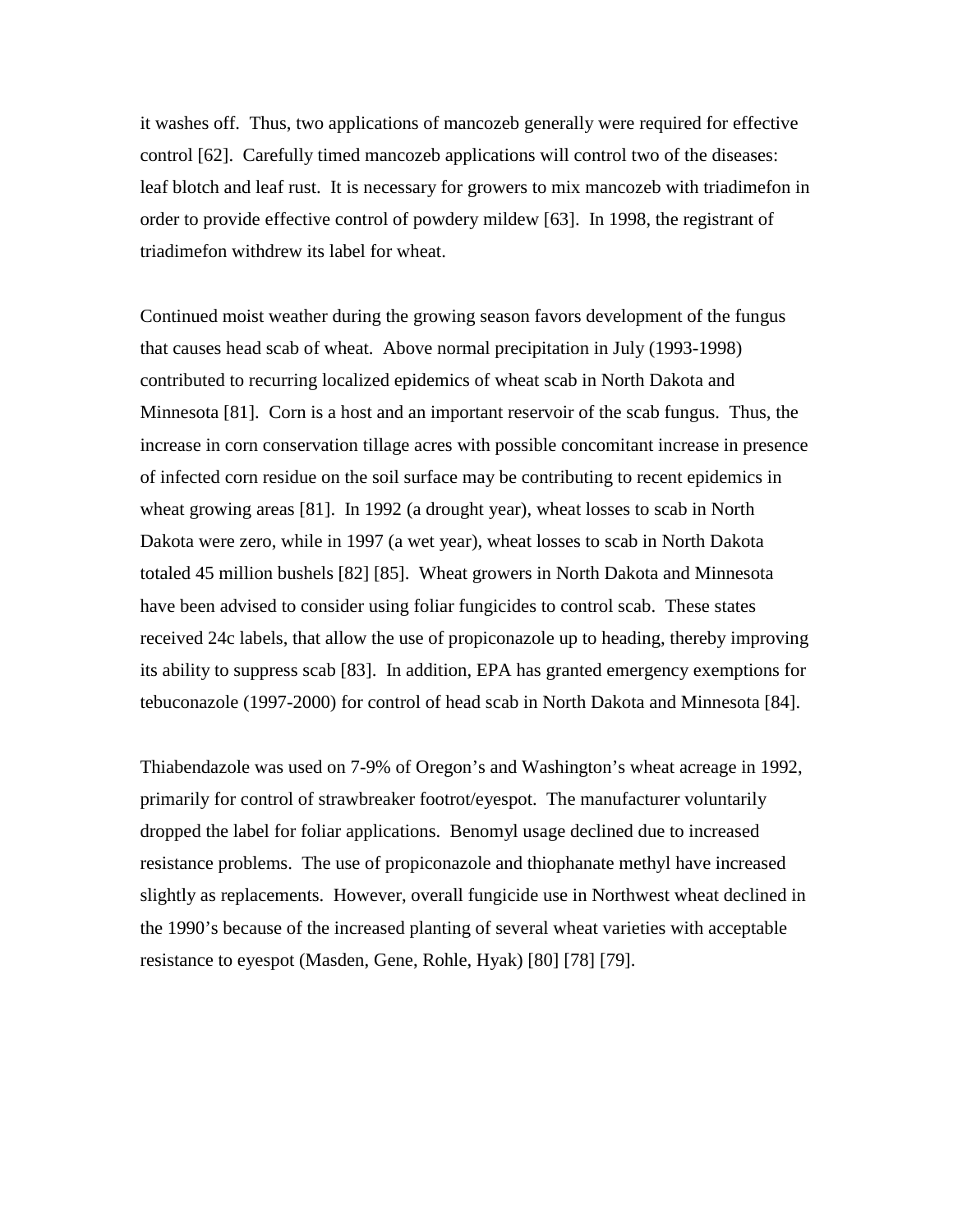## **TABLE 3: NATIONAL PESTICIDE USE BY ACTIVE INGREDIENT PESTICIDE TYPE: FUNGICIDES**

|                          |             | LBS AI APPLIED PER YEAR | % CHANGE                 |
|--------------------------|-------------|-------------------------|--------------------------|
| <b>ACTIVE INGREDIENT</b> | 1992        | 1997                    |                          |
| ANILAZINE                | 168,835     |                         | $-100$                   |
| <b>AZOXYSTROBIN</b>      |             | 228,614                 |                          |
| <b>BENOMYL</b>           | 1,198,371   | 675,500                 | $-44$                    |
| <b>CAPTAN</b>            | 3,197,989   | 3,992,782               | $+25$                    |
| <b>CARBOXIN</b>          | 46,968      |                         | $-100$                   |
| CHLOROTHALONIL           | 11,566,092  | 11,916,713              | $+3$                     |
| <b>COPPER</b>            | 8,270,289   | 13,682,409              | $+65$                    |
| <b>CYMOXANIL</b>         |             | 45,886                  |                          |
| <b>DCNA</b>              | 169,333     | 188,683                 | $+11$                    |
| <b>DIMETHOMORPH</b>      |             | 51,536                  |                          |
| <b>DINOCAP</b>           | 10,902      |                         | $-100$                   |
| <b>DODINE</b>            | 264,664     | 151,538                 | $-43$                    |
| <b>ETRIDIAZOLE</b>       | 193,896     | 91,669                  | $-53$                    |
| <b>FENARIMOL</b>         | 47,600      | 46,272                  | $-3$                     |
| <b>FENBUCONAZOLE</b>     |             | 32,818                  |                          |
| <b>FERBAM</b>            | 219,486     | 317,125                 | $+44$                    |
| <b>FLUTOLANIL</b>        |             | 24,960                  |                          |
| FOSETYL-AL               | 533,646     | 904,718                 | $+70$                    |
| <b>IPRODIONE</b>         | 873,547     | 689,648                 | $-21$                    |
| <b>MANCOZEB</b>          | 8,062,374   | 9,585,777               | $+19$                    |
| <b>MANEB</b>             | 3,525,322   | 3,039,930               | $-14$                    |
| <b>MEFENOXAM</b>         |             | 210,101                 |                          |
| METALAXYL                | 855,400     | 659,997                 | $-23$                    |
| <b>METIRAM</b>           | 539,206     | 1,385,330               | $+156$                   |
| <b>MYCLOBUTANIL</b>      | 136,849     | 174,482                 | $+27$                    |
| <b>OXYTETRACYCLINE</b>   | 30,163      | 33,536                  | $+11$                    |
| <b>PCNB</b>              | 1,662,371   | 819,086                 | $-51$                    |
| PROPAMOCARB              |             | 173,885                 |                          |
| PROPICONAZOLE            | 281,355     | 493,998                 | $+75$                    |
| <b>STREPTOMYCIN</b>      | 100,029     | 50,434                  | $-50$                    |
| <b>SULFUR</b>            | 82,883,332  | 77,788,188              | -6                       |
| <b>TEBUCONAZOLE</b>      |             | 478,568                 | $\overline{\phantom{a}}$ |
| <b>THIABENDAZOLE</b>     | 155,403     |                         | $-100$                   |
| THIOPHANATE METHYL       | 498,283     | 453,792                 | -9                       |
| <b>THIRAM</b>            | 199,251     | 179,809                 | $-10$                    |
| <b>TRIADIMEFON</b>       | 135,112     | 53,098                  | $-61$                    |
| <b>TRIFLUMIZOLE</b>      |             | 92,481                  |                          |
| <b>TRIFORINE</b>         | 73,644      | 23,625                  | $-68$                    |
| <b>TRIPHENYLTIN HYD</b>  | 424,910     | 660,971                 | $+56$                    |
| <b>VINCLOZOLIN</b>       | 135,035     | 121,959                 | $-10$                    |
| <b>ZIRAM</b>             | 2,804,087   | 1,992,552               | $-29$                    |
| <b>FUNGICIDES TOTAL</b>  | 129,263,743 | 131,512,471             | $+2$                     |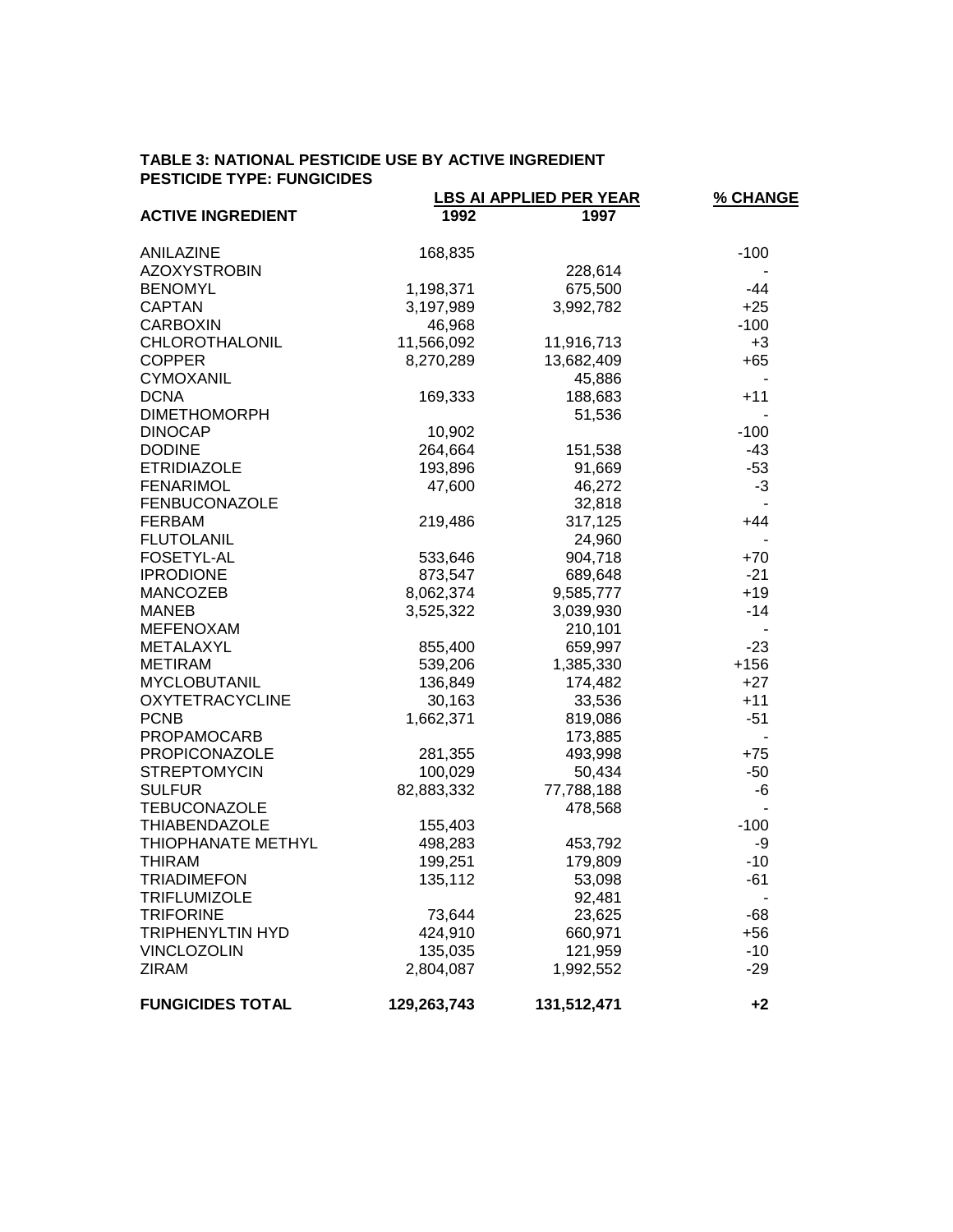| TABLE 4: Differences in Fungicide Use Amounts: 1992 and 1997 |                 |                                 |                                   |                   |               |
|--------------------------------------------------------------|-----------------|---------------------------------|-----------------------------------|-------------------|---------------|
|                                                              | (1000 LB AI/YR) |                                 |                                   |                   |               |
| <b>Active Ingredient</b>                                     | Total           | <b>Major Crop Changes</b>       |                                   |                   |               |
| Anilazine                                                    | $-169$          | Tomatoes -100                   | Celery -41                        | Strawberries -24  |               |
| Azoxystrobin                                                 | $+229$          | Tomatoes +15                    | Grapes +24                        | Rice +125         | Peanuts +55   |
| Benomyl                                                      | $-523$          | <b>Rice -404</b>                | Wheat -107                        | Apples +13        | Peaches -24   |
|                                                              |                 | Almonds +31                     |                                   |                   |               |
| Captan                                                       | $+795$          | Almonds +408                    | Apples +378                       | Strawberries +136 |               |
|                                                              |                 | Cherries +22                    | Peaches -182                      |                   |               |
| Carboxin                                                     | $-47$           | Peanuts -47                     |                                   |                   |               |
| Chlorothalonil                                               | $+350$          | Potatoes +3686                  | Peanuts -2981                     | Tomatoes -220     |               |
|                                                              |                 | Hazelnuts +17<br>Carrots -9     | Celery +41                        | Peaches -62       | Cherries +61  |
| Copper                                                       | $+5412$         | Tomatoes +283                   | Citrus +1822                      | Rice +1846        | Grapes +520   |
|                                                              |                 | Potatoes +245                   | Peaches +342                      | Walnuts -156      | Hazelnuts +20 |
| Cymoxanil                                                    | $+46$           | Potatoes +45                    |                                   |                   |               |
| <b>DCNA</b>                                                  | $+20$           | Celery +60                      | Grapes -10                        | Cherries -14      |               |
| Dimethomorph                                                 | $+51$           | Potatoes +15                    | Tobacco +37                       |                   |               |
| Dinocap                                                      | $-11$           | Apples -6                       | Grapes -4                         |                   |               |
| Dodine                                                       | $-114$          | Apples -115                     |                                   |                   |               |
| Etridiazole                                                  | $-102$          | Cotton -102                     |                                   |                   |               |
|                                                              | $-2$            |                                 |                                   |                   |               |
| Fenarimol                                                    |                 | Apples +8                       | Grapes -8                         | Cherries -1       | Hazelnuts +1  |
| Fenbuconazole                                                | $+33$           | Peaches +7                      | Cherries +8                       | Pecans +18        |               |
| Ferbam                                                       | $+98$           | Citrus +160                     | Grapes -43                        | Peaches -59       |               |
| Flutolanil                                                   | $+25$           | Peanuts +25                     |                                   |                   |               |
| Fosetyl-Al                                                   | $+371$          | Tomatoes +24                    | Apples +106                       | Pears +26         | Lettuce +54   |
| Iprodione                                                    | $-184$          | Almonds -81                     | Carrots +39                       | <b>Rice -126</b>  | Peaches -42   |
|                                                              |                 | Strawberries +15                |                                   |                   |               |
| Mancozeb                                                     | $+1523$         | Potatoes +1330                  | Apples +330                       | Sugarbeets +715   | Wheat -471    |
|                                                              |                 | Sweet Corn -326                 | Tobacco +356                      |                   |               |
| Maneb                                                        | $-486$          | Tomatoes -419                   | Sugarbeets +196                   |                   | Lettuce +342  |
|                                                              |                 | Walnuts +208                    | Almonds +220                      | Spinach +5        |               |
| Mefenoxam                                                    | $+210$          | Potatoes +26                    | Tobacco +139                      | Carrots +10       | Spinach +6    |
| Metalaxyl                                                    | $-195$          | Tomatoes -13                    | Tobacco-101                       | Lettuce -8        | Spinach -4    |
|                                                              |                 | Potatoes +14                    | Carrots +17                       |                   |               |
| Metiram                                                      | $+846$          | Potatoes +382                   | Apples +464                       |                   |               |
| Myclobutanil                                                 | +37             | Almonds +10                     | Grapes +10                        | Hops $+5$         | Tomatoes +3   |
|                                                              |                 | Strawberries +4                 | Cherries -1                       |                   |               |
| Oxytetracycline                                              | +4              | Apples +3                       | Pears +7                          |                   |               |
| <b>PCNB</b>                                                  | $-843$          | Peanuts -454                    | Cotton -390                       |                   |               |
| Propamocarb                                                  | $+174$          | Potatoes +167                   | Tomatoes +7                       |                   |               |
| Propiconazole                                                | $+213$          | Sweet Corn +11                  | Pecans +5                         | Wheat $+150$      | Almonds +5    |
|                                                              |                 | Peaches +14                     | Celery +6                         | Rice -25          |               |
| Streptomycin                                                 | -50             | Apples -44                      | Pears -6                          |                   |               |
| Sulfur                                                       | $-5095$         | Peaches -1118<br>Tomatoes +1905 | Grapes - 3833<br>Strawberries -58 | Sugarbeets -3138  |               |
| Tebuconazole                                                 | +479            | Pistachios +11                  | Peanuts +319                      | Wheat +144        | $Hops + 1$    |
| Thiabendazole                                                | $-155$          | Wheat -155                      |                                   |                   |               |
| <b>Thiophanate Methyl</b>                                    | $-44$           | Soybeans -88                    | Sugarbeets +64                    | Strawberries -5   |               |
|                                                              |                 | Peaches -86                     | Celery -2                         | Wheat +10         |               |
| Thiram                                                       | -19             | Apples -77                      | Strawberries +59                  |                   |               |
| Triadimefon                                                  |                 |                                 |                                   |                   |               |
|                                                              | -82             | Grapes -35                      | Sugarbeets -12                    | Tomatoes -4       | Wheat -30     |
| Triflumizole                                                 | $+92$           | Apples +34                      | Grapes +51                        | Pears +7          |               |
| <b>Triforine</b>                                             | -50             | Peaches -45                     |                                   |                   |               |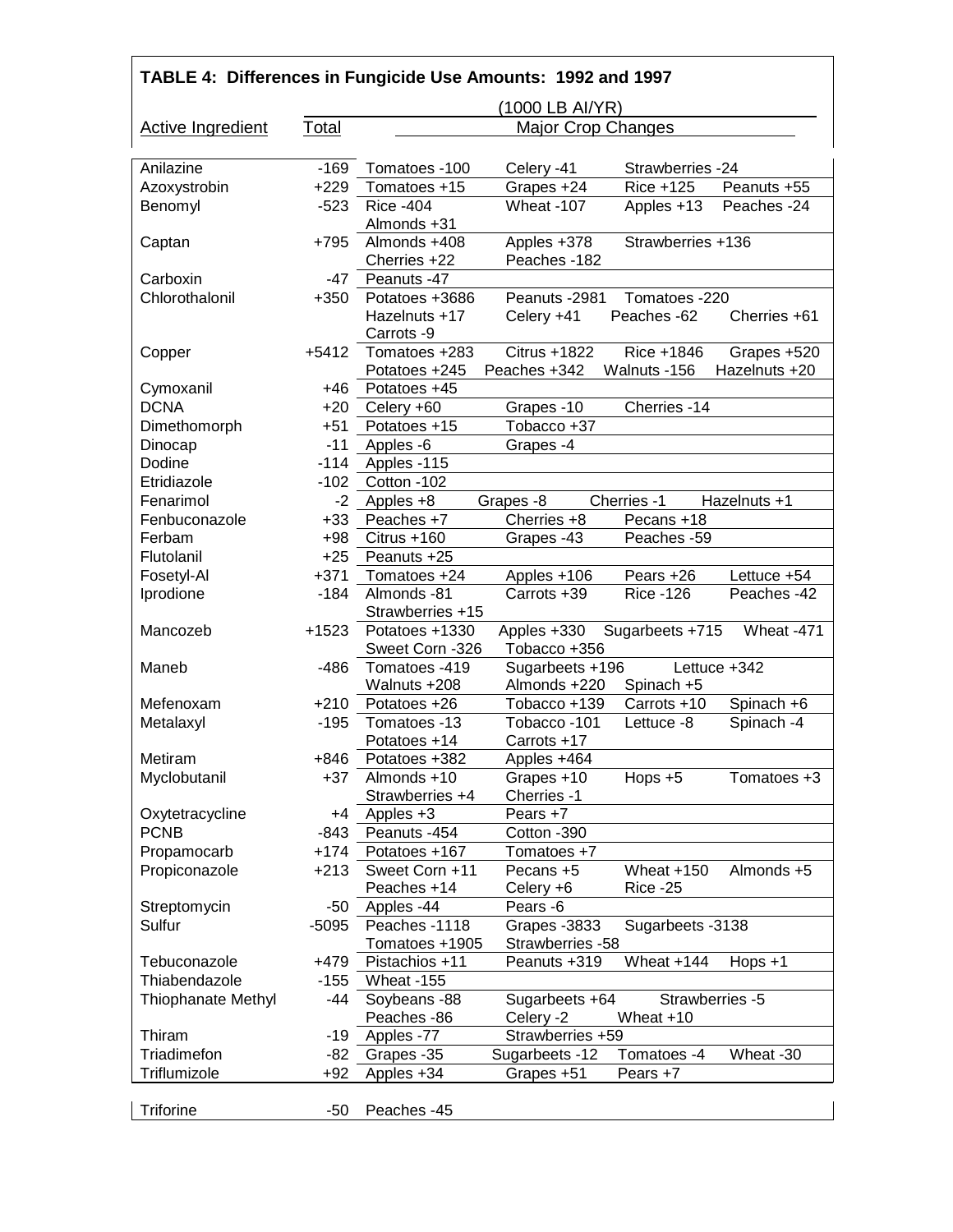| TABLE 4: Differences in Fungicide Use Amounts: 1992 and 1997 (Cont.) |                 |                      |                           |                 |             |
|----------------------------------------------------------------------|-----------------|----------------------|---------------------------|-----------------|-------------|
|                                                                      | (1000 LB AI/YR) |                      |                           |                 |             |
| Active Ingredient                                                    | <u>Total</u>    |                      | <b>Major Crop Changes</b> |                 |             |
|                                                                      |                 |                      |                           |                 |             |
| <b>Triphenyltin Hyd</b>                                              | +236            | Potatoes +47         | Pecans -11                | Sugarbeets +200 |             |
| Vinclozolin                                                          |                 | -13 Strawberries -17 | Peaches -10               |                 |             |
| Ziram                                                                |                 | -812 Almonds -1167   | Grapes +107               | Apples +285     | Peaches -38 |
| <b>Total</b>                                                         | $+2249$         |                      |                           |                 |             |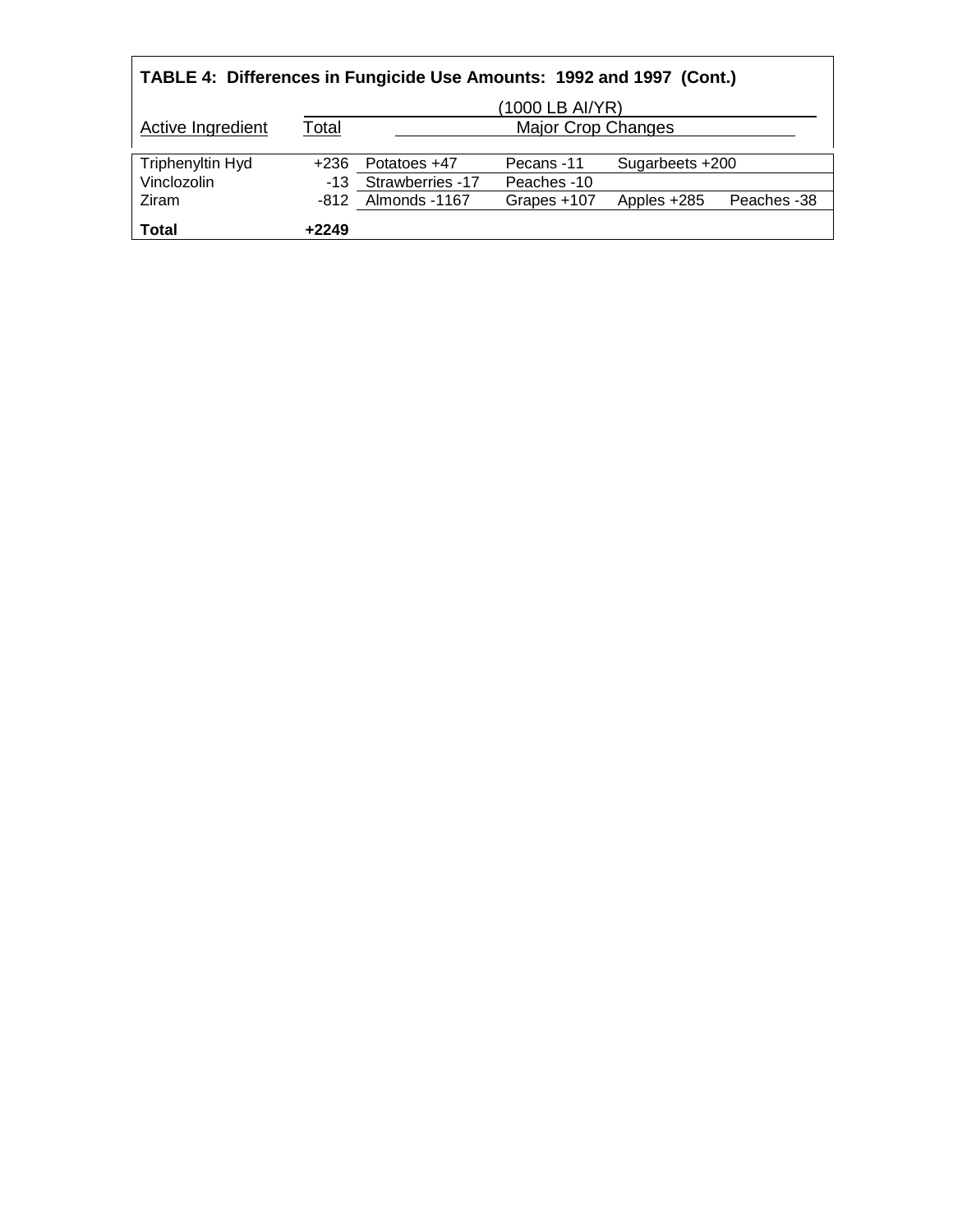| <b>TABLE 5: Fungicide Use Patterns by Crop and State (Selected Records)</b> |                 |                |  |
|-----------------------------------------------------------------------------|-----------------|----------------|--|
|                                                                             | % Acres Treated |                |  |
|                                                                             | <u>1992</u>     | <u> 1997 </u>  |  |
| I. Almonds                                                                  |                 |                |  |
| a. California                                                               |                 |                |  |
| Benomyl                                                                     | 7               | 16             |  |
| Captan                                                                      | 6               | 25             |  |
| Iprodione                                                                   | 56              | 41             |  |
| Maneb                                                                       | 10              | 17             |  |
| Myclobutanil                                                                |                 | 13             |  |
| Propiconazole                                                               |                 | $\overline{7}$ |  |
| Ziram                                                                       | 80              | 15             |  |
| II. Apples                                                                  |                 |                |  |
| a. Michigan                                                                 |                 |                |  |
| Benomyl                                                                     | 8               | 28             |  |
| Captan                                                                      | 93              | 71             |  |
| Dinocap                                                                     | $\overline{2}$  |                |  |
| Dodine                                                                      | 12              | 1              |  |
| Fenarimol                                                                   | 48              | 34             |  |
| Mancozeb                                                                    | 18              | 46             |  |
| Metiram                                                                     | 42              | 39             |  |
| Thiram                                                                      | 9               |                |  |
| <b>Triforine</b>                                                            | $\overline{2}$  |                |  |
| Ziram                                                                       | 6               | 39             |  |
| b. New York                                                                 |                 |                |  |
| Benomyl                                                                     | 20              | 44             |  |
| Captan                                                                      | 79              | 93             |  |
| Dodine                                                                      | 18              | 3              |  |
| Fenarimol                                                                   | 53              | 26             |  |
| Mancozeb                                                                    | 79              | 80             |  |
| Metiram                                                                     | 6               | 24             |  |
| Ziram                                                                       | 13              | 13             |  |
| c. North Carolina                                                           |                 |                |  |
| Fosetyl-Al                                                                  |                 | 10             |  |
| d. Washington                                                               |                 |                |  |
| Fenarimol                                                                   | 26              | 50             |  |
| Fosetyl-Al                                                                  |                 | 14             |  |
| Mancozeb                                                                    | 21              | 12             |  |
| Myclobutanil                                                                | 63              | 32             |  |
| Oxytetracycline                                                             | 1               | 10             |  |
| Streptomycin                                                                | 17              | $\overline{2}$ |  |
| <b>Triadimefon</b>                                                          | 22              | $\overline{2}$ |  |
| Triflumizole                                                                |                 | 39             |  |
| Ziram                                                                       | 24              | 10             |  |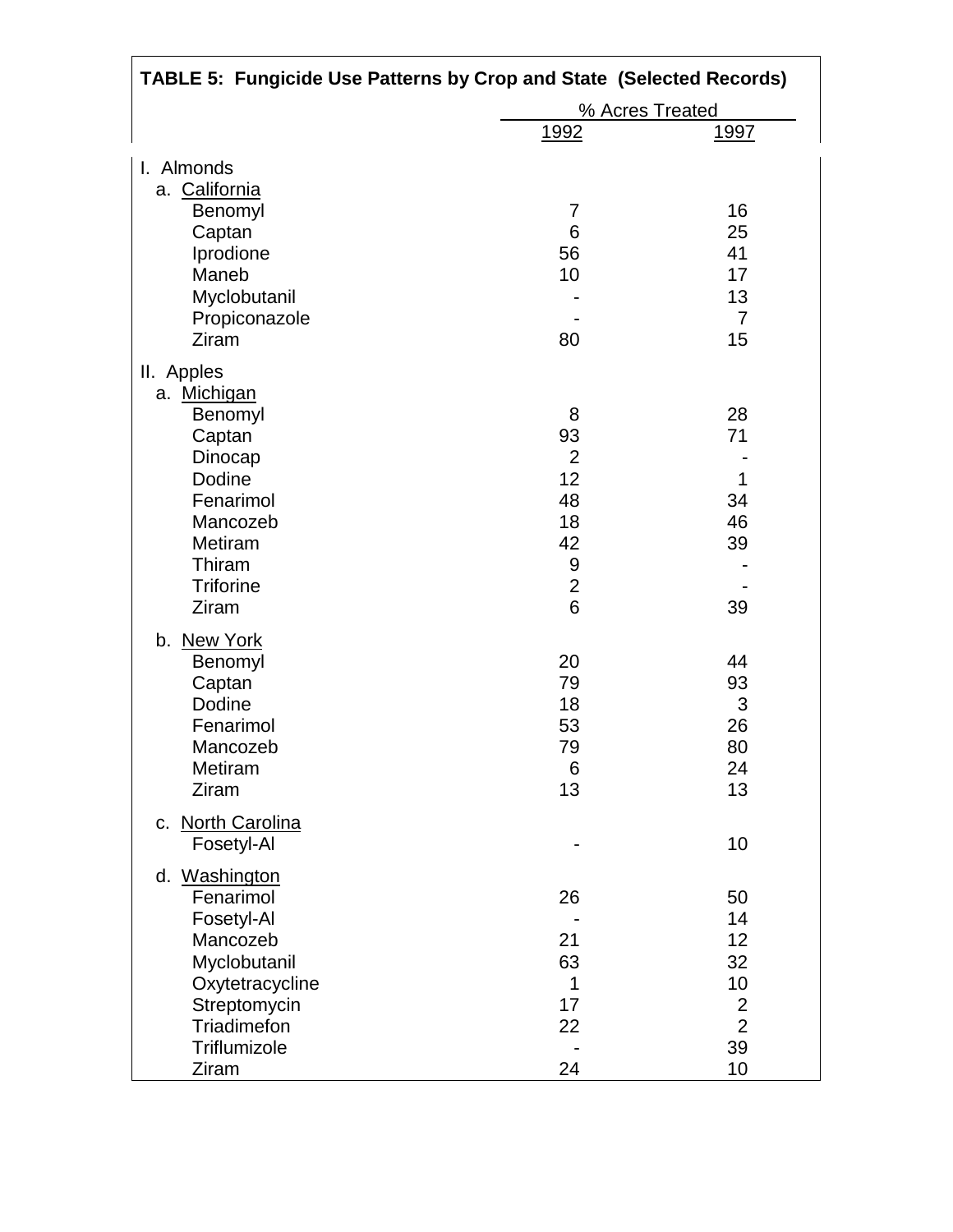| <b>TABLE 5: Fungicide Use Patterns by Crop and State</b><br>(Selected Records) (Cont.) |      |                 |
|----------------------------------------------------------------------------------------|------|-----------------|
|                                                                                        |      | % Acres Treated |
|                                                                                        | 1992 | <u> 1997 </u>   |
| III. Carrots                                                                           |      |                 |
| a. California                                                                          |      |                 |
| Chlorothalonil                                                                         | 66   | 14              |
| Iprodione                                                                              | 19   | 37              |
| Mefenoxam                                                                              |      | 29              |
| Metalaxyl                                                                              | 13   | 22              |
|                                                                                        |      |                 |
| IV. Celery<br>a. California                                                            |      |                 |
| Anilazine                                                                              | 62   |                 |
| Chlorothalonil*                                                                        | 72   | 92              |
| DCNA**                                                                                 | 60   | 69              |
| Propiconazole                                                                          |      | 90              |
| <b>Thiophanate Methyl</b>                                                              | 9    |                 |
| * Rate tripled                                                                         |      |                 |
| ** Rate doubled                                                                        |      |                 |
| V. Cherries                                                                            |      |                 |
|                                                                                        |      |                 |
| a. Michigan                                                                            | 10   | 25              |
| Captan<br>Chlorothalonil                                                               | 51   | 86              |
| <b>DCNA</b>                                                                            | 11   |                 |
| Fenarimol                                                                              | 25   | 15              |
| Fenbuconazole                                                                          |      | 60              |
| Iprodione                                                                              | 44   | 6               |
| Myclobutanil                                                                           | 80   | 27              |
|                                                                                        |      |                 |
| VI. Citrus                                                                             |      |                 |
| a. Florida*                                                                            |      |                 |
| Copper                                                                                 | 58   | 63              |
| Ferbam                                                                                 |      | 2               |
| * Acreage doubled                                                                      |      |                 |
| VII. Cotton                                                                            |      |                 |
| a. Mississippi                                                                         |      |                 |
| Etridiazole                                                                            | 25   | 10              |
| <b>PCNB</b>                                                                            | 24   | 15              |
| VIII. Grapes                                                                           |      |                 |
| a. California                                                                          |      |                 |
| Azoxystrobin                                                                           |      | 4               |
| Copper                                                                                 | 15   | 77              |
| Fenarimol                                                                              | 79   | 47              |
| Myclobutanil                                                                           | 32   | 61              |
| Sulfur*                                                                                | 91   | 86              |
| Triadimefon                                                                            | 33   | $\overline{2}$  |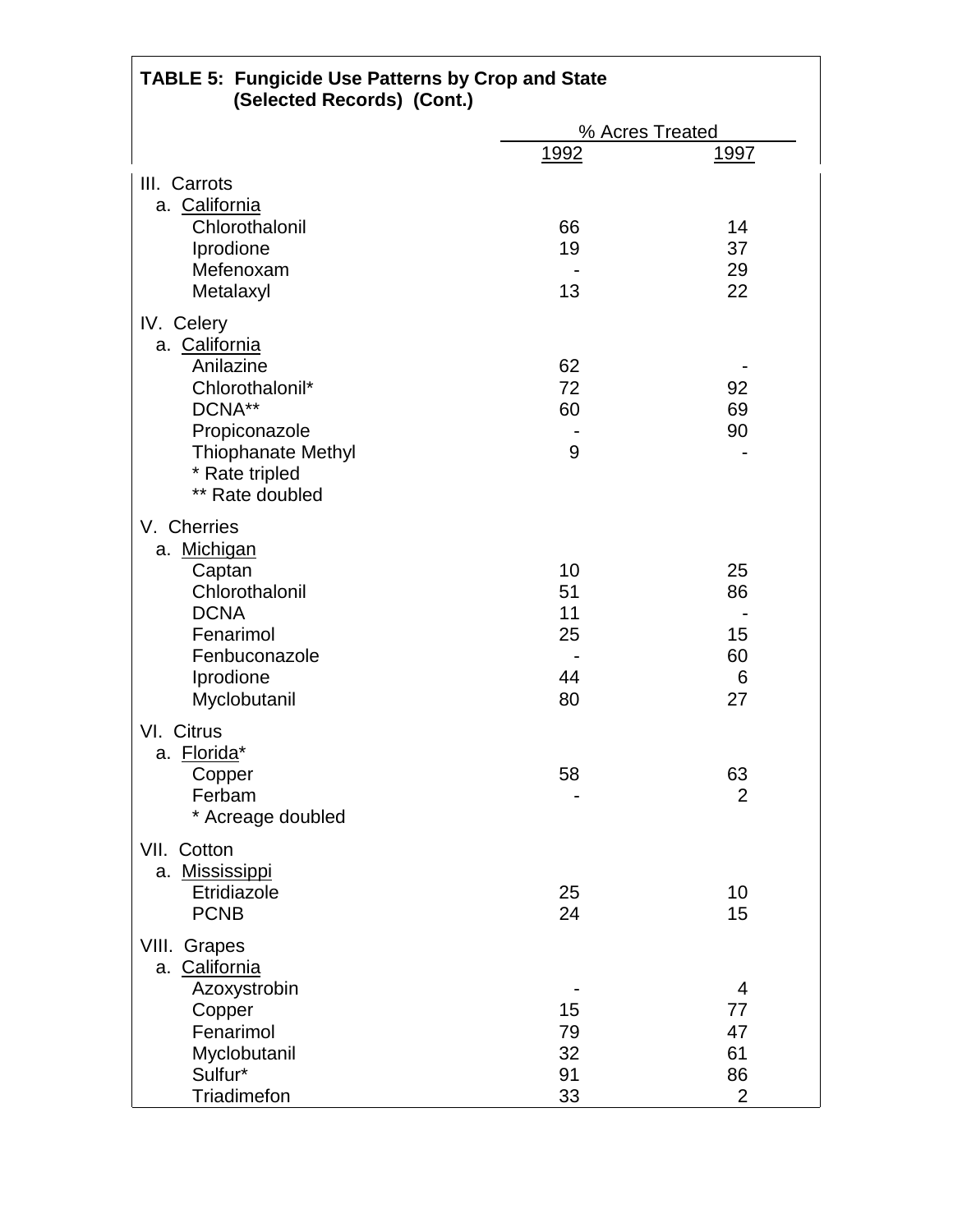| <b>TABLE 5: Fungicide Use Patterns by Crop and State</b><br>(Selected Records) (Cont.)                                                                                                         |                                             |                                                                         |
|------------------------------------------------------------------------------------------------------------------------------------------------------------------------------------------------|---------------------------------------------|-------------------------------------------------------------------------|
|                                                                                                                                                                                                |                                             | % Acres Treated                                                         |
|                                                                                                                                                                                                | <u>1992</u>                                 | <u> 1997 </u>                                                           |
| Triflumizole<br>* Rate reduced by 29%                                                                                                                                                          |                                             | 39                                                                      |
| b. New York<br>Ferbam<br>Ziram                                                                                                                                                                 | 33                                          | 14<br>21                                                                |
| IX. Hazelnuts<br>a. Oregon<br>Chlorothalonil<br>Copper<br>Fenarimol                                                                                                                            | 19<br>18                                    | 37<br>38<br>18                                                          |
| X. Hops<br>a. Oregon<br>Myclobutanil<br>Tebuconazole                                                                                                                                           |                                             | 20<br>45                                                                |
| XI. Lettuce<br>a. California<br>Fosetyl-Al*<br>Maneb<br>Metalaxyl<br>* Rate increased 15%                                                                                                      | 80<br>52<br>12                              | 46<br>80<br>7                                                           |
| XII. Peaches<br>a. California<br>Benomyl<br>Chlorothalonil<br>Copper*<br>Iprodione<br>Propiconazole<br><b>Thiophanate Methyl</b><br><b>Triforine</b><br>Vinclozolin<br>Ziram<br>* Rate doubled | 23<br>37<br>76<br>87<br>9<br>59<br>12<br>52 | 5<br>5<br>75<br>34<br>51<br>$\overline{7}$<br>5<br>$\overline{4}$<br>24 |
| b. Georgia<br>Benomyl<br>Captan<br>Fenbuconazole<br>Ferbam<br>Propiconazole<br>Sulfur*<br><b>Thiophanate Methyl</b><br><b>Triforine</b>                                                        | 28<br>39<br>60<br>100<br>62<br>16           | 17<br>29<br>11<br>76<br>84                                              |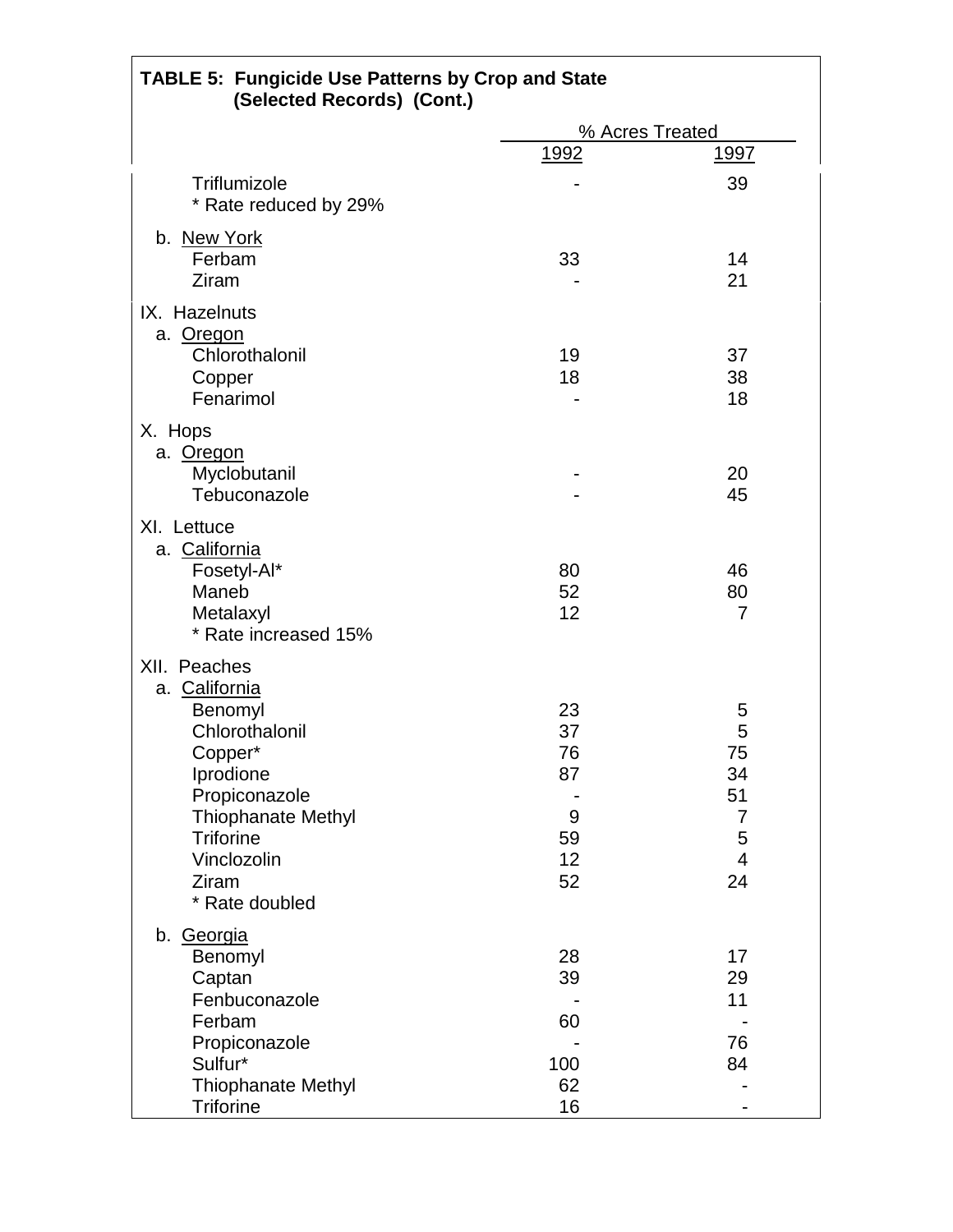| <b>TABLE 5: Fungicide Use Patterns by Crop and State</b><br>(Selected Records) (Cont.) |                |                 |
|----------------------------------------------------------------------------------------|----------------|-----------------|
|                                                                                        |                | % Acres Treated |
|                                                                                        | <u>1992</u>    | <u> 1997 </u>   |
| * Rate declined by 20%                                                                 |                |                 |
| XIII. Peanuts<br>a. Georgia                                                            |                |                 |
| Azoxystrobin<br>Carboxin                                                               | $\overline{2}$ | 20              |
| Chlorothalonil*                                                                        | 97             | 90              |
| Flutolanil                                                                             |                | 3               |
| <b>PCNB</b>                                                                            | 4              |                 |
| Tebuconazole                                                                           |                | 57              |
| * Rate declined by 35%                                                                 |                |                 |
| XIV. Pears<br>a. California                                                            |                |                 |
| Triflumizole                                                                           |                | 5               |
| b. Washington                                                                          |                |                 |
| Fosetyl-Al                                                                             |                | 12              |
| Oxytetracycline                                                                        | 51             | 54              |
| Streptomycin<br>Triflumizole                                                           | 7              | 4               |
|                                                                                        |                | 24              |
| XV. Pecans                                                                             |                |                 |
| a. Georgia                                                                             |                |                 |
| Fenbuconazole                                                                          | 52             | 10<br>60        |
| Propiconazole<br><b>TPTH</b>                                                           | 97             | 70              |
|                                                                                        |                |                 |
| XVI. Pistachios                                                                        |                |                 |
| a. California<br>Tebuconazole                                                          |                | 28              |
|                                                                                        |                |                 |
| XVII. Potatoes                                                                         |                |                 |
| a. Idaho<br>Chlorothalonil*                                                            | 23             | 85              |
| Copper*                                                                                | 10             | 30              |
| Cymoxanil                                                                              |                | 39              |
| Dimethomorph                                                                           |                | 3               |
| Mancozeb*                                                                              | 9              | 79              |
| Maneb                                                                                  | 5              | 16              |
| Metalaxyl                                                                              |                | 21              |
| Propamocarb                                                                            |                | $\overline{7}$  |
| Triphenyltin Hyd                                                                       | 16             | 20              |
| * Rate doubled                                                                         |                |                 |
| b. New York                                                                            |                |                 |
| Chlorothalonil*                                                                        | 25             | 44              |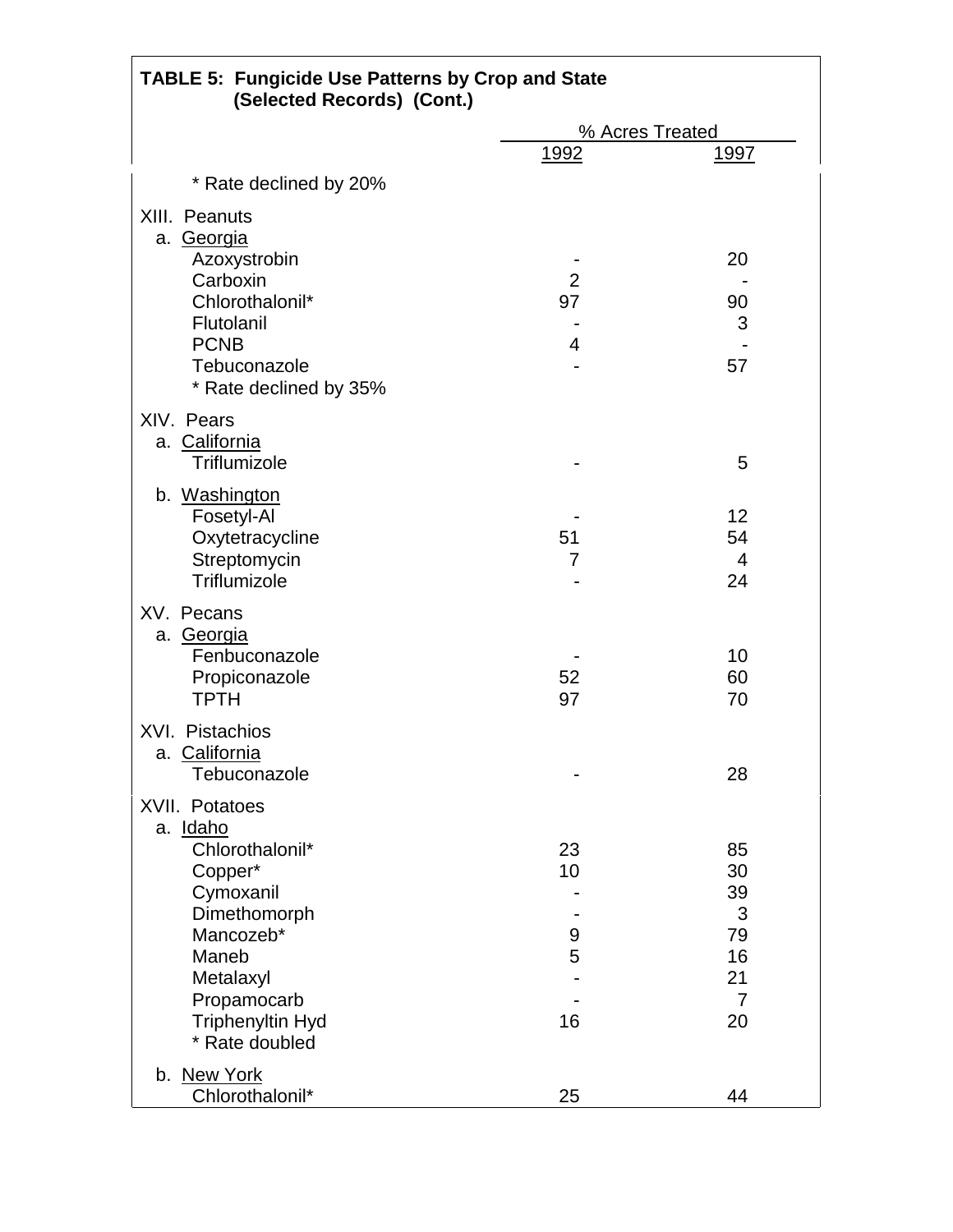| <b>TABLE 5: Fungicide Use Patterns by Crop and State</b><br>(Selected Records) (Cont.) |                |                 |
|----------------------------------------------------------------------------------------|----------------|-----------------|
|                                                                                        |                | % Acres Treated |
|                                                                                        | 1992           | <u> 1997 </u>   |
| Copper                                                                                 |                | 45              |
| Cymoxanil                                                                              |                | $\mathfrak 3$   |
| Dimethomorph                                                                           |                | $\overline{2}$  |
| Mancozeb*                                                                              | 86             | 90              |
| Maneb                                                                                  | 38             | 45              |
| Mefenoxam                                                                              |                | 12              |
| Metalaxyl                                                                              | 37             |                 |
| Metiram                                                                                |                | 14              |
| Propamocarb                                                                            |                | 8               |
| <b>TPTH</b>                                                                            |                | 20              |
| * Rate doubled                                                                         |                |                 |
| XVIII. Rice                                                                            |                |                 |
| a. California                                                                          |                |                 |
| Copper                                                                                 | 25             | 43              |
|                                                                                        |                |                 |
| b. Mississippi                                                                         |                |                 |
| Azoxystrobin                                                                           |                | 25              |
| Benomyl                                                                                | 5              | 2               |
| Iprodione                                                                              | 12             |                 |
| Propiconazole                                                                          | 15             | $\overline{2}$  |
| IXX. Soybeans                                                                          |                |                 |
| a. Mississippi                                                                         |                |                 |
| Thiophanate Methyl                                                                     | $\overline{2}$ |                 |
|                                                                                        |                |                 |
| XX. Spinach<br>a. California                                                           |                |                 |
| Maneb                                                                                  |                | 19              |
| Mefenoxam                                                                              |                | 29              |
| Metalaxyl                                                                              | 29             | 38              |
|                                                                                        |                |                 |
| XXI. Strawberries                                                                      |                |                 |
| a. California                                                                          |                |                 |
| Anilazine                                                                              | 36             |                 |
| Captan*                                                                                | 43             | 79              |
| Myclobutanil                                                                           | 13             | 53              |
| Sulfur**                                                                               | 56             | 66              |
| <b>Thiophanate Methyl</b>                                                              | 35             | $\overline{2}$  |
| Thiram*                                                                                | 100            | 67              |
| Vinclozolin                                                                            | 43             | 31              |
| * Rate doubled                                                                         |                |                 |
| ** Rate declined by 25%                                                                |                |                 |
| XXII. Sugarbeets                                                                       |                |                 |
| a. California*                                                                         |                |                 |
| Sulfur                                                                                 | 100            | 89              |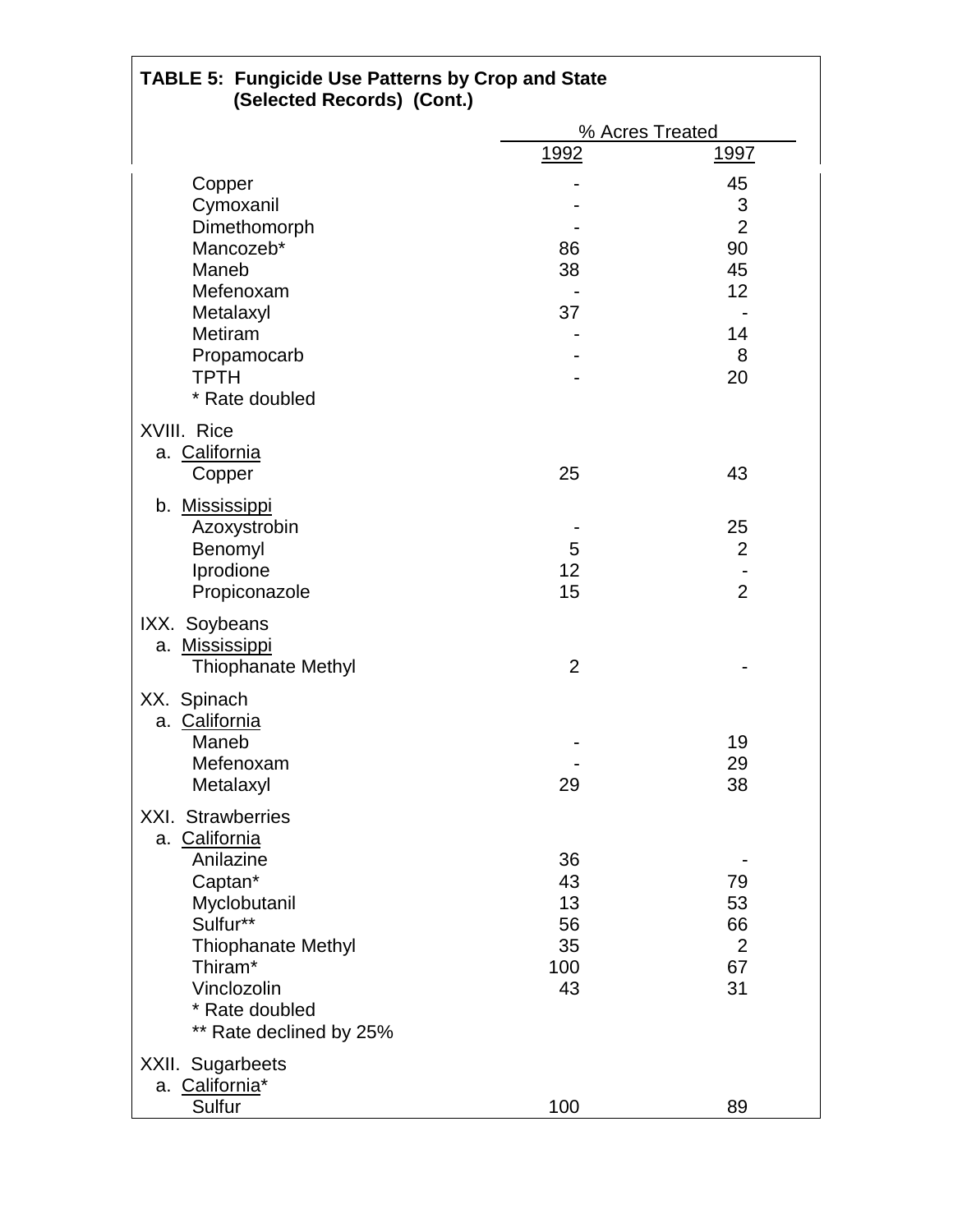| <b>TABLE 5: Fungicide Use Patterns by Crop and State</b><br>(Selected Records) (Cont.) |             |                 |
|----------------------------------------------------------------------------------------|-------------|-----------------|
|                                                                                        |             | % Acres Treated |
|                                                                                        | <u>1992</u> | <u>1997</u>     |
| Triadimefon                                                                            | 10          | 4               |
| * Acreage declined by 33%                                                              |             |                 |
|                                                                                        |             |                 |
| b. Minnesota<br>Mancozeb                                                               | 12          | 56              |
| Maneb                                                                                  |             | 14              |
| <b>Thiophanate Methyl</b>                                                              |             | 17              |
| <b>TPTH*</b>                                                                           | 77          | 70              |
| * Rate doubled                                                                         |             |                 |
| XXIII. Sweet Corn                                                                      |             |                 |
| a. Illinois                                                                            |             |                 |
| Mancozeb                                                                               | 41          | 20              |
| Propiconazole                                                                          |             | 33              |
| b. Minnesota                                                                           |             |                 |
| Mancozeb                                                                               | 35          | 13              |
| Propiconazole                                                                          |             | 24              |
| XXIV. Tobacco                                                                          |             |                 |
| a. Tennessee                                                                           |             |                 |
| Dimethomorph                                                                           |             | 20              |
| Mancozeb                                                                               |             | 30              |
| Mefenoxam                                                                              |             | 40              |
| Metalaxyl                                                                              | 100         | 20              |
| XXV. Tomatoes                                                                          |             |                 |
| a. California                                                                          |             |                 |
| Anilazine                                                                              | 17          |                 |
| Chlorothalonil*                                                                        | 38          | 69              |
| Copper                                                                                 | 18          | 67              |
| Mancozeb                                                                               | 10          | 50<br>23        |
| Metalaxyl**<br>Myclobutanil                                                            | 19          | 30              |
| Propamocarb                                                                            |             | 10              |
| Sulfur***                                                                              | 58          | 63              |
| Triadimefon                                                                            | 13          |                 |
| * Rate reduced by 40%                                                                  |             |                 |
| ** Rate reduced by 74%                                                                 |             |                 |
| *** Rate increased by 12%                                                              |             |                 |
| b. Florida                                                                             |             |                 |
| Chlorothalonil*                                                                        | 66          | 59              |
| Mancozeb**                                                                             | 62          | 60              |
| Maneb***                                                                               | 29          | 32              |
| * Rate reduced by 17%                                                                  |             |                 |
| ** Rate increased by 61%                                                               |             |                 |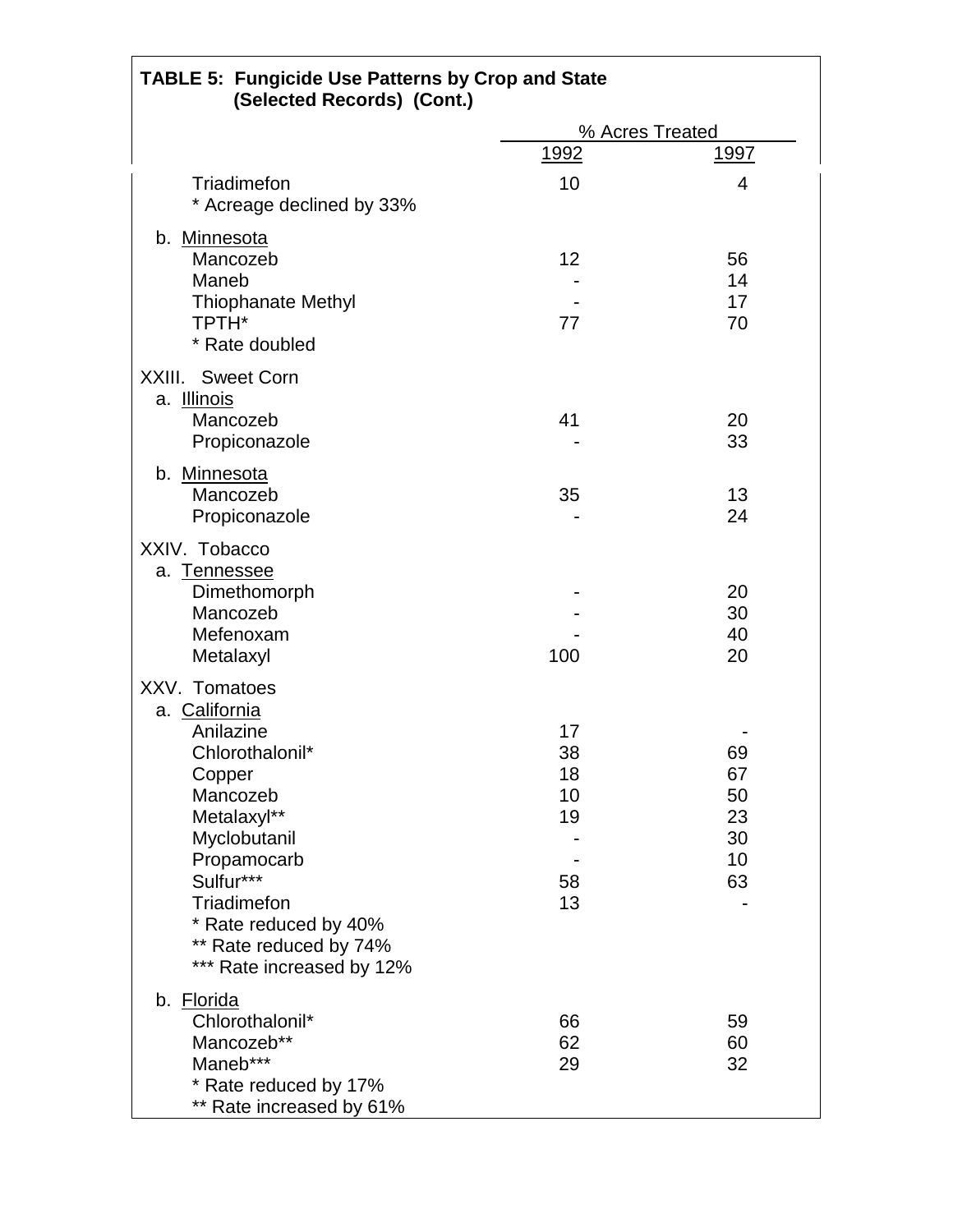| <b>TABLE 5: Fungicide Use Patterns by Crop and State</b><br>(Selected Records) (Cont.)                      |                           |                 |
|-------------------------------------------------------------------------------------------------------------|---------------------------|-----------------|
|                                                                                                             |                           | % Acres Treated |
|                                                                                                             | 1992                      | <u>1997</u>     |
| *** Rate reduced by 33%                                                                                     |                           |                 |
| c. Ohio<br>Azoxystrobin<br>Chlorothalonil*<br>Mancozeb**<br>* Rate reduced by 36%<br>** Rate reduced by 55% | 100<br>100                | 60<br>97<br>62  |
| <b>XXVI. Walnuts</b><br>a. California<br>Maneb<br>Copper                                                    | 100                       | 31<br>59        |
| XXVII. Wheat<br>a. Georgia<br>Mancozeb<br>Propiconazole<br>Triadimefon                                      | 9<br>$\overline{2}$<br>18 | 18<br>5         |
| b. Minnesota<br>Propiconazole<br>Tebuconazole                                                               | $\overline{2}$            | 12<br>21        |
| c. Washington<br>Benomyl<br>Propiconazole<br>Thiabendazole<br><b>Thiophanate Methyl</b>                     | 9<br>9<br>$\overline{2}$  | 1<br>3<br>5     |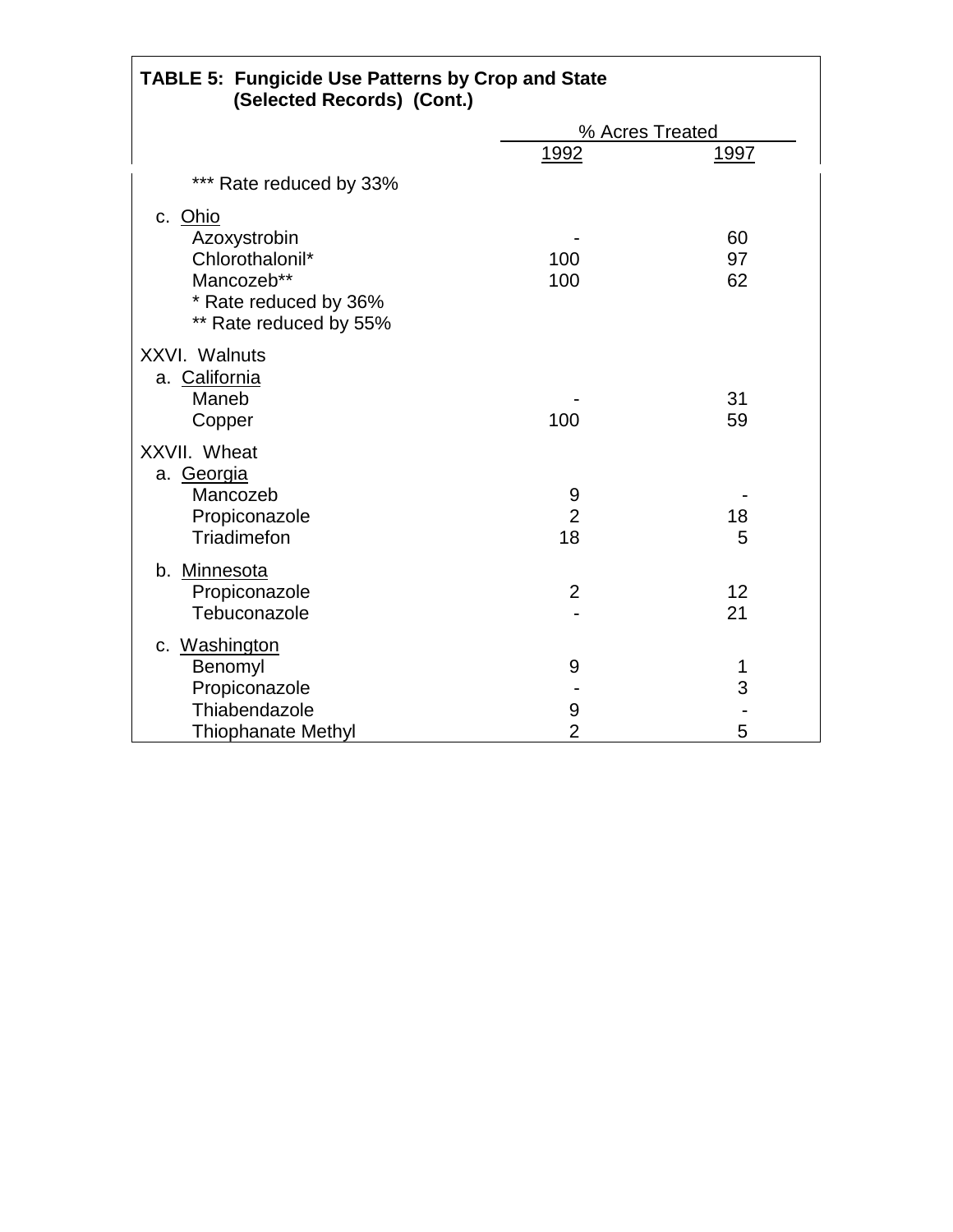## IV. **Herbicides**

## A. Introduction

Some active ingredients classified as herbicides are also used for crop desiccation. Herbicides used for weed control purposes can be applied preemergence in order to control weed seeds as they germinate, or postemergence in order to kill emerged weeds. Herbicides vary in the length of residual activity that they provide once they reach the soil. One key feature of herbicides is their selectivity. Not all herbicides can be used safely with all crops. The herbicide should kill weed species, but not crops that may be close relatives of the weed species.

## B. Crop Analysis

## 1. *Alfalfa*

In the 1990's, imazethapyr was registered for control of many grass and broadleaf weeds in alfalfa [198]. Imazethapyr is applied postemergence and provides more effective control than previously used postemergence broadleaf herbicides, particularly 2,4-DB, and displaced much of its use [199].

## 2. *Apples*

During the early 1990's, in many eastern apple orchards, growers removed older trees and replanted orchards with higher density dwarf trees. The new orchards typically have 200 to 1,500 trees per acre, compared with older orchards with 50 to 80 trees per acre. In older orchards with larger trees, many growers tolerated weeds. In 1991, a relatively small percentage of apple orchard acreage was treated with any herbicide: New York (32%), Michigan (28%), and Pennsylvania (45%) [58]. The use of herbicides increased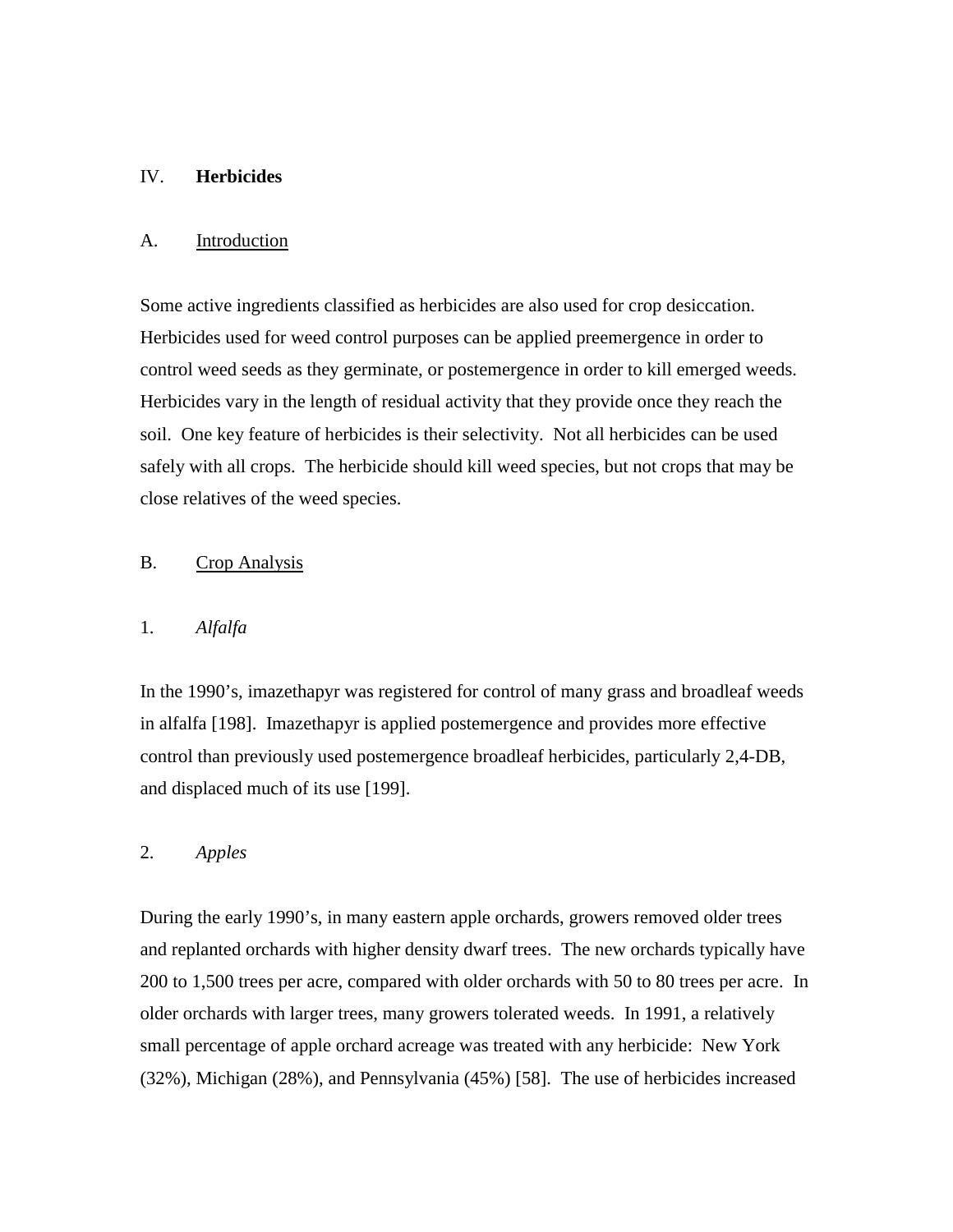steadily in the 1990's, so that by 1997, a much higher percentage of apple acreage was treated with herbicides: Michigan (70%), New York (58%), and Pennsylvania (70%). Research demonstrated the importance of weed control on apple tree growth in the new high density orchards [309]. The high density orchards with trees 8 to 10 feet tall, are designed to utilize available soil and water resources fully, thus there is less tolerance for weeds [310]. Smaller trees with smaller roots are more sensitive to weed pressure [311]. As a result of the shift to high density orchards, herbicide use in apples went up in the 1990's.

# 3. *Blueberries*

Annual grasses have been increasing in Maine's wild blueberry fields. Growers traditionally have relied on a single preemergence application of hexazinone for most of their weed suppression and have been using lower rates to prevent hexazinone from leaching into groundwater. (In the 1980's, the average rate of hexazinone application was 2.0 lb/AI/A; by 1997, the rate was 1.0 lb/AI/A.) The reduced rate has not been sufficient to control these grasses because they germinate later in the season and there is not enough herbicide residue to control them [261]. Research indicated that the newly registered blueberry herbicides clethodim and sethoxydim provided effective control of emerged grasses and prevented them from going to seed [261]. In the early 1990's, there was considerable use of glyphosate in Maine wild blueberry fields for control of woody species. As a result, these species have been rendered less of a problem, and the use of glyphosate has been reduced to maintenance treatments.

#### 4. *Broccoli*

DCPA was used widely by California broccoli growers as a preemergence herbicide for control of certain groups of weeds, most notably, hairy nightshade, knotwell, lambsquarters, nettleleaf, goosefoot and purselane [19]. Production of DCPA was ended in the mid-1990's. As supplies of DCPA dwindled, California broccoli growers increased their use of two other preemergence herbicides: bensulide and oxyfluorfen.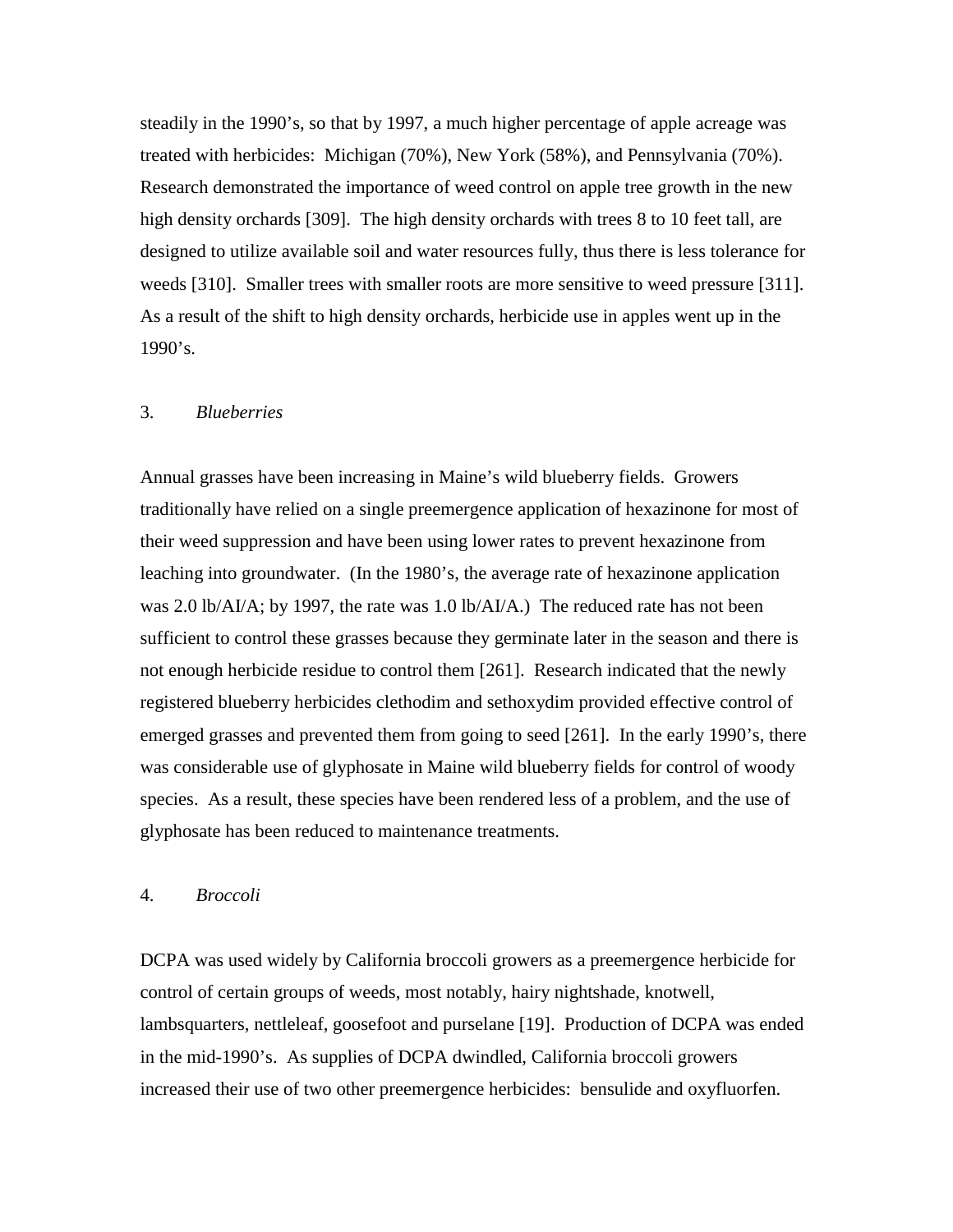# 5. *Canola*

The major factor accounting for the large increase in the use of trifluralin in canola is the large expansion in acreage that occurred in the 1990's. In North Dakota, canola acreage increased from 16,000 acres in 1992 to 376,000 acres in 1997 (an increase of 2,100%). Trifluralin was the only fully registered herbicide for canola in the early 1990's and is used at-planting for control of grassy weeds on about one-third of the canola acres. Ethalfluralin is applied similarly to trifluralin and was available to North Dakota canola growers under a Section 18 in 1997, at which time it was applied to the other two-thirds of the acreage. Ethalfluralin provides somewhat more effective control of kochia, volunteer cereals and lambsquarters than does trifluralin [276].

Clopyralid, quizalofop and sethoxydim are all applied as postemergence herbicides and control weed species not well controlled by the at-planting treatments, including Canada thistle, wild oats, wild buckwheat and foxtails. These herbicides were introduced for canola growers' use in the mid-1990's.

### 6. *Citrus*

Since 1992, juice orange prices have been so low that growers have been cutting costs on herbicide applications. Growers have reduced their applications of diuron, norflurazon and oryzalin because of their expense [301]. Glyphosate was applied to greater acreage in 1997 than in 1992, but at a lower rate. Low rate technology that was developed includes chemical mowing of only row middles [301]. The price of glyphosate also declined, making it more competitive with paraquat, the use of which declined. Bromacil was used on two-thirds of Florida's citrus acreage in 1992, but only 40% in 1997 due to a ban prohibiting bromacil usage in sandy, well-drained soils, effectively eliminating it as an alternative for the majority of groves in Florida's Central production area [301].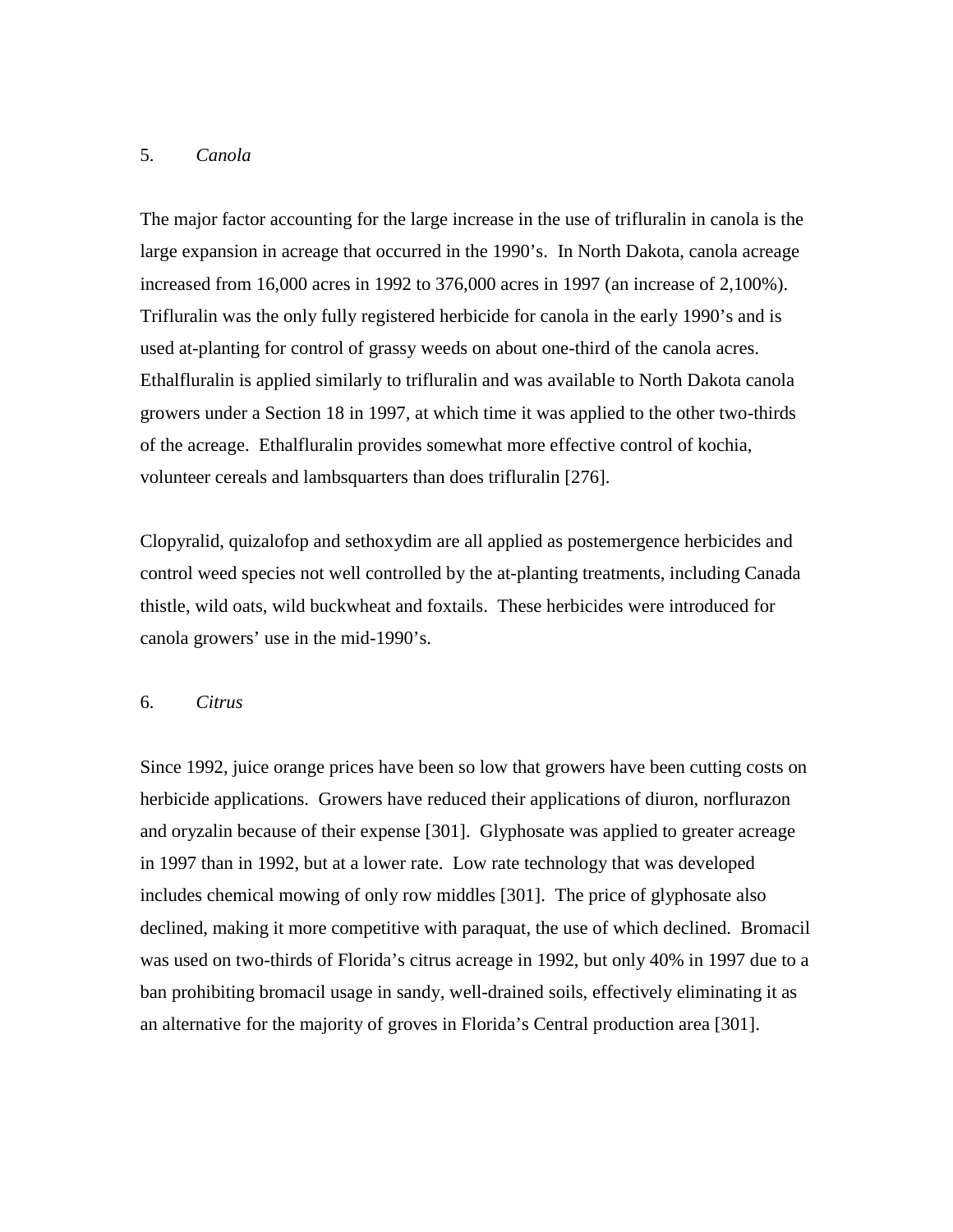### 7. *Corn*

Atrazine remained the number one herbicide used by U.S. corn growers in the 1990's. In many states there was an increase in the percentage of corn acres treated with atrazine. In other states there were increases in the total pounds of atrazine used on treated acres during the season. The increase in atrazine use is due to its increased use as a tank mix material added in with other herbicides – particularly postemergence herbicides [266] [269]. Generally, there was an increase in the percentage of corn acres treated with both preemergence and postemergence herbicide applications. The increase in postemergence treatments was due to the introduction of several effective postemergence herbicide active ingredients that met several weed control needs of corn growers. The inclusion of atrazine with these postemergence herbicides adds a level of consistency to the control and expands its activity to include other weed species. One of the new postemergence active ingredients is halosulfuron, which provides excellent control of nutsedge and velvetleaf [270].

In some areas corn growers replaced atrazine pre and post treatments with other products because of restrictions placed on atrazine's use (in some cases, atrazine's rate restrictions significantly reduced its effectiveness on certain weed species), and because of the prevalence of triazine resistant weed species. A combination of clopyralid and flumetsulam has been used as both a pre and post atrazine replacement in some areas, such as Iowa [266]. Another atrazine replacement used by some corn growers is imazethapyr, which can be used only with certain corn cultivars that have been genetically enhanced to resist imazethapyr (IMI-corn) [267].

Another active ingredient that was introduced as a substitute for atrazine is postemergence applications of metribuzin, which is used at a low rate and has a shorter half-life [268].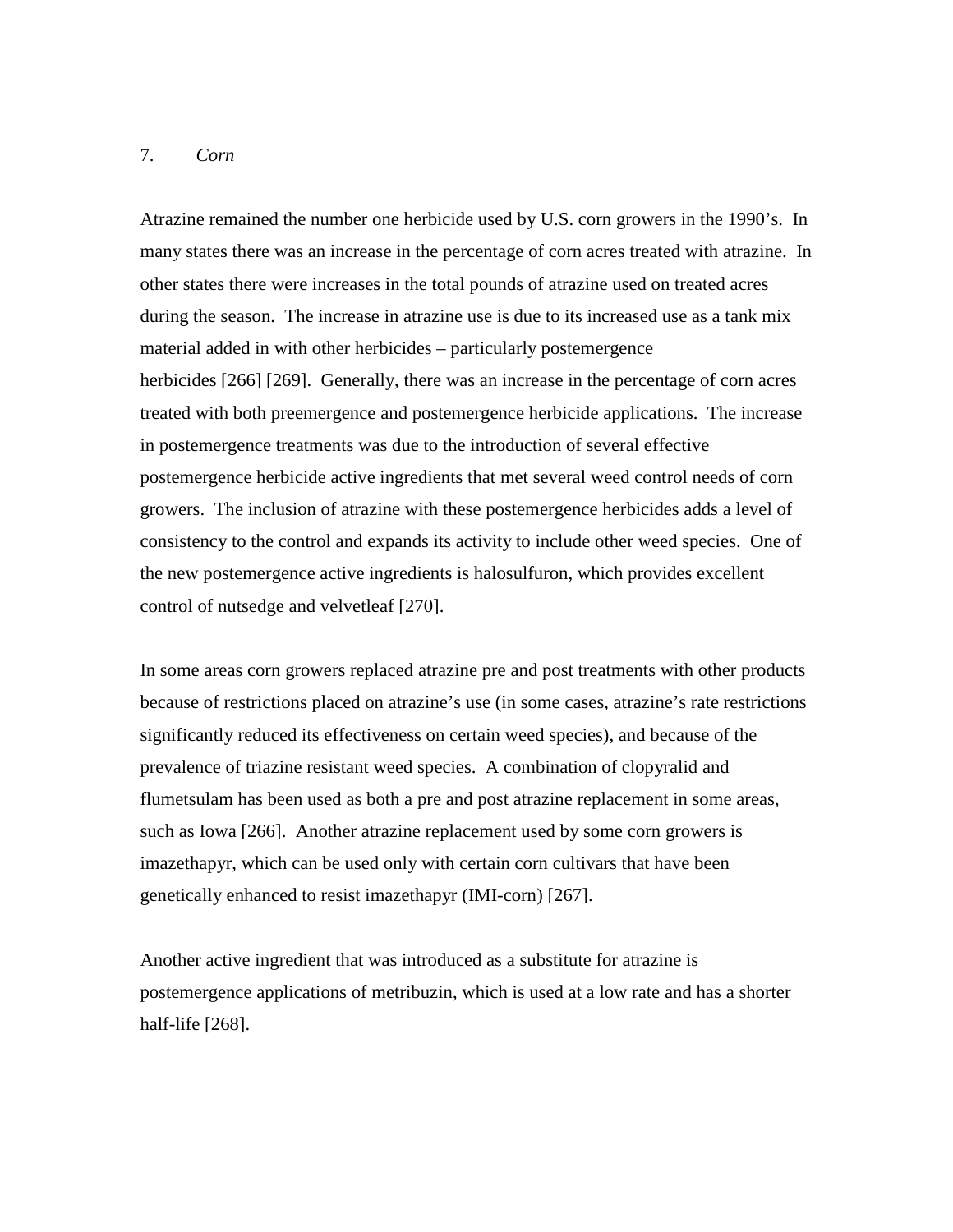The registrant of cyanazine agreed to a phaseout of its use that began in the 1990's. As a result, most corn-growing states recorded declines in cyanazine corn use in the 1990's. Cyanazine was replaced in three ways: (1) in some states growers substituted atrazine for cyanazine [272]; (2) in other states where cyanazine typically had been used with atrazine, growers substituted a mixture of metolachlor or dimethenamid and atrazine [268]; (3) for previously used postemergence cyanazine applications, growers substituted combinations of herbicides, such as rimsulfuron, thifensulfuron, nicosulfuron, prosulfuron and dicamba with atrazine [269].

A reduction occurred in the use of bromoxynil used postemergence for broadleaf weed control. Newer products (such as the combination of primisulfuron and prosulfuron) provided more consistent weed control and outcompeted bromoxynil [266]. Bromoxynil needs to be applied when weeds are very small. Newer products have some systemic activity, allowing growers more flexibility in timing of applications [271]. Bromoxynil cannot be tank mixed because of crop injury concerns, so growers are inclined to go with active ingredients that can be tank mixed (such as dicamba).

Certain postemergence products grew in use because of particular weed control problems. For example, waterhemp became more of a problem in corn fields in the 1990's, leading to greater use of dicamba in states such as Iowa. Nicosulfuron is particularly effective in controlling johnsongrass and shattercane, that were not controlled as well by other products [268].

The major change in the 1990's in the preplant or at-planting use of corn herbicides was the almost complete replacement of alachlor use by acetochlor. Acetochlor needs less rainfall to activate than alachlor, so it provides more consistency with weeds in the spring. Acetochlor is more consistent in controlling foxtails and small seeded grasses; alachlor provides shorter duration of control compared with acetochlor [266] [272].

Propachlor continued its decline in the 1990's. Propachlor is hard to handle; it tends to clog nozzles [267]. Acetochlor and metolachlor both provide longer residual control than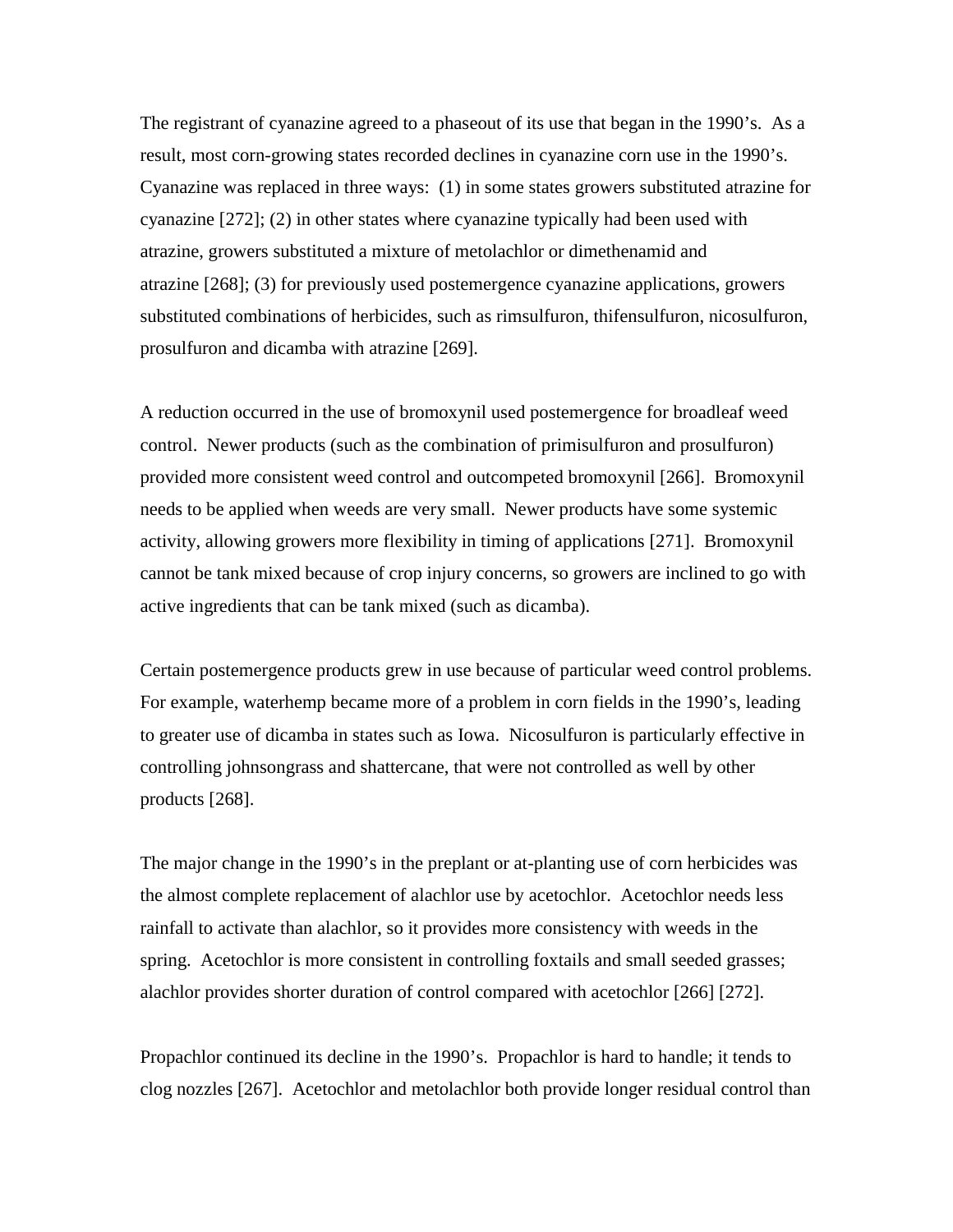does propachlor. Tridiphane had a very small market in the early 1990's. It was removed from the market due to its expense and ineffectiveness [267].

The use of pendimethalin declined in corn in the 1990's. Crop injury is a concern with pendimethalin. It was replaced for early postemergence by new postemergence products, such as nicosulfuron and dicamba [270].

The increase in triazine resistant kochia in Colorado, Nebraska and Kansas has resulted in corn farmers using non-triazine herbicides, including pyridate and dicamba, to achieve effective control of triazine resistant kochia [68].

Another factor accounting for the shift to postemergence herbicide applications in some Northern states, such as Minnesota, was a desire to shift from preemergence treatments for grass control because growers have such a small window for planting in time to miss early fall cold weather. They wanted to decouple planting and herbicide applications so that there would be nothing to delay a timely planting. Thus, as effective postemergence products became available, growers shifted from pre to postemergence use [270].

In corn, conservation tillage practices increased in the 1990's. Although butylate and EPTC perform well for control of grasses, their need for mechanical incorporation resulted in metolachlor and acetochlor replacing most of their use [73]. There has been an increase in the use of glyphosate and paraquat, that are used prior to planting to remove weeds from the field. A prepack of prosulfuron and primisulfuron (Exceed) was introduced, thereby providing postemergence control of a broad weed spectrum. Exceed controls shattercane and johnsongrass.

Imidazolinone tolerant/resistant corn varieties, known as IMI corn, were developed using conventional plant breeding techniques (tissue culture selection and mutagenesis). Research demonstrated that imazethapyr would provide more consistent control of many broadleaf weeds, such as velvetleaf, compared with atrazine [74]. However, control of common lambsquarters was inconsistent with imazethapyr. Therefore, a mixture of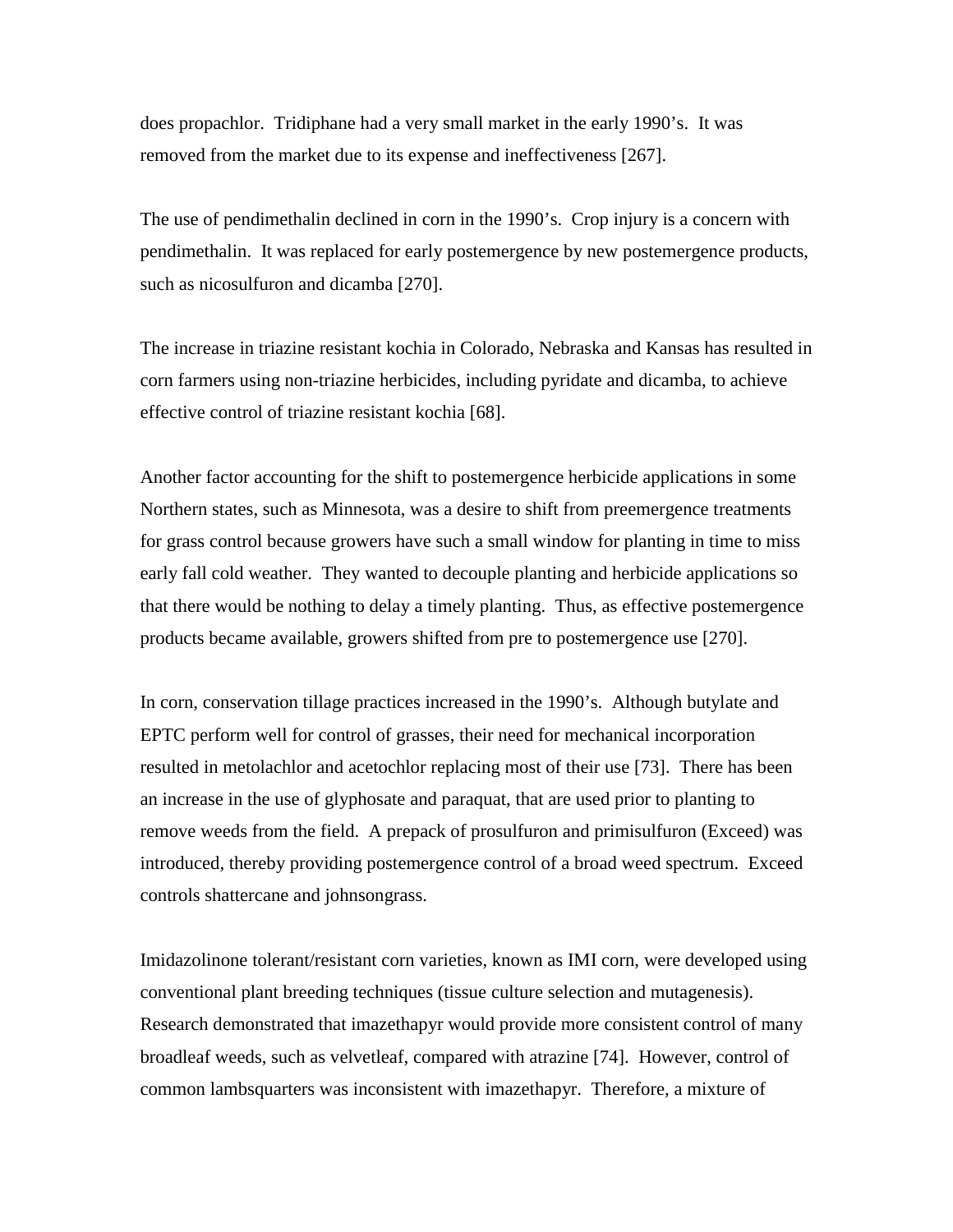imazethapyr and dicamba was introduced in 1995 to control common lambsquarters and ALS resistant weeds [75]. Imazethapyr also is marketed in a prepack with atrazine (Contour).

Flumetralin and clopyralid primarily are used together in a prepack for postemergence applications. Flumetralin is highly effective on velvetleaf and is used in velvetleaf areas. Clopyralid targets problem broadleaf weeds, like Canada thistle.

# 8. *Cotton*

Methazole was used postemergence for broadleaf weed control in the early 1990's [346]. Following its cancellation in 1994, cotton growers in some states (North Carolina) increased their use of fluometuron postemergence while growers in other states (Alabama) increased their use of prometryn postemergence to substitute for methazole [347].

Norflurazon has an important role as a preemergence or preplant incorporated treatment in managing DNA resistant weed species [339]. Research demonstrated that clomazone in preemergence application could substitute for norflurazon, that, typically, is incorporated, thus facilitating reduced tillage cotton [344]. Clomazone also provides wide spectrum control and, when added to fluometuron increases efficacy on species such as sicklepod [358]. Clomazone provides superior control of certain DNA resistant weed species (such as goosegrass) and also improves control of seedling johnsongrass [340]. As a result, clomazone displaced some of norflurazon's use in states such as Mississippi.

The use of postemergence grass and broadleaf weed control herbicides increased in the mid-1990's due to their effectiveness in controlling weeds that were increasingly resistant to other commonly used herbicides. The use of lactofen in combination with MSMA provides effective control of MSMA resistant cocklebur. The use of clethodim is recommended for control of johnsongrass seedlings that have shown resistance to several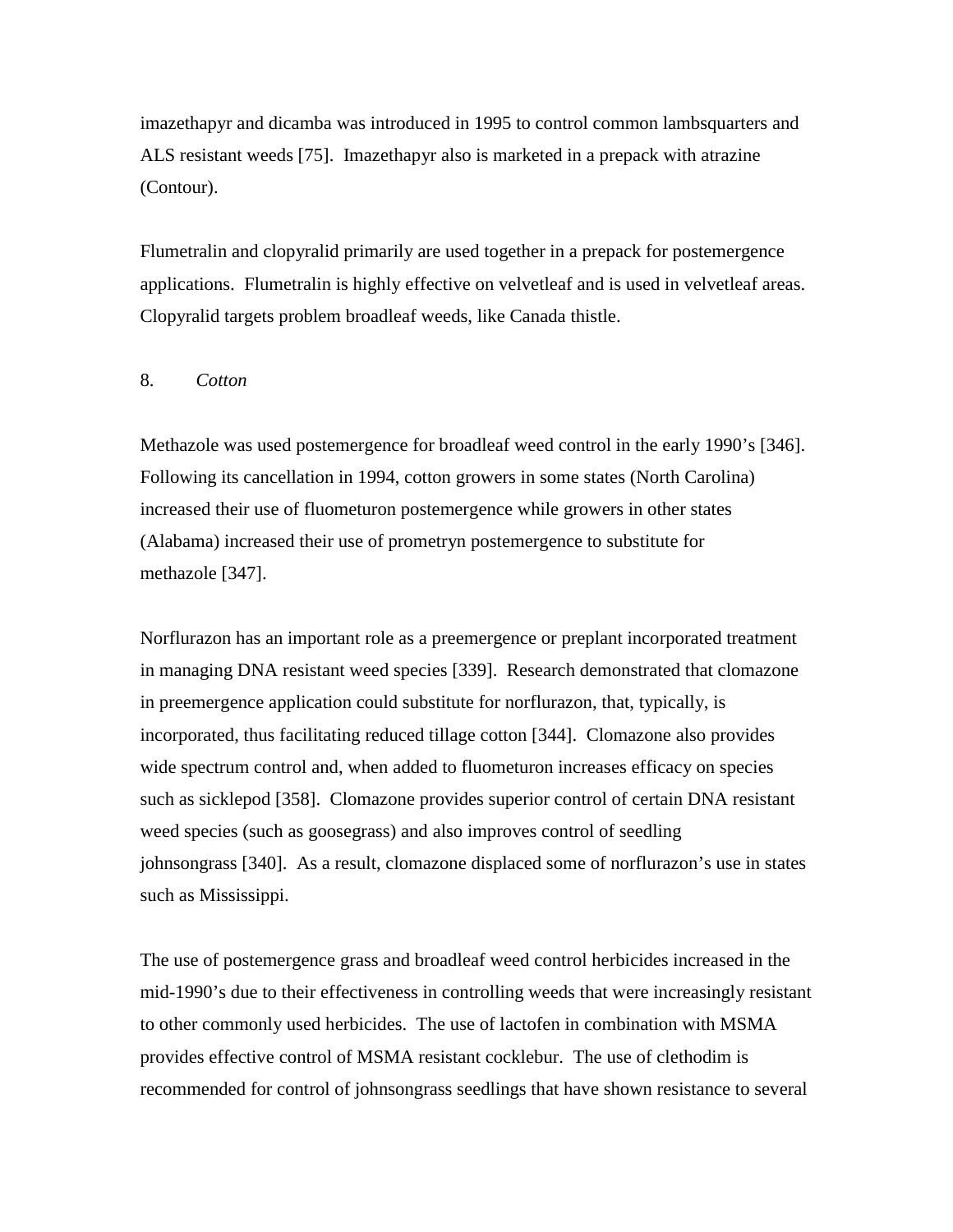of the other postemergence grass herbicides, including sethoxydim and fluazifop [341]. Quizalofop and clethodim provide effective control for most grass species infesting southern cotton fields [358]. Fenoxaprop is particularly effective on johnsongrass and has gained a niche in Louisiana. The use of linuron decreased as a layby treatment in Arkansas where growers switched to diuron because of reduced cost, less injury and better residual control [358]. Diuron's use also went up in Georgia, combined with MSMA postemergence for the same reasons.

In the 1990's, more cotton producers adopted the practice of planting into a "stale" seedbed, that is similar to conventional planting, except that a "burndown" herbicide is required to remove weeds. The increase in stale seedbed planting led to an increased use of glyphosate, paraquat and oxyfluorfen in the mid-1990's.

Prior to 1996, cotton growers were without a selective postemergence herbicide for control of annual broadleaf weeds, that would not cause maturity delays or reduce crop yields [342]. As a result, in the early 1990's, cotton growers relied on two- and sometimes three-way mixtures of soil applied herbicides to get adequate early season control and a positive height differential when cotton would be taller than broadleaf weeds. This height differential was necessary for postemergence directed applications of relatively non-selective herbicides (including DSMA and MSMA) for weed control. This treatment was followed by layby herbicides for full season weed control.

In 1995, 1996 and 1997, cotton growers gained the use of three postemergence herbicides that could be used safely over the top of cotton plants without harm: pyrithiobac, bromoxynil and glyphosate. Bromoxynil applications provide excellent control of broadleaf weeds with excellent crop safety to cotton. Pyrithiobac controls primarily broadleaf weeds and some grasses. Glyphosate controls a broad spectrum of grasses and broadleaves. Glyphosate and bromoxynil can be used safely over the top of genetically engineered cotton cultivars. Pyrithiobac, bromoxynil and glyphosate replaced some of the spraying of DSMA and MSMA under cotton. DSMA and MSMA are less effective and can seriously injure cotton [343]. Over the top applications are preferred to post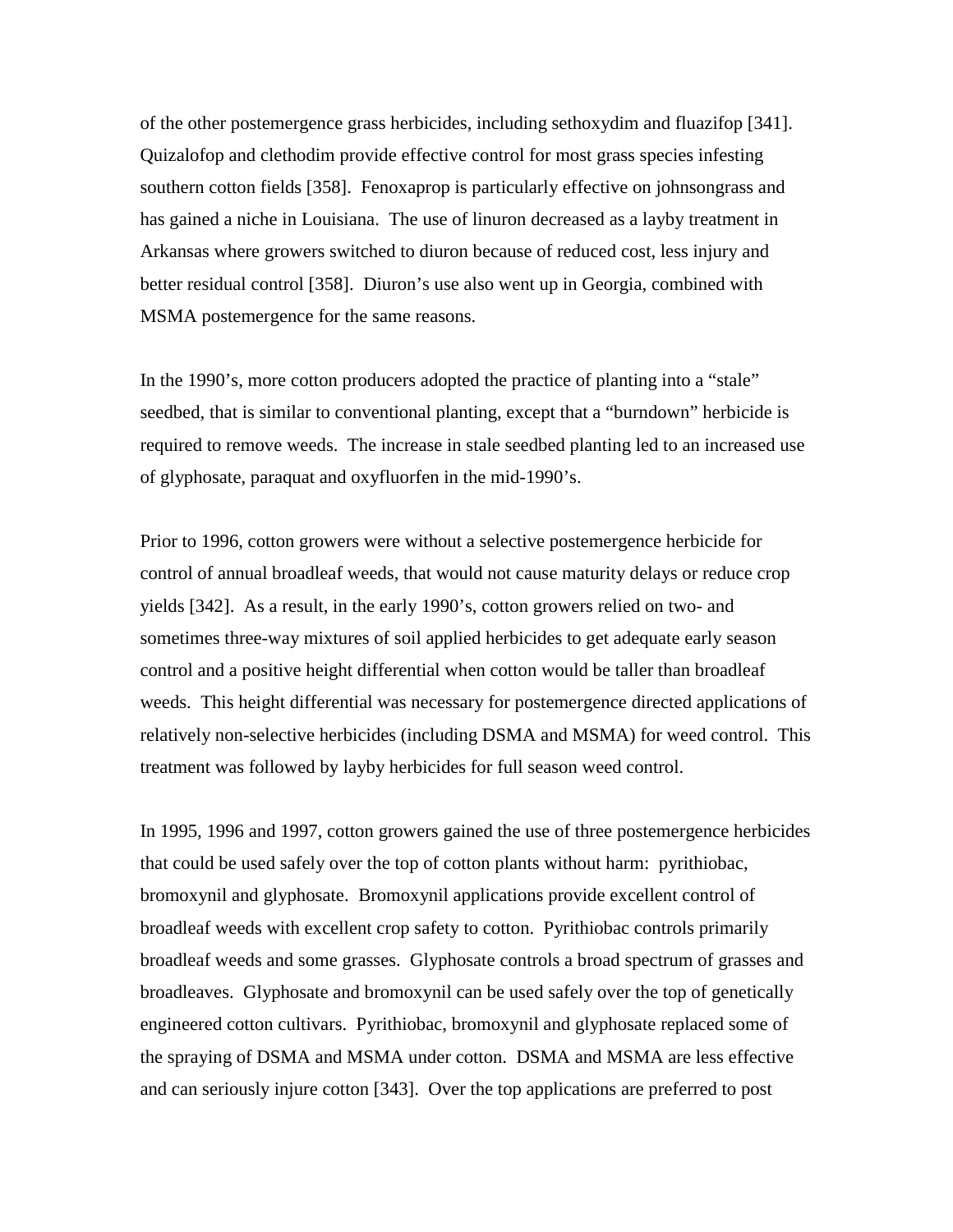directed applications because more acreage can be sprayed faster with less possibility for crop injury.

Pyrithiobac provides control of MSMA/DSMA resistant cocklebur and DNA resistant pigweed [340].

Sixty-seven and seventy-two percent of North and South Carolina growers, respectively, who used pyrithiobac in 1996 reported that it was used as a replacement treatment whereas the remaining growers used it in addition to their standard treatments [345].

Endothall's use as a defoliant declined following the introduction of a new product (Finish) that combined two active ingredients that were effective as both a boll opener and a defoliant in a single application.

# 9. *Cranberries*

In Massachusetts, cranberry growers reduced the rate at which they applied dichlobenil due to research that indicated a potential for root growth inhibition, that can be detrimental to the cranberry plant [258].

### 10. Dry *Beans*

In the early 1990's chloramben was the major preemergence herbicide used in Michigan dry bean production (90% acreage treated). Chloramben provided effective control of most of the important grass and broadleaf weed species infesting dry beans [284]. Following the voluntary cancellation of chloramben, dry bean growers increased their use of other preplant incorporated and preemergence herbicides, including EPTC, dimethenamid, ethalfluralin, and pendimethalin. These herbicides are less effective on certain weed species, such as common ragweed, than was chloramben. As a result, certain weed species have increased in dry bean production and growers have increased their use of postemergence compounds, such as bentazon, imazethapyr, quizalofop and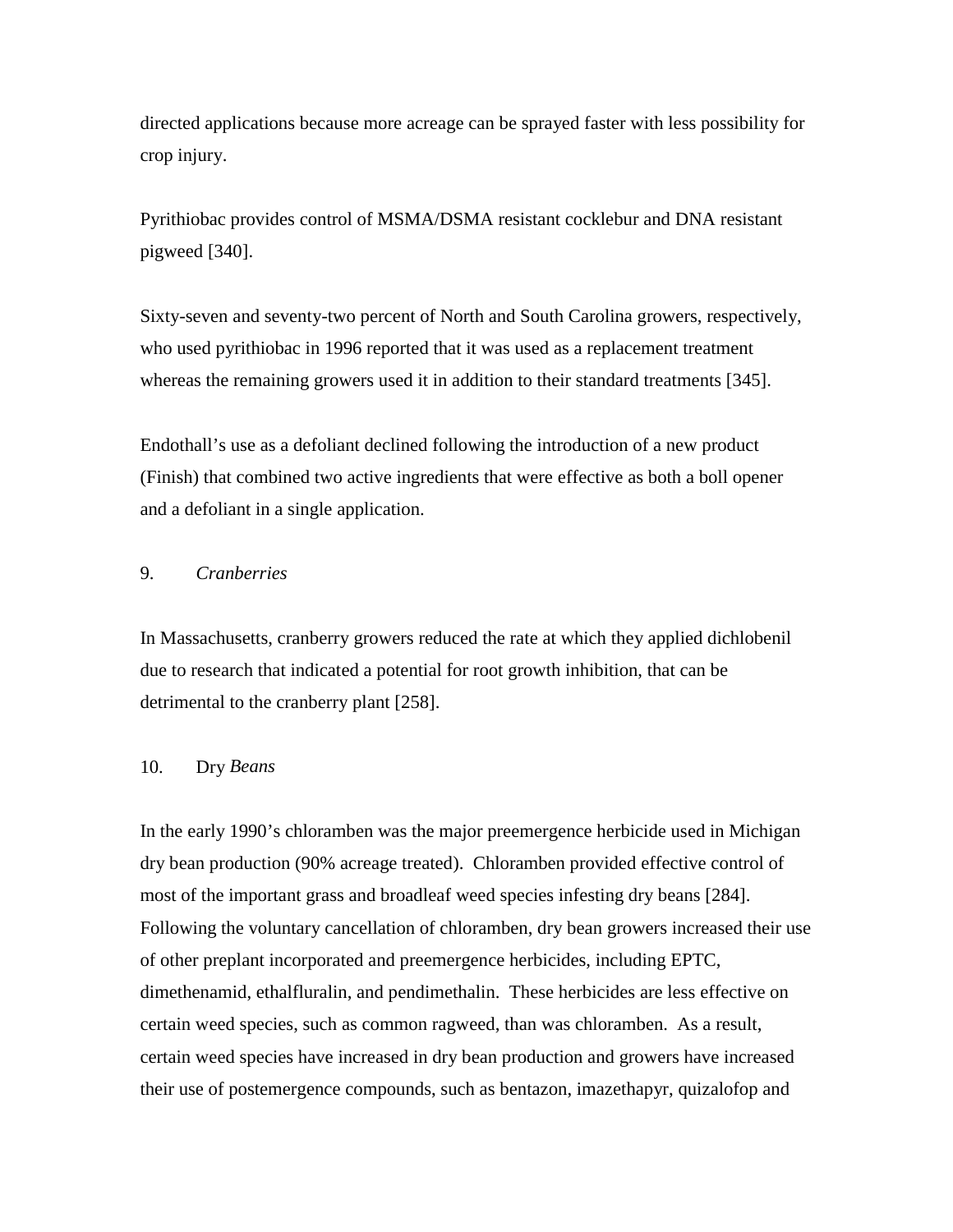sethoxydim to control weeds that are not controlled adequately season long with the herbicides used early [285]. In addition, dry bean growers have had emergency exemptions for fomesafen for postemergence control of common ragweed, pigweed and black nightshade [285].

#### 11. *Green Beans*

Historically, New York green bean growers relied on preplant incorporated EPTC and trifluralin for initial weed control. This combination was supplemented with dinoseb after planting for control of many of the troublesome broadleaf weeds that were not controlled in the preemergence program. Following the ban on dinoseb in 1986, growers switched to the use of chloramben, that was cancelled voluntarily by its manufacturer in the late 1980's [262]. New York green bean growers used existing stocks of chloramben until they were depleted in the early 1990's. With an extended period of poor control, following the loss of dinoseb and chloramben, the population of broadleaf weeds, particularly nightshade, velvetleaf and ragweed, burgeoned to almost epidemic populations in New York's green bean fields. Yield losses caused by uncontrolled weeds in New York's green bean fields were estimated at \$400,000 in 1992. New York State green bean growers were granted a Section 18 for the use of fomesafen for broadleaf weed control 1993-1997. Many New York growers follow a fomesafen application with bentazon if lambsquarters become a problem. Some decline occurred in the use of EPTC and trifluralin for the preemergence treatments. Growers increased their use of metolachlor (for nutsedge, in particular) and pendimethalin (for nightshade, in particular) [263].

### 12. *Hot Peppers*

In the early 1990's, chile peppers were grown with a heavy dependence on cultivation and hand labor for weed management. Since hand labor for weed management is expensive and inconsistent and entails a substantial amount of record-keeping, liability and supervision, chile growers began using herbicides in greater amounts [150].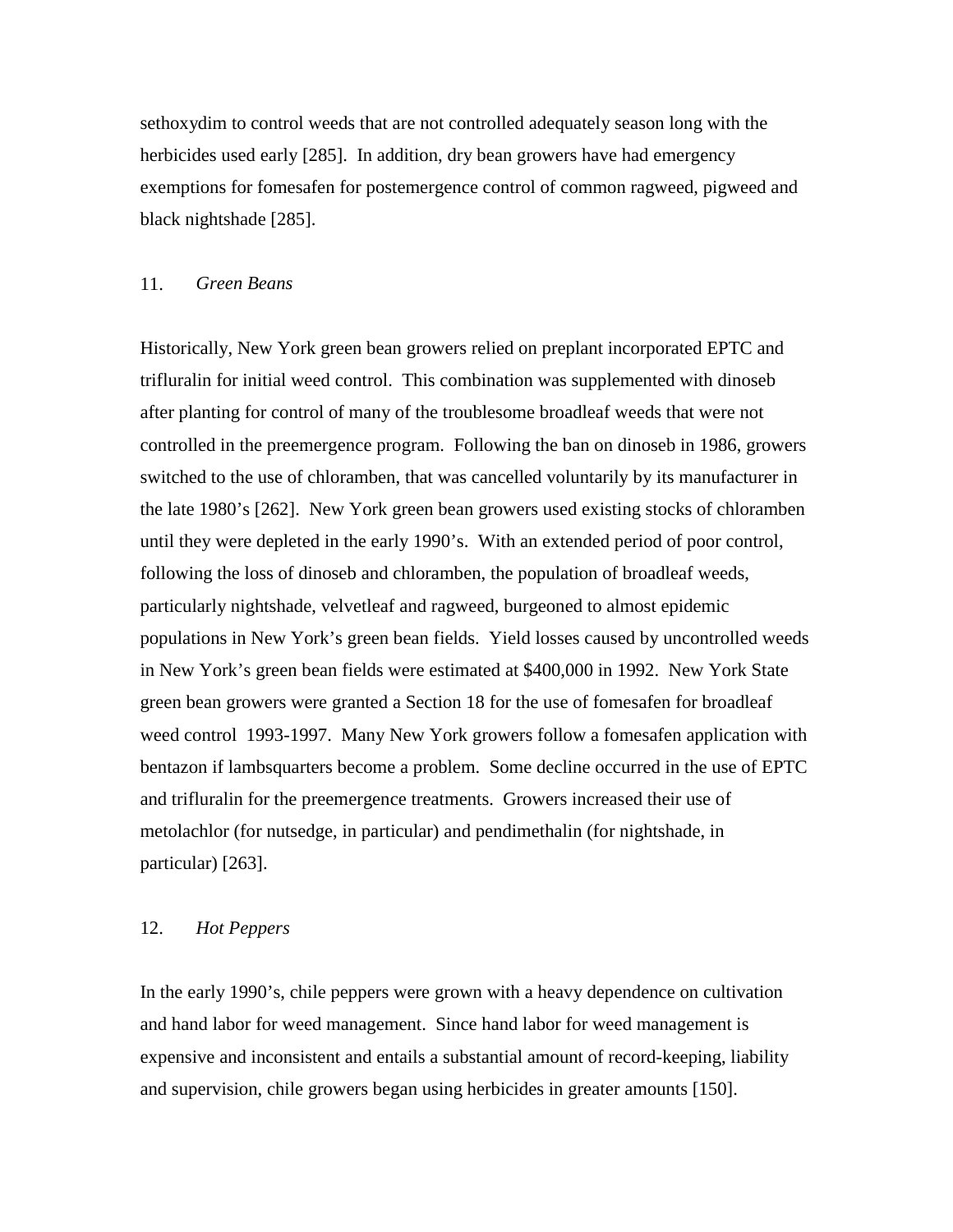Research demonstrated that if herbicides were used only an additional 162 hours/acre would be required to maintain weed free conditions while handweeding alone required 314 hours/acre [151]. Hot pepper growers increased their use of napropamide, metolachlor, sethoxydim and trifluralin and reduced their use of hand weeding.

#### 13. *Lettuce*

Very few herbicides have proven efficacious for controlling weeds in the muck soils in Florida's lettuce growing area. Many herbicides are inactivated by the high level of organic matter in the soil. Until the mid-1980's, Florida lettuce growers relied on CDEC for preemergence weed control in lettuce. Following the voluntary cancellation of CDEC in the mid-1980's, Florida lettuce growers incurred additional cost for handweeding. In the early 1990's, Florida growers were spending approximately \$375 per acre for handweeding. In the winter of 1992-1993, a crisis situation occurred because of abnormal winter weather conditions; high rainfall and temperatures prevented timely handweeding and pigweeds took over certain fields completely. Approximately \$900,000 in lost lettuce production occurred because of failure to control pigweeds [303]. Research demonstrated that imazethapyr would control broadleaf weeds (including pigweeds) in the high organic soils, and a label was granted by EPA [302]. Imazethapyr costs approximately \$20 per acre and has replaced much of the handweeding. Other herbicides were registered for Florida lettuce in the 1990's: sethoxydim for postemergence grass control and thiobencarb for broadleaf weed control.

#### 14. *Onions*

The discontinuation of DCPA's production led to its decline as a preemergence soil applied herbicide in onion production. In California, the major replacements for DCPA have been by postemergence herbicides bromoxynil, oxyfluorfen and pendimethalin [152] [153] [176]. In Texas, oxyfluorfen's use went up as a DCPA replacement. However, Texas growers also have increased their use of bensulide, that is applied to the soil preplant and provides effective control of several broadleaf species.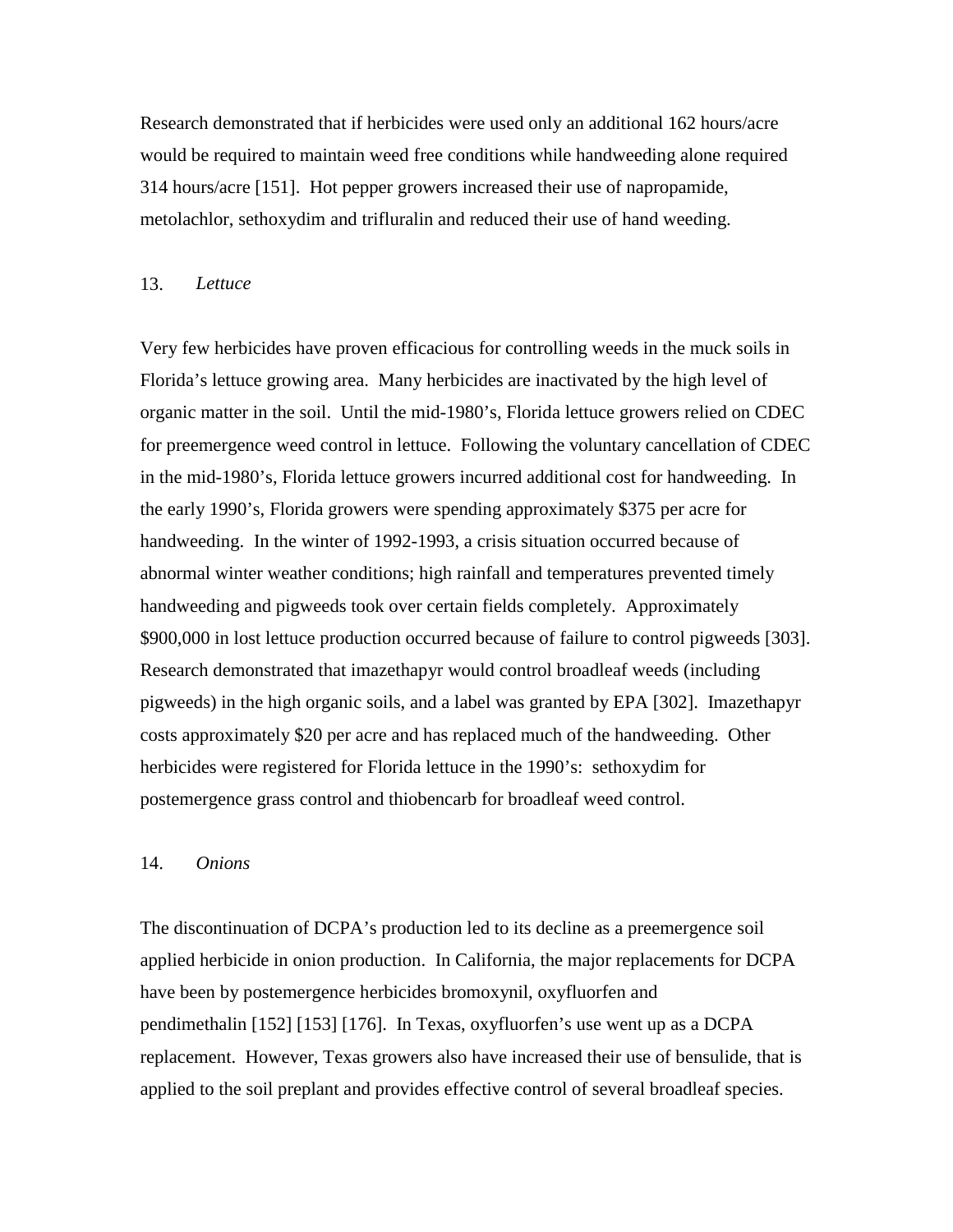#### 15. *Peanuts*

In the mid-1990's, imazapic was registered for peanut weed control. Research demonstrated that imazapic can be applied early postemergence for the control of many weeds infesting U.S. peanut fields, including yellow nutsedge, purple nutsedge and sicklepod [32]. Imazapic was shown to have good efficacy on grass weeds that escape from the application of a soil applied grass herbicide, including Texas panicum, crabgrass, johnsongrass and broadleaf signalgrass.

Imazapic has been shown to provide more consistent and better control of yellow and purple nutsedge in field experiments than previously registered herbicides in peanut [304]. Imazapic also has been shown to have a longer period of effectiveness for controlling annual broadleaf weeds than imazethapyr postemergence. Since imazapic has both residual and contact postemergence activity, the residual activity means that the utility of imazapic is maintained further into the season [305]. Imazapic replaced much of the use of imazethapyr, an herbicide with similar chemistry, because it provided more effective control of many broadleaf and grass weeds that were not controlled by imazethapyr [306]. Imazapic also replaced several early postemergence applications that combined paraquat, 2,4-DB and bentazon. Research demonstrated that the use of only imazapic would substitute for these combinations [308]. Prior to the introduction of imazapic, many peanut growers used vernolate for selective control of nutsedge. Vernolate is short-lived and must be incorporated into the soil. Imazapic replaced almost all of the vernolate usage in peanuts [304] [307]. Chlorimuron had been used widely later in the peanut season for Florida beggarweed control, which imazapic also controls [307]. Benefin's registration was cancelled for peanuts, and it was replaced by increased usage of another dinitroanaline at planting grass control herbicide, pendimethalin [307].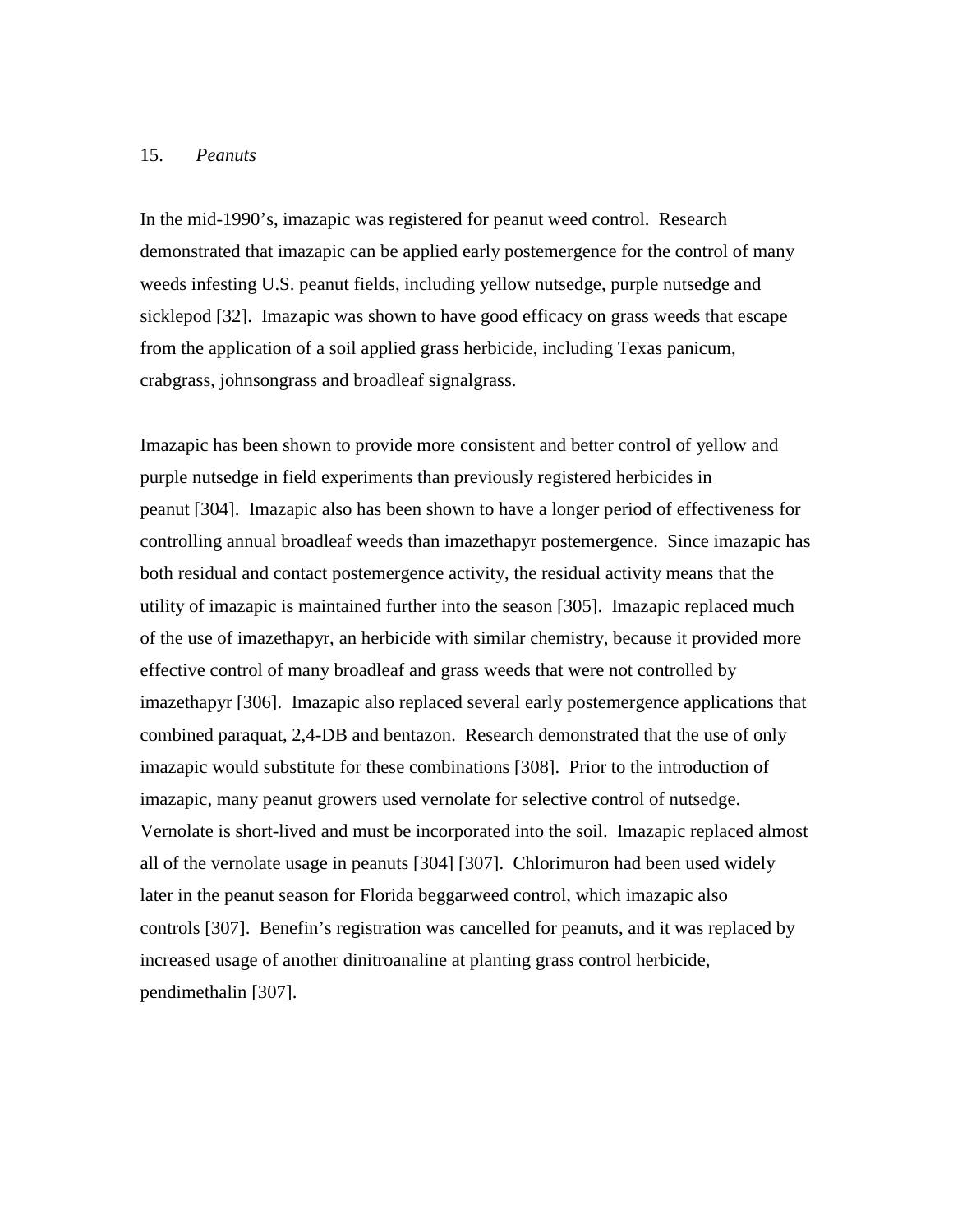#### 16. *Pistachios*

Pistachio acreage in California increased by 78% between 1992 and 1997, accounting for the large poundage increase in the use of the herbicides oryzalin and oxyfluorfen.

#### 17. *Potatoes*

For many years metribuzin has been the most widely used herbicide in potato fields in the Northwest. Metribuzin controls a broad spectrum of broadleaf and grass weeds common to the Pacific Northwest, but its use has led to increased populations of metribuzin tolerant weed species, such as hairy nightshade [195]. Rimsulfuron is a sulfonylurea herbicide that was introduced for potatoes in 1996 and displaced some of the use of metribuzin because of its effectiveness in controlling hairy nightshade and other broadleaf and grass weeds [196]. However, since sulfonylurea resistant kochia is widespread in the Pacific Northwest, rimsulfuron needs to be combined with other herbicides for kochia control. Research demonstrated that mixtures of rimsulfuron with EPTC, pendimethalin or metolachlor improved control of grasses (such as foxtail) and kochia [197].

In North Dakota, nightshade problems in potatoes increased after 1992 because of wet winters. Metribuzin is still effective in North Dakota on nightshade, and its use increased [275]. The newly-registered rimsulfuron also has been used for nightshade control in North Dakota.

Diquat usage increased for potato vine desiccation due to the late blight problems of the 1990's. Vine desiccation is effective in preventing late season development and spread of the disease.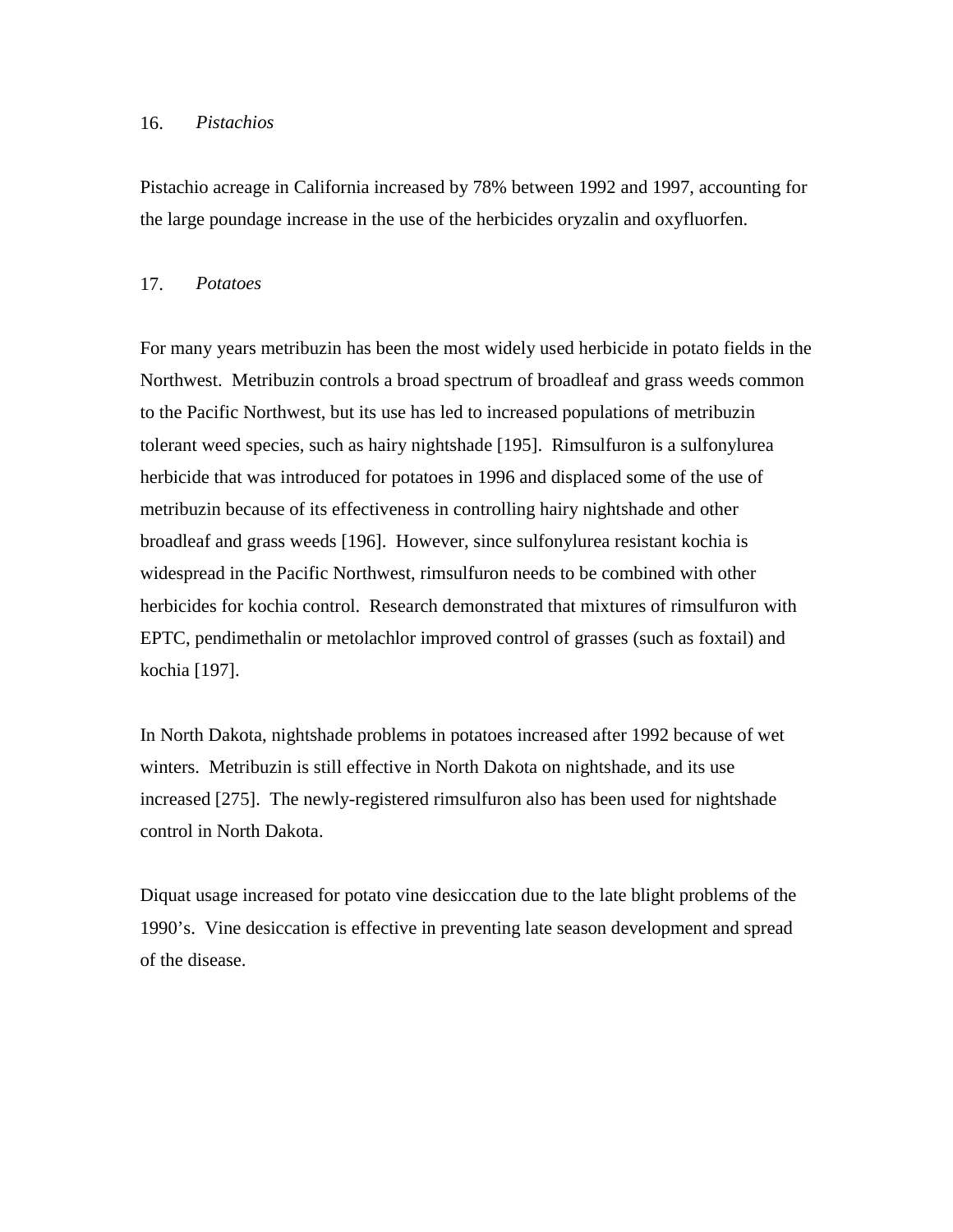### 18. *Rice*

In the late 1980's and early 1990's, rice growers in the mid-South were granted emergency registrations for the uses of bromoxynil and triclopyr for control of broadleaf weeds. In 1993, the request for bromoxynil was denied while triclopyr went forward to a full federal registration and was used on the acreage previously treated with bromoxynil [16] [17].

Bensulfuron is the most widely used herbicide for aquatic and broadleaf weed control in California rice. However, its use declined in the 1990's because of the development of resistant weed populations. California rice growers have increased their use of 2,4-D, MCPA, propanil and triclopyr for control of the aquatic broadleaf species [96]. Molinate has been the preferred herbicide for control of the major grassy weeds in California rice fields (watergrass and barnyardgrass). Molinate's use declined following the discovery of bensulfuron resistant weeds, not because it is less effective on the grasses, but because of its inability to control other weeds [96]. Thiobencarb is somewhat less effective than molinate on watergrass and barnyardgrass but controls bensulfuron resistant small flower umbrella sedge [96]. Thus, thiobencarb's use has been increasing, resulting in less use of molinate. Fenoxaprop was introduced in the 1990's in California rice to control barnyardgrass and watergrass that escape previous treatments and to control spangletop [96].

Barnyardgrass is the number one weed problem in Southeastern rice fields. Where barnyardgrass is uncontrolled, yield losses can range up to 50%. Multiple applications with propanil have been used since the 1960's to control barnyardgrass. However, in the early 1990's, propanil resistant barnyardgrass was detected. Propanil use has decreased since the early 1990's as a result. Growers make fewer applications with propanil. Quinclorac has been the most effective herbicide for propanil resistant barnyardgrass. A popular treatment has been a mixture of propanil (at reduced rates) plus quinclorac [147]. Another popular treatment for barnyardgrass control is the use of a delayed preemergence application of pendimethalin [148]. The use of thiobencarb has declined in the Delta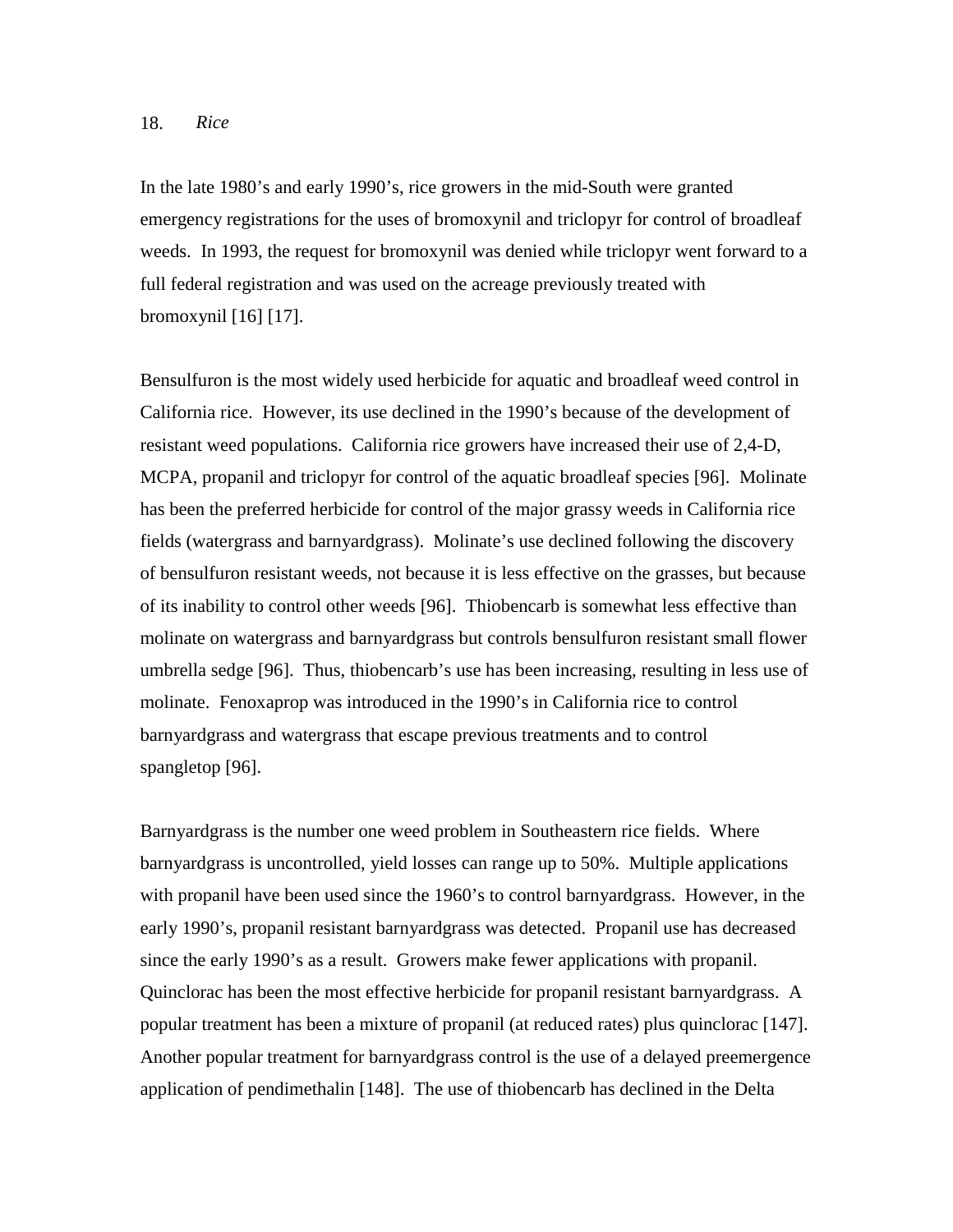states because of injury first detected in rice fields in 1991 (delayed phytotoxicity syndrome) [149].

The decline in propanil's usage also effected a decline in the use of molinate, that works best as a sequential herbicide following propanil. The use of quinclorac replaced some of the molinate that had been used for salvage barnyardgrass control. Fenoxaprop use also has increased for postemergence grass control. Bensulfuron's usage increased for broadleaf weed control.

#### 19. *Sorghum*

In Texas a Special Local Needs Label exists for atrazine's use in sorghum at a lower rate than specified on the Section 3 label. This label allows for the use of atrazine in coarse soils at an effective rate for control of several broadleaf weed species. Because of the need for grass control, it became increasingly common for Texas sorghum growers to use a combination of atrazine plus metolachlor, pendimethalin or dimethenamid. Several weed species have arisen as problems in sorghum due to increases in populations resistant to the triazines, pigweed and kochia [287]. As a result, it has been increasingly common for sorghum growers to apply postemergence applications to sorghum (bromoxynil, dicamba, 2,4-D, prosulfuron) [286]. Prosulfuron has proven popular in many sorghum growing regions because of its safety of use with sorghum [288].

Overall poundage of atrazine on sorghum declined in the 1990's due to a reduction in the number of sorghum acres (27% reduction in national acreage).

#### 20. *Soybeans*

The Conservation Tillage Information Center reported that in 1990, 5% of the total full season soybean acreage in the Midwest was planted using no-till methods. That figure increased to 30% in 1997.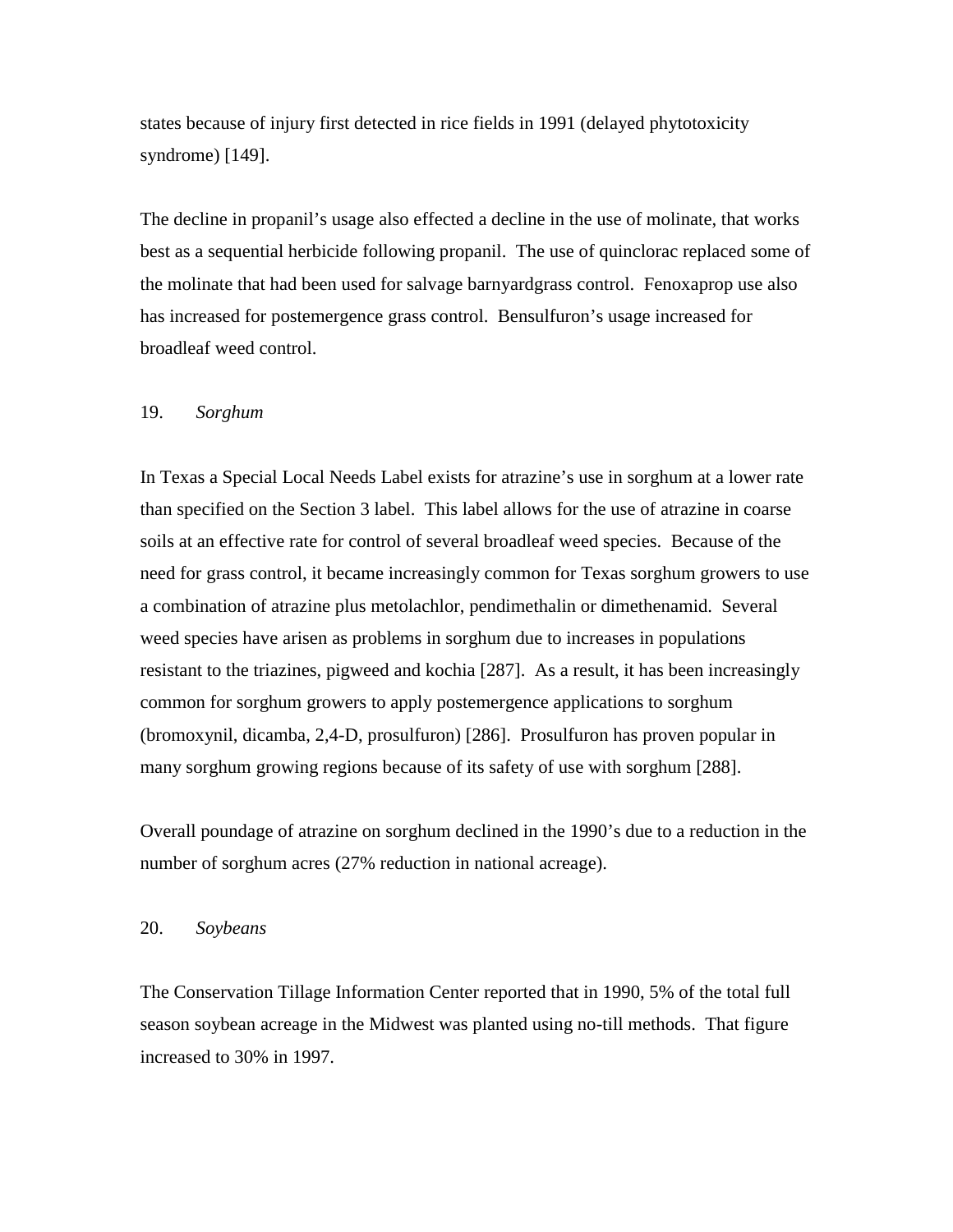Increased limited tillage operations led to an increase in 2,4-D and glyphosate for use as burndown herbicides. Several postemergence grass control herbicides gained some use in the 1990's for burndown applications prior to planting in no-till soybeans: sethoxydim, lactofen, clethodim and quizalofop [326].

The mid-1990's saw a continued increased use of imazethapyr, that provided broadspectrum control of many grass and broadleaf weeds [327]. An increasingly popular treatment was to apply imazethapyr postemergence, following pendimethalin applied preemergence [328]. The increase in pendimethalin use replaced some of the use of trifluralin, that requires preplant incorporation. Pendimethalin's increased usage is attributed to its availability in formulated mixtures with imazethapyr and its use for surface applications with reduced tillage. Increased use of imazethapyr in the 1990's led to reductions in the use of ethalfluralin, bentazon, metribuzin, linuron and chlorimuron. Imazethapyr controls a broader spectrum of both grass and broadleaf weeds than do ethalfluralin, bentazon, chlorimuron and metribuzin. Crop safety is less of a concern with imazethapyr than with metribuzin and linuron.

In the mid-1990's, certain weed species in the Midwest developed populations resistant to the ALS herbicides (including imazethapyr). Common waterhemp became a widespread problem in the Midwest because of resistance to ALS inhibiting herbicides [329]. Postemergence applications for control of waterhemp increased in the 1990's. It was increasingly common to apply the broadleaf herbicides acifluorfen, fomesafen or lactofen for waterhemp control postemergence [330] [331]. When velvetleaf was a problem, flumiclorac applications were made postemergence. Postemergence imazethapyr does not adequately control common lambsquarters, that became an increasing problem in several of the northern soybean-growing states, such as Wisconsin. In these states the use of thifensulfuron as a stand-alone treatment increased in the 1990's. Thifensulfuron is the only postemergence herbicide for soybeans that consistently provides more than 90% control of lambsquarters [334].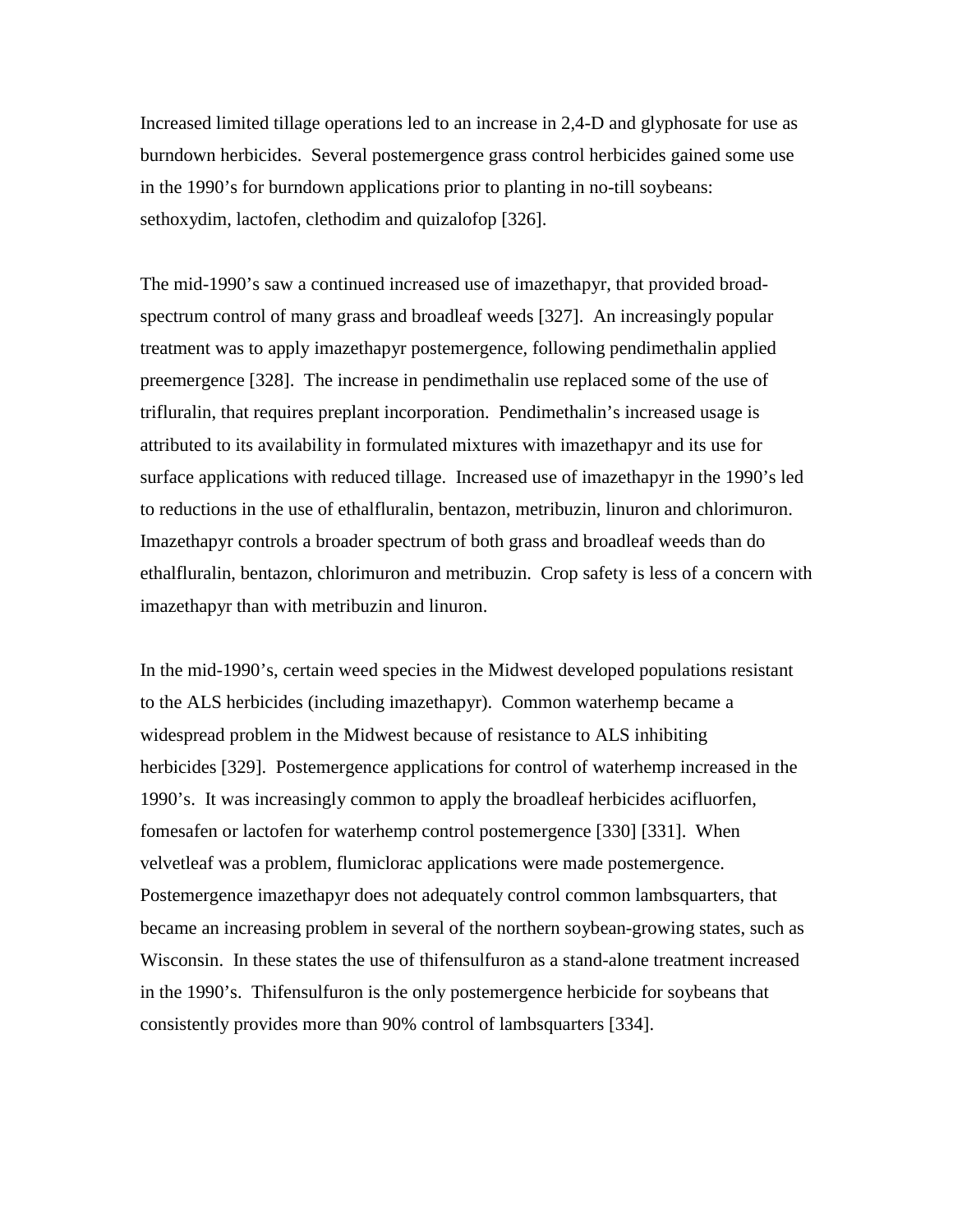In the Midwest, there was a growth in the use of postemergence grass control herbicides, including quizalofop, clethodim, fenoxaprop and sethoxydim. Availability of effective postemergence herbicides led some soybean producers to switch entirely to postemergence weed control programs. Another factor that resulted in increased use of postemergence grass herbicides was price reductions. In particular, a newly formulated product containing sethoxydim, Poast Plus, was introduced, and priced approximately one-third less than the original sethoxydim product, Poast [332] [333].

Flumetsulam proved popular in areas with velvetleaf problems. Another desirable feature of flumetsulam is that it is registered for both soybeans and corn, that significantly reduces concerns regarding crop damage due to carryover.

The introduction of glyphosate for postemergence over-the-top applications to Roundup Ready Soybeans led to its immediate wide-scale adoption in southeastern states in 1997. Standard herbicide programs for southern states for sicklepod control had included metribuzin or imazaquin applied preplant incorporated or preemergence. However, sicklepod control with soil applied herbicides is inconsistent and often inadequate, leading to the necessity of applying other herbicides postemergence [335]. Certain problem weeds, such as morningglory, required additional postemergence directed sprays of 2,4-DB. One concern with metribuzin and 2,4-DB is the potential of injury to the soybean crop. Research in Southeastern states showed that a split application of glyphosate would provide consistent control across all weed species at a reduction in cost of \$20 to \$30 per acre compared with previously used programs [336] [337].

Increased post emergence glyphosate applications replaced many previously-used herbicides that could damage soybeans (such as metribuzin, 2,4-DB and linuron) [358]. In addition, the broad spectrum control of glyphosate replaced postemergence herbicides that cover a smaller weed control spectrum (such as fluazifop, chlorimuron, imazaquin).

In the Southeast, there was a shift away from alachlor to metolachlor for control of grassy weeds at planting in soybeans. The main reason for the shift is metolachlor's greater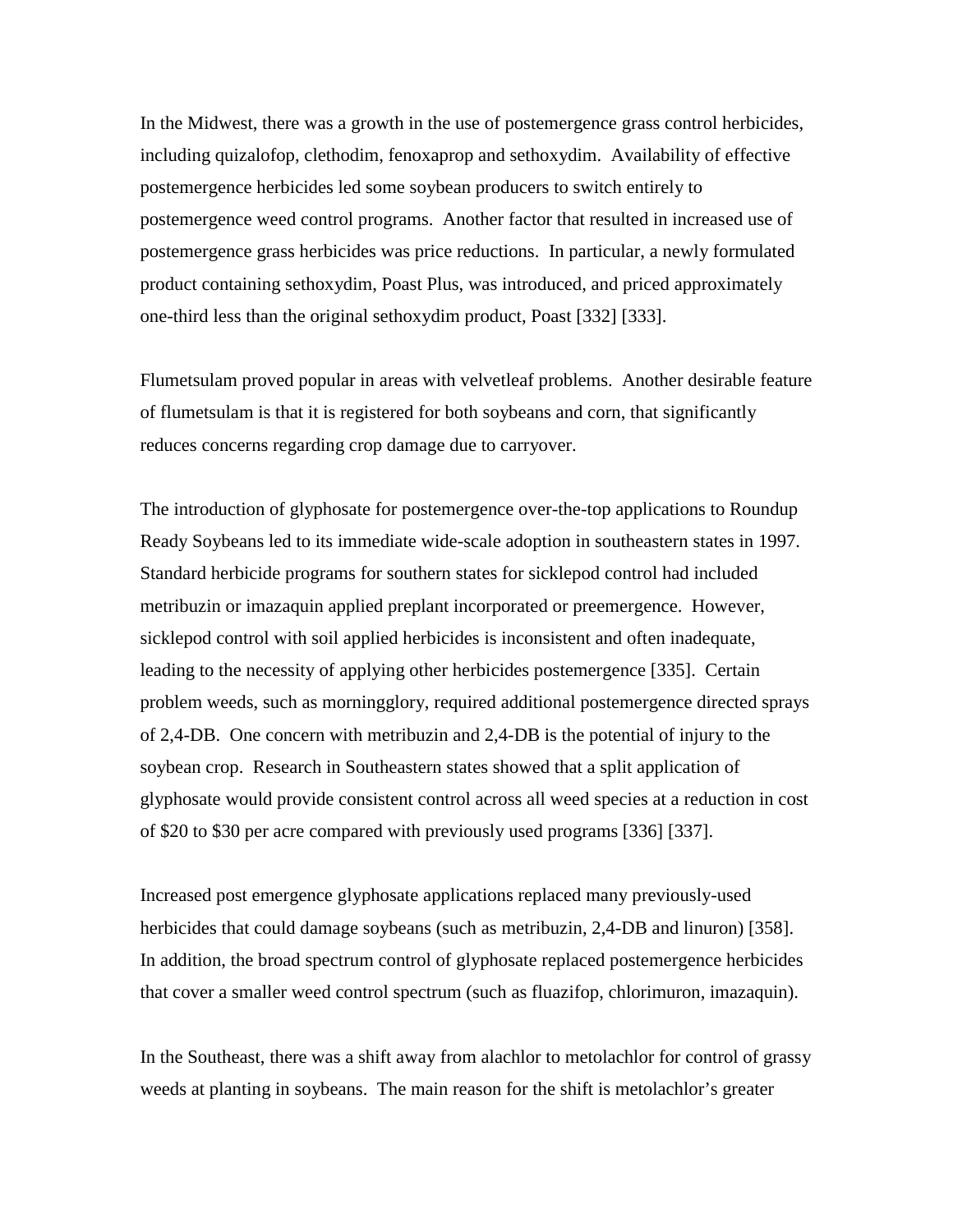effectiveness in controlling red rice [338]. Since a soybean/rice rotation is popular, and since red rice cannot be controlled when the rice crop is planted, the priority is to use the best methods for red rice control during the soybean growing year.

The use of paraquat in Southeastern state soybeans increased due to its use in combination with sodium chlorate to control weeds at harvest in early maturing soybeans, that were planted on increasing acreage in the 1990's [36].

Clomazone provides good grass control and control of many broadleaf weeds in soybeans. In the 1990's, some problems with movement outside the target, some incorporation requirements and timing restrictions impacted its use [333].

In the 1960's, chloramben dominated the soybean herbicide market. It's use began to decline in the 1970's, as less expensive herbicides became available and was used on only a small percentage of the nation's soybean acreage in 1992. In the mid-1990's, chloramben's registration for soybeans was cancelled.

### 21. *Spinach*

Prior to its voluntary cancellation, diethyl-ethyl was used widely by spinach growers for weed control purposes. Following its cancellation, spinach growers increased their applications of cycloate and phenmedipham and received emergency exemptions for the use of metolachlor, a replacement for control of pineappleweed and galinsoga [166].

#### 22. *Sugarbeets*

Between 1992 and 1997, sugarbeet growers in the Red River Valley of North Dakota significantly increased their applications of postemergence herbicides due to the introduction of new active ingredients that broadened the weed spectrum and provided greater total weed control. Generally, the newly registered active ingredients were used in various combinations with older postemergence products, such as desmedipham,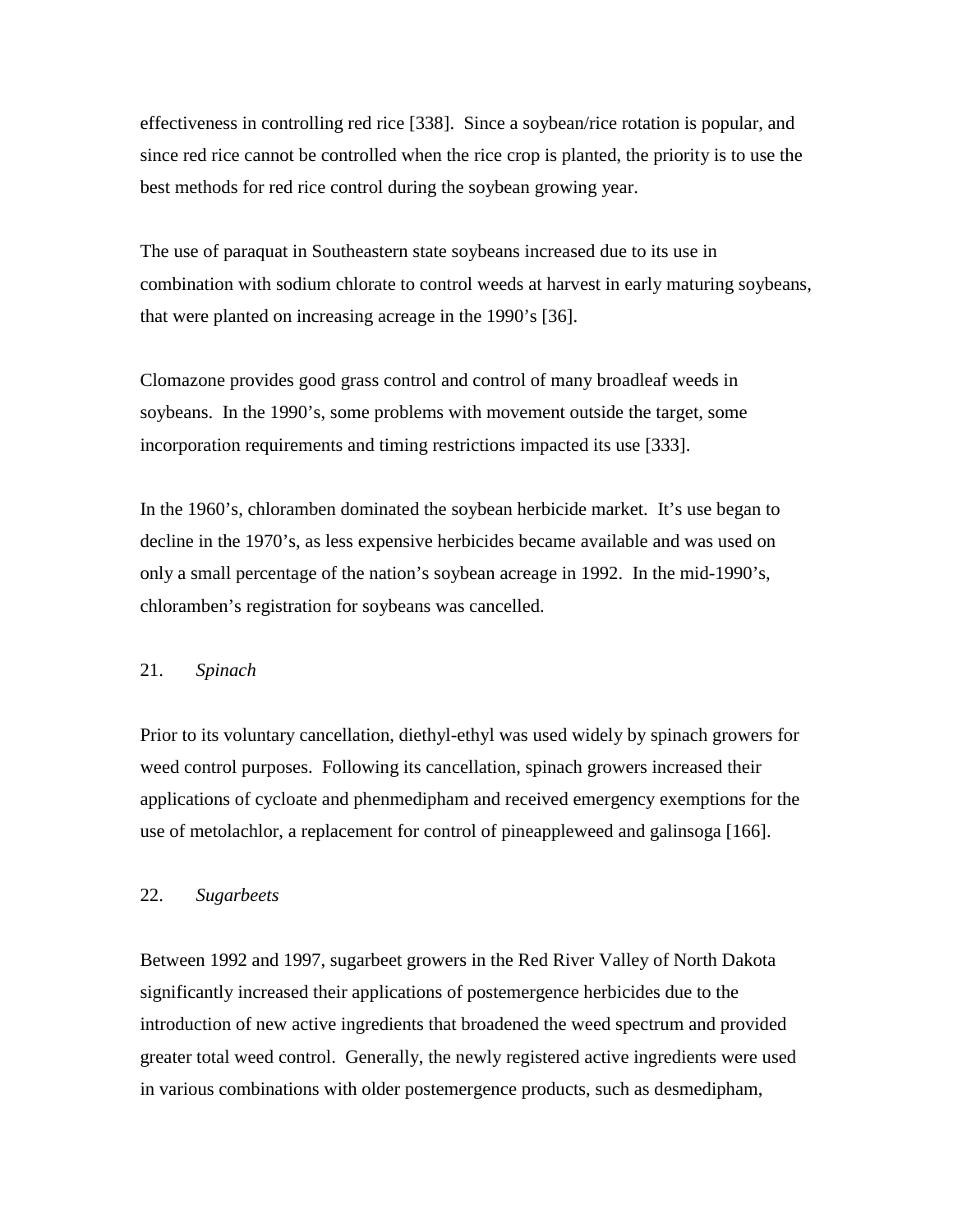phenmedipham and ethofumesate. In the Red River Valley, sugarbeet growers reported using 17 different postemergence treatment combinations in 1992, while in 1997, they reported the use of 43 different postemergence combinations [146]. In 1992, sethoxydim was the only postemergence grass control herbicide available to sugarbeet growers. In 1996, quizalofop and clethodim were registered and used by sugarbeet growers for postemergence grass control. Their increased use resulted in some decrease in sethoxydim's use. Triflusulfuron was registered for sugarbeet growers in the mid-1990's. Triflusulfuron is selective in sugarbeet when applied postemergence for control of many important broadleaf weeds and suppression of several annual grasses. When applied with combinations of desmedipham and phenmedipham, triflusulfuron improves control of important weeds in sugarbeets, such as redroot pigweed, kochia, common mallow, velvetleaf and smartweeds. Following triflusulfuron's widespread use in 1996 and 1997, sugarbeet growers reported a significant decline in the importance of redroot pigweed as a problem [146]. Clopyralid was introduced for broadleaf control, as well, in the mid-1990's. The addition of clopyralid improves control of Canada thistle, cocklebur, ragweed and nightshades.

The most popular postemergence combination reported in 1997 (on 80% of the acres) was a combination of clopyralid, triflusulfuron, ethofumesate, desmedipham and phenmedipham. Cycloate usage increased as a soil applied herbicide, mainly making up for the loss of diethyl ethyl.

The increase in postemergence herbicide applications in sugarbeets between 1992 and 1997 led to a significant reduction in the number of acres that had to be handweeded.

The large increase in ethofumesate usage is attributed to its inclusion in a prepack combination product (Progress) with desmedipham and phenmedipham, that was introduced in the 1990's for improved control of lambsquarters and kochia.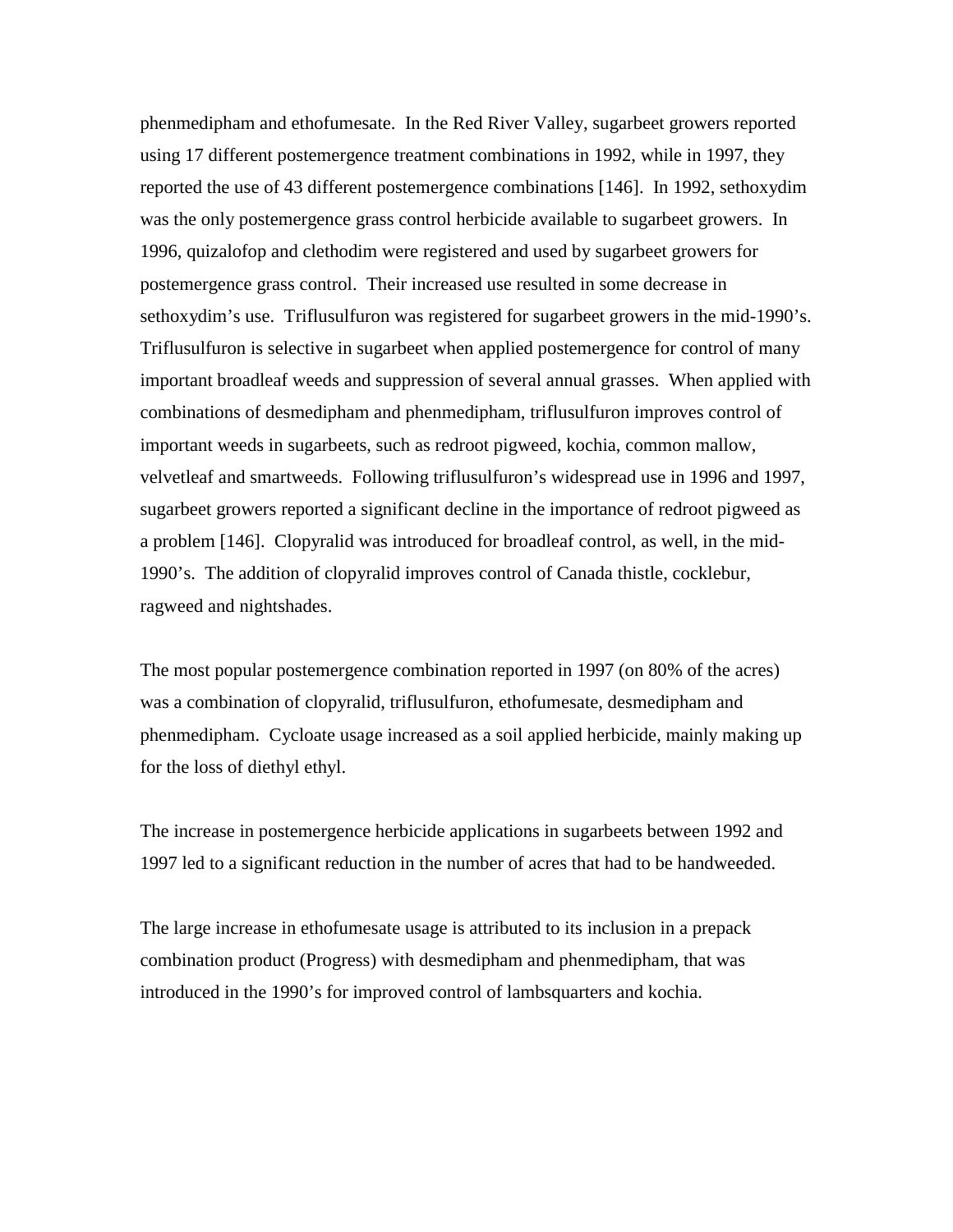#### 23. *Sugarcane*

The rate of atrazine use in Louisiana sugarcane increased in the 1990's as growers increasingly made a layby and/or a fall application of atrazine in addition to the standard practice of a spring application [289]. These additional applications of atrazine helped to reduce weed populations to manageable levels late in the season and for the overwintering sugarcane. Research demonstrated that sugarcane cannot recover completely from intense winter weed competition. Thus, the increased emphasis on controlling overwintering weeds with fall atrazine applications.

Sugarcane growers in Louisiana make an early spring application of herbicides to remove overwintering weeds. In the early 1990's, the most commonly used active ingredient for these early season applications was 2,4-D. A new product that combines dicamba and 2,4-D proved more effective in controlling overwintering broadleaf weeds, leading to an increase in both 2,4-D and dicamba usage in the 1990's [289]. Particular weed species resulted in increased usage of certain herbicide active ingredients in Louisiana sugarcane. Paraquat is the only available control for ryegrass, that became more of a problem for sugarcane production as it moved farther north in Louisiana [322]. Diuron increased in usage as a postemergence treatment for itchgrass, that also became more of a problem in the 1990's. Research demonstrated the value of asulam applications for control of rhizome johnsongrass, leading to asulam's increased use in earlier season applications [323]. Metribuzin increased in use because of declining prices in the 1990's. Glyphosate usage in Louisiana sugarcane occurs during the fallow year that follows its three-year crop cycle. Prior to the mid-1990's, the primary method of reducing weed growth during the fallow year was multiple cultivations. However, the cultivation led to runoff of nutrients and sediments to estuaries, resulting in eutrophication [290]. It became a common practice in the 1990's for sugarcane growers to substitute glyphosate applications for removing weeds from fields coming out of fallow and going into sugarcane production.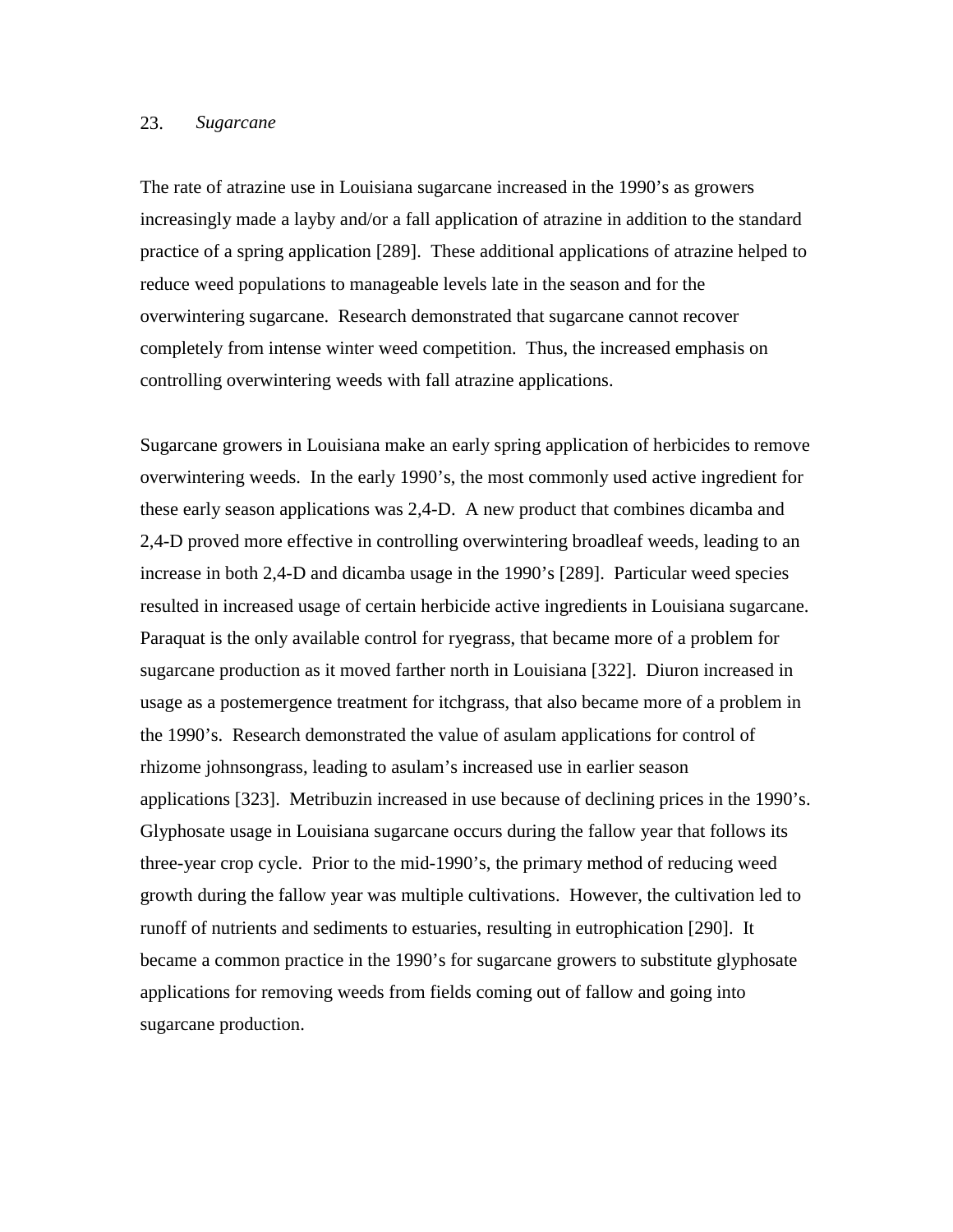### 24. *Sunflowers*

Trifluralin and ethalfluralin are the primary at-planting herbicides used for grass control in North Dakota sunflowers. Ethalfluralin's use increased in the 1990's while trifluralin's decreased, due, in part, to the introduction of a new granular formulation of ethalfluralin, that facilitated its use in heavy crop residue. Granular formulations grew in popularity among farmers who were leaving more crop residue on the soil surface [273]. Sethoxydim is used postemergence to control weeds that escape the at-planting treatments. Sethoxydim's use increased in the 1990's because of the decreasing efficacy of ethalfluralin and trifluralin on certain weed species – particularly foxtails [274]. Sethoxydim is used for a cleanup for the weeds that are not being controlled sufficiently by the at-planting treatments. Imazamethabenz is used solely for postemergence control of wild mustard. Wild mustard is more of a problem in a wet year, accounting for its greater use in 1997 in North Dakota [275].

#### 25. *Sweet Corn*

Most of the sweet corn in Florida is grown on organic soils. Herbicides cleared for use for preemergence control of germinating annuals (particularly grasses) are more restricted for organic soils than for mineral soils [264]. In addition, certain herbicides are not used in Florida because of concerns regarding crop injury. In the 1990's, alachlor was removed from use in Florida because of confirmed groundwater contamination. Florida growers gained a special local needs label for the use of metolachlor on organic soils. Research demonstrated that a combination of metolachlor and atrazine allowed for a reduction in the application rate of atrazine with no resulting loss of weed control. Pendimethalin was labeled for use in sweet corn, and some Florida sweet corn growers have substituted pendimethalin for alachlor for control of grass weeds. Florida sweet corn growers have stopped the use of 2,4-D because of drift concerns and resulting liability [265].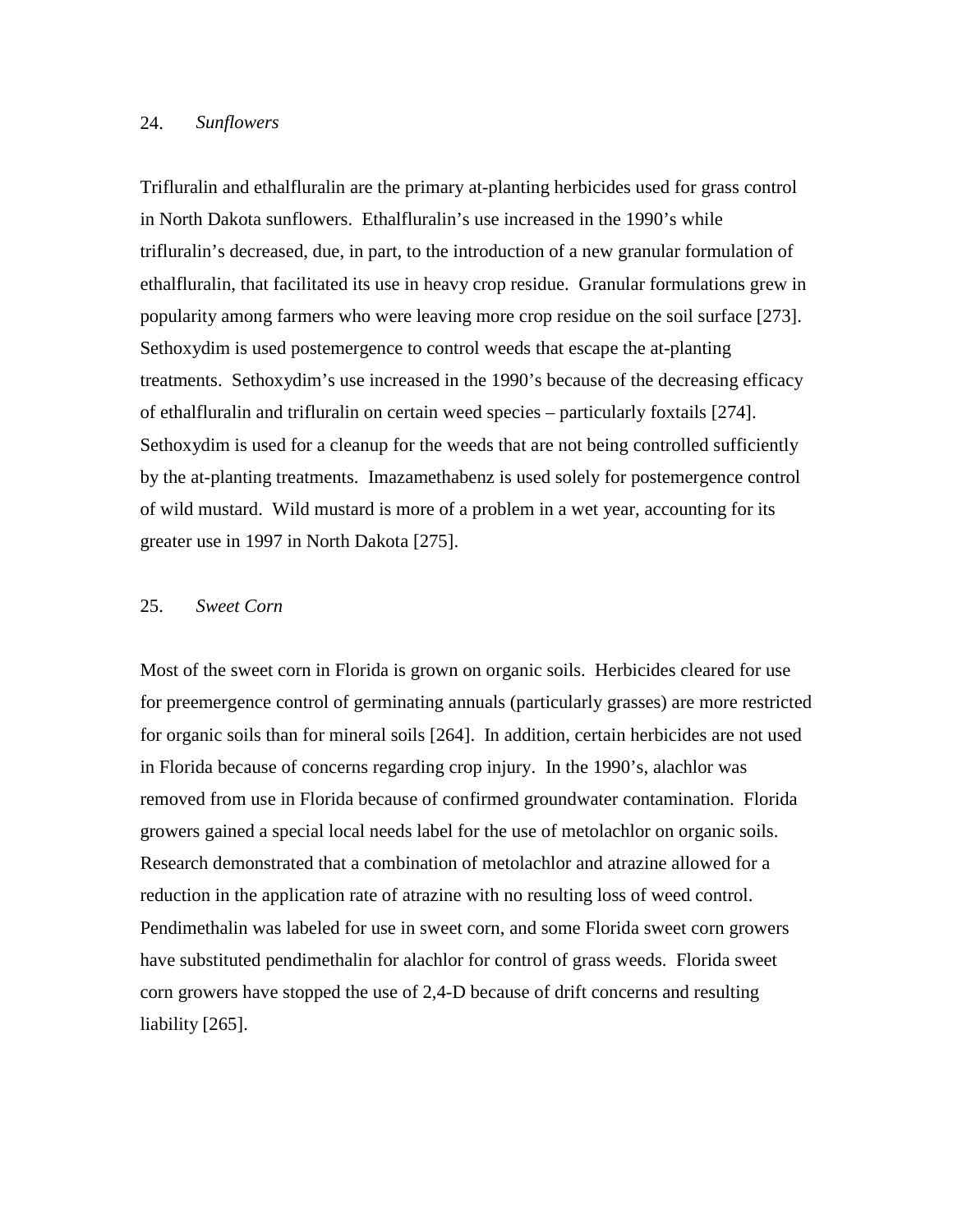In New York, the use of 2,4-D in sweet corn declined because of grower concerns regarding damage to sweet corn varieties. There are so many new varieties, and since 2,4-D has different effects on each, growers do not want to risk damage [263]. Bentazon use increased in the 1990's in New York sweet corn to control triazine resistant lambsquarters. Bentazon is the only postemergence corn herbicide available for it. In the Midwest, sweet corn growers began using nicosulfuron for postemergence control of giant foxtail and other grassy weeds. Nicosulfuron is the only postemergence herbicide that controls giant foxtail postemergence in sweet corn [312].

### 26. *Sweet Potatoes*

In the late 1980's chloramben and diphenamid were cancelled voluntarily by their registrants. In 1992 growers were still using existing supplies on crops such as sweet potatoes. The use of clomazone in sweet potatoes increased as the supplies of chloramben and diphenamid were depleted.

Increased clomazone usage also substituted for DCPA, that was no longer being manufactured and for a substantial portion of the use of napropamide. Clomazone has a broader spectrum of weed control than does napropamide and also does not require rainfall within 24 hours, as does napropamide [325]. EPTC became available to North Carolina sweet potato growers in the mid-1990's and is used primarily for nutsedge control. Fluazifop and sethoxydim are both postemergence grass control herbicides with a similar range of effectiveness. In the early 1990's, only fluazifop was registered for sweet potatoes. Following the registration of sethoxydim in the mid-1990's, many sweet potato growers substituted sethoxydim for fluazifop [325].

### 27. *Tobacco*

Excellent crop tolerance has been demonstrated to sulfentrazone by both flue-cured and burley tobacco types. A combination of sulfentrazone for broadleaf weed control, with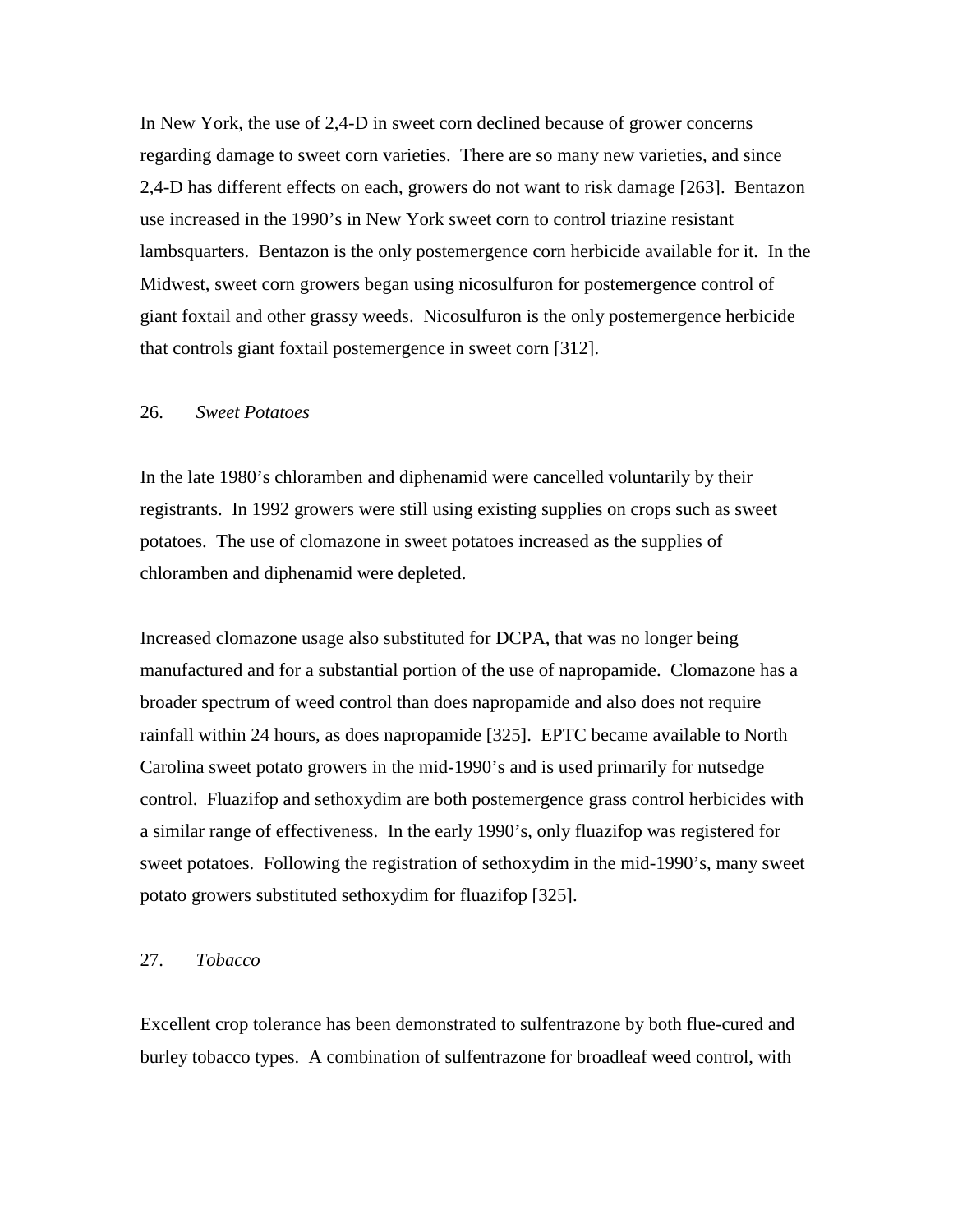pendimethalin and clomazone for grass weed control produces excellent control of the most important weeds in tobacco [30] [281].

Increased use of pendimethalin largely replaced the use of benefin – a similar dinitroanaline grass control herbicide, that was withdrawn for tobacco use. Diphenamid and isopropalin were also used in the early 1990's for control of grasses in tobacco. Their registrations were withdrawn, and their use was replaced largely with clomazone [282]. The use of sulfentrazone led to reductions in the use of pebulate and napropamide because of superior control of troublesome weed species, such as nutsedge. Although pebulate and sulfentrazone provide similar nutsedge control for the first few weeks, late season nutsedge control is superior with sulfentrazone [283].

### 28. *Tomatoes*

Throughout the 1990's black nightshade was one of the most difficult weeds to control in California processing tomatoes. Research demonstrated that use of rimsulfuron provided effective black nightshade control and eliminated the need for additional hand weeding that was required with alternative herbicide treatments [206]. Metribuzin use increased for control of black nightshade. In the 1990's, the use of trifluralin at layby became a standard practice for control of annual grasses, broadleaves and seedling bindweed [207]. Research in the 1990's demonstrated that the rate of trifluralin could be reduced in tomatoes and still provide effective weed control [208].

In the 1990's, Florida tomato growers received a special local need registration to use diquat as a plant desiccant herbicide to burn down tomato foliage following final harvest. Research demonstrated that rapid and complete vine desiccation significantly aided in insect, nematode and disease pest management in the following season [205].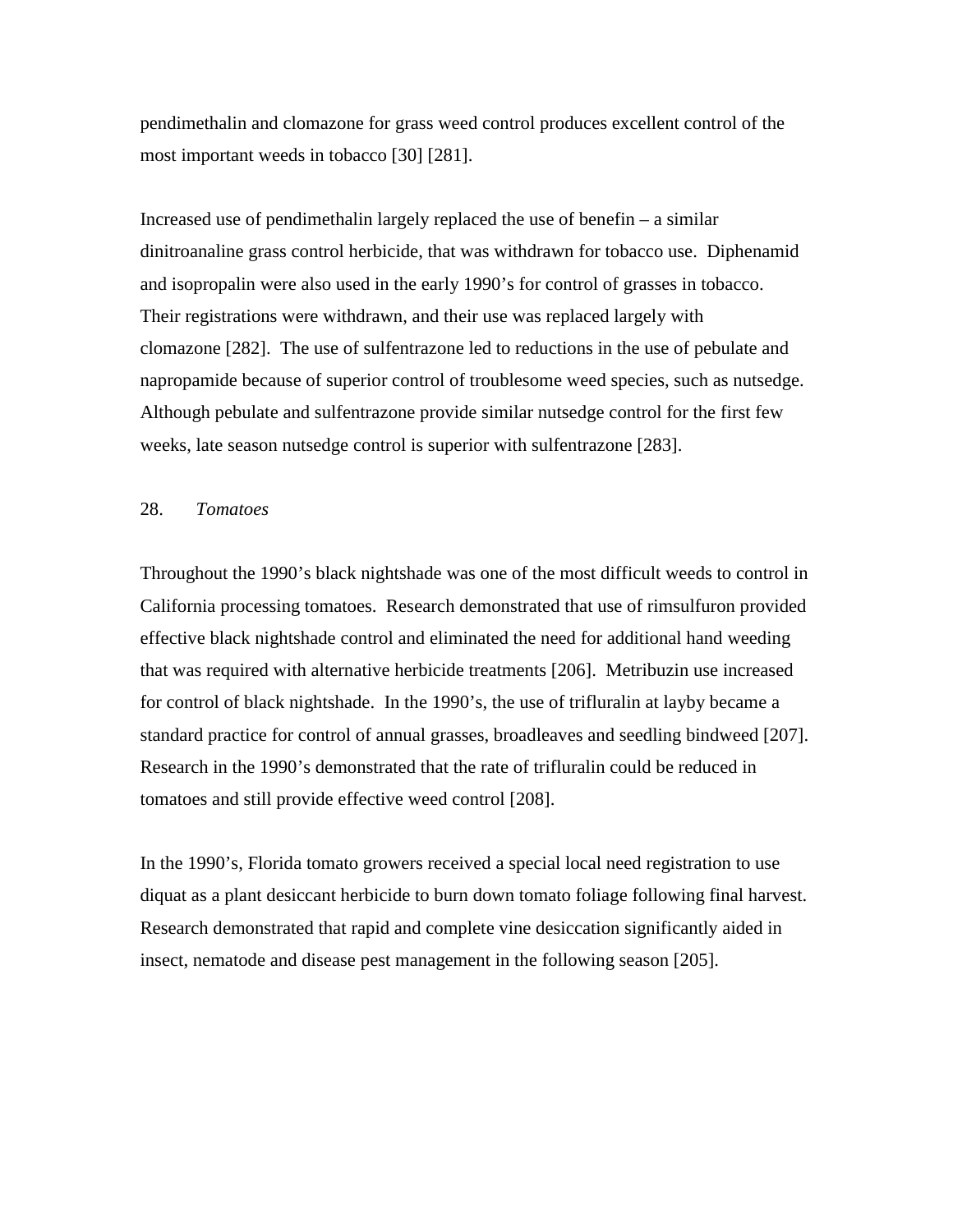### 29. *Wheat*

Retention of crop residue on the soil surface was promoted widely in the 1990's for controlling erosion. The 1990 Food, Agriculture, Conservation and Trade Act mandated that producers farming highly erodible land must have an approved conservation plans implemented by 1995 in order to remain eligible for other USDA programs [277]. Many growers selected crop residue management as a key practice for meeting the requirements. By limiting tillage for weed control purposes, more residue is left on the surface to prevent erosion. Between 1989 and 1997, the percentage of small grain acreage in the West under conservation tillage systems increased from 57% to 76% of the acreage [278]. The reduction in tillage for weed control was accompanied by an increase in herbicide use: U.S. winter wheat acreage receiving herbicide treatments rose from 33% in 1992 to 46% in 1997 [173].

The overall rise in herbicide use in wheat meant an increase in the percentage of acres treated with most standard wheat herbicides, such as bromoxynil, dicamba, 2,4-D and MCPA. Herbicides used for burndown of weeds prior to planting (glyphosate and paraquat) also increased.

Trifluralin and diclofop, two active ingredients for which resistant weed populations became more of a problem in the 1990's, showed reductions in wheat acreage treated. Wild oats resistance to diclofop in the Northwest has led to increased applications of chlorsulfuron, fenoxaprop, imazamethabenz and triallate [279] [69] [70].

The use of fenoxaprop in wheat for control of foxtails increased in North Dakota and Minnesota due to an increase in acreage infested with trifluralin resistant foxtails and due to the introduction of a new fenoxaprop product formulated with a safener to reduce injury to wheat plants [66].

The increased use in fenoxaprop resulted in reductions in the use of trifluralin, diclofop and triallate in North Dakota [278].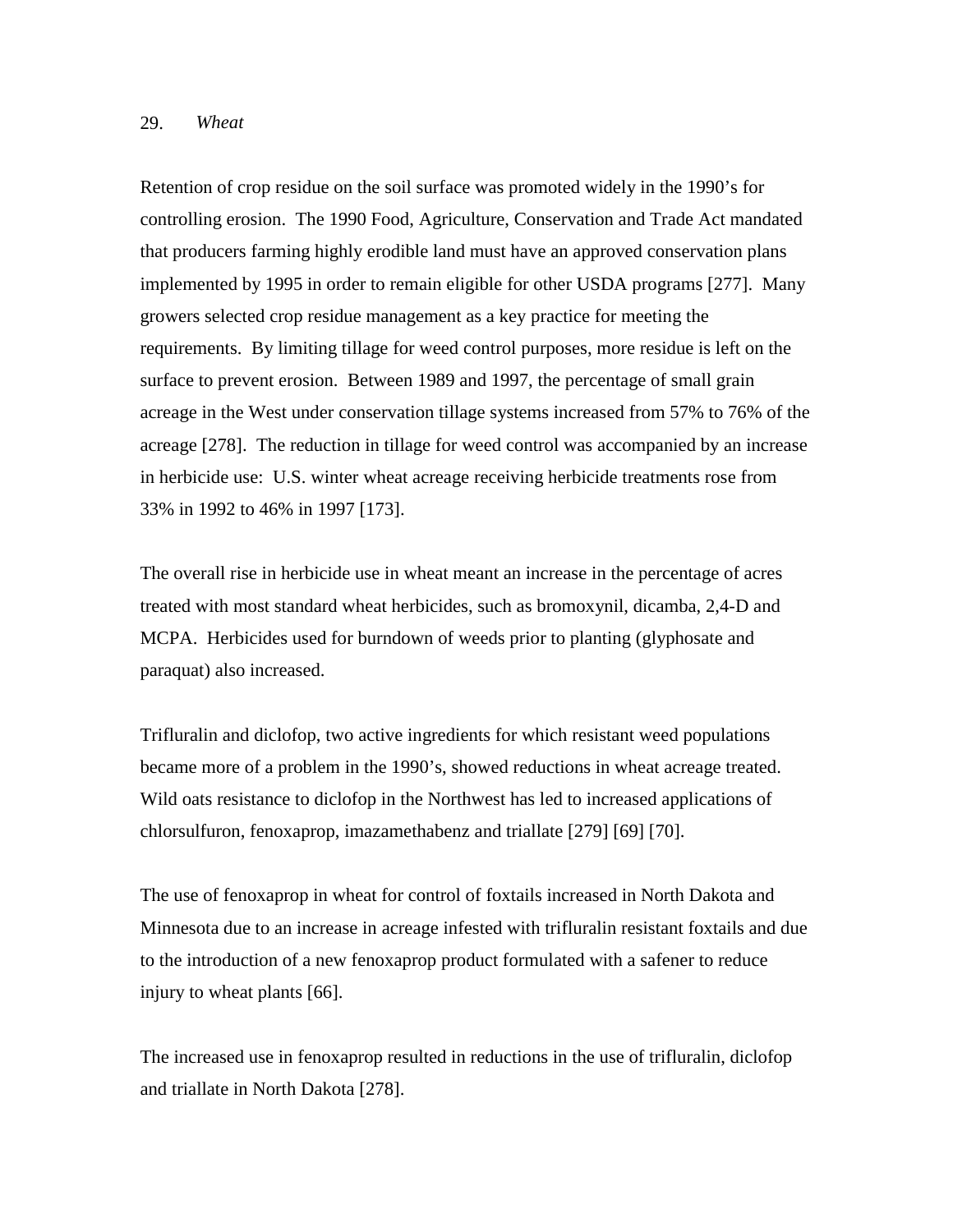In Idaho, diclofop was replaced largely by a more popular mix of difenzoquat and imazamethabenz, that is more effective and avoids injury to subsequent potato crops, that often was seen with diclofop [280].

Repeated use of long residual sulfonylurea herbicides in wheat has shifted populations of kochia to biotypes in some areas that are not controlled by sulfonylureas. The continued increase in kochia populations resistant to ALS herbicides in North Dakota and Oregon has resulted in greater use of dicamba for resistance management [67].

Canada thistle became a greatly increased problem in North Dakota and Minnesota following 1992, leading to a significant increase in the use of clopyralid [275].

Diuron can persist in the soil for long periods of time and be phytotoxic to rotational crops. The use of diuron in the Pacific Northwest declined as growers switched to shorter residual herbicides, such as metsulfuron, thifensulfuron and tribenuron [280]. Tribenuron use increased in North Dakota because it is inexpensive and, combined with 2,4-D, forms a popular mix [275].

Downy brome has become a major problem in the Northwest, leading to increases in the use of mixtures of chlorsulfuron and metsulfuron and in the use of triasulfuron [279].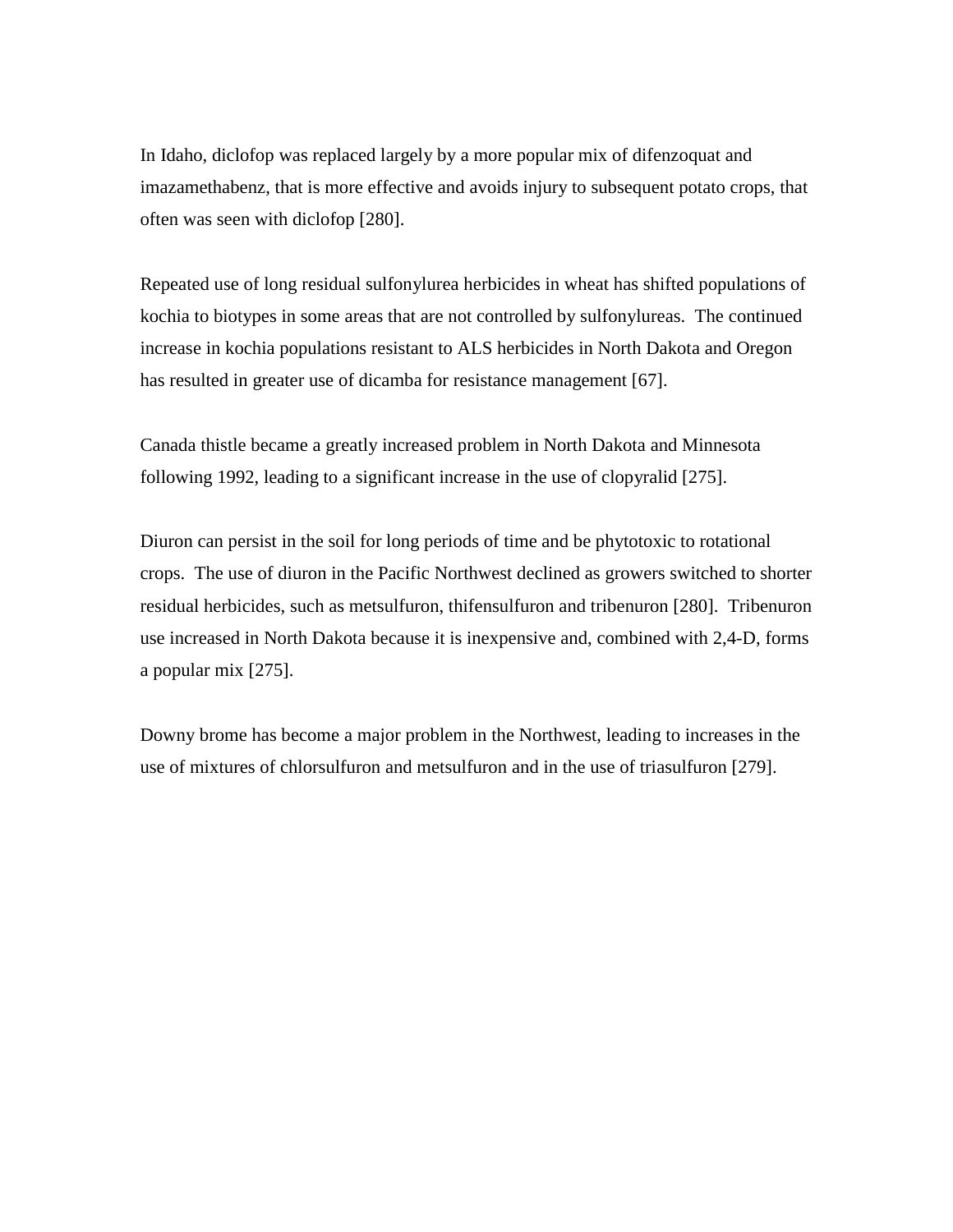### **TABLE 6: NATIONAL PESTICIDE USE BY ACTIVE INGREDIENT PESTICIDE TYPE: HERBICIDES**

|                                      |                       | <b>LBS AI APPLIED PER YEAR</b> | % CHANGE       |
|--------------------------------------|-----------------------|--------------------------------|----------------|
| <b>ACTIVE INGREDIENT</b>             | 1992                  | 1997                           |                |
| $2,4-D$                              | 41,938,491            | 40,589,955                     | -3             |
| $2,4$ -DB                            | 980,980               | 603,975                        | $-38$          |
| <b>ACETOCHLOR</b>                    |                       | 32,591,175                     |                |
| <b>ACIFLUORFEN</b>                   | 1,477,973             | 1,846,789                      | $+25$          |
| <b>ALACHLOR</b>                      | 51,591,633            | 15,159,641                     | $-71$          |
| AMETRYN                              | 321,656               | 445,571                        | $+38$          |
| <b>ASULAM</b>                        | 726,577               | 551,775                        | $-24$          |
| <b>ATRAZINE</b>                      | 72,315,295            | 74,560,407                     | $+3$           |
| <b>BENEFIN</b>                       | 478,205               | 161,983                        | $-66$          |
| <b>BENSULFURON</b>                   | 30,134                | 31,884                         | $+6$           |
| <b>BENSULIDE</b>                     | 449,951               | 545,406                        | $+21$          |
| <b>BENTAZON</b>                      | 7,171,284             | 7,749,130                      | $+8$           |
| <b>BROMACIL</b>                      | 1,333,728             | 614,219                        | $-54$          |
| <b>BROMOXYNIL</b>                    | 3,444,727             | 2,920,222                      | $-15$          |
| <b>BUTYLATE</b>                      | 8,468,938             | 2,251,426                      | $-73$          |
| <b>CHLORAMBEN</b>                    | 1,335,274             |                                | $-100$         |
| <b>CHLORIMURON</b>                   | 236,871               | 190,345                        | $-20$          |
| <b>CHLORSULFURON</b>                 | 46,013                | 59,745                         | $+28$          |
| <b>CLETHODIM</b>                     | 80,003                | 670,721                        | $+737$         |
| <b>CLOMAZONE</b>                     | 1,801,776             | 2,531,160                      | $+40$          |
| <b>CLOPYRALID</b>                    | 89,112                | 891,662                        | $+900$         |
| <b>CYANAZINE</b>                     | 32,189,859            | 20,233,056                     | $-37$          |
| <b>CYCLOATE</b>                      | 938,925               | 877,657                        | $-7$           |
| <b>DCPA</b>                          | 1,746,892             | 596,723                        | $-66$          |
| <b>DESMEDIPHAM</b>                   | 152,864               | 205,144                        | $+35$          |
| <b>DICAMBA</b>                       | 9,064,161             | 10,447,441                     | $+15$          |
| <b>DICHLOBENIL</b>                   | 65,424                | 43,711                         | $-32$          |
| <b>DICLOFOP</b>                      | 1,597,585             | 974,268                        | $-39$          |
| <b>DIETHATYL ETHYL</b>               | 454,336               |                                | $-100$         |
| <b>DIFENZOQUAT</b>                   | 175,042               | 346,308                        | $+97$          |
| <b>DIMETHENAMID</b>                  |                       | 5,991,003                      |                |
| <b>DIPHENAMID</b>                    | 105,009               |                                | $-100$         |
| <b>DIQUAT</b>                        | 161,449               | 266,858                        | $+65$          |
| <b>DIURON</b><br><b>DSMA</b>         | 3,994,531             | 4,370,448                      | $+9$           |
| <b>ENDOTHALL</b>                     | 1,257,802             | 842,665                        | $-33$<br>$-36$ |
| <b>EPTC</b>                          | 134,016<br>14,457,278 | 86,622                         | $-39$          |
|                                      |                       | 8,791,984                      |                |
| ETHALFLURALIN<br><b>ETHOFUMESATE</b> | 2,738,309<br>378,488  | 2,422,198<br>409,666           | -12            |
| <b>FENOXAPROP</b>                    | 390,976               | 984,697                        | +8<br>$+152$   |
| <b>FLUAZIFOP</b>                     | 897,988               | 608,520                        | $-32$          |
| <b>FLUMETSULAM</b>                   |                       | 308,892                        |                |
| <b>FLUMICLORAC</b>                   |                       | 43,158                         |                |
| <b>FLUOMETURON</b>                   | 3,907,191             | 5,313,290                      | $+36$          |
| <b>FOMESAFEN</b>                     | 425,657               | 1,100,341                      | +158           |
| <b>GLYPHOSATE</b>                    | 16,793,371            | 34,817,639                     | $+107$         |
| <b>HALOSULFURON</b>                  |                       | 53,919                         |                |
|                                      |                       |                                |                |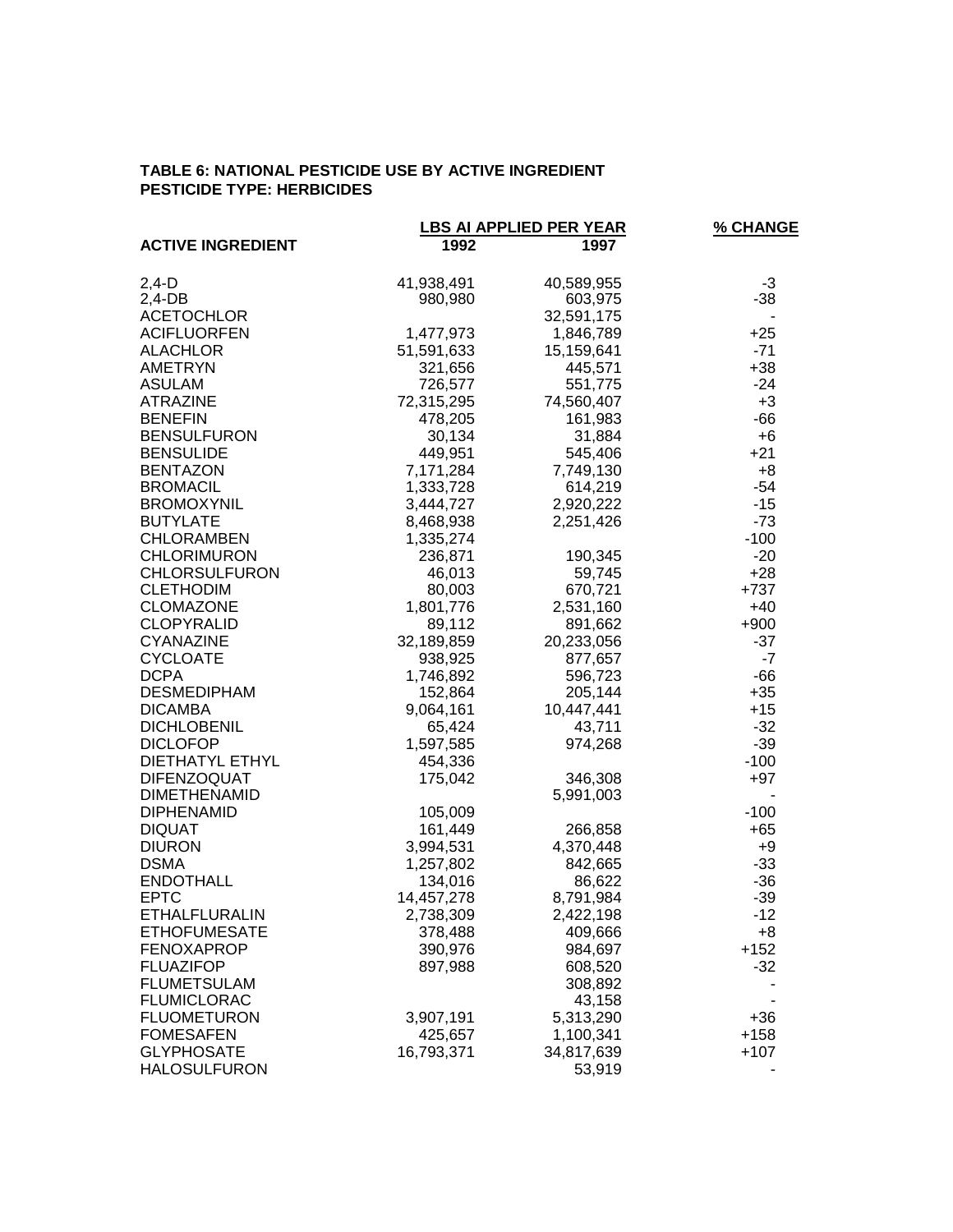# **TABLE 6: NATIONAL PESTICIDE USE BY ACTIVE INGREDIENT PESTICIDE TYPE: HERBICIDES (CONT.)**

|                                 |                      | <b>LBS AI APPLIED PER YEAR</b> | <b>% CHANGE</b> |
|---------------------------------|----------------------|--------------------------------|-----------------|
| <b>ACTIVE INGREDIENT</b>        | 1992                 | 1997                           |                 |
| <b>HEXAZINONE</b>               | 460,058              | 332,116                        | -28             |
| <b>IMAZAMETHABENZ</b>           | 231,898              | 458,875                        | +98             |
| <b>IMAZAPIC</b>                 |                      | 19,002                         |                 |
| <b>IMAZAQUIN</b>                | 924,799              | 756,915                        | $-18$           |
| <b>IMAZETHAPYR</b>              | 914,090              | 1,253,046                      | $+37$           |
| <b>ISOPROPALIN</b>              | 129,287              |                                | $-100$          |
| <b>LACTOFEN</b>                 | 227,475              | 389,388                        | $+71$           |
| <b>LINURON</b>                  | 2,026,683            | 516,133                        | $-75$           |
| <b>MCPA</b>                     | 4,540,632            | 5,360,932                      | $+18$           |
| <b>MCPB</b>                     | 42,475               | 27,542                         | $-36$           |
| <b>MCPP</b>                     | 32,584               | 13,415                         | $-59$           |
| <b>METHAZOLE</b>                | 510,692              |                                | $-100$          |
| <b>METOLACHLOR</b>              | 59,383,910           | 67,336,211                     | $+13$           |
| <b>METRIBUZIN</b>               | 3,440,715            | 3,320,231                      | -3              |
| <b>METSULFURON</b>              | 18,576               | 45,336                         | $+137$          |
| <b>MOLINATE</b>                 | 4,886,748            | 3,669,398                      | $-25$           |
| <b>MSMA</b>                     | 6,021,679            | 4,867,366                      | $-19$           |
| NAPROPAMIDE                     | 500,695              | 448,400                        | $-10$           |
| <b>NAPTALAM</b>                 | 162,366              | 185,376                        | $+14$           |
| <b>NICOSULFURON</b>             | 169,743              | 211,881                        | $+25$           |
| <b>NORFLURAZON</b>              | 2,670,328            | 2,459,703                      | -8              |
| <b>ORYZALIN</b>                 | 822,759              | 899,044                        | $+9$            |
| <b>OXYFLUORFEN</b>              | 457,644              | 705,255                        | $+54$           |
| PARAQUAT                        | 4,658,597            | 6,884,630                      | $+48$           |
| <b>PEBULATE</b>                 | 673,046              | 343,322                        | -49             |
| PENDIMETHALIN                   | 20,281,766           | 27,284,718                     | $+35$           |
| PHENMEDIPHAM<br><b>PICLORAM</b> | 183,311<br>2,042,016 | 196,442<br>1,322,430           | $+7$<br>$-35$   |
| <b>PRIMISULFURON</b>            | 47,013               | 133,171                        | $+183$          |
| <b>PROMETRYN</b>                | 1,448,310            | 1,675,421                      | $+16$           |
| <b>PRONAMIDE</b>                | 239,773              | 206,779                        | $-14$           |
| <b>PROPACHLOR</b>               | 4,316,315            | 904,932                        | $-79$           |
| <b>PROPANIL</b>                 | 9,132,883            | 8,035,946                      | $-12$           |
| <b>PROSULFURON</b>              |                      | 73,076                         |                 |
| <b>PYRAZON</b>                  | 340,501              | 118,294                        | $-65$           |
| <b>PYRIDATE</b>                 | 84,556               | 161,697                        | $+92$           |
| PYRITHIOBAC                     |                      | 208,136                        |                 |
| QUINCLORAC                      | 111,656              | 287,704                        | $+158$          |
| QUIZALOFOP                      | 216,204              | 340,818                        | +57             |
| <b>RIMSULFURON</b>              |                      | 19,774                         |                 |
| <b>SETHOXYDIM</b>               | 1,350,566            | 1,717,271                      | $+27$           |
| <b>SIDURON</b>                  | 745                  |                                | $-100$          |
| <b>SIMAZINE</b>                 | 3,978,487            | 5,224,439                      | $+31$           |
| <b>SULFENTRAZONE</b>            |                      | 69,073                         |                 |
| <b>TEBUTHIURON</b>              | 111,215              | 115,712                        | +4              |
| <b>TERBACIL</b>                 | 298,026              | 342,277                        | $+15$           |
| <b>THIFENSULFURON</b>           | 93,563               | 105,145                        | $+13$           |
|                                 |                      |                                |                 |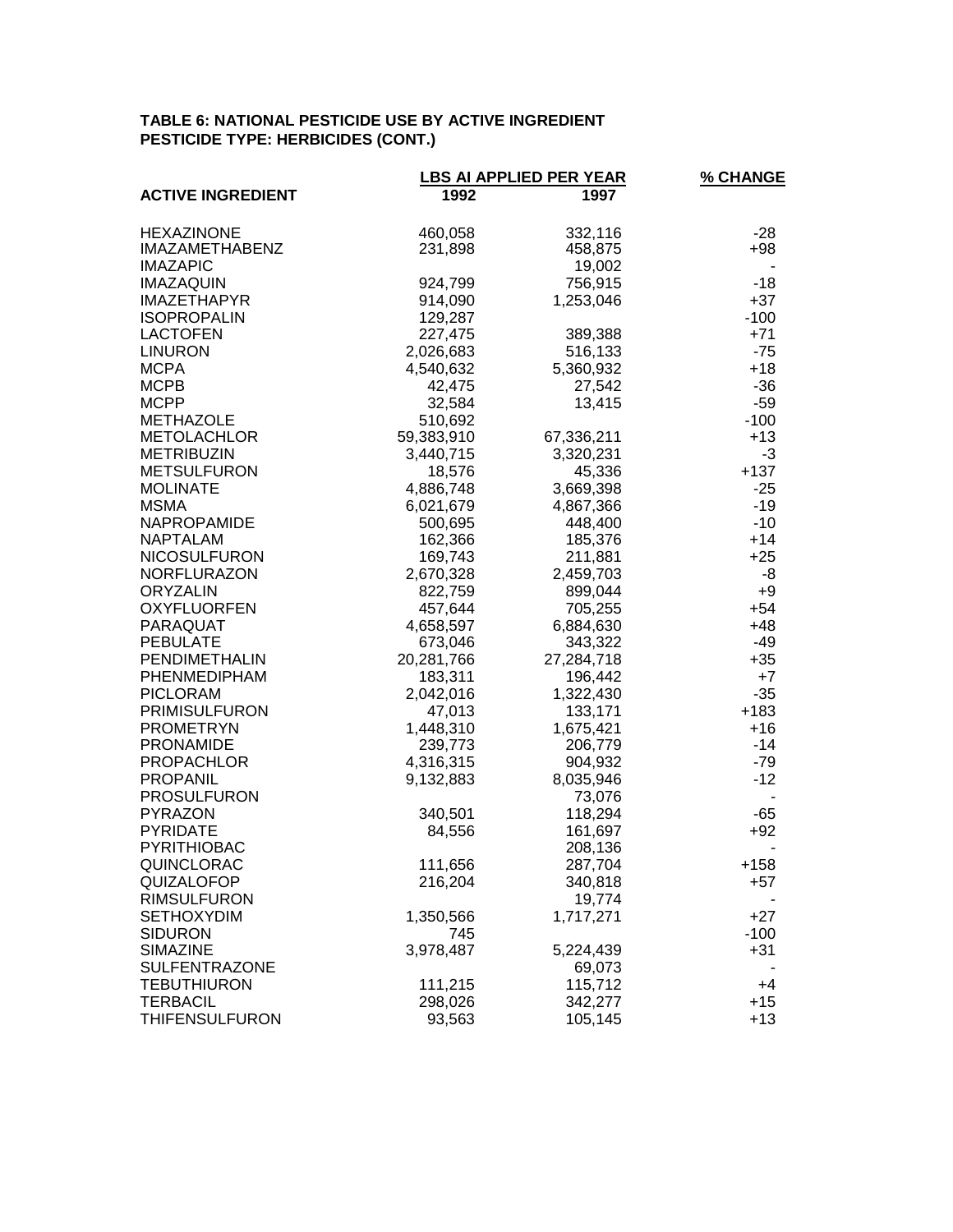# **TABLE 6: NATIONAL PESTICIDE USE BY ACTIVE INGREDIENT PESTICIDE TYPE: HERBICIDES (CONT.)**

|                          |             | <b>LBS AI APPLIED PER YEAR</b> |        |  |
|--------------------------|-------------|--------------------------------|--------|--|
| <b>ACTIVE INGREDIENT</b> | 1992        | 1997                           |        |  |
| <b>THIOBENCARB</b>       | 1.473.511   | 1.925.093                      | $+31$  |  |
| <b>TRIALLATE</b>         | 1,590,727   | 2,178,254                      | $+37$  |  |
| <b>TRIASULFURON</b>      | 6,942       | 57,320                         | $+714$ |  |
| <b>TRIBENURON</b>        | 33,126      | 63,114                         | $+91$  |  |
| <b>TRICLOPYR</b>         | 115,514     | 590,366                        | $+413$ |  |
| <b>TRIDIPHANE</b>        | 262,516     |                                | $-100$ |  |
| <b>TRIFLURALIN</b>       | 25,686,076  | 22,263,693                     | $-13$  |  |
| <b>TRIFLUSULFURON</b>    |             | 23,023                         |        |  |
| <b>VERNOLATE</b>         | 520,412     | 181.789                        | -65    |  |
| <b>HERBICIDES TOTAL</b>  | 454,218,983 | 461,432,823                    | $+2$   |  |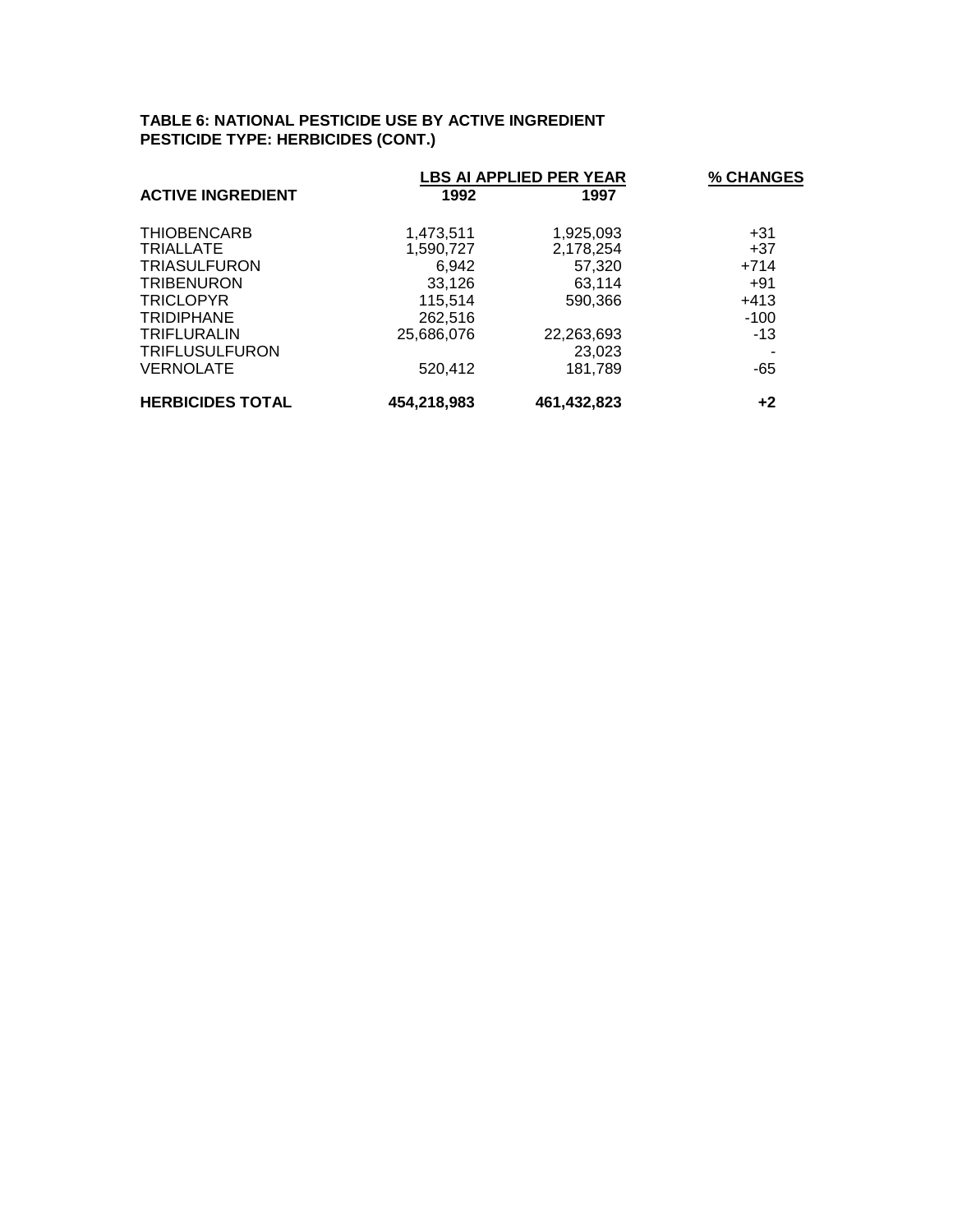| TABLE 7: Differences in Herbicide Use Amounts: 1992 and 1997 |          |                                    |                           |                    |                    |
|--------------------------------------------------------------|----------|------------------------------------|---------------------------|--------------------|--------------------|
|                                                              |          |                                    | (1000 LB AI/YR)           |                    |                    |
| <b>Active Ingredient</b>                                     | Total    |                                    | <b>Major Crop Changes</b> |                    |                    |
| $2,4-D$                                                      | -1349    | Other Hay -2762                    | Pasture -2263             | Soybeans +1437     |                    |
|                                                              |          | Sweet Corn -28                     | Wheat +1503               | Rice +166          | Apples +73         |
| 2,4-DB                                                       | $-377$   | Peanuts -115                       | Alfalfa-205               | Soybeans -32       |                    |
| Acetochlor                                                   | +32591   | Corn +32591                        |                           |                    |                    |
| Acifluorfen                                                  | $+368$   | Soybeans +401                      |                           |                    |                    |
| Alachlor                                                     | $-36432$ | Soybeans -4041                     | Corn - 31369              |                    |                    |
| Ametryn                                                      | $+123$   | Sugarcane +97                      | $Corn + 26$               |                    |                    |
| Asulam                                                       | $-175$   | Sugarcane -145                     | Sod -30                   |                    |                    |
| Atrazine                                                     | $+2245$  | Sorghum -1065                      | Sugarcane +503            | Corn +2037         | Pasture -611       |
| <b>Benefin</b>                                               | $-316$   | Peanuts -287                       | Tobacco-57                |                    |                    |
| <b>Bensulfuron</b>                                           | $+2$     | $Rice +2$                          |                           |                    |                    |
| <b>Bensulide</b>                                             | $+96$    | Broccoli +28                       | Onions +24                |                    |                    |
| <b>Bentazon</b>                                              | $+578$   | Dry Beans +269<br>Sweet Corn +30   | Peanuts -353              | Corn +967          | Soybeans -316      |
| <b>Bromacil</b>                                              | $-719$   | Citrus -719                        |                           |                    |                    |
| Bromoxynil                                                   | $-525$   | Corn -553                          | Cotton +76                | Rice -43           | Wheat -22          |
|                                                              |          | Onions +11                         |                           |                    |                    |
| <b>Butylate</b>                                              | -6217    | Corn -6121                         |                           |                    |                    |
| Chloramben                                                   | $-1335$  | Dry Beans -695<br>Green Beans -25  | Soybeans -465             |                    | Sweet Potatoes -32 |
| Chlorimuron                                                  | -47      | Soybeans -46                       | Peanuts -1                |                    |                    |
| Chlorsulfuron                                                |          | $+14$ Wheat $+11$                  | Barley +2                 |                    |                    |
| Clethodim                                                    | $+591$   | Soybeans +420                      | Cotton +98                | Sugarbeets +62     |                    |
| Clomazone                                                    | $+729$   | Soybeans -24<br>Sweet Potatoes +29 | Cotton +475               | Tobacco +217       |                    |
| Clopyralid                                                   | $+803$   | Wheat +281                         | Corn +337                 | Sugarbeets +116    | Canola +5          |
| Cyanazine                                                    | -11957   | Sweet Corn -81                     | Corn -12082               |                    |                    |
| Cycloate                                                     | -61      | Sugarbeets -58                     | Spinach -4                |                    |                    |
| <b>DCPA</b>                                                  | $-1150$  | Broccoli -134                      | Onions -507               | Sweet Potatoes -40 |                    |
| Desmedipham                                                  | +53      | Sugarbeets +53                     |                           |                    |                    |
| Dicamba                                                      | $+1383$  | Sorghum +146                       | Corn +965                 | Wheat -84          | Sugarcane +26      |
| Dichlobenil                                                  | $-21$    | Cranberries -4                     |                           |                    |                    |
| Diclofop                                                     | -623     | Wheat -745                         |                           |                    |                    |
| Diethetyl Ethyl                                              | $-454$   | Spinach -61                        | Sugarbeets - 392          |                    |                    |
| Difenzoquat                                                  | $+171$   | Barley +71                         | Wheat +100                |                    |                    |
| Dimethenamid                                                 | $+5991$  | Soybeans +938                      | Corn +4444                | Sorghum +417       |                    |
|                                                              |          | Dry Beans +67                      |                           |                    |                    |
| Diphenamid                                                   | $-105$   | Tobacco-81                         | Sweet Potatoes -15        |                    |                    |
| Diquat                                                       | $+106$   | Potatoes +95                       | Tomatoes +11              |                    |                    |
| Diuron                                                       | $-376$   | Citrus +166                        | Cotton +500               | Apples +98         | Wheat -744         |
| <b>DSMA</b>                                                  | $-415$   | Cotton -413                        |                           |                    |                    |
| Endothall                                                    | $-47$    | Cotton -60                         |                           |                    |                    |
| <b>EPTC</b>                                                  | $-5666$  | Potatoes +336                      | Corn -5089                |                    |                    |
| Ethalfluralin                                                | $-316$   | Soybeans -820<br>Canola +171       | Dry Beans +155            |                    | Sunflowers +270    |
| Ethofumesate                                                 | $+31$    | Sugarbeets +18                     |                           |                    |                    |
| Fenoxaprop                                                   | $+594$   | Soybeans +305                      | Wheat +248                | Cotton +62         |                    |
| Fluazifop                                                    | $-289$   | Soybeans -112                      | Cotton -191               | Onions +4          |                    |
| Flumetsulam                                                  | $+309$   | Soybeans +140                      | Corn +169                 |                    |                    |
| Flumiclorac                                                  | $+43$    | Soybeans +43                       |                           |                    |                    |
| Fluometuron                                                  | $+1406$  | Cotton +1406                       |                           |                    |                    |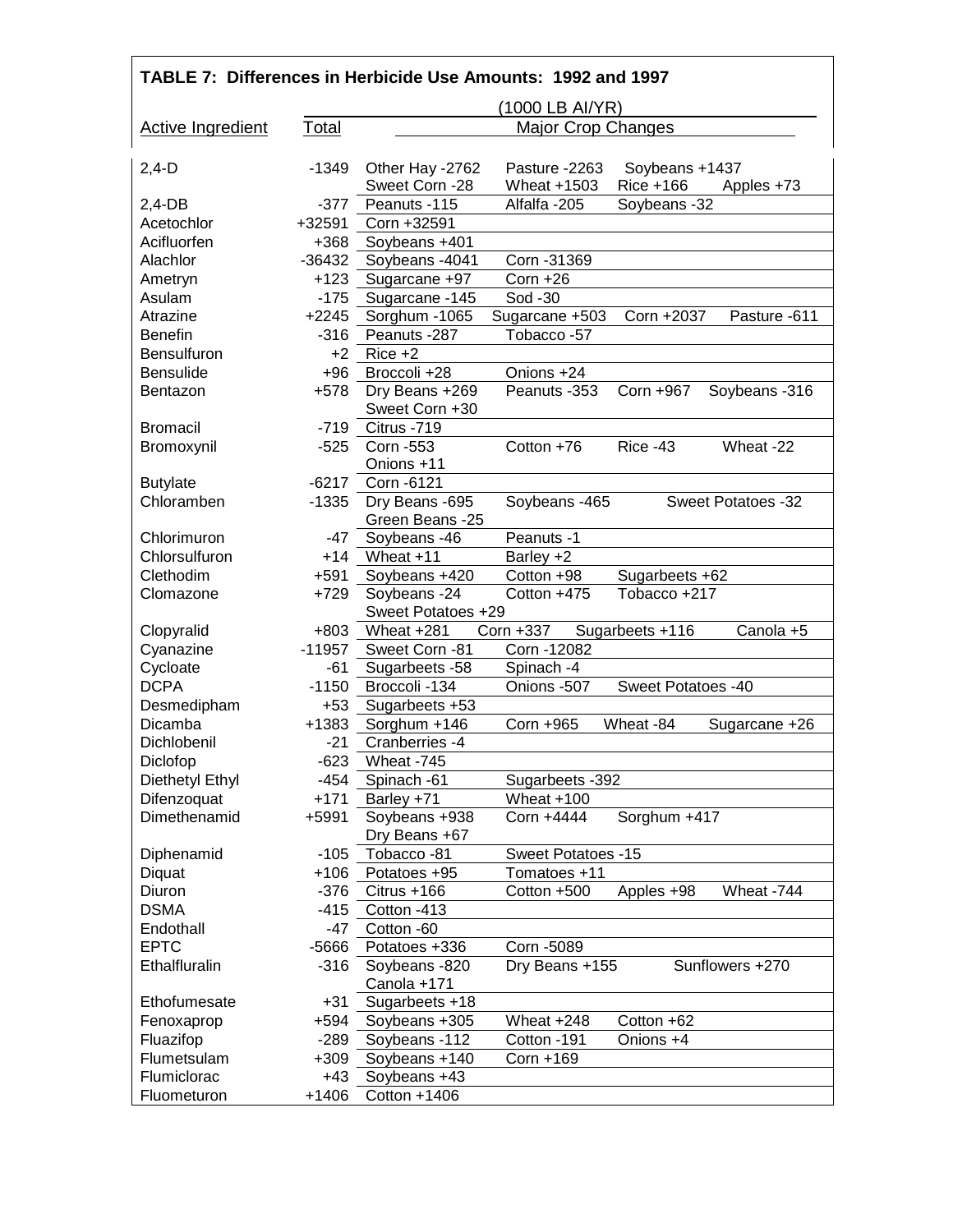| TABLE 7: Differences in Herbicide Use Amounts: 1992 and 1997 (Cont.) |         |                                  |                              |                |                           |
|----------------------------------------------------------------------|---------|----------------------------------|------------------------------|----------------|---------------------------|
|                                                                      |         |                                  | (1000 LB AI/YR)              |                |                           |
| <b>Active Ingredient</b>                                             | Total   |                                  | <b>Major Crop Changes</b>    |                |                           |
| Fomesafen                                                            | $+675$  |                                  |                              | Green Beans +2 |                           |
| Glyphosate                                                           | +18024  | Soybeans +655<br>Soybeans +10443 | Dry Beans +18<br>Citrus +838 | Cotton +842    | Wheat +1409               |
|                                                                      |         | Sugarcane +137                   | Apples +173                  | Corn +1857     |                           |
| Halosulfuron                                                         | $+54$   | Sorghum +1                       | Corn $+53$                   |                |                           |
| Hexazinone                                                           | $-128$  | Alfalfa -106                     |                              |                |                           |
| Imazapic                                                             | $+19$   | Peanuts +19                      |                              |                |                           |
| Imazamethabenz                                                       | $+227$  | Sunflowers +52                   | Wheat +47                    | Barley +128    |                           |
| Imazaquin                                                            | $-168$  | Soybeans -168                    |                              |                |                           |
| Imazethapyr                                                          | $+339$  | Soybeans +269                    | Peanuts -13                  | Corn +52       | Alfalfa +27               |
| Isopropalin                                                          | $-129$  | Tobacco -129                     |                              |                |                           |
| Lactofen                                                             | $+162$  | Soybeans +101                    | Cotton +61                   |                |                           |
| Linuron                                                              | $-1510$ | Soybeans -1398                   | Potatoes +45                 | Cotton -220    |                           |
| <b>MCPA</b>                                                          | $+820$  | Wheat +866                       | Rice +107                    |                |                           |
| <b>MCPB</b>                                                          | $-14$   | Green Peas -9                    |                              |                |                           |
| <b>MCPP</b>                                                          | $-20$   | Sod -17                          |                              |                |                           |
| Methazole                                                            | $-511$  | Cotton -511                      |                              |                |                           |
| Metolachlor                                                          | +7952   | Sorghum +1253                    | Corn +6541                   | Soybeans +365  |                           |
|                                                                      |         | Hot Peppers +10                  |                              |                |                           |
| Metribuzin                                                           | $-120$  | Sugarcane +139                   | Potatoes +31                 | Corn +134      | Wheat +266                |
|                                                                      |         | Soybeans -764                    |                              |                |                           |
| Metsulfuron                                                          | $+26$   | Pasture +20                      | Barley +1                    | Wheat +5       |                           |
| Molinate                                                             | $-1217$ | Rice -1217                       |                              |                |                           |
| <b>MSMA</b>                                                          | $-1154$ | Cotton -1311                     |                              |                |                           |
| Napropamide                                                          | $-52$   | Hot Peppers +39                  | Tobacco-100                  |                | <b>Sweet Potatoes -13</b> |
| Naptalam                                                             | $+23$   | Watermelons +76                  | Cucumbers -50                |                |                           |
| Nicosulfuron                                                         | $+43$   | Sweet Corn +2                    | $Corn + 41$                  |                |                           |
| Norflurazon                                                          | $-211$  | Cotton -328                      | Apples +155                  | Citrus -56     |                           |
| Oryzalin                                                             | $+76$   | Pistachios +33                   | Apples +111                  | Citrus-76      |                           |
| Oxyfluorfen                                                          | $+248$  | Pistachios +18                   | Onions +4                    | Cotton +56     | Broccoli +5               |
| Paraquat                                                             | $+2226$ | Soybeans +334                    | Cotton +244                  | Corn +752      | Wheat $+402$              |
|                                                                      |         | Peanuts -39                      | Citrus -38                   | Apples +90     |                           |
| Pebulate                                                             | $-330$  | Tomatoes -39                     | Tobacco-280                  |                |                           |
| Pendimethalin                                                        | $+7003$ | Soybeans +5901                   | Peanuts +90                  | Rice +432      | Corn -1124                |
|                                                                      |         | Onions +31                       |                              |                |                           |
| Phenmedipham                                                         | $+14$   | Sugarbeets +13                   | Spinach +1                   |                |                           |
| Picloram                                                             | $-720$  | Pasture -668                     |                              |                |                           |
| Primisulfuron                                                        | $+85$   | $Corn + 85$                      |                              |                |                           |
| Prometryn                                                            | $+227$  | Cotton +215                      |                              |                |                           |
| Pronamide                                                            | $-33$   | Lettuce $-37$                    |                              |                |                           |
| Propachlor                                                           | $-3411$ | Sorghum -1120                    | Corn - 2268                  |                |                           |
| Propanil                                                             | $-1097$ | Rice -1097                       |                              |                |                           |
| Prosulfuron                                                          | $+73$   | Sorghum +7                       | Corn $+65$                   |                |                           |
| Pyrazon                                                              | $-221$  | Sugarbeets -212                  |                              |                |                           |
| Pyridate                                                             | $+77$   | Peanuts -50                      | Corn +126                    |                |                           |
| Pyrithiobac                                                          | $+208$  | Cotton +208                      |                              |                |                           |
| Quinclorac                                                           | $+176$  | Rice +176                        |                              |                |                           |
| Quizalofop                                                           | $+125$  | Sugarbeets +19                   | Soybeans +54                 | Cotton +27     | Canola +12                |
| Rimsulfuron                                                          | $+20$   | Potatoes +3                      | $Corn + 16$                  | Tomatoes +1    |                           |
| Sethoxydim                                                           | $+366$  | Sunflowers +30                   | Canola +53                   | Cotton -164    | Soybeans +287             |
|                                                                      |         | Sugarbeets -16                   | Lettuce +1                   | Hot Peppers +1 |                           |
| Siduron                                                              | -1      | Sod-1                            |                              |                |                           |
| Simazine                                                             | $+1246$ | Apples +268                      | Grapes +105                  | Corn +451      | Citrus +843               |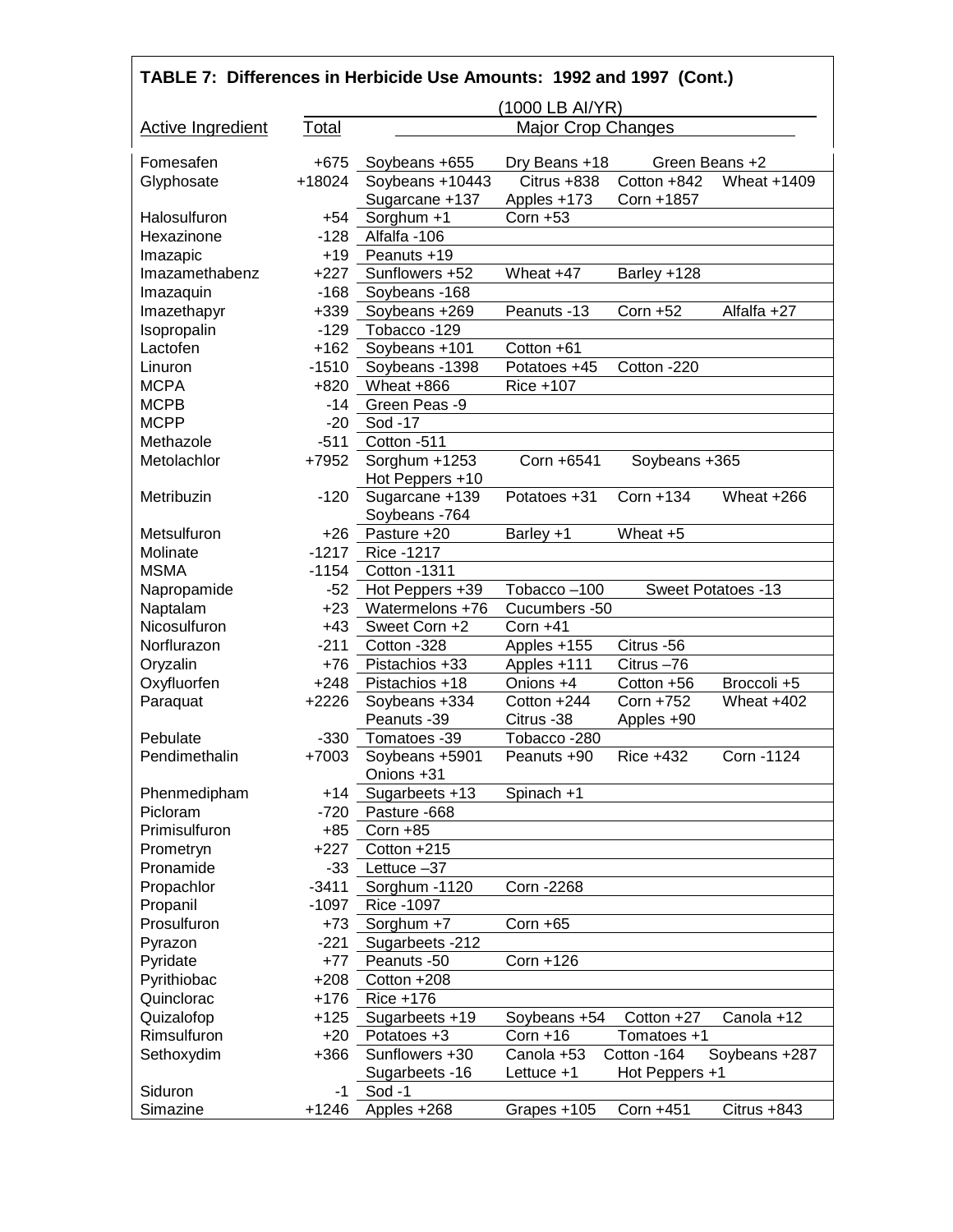| TABLE 7: Differences in Herbicide Use Amounts: 1992 and 1997 (Cont.) |         |                 |                           |            |
|----------------------------------------------------------------------|---------|-----------------|---------------------------|------------|
|                                                                      |         |                 | (1000 LB AI/YR)           |            |
| <b>Active Ingredient</b>                                             | Total   |                 | <b>Major Crop Changes</b> |            |
| Sulfentrazone                                                        | +69     | Tobacco +69     |                           |            |
| Tebuthiuron                                                          | +5      | Pasture +5      |                           |            |
| Terbacil                                                             | +44     | Sugarcane +48   |                           |            |
| Thifensulfuron                                                       | $+11$   | $Corn + 6$      | Wheat +4                  |            |
| Thiobencarb                                                          | +452    | Lettuce $+1$    | Rice +451                 |            |
| Triallate                                                            | +588    | Barley +372     | Wheat +182                |            |
| Triasulfuron                                                         | +50     | Wheat +38       |                           |            |
| Tribenuron                                                           | +30     | Barley +7       | Wheat +22                 |            |
| Triclopyr                                                            | +474    | Pasture +372    | Rice +135                 |            |
| Tridiphane                                                           | -263    | Corn - 263      |                           |            |
| Trifluralin                                                          | -3423   | Soybeans - 3531 | Sunflowers -87            | Wheat -440 |
|                                                                      |         | Hot Peppers +7  |                           |            |
| Triflusulfuron                                                       | +23     | Sugarbeets +23  |                           |            |
| Vernolate                                                            | -338    | Peanuts -400    |                           |            |
| Total                                                                | $+7213$ |                 |                           |            |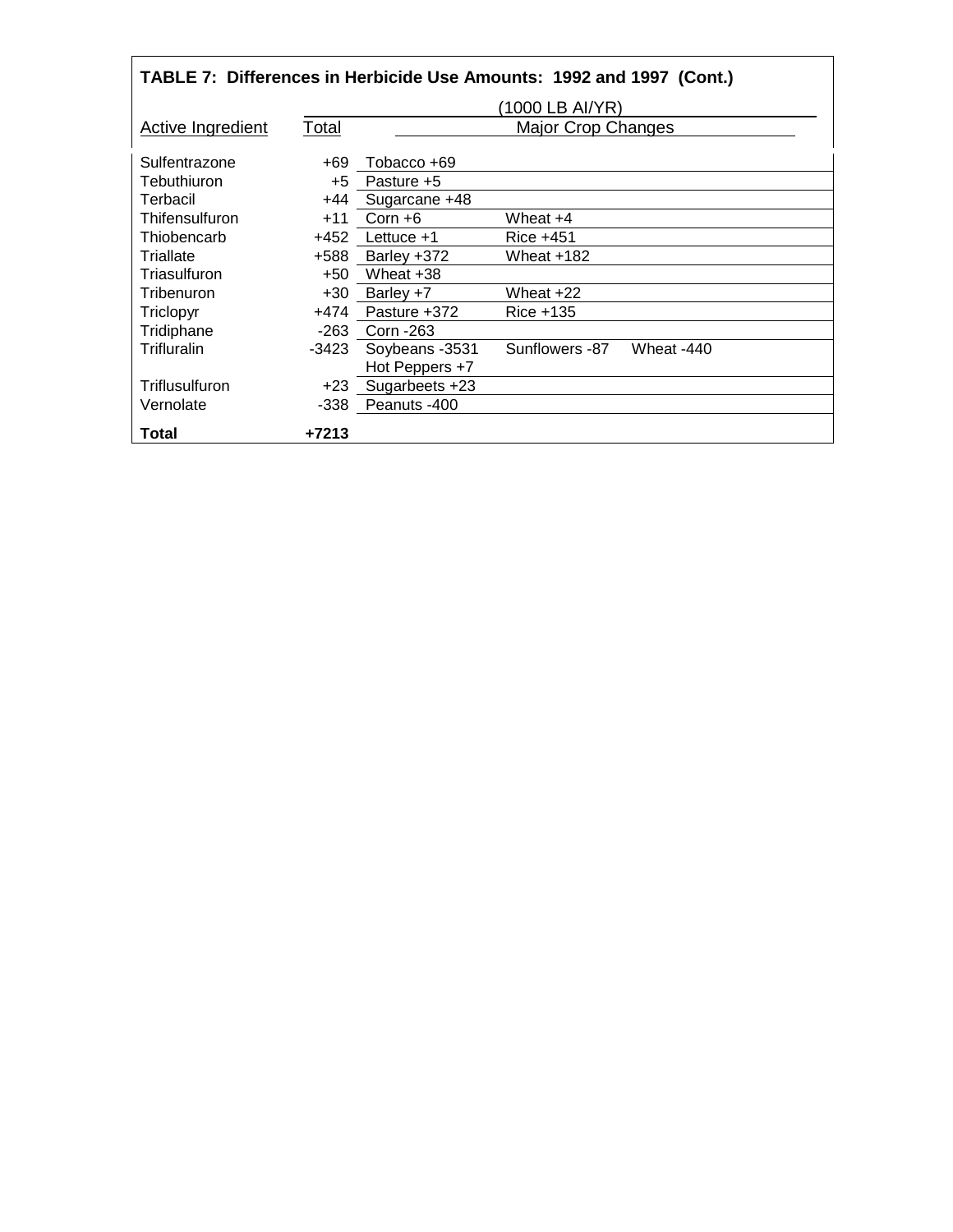| TABLE 8: Herbicide Use Patterns by Crop and State (Selected Records) |                 |                |  |
|----------------------------------------------------------------------|-----------------|----------------|--|
|                                                                      | % Acres Treated |                |  |
|                                                                      | <u> 1992 </u>   | <u>1997</u>    |  |
| Alfalfa<br>$\mathsf{I}$                                              |                 |                |  |
| a. Minnesota                                                         |                 |                |  |
| $2,4$ -DB                                                            | 5               | 1              |  |
| Imazethapyr                                                          |                 | 4              |  |
| b. Wyoming                                                           |                 |                |  |
| $2,4$ -DB                                                            | 15              | 3              |  |
| Imazethapyr                                                          | 1               | 10             |  |
| II Apples                                                            |                 |                |  |
| a. Michigan                                                          |                 |                |  |
| $2,4-D$                                                              | 7               | 23             |  |
| Diuron                                                               | 3               | 12             |  |
| Glyphosate                                                           | 11              | 44             |  |
| Norflurazon                                                          | 3               | 9              |  |
| Paraquat                                                             | 17              | 27             |  |
| Simazine                                                             | 15              | 32             |  |
| b. New York                                                          |                 |                |  |
| $2,4-D$                                                              | 12              | 18             |  |
| Diuron                                                               | 9               | 19             |  |
| Glyphosate                                                           | 12              | 36             |  |
| Norflurazon                                                          | 3               | 15             |  |
| Oryzalin                                                             |                 | 8              |  |
| Paraquat                                                             | 21              | 25             |  |
| Simazine                                                             | 10              | 40             |  |
| <b>III</b> Blueberries                                               |                 |                |  |
| a. Maine                                                             |                 |                |  |
| Clethodim                                                            |                 | 10             |  |
| Glyphosate                                                           | 50              | $\overline{2}$ |  |
| Hexazinone*<br>Sethoxydim                                            | 45              | 48<br>10       |  |
| * Rate Reduced by 15%                                                |                 |                |  |
|                                                                      |                 |                |  |
| <b>IV Broccoli</b>                                                   |                 |                |  |
| a. California<br><b>Bensulide</b>                                    | 1               | 6              |  |
| <b>DCPA</b>                                                          | 82              | 29             |  |
| Oxyfluorfen                                                          | $\overline{2}$  | 15             |  |
|                                                                      |                 |                |  |
| V Canola                                                             |                 |                |  |
| a. North Dakota*                                                     |                 |                |  |
| Clopyralid<br>Ethalfluralin                                          |                 | 6<br>65        |  |
| Quizalofop                                                           |                 | 22             |  |
| Sethoxydim                                                           |                 | 45             |  |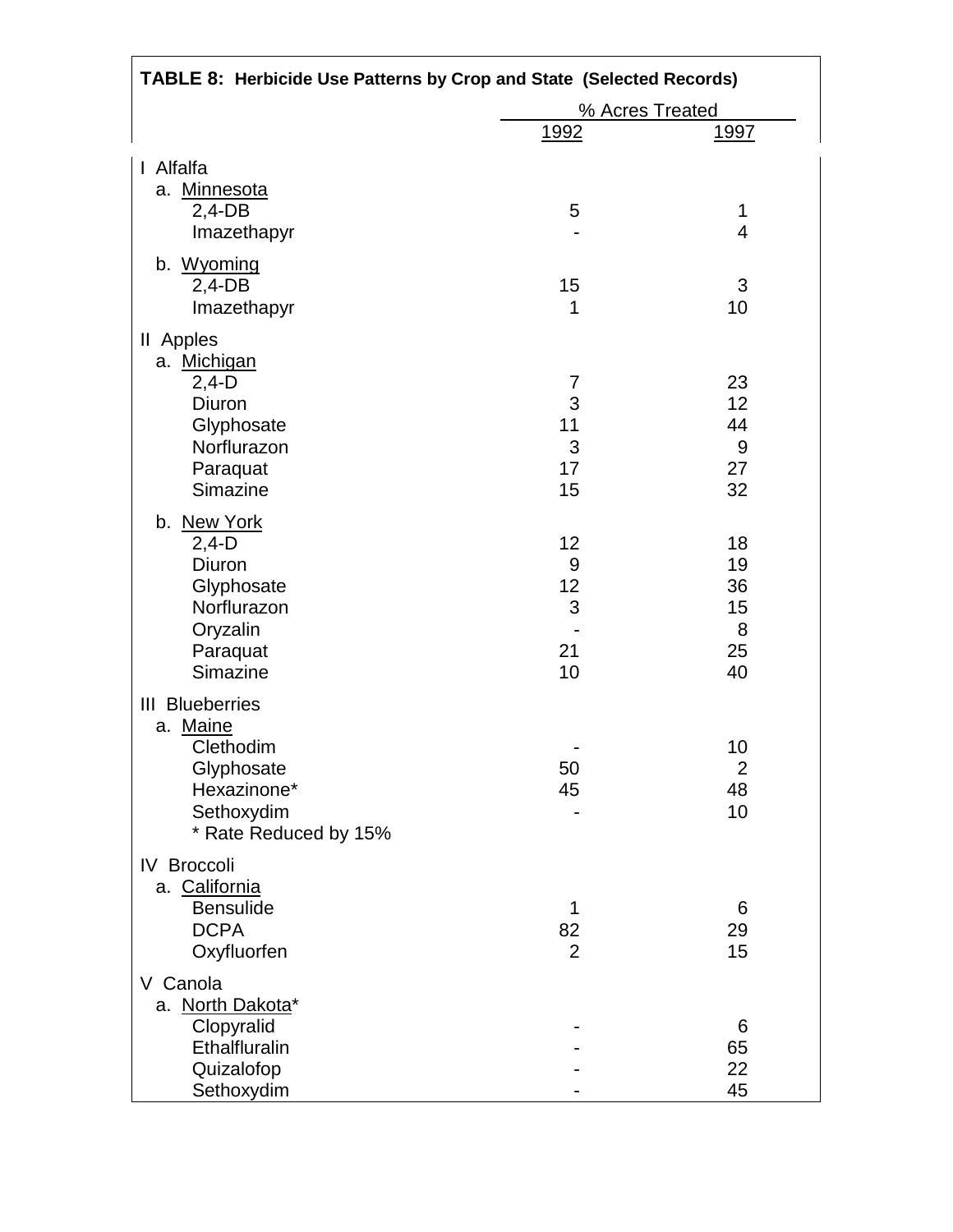| TABLE 8: Herbicide Use Patterns by Crop and State (Selected Records) (Cont.) |                 |                |  |
|------------------------------------------------------------------------------|-----------------|----------------|--|
|                                                                              | % Acres Treated |                |  |
|                                                                              | <u>1992</u>     | <u>1997</u>    |  |
| <b>Trifluralin</b><br>* Acreage increased by 2,100%                          | 29              | 35             |  |
| <b>VI</b> Citrus                                                             |                 |                |  |
| a. Florida*                                                                  |                 |                |  |
| Bromacil**                                                                   | 69              | 40             |  |
| Diuron***                                                                    | 68              | 59             |  |
| Glyphosate****                                                               | 68              | 77             |  |
| Norflurazon+                                                                 | 20              | 23             |  |
| Oryzalin                                                                     | $\overline{4}$  | $\overline{c}$ |  |
| Paraquat                                                                     | 14              | 5              |  |
| * Acreage increased by 64%                                                   |                 |                |  |
| ** Rate declined by 65%                                                      |                 |                |  |
| *** Rate declined by 36%                                                     |                 |                |  |
| **** Rate declined by 20%                                                    |                 |                |  |
| +Rate declined by 50%                                                        |                 |                |  |
| VII Corn                                                                     |                 |                |  |
| a. <b>Illinois</b>                                                           |                 |                |  |
| Dimethenamid                                                                 |                 | 7              |  |
| <b>EPTC</b>                                                                  | $\overline{2}$  |                |  |
| Halosulfuron                                                                 |                 | 4              |  |
| Imazethapyr                                                                  |                 | 5              |  |
| Nicosulfuron                                                                 | 5               | $\overline{7}$ |  |
| Paraquat                                                                     | 3               | 5              |  |
| Primisulfuron                                                                | 1               | $\overline{7}$ |  |
| Prosulfuron                                                                  |                 | 5              |  |
| b. <u>Iowa</u>                                                               |                 |                |  |
| Acetochlor                                                                   |                 | 40             |  |
| Alachlor                                                                     | 20              | $\overline{2}$ |  |
| Atrazine                                                                     | 68              | 72             |  |
| Bentazon                                                                     | 3               | $\overline{7}$ |  |
| Bromoxynil                                                                   | 19              | 13             |  |
| <b>Butylate</b>                                                              | 1               |                |  |
| Clopyralid                                                                   |                 | 9              |  |
| Cyanazine                                                                    | 26              | 16             |  |
| Dicamba                                                                      | 26              | 37             |  |
| Dimethenamid                                                                 |                 | 7              |  |
| Flumetsulam                                                                  |                 | 9              |  |
| Propachlor                                                                   | 3               |                |  |
| Rimsulfuron                                                                  |                 | $\overline{2}$ |  |
| Thifensulfuron                                                               |                 | $\overline{2}$ |  |
| Tridiphane                                                                   | 2               |                |  |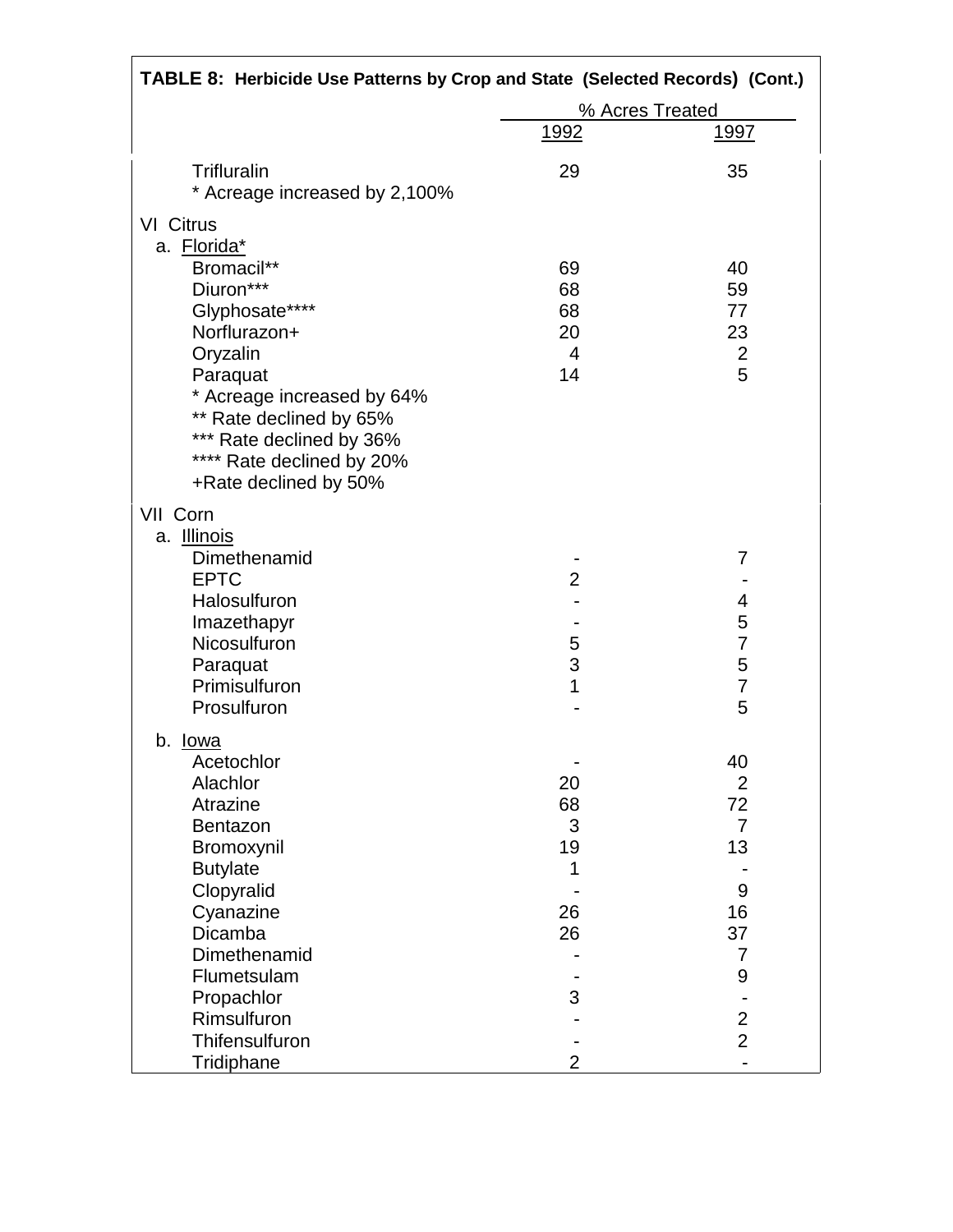| TABLE 8: Herbicide Use Patterns by Crop and State (Selected Records) (Cont.) |                 |                 |  |
|------------------------------------------------------------------------------|-----------------|-----------------|--|
|                                                                              | % Acres Treated |                 |  |
|                                                                              | <u>1992</u>     | <u> 1997 </u>   |  |
| c. Kansas                                                                    |                 |                 |  |
| Atrazine                                                                     | 78              | 83              |  |
| Bromoxynil                                                                   | 8               | 3               |  |
| Dicamba                                                                      | 9               | 16              |  |
| Glyphosate                                                                   | 1               | 5               |  |
| Primisulfuron                                                                | 7               | 12 <sup>2</sup> |  |
| Prosulfuron                                                                  |                 | 10              |  |
| Pyridate                                                                     |                 | $\overline{2}$  |  |
| d. Minnesota                                                                 |                 |                 |  |
| Metribuzin                                                                   |                 | $\overline{2}$  |  |
| Nicosulfuron                                                                 | 16              | 32              |  |
| Pendimethalin                                                                | 8               | 3               |  |
| Propachlor                                                                   | 5               |                 |  |
| Rimsulfuron                                                                  |                 | $\mathbf{2}$    |  |
| Thifensulfuron                                                               |                 | $\overline{2}$  |  |
| e. Wisconsin                                                                 |                 |                 |  |
| Atrazine                                                                     | 48              | 64              |  |
| Clopyralid                                                                   |                 | 6               |  |
| Cyanazine                                                                    | 27              | 13              |  |
| Flumetsulam                                                                  |                 | 13              |  |
| Metolachlor                                                                  | 18              | 22              |  |
| Pendimethalin                                                                | 17              | $\overline{2}$  |  |
| <b>VIII Cotton</b>                                                           |                 |                 |  |
| a. Alabama                                                                   |                 |                 |  |
| Methazole                                                                    | 20              |                 |  |
| Prometryn                                                                    | 6               | 21              |  |
| b. Arkansas                                                                  |                 |                 |  |
| Bromoxynil                                                                   |                 | $\overline{2}$  |  |
| Diuron                                                                       | 15              | 22              |  |
| <b>DSMA</b>                                                                  | 18              | 5               |  |
| Glyphosate                                                                   | 5               | 20              |  |
| Linuron                                                                      | 5               |                 |  |
| <b>MSMA</b>                                                                  | 50              | 37              |  |
| Pyrithiobac                                                                  |                 | 48              |  |
| c. California                                                                |                 |                 |  |
| Endothall                                                                    | 20              | $\overline{7}$  |  |
| d. Georgia                                                                   |                 |                 |  |
| Diuron                                                                       | 20              | 55              |  |
| e. Louisiana                                                                 |                 |                 |  |
| Clethodim                                                                    |                 | 10              |  |
| Fenoxaprop                                                                   |                 | 5               |  |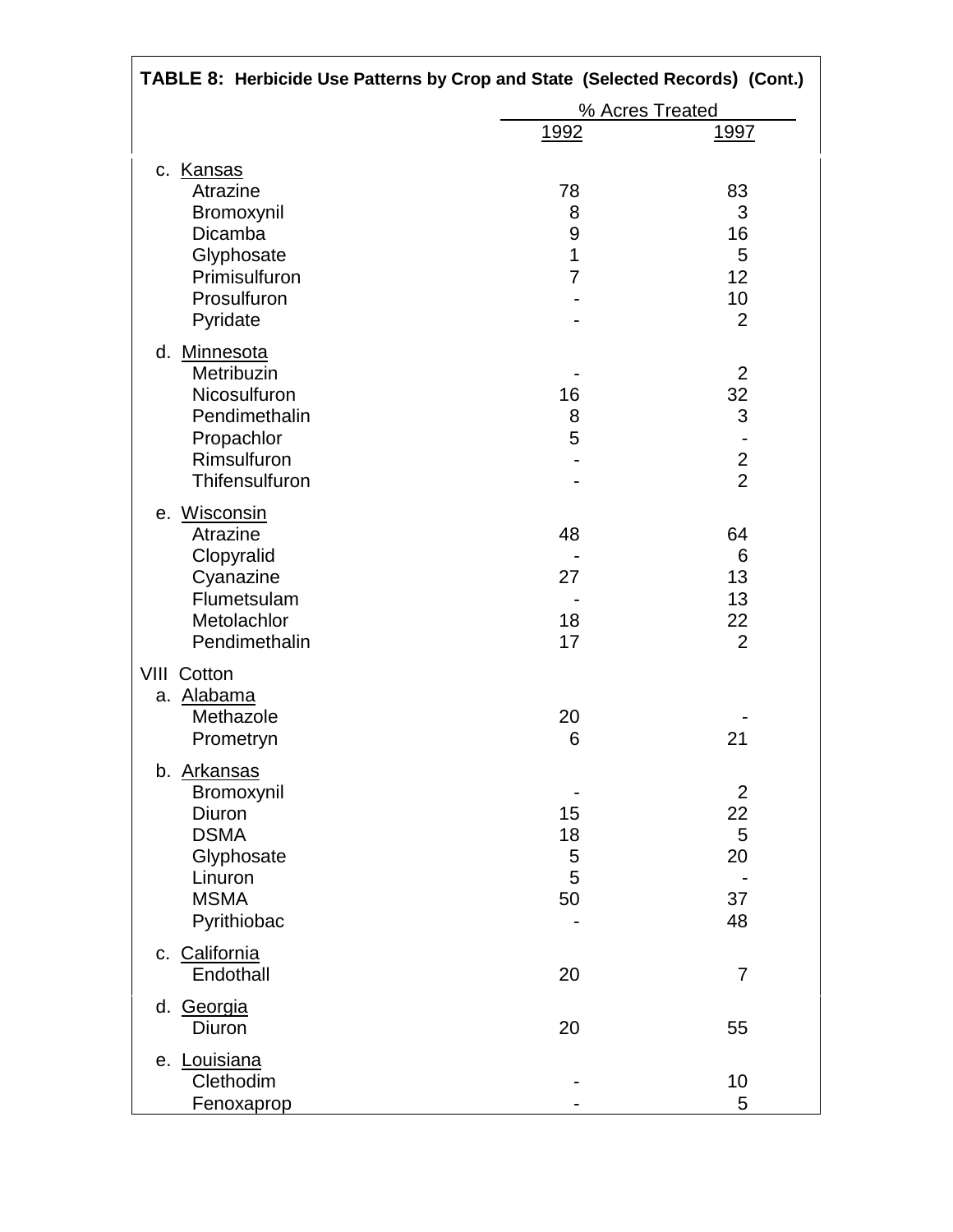| TABLE 8: Herbicide Use Patterns by Crop and State (Selected Records) (Cont.) |                 |               |  |
|------------------------------------------------------------------------------|-----------------|---------------|--|
|                                                                              | % Acres Treated |               |  |
|                                                                              | <u> 1992 </u>   | <u> 1997 </u> |  |
| Fluazifop                                                                    | 28              | 8             |  |
| Oxyfluorfen                                                                  | 12              | 20            |  |
| Quizalofop                                                                   |                 | 11            |  |
| Sethoxydim                                                                   | 25              | 17            |  |
| f. Mississippi                                                               |                 |               |  |
| Clomazone                                                                    | 11              | 24            |  |
| Lactofen                                                                     | 10              | 25            |  |
| Norflurazon                                                                  | 69              | 41            |  |
| g. North Carolina                                                            |                 |               |  |
| Fluometuron*                                                                 | 100             | 100           |  |
| Methazole                                                                    | 25              |               |  |
| * Rate doubled                                                               |                 |               |  |
| h.<br><b>Tennessee</b>                                                       |                 |               |  |
| Glyphosate                                                                   | 2               | 31            |  |
| Paraquat                                                                     | 12              | 34            |  |
| IX Cranberries                                                               |                 |               |  |
| a. Massachusetts                                                             |                 |               |  |
| Dichlobenil*                                                                 | 67              | 64            |  |
| * Rate reduced by 33%                                                        |                 |               |  |
| X Dry Beans                                                                  |                 |               |  |
| a. Michigan                                                                  |                 |               |  |
| Bentazon                                                                     | 5               | 15            |  |
| Chloramben                                                                   | 90              |               |  |
| Dimethenamid                                                                 |                 | 10            |  |
| <b>EPTC</b>                                                                  | 40              | 70            |  |
| Ethalfluralin                                                                |                 | 30            |  |
| Fomesafen                                                                    |                 | 15            |  |
| Imazethapyr                                                                  |                 | 10            |  |
| Pendimethalin                                                                |                 | 10            |  |
| Quizalofop                                                                   |                 | 5<br>5        |  |
| Sethoxydim                                                                   |                 |               |  |
| XI Green Beans                                                               |                 |               |  |
| a. New York                                                                  |                 |               |  |
| Bentazon<br>Chloramben                                                       | 10              | 20            |  |
| <b>EPTC</b>                                                                  | 76              | 67            |  |
| Fomesafen                                                                    |                 | 40            |  |
| Metolachlor                                                                  | 17              | 39            |  |
| Pendimethalin                                                                | $\overline{2}$  | 8             |  |
| <b>Trifluralin</b>                                                           | 82              | 79            |  |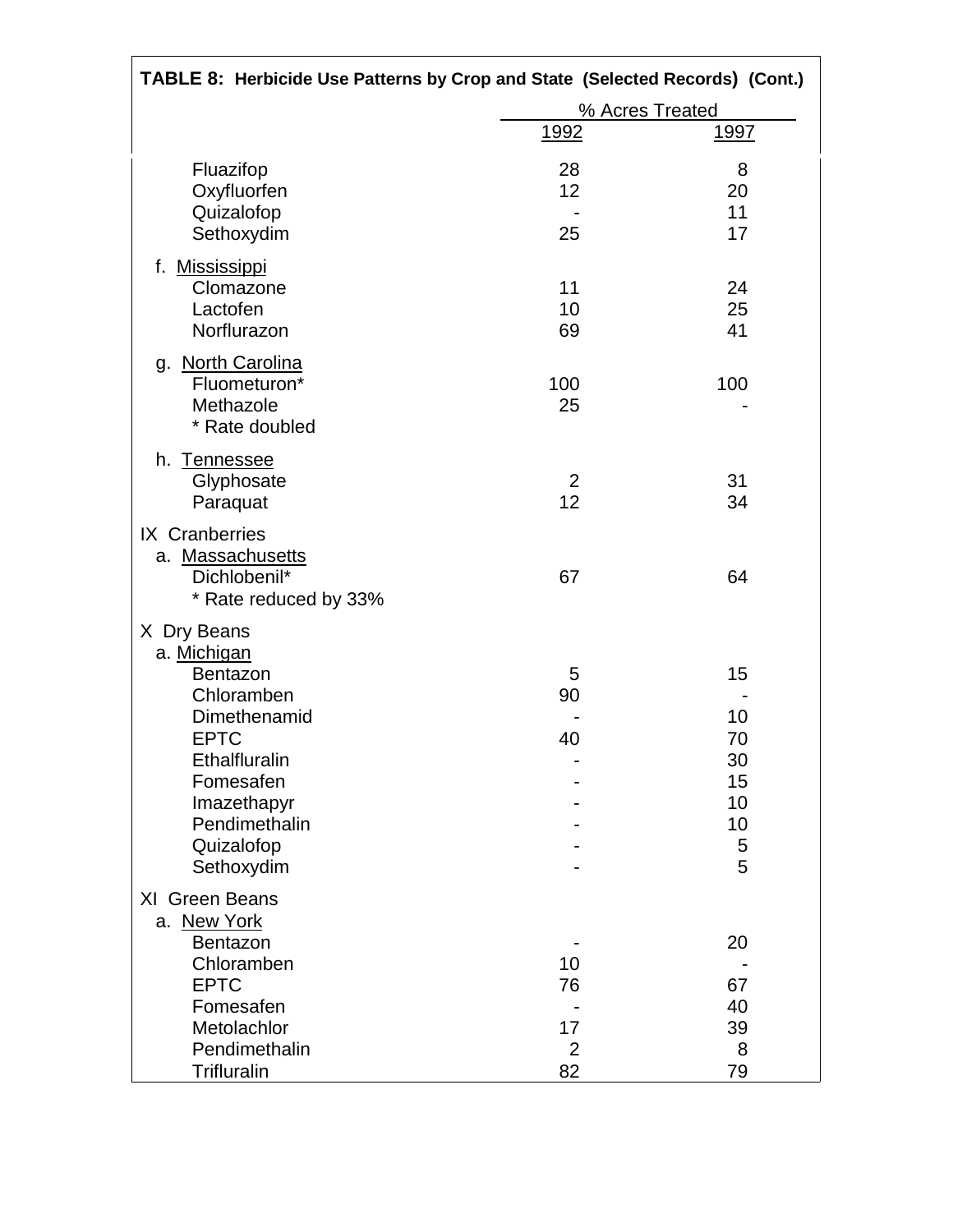| TABLE 8: Herbicide Use Patterns by Crop and State (Selected Records) (Cont.) |                 |                      |  |
|------------------------------------------------------------------------------|-----------------|----------------------|--|
|                                                                              | % Acres Treated |                      |  |
|                                                                              | <u>1992</u>     | <u> 1997 </u>        |  |
| XII Hot Peppers<br>a. New Mexico                                             |                 |                      |  |
| Metolachlor                                                                  | 26              | 60                   |  |
| Napropamide                                                                  |                 | 20                   |  |
| Sethoxydim                                                                   |                 | 15                   |  |
| Trifluralin                                                                  |                 | 60                   |  |
| XIII Lettuce<br>a. Florida                                                   |                 |                      |  |
| Fluazifop                                                                    |                 | 30                   |  |
| Imazethapyr                                                                  |                 | 30                   |  |
| Thiobencarb                                                                  |                 | 10                   |  |
| XIV Onions                                                                   |                 |                      |  |
| a. California                                                                | 40              | 59                   |  |
| Bromoxynil<br><b>DCPA</b>                                                    | 72              | 29                   |  |
| Oxyfluorfen                                                                  | 55              | 67                   |  |
| Pendimethalin                                                                |                 | 13                   |  |
| b. Texas                                                                     |                 |                      |  |
| <b>Bensulide</b>                                                             | 26              | 100                  |  |
| <b>DCPA</b>                                                                  | 61              | 11                   |  |
| Oxyfluorfen                                                                  | 15              | 100                  |  |
| <b>XV Peanuts</b>                                                            |                 |                      |  |
| a. Georgia                                                                   |                 |                      |  |
| $2,4-DB$                                                                     | 91              | 70                   |  |
| <b>Benefin</b>                                                               | 15              |                      |  |
| Bentazon                                                                     | 87              | 75                   |  |
| Chlorimuron                                                                  | 40              | 28                   |  |
| Imazapic                                                                     |                 | 30                   |  |
| Imazethapyr                                                                  | 15              | $\overline{2}$       |  |
| Paraquat                                                                     | 90              | 75                   |  |
| Pendimethalin                                                                | 37              | 55                   |  |
| Vernolate                                                                    | 22              | 1                    |  |
| b. Texas                                                                     |                 |                      |  |
| $2,4-DB$                                                                     | 50              | 13                   |  |
| <b>Benefin</b>                                                               | 3               |                      |  |
| Bentazon                                                                     | 15              | $\overline{2}$<br>18 |  |
| Imazapic                                                                     |                 |                      |  |
| Imazethapyr<br>Pendimethalin                                                 | 35<br>30        | 11<br>49             |  |
|                                                                              |                 |                      |  |
| <b>XVI Pistachios</b>                                                        |                 |                      |  |
| a. California*                                                               |                 |                      |  |
| Oryzalin                                                                     | 49              | 51                   |  |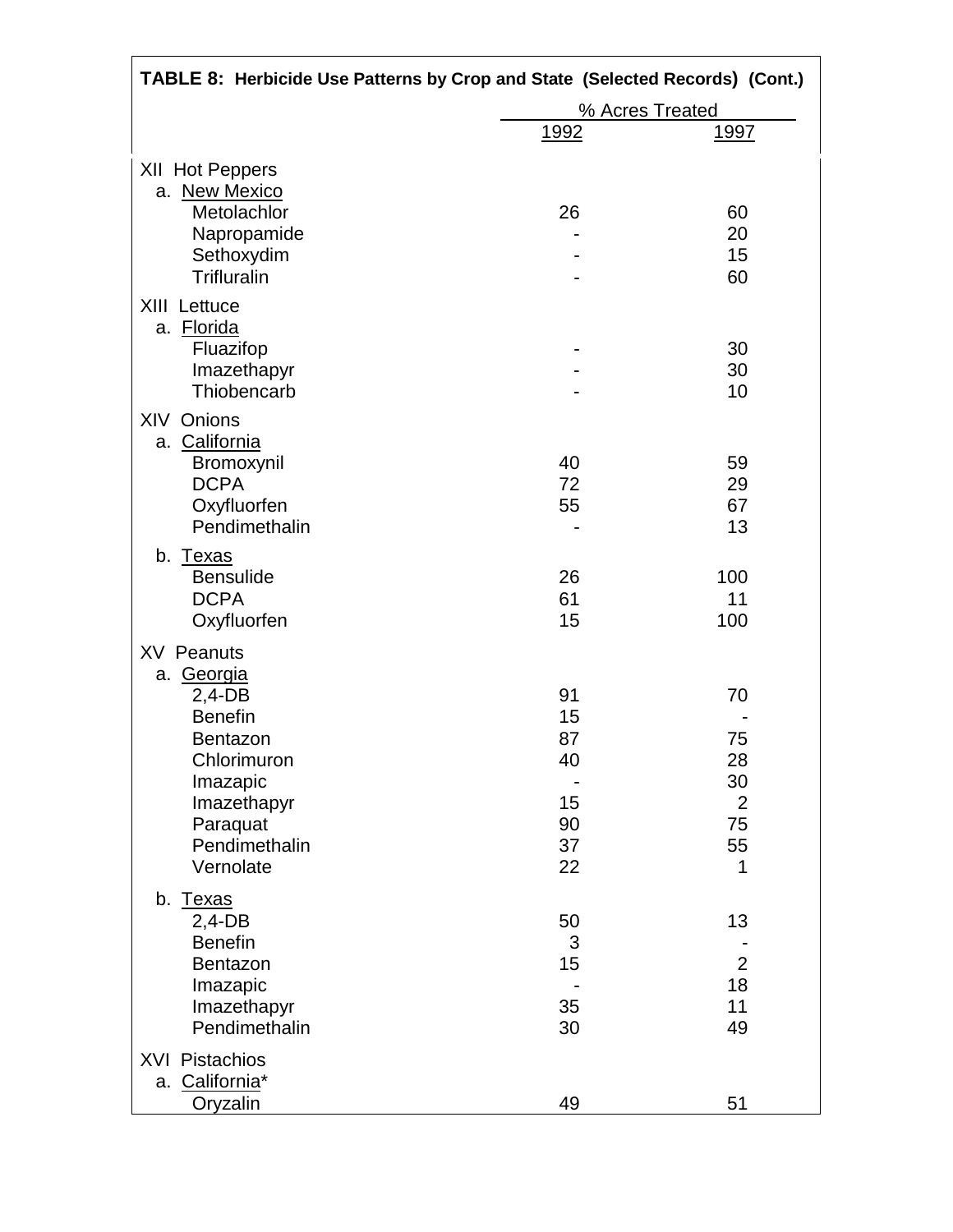| TABLE 8: Herbicide Use Patterns by Crop and State (Selected Records) (Cont.)                                                          |                                               |                                                        |  |
|---------------------------------------------------------------------------------------------------------------------------------------|-----------------------------------------------|--------------------------------------------------------|--|
|                                                                                                                                       | % Acres Treated                               |                                                        |  |
|                                                                                                                                       | <u>1992</u>                                   | <u>1997</u>                                            |  |
| Oxyfluorfen<br>* Acreage increased by 78%                                                                                             | 44                                            | 62                                                     |  |
| <b>XVII Potatoes</b><br>a. Idaho<br>Diquat<br><b>EPTC</b>                                                                             | 3<br>44                                       | 16<br>50                                               |  |
| Metolachlor<br>Metribuzin<br>Pendimethalin<br>Rimsulfuron                                                                             | 3<br>89<br>19                                 | 9<br>75<br>30<br>16                                    |  |
| b. North Dakota<br>Diquat<br>Metribuzin<br>Rimsulfuron                                                                                | 18<br>16                                      | 34<br>53<br>14                                         |  |
| <b>XVIII Rice</b><br>a. Arkansas<br><b>Bensulfuron</b>                                                                                |                                               | 10                                                     |  |
| Bromoxynil<br>Fenoxaprop<br>Molinate<br>Pendimethalin<br>Propanil*<br>Quinclorac<br>Thiobencarb<br>Triclopyr<br>* Rate reduced by 30% | 3<br>8<br>3<br>31<br>9<br>88<br>12<br>20<br>6 | 5<br>20<br>33<br>95<br>33<br>10<br>20                  |  |
| b. California<br>$2,4-D$<br><b>Bensulfuron</b><br>Fenoxaprop<br><b>MCPA</b><br>Molinate<br>Propanil<br>Thiobencarb<br>Triclopyr       | 3<br>93<br>6<br>89<br>1<br>12                 | 28<br>54<br>5<br>34<br>59<br>$\overline{7}$<br>43<br>6 |  |
| XIX Sorghum<br>a. Texas*<br>$2,4-D$<br>Atrazine                                                                                       | 5<br>58                                       | 18<br>60                                               |  |
| Bromoxynil<br>Dicamba<br>Dimethenamid                                                                                                 | 1                                             | 5<br>10<br>5                                           |  |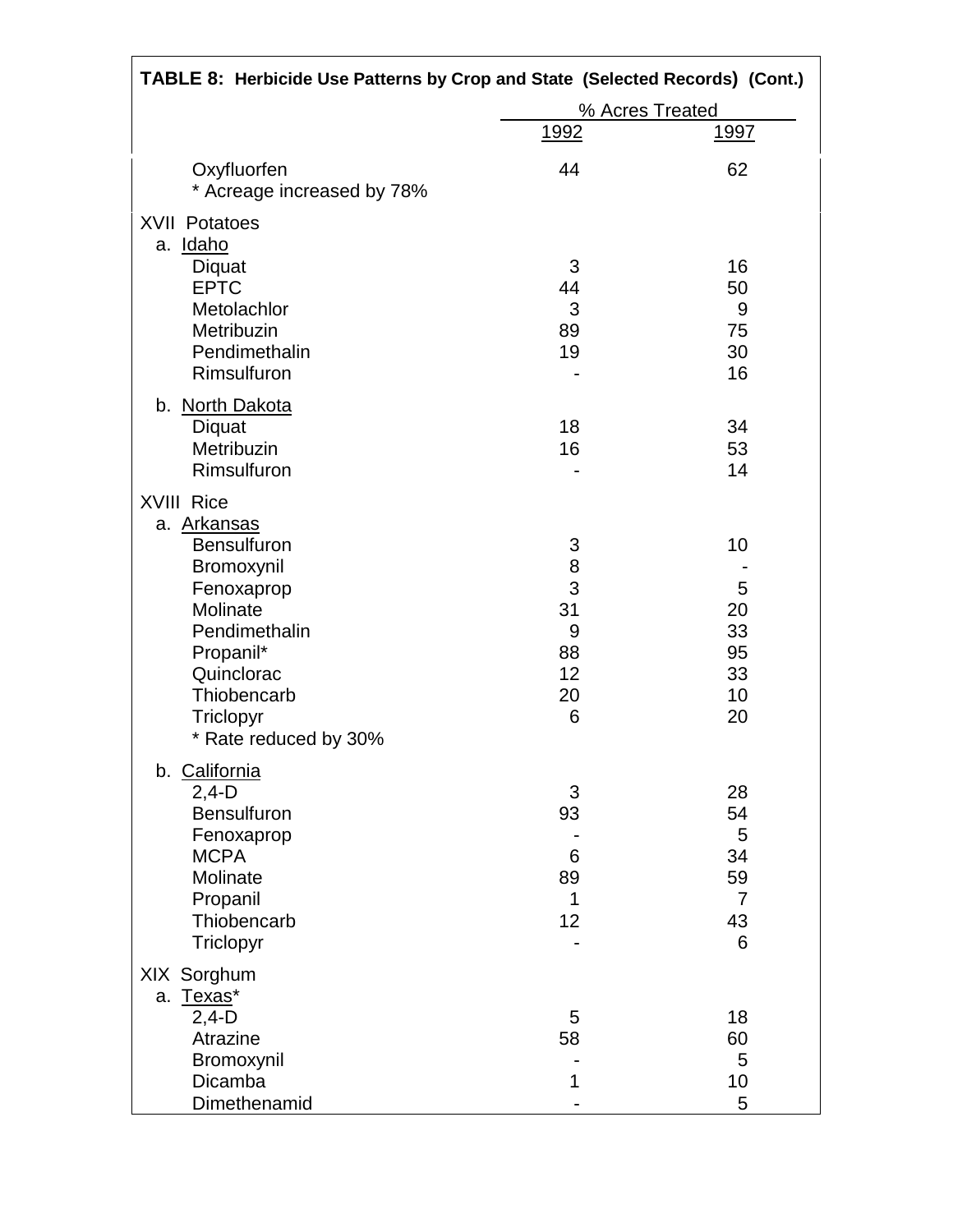| TABLE 8: Herbicide Use Patterns by Crop and State (Selected Records) (Cont.)                                                                                                                                                                           |                                                                                                                   |                                                                                                   |
|--------------------------------------------------------------------------------------------------------------------------------------------------------------------------------------------------------------------------------------------------------|-------------------------------------------------------------------------------------------------------------------|---------------------------------------------------------------------------------------------------|
|                                                                                                                                                                                                                                                        |                                                                                                                   | % Acres Treated                                                                                   |
|                                                                                                                                                                                                                                                        | <u>1992</u>                                                                                                       | <u>1997</u>                                                                                       |
| Metolachlor<br>Pendimethalin<br>Prosulfuron<br>* Acreage declined by 30%                                                                                                                                                                               | 19<br>1                                                                                                           | 35<br>5<br>8                                                                                      |
| XX Soybeans                                                                                                                                                                                                                                            |                                                                                                                   |                                                                                                   |
| a. lowa<br>$2,4-D$<br>Acifluorfen<br>Bentazon<br>Chloramben<br>Chlorimuron<br>Clethodim<br>Clomazone<br>Ethalfluralin<br>Fenoxaprop<br>Flumiclorac<br>Fomesafen<br>Imazethapyr<br>Lactofen<br>Metribuzin<br>Pendimethalin<br>Sethoxydim<br>Trifluralin | 9<br>$\overline{4}$<br>12<br>$\overline{2}$<br>16<br>3<br>5<br>3<br>6<br>52<br>$\mathbf{2}$<br>8<br>19<br>5<br>48 | 13<br>6<br>10<br>6<br>6<br>$\overline{2}$<br>12<br>$\frac{3}{3}$<br>62<br>9<br>1<br>36<br>9<br>36 |
| b. Mississippi<br>$2,4$ -DB<br>Alachlor<br>Glyphosate<br>Imazaquin<br>Metolachlor<br>Metribuzin<br>Paraquat<br>c. North Carolina<br>$2,4$ -DB<br>Chlorimuron<br>Fluazifop<br>Flumetsulam                                                               | 11<br>20<br>13<br>51<br>$\overline{4}$<br>26<br>5<br>15<br>31<br>20                                               | 4<br>53<br>21<br>18<br>16<br>14<br>20<br>5<br>6                                                   |
| Glyphosate<br>Imazaquin<br>Linuron<br>Metribuzin<br>Thifensulfuron<br>d. Wisconsin<br>Alachlor                                                                                                                                                         | 11<br>27<br>10<br>12<br>17                                                                                        | 50<br>16<br>4<br>5<br>6<br>6                                                                      |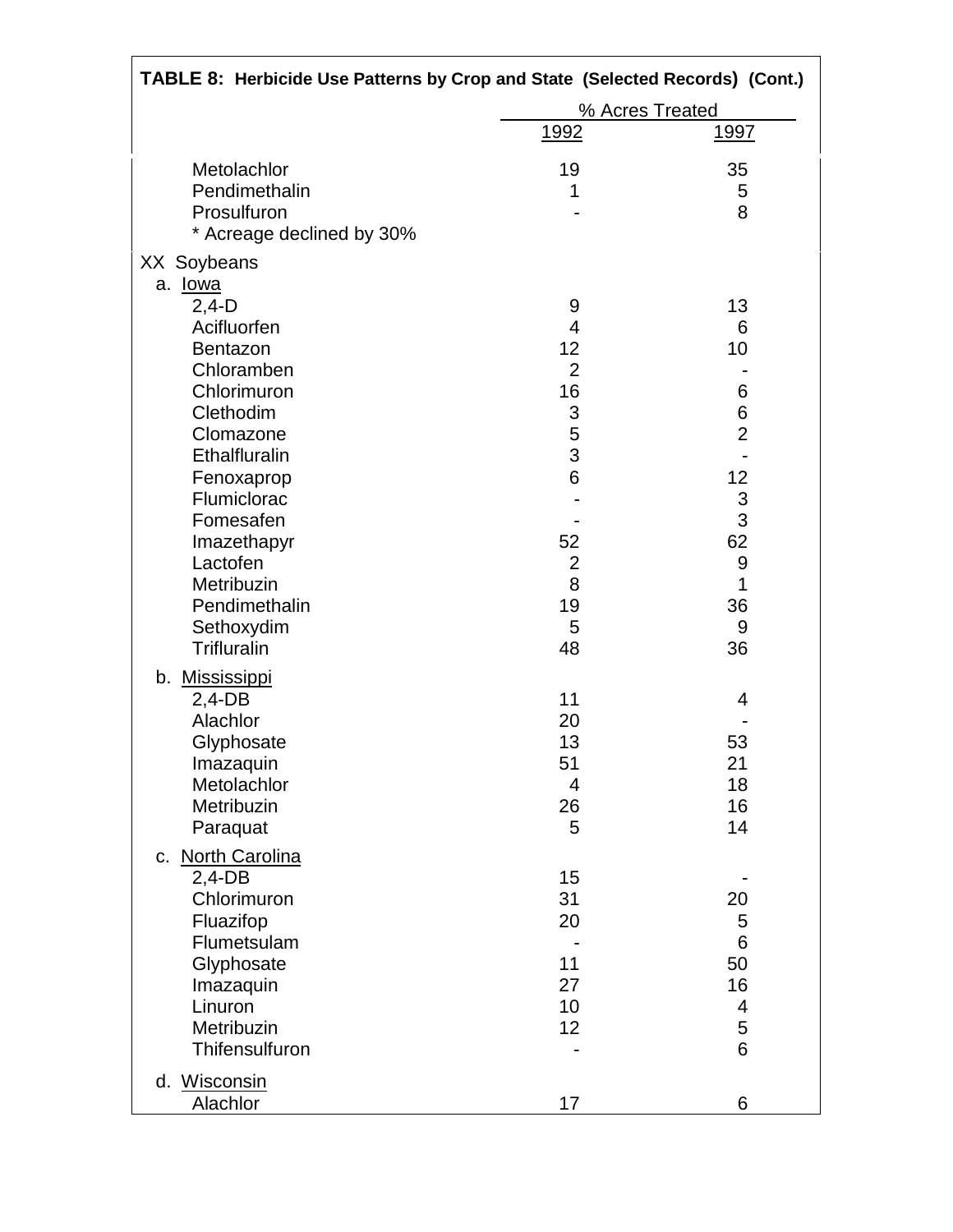| TABLE 8: Herbicide Use Patterns by Crop and State (Selected Records) (Cont.)                                                                                             |                                      |                                              |
|--------------------------------------------------------------------------------------------------------------------------------------------------------------------------|--------------------------------------|----------------------------------------------|
|                                                                                                                                                                          |                                      | % Acres Treated                              |
|                                                                                                                                                                          | <u>1992</u>                          | <u> 1997 </u>                                |
| Chlorimuron<br>Dimethenamid                                                                                                                                              | 22                                   | 5<br>5                                       |
| Fluazifop<br>Flumetsulam<br>Imazethapyr                                                                                                                                  | 6<br>16                              | 3<br>33<br>57                                |
| Linuron<br>Metolachlor<br>Metribuzin<br>Quizalofop<br>Thifensulfuron                                                                                                     | 15<br>$\overline{4}$<br>11<br>3<br>8 | 1<br>17<br>5<br>10<br>30                     |
| XXI Spinach<br>a. New Jersey<br>Cycloate<br><b>Diethatyl Ethyl</b><br>Metolachlor<br>Phenmedipham                                                                        | 50<br>69                             | 55<br>90<br>45                               |
| <b>XXII Sugarbeets</b><br>a. North Dakota<br>Clethodim<br>Clopyralid<br>Cycloate<br><b>Diethatyl Ethyl</b><br>Ethofumesate<br>Quizalofop<br>Sethoxydim<br>Triflusulfuron | 21<br>8<br>6<br>6<br>78              | 100<br>54<br>23<br>32<br>27<br>40<br>100     |
| XXIII Sugarcane<br>a. Louisiana<br>$2,4-D$<br>Asulam<br>Atrazine*<br>Dicamba<br>Diuron<br>Glyphosate<br>Metribuzin<br>Paraquat<br>* Rate doubled                         | 32<br>14<br>100<br>8<br>15           | 80<br>30<br>95<br>30<br>20<br>40<br>35<br>35 |
| <b>XXIV Sunflowers</b><br>a. North Dakota<br>Ethalfluralin<br>Imazamethabenz<br>Sethoxydim                                                                               | 41<br>1<br>3                         | 45<br>10<br>$\overline{7}$                   |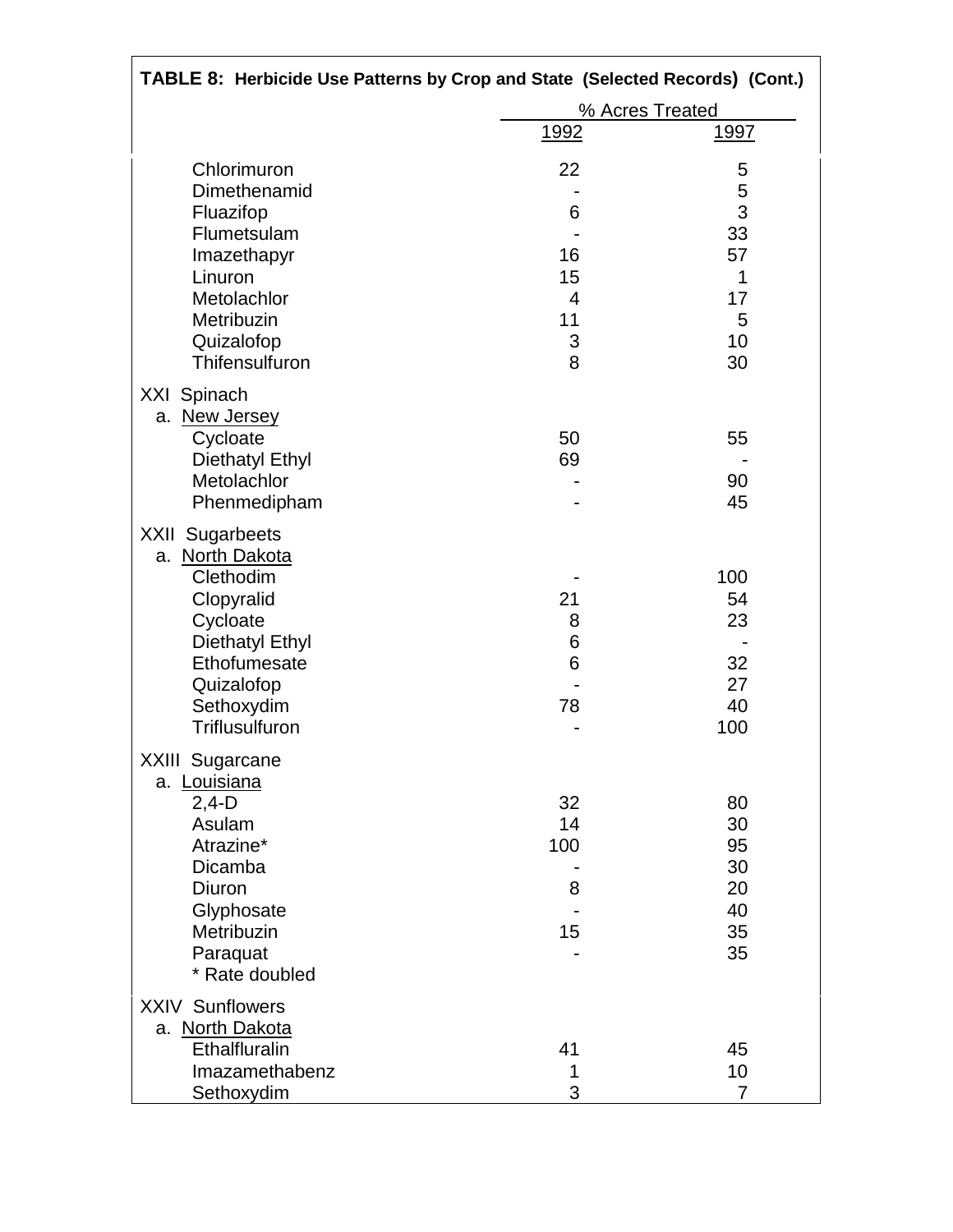| TABLE 8: Herbicide Use Patterns by Crop and State (Selected Records) (Cont.) |                 |               |  |
|------------------------------------------------------------------------------|-----------------|---------------|--|
|                                                                              | % Acres Treated |               |  |
|                                                                              | <u>1992</u>     | <u> 1997 </u> |  |
| <b>Trifluralin</b>                                                           | 46              | 38            |  |
| <b>XXV Sweet Corn</b><br>a. Florida                                          |                 |               |  |
| $2,4-D$                                                                      | 5               |               |  |
| Alachlor                                                                     | 42              |               |  |
| Atrazine*                                                                    | 64              | 78            |  |
| Metolachlor                                                                  | 10              | 20            |  |
| Pendimethalin<br>* Rate reduced by 25%                                       |                 | 10            |  |
| b. New York                                                                  |                 |               |  |
| $2,4-D$                                                                      | 20              | 3             |  |
| <b>Bentazon</b>                                                              |                 | 28            |  |
| c. Wisconsin<br>Nicosulfuron                                                 |                 | 22            |  |
| <b>XXVI Sweet Potatoes</b>                                                   |                 |               |  |
| a. North Carolina                                                            |                 |               |  |
| Chloramben                                                                   | 11              |               |  |
| Clomazone                                                                    | 44              | 60            |  |
| <b>DCPA</b>                                                                  | 4               |               |  |
| Diphenamid                                                                   | 9               |               |  |
| <b>EPTC</b>                                                                  |                 | 10            |  |
| Fluazifop                                                                    | 57              | 20            |  |
| Napropamide                                                                  | 39              | 5             |  |
| Sethoxydim                                                                   |                 | 18            |  |
| XXVII Tobacco                                                                |                 |               |  |
| a. Kentucky                                                                  |                 |               |  |
| <b>Benefin</b>                                                               | 11              |               |  |
| Clomazone                                                                    |                 | 30            |  |
| Diphenamid                                                                   | 8               |               |  |
| Isopropalin                                                                  | 19              |               |  |
| Napropamide                                                                  | 22              | 7             |  |
| Pebulate                                                                     | 14              | 4             |  |
| Pendimethalin*                                                               | 50              | 54            |  |
| Sulfentrazone                                                                |                 | 45            |  |
| * Rate Doubled                                                               |                 |               |  |
| b. North Carolina                                                            |                 |               |  |
| Clomazone                                                                    |                 | 35            |  |
| Diphenamid                                                                   | 6               |               |  |
| Isopropalin                                                                  | 19              |               |  |
| Pendimethalin                                                                | 50              | 60            |  |
| Sulfentrazone                                                                |                 | 26            |  |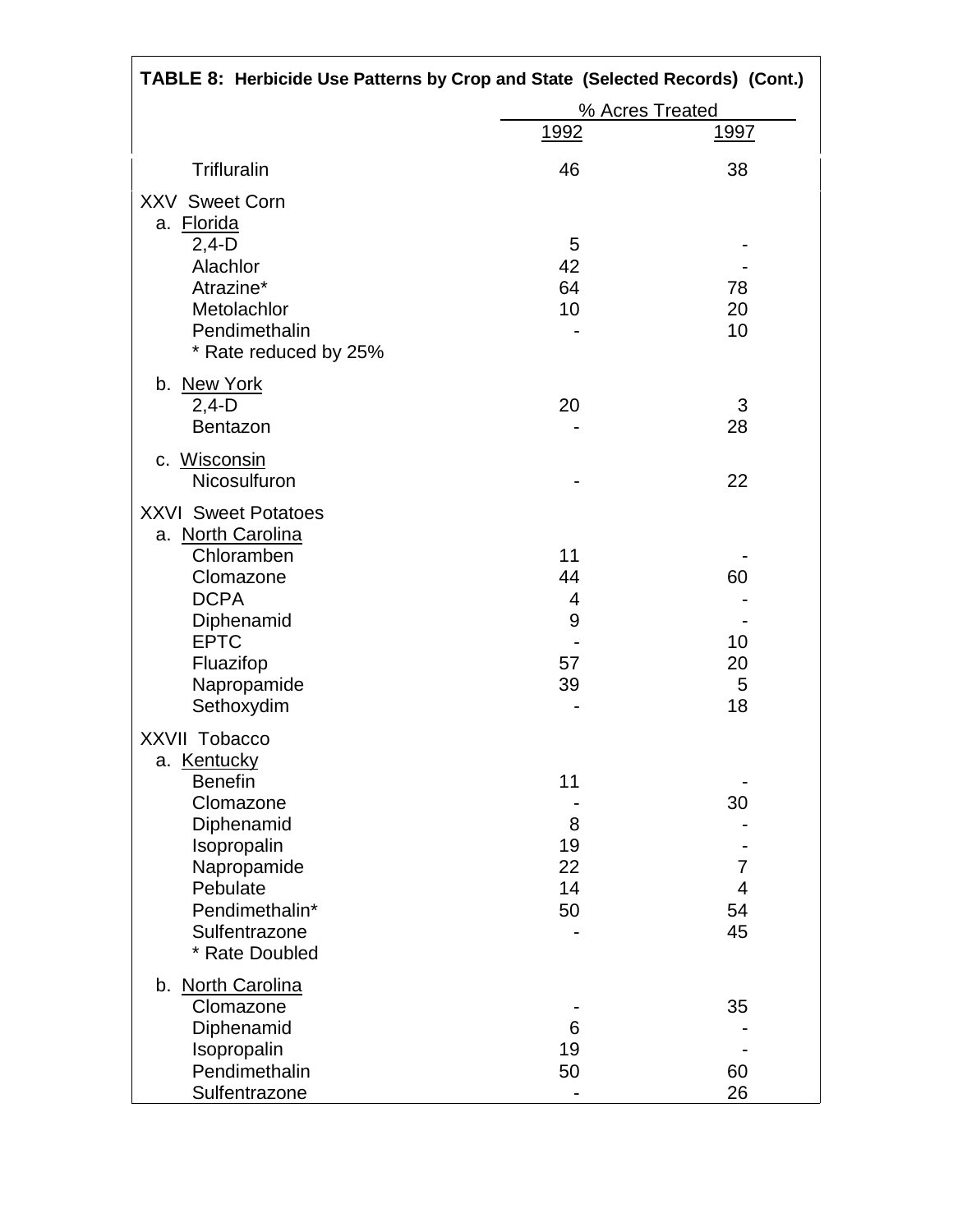| TABLE 8: Herbicide Use Patterns by Crop and State (Selected Records) (Cont.) |                  |                |  |
|------------------------------------------------------------------------------|------------------|----------------|--|
|                                                                              | % Acres Treated  |                |  |
|                                                                              | <u>1992</u>      | <u>1997</u>    |  |
| <b>XXVIII Tomatoes</b>                                                       |                  |                |  |
| a. California                                                                |                  |                |  |
| Metribuzin                                                                   | 3                | 16             |  |
| Rimsulfuron                                                                  |                  | 15             |  |
| Trifluralin*                                                                 | 34               | 75             |  |
| * Rate reduced by 30%                                                        |                  |                |  |
| b. Florida                                                                   |                  |                |  |
| Diquat                                                                       |                  | 75             |  |
| XXIX Wheat                                                                   |                  |                |  |
| a. Idaho                                                                     |                  |                |  |
| Diclofop                                                                     | 15               | $\overline{2}$ |  |
| Difenzoquat                                                                  | 1                | 8              |  |
| Diuron                                                                       | 14               | 5              |  |
| Fenoxaprop                                                                   |                  | $\overline{2}$ |  |
| Imazamethabenz                                                               | 1                | 10             |  |
| Metsulfuron                                                                  | 1                | 9              |  |
| Thifensulfuron                                                               | 48               | 64             |  |
| Tribenuron                                                                   | 22               | 67             |  |
| b. Kansas                                                                    |                  |                |  |
| $2,4-D$                                                                      | 6                | 19             |  |
| c. Minnesota                                                                 |                  |                |  |
| $2,4-D$                                                                      | 36               | 57             |  |
| Bromoxynil                                                                   | 25               | 37             |  |
| Clopyralid                                                                   |                  | 13             |  |
| Fenoxaprop                                                                   | 16               | 60             |  |
| <b>Trifluralin</b>                                                           | 5                |                |  |
| d. Montana                                                                   |                  |                |  |
| Bromoxynil                                                                   |                  | $\overline{7}$ |  |
| Glyphosate                                                                   | 1                | 23             |  |
| e. North Dakota                                                              |                  |                |  |
| Bromoxynil                                                                   | $\overline{7}$   | 8              |  |
| Clopyralid                                                                   |                  | 20             |  |
| Dicamba                                                                      | 28               | 38             |  |
| Diclofop                                                                     | $\overline{7}$   | $\overline{2}$ |  |
| Fenoxaprop                                                                   | $\boldsymbol{9}$ | 37             |  |
| Glyphosate                                                                   | 1                | 16             |  |
| <b>MCPA</b>                                                                  | 37               | 52             |  |
| <b>Triallate</b>                                                             | 6                | $\overline{2}$ |  |
| Tribenuron                                                                   | 17               | 32             |  |
| <b>Trifluralin</b>                                                           | 31               | 22             |  |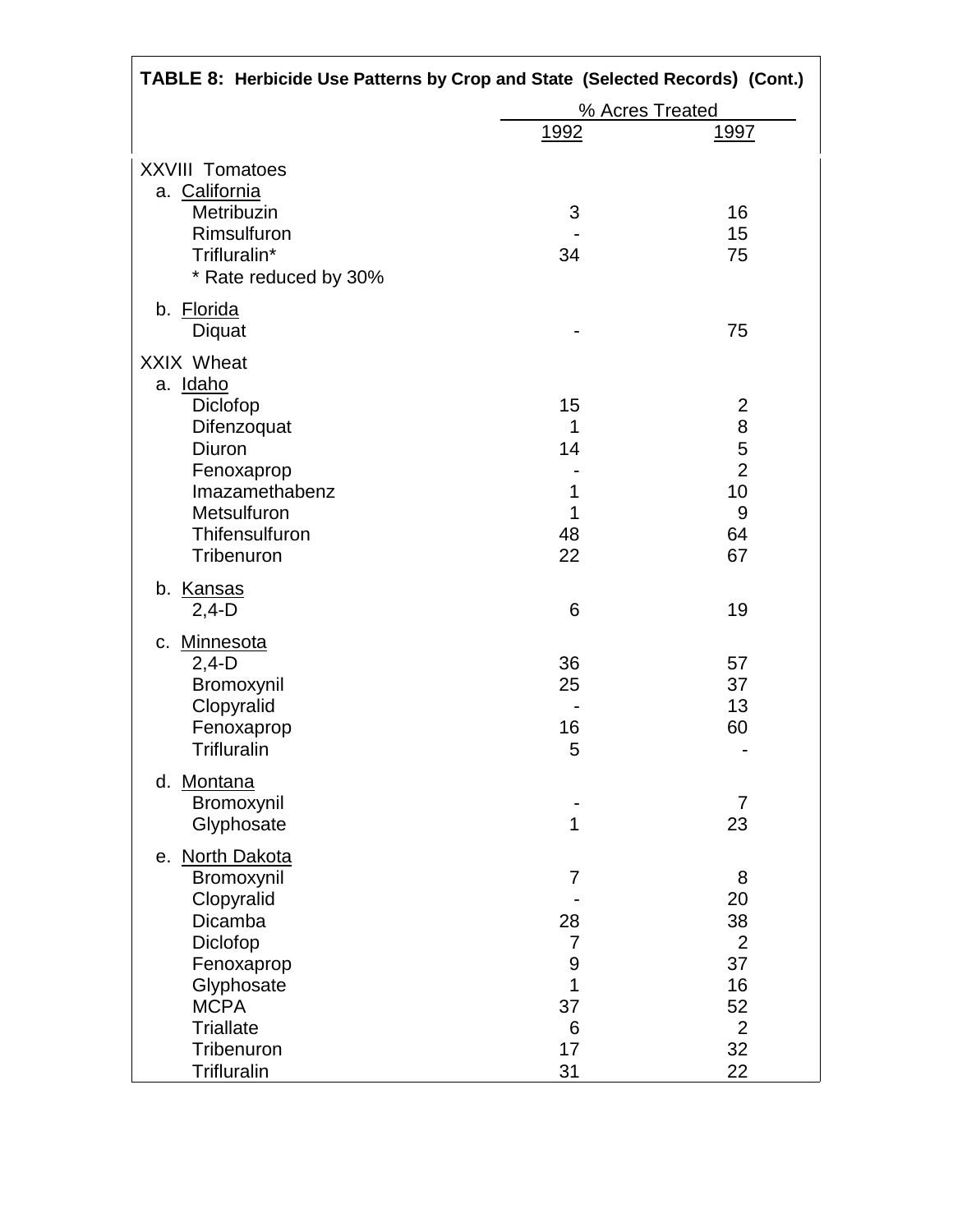| TABLE 8: Herbicide Use Patterns by Crop and State (Selected Records) (Cont.) |                 |      |  |  |
|------------------------------------------------------------------------------|-----------------|------|--|--|
|                                                                              | % Acres Treated |      |  |  |
|                                                                              | 1992            | 1997 |  |  |
| f.<br>Oregon                                                                 |                 |      |  |  |
| $2,4-D$                                                                      | 39              | 77   |  |  |
| Bromoxynil                                                                   | 7               | 10   |  |  |
| Chlorsulfuron                                                                | 48              | 63   |  |  |
| Dicamba                                                                      | 20              | 47   |  |  |
| Diclofop                                                                     | 13              | 3    |  |  |
| Diuron                                                                       | 14              | 3    |  |  |
| Glyphosate                                                                   | 12              | 18   |  |  |
| Imazamethabenz                                                               |                 | 10   |  |  |
| Paraquat                                                                     |                 | 3    |  |  |
| <b>Triallate</b>                                                             |                 | 5    |  |  |
| Triasulfuron                                                                 | 7               | 24   |  |  |
| <u>Texas</u><br>g.                                                           |                 |      |  |  |
| $2,4-D$                                                                      | 6               | 16   |  |  |
| Dicamba                                                                      |                 | 5    |  |  |
| Triasulfuron                                                                 |                 | 5    |  |  |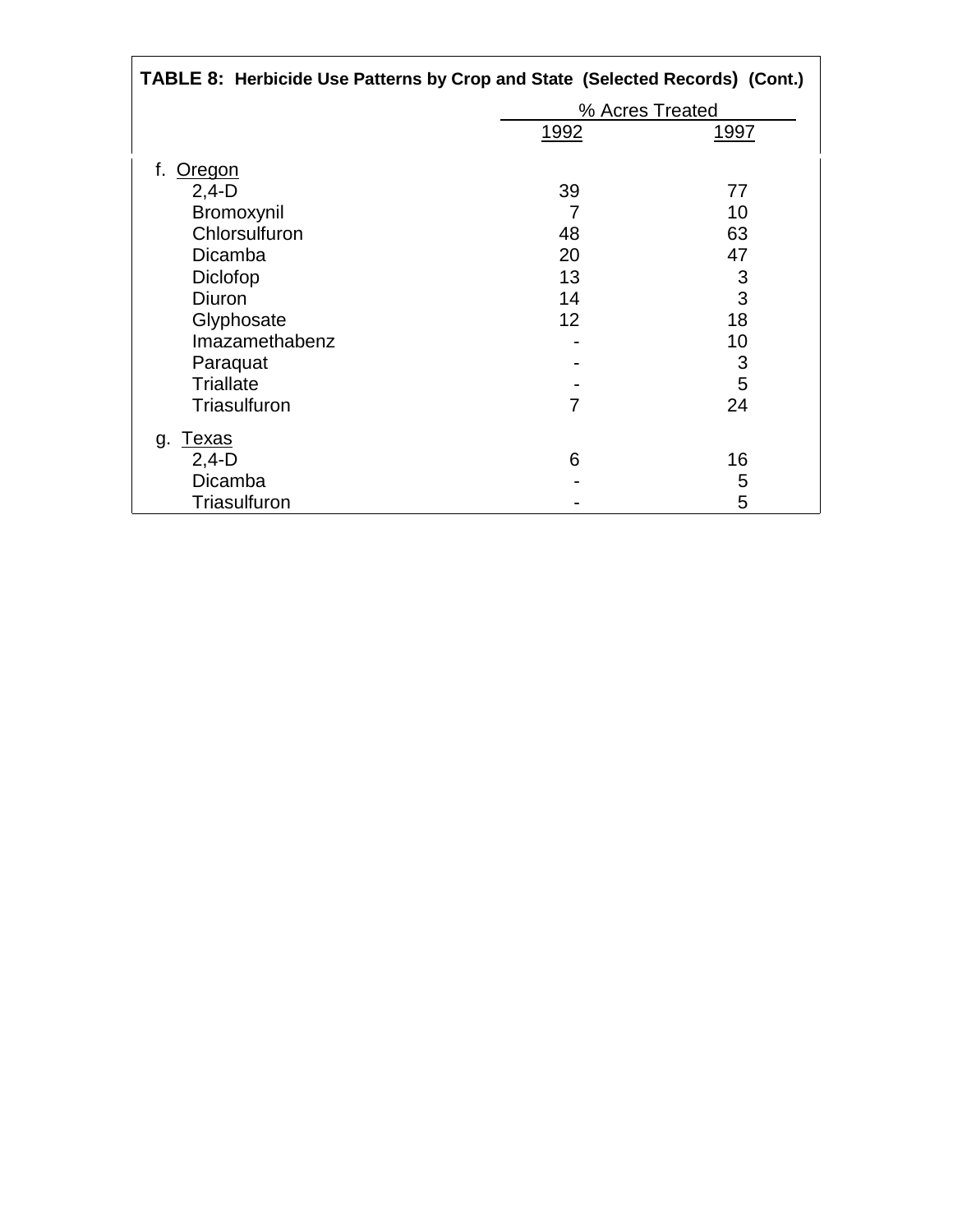## V. **Insecticides**

### A. Introduction

Insecticides, for the purpose of this study, include active ingredients used for the control of insects, mites, nematodes and snails. Insecticide use strategies increasingly have included efforts to manage the development of insecticide resistance within target pest populations. This usually means using multiple active ingredients, with differing modes of action, in rotation with each other. Eliminating unnecessary applications is also a technique for resistance management.

Insecticide use can be highly variable from year to year depending upon weather and other environmental factors.

*Bacillus thuringiensis* (Bt) foliar applications are included in the insecticide trends analysis, but the units of measurement that are used for rates of chemical active ingredients are not appropriate for Bt because its active ingredients are spores. Consequently, the percent acres treated with Bt are listed for crops, but not the amount of active ingredient applied. There was a slight reduction (-6%) in the total number of acres treated with Bt sprays. Numerous crops reported increased Bt sprays: almonds, apples, lettuce, peaches, broccoli, tobacco and tomatoes. The biggest reduction in Bt sprays was recorded for cotton (-700,000 acres) due to the planting of genetically engineered Bt cotton plants.

# B. Crop Analysis

# 1. *Alfalfa*

For California alfalfa, the pyrethroid cyfluthrin was registered for Egyptian weevil control in the 1990's and proved popular due to its low expense and because it is more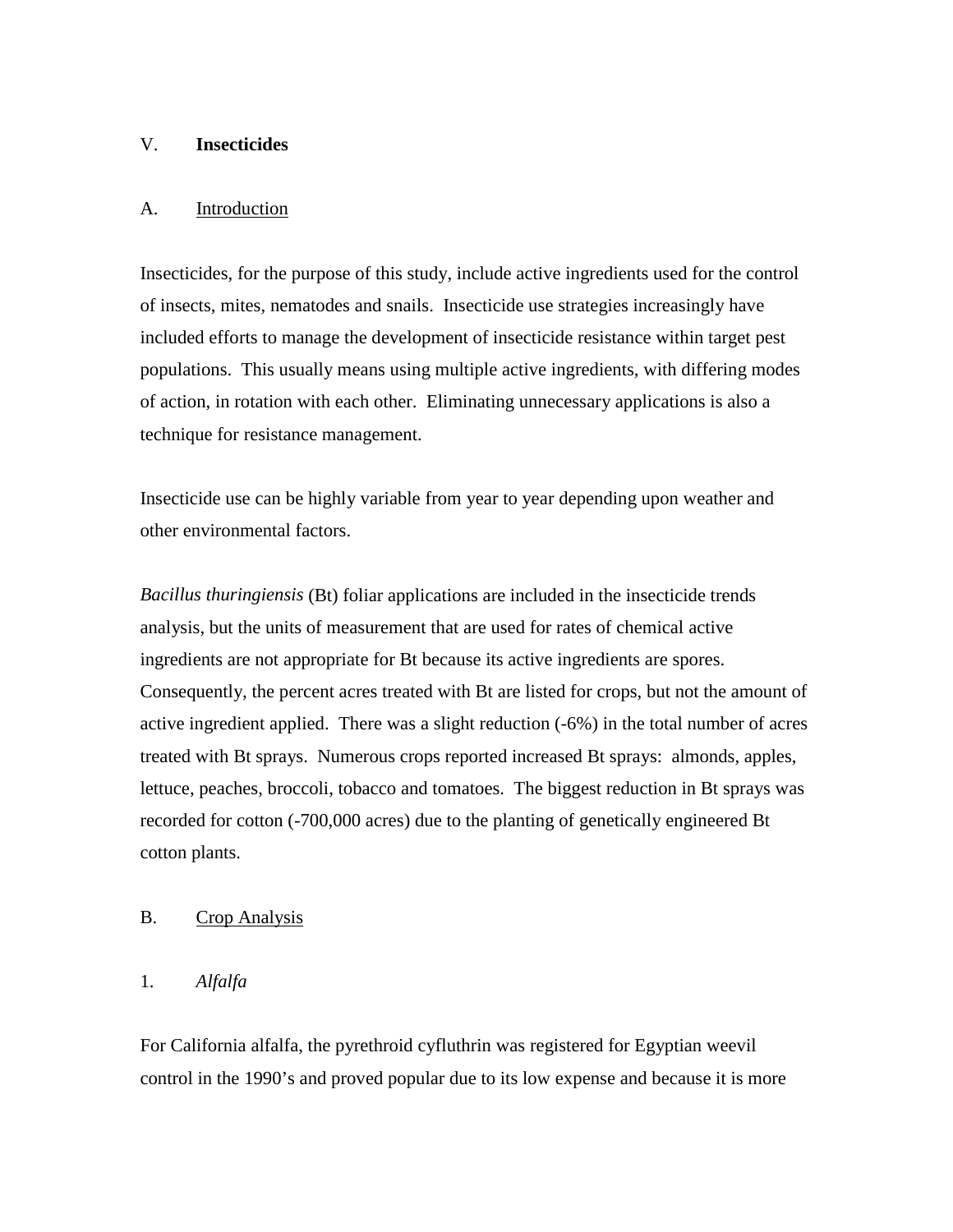effective than older pyrethroids, such as permethrin [300]. The use of chlorpyrifos for weevil control increased in the 1990's, due, in part, to the introduction of a new product called Lock-On with a short pre-harvest interval (4 days). Increased use of chlorpyrifos and cyfluthrin for weevil control resulted in less use of permethrin and carbofuran. In the 1990's, beet armyworm became more of a problem in California alfalfa, leading to increased use of methomyl.

#### *2. Almonds*

The use of the organophosphate insecticide ethyl parathion during the dormant season was the key factor that allowed almond growers to reduce significantly their use of in-season sprays in the 1980's. Ethyl parathion's use for almonds was canceled after the 1991 growing season. Almond growers substituted other organophosphate insecticides for dormant season use in 1992: diazinon, chlorpyrifos and methidathion. In the mid 1990's, the dormant organophosphate sprays became the focus of environmental concerns. There was documented off-target movement to non-registered crops and protected wildlife. Dormant spray pesticides were found in the Sacramento and San Joaquin Rivers [200]. Almond growers reduced their use of the organophosphates in the mid-1990's and began substituting dormant season applications of the pyrethroids esfenvalerate and permethrin, that were shown to be highly efficacious in controlling the peach twig borer [201]. Growers also began increasing applications of Bt during the bloom period to control emerged overwintering larvae. It usually requires three to four Bt applications to achieve the same level of control as one organophosphate application [201] [202].

### 3. *Apples*

The fungal disease alternaria blotch appeared in North Carolina for the first time in the 1990's. Research demonstrated that defoliation associated with alternaria blotch is most severe when populations of the European red mite are high [257]. Mites act synergistically with the fungi to increase stress on the trees, greatly increasing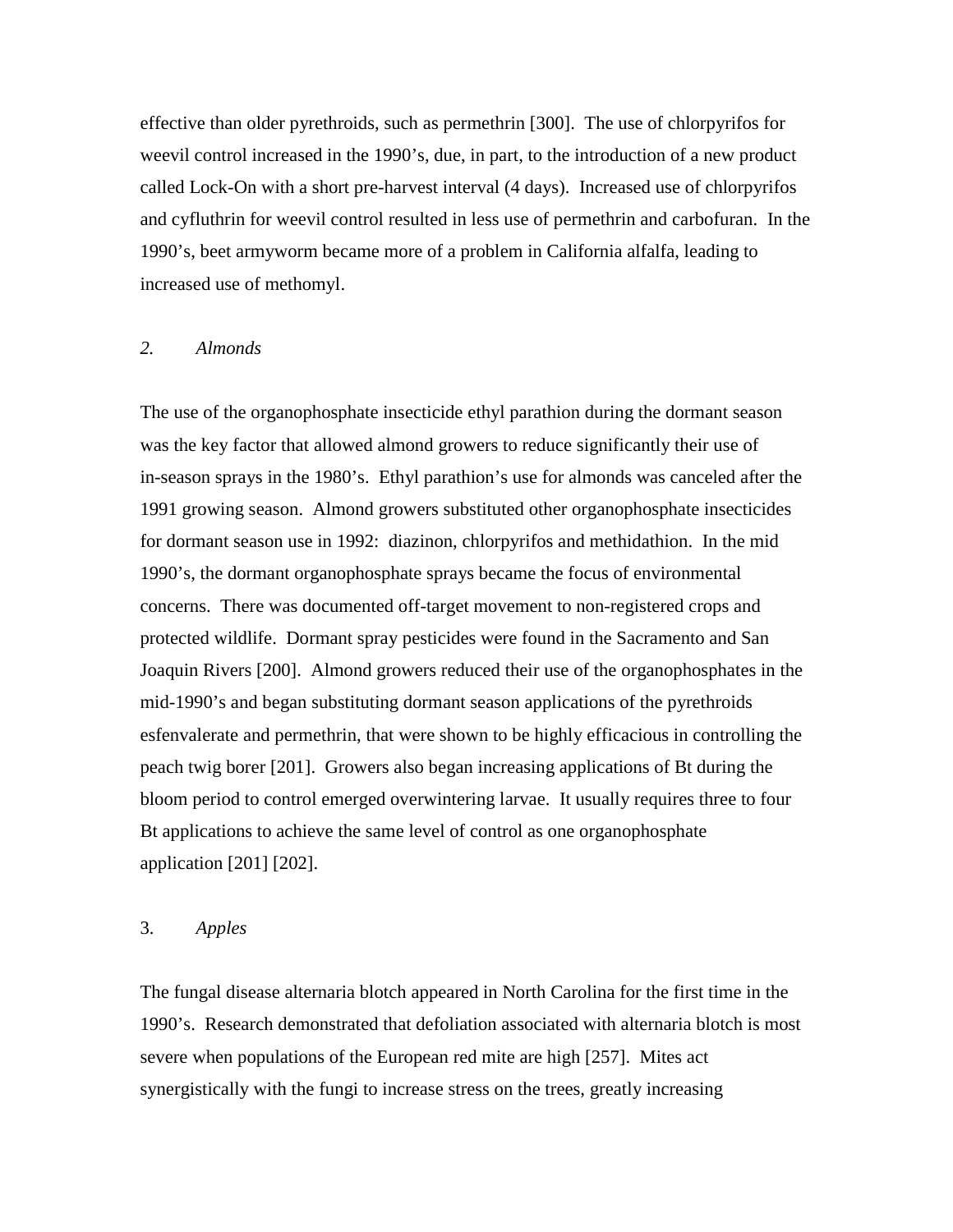defoliation. Growers with moderate to severe alternaria blotch problems are advised to use miticides. The use of the miticides pyridaben, clofentezine, hexythiazox and abamectin all increased in North Carolina orchards, not only to help manage the defoliation interaction with alternaria, but also as replacements for propargite, that had been banned by USEPA in the 1990's.

In the 1990's, Washington apple growers increased their use of the organophosphate insecticides chlorpyrifos and methyl parathion, largely for control of populations of codling moth and leafrollers, that had become increasingly resistant to applications of azinphos-methyl [313] [315]. Methyl parathion and chlorpyrifos are highly toxic to the parasites that provide control of the Western tentiform leafminer [314]. As a result, additional sprays have been required for leafminer control. Abamectin and oxamyl are used primarily for leafminer control, and their usage increased in the 1990's. Chlorpyrifos, methyl parathion, oxamyl and abamectin are also toxic to mite predators. The increased use of these insecticides led to increased mite outbreaks in the 1990's [316] [317]. As a result, the use of miticides in 1997 (pyridaben, clofentezine, formetanate HCl) totaled about 50% of Washington apple orchards while in 1992 the use of miticides (propargite, oxythioquinox and formetanate HCl) totaled about 34% of acres treated. Both oxythioquinox and propargite were cancelled in the 1990's.

Washington State growers used phosphamidon for aphid control in the early 1990's. Following its cancellation, apple growers substituted the newly registered imidacloprid for aphid control [318]. Imidacloprid also displaced some usage of endosulfan for which resistant aphid populations increased in the 1990's.

New York apple growers used propargite to control mites in the early 1990's. Following its cancellation in 1996, growers were able to substitute products that had been newly registered in 1995-1997: clofentezine, hexythiazox, abamectin and pyridaben [320] [321]. Increased use of these miticides also substituted for much of the earlier use of miticides for which resistance had developed (dicofol, fenbutatin oxide, formetanate HCl) and for oxythioquinox, for which registration had been cancelled. The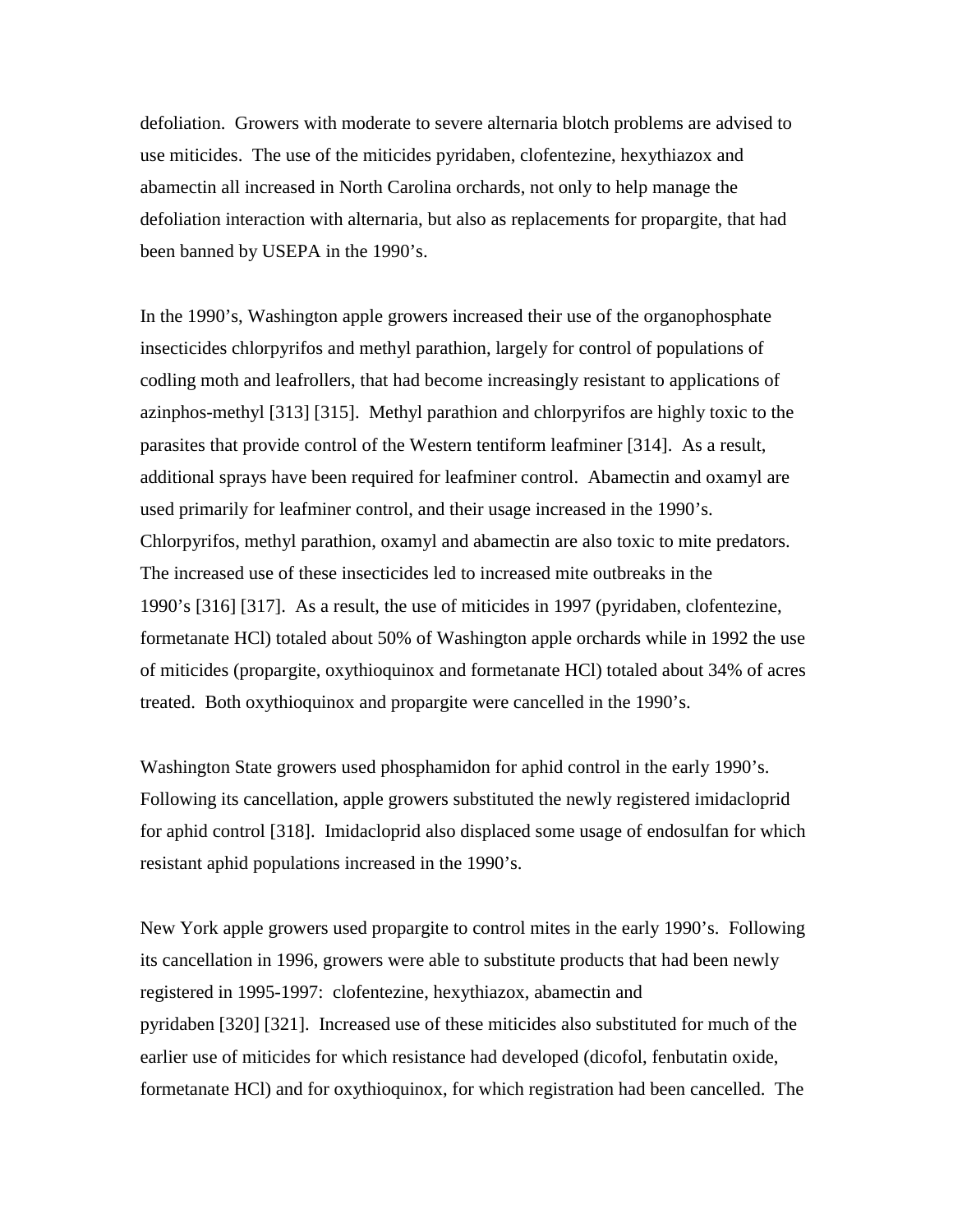newly registered imidacloprid replaced a significant portion of oxamyl's use for control of aphids, leafhoppers and leafminers. Imidacloprid's use for aphid control also replaced phosphamidon, which was cancelled. New York apple growers were granted an emergency exemption in 1997 for use of tebufenozide for control of the oblique banded leafroller, that had developed populations resistant to methomyl and permethrin – the use of which declined as a result.

### 4. *Artichokes*

The artichoke plume moth is the key arthropod pest of California artichokes. In the early 1990's, growers typically made five to six applications of mixtures of methidathion and esfenvalerate for its control. The registration of diflubenzuron, that is effective on both eggs and larvae, resulted in the replacement of some of the methidathion/esfenvalerate tank mix applications [174].

#### 5. *Blueberries*

In blueberries, the registration of phosmet for use in aerial applications led to its increased use, thereby displacing some of azinphos-methyl's usage in blueberries. In certain geographic areas, phosmet is preferred because of reduced concerns regarding odors in comparison with azinphos-methyl [59].

### 6. *Broccoli*

In 1994, the registrant of mevinphos halted production for domestic use and asked EPA to cancel all of its registrations for the pesticide. At the time of its cancellation, mevinphos was used widely for controlling aphid infestations in California broccoli fields. In 1995, imidacloprid received a full registration for controlling aphids in broccoli and replaced mevinphos usage.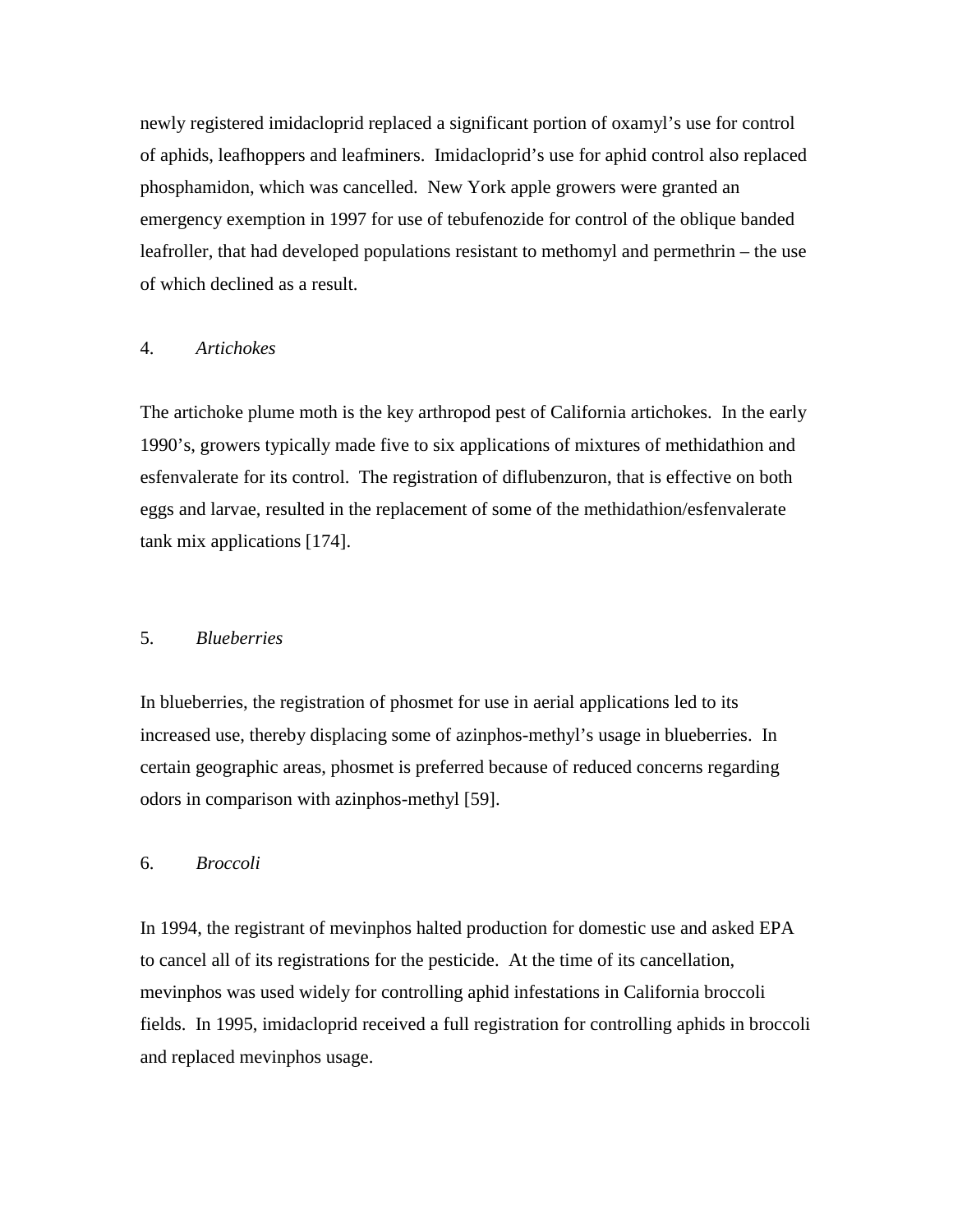Imidacloprid replaced some oxydemeton-methyl and disulfoton use for aphids [223]. Imidacloprid also is used in the desert production regions for whitefly control. Diamondback moth populations increased steadily in broccoli fields in the mid-1990's and reached crisis proportions in 1997. Several factors accounted for the increase in DBM populations: (1) mild winters; (2) humid, rainy summer days; and (3) the increased planting of year round stock flowers, that provide the DBM with a year round host [224] [225]. An emergency exemption for spinosad for DBM control was granted for 1997. Tebufenozide was granted an emergency exemption for control of beet armyworm in 1997. Thiodicarb and tralomethrin became registered for looper control in the 1990's and provided effective alternatives to pyrethroids, such as permethrin.

# 7. *Cabbage*

In the 1990's, New York cabbage growers lost the use of methamidophos and mevinphos for control of aphids. Growers substituted applications of the newly registered imidacloprid and increased applications of oxydemeton-methyl for aphid control [230]. Decreased use of methomyl and permethrin in the 1990's is due largely to increases in resistant populations of diamondback moths for which growers substituted the newly registered spinosad [230] [231].

For worm control, cabbage growers substituted applications of the newly registered pyrethroid lambdacyhalothrin for applications of permethrin and methomyl. Lambdacyhalothrin is more effective than the previously used insecticides [232]. The increased use of chlorpyrifos is for cabbage maggot control, that is more of a concern with transplanted cabbage seedlings than with direct-seeded cabbage. New York cabbage growers increased their use of transplants in the 1990's [233].

# 8. *Cauliflower*

In 1994, the registrant of mevinphos halted production for domestic use and asked EPA to cancel all of its registrations for the pesticide. At the time of its cancellation,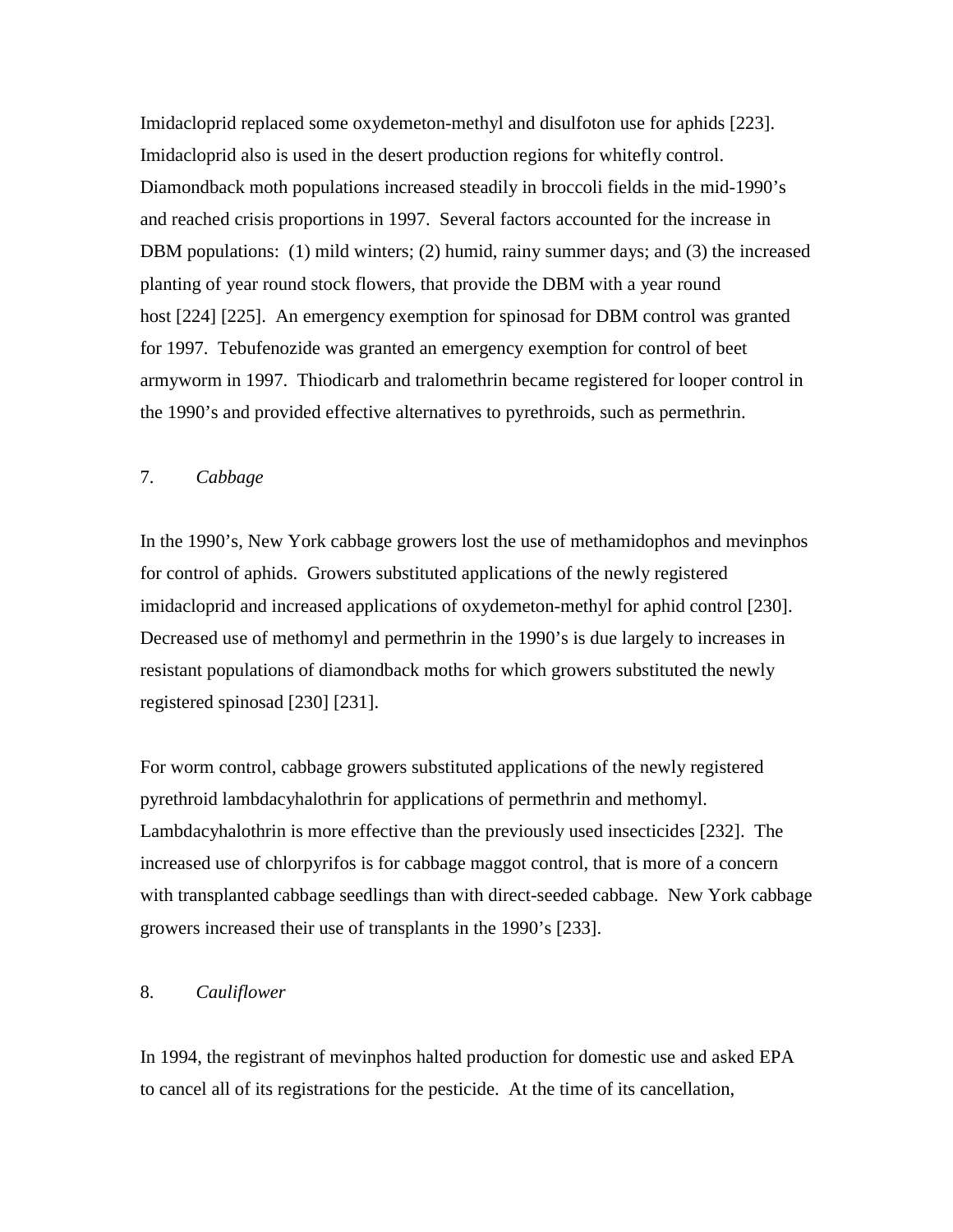mevinphos was used widely for controlling aphid infestations in California cauliflower fields. In 1995, imidacloprid received a full registration for controlling aphids in cauliflower and replaced mevinphos usage.

A severe outbreak of diamondback moth occurred in California cauliflower fields in 1997. Growers increased their use of naled for DBM control. A Section 18 emergency exemption was granted for use of spinosad for DBM control in California for 1997 [226]. The use of endosulfan declined in California cauliflower due to increased restrictions on its use in coastal counties. Cauliflower growers increased their use of Bt in insecticide mixtures for resistance management of loopers and worms. The registration of thiodicarb for beet armyworm control provided growers with an insecticide that was less harmful to beneficial insects than methomyl, whose use declined [227].

#### 9. *Celery*

The broad spectrum organophosphate insecticide methamidophos was used widely in Florida's celery fields in 1992 for control of worms, leafminers and aphids. Following the withdrawal of methamidophos' registration for celery, Florida growers switched to another broad spectrum organophosphate insecticide, acephate. Cyromazine is used for leafminers in Florida celery. The number of applications of cyromazine declined in 1992-1997 because leafminers became much less of a problem [242].

For the 1991-1993 growing seasons, EPA granted emergency registrations for abamectin for control of leafminers in California celery. In 1992, California growers used abamectin on 17% of celery acres. One reason that abamectin's use was not higher in 1992 was an unusually cool season that slowed leafminer development significantly [192]. In the mid-1990's, leafminer was a more serious problem and use of abamectin increased. Celery growers also gained registrations for cyromazine and azadirachtin for leafminer control [228].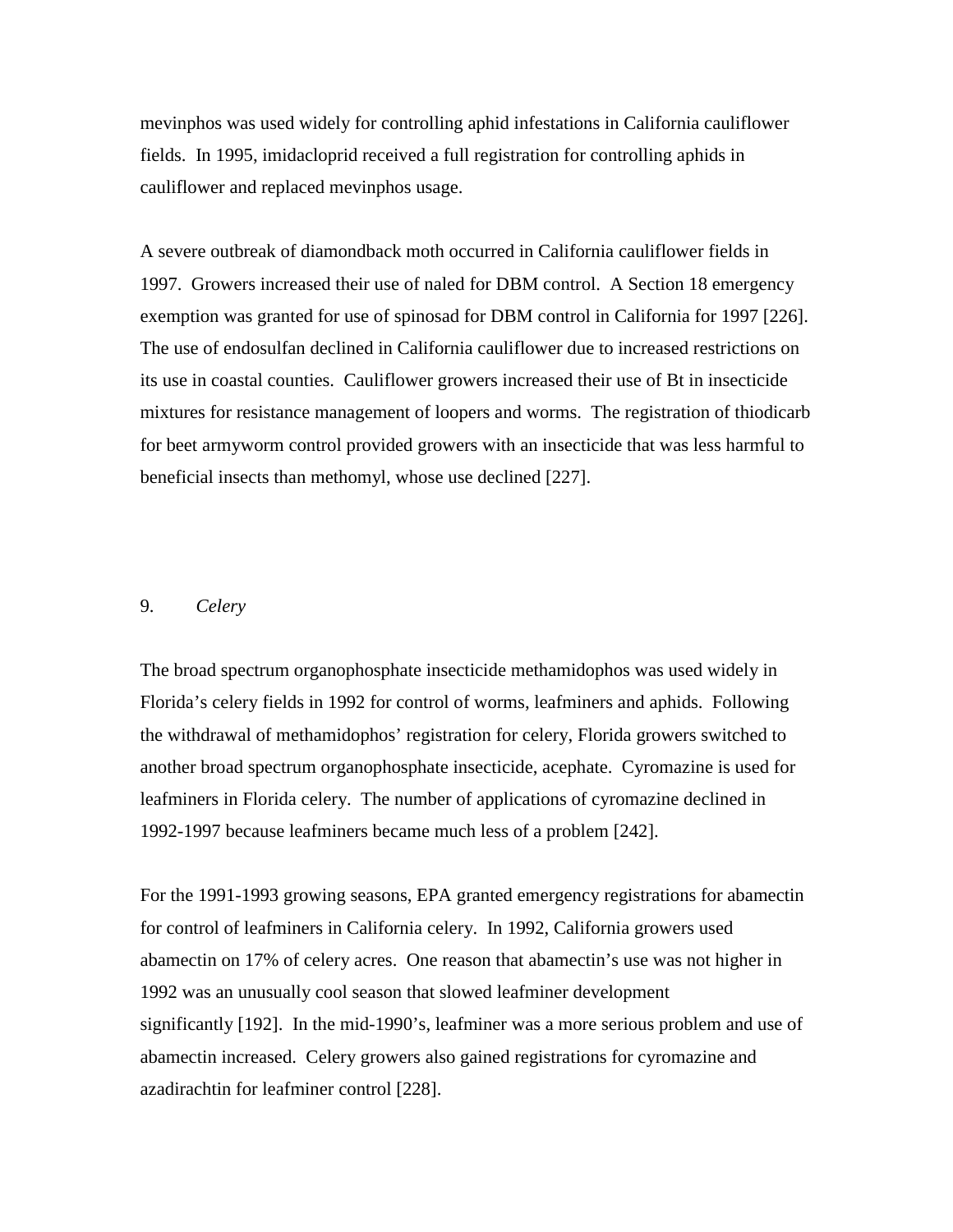In the early 1990's, mevinphos and naled were two major insecticides used to control aphids in California celery. Mevinphos' use was canceled and the use of naled was withdrawn because of phytotoxicity problems [193]. Growers increased their use of oxamyl, an insecticide commonly applied through drip irrigation systems, that deliver the aphicide directly to the plant base. From there it is translocated throughout the plant. This mode of action is particularly effective against the black bean aphid, that tends to migrate to hidden areas not covered by foliar sprays [194]. The use of foliarly applied insecticides for aphid control declined: naled, endosulfan and diazinon.

For worm management celery growers gained the use of thiodicarb and spinosad in the 1990's. Their use increased because of their effectiveness and their reduced impacts on beneficial insects [227]. Celery growers increased their use of Bt for worm control – usually in mixtures to improve control and for resistance management [194].

### 10. *Citrus*

Florida citrus experienced a dramatic increase in horticultural oil use, coupled with decreases in most other insecticides (aldicarb, diazinon, ethion, dicofol, formetanate HCl, fenbutatin oxide, methidathion, oxythioquinox). Horticultural oil is used to control several citrus pests, including mites, greasy spot and scale. When fruit is grown for the fresh market, synthetic pesticide use is higher in order to produce the unblemished fruit marketers seek. Fruit grown for processing does not have to be spotless, and so one or two treatments with oil is sufficient for successful production and marketing [42]. Between 1992 and 1997, profit margins in Florida citrus shrank. Prices received by growers declined by 30% [40]. Previously, most of the industry had been producing fruit as though it were going to fresh market even though the majority ended up being processed [43]. The need to reduce production costs led to a shift. More fruit was earmarked for the processed market at the beginning of the production season so the grower could reduce pesticidal inputs throughout the season to just oil, that was significantly lower in cost. An oil application costs two-thirds less than the application of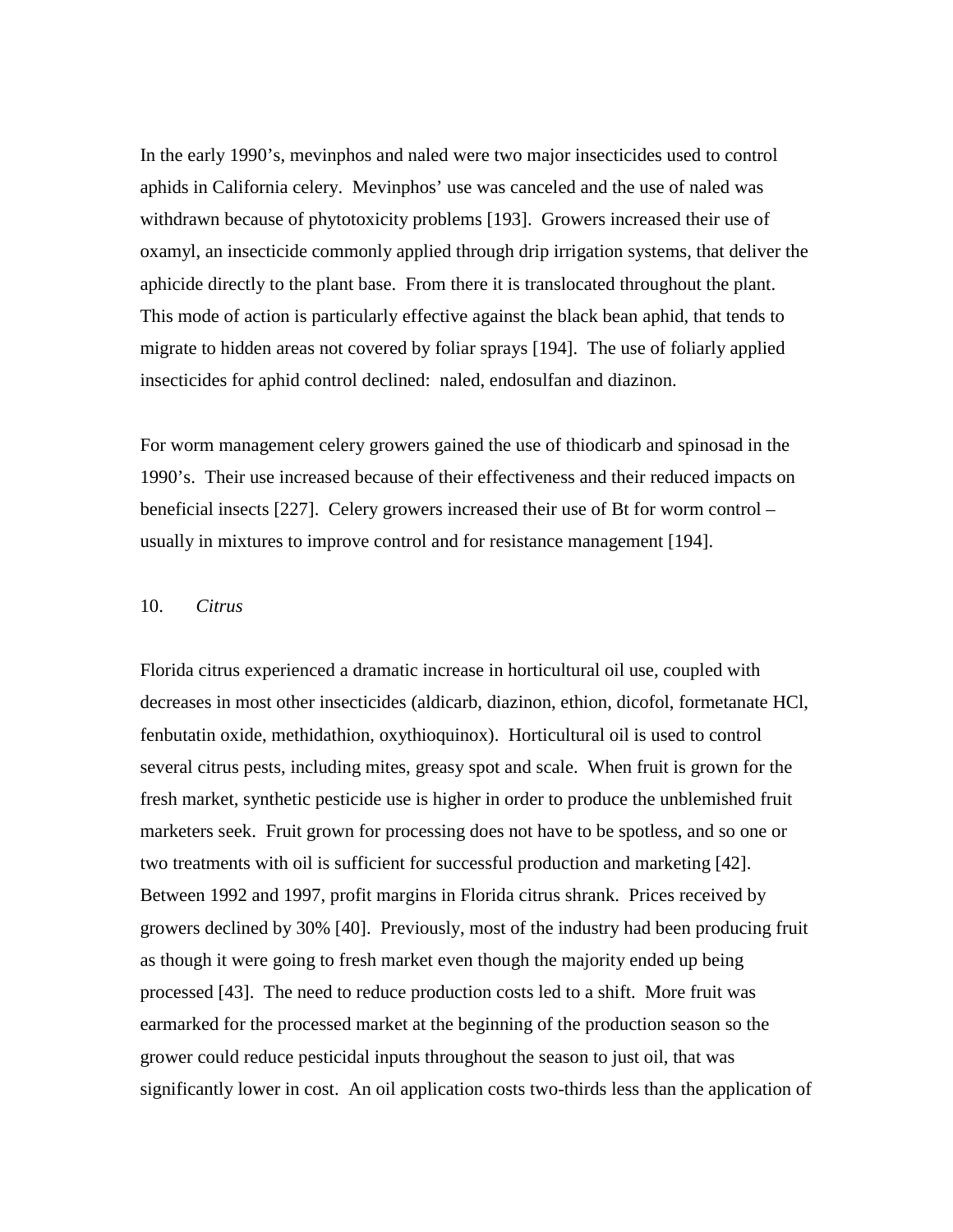synthetic insecticide [41]. This contributed to the increase in oil use and decrease in use of other pesticides between 1992 and 1997 [44]. Because oil is used at a significantly higher per acre rate than synthetic chemical insecticides (74 lbs/A vs. 1-3 lbs/A), the overall impact on insecticide use was an increase of 50 million pounds per year.

In Florida citrus the use of abamectin increased. Abamectin's use targets mites, but it also has leafminer activity, which gives it a competitive edge [44]. Diflubenzuron, newly registered for citrus, has seen increased use in Florida. Diflubenzuron targets mites, but also has activity against adult root weevils – no other product is available for that pest [44]. Both abamectin and diflubenzuron provide longer residual control of mites than the traditional miticides.

There was a dramatic shift in the usage patterns for pesticides applied to control citrus thrips in California. Use of the older materials dimethoate and formetanate HCl both declined from 1992 to 1997, while use of cyfluthrin, through emergency registrations, increased. Replacement of the older materials with cyfluthrin was driven in part by some thrips populations developing resistance to them [130], and by the extreme costeffectiveness of cyfluthrin [131] [132]. In 1994, it was estimated that California citrus growers saved \$900,000 by using cyfluthrin instead of making the extra applications of the less effective insecticides [131]. Use of organophosphates for citrus red scale (CRS) also increased in 1997, not so much in percent acreage treated but rather in pounds active ingredient applied per acre. Application rates for carbaryl, chlorpyrifos and methidathion all increased to maintain effectiveness against a CRS population that was becoming progressively more resistant to organophosphates and carbamates [179].

### 11. *Corn*

In the 1990's, there were some shifts in insecticides used to control the corn rootworm. The use of terbufos declined due to the continued increase in the use of the herbicides primisulfuron and nicosulfuron by corn growers. When these herbicides are used in corn treated with an application of terbufos, an adverse reaction occurs, resulting in yield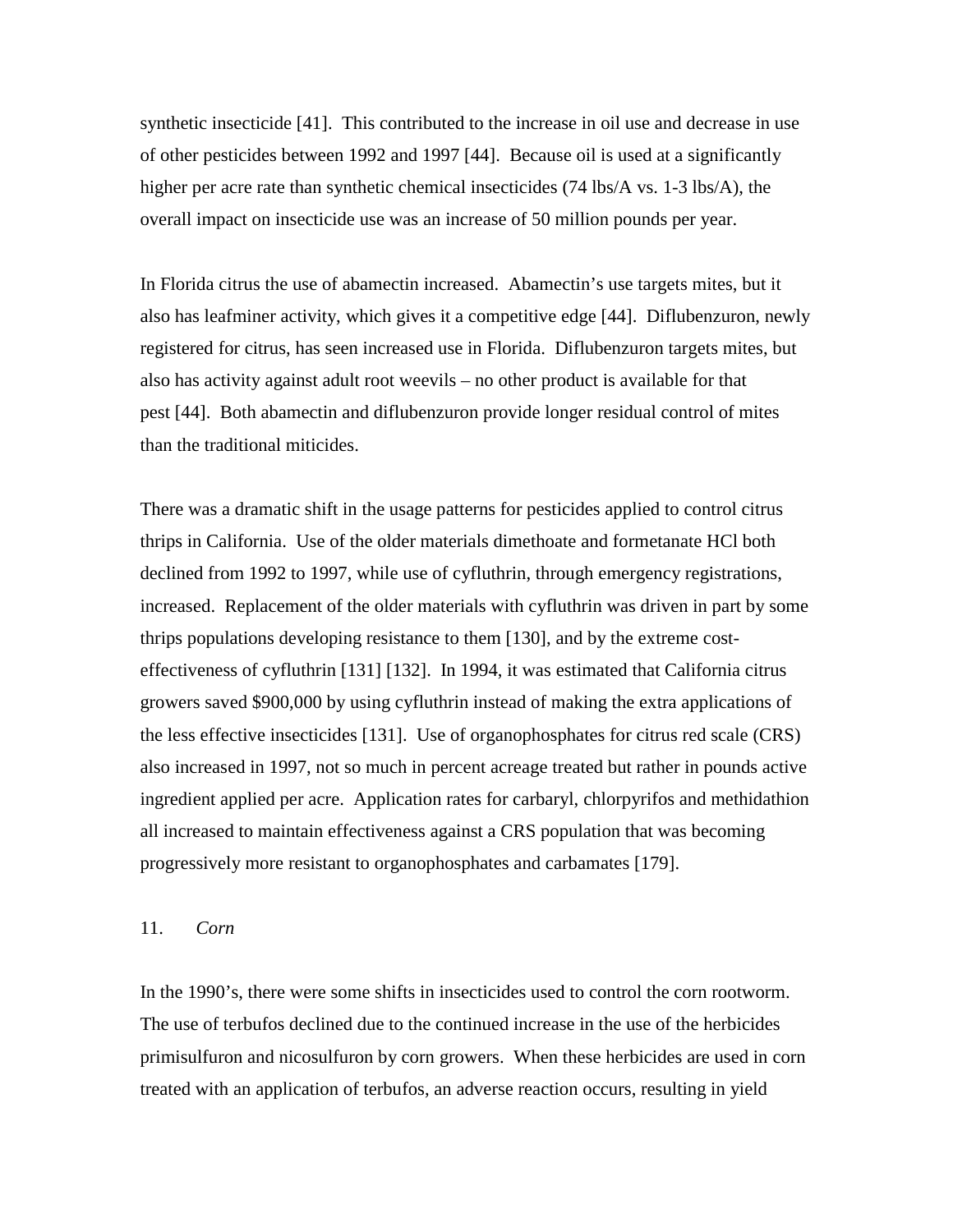losses of 13 to 40% [243] [248]. The use of carbofuran declined for rootworm control following EPA's ban of granular carbofuran usage. The efficacy of flowable carbofuran products is not as great as the remaining granular insecticides, and its use declined [250] [245] [247]. Fonofos was no longer manufactured, and corn growers stopped using the product for rootworm control. Several new insecticides for rootworm control increased in use. Research showed that chlorethoxyfos, tebupirimphos and tefluthrin all performed as well as other rootworm insecticides [252]. Tebupirimphos is sold in a combination product with cyfluthrin, an active ingredient that supplies cutworm control. A decline occurred in corn acreage treated with chlorpyrifos, that had been used for at-plant rootworm and cutworm control. The reduced use of chlorpyrifos is largely associated with the decline in usage for cutworms as growers relied increasingly on scouting methods and rescue treatments with low cost pyrethroids (lambdacyhalothrin and permethrin) when economic thresholds are exceeded [247]. Research demonstrated that pyrethroid insecticides applied as rescue treatments were more effective than organophosphates or pyrethroids applied at planting for cutworm control [249].

In the Plains states, the use of aerial in-season applications of methyl parathion increased during the 1990's. These applications were targeted for control of adult corn rootworms prior to egg laying [251]. The methyl parathion sprays also controlled other in-season insect pests, such as European corn borer [246].

Spider mites are significant pests of corn in the Great Plains states, where periods of hot dry weather favor rapid mite population increases. In the early 1990's, a portion of the corn acreage in the Great Plains states was treated with propargite, disulfoton and dimethoate for mite control. These products lost much of their effectiveness in the 1990's and were replaced largely by bifenthrin [244].

# 12. *Cotton*

Spider mites were elevated to the status of key pests of cotton in the San Joaquin Valley. Two spider mite species developed resistance to two of the miticides used for control: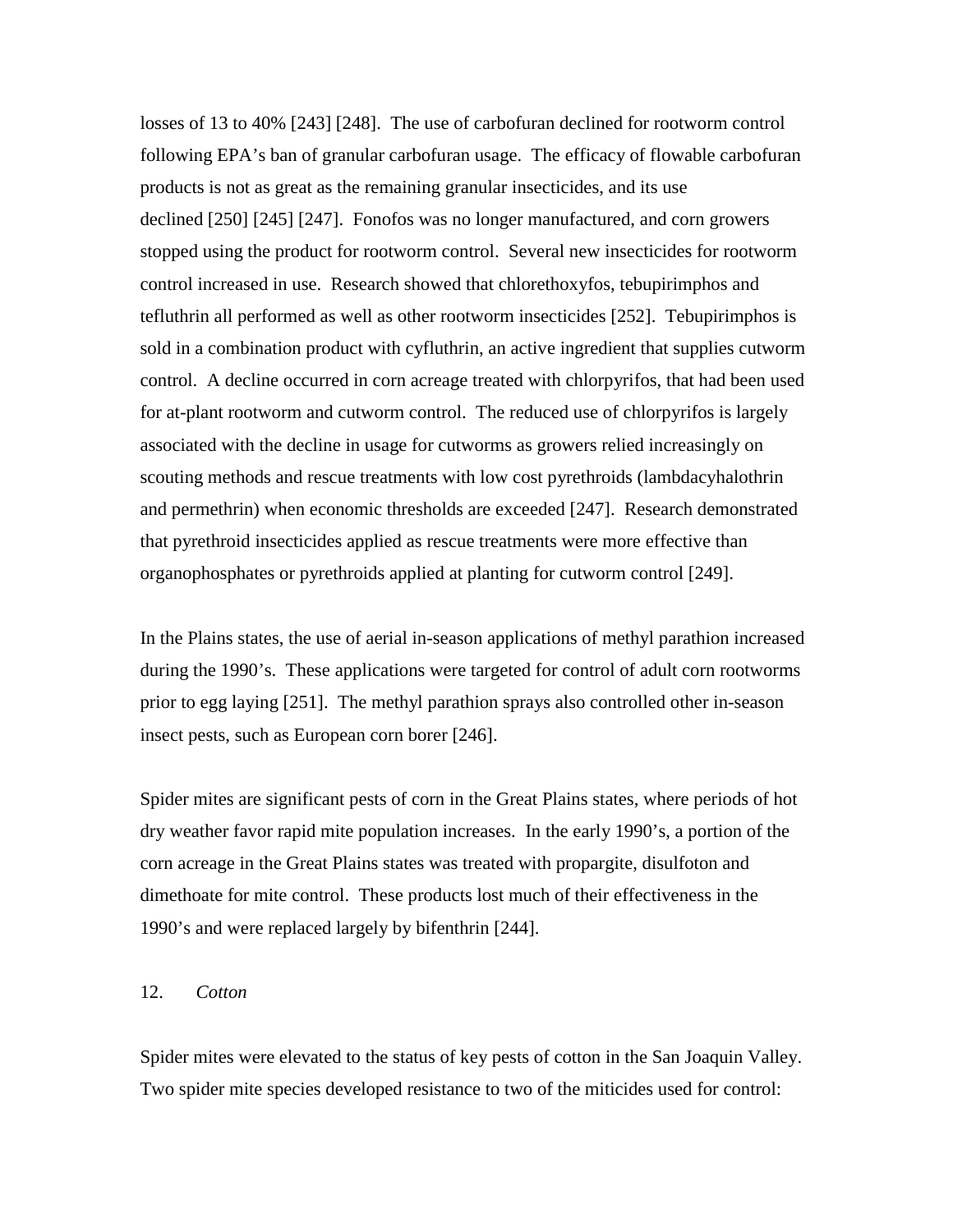dicofol and propargite [116]. This resistance led to increased use of abamectin for mite control in California.

The registration of amitraz and abamectin has made it possible for cotton growers to rotate insecticides/miticides for managing resistant mite species [117]. Due to decrease in susceptibility of lygus bugs to dimethoate and methidathion, their use has declined in the San Joaquin Valley over the last five years. Increasingly, growers are using aldicarb during the early fruiting period for lygus control [117].

In the early 1990's, production practices of San Joaquin Valley cotton growers shifted away from using nitrogen or water stress to manage plant growth and toward plant growth regulators. Greater amounts of nitrogen and irrigation were used to develop the most vigorous plant canopy during fruit production. Cotton aphids, that previously had been an early season problem kept under control by natural enemies, became a serious mid-season pest [120].

In the early 1990's, bifenthrin was the standard for cotton aphid control in California. Beginning in 1993, it was totally ineffective because of the rapid buildup of resistance leading to a significant increase in the use of chlorpyrifos [4] [23]. Some reduction in ODM use for aphid and lygus control in California cotton has occurred due to resistance concerns. Imidacloprid (registered in 1995) and naled have been used increasingly in the San Joaquin Valley for control of the cotton aphid.

In the early 1990's, the population dynamics of the silverleaf whitefly changed significantly in California's Imperial Valley and Arizona. Among the changes were tremendous increases in the population density and a propensity to infest additional crop/weed species. These changes resulted in the emergence of a devastating pest to cotton production [117].

1992 was the first year of the state-wide outbreak of whiteflies in Arizona cotton. Growers tried many different combinations of insecticides in order to control the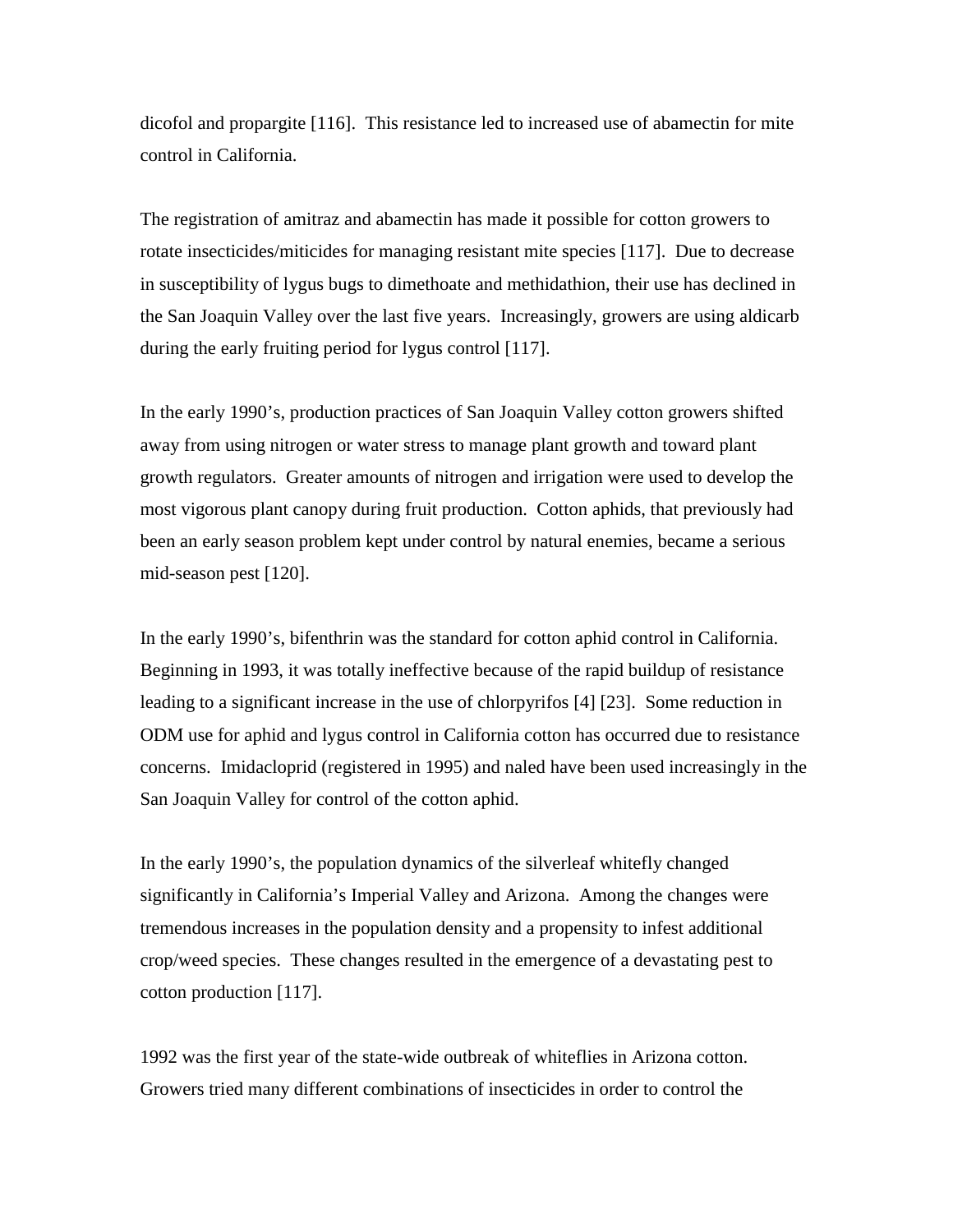outbreak, and usage of many insecticides was high in 1992, primarily for whitefly control – methamidophos, acephate and fenpropathrin. However, widespread resistance to this mixture was reported in 1995 [113]. In addition, the widespread use of insecticides for whitefly control led to destruction of natural enemies that normally control mites, necessitating a significant usage of the miticides dicofol and propargite in 1992 [133].

Amitraz was registered for cotton in 1993 and provided growers with a non-pyrethroid alternative for whitefly control [114]. The registration of imidacloprid for cotton provided California and Arizona cotton growers an alternative for sweet potato whitefly control [115].

1996 was the first year that the insect growth regulators buprofezin and pyriproxyfen were used for whitefly control, nearly eliminating the whitefly problem [356] [357] [21] [98] [99]. By 1997, pesticide use decreased dramatically as buprofezin, pyriproxyfen and imidacloprid replaced much of the use of acephate, methamidophos and fenpropathrin [133]. Mite control by natural predators was reestablished, and, thus, the use of dicofol and propargite was lower in 1997.

The tarnished plant bug is a major concern of Southeastern and Delta cotton growers. The feeding activities of the tarnished plant bug cause square shed, aborted plant tissues and damaged anthers and bolls, that subsequently result in delayed crop maturity and reduced yields. TPB populations resistant to the major classes of insecticides in the South were increasingly reported in the 1990's [110]. Reduced efficacy of oxamyl led to less use in Mississippi for TPB control. Research demonstrated that foliar applications of acephate and at-planting applications of imidacloprid produced effective control of TPB, and their use increased in Mississippi [111] [112].

Until the 1990's, beet armyworms were an occasional pest in cotton. In 1993, in Mississippi and Alabama, the beet armyworm was rated as the number one insect pest of Mississippi cotton. Some of the key factors that contributed to this severe outbreak included: a mild winter, high early season insecticide use, late planting, delayed crop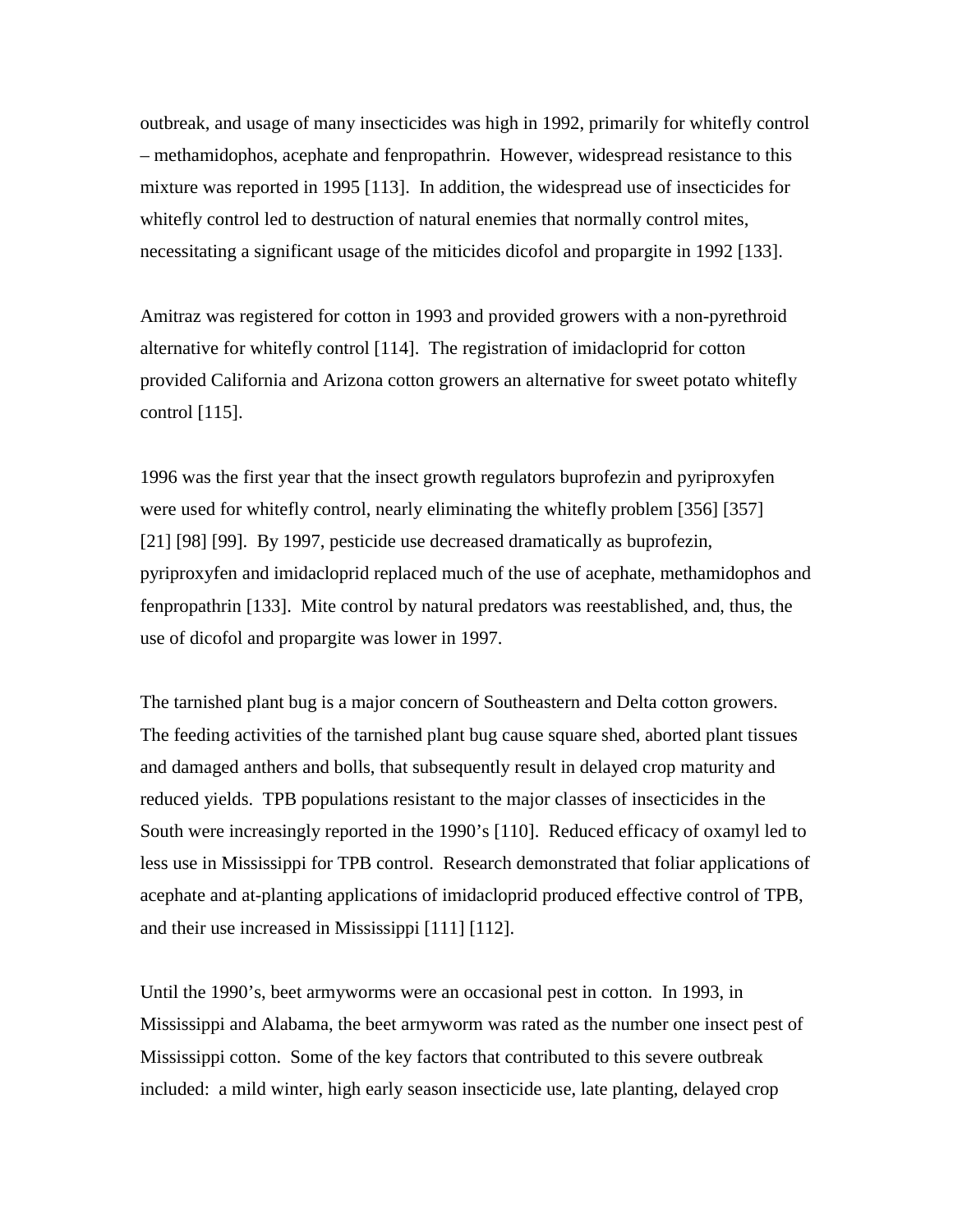maturity and hot dry conditions during mid- to late summer [119]. Following poor performance of registered alternatives in 1993, Mississippi and Alabama growers were granted emergency registrations for tebufenozide for control of beet armyworm 1994- 1998 [118].

Bt cotton was introduced in 1996 and provided Southeastern growers with an option for effective control of the tobacco budworm and cotton bollworm. In 1997, in the states of Alabama, Florida, Georgia, Louisiana and Mississippi, 40-60% of the cotton acreage was planted with Bt cotton [33]. As a result of Bt cotton plantings, the use of pesticides targeted against bollworm/budworm were reduced [33]. In the Southeast, the following insecticides were reduced in use for bollworm/budworm control: cypermethrin, bifenthrin, sulprofos, permethrin, esfenvalerate, lambdacyhalothrin, methomyl, profenofos, thiodicarb and tralomethrin.

Bt cotton provides effective control of the pink bollworm an important pest in Southwestern states. Its widespread planting in Arizona led to reductions in the use of ethyl parathion, methomyl, sulprofos and permethrin [133].

Tobacco budworm populations were low in Mississippi in 1997 due to wide-scale planting of Bt cotton. However, there were areas in the state where there were large populations of tobacco budworm in non-Bt cotton. The most effective insecticide for tobacco budworm control was spinosad [129]. Pyrethroids are still the choice for bollworm. The recently registered deltamethrin is one of the most effective.

The Hill portion of Mississippi initiated a Boll Weevil Eradication Program (BWEP) in 1997, resulting in an increased use of malathion. The increased use of malathion in the BWEP resulted in fewer application of methyl parathion and azinphos-methyl – both of which are used against boll weevils [121]. The malathion applications also produced coincidental control of tarnished plant bug, thereby explaining the lower use of oxamyl and dicrotophos. (Both of these products are effective against boll weevils and plant bugs.)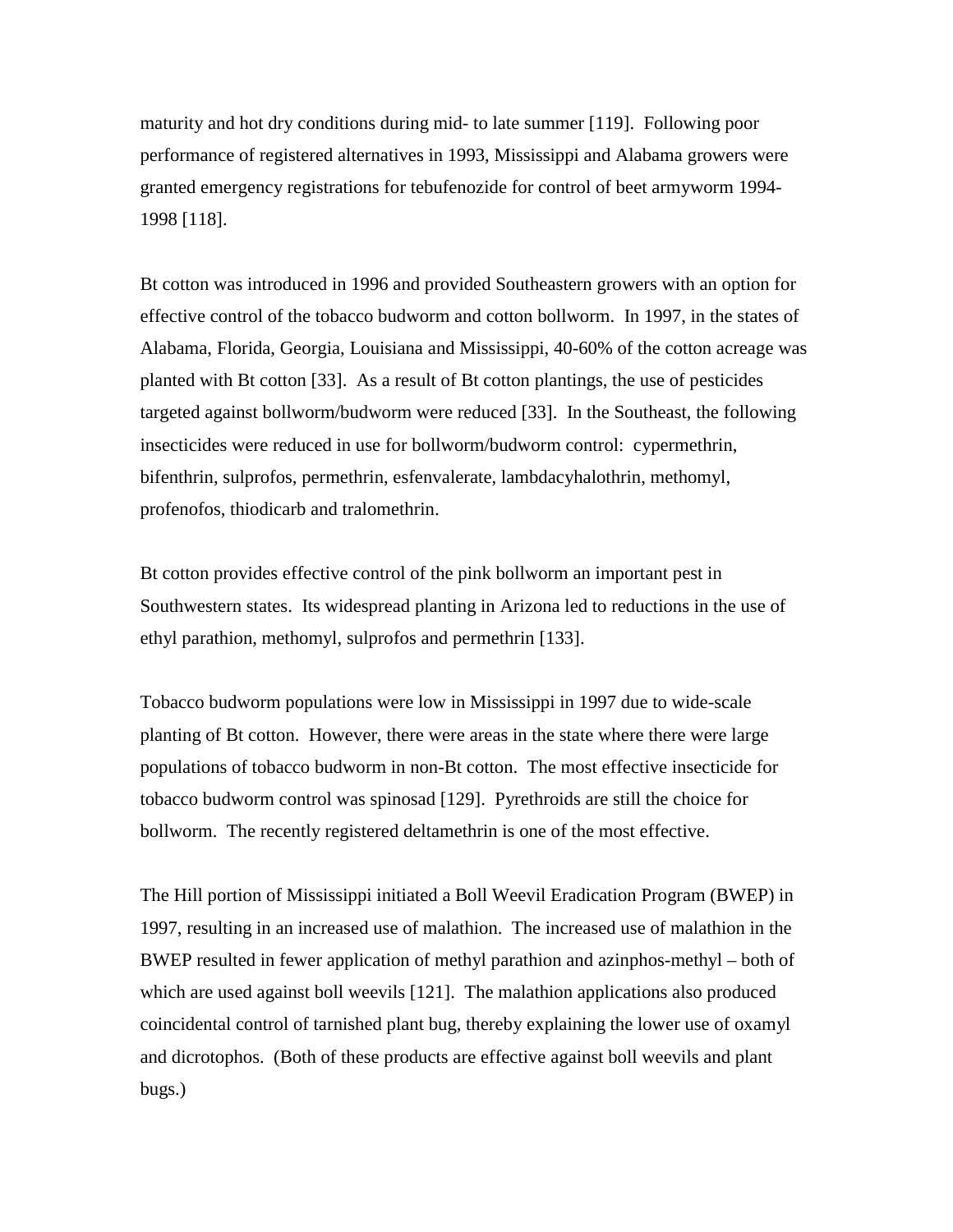Carbofuran provided the most effective control of cotton aphids in Mississippi tests [122]. In the early 1990's the cotton aphid increased from the status of a secondary pest in much of the U.S. Cotton Belt to that of a primary pest of major concern. A key factor contributing to the change was documented resistance to organophosphate insecticides [123]. ODM usage decline is due to limited effectiveness in controlling cotton aphids. Mississippi cotton growers were granted an emergency registration to use carbofuran for cotton aphids [355].

Increased use of phorate applications as an at plant, in furrow thrips control material is associated with the introduction of the herbicide clomazone for cotton in 1993. An organophosphate (phorate or disulfoton) must be applied in furrow to reduce injury or safen the seedling from herbicide injury when clomazone is used [124].

In the 1990's, the reniform nematode spread rapidly throughout cotton growing states in the Southeast/Delta [136]. If uncontrolled, yield losses due to reniform nematode can be as high as 84% [137]. Aldicarb is the most widely used nematicide for reniform nematode control in the South. Nematode sampling programs have been promoted and have raised growers awareness regarding the presence of the reniform nematode [138].

### 13. *Cranberries*

In the 1980's, ethyl parathion was the most commonly used insecticide in cranberries because of its effectiveness and low cost. In addition to controlling fruitworm, ethyl parathion was highly effective in controlling fireworm, sparganothis, fruitworm and cranberry tipworm. Following the ban of ethyl parathion at the end of the 1991 growing season, the use of chlorpyrifos and diazinon increased significantly as replacements [258].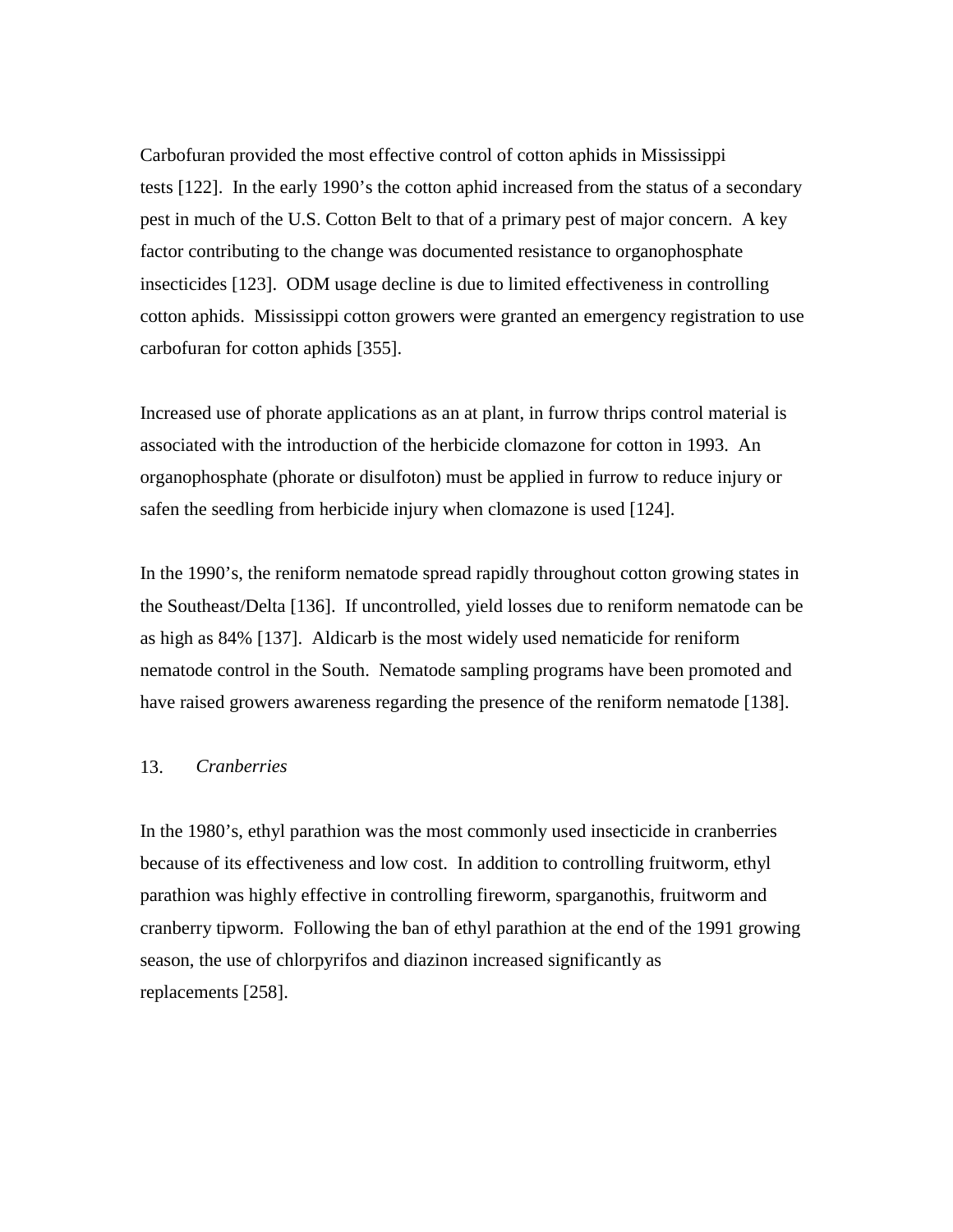### 14. *Grapes*

The 1991 ban of ethyl parathion left California grape growers without an effective control for grape mealybugs, which steadily worsened as a problem [135]. In January 1996, the State of California approved a Special Local Needs registration for chlorpyrifos to be used as a dormant or delayed dormant treatment for mealybug control [135].

Carbaryl use in California grapes in 1997 was one-third the 1992 level. In 1992, the western grapeleaf skeletonizer (WGLS) was still considered a serious pest with potential to cause high crop losses [351]. Growers were increasing use of several pesticides, including carbaryl, to reduce damage. Carbaryl's short preharvest (PHI) and reentry (REI) intervals gave it an advantage for late-season control [54]. In the mid 1990's, biological control agents, including parasitoids and a virus pathogen, reduced WGLS to minor pest status [54] [352] and pesticide applications for its control decreased accordingly.

The newly registered imidacloprid has been used widely by California grape growers for leafhopper control due to its long lasting effectiveness and minimal negative effects on natural enemies [352]. The increased use of imidacloprid has led to reductions in use of naled, endosulfan and methomyl.

In the early 1990's, concerns with the use of cryolite on grapes arose because of resulting fluoride residues in wine [353]. A tolerance was set by an international wine industry advisory board [354]. Research indicated that by limiting the number of cryolite applications that the tolerance could be met.

# 15. *Green Peas*

Following the cancellation of mevinphos for aphid control in green peas, the Washington State Department of Agriculture obtained an emergency exemption to increase the number of dimethoate applications from one to three per year at a higher rate of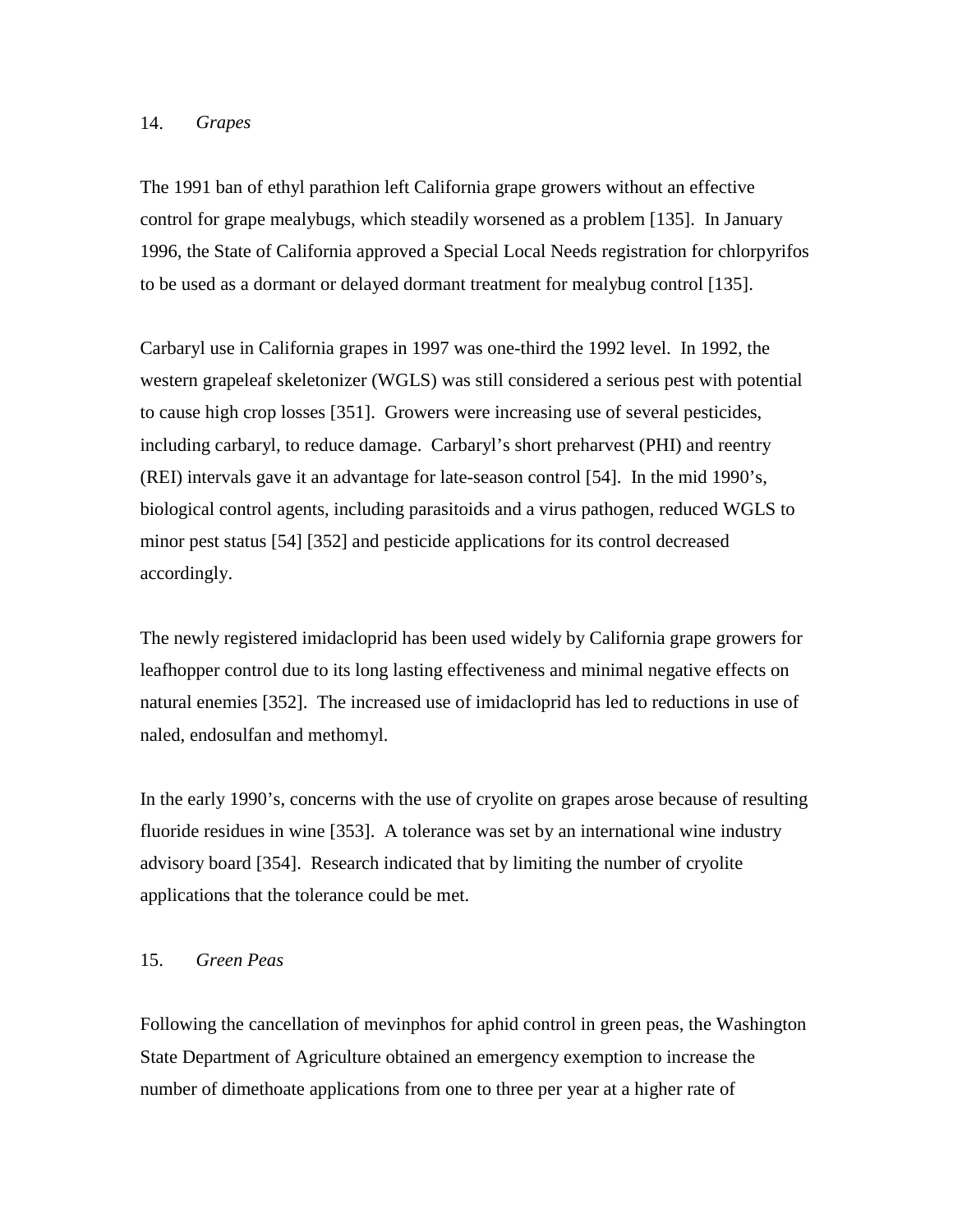application. The exemption was converted to a full registration in 1996. Dimethoate usage went up as the replacement for mevinphos for aphid control [256].

#### 16. *Hazelnuts*

The two key insect pests of hazelnut orchards in Oregon are filbert aphid and filbertworm. In the early 1980's it was common for Oregon hazelnut growers to apply one to two insecticide sprays each year for aphid control. A host-specific parasitic wasp was imported from Europe in 1984 and has established itself in most all of the hazelnut orchards in the state. In the early 1990's, some growers were still using diazinon, oxydemeton-methyl and endosulfan for aphid control. As the parasitic wasp continued to spread in the 1990's, the use of these insecticides decreased [215]. The use of azinphosmethyl, carbaryl, chlorpyrifos and permethrin for filbertworm control also declined in the 1990's because of two factors. First, use of pheromones and other scouting techniques has led to more precise timing of sprays, and second, research demonstrated that esfenvalerate applications would provide less than 1% net infestation at harvest. Because of its high degree of effectiveness in filbertworm control, the use of esfenvalerate increased in the 1990's [216].

### 17. *Hops*

Aphids and mites are major pests in the entire hop producing region of the Northwest. Control of these pests is dependent upon properly timed pesticide applications. Each of these pests requires from one to five pesticide applications annually to keep pest populations from reaching economically damaging levels. For many years diazinon was the insecticide used for aphid control. Because of increasing resistance problems to diazinon, imidacloprid and bifenthrin currently are the most important insecticides to the industry for control of aphids. In the early 1990's, various pesticides were made available to hop growers for aphid control under Section 18 emergency registrations. Chlorpyrifos was one of these products, but it proved relatively ineffective [214]. For mite control the mainstays for many years were dicofol and propargite. However, due to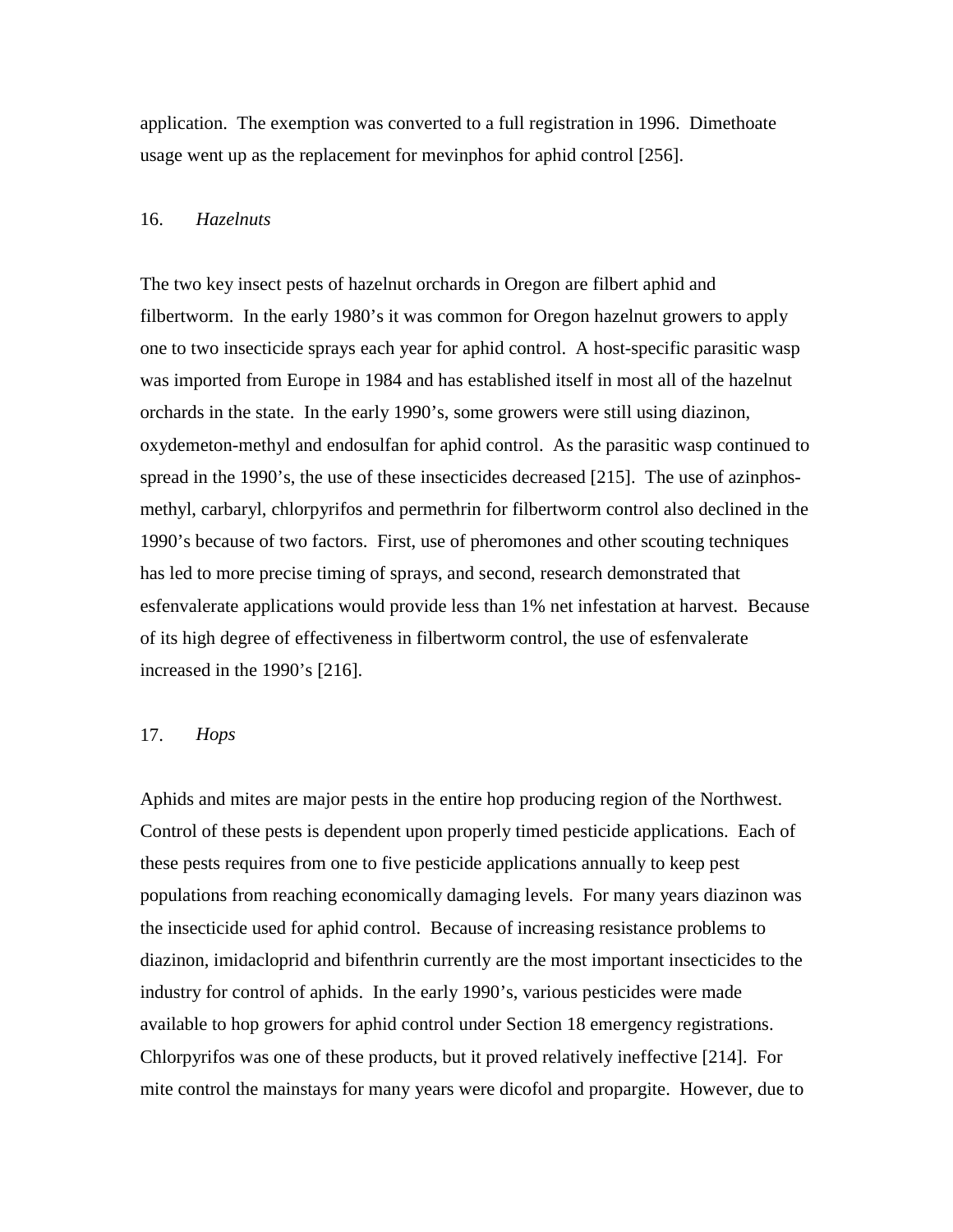resistance problems, the industry currently relies on applications of abamectin and hexythiazox.

### 18. *Lettuce*

In 1994, the registrant of mevinphos halted production for domestic use and asked EPA to cancel all of its registrations for the pesticide. At the time of its cancellation, mevinphos was used widely for controlling aphid infestations in California lettuce fields. In 1995, imidacloprid received a full registration for controlling aphids in lettuce and replaced mevinphos usage.

Imidacloprid use also increased due to effectiveness in controlling whiteflies. The increasing aphid problems in lettuce in the 1990's led to increased use of endosulfan and diazinon [218]. Leafminer problems in lettuce greatly increased in the mid-1990's. In 1997, in the coastal lettuce growing region of California, leafminer counts of 8 million per acre were typical [217]. The three main insecticides used to manage leafminer larvae are abamectin, cyromazine and azadirachtin. Many growers used a late season application of a pyrethroid insecticide against adult leafminer flies, including tralomethrin. For management of lepidopteran pests, including loopers and armyworms, the introduction of spinosad led to some decline in the use of acephate. In the desert regions, growers increased their use of thiodicarb because of methomyl resistant populations of beet armyworm [217]. Many growers have begun including Bt with other insecticides, that usually improves control of beet armyworm and cabbage looper [219].

#### 19. *Mint*

In the 1990's, the location of mint acreage in Oregon shifted. In 1992, the acreage was divided about equally between the western part of the state (Willamette Valley) and the eastern part (Columbia and La Grande). During the 1990's, mint acreage declined in the western part of the state, due in part to high production costs. One aspect of the higher production costs in the western part of the state is higher insecticide costs due to heavier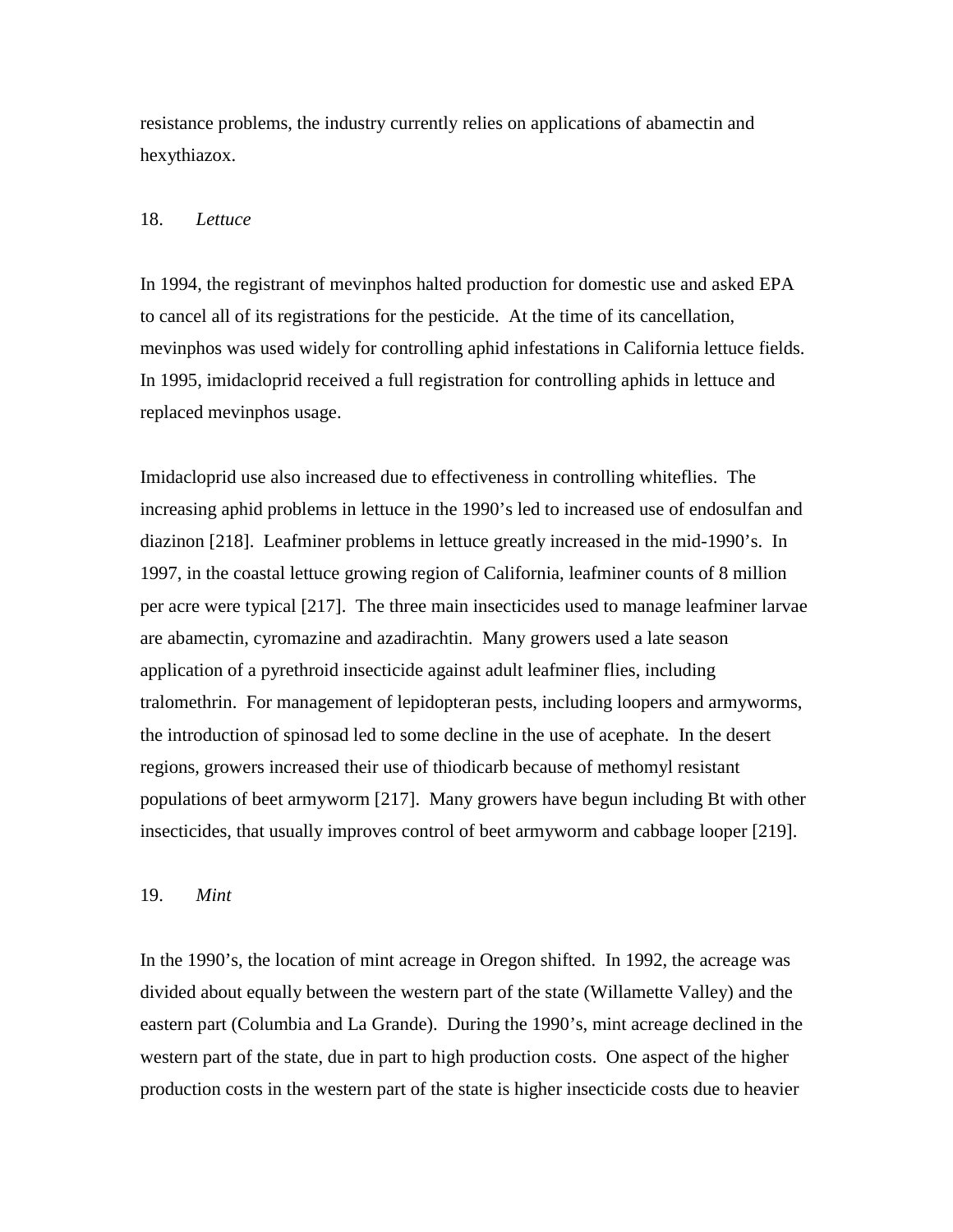pest pressure from root borers, flea beetles, nematodes and symphylan [254]. As a result, insecticide use is higher in the western part than the eastern part. As the acreage shifted, statewide insecticide usage estimates for Oregon mint became more reflective of the lower use in the eastern part of the state [255].

#### 20. *Onions*

Ethion was cancelled for use on onions in the mid-1990's. Before its cancellation, ethion was used more widely for control of onion maggots in the Pacific Northwest than the registered alternative, chlorpyrifos, in large part because it was cheaper, but also because chlorpyrifos could be phytotoxic to onion seed. Now that ethion is no longer registered on onion, growers in the Pacific Northwest treat onion maggot with chlorpyrifos, using alternative application techniques designed to reduce phytotoxicity [48] [49].

Onion thrips have become more and more of a problem in the Northwest. The registrant of the organophosphate insecticide oxydemeton-methyl canceled its label for onions, and it was replaced by use of the organophosphate insecticide oxamyl for control of thrips. Increased thrips resistance to the pyrethroids permethrin and cypermethrin has led growers to switch to the most effective pyrethroid alternative for thrips control: lambdacyhalothrin [187].

#### 21. *Peaches*

Following the 1991 cancellation of ethyl parathion, which was used on 95% of Georgia peaches, most growers substituted the more expensive organophosphate methyl parathion [180]. However, in an attempt to reduce costs, some growers switched to the less expensive pyrethroid esfenvalerate. The esfenvalerate applications were detrimental to scale predators in Georgia peach orchards, and the use of oil for scale control increased in the mid-1990's [180].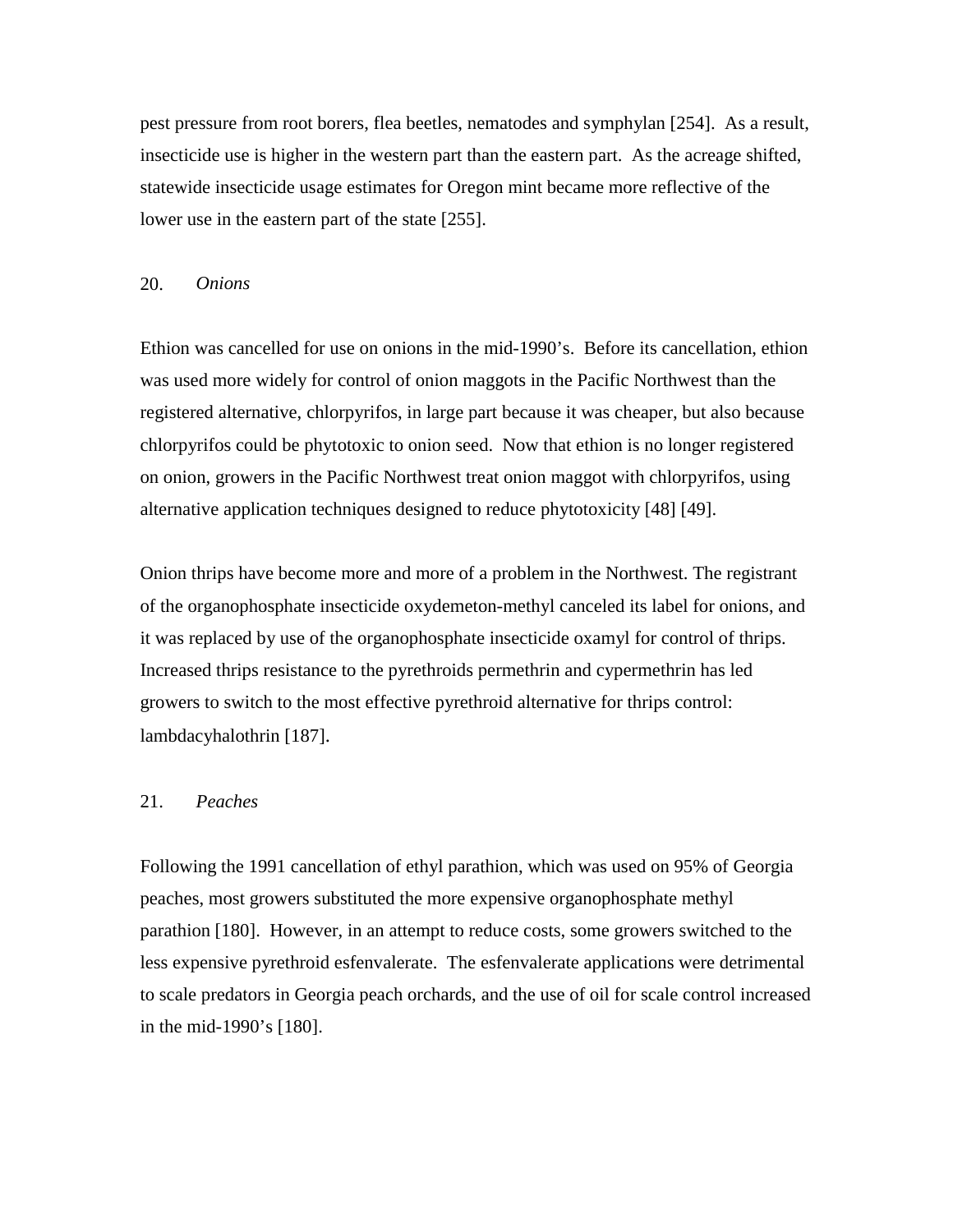In California, several insect pests of peaches have been traditional targets of organophosphate and carbamate applications: San Jose scale, oriental fruit moth, peach twig borer and codling moth. In the 1990's, the use of azinphos-methyl declined in California peaches due to resistant peach twig borer populations. The use of carbaryl decreased because of signs of resistance and pressure from processors of baby foods [181]. Methidathion use declined due to signs of resistant San Jose scale populations. The use of methyl parathion increased as a replacement for the insecticides with resistance problems [181]. The use of esfenvalerate in dormant season to control overwintering peach twig borer increased, as did the use of Bt at bloom to control peach twig borer larvae [181]. Peach growers used propargite in the early 1990's for mite control. Following its cancellation, California growers used clofentezine on about onethird of the acres previously treated with propargite. Overall, there has been a decline in the use of miticides (including fenbutatin oxide) in California peaches due to the decrease in the use of late-season, broad-spectrum sprays (a change in practice that has mitigated the disruption of important predators) and due to some growers' augmenting orchards with predators [324].

# 22. *Peanuts*

For many years, the only pesticide that peanut growers had available for spider mite control was propargite. In 1996, fenpropathrin was registered for spider mite control in peanuts and has displaced some of the propargite usage [25]. Fenpropathrin controls spider mites as well as propargite and provides control of other pests. Peanut growers are advised to rotate the two miticides in order to control resistance problems.

Aldicarb use in Georgia peanuts declined and phorate use increased from 1992 to 1997 because of the increased incidence and severity of tomato spotted wilt virus (TSWV). The virus is transmitted by two thrips species, and while aldicarb is an effective thripsicide, its competitor, phorate, is more effective at also controlling the spread of TSWV [46]. Before establishment of TSWV as a yield-limiting factor in Georgia peanuts in the 1995 season, growers tended to use aldicarb over phorate because of the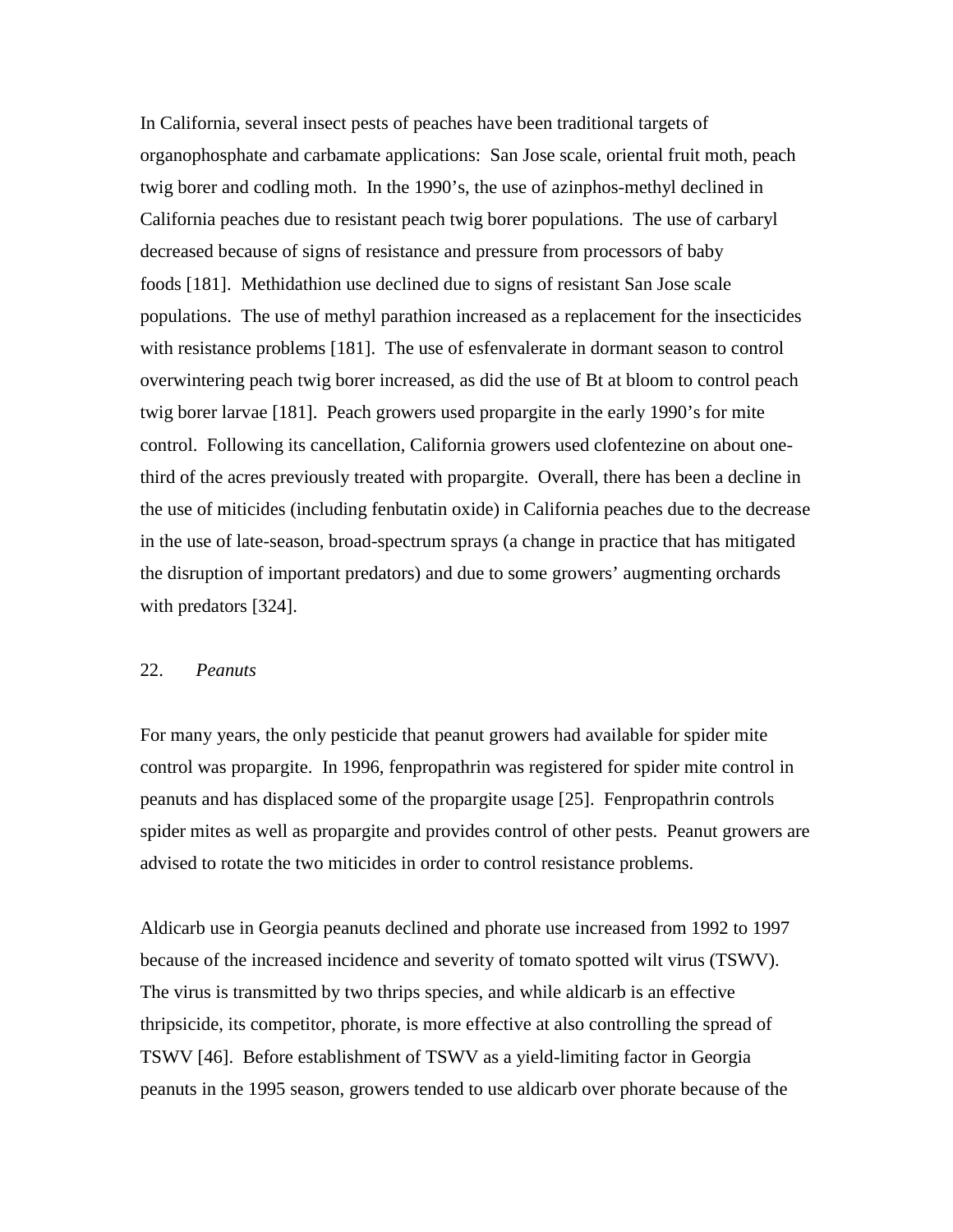latter's potential to burn young seedlings. Since TSWV became the overriding pest concern for growers, the benefits of phorate for thrips and disease transmission control outweigh the potential risks of leaf burn [47].

A breakdown product of chlorpyrifos has fungicidal property against white mold, a problem disease in peanuts. In 1992, there was no effective fungicide against white mold, so the activity from chlorpyrifos (20% control) was the best, and chlorpyrifos was applied in Georgia peanuts, primarily for white mold control [47]. By 1997, several new fungicides effective on white mold (tebuconazole and azoxystrobin) were registered for peanuts, so chlorpyrifos use declined [47].

#### 23. *Pears*

Insecticide use patterns in Oregon pears reflect several major changes in the mid-1990's for management of two major pest problems: mites and psylla. In the early 1990's, pear growers were controlling psylla with a prebloom application of a pyrethroid (esfenvalerate) or endosulfan. These applications were followed with oxythioquinox and amitraz for psylla control later in the season [212]. The effectiveness of the pyrethroids and endosulfan had been declining for 10 years due to resistance development in local populations. In the early 1990's, Oregon pear growers were granted emergency registrations for the pyrethroid cyfluthrin for psylla control. However, resistance developed rapidly to cyfluthrin, as well. In the mid-1990's, Oregon pear growers were allowed the use of fenoxycarb at prebloom (thereby replacing much of the esfenvalerate and endosulfan usage). It also provided season long psylla control in many orchards and eliminated the need for many of the amitraz and oxythioquinox sprays later in the season. Other insecticides with residual control, which pear growers have used increasingly for psylla control, include imidacloprid and pyriproxyfen.

For mite control in the early 1990's, Oregon pear growers typically relied on abamectin, fenbutatin oxide, formetanate HCl, oxamyl and dicofol to kill larvae and adult mites. However, resistant populations have developed to all of these miticides [27]. The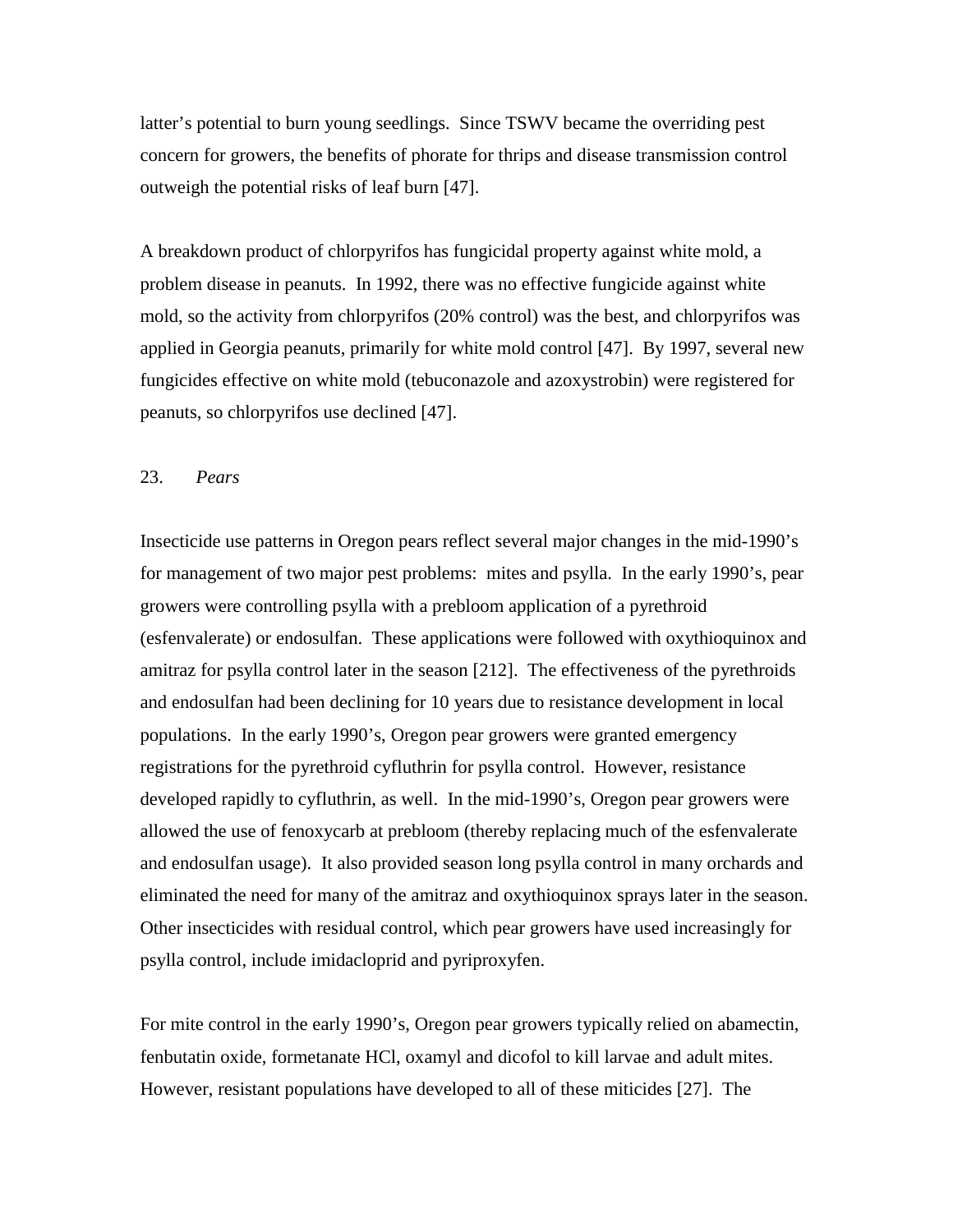introduction of pyridaben, that acts as a mite larvicide/adulticide control, replaced much of the use of the earlier compounds. In addition, pear growers gained the use of hexythiazox, that controls mites at the egg stage [213].

#### 24. *Pecans*

In pecans, the use of endosulfan and disulfoton declined because aphid populations became resistant. Growers switched to the newly registered phosmet and chlorpyrifos [55]. Chlorpyrifos' and phosmet's usage also increased because pecan acreage with significant infestations of black peach aphid and pecan nut case bearer increased from the early to mid 1990's [55] [56].

Dicofol's use increased in pecans due to increased mite problems and the availability and active marketing of a less expensive generic formulation of the compound [55]. Dicofol replaced much of the use of the more expensive miticide fenbutatin oxide and ethion (label canceled for pecans in the mid 1990's).

### 25. *Potatoes*

In 1990, the registrant of aldicarb voluntarily agreed to halt sales of aldicarb for use in potatoes. Following research regarding application techniques and requirements that certain types of application equipment must be used to apply aldicarb in potatoes, aldicarb's use in potatoes was reinstated in September 1995 (in the Northwest and Florida). The reinstatement of aldicarb resulted in a decline in the use of ethoprop and phorate, which had been used as replacements for aldicarb in the Northwest.

In the Northwest, aldicarb and phorate are used at-planting for control of the Colorado potato beetle and aphids. Imidacloprid was introduced in the 1990's and gained usage as an at-planting insecticide, as well, for control of the Colorado potato beetle and aphids. Because the at-planting applications do not provide full season control of aphids, foliar sprays of carbofuran, endosulfan and methamidophos are made for aphid control later in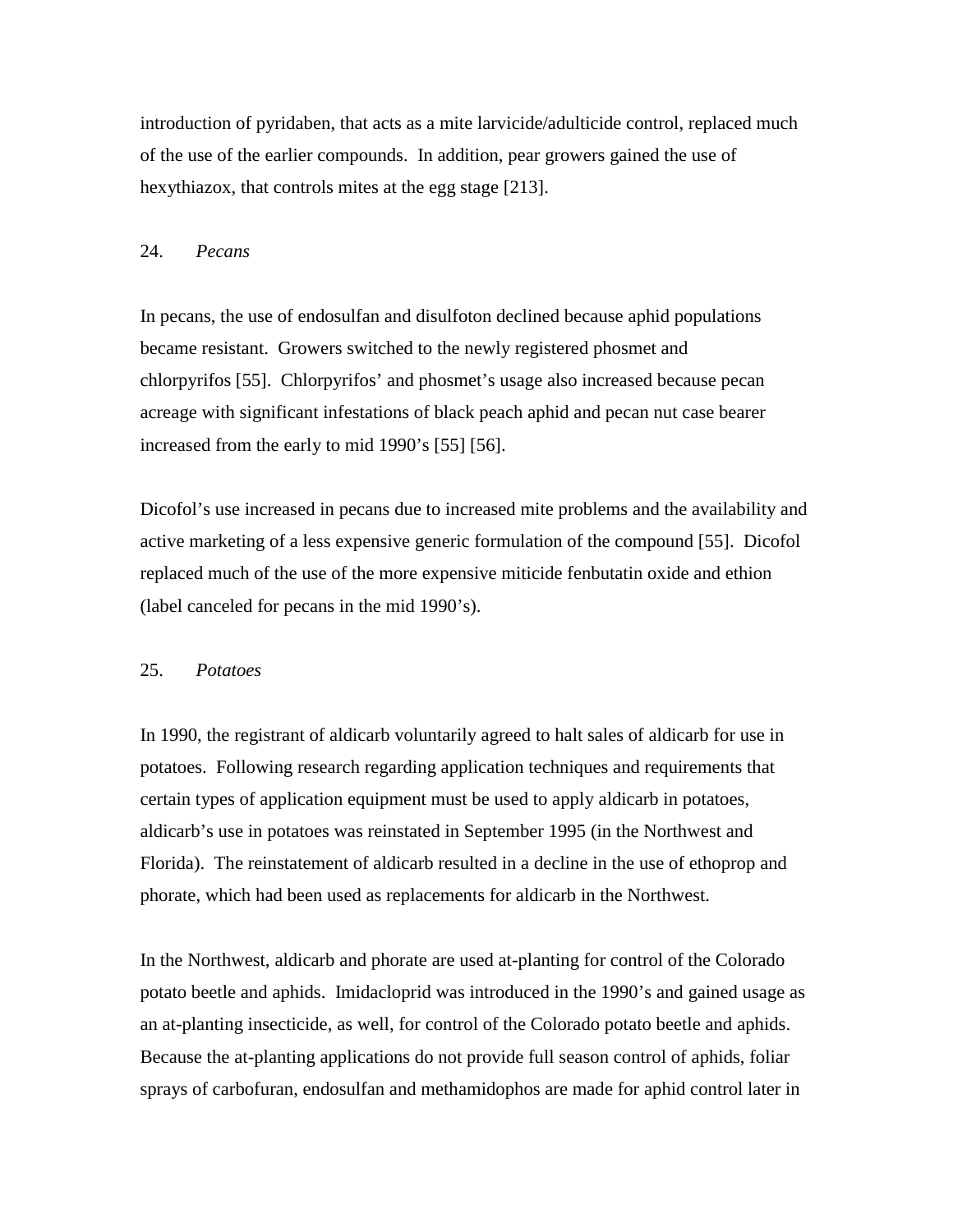the season. The use of foliar insecticides for aphid control increased in the Northwest in the 1990's due to increasing problems with green peach aphid, that transmits a virus to potatoes resulting in internal discoloration of the tuber. The green peach aphid problem worsened due to several factors: generally milder winter temperatures, that allowed increased populations to overwinter; and reduced tillage practices in many crops, thereby allowing higher adult aphid survival rates [221]. Another reason for increasing green peach aphid populations was the increased amounts of fungicide being sprayed to control late blight. The fungicides are toxic to beneficial fungi that help to reduce aphid numbers [222].

The introduction of imidacloprid for Colorado potato beetle control in the mid-1990's led to major reductions in insecticides that had been used for its control in Eastern states: azinphos-methyl, carbofuran, cryolite, endosulfan, methamidophos, methyl parathion, phorate and phosmet [134]. In 1997, abamectin became available for control of Colorado potato beetle and has been used in rotation with imidacloprid [220].

### 26. *Raspberries*

The root weevil problem in Oregon raspberry fields has grown steadily worse since the loss of chlorinated organic insecticides in the early 1980's [77]. The raspberry industry has had temporary relief from serious weevil infestations because of specific exemptions granted for carbofuran and permethrin during the 1980's and early 1990's (including 1992). Emergency exemptions for the use of bifenthrin have been granted each year during the period 1993-1999. Bifenthrin provides 99% control of the root weevil.

### 27. *Sorghum*

In the early 1990's, sorghum growers used granular carbofuran to protect seedling sorghum plants from chinch bug. Following EPA's ban on the use of granular carbofuran, many sorghum growers switched to planting seed that had been treated with imidacloprid, that translocates to the plant and provides early season chinch bug control.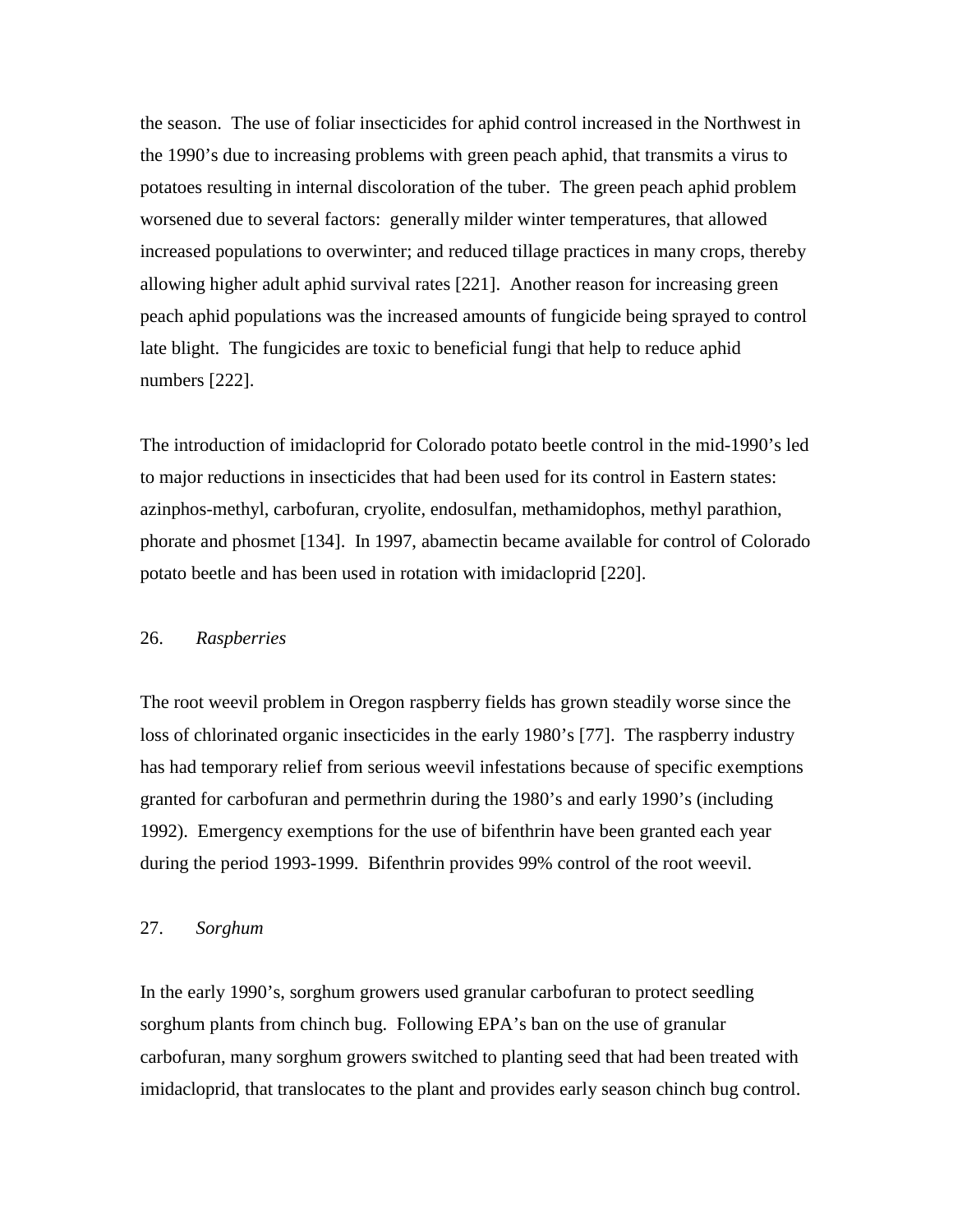The cost of the seed treatment is less than an at-planting time insecticide. The seed treatment also provides season long greenbug control [203]. (Note: Seed treatments are not included in the NCFAP database.) Greenbug infestations occur annually in the Great Plains sorghum growing areas of Texas and Kansas. In the early 1990's, a popular treatment for greenbug control was foliar applications of ethyl parathion, that is very inexpensive. However, EPA placed restrictions on how ethyl parathion could be applied on sorghum: (1) prior written consent must be obtained from neighboring landowners before ethyl parathion can be applied within 100 feet of an adjacent property; (2) use only in closed transfer systems; (3) do not apply in winds greater than 10 miles per hour. These restrictions discouraged ethyl parathion's use [204].

Growers have increased their use of the more expensive foliar alternative spray for green bug control, chlorpyrifos.

# 28. *Soybeans*

In most years, insecticides are rarely used by the vast majority of U.S. soybean growers. Most insect pests in the Midwest are attacked by natural enemies or biological control agents, that usually help keep pest populations well below the economic injury level. However, substantial soybean acreage in the Southeastern and Delta states is sprayed annually with insecticides. Worm pests migrate into Southern states from the tropics and mild winters allow for overwintering of other insect species.

In the 1990's, a significant portion of soybean growers in the South increased planting of early maturing soybean cultivars. The advantage of early planting/early maturing varieties is the avoidance of drought that occurs later in the season [234]. The advantage to insect control with earlier maturing varieties is that they are less likely to have problems with defoliating caterpillars, such as soybean looper and velvetbean caterpillar. Early maturing varieties are more likely to be unattractive or no longer susceptible during the time defoliating caterpillar populations develop damaging infestations [235]. Thus, there has been a decline in the use of the insecticides used to manage worm pests, such as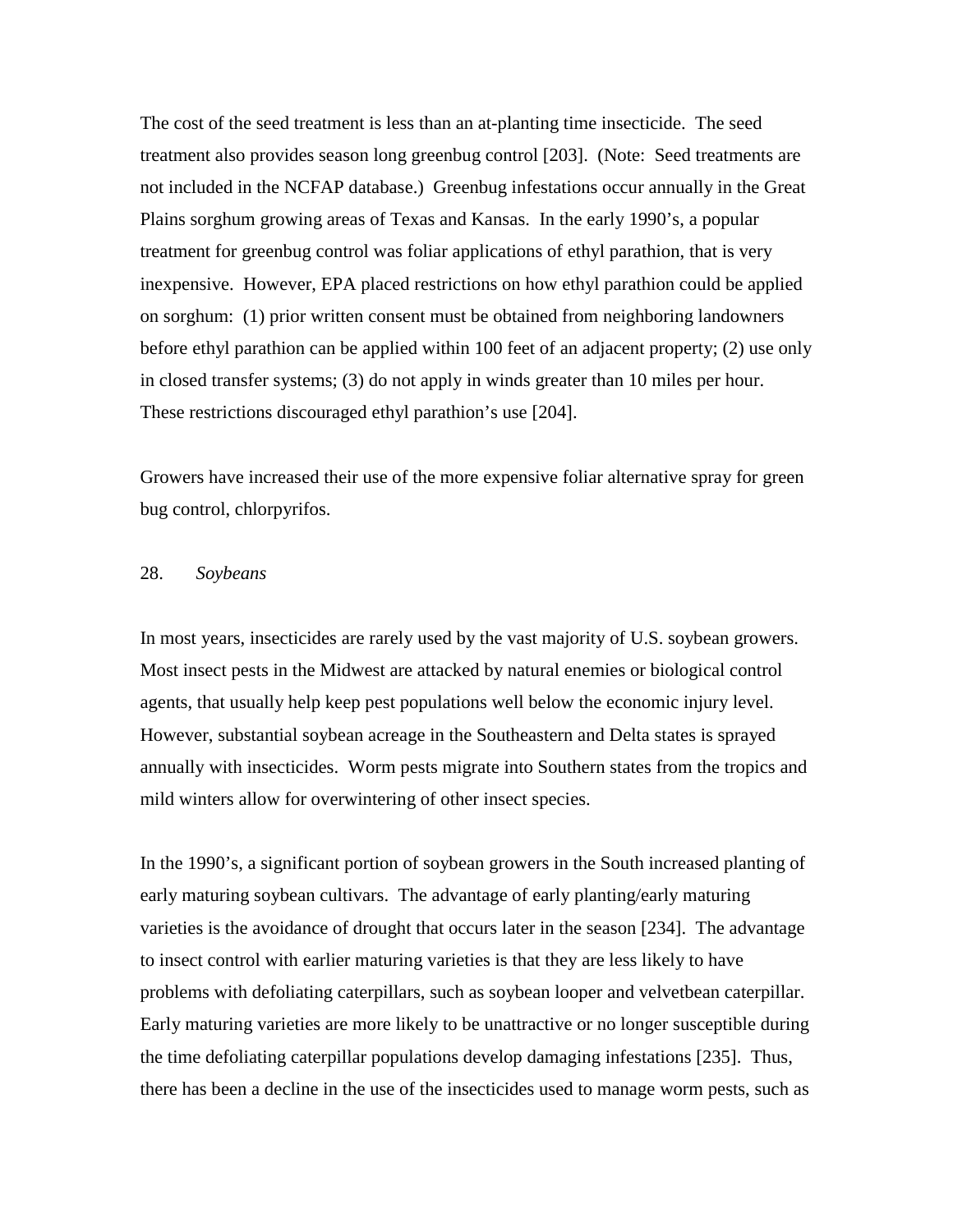the pyrethroids permethrin and tralomethrin. On the other hand, the early planted varieties are more prone to infestations from bean leaf beetles and stink bugs, which both overwinter in the South. As they emerge from their overwintering sites, they migrate into the early planted soybeans. There are fewer problems in late planted soybeans because these fields are not planted when the beetles and stink bugs are emerging [236]. A major factor in the severity of infestations of bean leaf beetle and stink bugs is the severity of winter weather. 1997 was a year of heavy infestations due to the mild winter of 1996-97 [237]. In Delta states, including Louisiana, there was an increase in the use of insecticides targeted against cereal bean leaf beetle (thiodicarb and lambdacyhalothrin) and against stink bugs (methyl parathion) [237].

Diflubenzuron is used in Georgia and Florida on 70 to 80% of the soybean acreage. Diflubenzuron is a unique product. It acts as an insect growth regulator (providing residual control of velvetbean caterpillars and loopers); it has fungicidal properties and also acts as a yield enhancement product [239] [240].

### 29. *Strawberries*

In 1996, EPA reached an agreement with the registrant of propargite, under which the company voluntarily cancelled uses of the pesticide in strawberries and nine other crops. Propargite had been used to control two spotted spider mites in California strawberry fields. The California Strawberry Commission requested and was granted an emergency registration for the use of the miticide hexythiazox in 1997 and 1998 as a replacement for propargite. In addition, the use of abamectin for spider mite control increased. The use of fenpropathrin and bifenthrin has been targeted for lygus bug control and resulted in reductions in the use of methomyl and diazinon.

# 30. *Sugarbeets*

Following the cancellation of the use of granular carbofuran for sugarbeets, Nebraska sugarbeet growers substituted terbufos for carbofuran. Both active ingredients control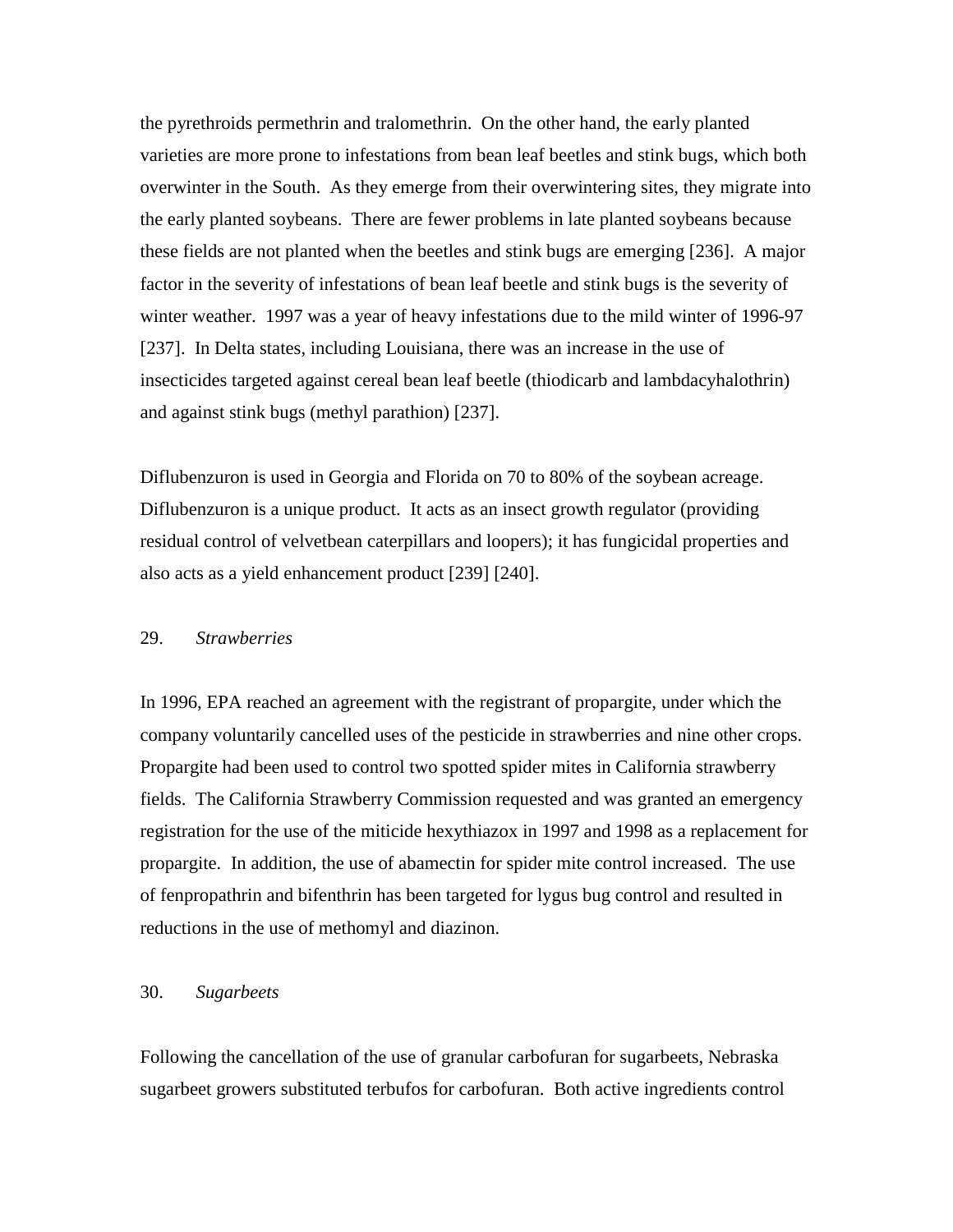root maggots and wireworms. Carbofuran had been used more widely because of crop safety [291].

Sugarbeet acreage treated with chlorpyrifos in North Dakota declined significantly from a high in 1992 (40%) to 7% in 1997. Chlorpyrifos is used primarily for control of adult root maggot flies. Although fly populations were as high in 1997 as they were in 1992, there was less of a threat to sugarbeets in 1997 due to increased rainfall [349]. Due to drought conditions in 1992, sugarbeet plants developed more slowly and were susceptible to larval damage for a longer period of time. The performance of soil applied insecticides is reduced in drought conditions since moisture is required to distribute this type of insecticide on the field [350].

### 31. *Sugarcane*

The registration of tebufenozide for sugarcane borer control resulted the displacement of azinphos-methyl, which had been implicated in fish-kill incidents in Louisiana [24].

### 32. *Sunflowers*

A major shift in insecticide usage by sunflower growers occurred, largely as a result of changes in the occurrence of economic insect pests in the mid-1990's [20]. Pyrethroids (esfenvalerate and lambdacyhalothrin) have been very effective in controlling foliagefeeding insects, which have been most prevalent. The organophosphate insecticides ethyl parathion, methyl parathion and malathion have declined in use because they are more effective on head-feeding insects, which were significantly less of a problem in the mid-1990's [20] [60].

# 33. *Sweet Corn*

Minnesota sweet corn growers began using the newly-registered insecticide lambdacyhalothrin in the 1990's and decreased their use of methomyl. Methomyl has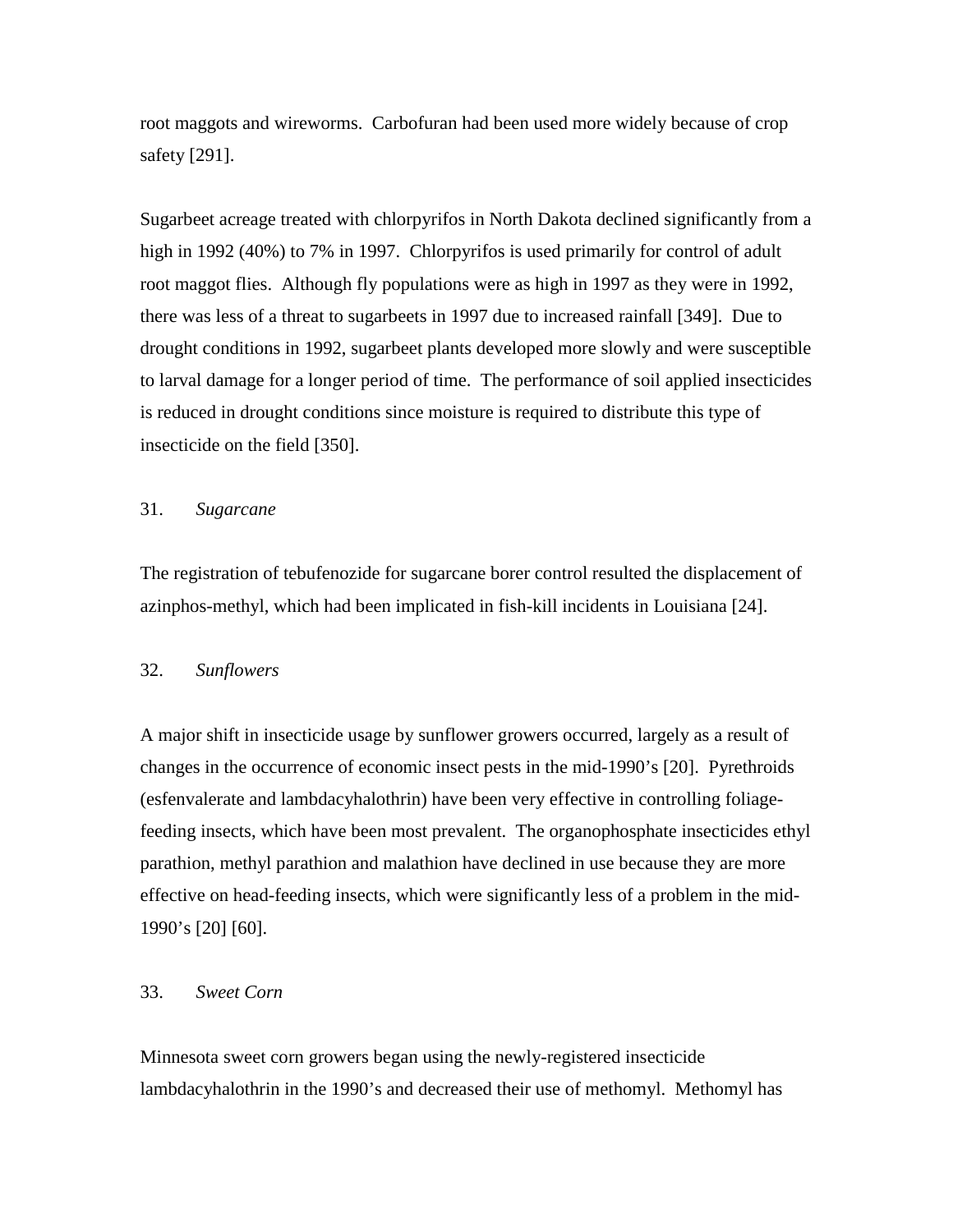some limited ovicidal activity and has a short period of residual activity. Lambdacyhalothrin has more ovicidal activity and a longer insect control residual [241].

Beginning in the mid-1990's, there was a notable reduction in armyworm infestations in Florida sweet corn with insects in monitoring traps decreasing [242]. As a result, growers made fewer applications and treated fewer acres with thiodicarb and methomyl. Reductions in their use are also attributed to the introduction of lambdacyhalothrin, which is used for armyworm and also, late in the season, for corn silk fly [242]. In the 1990's the range of the silk fly increased. Lambdacyhalothrin replaced the use of methyl parathion for silk fly control [242].

### 34. *Sweet Peppers*

Since its appearance in 1990 in Dade County, *Thrips palmi* has migrated towards the North. In 1993, *T. palmi* caused severe damage, 77% crop loss, to pepper crops in Palm Beach County [188]. Research demonstrated that applications of abamectin, azinphosmethyl and chlorpyrifos provided control of *T. palmi* [188]. The most effective control of *T. palmi* was provided by soil applications of imidacloprid, that also controlled aphids. The increase in imidacloprid's use displaced some of the use of the aphid control insecticides dimethoate and endosulfan [189].

In California peppers, the serpentine leafminer became a major pest starting in 1992. In 1992, growers used dimethoate and oxamyl for leafminer control. Their use declined in the mid-1990's following the registration of abamectin and cyromazine, that were more effective [190]. In the early 1990's, pepper growers used mevinphos and oxydemetonmethyl for aphid control. EPA canceled mevinphos and the manufacturer of oxydemeton-methyl withdrew its registration for peppers. Pepper growers received a new registration for imidacloprid for aphid control [191]. Imidacloprid replaced the oxydemeton-methyl and mevinphos usage, and also replaced much of the use of methamidophos and endosulfan, that had been used for aphid control. The registration of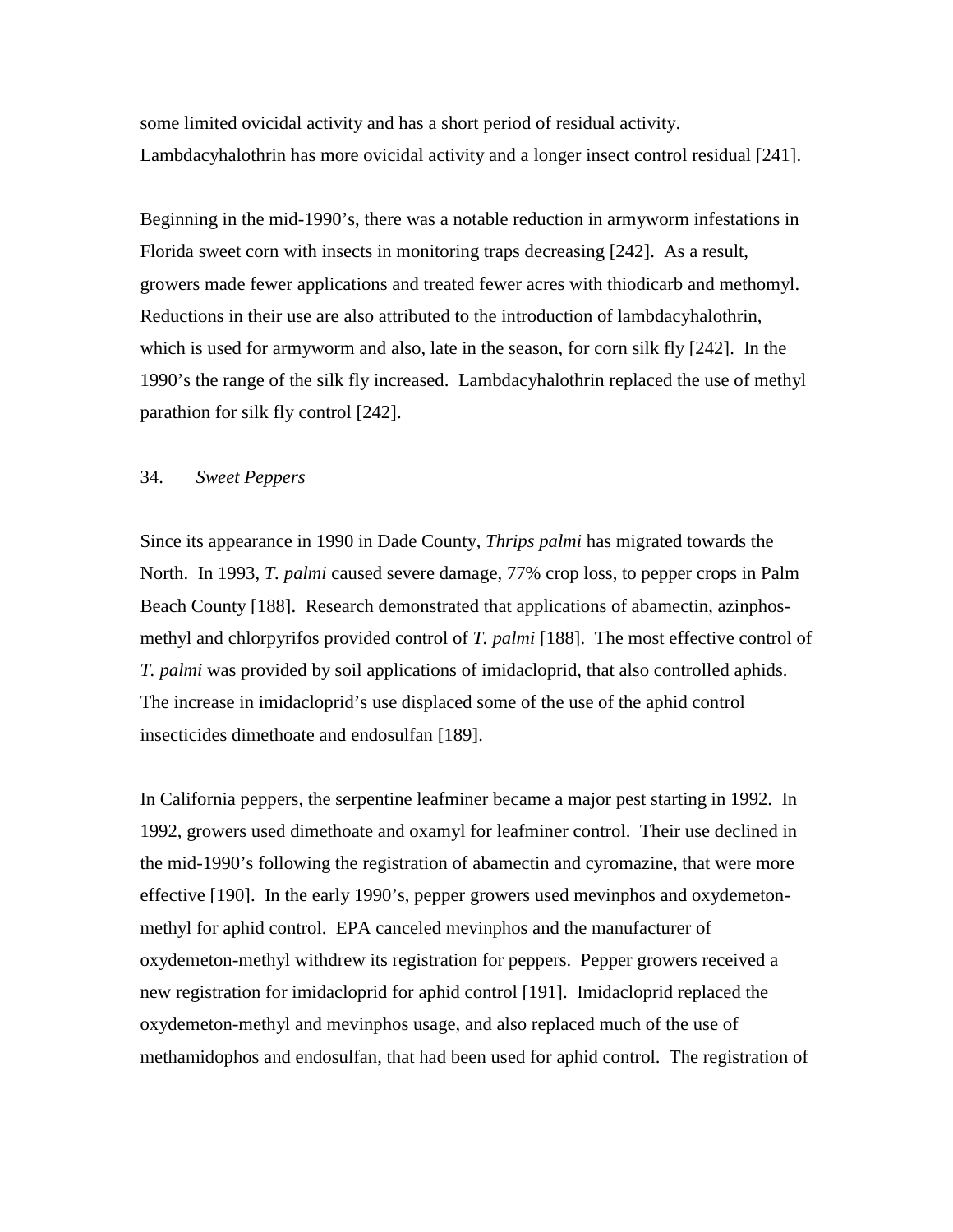spinosad and cyfluthrin for control of worm pests of peppers replaced some usage of methomyl [190].

### 35. *Tobacco*

The introduction of imidacloprid for aphid, wireworm and flea beetle control in tobacco has proven popular for both soil-applied and foliar treatments. The use of imidacloprid in tobacco has resulted in declines in the uses of acephate, aldicarb, chlorpyrifos, ethoprop and carbofuran [18].

The introduction of spinosad for control of budworms and hornworms has led to reductions in the use of methomyl [18].

## 36. *Tomatoes*

Whiteflies are the most serious insect pest in Florida tomato production. Whiteflies vector the destructive Gemini virus and the recently discovered tomato leaf curl virus, that has resulted in some total crop failures [205]. In 1992, the virus destroyed 90% of the tomato crop in the Dominican Republic. Florida growers gained a registration for imidacloprid in the mid 1990's, and it quickly became the most widely used insecticide for whitefly management. Imidacloprid also aids in management of aphids, thrips, armyworms and leafminers. The use of imidacloprid has displaced numerous foliar insecticide applications and resulted in reduced use of endosulfan, fenpropathrin, methamidophos and oxamyl in Florida tomatoes [205].

In the 1990's the potato aphid became an important pest in California processing tomatoes. In individual fields where aphids moved in about eight weeks before harvest, yield reductions of 10 tons per acre have occurred. Dimethoate is the least costly effective control, and its use increased in the 1990's; imidacloprid is also effective against the aphid (but more costly), and its use grew, as well [209]. One drawback of the increase in dimethoate's use for aphids is the reduction of beneficial insects that usually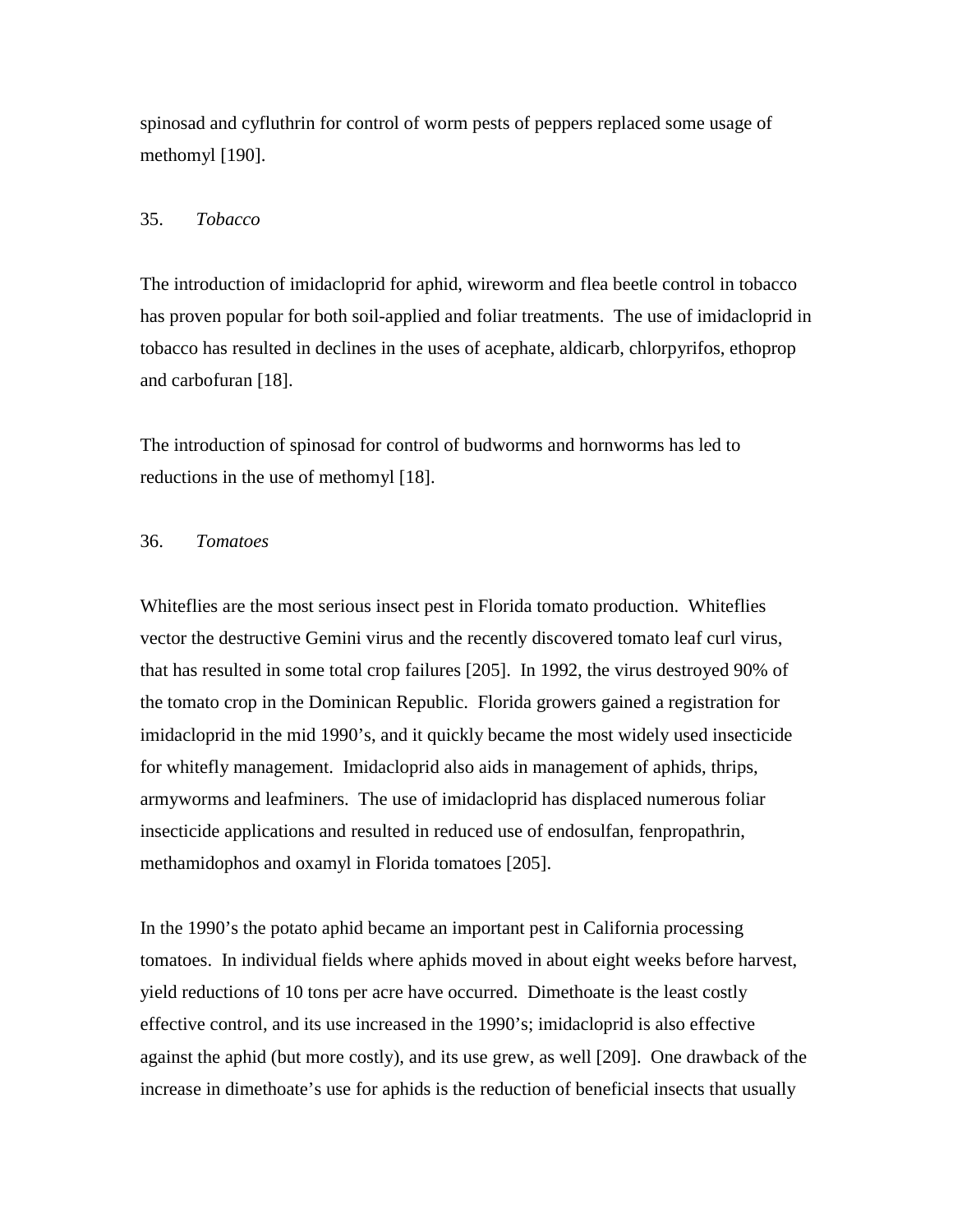keep leafminers in check [210]. Thus, in 1997, there was increased use of insecticides to control leafminers: abamectin and cyromazine are used early in the season while esfenvalerate and methomyl are used late in the season to knockdown leafminer populations [211].

### 37. *Walnuts*

The use of chlorpyrifos in California walnut orchards for control of codling moth declined in the mid-1990's, following the registration of tebufenozide and phosmet. Both are effective on codling moth and are less disruptive to beneficial organisms [22] [52]. As a result, walnut growers used less methidathion to control outbreaks of secondary pests, such as aphids [54].

# 38. *Watermelons*

Florida watermelon growers used the organophosphate insecticide methamidophos in the early 1990's for controlling a variety of insect pests. Following its cancellation for watermelons, Florida growers increased their use of the organophosphate oxamyl.

#### 39. *Wheat*

In Nebraska, disulfoton was used in 1992 for Russian wheat aphid control. The aphid was not a problem in Nebraska in 1997; thus disulfoton was not used [291]. In the Southeast, the introduction of lambdacyhalothrin for cereal leaf beetle led to its increase. Lambdacyhalothrin applications also provide residual control of aphids, which transmit yellow dwarf virus to wheat plants. As a result of lambdacyhalothrin's excellent aphid efficacy, growers reduced their use of disulfoton and methyl parathion [292]. In the period 1993-1997, southeastern wheat production was more reliant on varietal resistance to the Hessian fly; thus, the use of insecticides, such as phorate, declined in usage [292] [293].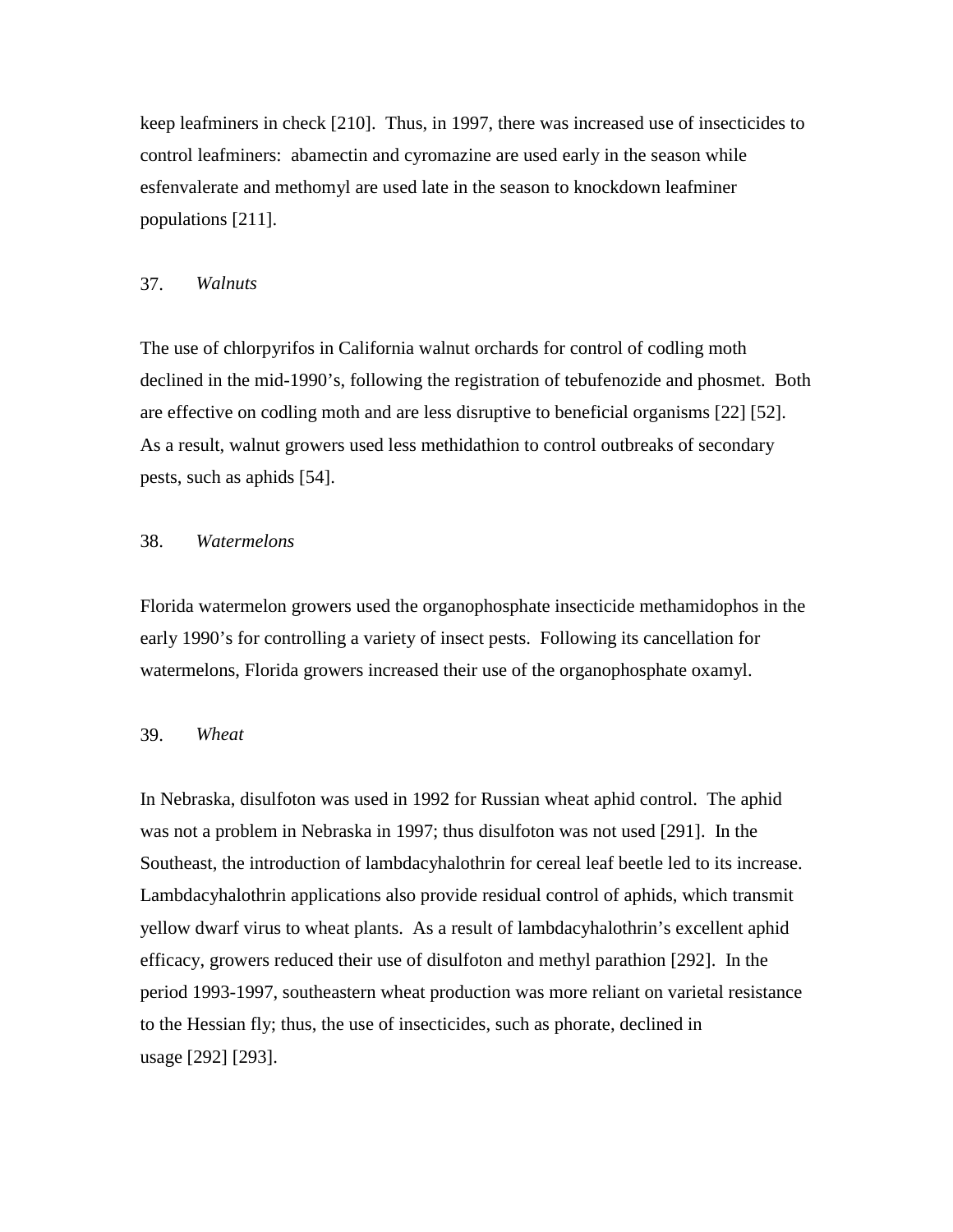In Montana, a significant number of acres of wheat were treated with carbaryl in 1997 because of widespread problems with grasshoppers in that year [319].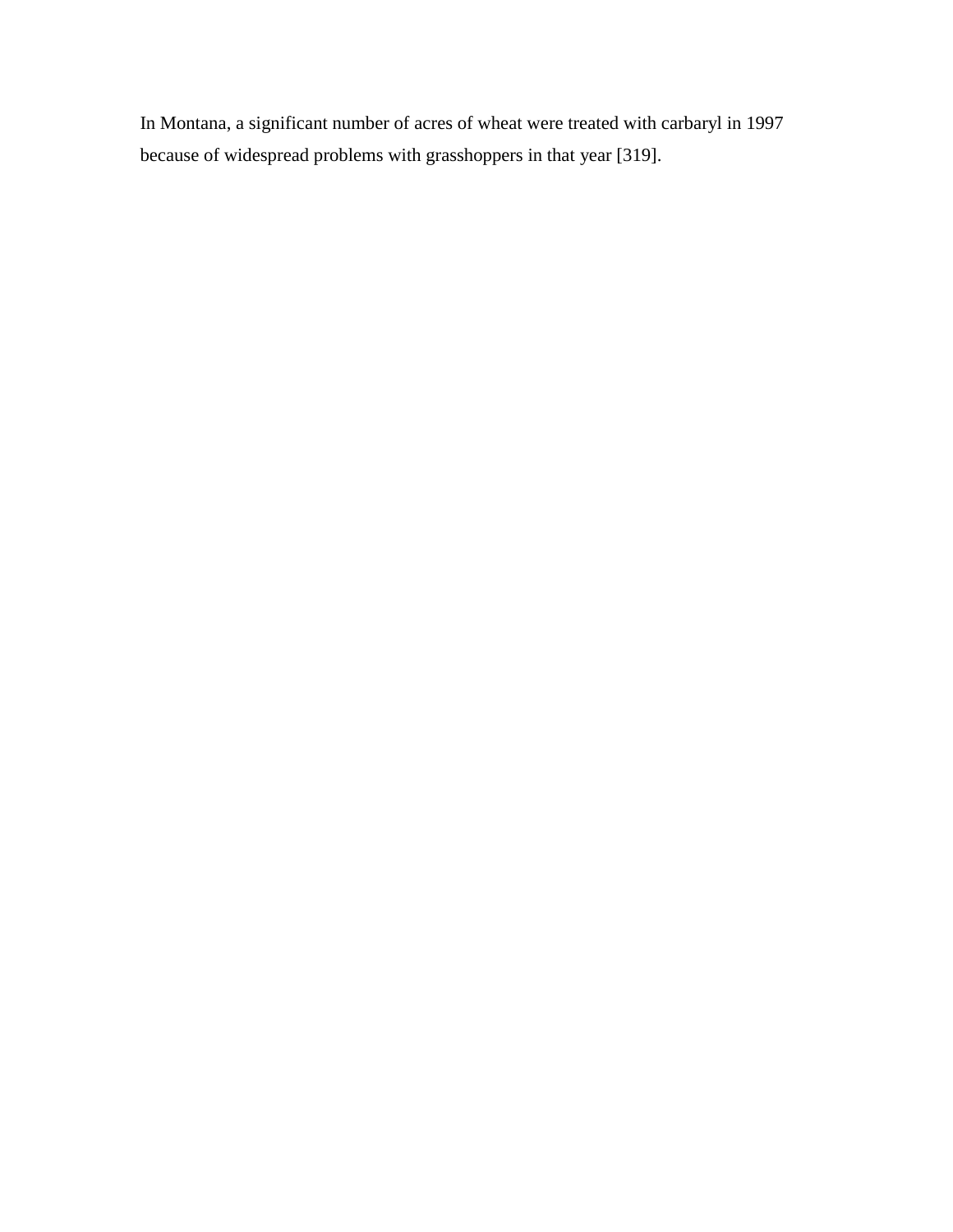## **TABLE 9: NATIONAL PESTICIDE USE BY ACTIVE INGREDIENT PESTICIDE TYPE: INSECTICIDES**

|                          | <b>LBS AI APPLIED PER YEAR</b> | % CHANGE   |         |
|--------------------------|--------------------------------|------------|---------|
| <b>ACTIVE INGREDIENT</b> | 1992                           | 1997       |         |
| <b>ABAMECTIN</b>         | 8,642                          | 14,932     | +67     |
| <b>ACEPHATE</b>          | 3,389,865                      | 2,462,354  | $-27$   |
| <b>ALDICARB</b>          | 4,022,468                      | 4,277,552  | $+6$    |
| <b>AMITRAZ</b>           | 79,473                         | 137,097    | $+73$   |
| <b>AZADIRACHTIN</b>      |                                | 556        |         |
| AZINPHOS-METHYL          | 2,548,867                      | 2,091,014  | $-18$   |
| <b>BIFENTHRIN</b>        | 116,716                        | 110,246    | $-5$    |
| ВT                       |                                |            |         |
| <b>BUPROFEZIN</b>        |                                | 20,598     |         |
| CARBARYL                 | 4,570,414                      | 4,857,542  | $+6$    |
| <b>CARBOFURAN</b>        | 5,101,406                      | 3,398,067  | $-33$   |
| <b>CHLORETHOXYFOS</b>    |                                | 252,792    |         |
| <b>CHLORPYRIFOS</b>      | 14,764,535                     | 13,463,879 | -9      |
| <b>CLOFENTEZINE</b>      | 1,537                          | 21,467     | $+1300$ |
| <b>CRYOLITE</b>          | 4,053,299                      | 2,560,365  | $-37$   |
| <b>CYFLUTHRIN</b>        | 124,360                        | 177,782    | $+43$   |
| <b>CYPERMETHRIN</b>      | 228,082                        | 187,991    | $-18$   |
| <b>CYROMAZINE</b>        | 16,997                         | 14,297     | $-18$   |
| <b>DELTAMETHRIN</b>      |                                | 27,045     |         |
| <b>DIAZINON</b>          | 1,265,739                      | 918,087    | $-27$   |
| <b>DICOFOL</b>           | 1,391,691                      | 786,805    | $-45$   |
| <b>DICROTOPHOS</b>       | 666,136                        | 359,726    | $-46$   |
| <b>DIFLUBENZURON</b>     | 16,470                         | 57,112     | $+256$  |
| <b>DIMETHOATE</b>        | 2,619,437                      | 1,896,947  | $-28$   |
| <b>DISULFOTON</b>        | 1,806,527                      | 1,196,066  | $-34$   |
| <b>ENDOSULFAN</b>        | 1,796,726                      | 1,601,195  | $-11$   |
| <b>ESFENVALERATE</b>     | 331,522                        | 228,885    | $-31$   |
| <b>ETHION</b>            | 990,706                        | 504,535    | $-49$   |
| <b>ETHOPROP</b>          | 1,449,743                      | 1,010,807  | $-30$   |
| ETHYL PARATHION          | 2,318,251                      | 529,379    | $-77$   |
| <b>FENAMIPHOS</b>        | 614,937                        | 726,675    | $+18$   |
| <b>FENBUTATIN OXIDE</b>  | 414,195                        | 265,275    | $-36$   |
| <b>FENPROPATHRIN</b>     | 63,368                         | 31,839     | -49     |
| <b>FENVALERATE</b>       | 66,281                         |            | $-100$  |
| <b>FONOFOS</b>           | 3,233,797                      | 417,372    | $-87$   |
| <b>FORMETANATE HCL</b>   | 290,467                        | 134,527    | $-54$   |
| <b>HEXYTHIAZOX</b>       |                                | 12,802     |         |
| <b>IMIDACLOPRID</b>      |                                | 272,207    |         |
| LAMBDACYHALOTHRIN        | 205,329                        | 321,284    | $+57$   |
| <b>LINDANE</b>           | 61,188                         | 39,366     | $-36$   |
| <b>MALATHION</b>         | 3,377,678                      | 5,809,943  | $+72$   |
| METALDEHYDE              | 47,587                         | 53,977     | $+12$   |
| <b>METHAMIDOPHOS</b>     | 1,088,479                      | 965,584    | $-11$   |
| <b>METHIDATHION</b>      | 372,953                        | 314,091    | $-16$   |
| <b>METHOMYL</b>          | 2,754,907                      | 1,997,489  | $-27$   |
| <b>METHOXYCHLOR</b>      | 88,906                         | 77,957     | $-12$   |
| <b>METHYL PARATHION</b>  | 5,961,740                      | 5,918,849  | $-1$    |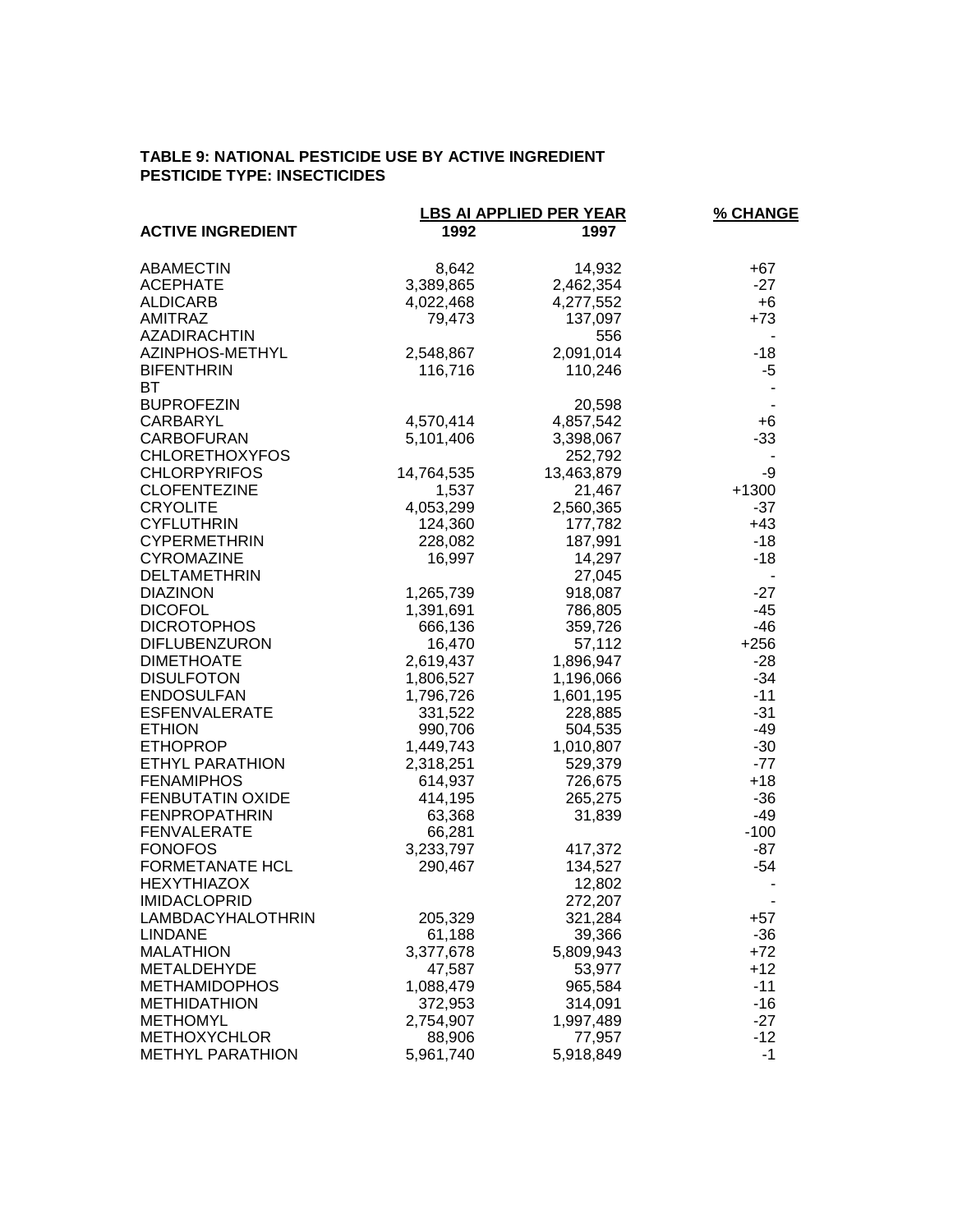# **TABLE 9: NATIONAL PESTICIDE USE BY ACTIVE INGREDIENT PESTICIDE TYPE: INSECTICIDES (CONT.)**

|                           | <b>LBS AI APPLIED PER YEAR</b> | % CHANGE    |        |
|---------------------------|--------------------------------|-------------|--------|
| <b>ACTIVE INGREDIENT</b>  | 1992                           | 1997        |        |
| <b>MEVINPHOS</b>          | 283,887                        |             | $-100$ |
| <b>NALED</b>              | 230,244                        | 605,456     | $+163$ |
| OIL                       | 51,104,310                     | 102,336,882 | $+100$ |
| <b>OXAMYL</b>             | 945,861                        | 938,838     | -1     |
| OXYDEMETON-METHYL         | 241,288                        | 154,227     | -36    |
| <b>OXYTHIOQUINOX</b>      | 149,657                        | 35,231      | $-77$  |
| <b>PERMETHRIN</b>         | 1,068,598                      | 1,066,056   | -1     |
| <b>PHORATE</b>            | 4,452,622                      | 3,218,465   | $-28$  |
| <b>PHOSMET</b>            | 941,175                        | 1,333,468   | $+42$  |
| <b>PROFENOFOS</b>         | 2,062,744                      | 879,776     | $-57$  |
| <b>PROPARGITE</b>         | 3,628,217                      | 2,538,969   | $-30$  |
| <b>PYRIDABEN</b>          |                                | 17,719      |        |
| <b>PYRIPROXYFEN</b>       |                                | 13,284      |        |
| <b>SPINOSAD</b>           |                                | 117,315     |        |
| <b>SULPROFOS</b>          | 852,352                        | 308,039     | $-64$  |
| <b>TEBUFENOZIDE</b>       |                                | 104,413     |        |
| <b>TEBUPIRIMPHOS</b>      |                                | 272,177     |        |
| <b>TEFLUTHRIN</b>         | 238,429                        | 576,865     | $+142$ |
| <b>TERBUFOS</b>           | 8,690,363                      | 6,515,603   | $-25$  |
| <b>THIODICARB</b>         | 1,705,528                      | 821,267     | $-52$  |
| <b>TRALOMETHRIN</b>       | 60,105                         | 23,767      | $-60$  |
| <b>TRICHLORFON</b>        | 13,974                         |             | $-100$ |
| <b>TRIMETHACARB</b>       | 156,800                        |             | $-100$ |
| <b>INSECTICIDES TOTAL</b> | 149,147,575                    | 182,402,176 | $+22$  |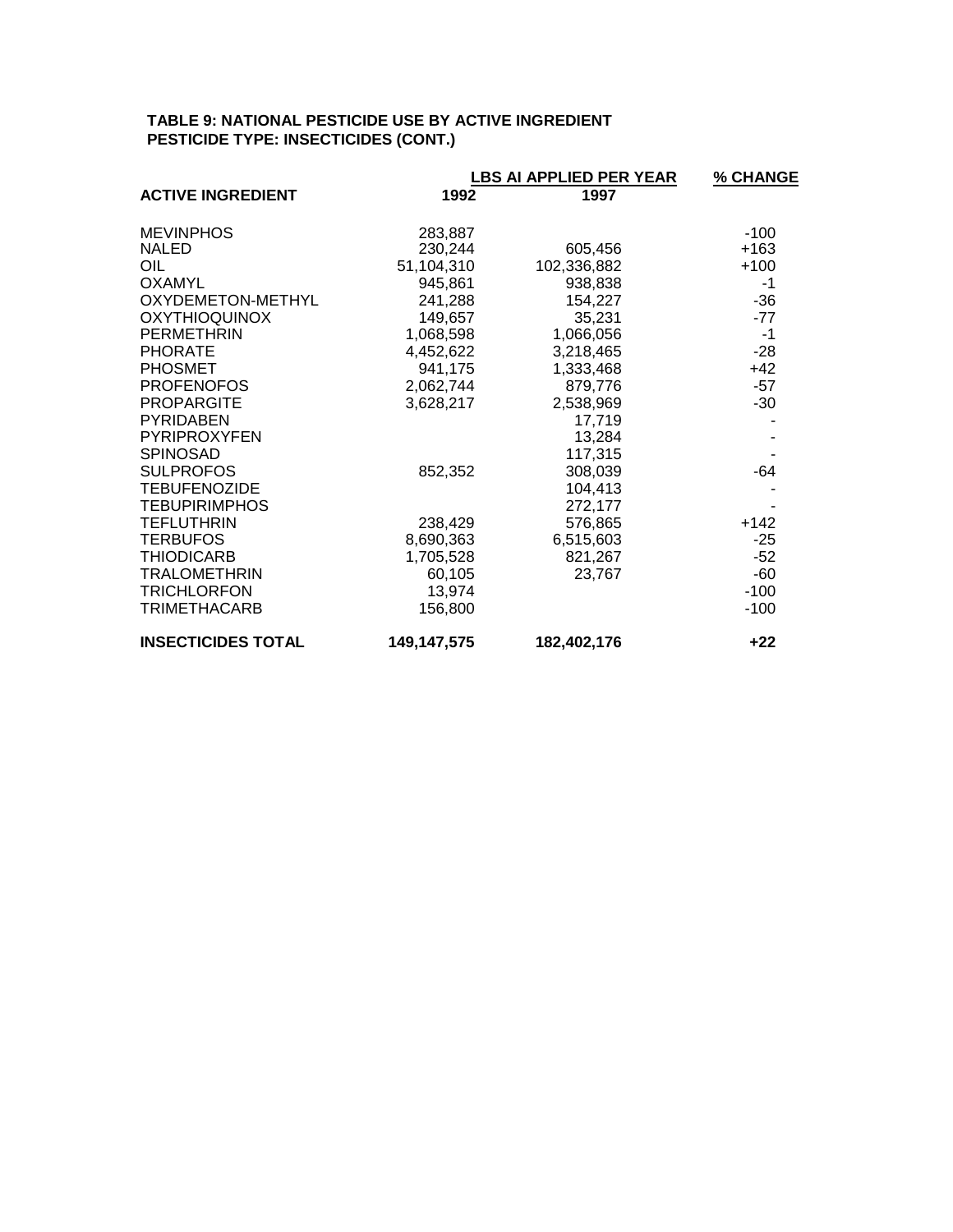| TABLE 10: Differences in Insecticide Use Amounts: 1992 and 1997 |         |                                 |                           |                 |                 |
|-----------------------------------------------------------------|---------|---------------------------------|---------------------------|-----------------|-----------------|
|                                                                 |         |                                 | (1000 LB AI/YR)           |                 |                 |
| Active Ingredient                                               | Total   |                                 | <b>Major Crop Changes</b> |                 |                 |
| Abamectin                                                       | +7      | Citrus $+2$                     | Apples +1                 | Cotton +1       | Potatoes +1     |
| Acephate                                                        | $-928$  | Tobacco - 698                   | Lettuce -60               | Cotton -70      | Celery +30      |
| Aldicarb                                                        | $+256$  | Potatoes +359                   | Citrus -55                | Cotton +668     | Peanuts -414    |
|                                                                 |         | Tobacco -99                     |                           |                 |                 |
| Amitraz                                                         | +58     | Cotton +116                     | Pears -58                 |                 |                 |
| Azadirachtin                                                    | $+1$    | Lettuce +1                      |                           |                 |                 |
| Azinphos-Methyl                                                 | $-457$  | Sugarcane -182                  | Peaches -3                | Cotton -447     | Potatoes -5     |
| <b>Bifenthrin</b><br>Bt                                         | $-7$    | Cotton -80                      | $Corn + 80$               | Strawberries +1 |                 |
| <b>Buprofezin</b>                                               | $+21$   | Cotton +20                      |                           |                 |                 |
| Carbaryl                                                        | $+287$  | Citrus +170                     | Wheat +1012               | Peaches -94     | Grapes -92      |
| Carbofuran                                                      | $-1703$ | Alfalfa -425                    | <b>Corn -936</b>          | Tobacco-150     | Cotton +189     |
|                                                                 |         | Sugarbeets -57                  | Sorghum -336              |                 |                 |
| Chlorethoxyfos                                                  | $+253$  | Corn +252                       |                           |                 |                 |
| Chlorpyrifos                                                    | $-1300$ | Sugarbeets -132                 | Peanuts -310              | Corn - 1061     | Apples +295     |
|                                                                 |         | Alfalfa-293                     | Almonds +62               | Cotton +284     | Walnuts -44     |
|                                                                 |         | Citrus +226                     | Tobacco-279               | Grapes +75      |                 |
| Clofentezine                                                    | $+21$   | Almonds +4                      | Apples +13                | Peaches +1      |                 |
| Cryolite                                                        | $-1493$ | Potatoes -501                   | Grapes -1021              |                 |                 |
| Cyfluthrin                                                      | $+54$   | Alfalfa +14                     | Citrus +26                | $Corn + 14$     | Pears -2        |
| Cypermethrin                                                    | $-40$   | Cotton -38                      |                           |                 |                 |
| Cyromazine                                                      | $-3$    | Tomatoes +3                     | Celery -2                 |                 |                 |
| Deltamethrin                                                    | $+27$   | Cotton +27                      |                           |                 |                 |
| Diazinon                                                        | $-347$  | Almonds-41                      | Citrus -40                | <b>Corn -47</b> | Tobacco -54     |
|                                                                 |         | Cranberries +68                 | Celery -4                 | Hazelnuts -3    |                 |
| Dicofol                                                         | $-604$  | Pecans +44                      | Citrus -247               | Cotton -436     |                 |
| Dicrotophos                                                     | $-306$  | Cotton -306                     |                           |                 |                 |
| Diflubenzuron                                                   | $+41$   | Artichokes +3                   | Citrus +20                | Cotton $+7$     | Soybeans +9     |
| Dimethoate                                                      | $-722$  | Tomatoes +40                    | Citrus - 126              | Cotton -244     | <b>Corn -70</b> |
| Disulfoton                                                      | $-610$  | Broccoli -7                     | Wheat -310                | Corn - 184      | Pecans -8       |
| Endosulfan                                                      | $-195$  | Tomatoes -83<br>Cauliflower -33 | Apples -21<br>Celery -3   | Grapes -97      | Pecans -84      |
| Esfenvalerate                                                   | $-102$  | Sunflowers +37                  | Cotton -112               | Peaches +1      | Almonds +3      |
|                                                                 |         | Artichokes -1                   |                           |                 |                 |
| Ethion                                                          | -487    | Citrus -454                     | Onions -12                | Pecans -7       |                 |
| Ethoprop                                                        | $-438$  | Potatoes -125                   | Tobacco -256              |                 |                 |
| <b>Ethyl Parathion</b>                                          | -1789   | Sunflowers -447                 | Cotton -214               | Sorghum -310    |                 |
| Fenamiphos                                                      | $+111$  | Tobacco +123                    | Grapes +22                | Cotton -102     |                 |
| Fenbutatin Oxide                                                | $-148$  | Citrus -132                     | Pecans -48                | Apples -4       |                 |
| Fenpropathrin                                                   | $-31$   | Peanuts +8                      | Cotton -32                | Strawberries +2 |                 |
|                                                                 |         | Tomatoes -3                     |                           |                 |                 |
| Fenvalerate                                                     | $-66$   | Cotton -26                      | Corn-18                   | Potatoes -5     |                 |
| Fonofos                                                         | $-2816$ | Potatoes -35                    | Peanuts -266              | Corn - 2295     |                 |
| Formetanate HCI                                                 | $-155$  | Citrus -127                     | Apples -40                | Pears -4        |                 |
| Hexythiazox                                                     | $+13$   | Apples +8                       | Hops $+2$                 | Strawberries +2 | Pears +1        |
| Imidacloprid                                                    | $+272$  | Potatoes +50                    | Lettuce +25               | Apples +19      | Cotton +49      |
|                                                                 |         | Tobacco +67                     | Cauliflower +4            | Broccoli +5     | Cabbage +1      |
|                                                                 |         | Grapes +8                       |                           |                 |                 |
| Lambdacyhalothrin                                               | $+116$  | Sweet Corn +15                  | Wheat +18                 | Corn $+42$      | Cotton -13      |
|                                                                 |         | Soybeans +12                    | Sunflowers +8             | Cabbage +2      |                 |
| Lindane                                                         | -22     | Squash -3                       | Pecans -17                |                 |                 |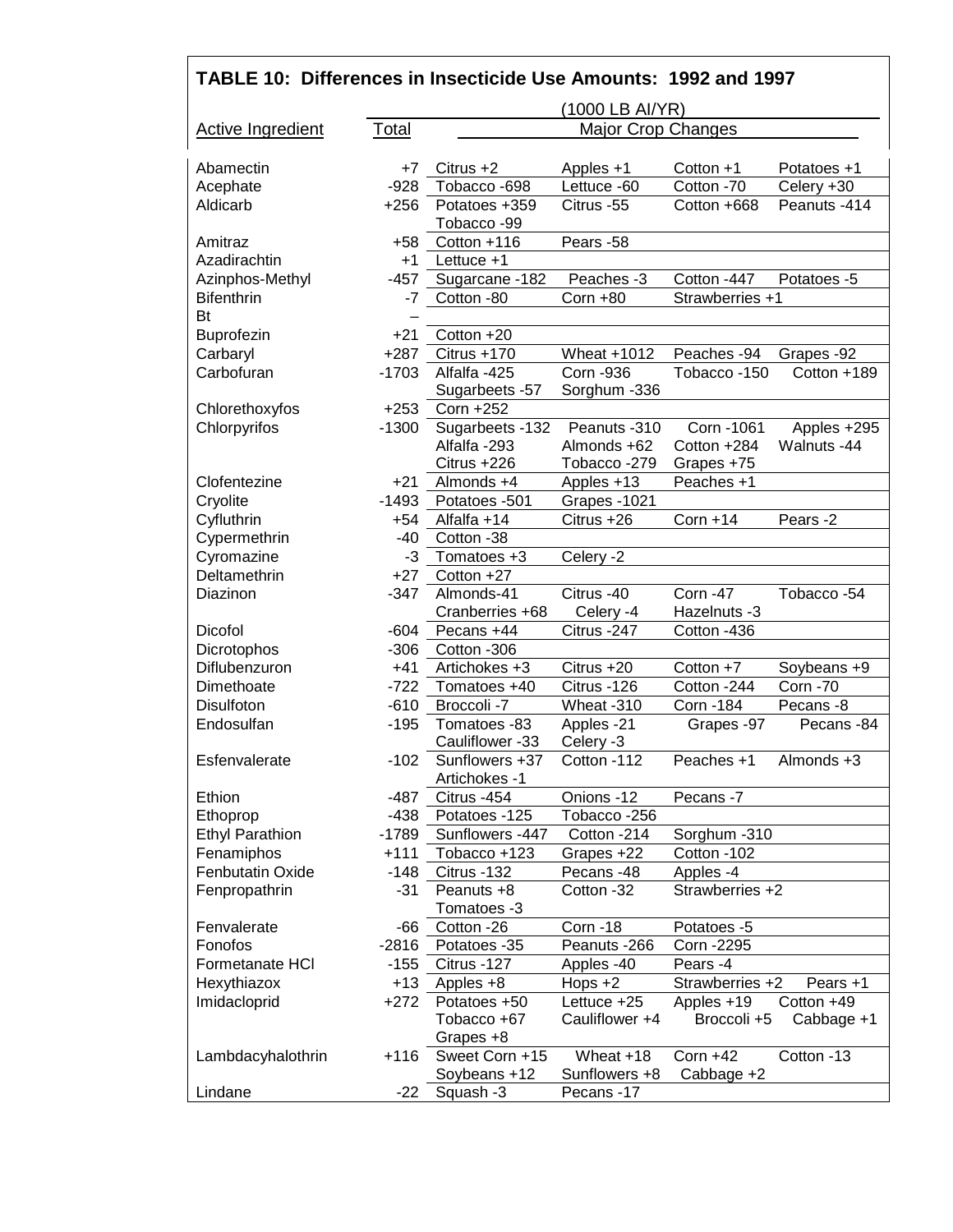| TABLE 10: Differences in Insecticide Use Amounts: 1992 and 1997 (Cont.) |          |                                 |                           |                 |               |
|-------------------------------------------------------------------------|----------|---------------------------------|---------------------------|-----------------|---------------|
|                                                                         |          |                                 | (1000 LB AI/YR)           |                 |               |
| <b>Active Ingredient</b>                                                | Total    |                                 | <b>Major Crop Changes</b> |                 |               |
| Malathion                                                               | $+2433$  | Sunflowers -30                  | Cotton $+2803$            |                 |               |
| Metaldehyde                                                             | $+6$     | Strawberries +2                 | Citrus -3                 | Artichokes +5   |               |
| Methamidophos                                                           | $-123$   | Watermelons -42                 | Cotton -104               | Celery -17      | Tomatoes -73  |
|                                                                         |          | Potatoes +104                   | Cabbage -16               |                 |               |
| Methidathion                                                            | $-58$    | Safflower-17<br>Artichokes -2   | Cotton -9                 | Citrus -7       | Walnuts -9    |
| Methomyl                                                                | -758     | Sweet Corn -93                  | Cotton -158               | Apples -19      | Grapes -45    |
|                                                                         |          | Cauliflower -60                 | Tomatoes +8               | Alfalfa +38     | Cabbage -39   |
| Methoxychlor                                                            | $-11$    | Squash -5                       | Grapes -3                 |                 |               |
| Methyl Parathion                                                        | $-43$    | Sunflowers -135                 | Peaches +55               | Cotton -226     | Wheat -107    |
|                                                                         |          | Apples +239                     | Potatoes -45              | Corn +214       | Soybeans +162 |
| Mevinphos                                                               | $-284$   | Broccoli -25                    | Lettuce -122              | Cauliflower -13 | Celery -14    |
|                                                                         |          | Green Peas -7                   | Cabbage -10               |                 |               |
| Naled                                                                   | $+375$   | Cauliflower +10                 | Cotton +402               | Celery $-2$     | Grapes -75    |
| Oil                                                                     | $+51233$ | Pistachios +1055                | Citrus +48846             | Peaches +1666   |               |
| Oxamyl                                                                  | -6       | Apples -5                       | Onions +17                | Cotton -12      | Celery +24    |
|                                                                         |          | Tomatoes -28                    | Watermelons +3            |                 |               |
| Oxydemeton-Methyl                                                       | -87      | Sugarbeets -6                   | Cotton -64                | Cabbage +2      | Onions -3     |
|                                                                         |          | Broccoli -12                    | <b>Mint -15</b>           |                 |               |
| Oxythioquinox                                                           | $-115$   | Citrus -67                      | Apples -22                | Pears -25       |               |
| Permethrin                                                              | $-3$     | Almonds +20                     | Corn +252                 | Cotton -43      | Onions -20    |
|                                                                         |          | Alfalfa-113                     | Cabbage -5                | Apples -5       |               |
| Phorate                                                                 | $-1235$  | Peanuts +117                    | Wheat -138                | Cotton +226     | Potatoes -282 |
| Phosmet                                                                 | $+392$   | Blueberries +20                 | Walnuts +155              | Pecans +116     |               |
|                                                                         |          | Potatoes -52                    |                           |                 |               |
| Profenofos                                                              | $-1182$  | Cotton -1182                    |                           |                 |               |
| Propargite                                                              | $-1090$  | Strawberries -25<br>Apples -278 | Cotton -162               | Peanuts -109    | Peaches -42   |
| Pyridaben                                                               | $+18$    | Apples +16                      | Pears +2                  |                 |               |
| Pyriproxyfen                                                            | $+13$    | Cotton +12                      | Pears +2                  |                 |               |
| Spinosad                                                                | $+117$   | Broccoli +4                     | Lettuce $+9$              | Cotton +93      | Celery +1     |
|                                                                         |          | Cauliflower +2                  | Tobacco +3                |                 |               |
| Sulprofos                                                               | $-544$   | Cotton -544                     |                           |                 |               |
| Tebufenozide                                                            | +104     | Sugarcane +16                   | Apples +27                | Walnuts +4      | Cotton +47    |
|                                                                         |          | Broccoli +1                     |                           |                 |               |
| Tebupirimphos                                                           | $+272$   | Corn +272                       |                           |                 |               |
| Tefluthrin                                                              | $+339$   | Sweet Corn +2                   | Corn +337                 |                 |               |
| <b>Terbufos</b>                                                         | $-2175$  | Sugarbeets +165                 | Corn - 2345               |                 |               |
| Thiodicarb                                                              | $-884$   | Sweet Corn -156                 | Cotton -737               | Lettuce $+28$   | Broccoli +15  |
|                                                                         |          | Cauliflower +6                  | Celery +20                |                 |               |
| Tralomethrin                                                            | -36      | Soybeans -7                     | Cotton -30                | Lettuce +1      |               |
| Trichlorfon                                                             | $-14$    | Other Hay -7                    |                           |                 |               |
| Trimethacarb                                                            | $-157$   | Corn -157                       |                           |                 |               |
|                                                                         |          |                                 |                           |                 |               |
| <b>Total</b>                                                            | +33255   |                                 |                           |                 |               |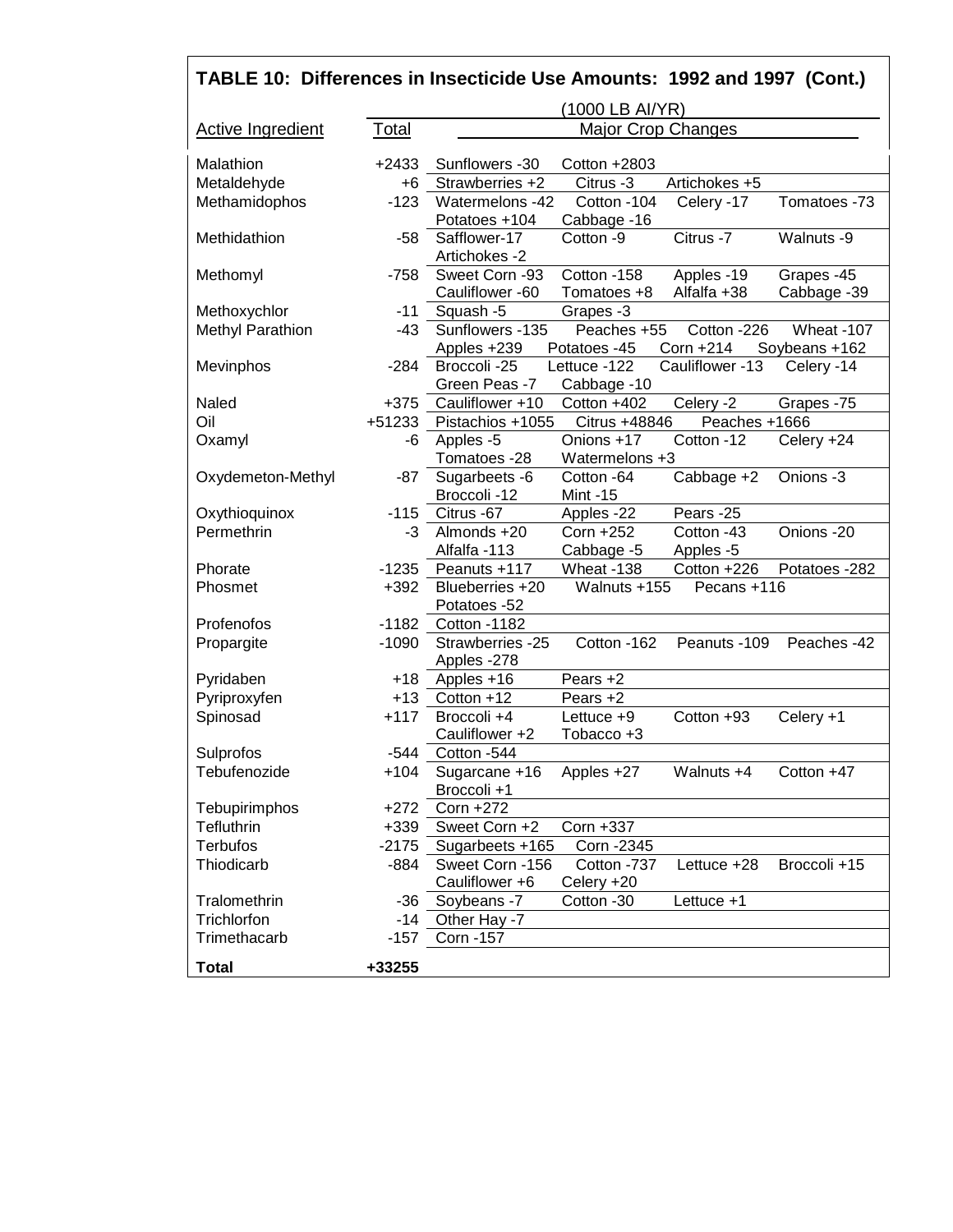| <b>TABLE 11: Insecticide Use Patterns by Crop and State (Selected Records)</b> |                |                 |
|--------------------------------------------------------------------------------|----------------|-----------------|
|                                                                                |                | % Acres Treated |
|                                                                                | <u>1992</u>    | <u> 1997 </u>   |
| Alfalfa<br>$\mathbf{I}$                                                        |                |                 |
| a. California                                                                  |                |                 |
| Carbofuran                                                                     | 34             | 19              |
| Chlorpyrifos                                                                   | 31             | 36              |
| Cyfluthrin                                                                     |                | 10              |
| Methomyl                                                                       | 11             | 23              |
| Permethrin                                                                     | 18             | 14              |
| II Almonds                                                                     |                |                 |
| a. California*                                                                 |                |                 |
| <b>Bt</b>                                                                      | $\overline{4}$ | 24              |
| Chlorpyrifos                                                                   | 31             | 26              |
| Diazinon                                                                       | 24             | 10              |
| Esfenvalerate                                                                  | $\overline{2}$ | 13              |
| Methidathion                                                                   | 16             | 11              |
| Permethrin                                                                     | 6              | 18              |
| * Acreage increased by 38%                                                     |                |                 |
| III Apples                                                                     |                |                 |
| a. New York                                                                    |                |                 |
| Abamectin                                                                      |                | 16              |
| Clofentezine                                                                   |                | 16              |
| <b>Dicofol</b>                                                                 | 11             | 3               |
| <b>Fenbutatin Oxide</b>                                                        | 10             | 4               |
| Formetanate HCI                                                                | 15             | 5               |
| Hexythiazox                                                                    |                | 27              |
| Imidacloprid                                                                   |                | 36              |
| Methomyl                                                                       | 40             | 25              |
| Oxamyl                                                                         | 31             | 16              |
| Oxythioquinox                                                                  | 16             |                 |
| Permethrin                                                                     | 25             | 6               |
| Phosphamidon                                                                   | 23             |                 |
| Propargite                                                                     | 57             |                 |
| Pyridaben                                                                      |                | 27              |
| Tebufenozide                                                                   |                | 42              |
| b. North Carolina                                                              |                |                 |
| Abamectin                                                                      |                | 8               |
| Clofentezine                                                                   |                | 15              |
| Hexythiazox                                                                    |                | 10              |
| Propargite                                                                     | 19             |                 |
| Pyridaben                                                                      |                | 27              |
| c. Washington                                                                  |                |                 |
| Abamectin                                                                      |                | 26              |
| Chlorpyrifos                                                                   | 65             | 91              |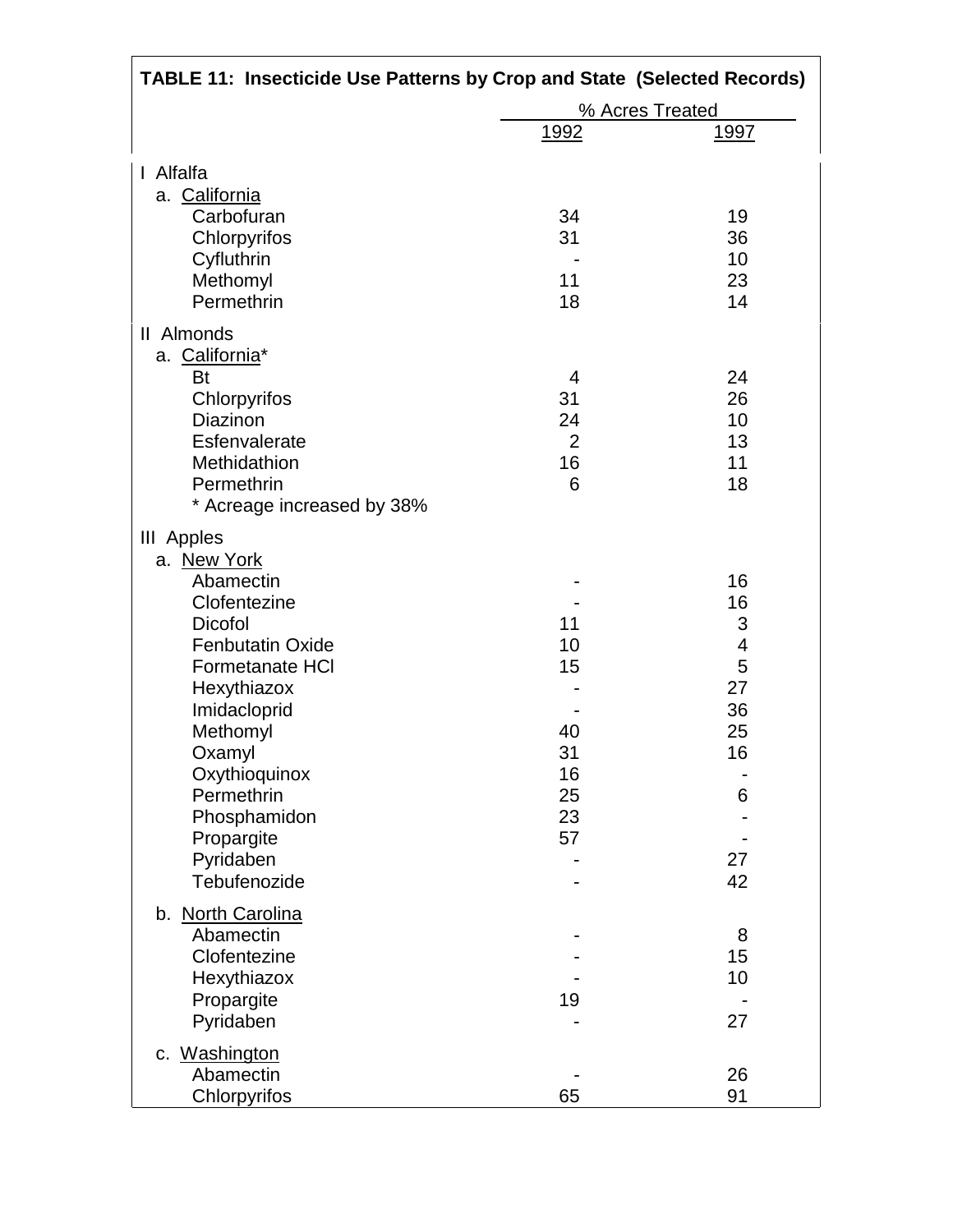| <b>TABLE 11: Insecticide Use Patterns by Crop and State</b><br>(Selected Records) (Cont.) |                |                 |
|-------------------------------------------------------------------------------------------|----------------|-----------------|
|                                                                                           |                | % Acres Treated |
|                                                                                           | <u> 1992</u>   | <u> 1997 </u>   |
| Clofentezine                                                                              |                | 18              |
| Endosulfan                                                                                | 33             | 22              |
| <b>Formetanate HCI</b>                                                                    | 6              | 12              |
| Imidacloprid                                                                              |                | 65              |
| <b>Methyl Parathion</b>                                                                   | 28             | 33              |
| Oxamyl                                                                                    | 21             | 30              |
| Oxythioquinox                                                                             | 19             |                 |
| Phosphamidon                                                                              | 72             |                 |
| Propargite                                                                                | 7              |                 |
| Pyridaben                                                                                 |                | 20              |
| <b>IV</b> Artichokes<br>a. California<br>Diflubenzuron<br>Esfenvalerate                   | 90             | 58<br>70        |
| Methidathion                                                                              | 90             | 58              |
| V Blueberries<br>a. Maine<br>Azinphos-Methyl<br>Phosmet                                   | 50             | 36<br>12        |
| VI Broccoli                                                                               |                |                 |
| a. California                                                                             |                |                 |
| <b>Disulfoton</b>                                                                         | 11             | 5               |
| Imidacloprid                                                                              |                | 23              |
| Mevinphos                                                                                 | 27             |                 |
| Oxydemeton-Methyl                                                                         | 67             | 44              |
| Permethrin                                                                                | 22             | 13              |
| Spinosad                                                                                  |                | 20              |
| Tebufenozide                                                                              |                | 5               |
| Thiodicarb                                                                                |                | 8               |
| Tralomethrin                                                                              |                | $\overline{2}$  |
| VII Cabbage                                                                               |                |                 |
| a. New York                                                                               |                |                 |
| Chlorpyrifos                                                                              | 18             | 35              |
| Imidacloprid                                                                              |                | 3               |
| Lambdacyhalothrin                                                                         |                | 89              |
| Methamidophos                                                                             | 9              | 3               |
| Methomyl                                                                                  | 7              |                 |
| <b>Mevinphos</b>                                                                          | 6              |                 |
| Oxydemeton-Methyl                                                                         | $\overline{2}$ | 23              |
| Permethrin                                                                                | 53             | 15              |
| Spinosad                                                                                  |                | 20              |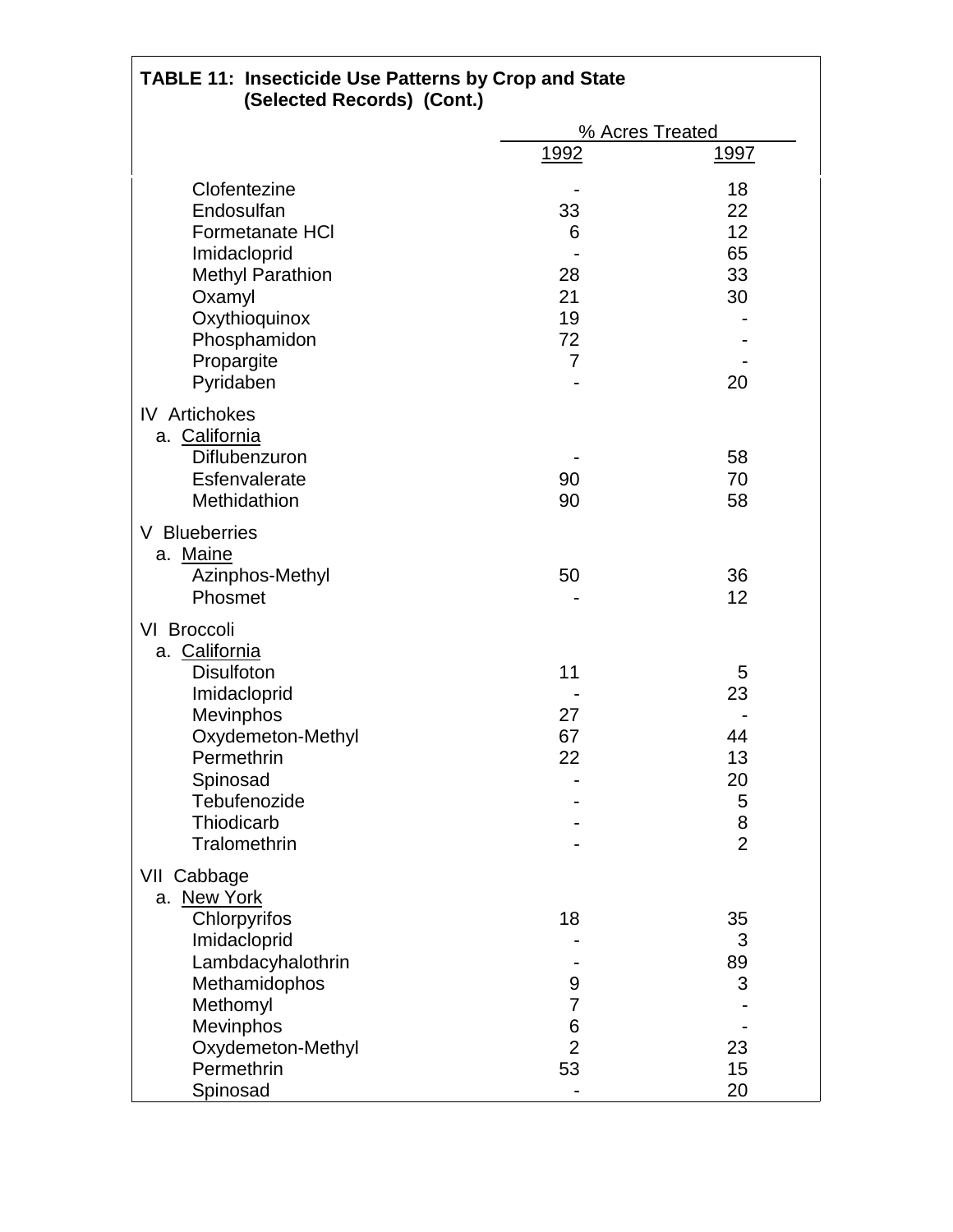| <b>TABLE 11: Insecticide Use Patterns by Crop and State</b><br>(Selected Records) (Cont.) |                |                      |
|-------------------------------------------------------------------------------------------|----------------|----------------------|
|                                                                                           |                | % Acres Treated      |
|                                                                                           | <u>1992</u>    | <u> 1997 </u>        |
|                                                                                           |                |                      |
| <b>VIII Cauliflower</b>                                                                   |                |                      |
| a. California<br>Bt                                                                       | 3              | 35                   |
| Endosulfan                                                                                | 58             | $\overline{2}$       |
| Imidacloprid                                                                              |                | 38                   |
| Methomyl                                                                                  | 38             | 17                   |
| Mevinphos                                                                                 | 23             |                      |
| <b>Naled</b>                                                                              | 3              | 9                    |
| Spinosad                                                                                  |                | 18                   |
| Thiodicarb                                                                                |                | 10                   |
|                                                                                           |                |                      |
| IX Celery                                                                                 |                |                      |
| a. California<br>Abamectin                                                                |                |                      |
| Azadirachtin                                                                              | 17             | 46<br>$\overline{7}$ |
| <b>Bt</b>                                                                                 | 35             | 53                   |
| Cyromazine                                                                                |                | 26                   |
| Diazinon                                                                                  | 16             | $\overline{4}$       |
| Endosulfan                                                                                | 9              |                      |
| <b>Mevinphos</b>                                                                          | 31             |                      |
| Naled                                                                                     | 8              |                      |
| Oxamyl                                                                                    | 54             | 89                   |
| Spinosad                                                                                  |                | 31                   |
| Thiodicarb                                                                                |                | 63                   |
|                                                                                           |                |                      |
| b. Florida                                                                                |                |                      |
| Acephate                                                                                  |                | 100                  |
| Cyromazine*                                                                               | 94             | 100                  |
| Methamidophos                                                                             | 84             |                      |
| * Rate reduced by 33%                                                                     |                |                      |
| X Citrus                                                                                  |                |                      |
| a. California                                                                             |                |                      |
| Carbaryl*                                                                                 | $\overline{2}$ | 5                    |
| Chlorpyrifos**                                                                            | 43             | 49                   |
| Cyfluthrin                                                                                | 3              | 51                   |
| Dimethoate                                                                                | 34             | 6                    |
| Formetanate HCI                                                                           | 47             | 5                    |
| Methidathion**                                                                            | 8              | 5                    |
| * Rate up 50%                                                                             |                |                      |
| ** Rate up 40%                                                                            |                |                      |
| b. Florida                                                                                |                |                      |
| Abamectin                                                                                 | 34             | 42                   |
| Aldicarb                                                                                  | 17             | 7                    |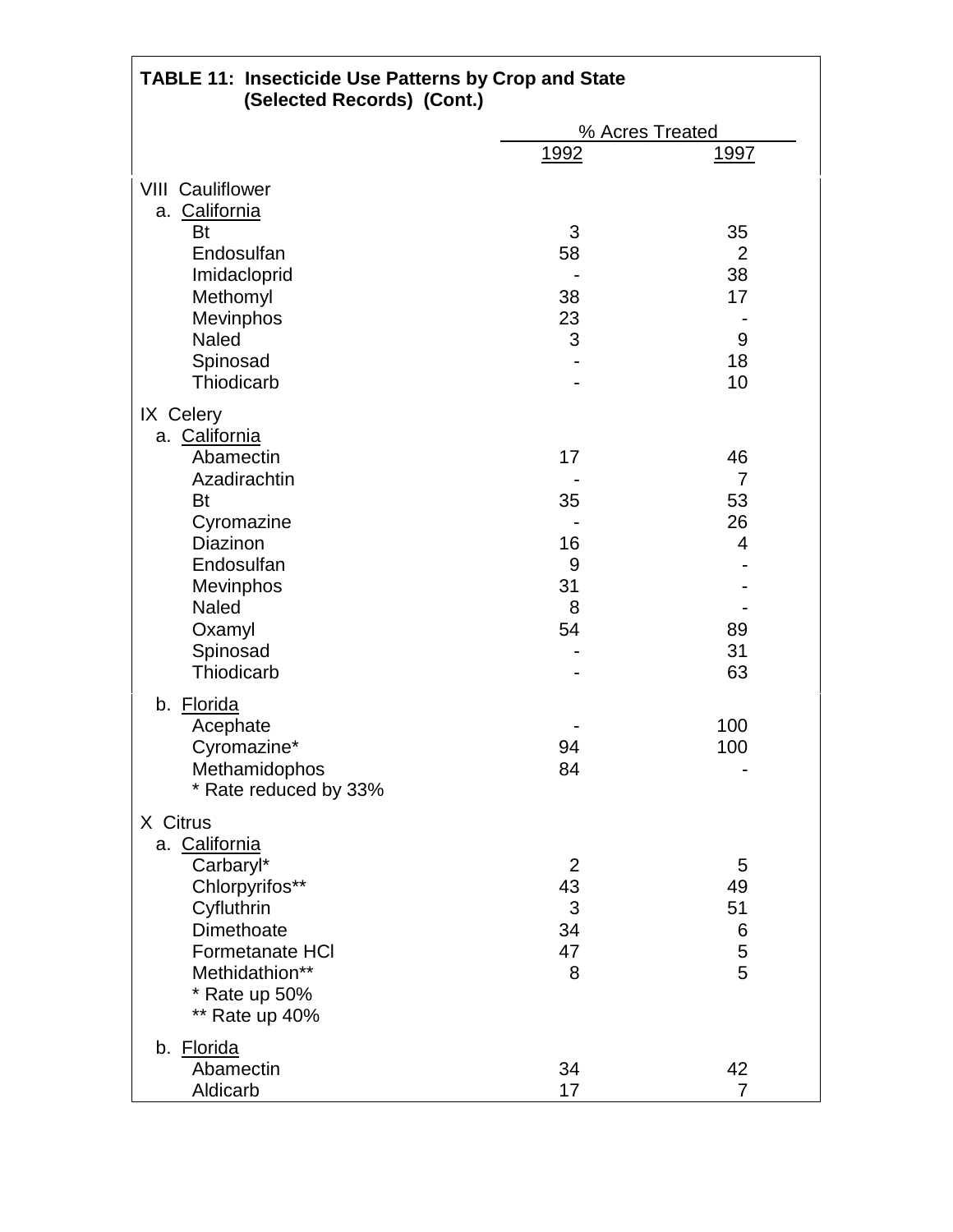| <b>TABLE 11: Insecticide Use Patterns by Crop and State</b><br>(Selected Records) (Cont.) |                |                           |  |
|-------------------------------------------------------------------------------------------|----------------|---------------------------|--|
|                                                                                           |                | % Acres Treated           |  |
|                                                                                           | <u>1992</u>    | <u> 1997</u>              |  |
| Diazinon                                                                                  | $\overline{4}$ |                           |  |
| Dicofol                                                                                   | 22             | 1                         |  |
| Diflubenzuron                                                                             |                | 4                         |  |
| Ethion                                                                                    | 44             | 18                        |  |
| <b>Fenbutatin Oxide</b>                                                                   | 39             | 8                         |  |
| <b>Formetanate HCI</b>                                                                    | 1              |                           |  |
| Methidathion                                                                              | $\overline{2}$ |                           |  |
| Oil*                                                                                      | 53             | 89                        |  |
| Oxythioquinox                                                                             | 22             | $\overline{4}$            |  |
| * Rate increased by 45%                                                                   | 80             | 27                        |  |
| XI Corn                                                                                   |                |                           |  |
| a. <b>Illinois</b>                                                                        |                |                           |  |
| Carbofuran                                                                                | 1              |                           |  |
| Chlorethoxyfos                                                                            |                | $\overline{2}$            |  |
| Chlorpyrifos                                                                              | 11             | 8                         |  |
| Cyfluthrin                                                                                |                | $\overline{2}$            |  |
| Fonofos                                                                                   | 4              |                           |  |
| Lambdacyhalothrin                                                                         |                | 3                         |  |
| Permethrin                                                                                | $\overline{2}$ | 9                         |  |
| Tebupirimphos                                                                             |                | $\overline{2}$            |  |
| <b>Tefluthrin</b>                                                                         | 1              | $\overline{7}$            |  |
| <b>Terbufos</b>                                                                           | 6              | 5                         |  |
|                                                                                           |                |                           |  |
| b. Kansas                                                                                 |                |                           |  |
| <b>Bifenthrin</b>                                                                         | 7              | 20                        |  |
| Dimethoate                                                                                | 1              |                           |  |
| <b>Disulfoton</b>                                                                         | 5              |                           |  |
| <b>Methyl Parathion</b>                                                                   | 7              | 10                        |  |
| Propargite                                                                                | 5              |                           |  |
| XII Cotton                                                                                |                |                           |  |
| a. Arizona                                                                                |                |                           |  |
| Acephate*                                                                                 | 69             | 96                        |  |
| <b>Buprofezin</b>                                                                         |                | 12                        |  |
| <b>Dicofol</b>                                                                            | 30             | $\overline{2}$            |  |
| <b>Ethyl Parathion</b>                                                                    | 16             |                           |  |
| Fenpropathrin                                                                             | 39             | 18                        |  |
| Fenvalerate                                                                               | 7              |                           |  |
| Imidacloprid                                                                              |                | 20                        |  |
| Methamidophos                                                                             | 25             | $\ensuremath{\mathsf{3}}$ |  |
| Methomyl                                                                                  | 29             | 6                         |  |
| Permethrin                                                                                | 23             |                           |  |
| Propargite                                                                                | 19             | $\overline{2}$            |  |
| Pyriproxyfen                                                                              |                | 51                        |  |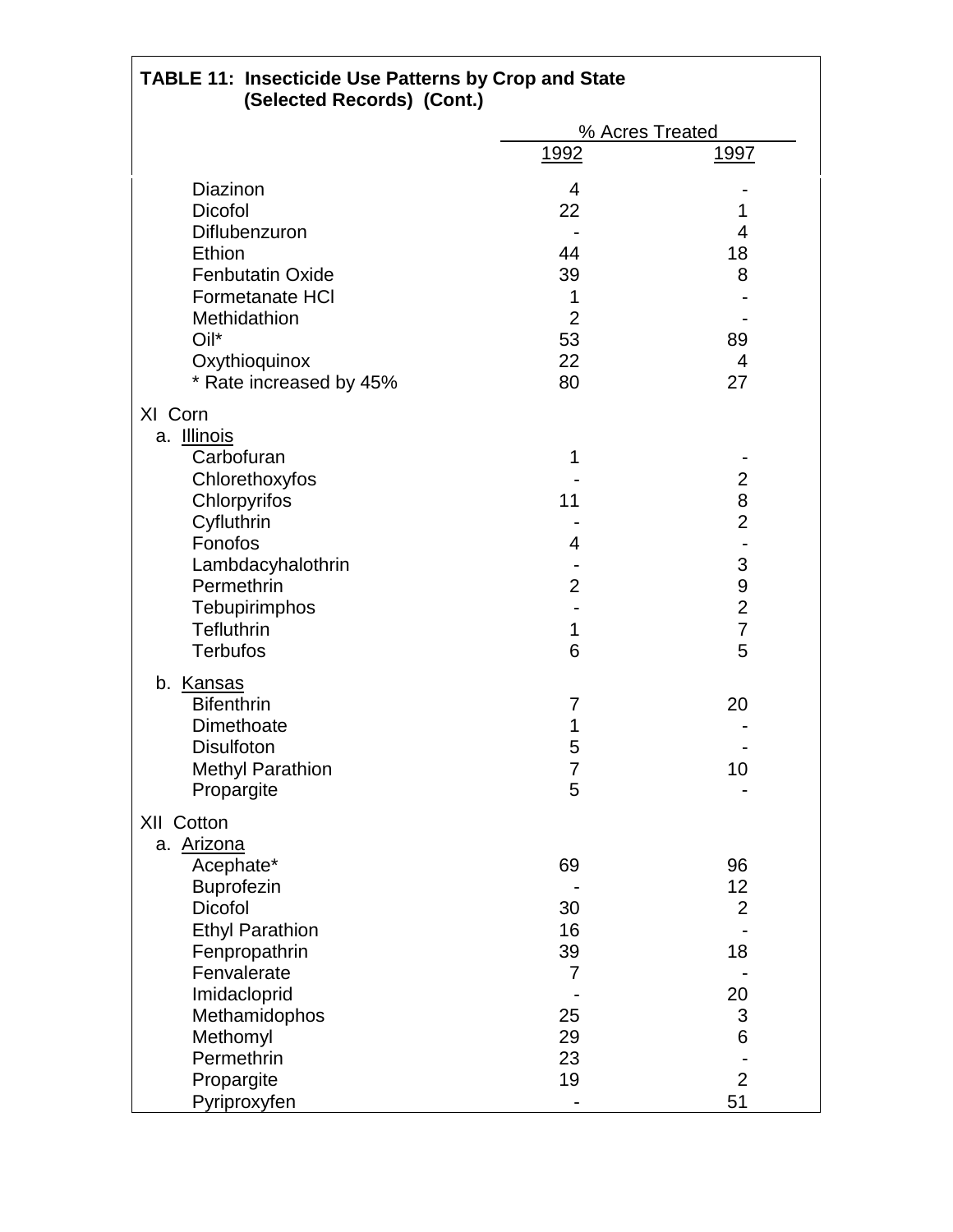| TABLE 11: Insecticide Use Patterns by Crop and State<br>(Selected Records) (Cont.) |                |                 |
|------------------------------------------------------------------------------------|----------------|-----------------|
|                                                                                    |                | % Acres Treated |
|                                                                                    | 1992           | <u> 1997</u>    |
| Sulprofos                                                                          | 5              |                 |
| * Rate reduced by 40%                                                              |                |                 |
| b. California                                                                      |                |                 |
| Abamectin                                                                          | 25             | 40              |
| Aldicarb                                                                           | 10             | 29              |
| Amitraz                                                                            |                | 12              |
| <b>Bifenthrin</b>                                                                  | 66             | $\overline{7}$  |
| <b>Buprofezin</b>                                                                  |                | 1               |
| Chlorpyrifos                                                                       | 13             | 40              |
| <b>Dicofol</b>                                                                     | 48             | 22              |
| Diflubenzuron                                                                      |                | 3               |
| Dimethoate                                                                         | 33             | 11              |
| Imidacloprid                                                                       |                | 41              |
| Methidathion                                                                       | $\overline{2}$ |                 |
| <b>Naled</b>                                                                       | $\overline{4}$ | 30              |
| Oxydemeton-Methyl*                                                                 | 6              | 5               |
| Propargite                                                                         | 11             | 8               |
| Pyriproxyfen                                                                       |                | 5               |
| * Rate reduced by 33%                                                              |                |                 |
| c. Mississippi                                                                     |                |                 |
| Acephate                                                                           | 18             | 39              |
| Aldicarb                                                                           | 16             | 49              |
| Azinphos-Methyl                                                                    | 25             | 4               |
| <b>Bifenthrin</b>                                                                  | 15             |                 |
| Carbofuran                                                                         |                | 11              |
| Cypermethrin*                                                                      | 21             | 19              |
| Deltamethrin                                                                       |                | 5               |
| Dicrotophos                                                                        | 35             | 12              |
| Esfenvalerate                                                                      | 33             | 10              |
| Fenamiphos                                                                         | 1              |                 |
| Imidacloprid                                                                       |                | 9               |
| Lambdacyhalothrin**                                                                | 45             | 38              |
| Malathion                                                                          | 8              | 34              |
| Methomyl                                                                           | 26             | 6               |
| Methyl Parathion***                                                                | 79             | 73              |
| Oxydemeton-Methyl                                                                  | $\overline{2}$ |                 |
| Oxamyl                                                                             | 21             | 3               |
| Permethrin                                                                         | 5              |                 |
| Phorate                                                                            | 1              | 6               |
| Profenofos                                                                         | 49             | 11              |
| Spinosad                                                                           |                | 23              |
| Sulprofos                                                                          | 23             | 11              |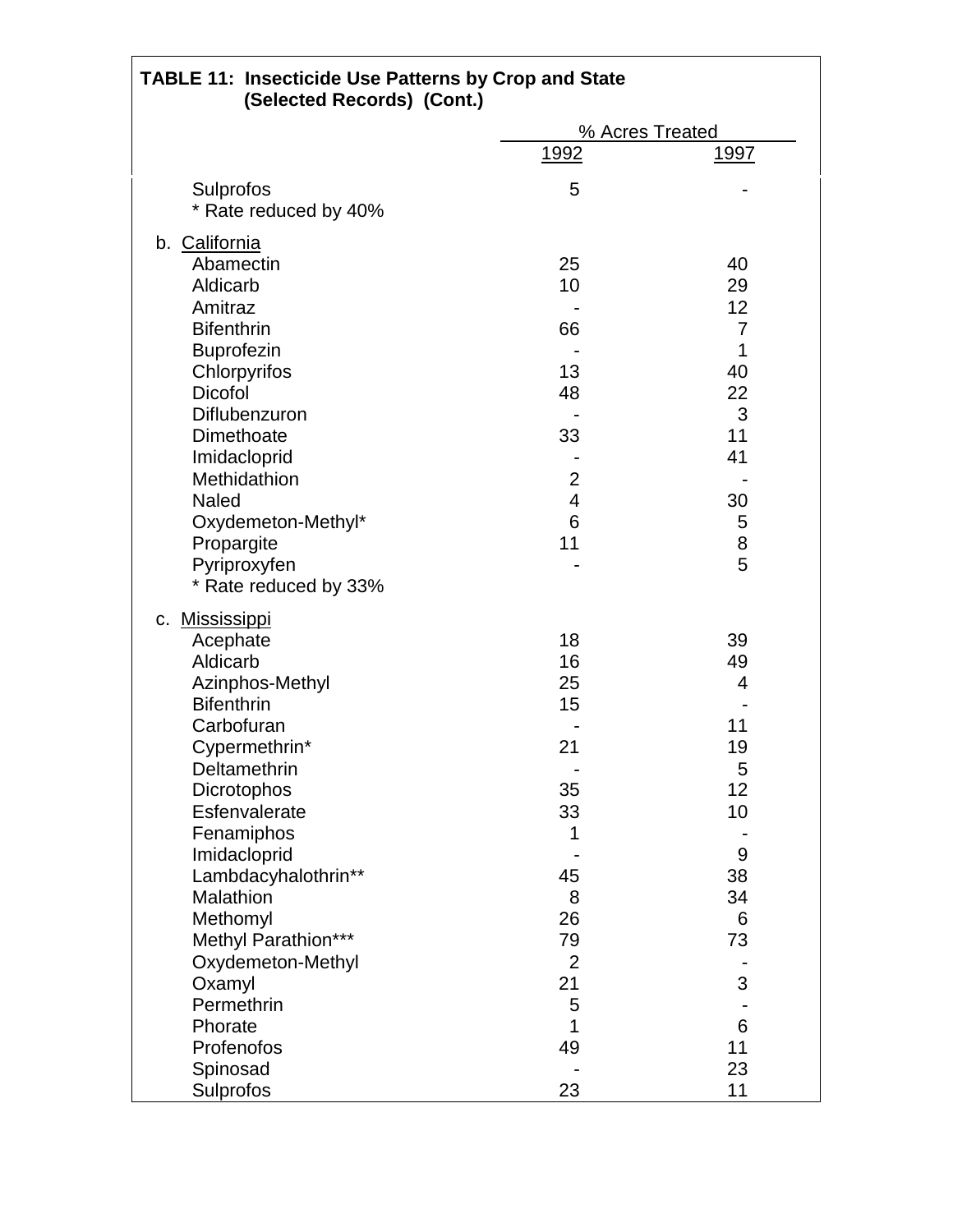| <b>TABLE 11: Insecticide Use Patterns by Crop and State</b><br>(Selected Records) (Cont.)                                                                                                |                                           |                                    |
|------------------------------------------------------------------------------------------------------------------------------------------------------------------------------------------|-------------------------------------------|------------------------------------|
|                                                                                                                                                                                          |                                           | % Acres Treated                    |
|                                                                                                                                                                                          | <u>1992</u>                               | <u> 1997 </u>                      |
| Tebufenozide<br>Thiodicarb<br>Tralomethrin<br>* Rate reduced by 25%<br>** Rate reduced by 50%<br>*** Rate reduced by 33%                                                                 | 38<br>18                                  | 11<br>4<br>$\overline{4}$          |
| <b>XIII Cranberries</b><br>a. Massachusetts<br>Chlorpyrifos*<br>Diazinon*<br><b>Ethyl Parathion</b><br>* Rate doubled                                                                    | 70<br>80<br>100                           | 87<br>77                           |
| XIV Grapes<br>a. California<br>Carbaryl*<br>Chlorpyrifos<br>Cryolite*<br>Endosulfan<br>Imidacloprid<br>Methomyl<br><b>Naled</b><br>* Rate reduced by 50%                                 | 9<br>71<br>12<br>14<br>12                 | 3<br>6<br>78<br>1<br>48<br>11<br>1 |
| <b>XV</b> Green Peas<br>a. Washington<br>Dimethoate<br>Mevinphos                                                                                                                         | 25<br>26                                  | 54                                 |
| <b>XVI Hazelnuts</b><br>a. Oregon<br>Azinphos-Methyl<br>Carbaryl<br>Chlorpyrifos<br>Diazinon<br>Endosulfan<br>Esfenvalerate*<br>Oxydemeton-Methyl<br>Permethrin<br>* Rate reduced by 50% | 17<br>4<br>39<br>6<br>10<br>58<br>3<br>18 | 4<br>33<br>1<br>92<br>1            |
| XVII Hops<br>a. Oregon<br>Abamectin<br><b>Bifenthrin</b>                                                                                                                                 | 49                                        | 100<br>10                          |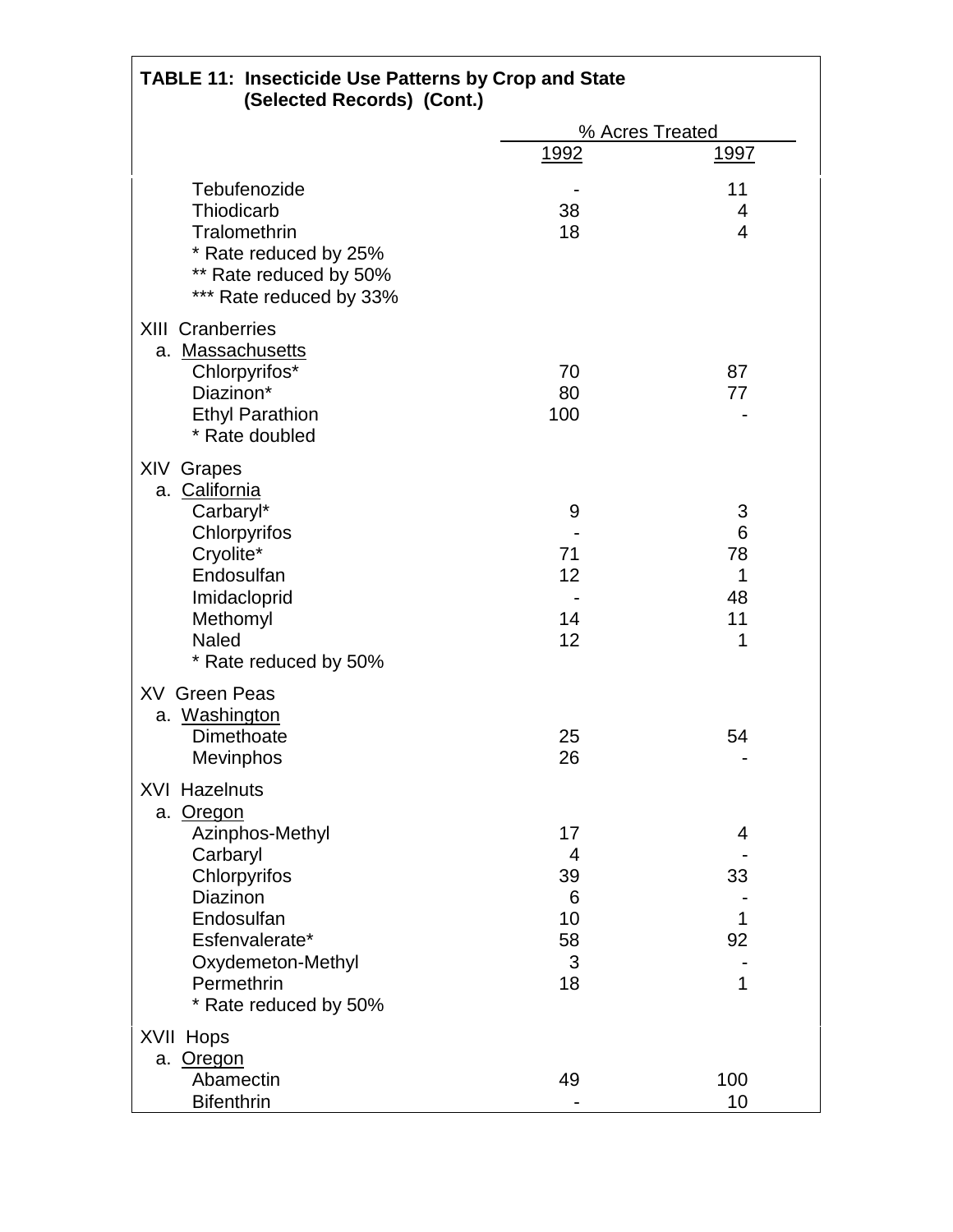| <b>TABLE 11: Insecticide Use Patterns by Crop and State</b><br>(Selected Records) (Cont.)                                                                                                                                                         |                                        |                                                                                 |
|---------------------------------------------------------------------------------------------------------------------------------------------------------------------------------------------------------------------------------------------------|----------------------------------------|---------------------------------------------------------------------------------|
|                                                                                                                                                                                                                                                   |                                        | % Acres Treated                                                                 |
|                                                                                                                                                                                                                                                   | <u>1992</u>                            | <u> 1997 </u>                                                                   |
| Chlorpyrifos<br>Diazinon<br><b>Dicofol</b><br>Imidacloprid                                                                                                                                                                                        | 61<br>100<br>25                        | 25<br>100                                                                       |
| Propargite                                                                                                                                                                                                                                        | 100                                    | 10                                                                              |
| b. Washington<br>Hexythiazox                                                                                                                                                                                                                      |                                        | 62                                                                              |
| <b>XVIII Lettuce</b><br>a. California<br>Abamectin<br>Acephate<br>Azadirachtin<br><b>Bt</b><br>Cyromazine<br>Diazinon<br>Endosulfan<br>Imidacloprid<br>Methomyl*<br>Mevinphos<br>Spinosad<br>Thiodicarb<br>Tralomethrin<br>* Rate declined by 50% | 14<br>75<br>9<br>36<br>3<br>38<br>51   | 20<br>51<br>9<br>47<br>$\overline{7}$<br>52<br>14<br>85<br>76<br>22<br>23<br>13 |
| XIX Mint<br>a. Oregon<br>Acephate<br>Chlorpyrifos<br>Fonofos<br>Oxamyl<br>Oxydemeton-Methyl                                                                                                                                                       | 70<br>30<br>38<br>60<br>$\overline{2}$ | 24<br>27<br>24<br>45                                                            |
| XX Onions<br>a. Idaho<br>Chlorpyrifos<br>Ethion                                                                                                                                                                                                   | 8<br>55                                | 78                                                                              |
| b. Oregon<br>Cypermethrin<br>Lambdacyhalothrin<br>Oxamyl<br>Oxydemeton-Methyl                                                                                                                                                                     | 68<br>40<br>16                         | $\overline{7}$<br>91<br>16                                                      |
| Permethrin                                                                                                                                                                                                                                        | 30                                     | 11                                                                              |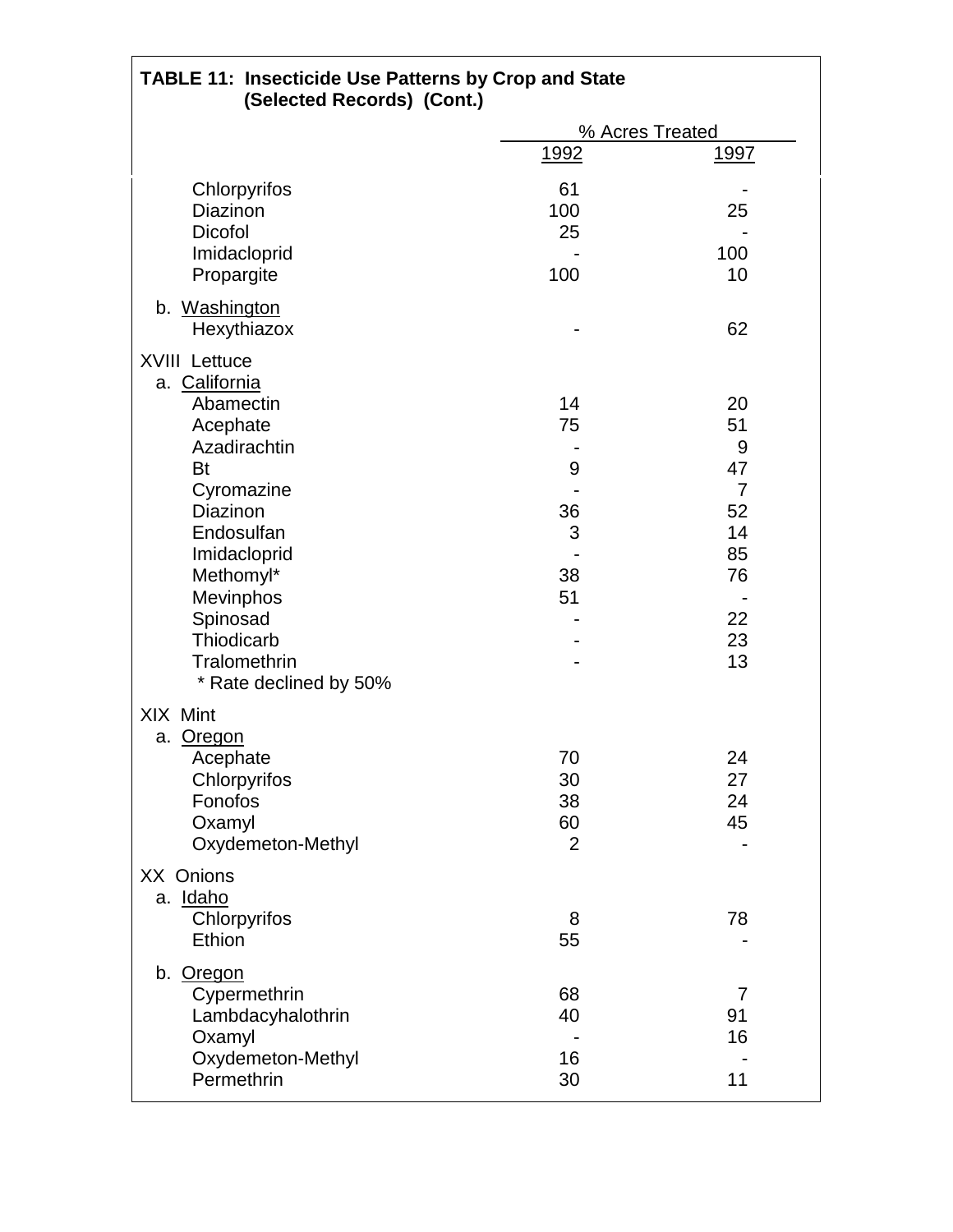| <b>TABLE 11: Insecticide Use Patterns by Crop and State</b><br>(Selected Records) (Cont.)               |                      |                                       |
|---------------------------------------------------------------------------------------------------------|----------------------|---------------------------------------|
|                                                                                                         |                      | % Acres Treated                       |
|                                                                                                         | 1992                 | <u> 1997 </u>                         |
| <b>XXI Peaches</b>                                                                                      |                      |                                       |
| a. California                                                                                           |                      |                                       |
| Azinphos-Methyl                                                                                         | 36                   | $\overline{2}$                        |
| <b>Bt</b>                                                                                               | 9                    | 50                                    |
| Carbaryl                                                                                                | 25                   | 5                                     |
| Clofentezine                                                                                            |                      | 11                                    |
| Esfenvalerate                                                                                           | 22                   | 39                                    |
| <b>Fenbutatin Oxide</b>                                                                                 | 37                   | 28                                    |
| Methidathion                                                                                            | 36                   | 18                                    |
| <b>Methyl Parathion</b>                                                                                 | 7                    | 25                                    |
| Propargite                                                                                              | 33                   |                                       |
| b. Georgia                                                                                              |                      |                                       |
| Esfenvalerate                                                                                           |                      | 20                                    |
| <b>Methyl Parathion</b>                                                                                 | 17                   | 94                                    |
| Oil                                                                                                     | 9                    | 70                                    |
| <b>XXII Peanuts</b><br>a. Georgia<br>Aldicarb<br>Chlorpyrifos<br>Fenpropathrin<br>Phorate<br>Propargite | 57<br>45<br>10<br>10 | 40<br>25<br>$\overline{2}$<br>40<br>5 |
| <b>XXIII Pears</b>                                                                                      |                      |                                       |
| a. Oregon                                                                                               |                      |                                       |
| Abamectin                                                                                               | 91                   | 75                                    |
| Amitraz                                                                                                 | 88                   | $\overline{7}$                        |
| Cyfluthrin                                                                                              | 53                   |                                       |
| <b>Dicofol</b>                                                                                          | $\overline{2}$       |                                       |
| Endosulfan                                                                                              | 52                   | 4                                     |
| Esfenvalerate                                                                                           | 41                   | 24                                    |
| <b>Fenbutatin Oxide</b>                                                                                 | 12                   | 3                                     |
| Fenoxycarb                                                                                              |                      | 54                                    |
| Formetanate HCI                                                                                         | 7                    | $\overline{2}$                        |
| Hexythiazox                                                                                             |                      | 14                                    |
| Imidacloprid                                                                                            |                      | 9                                     |
| Oxamyl                                                                                                  | 5                    | $\overline{2}$                        |
| Oxythioquinox                                                                                           | 55                   | 10                                    |
| Pyridaben                                                                                               |                      | 19                                    |
| Pyriproxyfen                                                                                            |                      | 65                                    |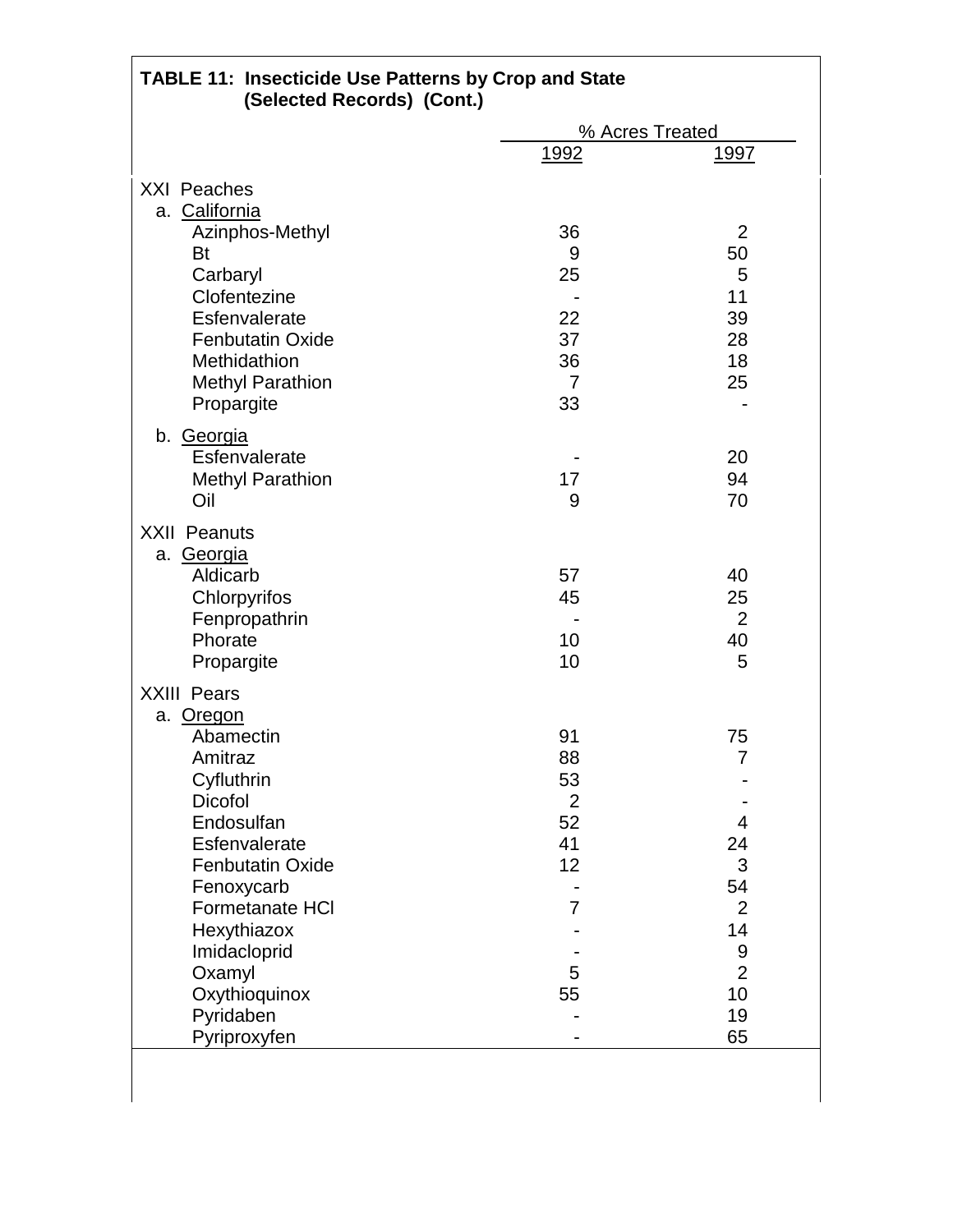| <b>TABLE 11: Insecticide Use Patterns by Crop and State</b><br>(Selected Records) (Cont.)                                                                             |                                              |                                                    |
|-----------------------------------------------------------------------------------------------------------------------------------------------------------------------|----------------------------------------------|----------------------------------------------------|
|                                                                                                                                                                       |                                              | % Acres Treated                                    |
|                                                                                                                                                                       | 1992                                         | <u>1997</u>                                        |
| <b>XXIV Pecans</b><br>a. Georgia                                                                                                                                      |                                              |                                                    |
| Chlorpyrifos                                                                                                                                                          | 45                                           | 65                                                 |
| <b>Dicofol</b>                                                                                                                                                        | 6                                            | 17                                                 |
| <b>Disulfoton</b>                                                                                                                                                     | 13                                           | 6                                                  |
| Endosulfan<br>Ethion                                                                                                                                                  | 47<br>6                                      | 20                                                 |
| <b>Fenbutatin Oxide</b>                                                                                                                                               | 45                                           | 5                                                  |
| Phosmet                                                                                                                                                               |                                              | 25                                                 |
| <b>XXV Potatoes</b>                                                                                                                                                   |                                              |                                                    |
| a. Idaho<br>Aldicarb                                                                                                                                                  |                                              | 11                                                 |
| Carbofuran                                                                                                                                                            | $\overline{c}$                               | 17                                                 |
| Endosulfan                                                                                                                                                            | $\overline{\mathbf{4}}$                      | 13                                                 |
| Ethoprop                                                                                                                                                              | 19                                           | 10                                                 |
| Imidacloprid                                                                                                                                                          |                                              | 8                                                  |
| Methamidophos                                                                                                                                                         | 5                                            | 26                                                 |
| Phorate                                                                                                                                                               | 45                                           | 41                                                 |
| b. Michigan<br>Abamectin<br>Azinphos-Methyl<br>Carbofuran<br>Cryolite<br>Endosulfan<br>Imidacloprid<br>Methamidophos<br><b>Methyl Parathion</b><br>Phorate<br>Phosmet | 49<br>17<br>11<br>47<br>35<br>27<br>16<br>52 | 25<br>12<br>10<br>78<br>24<br>12<br>$\overline{7}$ |
| <b>XXVI Raspberries</b><br>a. Oregon<br><b>Bifenthrin</b><br>Permethrin                                                                                               | 15                                           | 22                                                 |
| XXVII Sorghum<br>a. Kansas<br>Carbofuran<br>Chlorpyrifos<br><b>Ethyl Parathion</b>                                                                                    | 7<br>1<br>15                                 | 5                                                  |
| <b>XXVIII Soybeans</b><br>a. Georgia<br>Diflubenzuron                                                                                                                 |                                              | 70                                                 |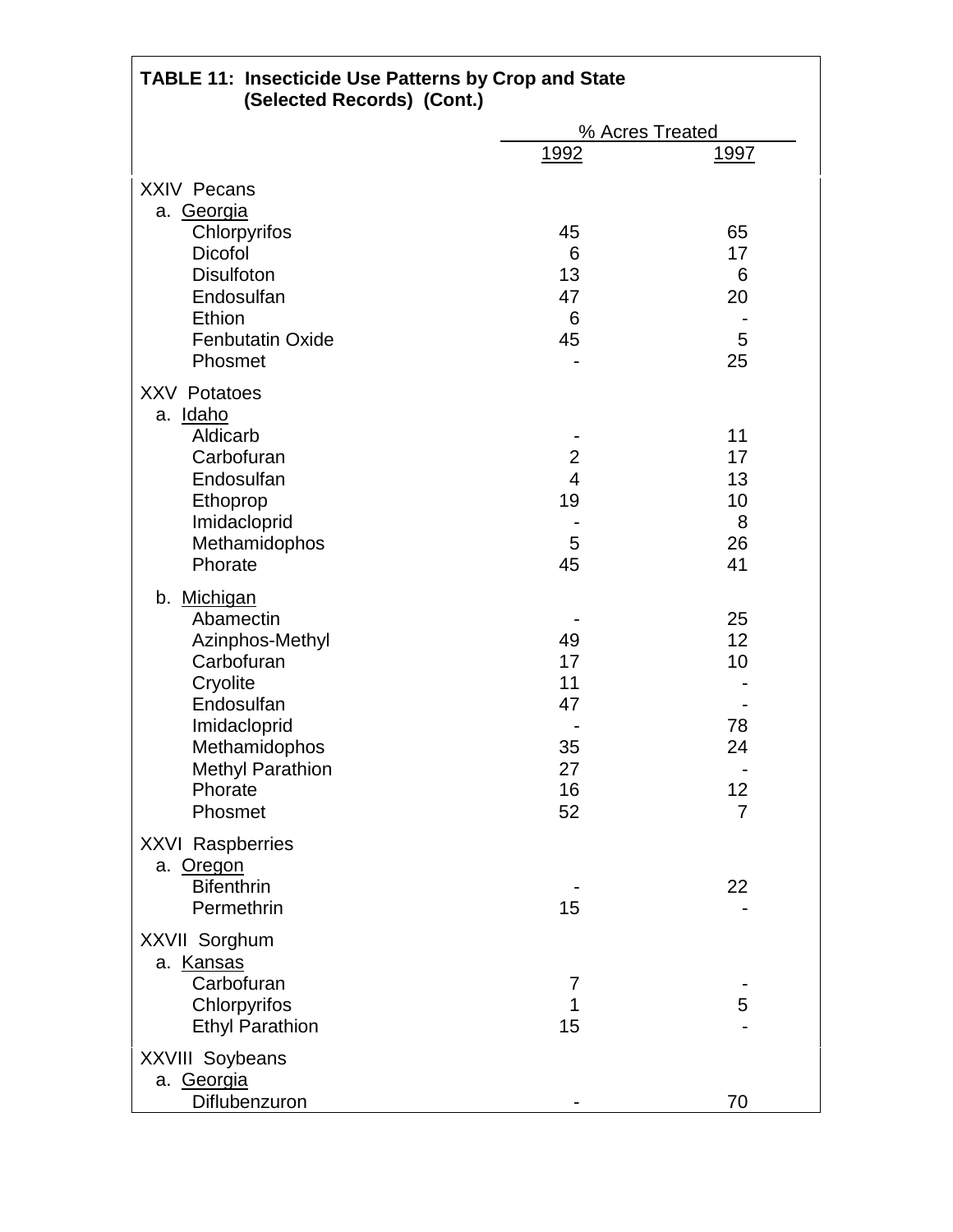| <b>TABLE 11: Insecticide Use Patterns by Crop and State</b><br>(Selected Records) (Cont.)                                                          |                                |                                 |
|----------------------------------------------------------------------------------------------------------------------------------------------------|--------------------------------|---------------------------------|
|                                                                                                                                                    |                                | % Acres Treated                 |
|                                                                                                                                                    | 1992                           | <u> 1997 </u>                   |
| b. Louisiana<br>Lambdacyhalothrin<br><b>Methyl Parathion</b><br>Permethrin<br>Thiodicarb<br>Tralomethrin                                           | 9<br>5<br>$\overline{7}$<br>6  | 4<br>26<br>1<br>12<br>2         |
| <b>XXIX Strawberries</b><br>a. California<br>Abamectin*<br><b>Bifenthrin</b><br>Diazinon<br>Fenpropathrin<br>Hexythiazox<br>Methomyl               | 70<br>13<br>29                 | 67<br>17<br>8<br>17<br>13<br>12 |
| Propargite<br>* Rate increased by 33%                                                                                                              | 40                             |                                 |
| <b>XXX Sugarbeets</b><br>a. Nebraska<br>Carbofuran<br><b>Terbufos</b>                                                                              | 28<br>13                       | 1<br>40                         |
| b. North Dakota<br>Chlorpyrifos                                                                                                                    | 40                             | $\overline{7}$                  |
| <b>XXXI Sugarcane</b><br>a. Louisiana<br>Azinphos-Methyl<br>Tebufenozide                                                                           | 46                             | $\overline{2}$<br>38            |
| <b>XXXII Sunflowers</b><br>a. North Dakota<br>Esfenvalerate<br><b>Ethyl Parathion</b><br>Lambdacyhalothrin<br>Malathion<br><b>Methyl Parathion</b> | 10<br>9<br>$\overline{c}$<br>6 | 41<br>1<br>15<br>$\mathbf{1}$   |
| <b>XXXIII Sweet Corn</b><br>a. Florida<br>Lambdacyhalothrin<br>Methomyl*<br><b>Methyl Parathion</b><br>Thiodicarb<br>* Rate reduced by 50%         | 97<br>6<br>70                  | 74<br>79<br>55                  |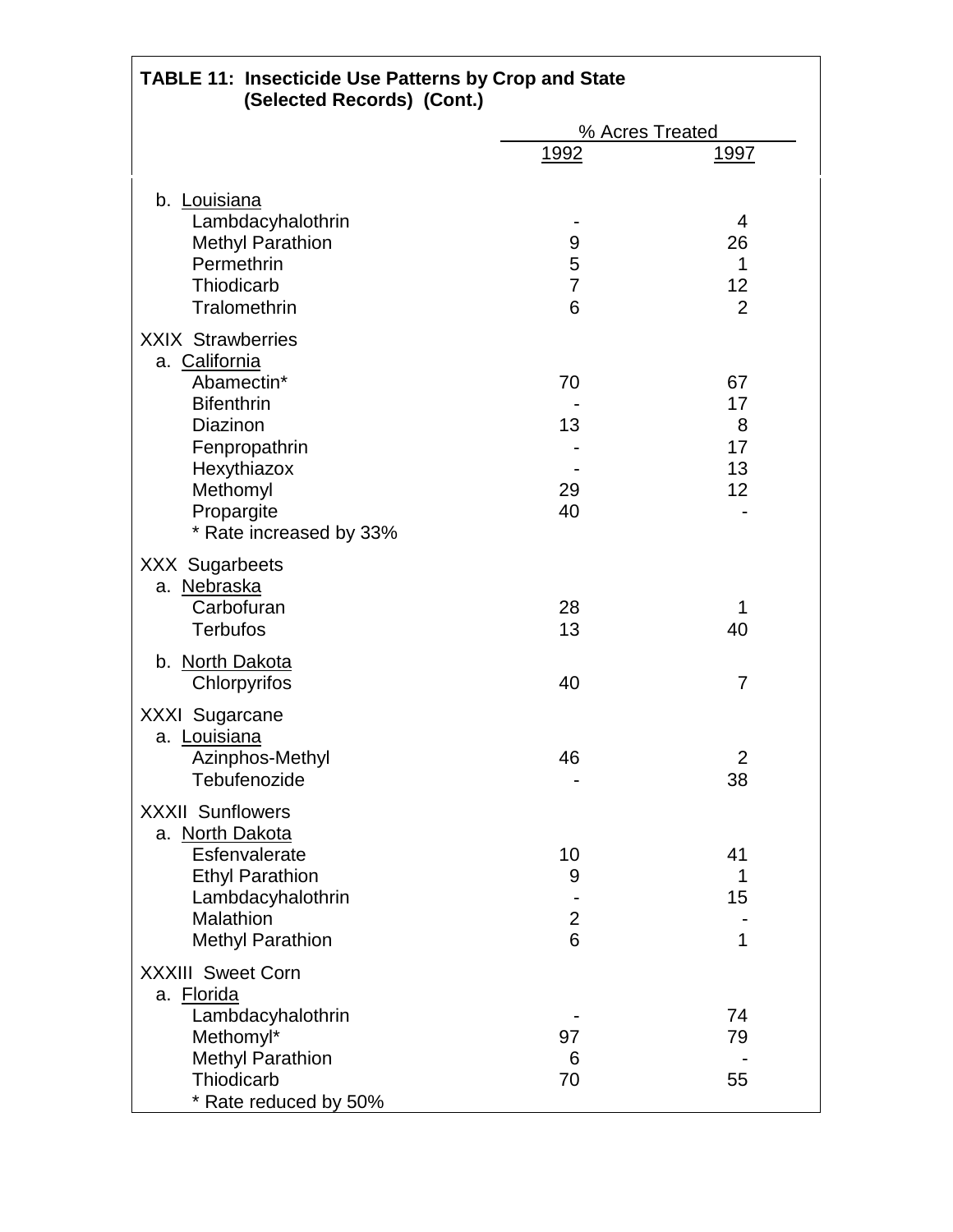| <b>TABLE 11: Insecticide Use Patterns by Crop and State</b><br>(Selected Records) (Cont.)                                                                                                                 |                                               |                                                                                 |
|-----------------------------------------------------------------------------------------------------------------------------------------------------------------------------------------------------------|-----------------------------------------------|---------------------------------------------------------------------------------|
|                                                                                                                                                                                                           |                                               | % Acres Treated                                                                 |
|                                                                                                                                                                                                           | 1992                                          | <u> 1997 </u>                                                                   |
| b. Minnesota<br>Lambdacyhalothrin<br>Methomyl                                                                                                                                                             | 15                                            | 35<br>6                                                                         |
| <b>XXXIV Sweet Peppers</b><br>a. California<br>Abamectin<br>Cyfluthrin<br>Cyromazine<br>Dimethoate<br>Endosulfan<br>Imidacloprid<br>Methamidophos<br>Methomyl<br>Mevinphos<br>Oxamyl<br>Oxydemeton-Methyl | 32<br>11<br>14<br>35<br>15<br>30<br>6         | 15<br>17<br>13<br>16<br>$\overline{2}$<br>31<br>5<br>22<br>19<br>$\overline{2}$ |
| Spinosad<br>b. Florida<br>Abamectin<br>Azinphos- Methyl<br>Chlorpyrifos<br>Dimethoate<br>Endosulfan<br>Imidacloprid                                                                                       | 17<br>18                                      | 20<br>11<br>12<br>17<br>6<br>9<br>41                                            |
| XXXV Tobacco<br>a. North Carolina<br>Acephate*<br>Aldicarb<br>Carbofuran<br>Chlorpyrifos<br>Ethoprop<br>Imidacloprid<br>Methomyl**<br>Spinosad<br>* Rate reduced by 60%<br>** Rate reduced by 50%         | 100<br>22<br>$\overline{2}$<br>62<br>19<br>14 | 87<br>6<br>25<br>6<br>35<br>11<br>13                                            |
| <b>XXXVI Tomatoes</b><br>a. California<br>Abamectin<br>Cyromazine<br>Dimethoate                                                                                                                           | 10                                            | 4<br>3<br>58                                                                    |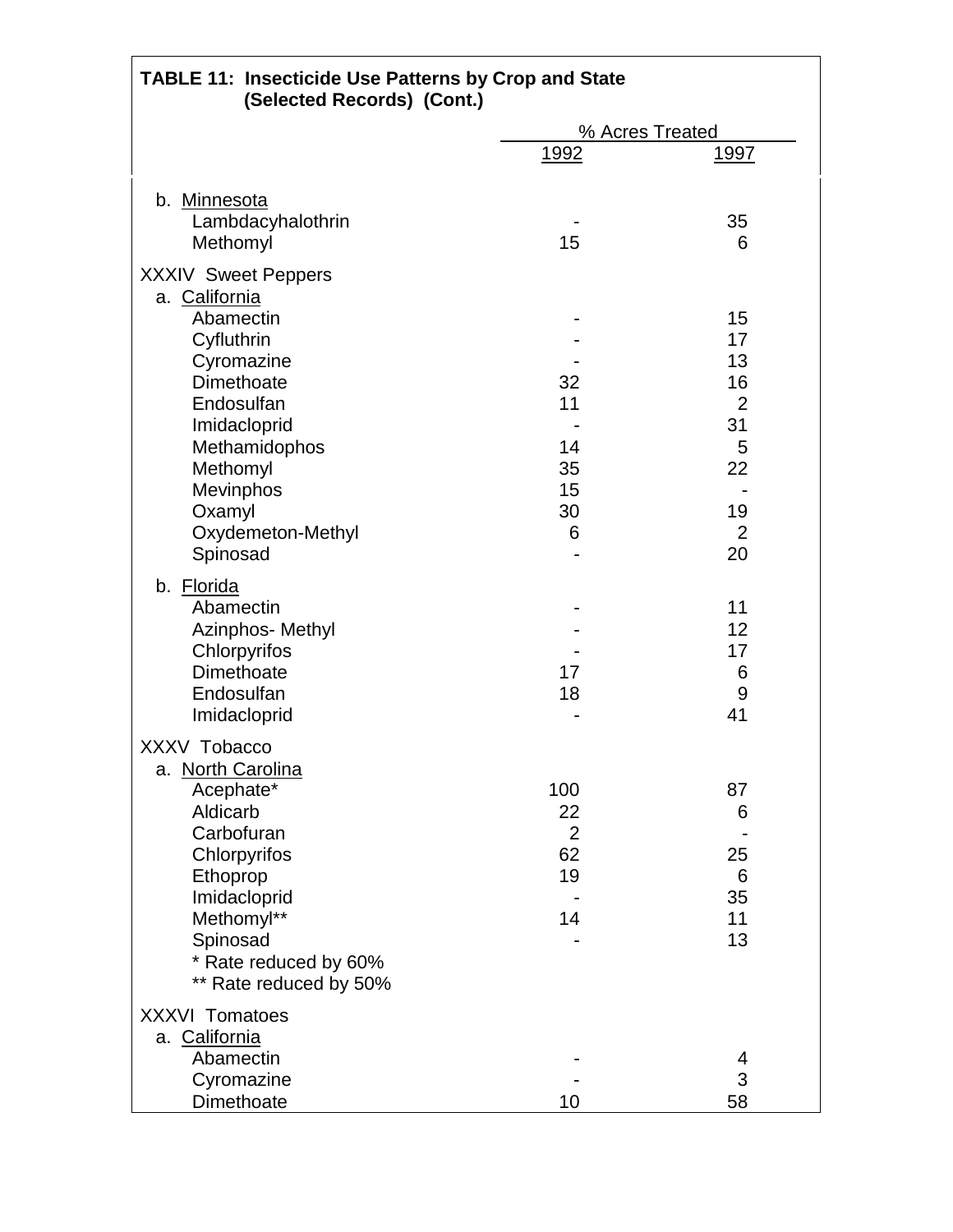| <b>TABLE 11: Insecticide Use Patterns by Crop and State</b><br>(Selected Records) (Cont.) |             |                 |  |
|-------------------------------------------------------------------------------------------|-------------|-----------------|--|
|                                                                                           |             | % Acres Treated |  |
|                                                                                           | <u>1992</u> | <u> 1997 </u>   |  |
| Esfenvalerate                                                                             | 39          | 82              |  |
| Imidacloprid<br>Methomyl                                                                  | 26          | 17<br>74        |  |
|                                                                                           |             |                 |  |
| b. Florida<br>Endosulfan                                                                  | 67          | 23              |  |
| Fenpropathrin                                                                             | 30          | 4               |  |
| Imidacloprid                                                                              |             | 81              |  |
| Methamidophos                                                                             | 64          | 26              |  |
| Oxamyl                                                                                    | 21          | 12              |  |
| <b>XXXVII Walnuts</b><br>a. California                                                    |             |                 |  |
| Chlorpyrifos                                                                              | 59          | 35              |  |
| Methidathion                                                                              | 10          | $\overline{7}$  |  |
| Phosmet                                                                                   |             | 17              |  |
| Tebufenozide                                                                              |             | $\overline{7}$  |  |
| <b>XXXVIII Watermelons</b>                                                                |             |                 |  |
| a. Florida<br>Methamidophos                                                               | 12          | 2               |  |
| Oxamyl                                                                                    |             | $\overline{7}$  |  |
| <b>XXXIX Wheat</b>                                                                        |             |                 |  |
| a. Mississippi                                                                            |             |                 |  |
| Phorate                                                                                   | 20          |                 |  |
| b. Montana                                                                                |             |                 |  |
| Carbaryl                                                                                  |             | 12              |  |
| c. Nebraska                                                                               |             |                 |  |
| <b>Disulfoton</b>                                                                         | 5           |                 |  |
| d. South Carolina                                                                         |             |                 |  |
| <b>Disulfoton</b>                                                                         | 7           | 3               |  |
| Lambdacyhalothrin                                                                         |             | 10              |  |
| <b>Methyl Parathion</b>                                                                   | 5           | 1               |  |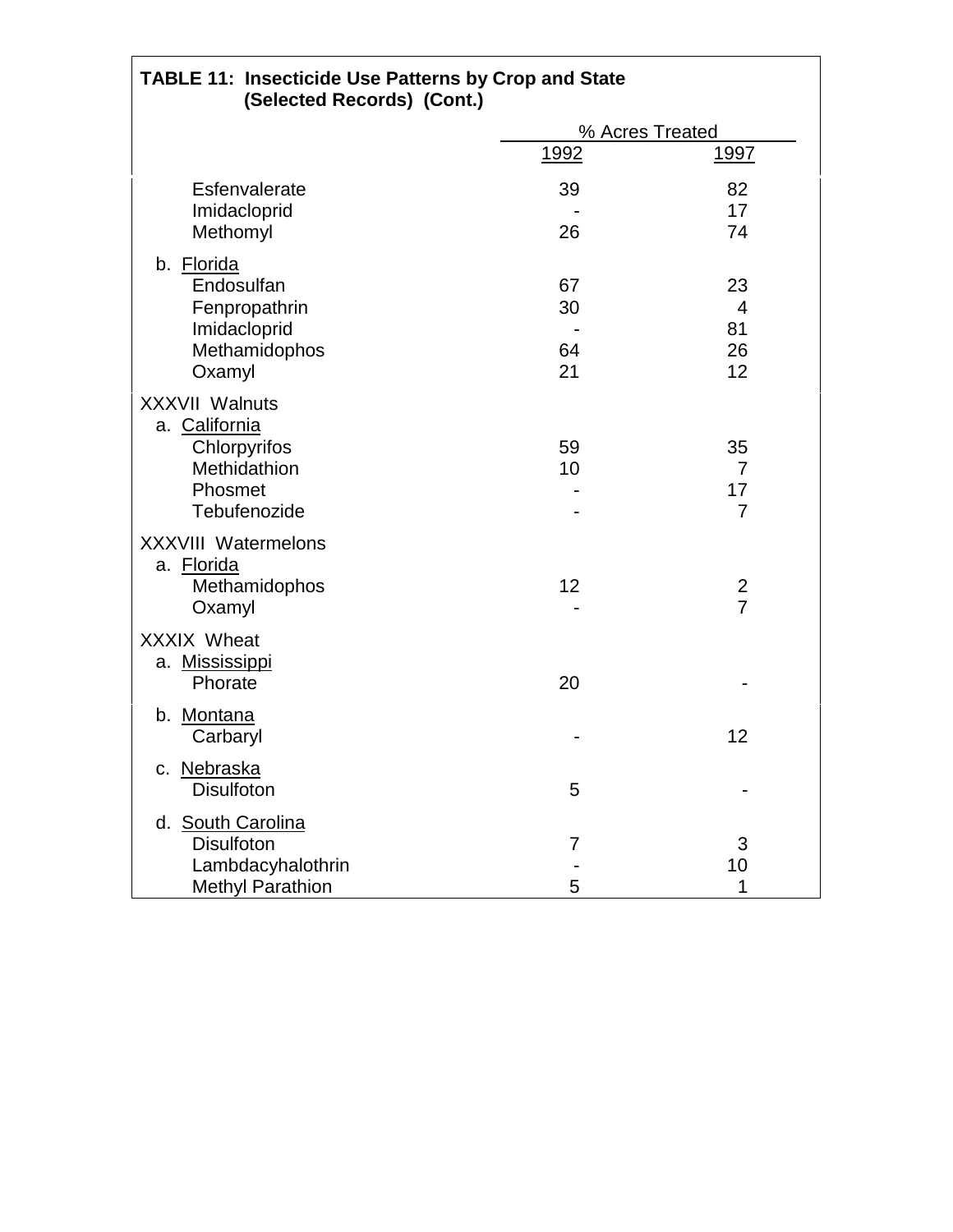#### VI. **Other Pesticides**

#### A. Introduction

The category of "other pesticides" consists of active ingredients that do not clearly or exclusively fit into the category of insecticides, fungicides or herbicides. "Other pesticides" include active ingredients used for soil fumigation, crop desiccation, crop defoliation, crop thinning, sprout inhibition or crop growth regulation.

#### B. Crop Analysis

#### 1. *Apples*

Many apple varieties have the ability to set heavy crops most years. This trait is not totally desirable due to the negative effects a heavy fruit set has on annual production and fruit quality. Chemical thinning improves size, color and quality of fruit [177]. There are four chemicals available for thinning apples. Carbaryl was introduced as an insecticide in 1958. Shortly after its introduction, it was discovered to have thinning properties. It is used regularly as a thinner. (All of carbaryl's usage is included in the "insecticide" category.) The three apple thinning chemicals classified in the "other" category are benzyladenine (Accel), NAA and NAD. Accel was introduced as a thinner in 1994. Research has shown that Accel has the widest window of activity of all the available thinners. In addition to being a reliable thinner, Accel also has been shown to improve fruit size in some cultivars beyond what other thinners accomplish [178].

Accel has been used in Eastern states as a replacement for some of the NAA and NAD usage. Some reduction in use of thinning chemicals, such as NAA, occurred in Michigan in 1997 because it was a cold year, and the state only produced 60%of a crop [296].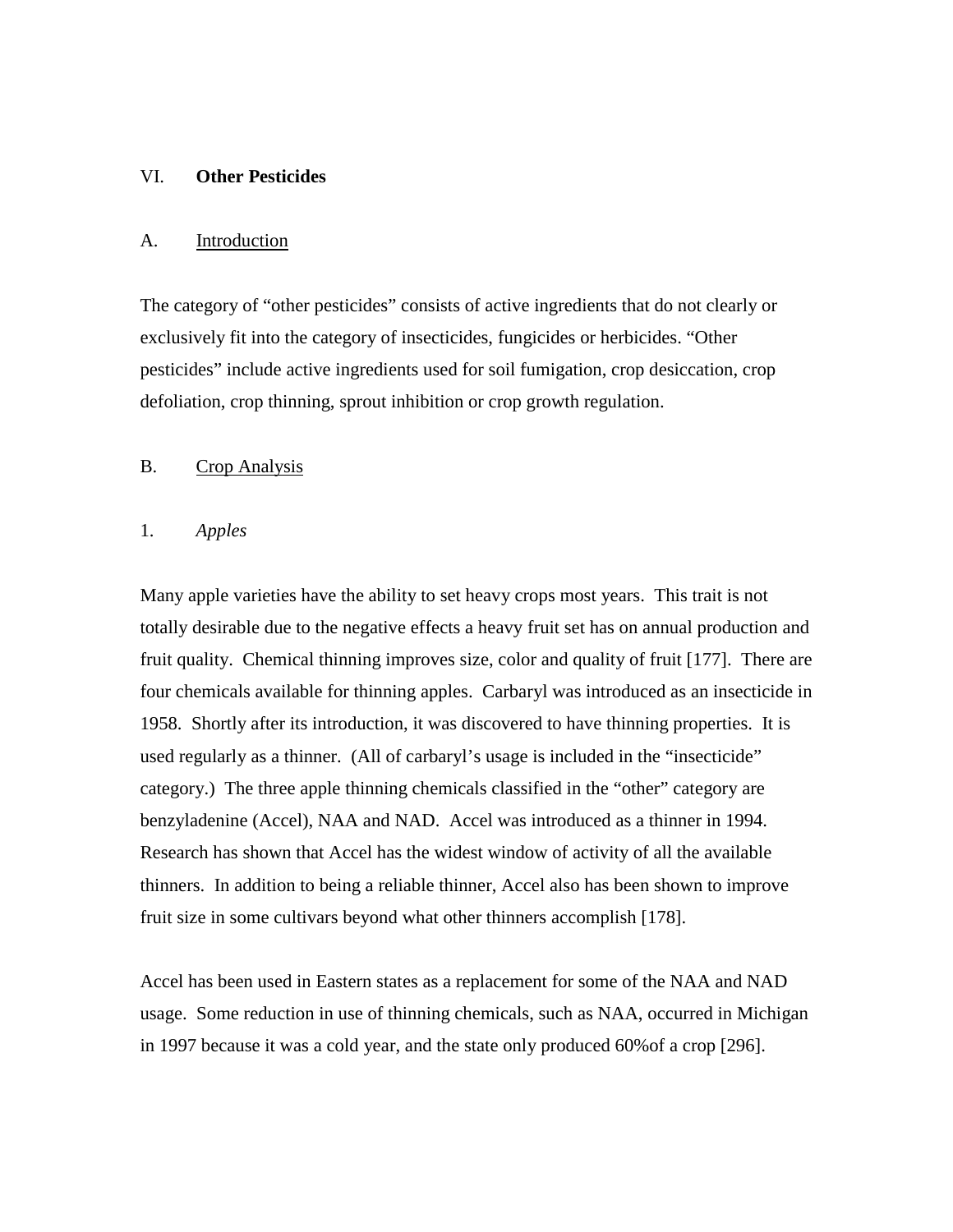In Washington State apples, there was a decrease in the use of cytokinins and gibberellic acid in the 1990's – a combination of these active ingredients is used on red delicious apples to improve their shape. As the number of red delicious apple trees declined in Washington, the use of these growth regulators also declined. A reduction in fruit thinning chemicals also was recorded in Washington in the 1990's (NAA, NAD). This reduction is partially due to the discovery that the use of the foliar fertilizer, ATS, also causes fruit thinning [297]. Research has demonstrated that the foliar fertilizer applications are as effective as the chemical thinners [298]. In 1997, apple growers gained the registration for a new growth regulator, butenoic acid (Retain). Applications of butenoic acid inhibit fruit abscission and delay fruit maturity. Fruit are held on the tree without a loss in firmness. This has the effect of lengthening the harvest season without worrying about fruit drop [299]. The use of butenoic acid has filled many of the needs that formerly were met with applications of daminozide.

# 2*. Carrots*

In the 1980's, California carrot growers primarily used the fumigant 1,3-D for nematode control. In the early 1990's, the use of 1,3-D was suspended in California. Carrot growers switched to the use of metam sodium and were granted an emergency exemption to use methyl bromide. The use of methyl bromide was allowed since metam sodium does not work well when temperatures go below 55º F. Following 1,3-D's reinstatement in the mid-1990's, the emergency registrations for methyl bromide were ended, and 1,3-D reclaimed that use.

#### 3. *Citrus*

Gibberellic acid is applied to citrus to delay senescence, the overripening of fruit. It also is used on navel oranges after oil treatments to prevent rind breakdown (waterspotting). Gibberellic acid assumed new importance when USDA canceled the citrus marketing order in 1993 [156]. With the marketing order, prices were more steady throughout the year. A grower could pick sooner and get an acceptable price. Without the marketing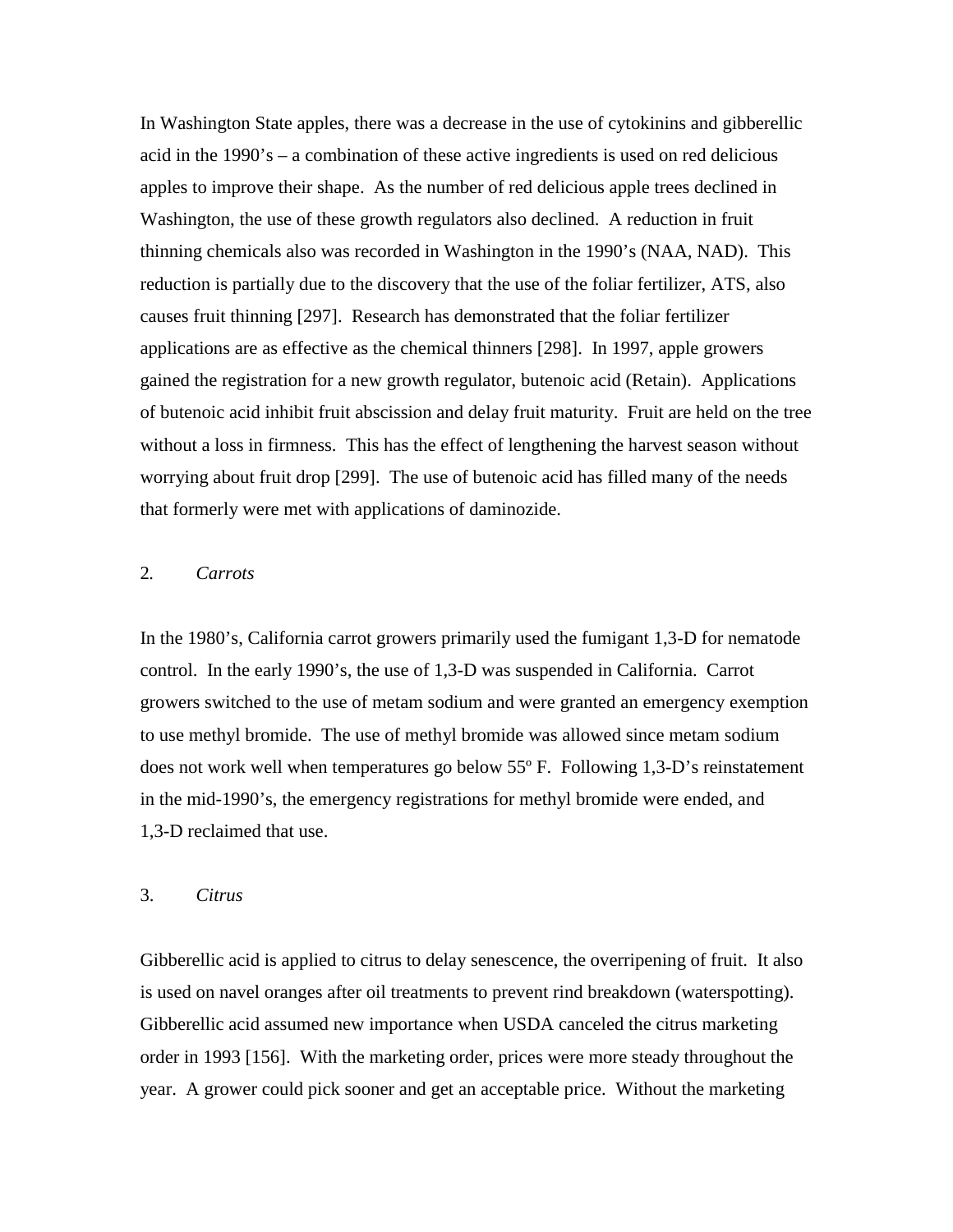order, a glut of harvested fruit in January and February forces down prices. Gibberellic acid is applied to the oranges on the tree when they are approaching maturity, but are still green. The material causes a substantial delay in the rind aging of navels, prolonging ontree storage life. This enables growers to postpone harvest and extend the sales period for oranges to when the market is more advantageous, even into April or May [156].

#### 4. *Cotton*

In harvested cotton, dried leaf material results in trash discounts and green leaf tissue results in off colors. A new product was introduced (Finish), that contains a new active ingredient (cyclanilide) in combination with ethephon. Research demonstrated that the combination provided both boll opening and defoliation [184].

Use of ethephon, a boll opener, and cyclanilide increased, especially in the Southeast where early harvests help avoid crop loss to inclement, late-season weather (i.e., hurricanes) [39]. Increased ethephon use is also attributed to increased competition and availability and decreased costs upon expiration of its patent in the mid-1990's [39].

Ethephon's use increased in Texas, where it facilitates earlier once-over harvesting instead of waiting for all the bolls to open without treatment [183].

Herbicide tolerance and the rotation of cotton with crops such as tomatoes and peppers that are in the same family as nightshade have made weed control in the San Joaquin Valley of California difficult. Hairy and black nightshade are not controlled with available herbicides, and hand hoeing costs approach \$150 per acre in some fields in addition to the cost of cultivation. Research with the use of metam sodium in California cotton demonstrated that 100% control of nightshade is achieved with its application [97].

In the early 1990's, arsenic acid was used on 11% of Texas cotton acreage as a desiccant [182]. At the end of the 1993 growing season, further use of arsenic acid was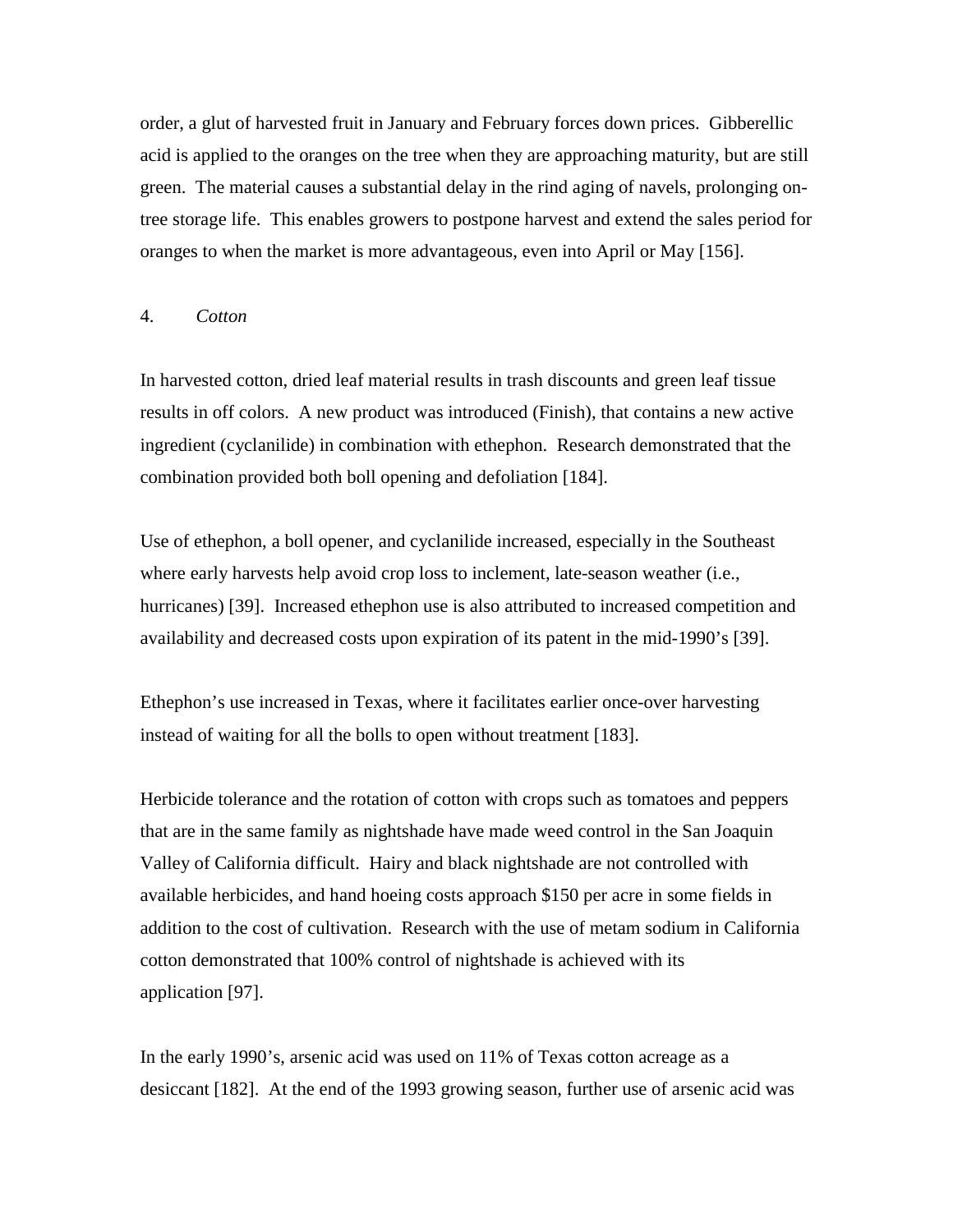prohibited. Growers increased their use of paraquat, which is a weaker desiccant than arsenic acid. In order to improve desiccation, Texas growers also increased their use of the defoliants tribufos and thidiazuron, whose use prior to paraquat's removes most of the leaves and conditions the crop for more complete desiccation with the paraquat treatment [50].

The use of the defoliants thidiazuron, tribufos and dimethipin also increased in the 1990's throughout the cotton producing belt due to changes in the classification system for cotton fiber evaluation, which placed greater emphasis on harvesting cotton free of trash and color pigmentation. The industry adopted high volume instrumentation (HVI) to measure non-lint materials in harvested cotton [37]. Growers increased their use of the defoliants to remove cotton plant leaves from the harvested cotton. Sodium chlorate's use as a defoliant declined since it is less effective than the other defoliants [4].

In California, cacodylic acid (an organic form of arsenic acid) is used as a desiccant. In reaction to concerns regarding high arsenic content of lint exported to European markets, California growers reduced their use of cacodylic acid in the 1990's [51]. Instead of making two cacodylic acid applications, growers substituted a sequence of one cacodylic acid application followed by a paraquat application.

The increasing use of defoliants and boll openers in Texas cotton reflects attempts to manage the crop better, improve yields and harvesting efficiency, and improve quality [183] [185].

A significant increase in the use of mepiquat chloride occurred in Texas. Mepiquat chloride acts as a plant growth regulator; its application shortens the plant, reduces excessive growth and hastens maturity, thereby allowing harvest to occur 3 to 10 days earlier [186]. The use of mepiquat chloride results in a more uniform crop and makes it easier to condition the crop with harvest aids [183].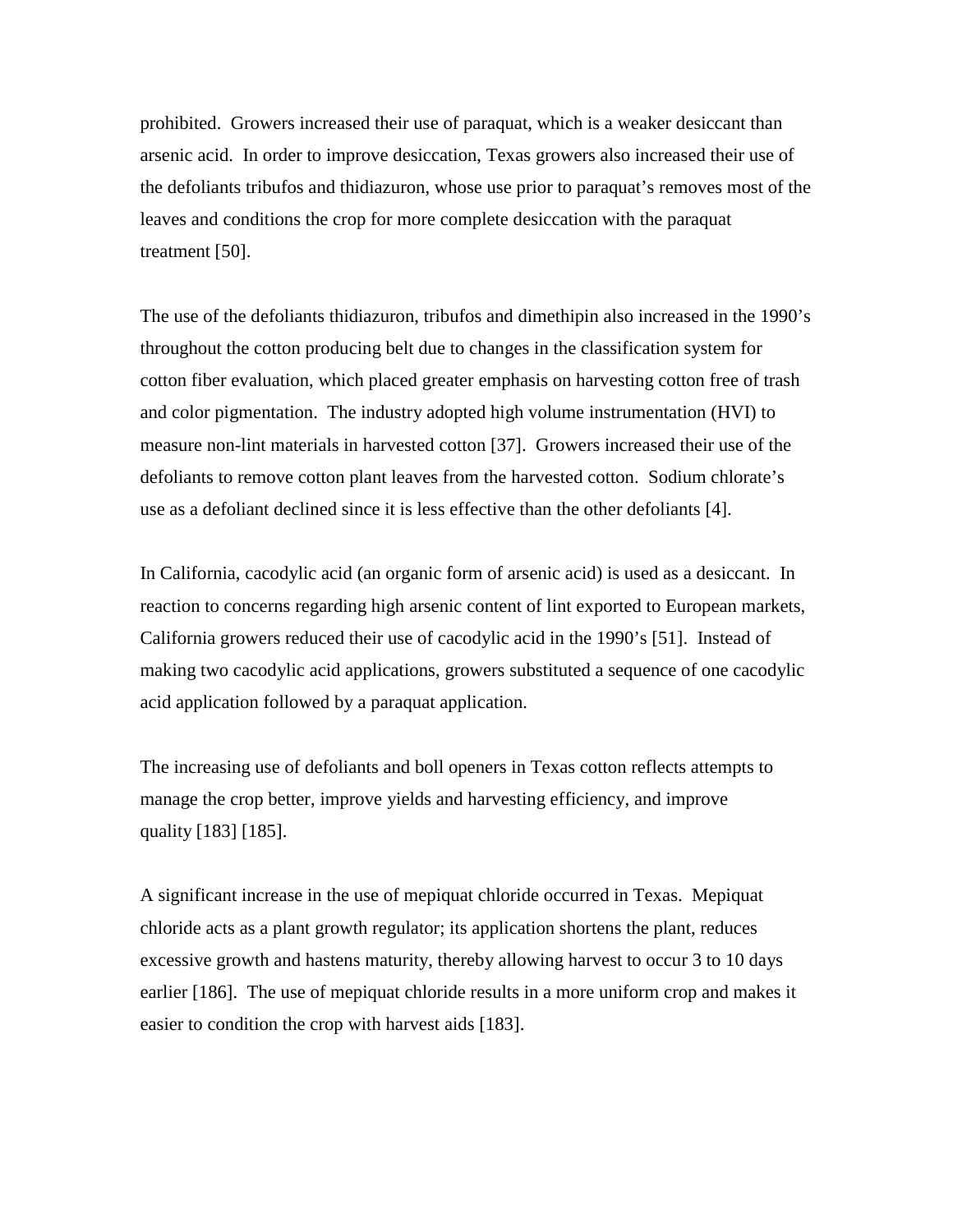## 5. *Grapes*

The percentage of all grape acreage in California that was treated with gibberellic acid declined from 1992 to 1997. Gibberellic acid is applied to seedless varieties of table and raisin grapes to thin berries and increase berry size. Its reduced use is linked, most likely, to a shift in the varieties planted in the 1990's [259]. The percentage of acreage that was planted to seeded varieties, such as Red Globe, increased significantly. Additionally, breeding programs are producing more varieties of seedless grapes with berry characteristics that eliminate the need for gibberellic acid applications [259]. For example, research has demonstrated no value for gibberellic acid applications to the cultivar Crimson seedless [260].

## 6. *Hot Peppers*

The use of 1,3-D for control of nematodes increased in New Mexico hot peppers. Research demonstrated that if a nematicide is not used in the sandy soils of New Mexico, significant economic losses can be expected [348].

# 7. *Onions*

Maleic hydrazide applications to onions help to prevent sprouting. Onion growers increased the use of maleic hydrazide in the 1990's to control sprouting so that the marketing period for onions could be lengthened.

## 8. *Peanuts*

The decline in 1,3-D's use is due to a smaller percent of acres being treated in the Southeast (5% in 1992 to 1% in 1997). 1,3-D declined in use due to its expense and the lower price growers are receiving for peanuts [171]. 1,3-D is difficult to apply and has not been tested with reduced tillage, which is increasing in use.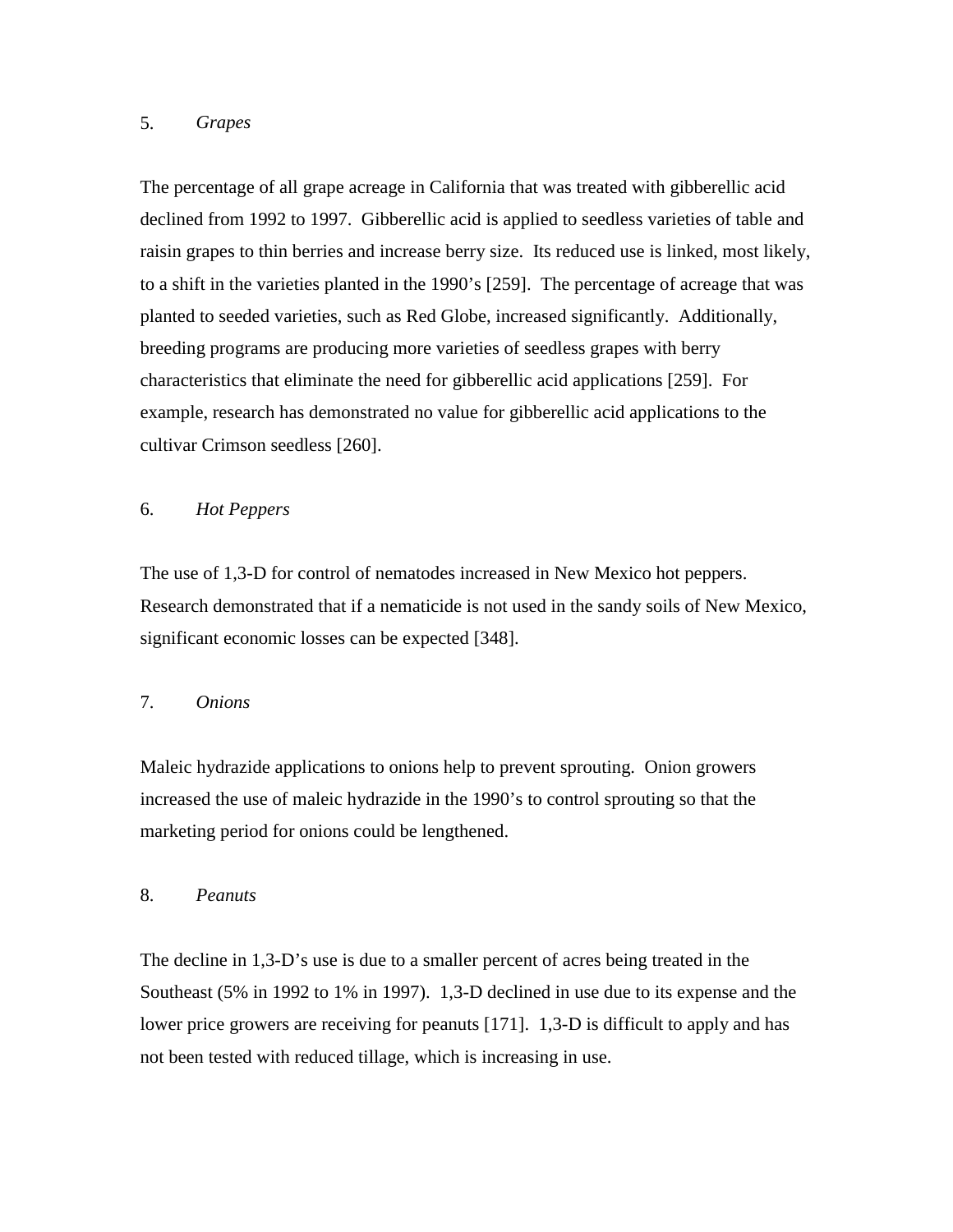#### 9. *Potatoes*

An added effect of the late blight epidemic has been an increase in the use of chemicals that desiccate potato foliage prior to harvest [104]. Prior to 1995, not all potato vines were desiccated prior to harvest. Vine desiccation is effective in preventing the late season development and spread of the disease. By assuring that all vines are totally dead through desiccation, growers can reduce the potential of tuber infections in potatoes that are to be stored. Significant increases occurred in the use of the vine desiccants sulfuric acid and diquat (classified as an herbicide).

Metam sodium usage in Idaho potatoes has proved increasingly popular due to its effectiveness in controlling nematodes, weeds and diseases [154]. Metam sodium was used previously only through sprinkler irrigation systems; now it is available for ground spray, also, and so its market has expanded to growers who do not use sprinklers [154].

An increase in the use of maleic hydrazide in potatoes occurred in the 1990's due to the increased use of potatoes in the processing market. Processors desire a potato without sprouts and of a uniform size. Uniformity in size helps to reduce waste byproducts from the processing of potatoes into french fries. Maleic hydrazide controls sprouting and promotes uniformity.

#### 10. *Soybeans*

In recent years Group IV soybean acreage has increased throughout the South. Group IV soybean allows growers to plant early and to take advantage of moisture that is usually available when plants are in the stages from bloom to pod fill. They also allow producers to harvest as early as August, thereby avoiding fall rains that normally delay harvest when later maturing cultivars are planted (Groups V and VI). Late season weed flushes do not reduce yields, but often create problems at harvest. Optimal yields are obtained with an application of a burndown herbicide, such as paraquat, in combination with a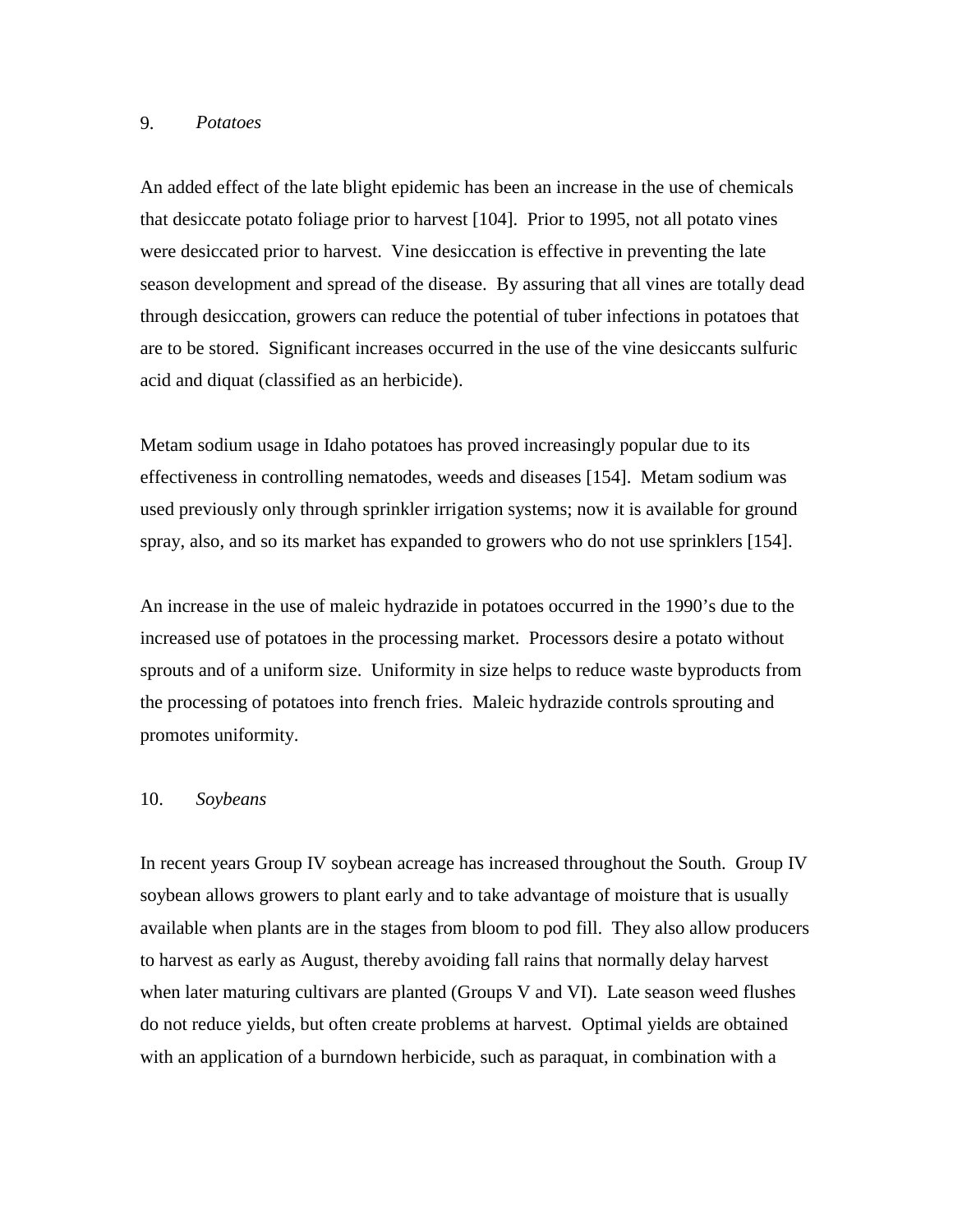desiccant, such as sodium chlorate. The desiccant helps to reduce soybean moisture content [31].

Elevated use of sodium chlorate in the Southeastern U.S. is tied to the increased planting of early-maturing varieties. Weeds are usually controlled with herbicides applied at planting. Some, however, do re-emerge, albeit stunted by the herbicides. By the time these weeds emerge, the early-maturing soybeans are at a much later development stage and thus can outcompete the weeds [35]. However, when the soybean plants reach maturity and begin to desiccate, the canopy opens up, allowing weeds below to benefit. At this point, controlling weeds for harvest may be necessary [36]. Research shows that sodium chlorate mixed with paraquat can control weeds for harvest [36]. Thus, in the mid-1990's there was increasing use of sodium chlorate in Southeastern soybean acreage.

#### 11. *Sugarbeets*

The decrease in 1,3-D's poundage is due largely to a reduction in the percent acres treated in Nebraska and Wyoming (from 13-23% to 4%). Rhizomania disease of sugarbeets first was reported in Nebraska and Wyoming in the early 1990's. Sugarbeet growers increased their use of 1,3-D to control the disease [175]. 1,3-D also was used to control nematodes. 1,3-D's use dropped off for two reasons [175]: (1) by 1997, good disease-resistant sugarbeet varieties were available, so treatment was not needed, and (2) erratic nematode control efficacy of 1,3-D has discouraged growers from continuing to use it.

#### 12. *Tobacco*

Maleic hydrazide (MH) has been used widely for sucker control in tobacco because it is effective, relatively inexpensive and easy to apply. Maleic hydrazide acts systemically. Several countries in the European Community, the major importers of U.S. leaf tobacco, have adopted an 80 ppm MH tolerance for tobacco products [108]. Research demonstrated that a lower rate of MH could be used if it were combined with a contact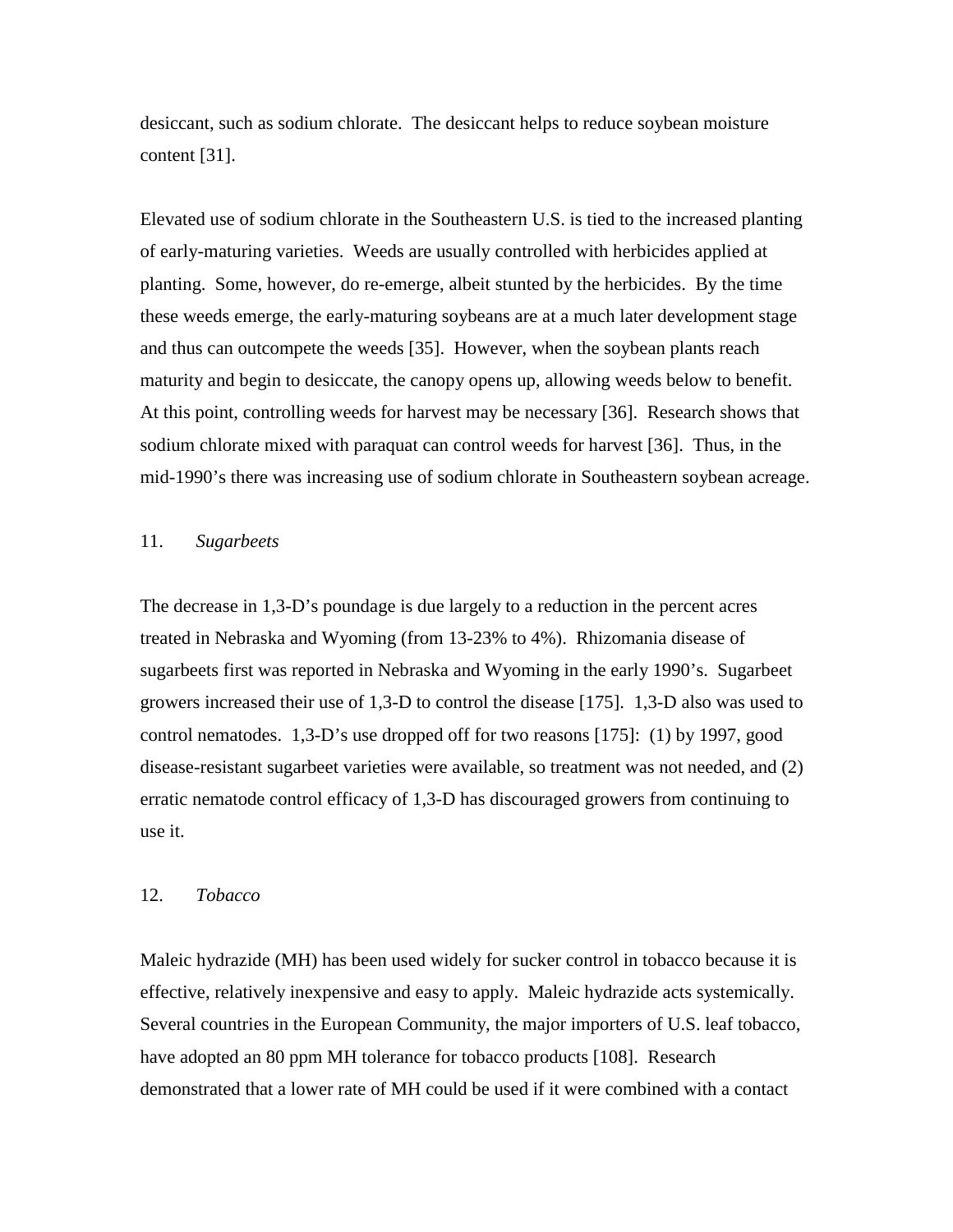sucker control chemical, such as flumetralin [109]. In 1995, the flumetralin label was changed to allow for a tank mix of flumetralin with a half rate of maleic hydrazide. Thus, the percentage of acreage treated with flumetralin has increased while the rate of maleic hydrazide application has decreased. The total volume of maleic hydrazide has not declined in tobacco because more acreage is being treated.

The decline in methyl bromide usage in tobacco is due to a difference in production of tobacco seedlings. In 1992, in North Carolina, some methyl bromide was used in seed beds at a rate of over 400 pounds per acre. By 1997, North Carolina had switched over to raising transplant seedlings in greenhouses where methyl bromide is not used, so the only remaining use of methyl bromide is in open fields where methyl bromide is used at about 126 pounds per acre [172].

Chloropicrin use increased in the Carolinas between 1992 and 1997. Certain soilborne diseases became more problematic in tobacco fields in the 1990's. Black shank caused its highest level of losses in 30 years because of a prevalence of wet soils and an increased planting of highly susceptible tobacco cultivars [294]. Additionally, acreage infested by bacterial wilt increased in the 1990's, and chloropicrin is the only effective control [295].

## 13. *Tomatoes*

The fumigant metam sodium is used as an herbicide primarily to control nightshades in California tomato fields. Tomato acreage treated with metam sodium increased in the mid-1990's because of the increased prevalence of nightshade [4].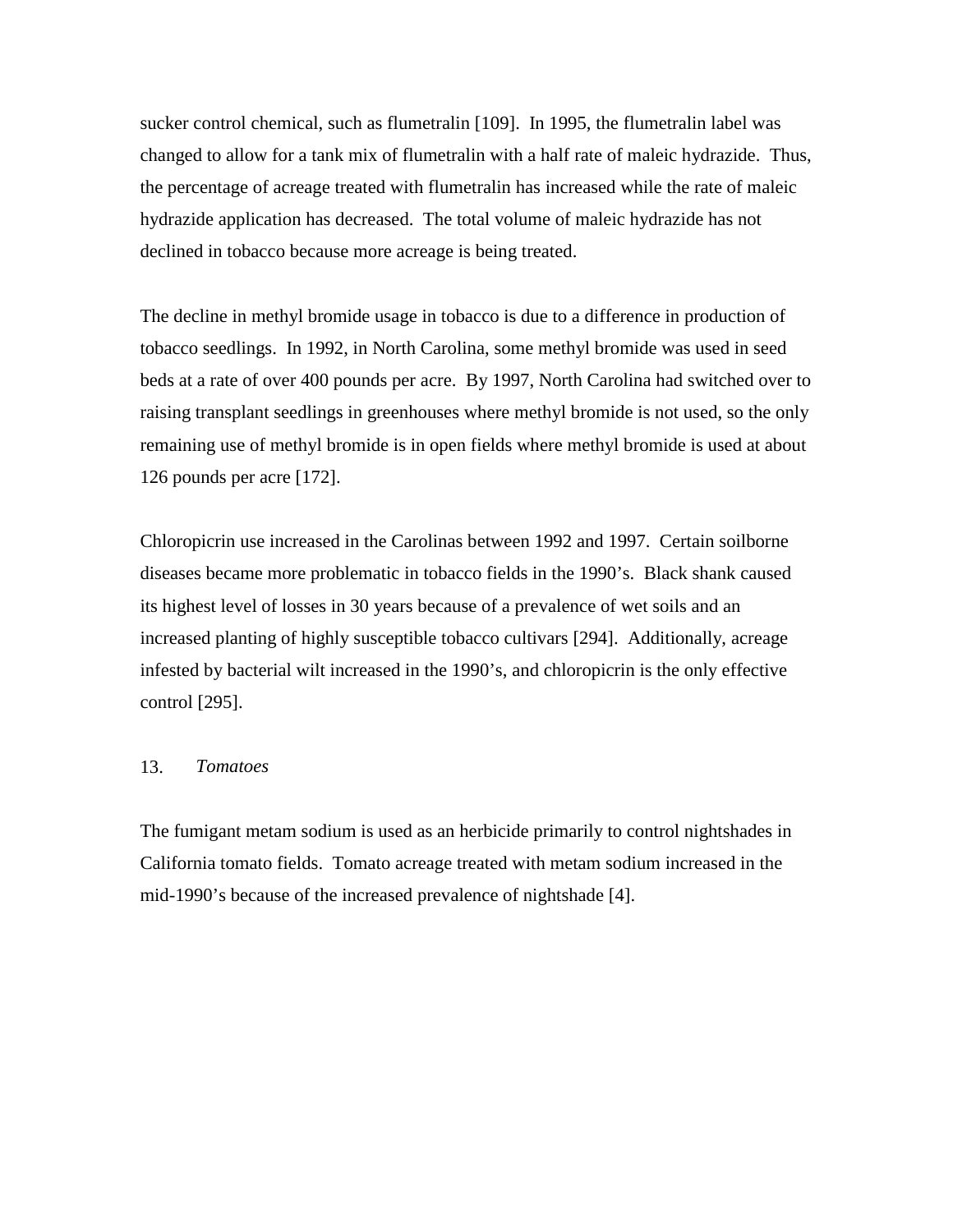#### **TABLE 12: NATIONAL PESTICIDE USE BY ACTIVE INGREDIENT PESTICIDE TYPE: OTHER PESTICIDES**

|                               | <b>LBS AI APPLIED PER YEAR</b> |             | % CHANGE |
|-------------------------------|--------------------------------|-------------|----------|
| <b>ACTIVE INGREDIENT</b>      | 1992                           | 1997        |          |
| $1,3-D$                       | 40,083,611                     | 34,717,237  | -13      |
| <b>BENZYLADENINE</b>          |                                | 518         |          |
| <b>BUTENOIC ACID</b>          |                                | 1,475       |          |
| CACODYLIC ACID                | 135,915                        | 47,571      | $-65$    |
| <b>CHLOROPICRIN</b>           | 11,086,567                     | 13,882,188  | $+25$    |
| <b>CYCLANILIDE</b>            |                                | 177,086     |          |
| <b>CYTOKININS</b>             | 2,970                          | 2,518       | $-15$    |
| <b>DIMETHIPIN</b>             | 212,365                        | 282,458     | $+33$    |
| <b>ETHEPHON</b>               | 2,701,284                      | 5,407,986   | $+100$   |
| <b>FLUMETRALIN</b>            |                                | 352,742     |          |
| <b>GIBBERELLIC ACID</b>       | 30,636                         | 35,964      | $+17$    |
| <b>MALEIC HYDRAZIDE</b>       | 2,073,238                      | 2,143,154   | $+3$     |
| <b>MEPIQUAT CHLORIDE</b>      | 123,081                        | 182,576     | $+48$    |
| <b>METAM SODIUM</b>           | 29,095,179                     | 60,023,092  | $+106$   |
| <b>METHYL BROMIDE</b>         | 44,196,554                     | 32,803,943  | -26      |
| <b>NAA</b>                    | 13,146                         | 10,486      | $-20$    |
| NAD.                          | 3,527                          | 2,187       | $-38$    |
| <b>SODIUM CHLORATE</b>        | 8,293,087                      | 7,261,557   | $-12$    |
| <b>SULFURIC ACID</b>          | 17,240,871                     | 47,994,188  | $+178$   |
| <b>THIDIAZURON</b>            | 325,241                        | 326,239     | 0        |
| <b>TRIBUFOS</b>               | 3,963,864                      | 4,918,265   | $+24$    |
| <b>OTHER PESTICIDES TOTAL</b> | 159,581,136                    | 210,573,430 | $+32$    |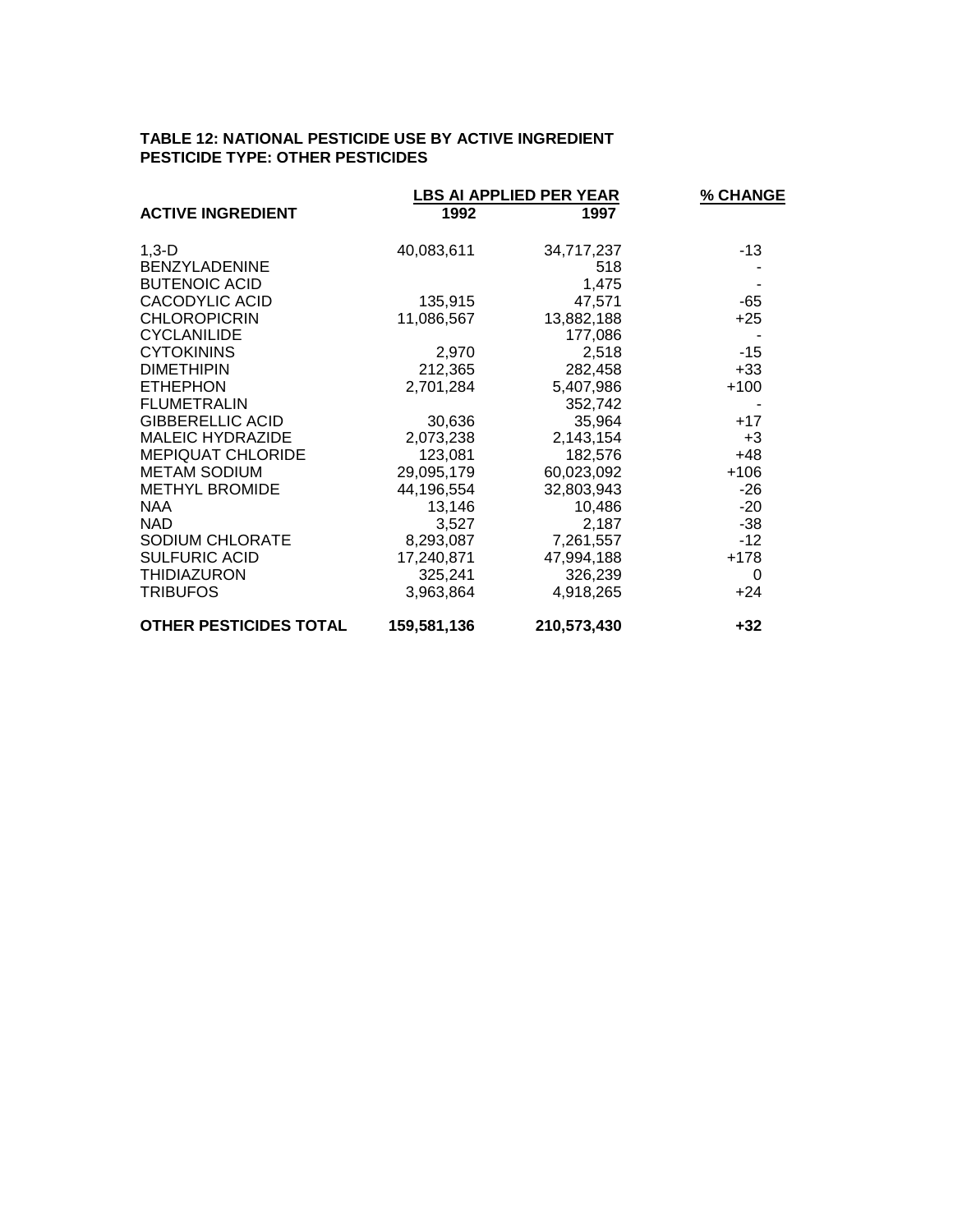| TABLE 13: Differences in Other Pesticide Use Amounts: 1992 and 1997 |          |                                                                                                           |  |  |
|---------------------------------------------------------------------|----------|-----------------------------------------------------------------------------------------------------------|--|--|
|                                                                     |          | (1000 LB AI/YR)                                                                                           |  |  |
| <b>Active Ingredient</b>                                            | Total    | <b>Major Crop Changes</b>                                                                                 |  |  |
| $1,3-D$                                                             | $-5366$  | Potatoes -2438<br>Peanuts -3193<br>Carrots +1032<br>Onions +1526<br>Sugarbeets - 4742<br>Hot Peppers +945 |  |  |
| Benzyladenine                                                       | $+1$     | Apples +1                                                                                                 |  |  |
| <b>Butenoic Acid</b>                                                | $+1$     | Apples +1                                                                                                 |  |  |
| Cacodylic Acid                                                      | -89      | Cotton -89                                                                                                |  |  |
| Chloropicrin                                                        | $+2796$  | Tomatoes -1331<br>Tobacco +6184<br>Potatoes -1021                                                         |  |  |
| Cyclanilide                                                         | $+177$   | Cotton +177                                                                                               |  |  |
| Cytokinins                                                          | $-1$     | Apples -1                                                                                                 |  |  |
| Dimethipin                                                          | $+70$    | Cotton +70                                                                                                |  |  |
| Ethephon                                                            | $+2707$  | Tomatoes -15<br>Cotton +2704<br>Apples +22                                                                |  |  |
| Flumetralin                                                         | +352     | Tobacco +352                                                                                              |  |  |
| Gibberellic Acid                                                    | $+5$     | Blueberries +2<br>Cherries +2<br>$Citrus +7$<br>Grapes -6                                                 |  |  |
| Maleic Hydrazide                                                    | $+70$    | Onions +54<br>Potatoes +15                                                                                |  |  |
| Mepiquat Chloride                                                   | $+60$    | Cotton +60                                                                                                |  |  |
| Metam Sodium                                                        | +30928   | Potatoes +17857<br>Carrots +5237<br>Cotton +198                                                           |  |  |
|                                                                     |          | Tomatoes +626<br>Onions +2163<br>Peanuts +3450                                                            |  |  |
| Methyl Bromide                                                      | $-11393$ | Tobacco-4671<br>Watermelons -5400<br>Carrots -1307                                                        |  |  |
| <b>NAA</b>                                                          | -3       | Apples -4                                                                                                 |  |  |
| <b>NAD</b>                                                          | $-1$     | Apples -1                                                                                                 |  |  |
| Sodium Chlorate                                                     | $-1032$  | Soybeans +472<br><b>Cotton -1192</b>                                                                      |  |  |
| Sulfuric Acid                                                       | +30754   | Potatoes +30754                                                                                           |  |  |
| Thidiazuron                                                         | $+1$     | Cotton $+1$                                                                                               |  |  |
| <b>Tribufos</b>                                                     | $+955$   | Cotton +955                                                                                               |  |  |
| <b>Total</b>                                                        | +50992   |                                                                                                           |  |  |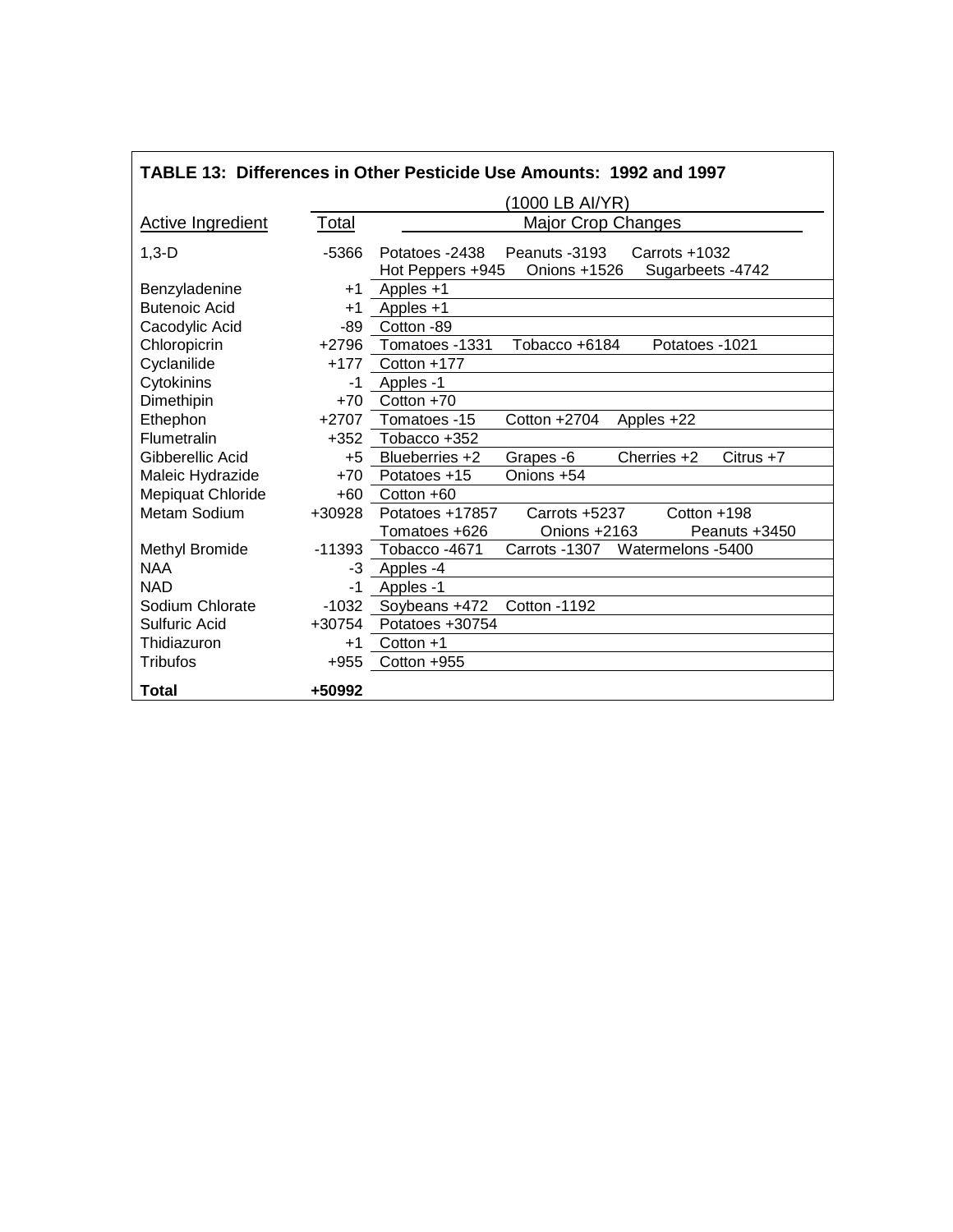| <b>TABLE 14: Other Pesticide Use Patterns by Crop and State</b><br>(Selected Records)                                                                                 |                                                          |                                 |  |  |
|-----------------------------------------------------------------------------------------------------------------------------------------------------------------------|----------------------------------------------------------|---------------------------------|--|--|
|                                                                                                                                                                       | % Acres Treated                                          |                                 |  |  |
|                                                                                                                                                                       | 1992                                                     | <u> 1997 </u>                   |  |  |
| Apples<br>$\mathsf{I}$<br>a. Michigan<br>Benzyladenine<br>NAA*<br><b>NAD</b><br>* Rate declined by 40%                                                                | 26<br>$\overline{2}$                                     | 11<br>27                        |  |  |
| b. Washington<br><b>Butenoic Acid</b><br>Cytokinins<br>Gibberellic Acid<br><b>NAA</b><br><b>NAD</b>                                                                   | 58<br>44<br>56<br>21                                     | 5<br>35<br>35<br>40<br>16       |  |  |
| <b>II</b> Carrots<br>a. California<br>$1,3-D$<br><b>Methyl Bromide</b>                                                                                                | 14                                                       | 10                              |  |  |
| III Citrus<br>a. California<br>Gibberellic Acid                                                                                                                       | 14                                                       | 37                              |  |  |
| <b>IV</b> Cotton<br>a. California<br>Ethephon<br>Cacodylic Acid*<br><b>Metam Sodium</b><br>Sodium Chlorate<br>Thidiazuron<br><b>Tribufos</b><br>* Rate reduced by 80% | 32<br>15<br>$\overline{2}$<br>65<br>$\overline{2}$<br>47 | 48<br>15<br>3<br>44<br>32<br>53 |  |  |
| b. Mississippi<br>Cyclanilide<br>Ethephon<br>Thidiazuron<br><b>Tribufos</b>                                                                                           | 20<br>39<br>49                                           | 19<br>40<br>65<br>65            |  |  |
| c. North Carolina<br>Cyclanilide<br>Dimethipin<br>Ethephon                                                                                                            | 10<br>40                                                 | 42<br>25<br>58                  |  |  |
| d.<br><b>Texas</b><br>Arsenic Acid<br>Ethephon                                                                                                                        | 11<br>5                                                  | 17                              |  |  |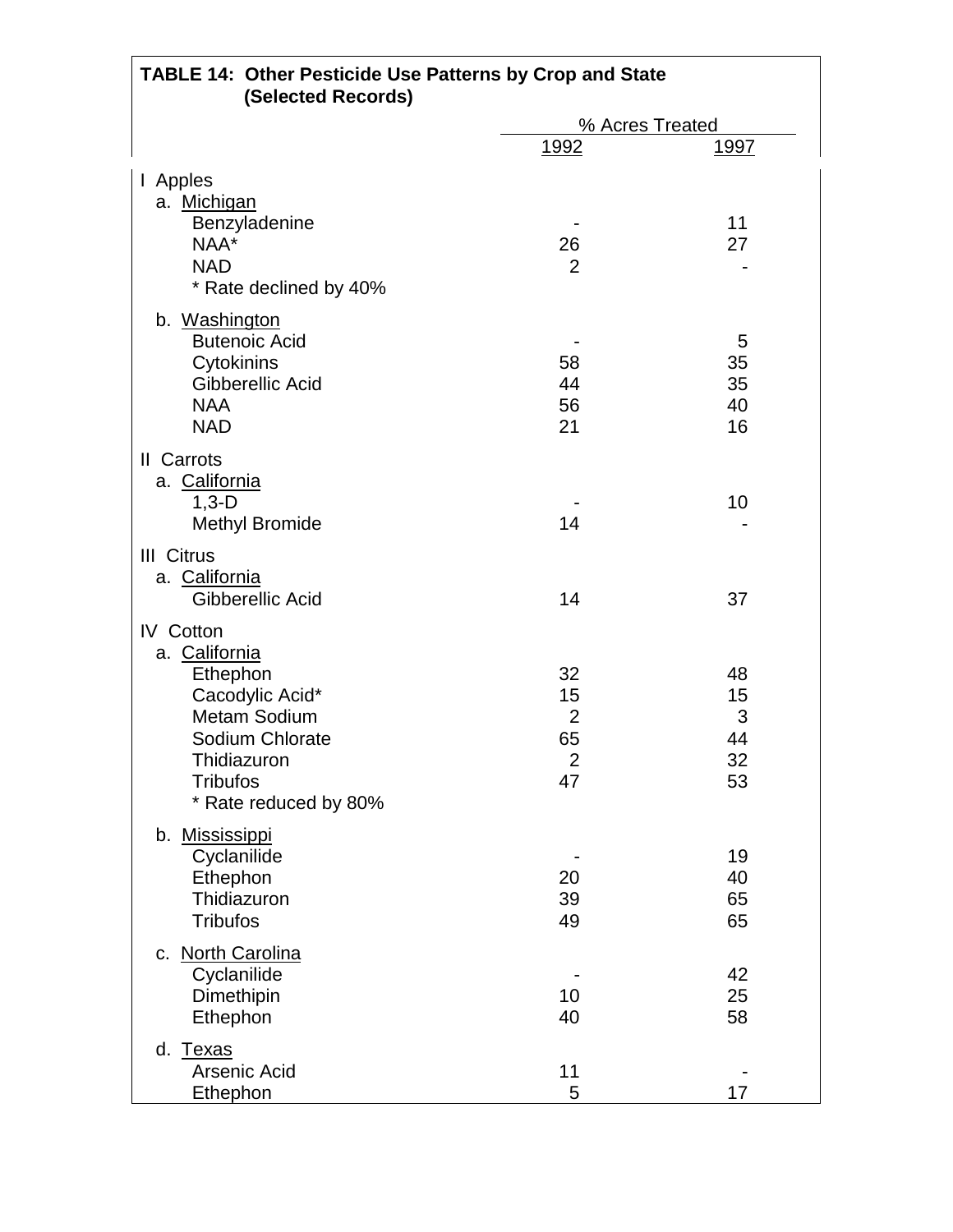| <b>TABLE 14: Other Pesticide Use Patterns by Crop and State</b><br>(Selected Records) (Cont.)                                          |                           |                     |  |
|----------------------------------------------------------------------------------------------------------------------------------------|---------------------------|---------------------|--|
|                                                                                                                                        |                           | % Acres Treated     |  |
|                                                                                                                                        | <u> 1992</u>              | <u> 1997 </u>       |  |
| <b>Mepiquat Chloride</b><br>Sodium Chlorate<br>Thidiazuron<br><b>Tribufos</b>                                                          | 15<br>10<br>8<br>14       | 35<br>7<br>15<br>19 |  |
| V Grapes<br>a. California<br>Gibberellic Acid                                                                                          | 51                        | 41                  |  |
| VI Hot Peppers<br>a. New Mexico<br>$1,3-D$                                                                                             |                           | 95                  |  |
| VII Onions<br>a. California<br>Maleic Hydrazide                                                                                        | 5                         | 16                  |  |
| b. New York<br>Maleic Hydrazide                                                                                                        | 16                        | 36                  |  |
| <b>VIII Peanuts</b><br>a. Alabama<br>$1,3-D$                                                                                           | 5                         | 1                   |  |
| IX Potatoes<br>a. Idaho<br>Maleic Hydrazide<br><b>Metam Sodium</b><br><b>Sulfuric Acid</b>                                             | $\overline{2}$<br>10<br>7 | 13<br>30<br>28      |  |
| X Soybeans<br>a. Mississippi<br>Sodium Chlorate                                                                                        |                           | 5                   |  |
| XI Sugarbeets<br>a. Nebraska<br>$1,3-D$                                                                                                | 13                        | 4                   |  |
| XII Tobacco<br>a. North Carolina<br>Chloropicrin<br>Flumetralin<br>Maleic Hydrazide*<br><b>Methyl Bromide</b><br>* Rate reduced by 30% | 2<br>77<br>$\overline{2}$ | 41<br>75<br>95<br>1 |  |
| <b>XIII Tomatoes</b><br>a. California<br><b>Metam Sodium</b>                                                                           | 20                        | 27                  |  |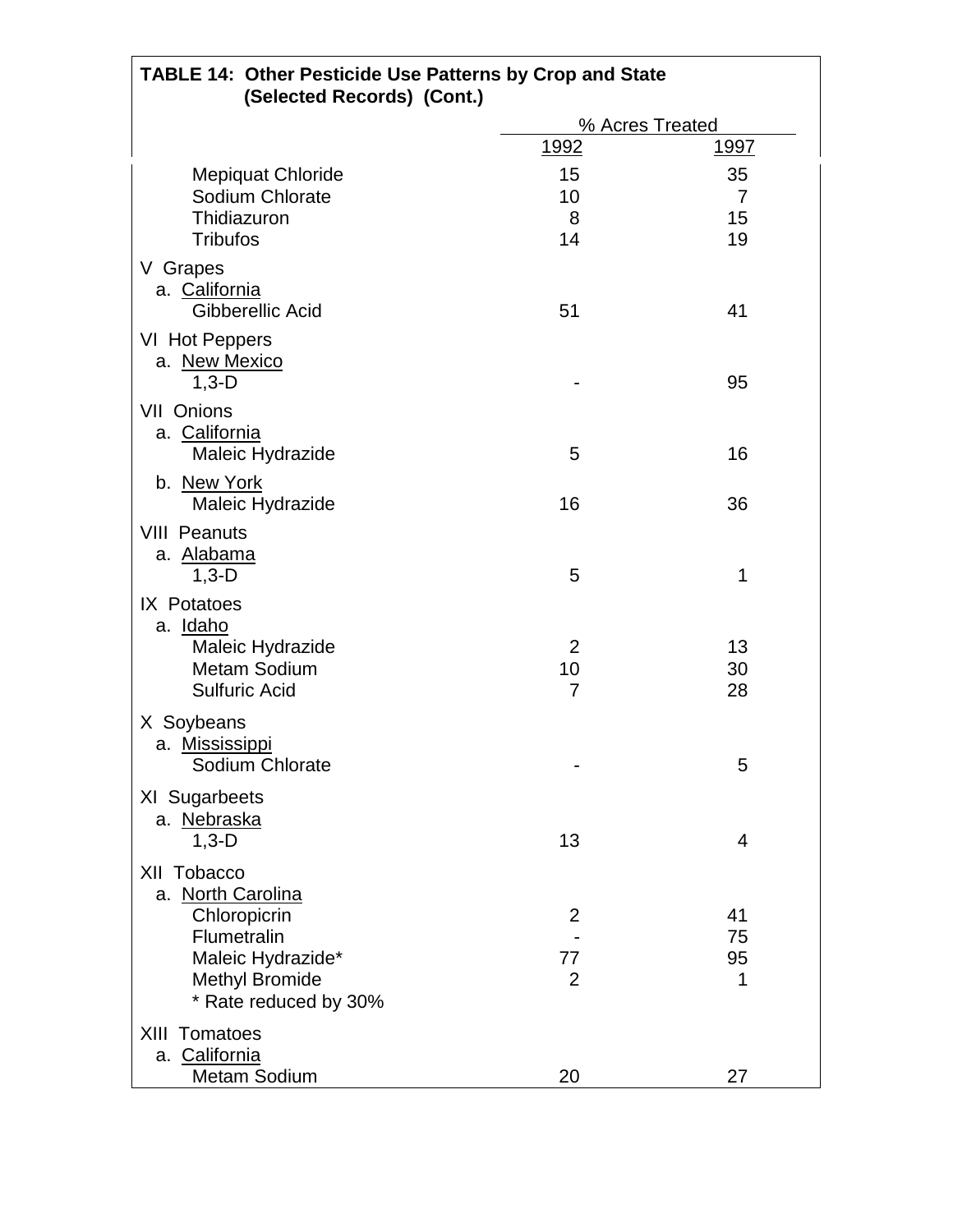#### VII. **Summary**

A comparison of the 1992 and the 1997 NCFAP pesticide use databases reveals an aggregate increase of 93.7 million pounds of annual usage. The four previous sections of this report contain numerous explanations of why specific uses went up or down. This summary section highlights the major changes that occurred within each class of active ingredient (fungicides, herbicides, insecticides and other pesticides). The usage changes listed here are summed from changes in active ingredients listed in Tables 4, 7, 10 and 13, and they account for the bulk of the overall change in each category. Only those changes which may be attributed largely to a single factor have been included. For those changes that result from the interplay of multiple factors, or for more details regarding the changes listed here, the reader is referred back to the body of the report.

#### A. Fungicides (+2.2 million lbs.)

- +6.0 million pounds to control new strains of potato late blight (chlorothalonil, copper, cymoxanil, dimethomorph, mancozeb, mefenoxam, metalaxyl, metiram, propamocarb, TPTH)
- +1.8 million pounds to control a worsening problem of algae in California rice (copper)
- +1.2 million pounds to control fungicide resistant sugarbeet pathogens (mancozeb, maneb, thiophanate methyl, TPTH)
- +0.4 million pounds in California due to higher rainfall and more disease pressure in: celery (chlorothalonil, DCNA); pears (triflumizole); spinach (maneb); and tomatoes (copper)
- +0.4 million pounds in tobacco to control fungicide resistant blue mold (dimethomorph, mancozeb)
- +0.4 million pounds in lettuce to control fungicide resistant downy mildew (fosetyl AL, maneb)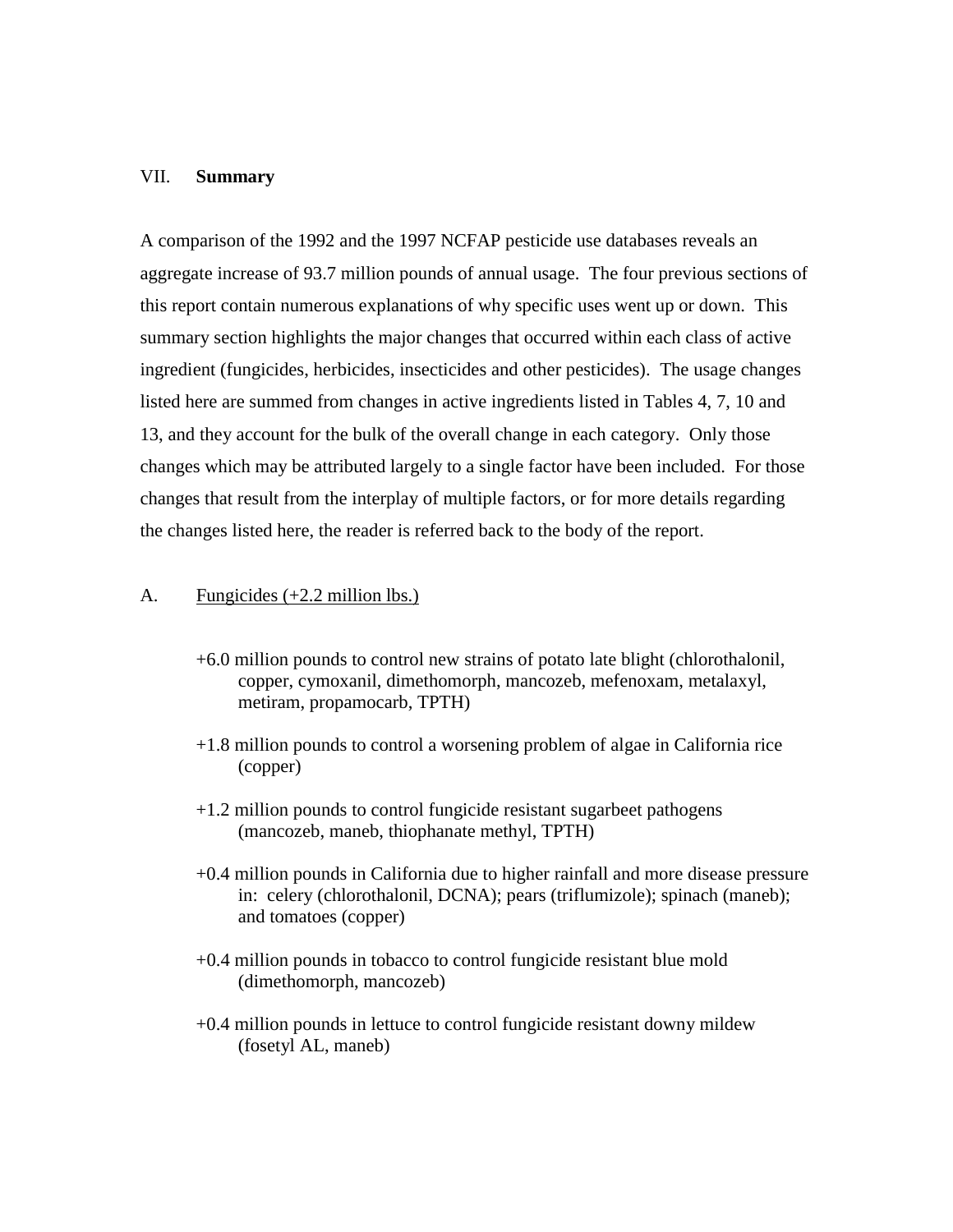- +0.1 million pounds to control new fungal pests in: almonds (propiconazole); pistachios (tebuconazole); hops (myclobutanil, tebuconazole); and hazelnuts (chlorothalonil, copper, fenarimol)
- +0.1 million pounds as grape growers substituted a newly registered, less expensive fungicide with less visible residue (ziram) for an older fungicide (ferbam)
- -0.1 million pounds in soybeans due to more planting of early season varieties (thiophanate methyl)
- -0.2 million pounds in wheat due to more planting of disease resistant varieties (thiabendazole)
- -0.3 million pounds in sweet corn as a newly registered fungicide (propiconazole) substituted for an older fungicide (mancozeb)
- -0.4 million pounds in rice as a newly registered fungicide (azoxystrobin) substituted for older pesticides (propiconazole, benomyl, iprodione)
- -1.5 million pounds in peaches as newly registered fungicides (propiconazole, fenbuconazole) substituted for older products (benomyl, iprodione, thiophanate methyl, vinclozolin, triforine, captan, ferbam, sulfur)
- -3.0 million pounds in peanuts as newly registered, more cost effective fungicides (azoxystrobin, flutolanil, tebuconazole) substituted for older products (carboxin, chlorothalonil, PCNB)
- -3.7 million pounds in grapes as newly registered fungicides with lower use rates and longer residuals (triflumizole, myclobutanil, azoxystrobin) substituted for sulfur

# B. Herbicides (+7.2 million lbs.)

- +6.0 million pounds as a substitute for preplant tillage in: soybeans (2,4-D); sugarcane (glyphosate); corn (glyphosate, paraquat); and wheat (glyphosate, paraquat)
- +2.3 million pounds in corn as growers increased postemergence applications of atrazine in combination with newly registered herbicides (halosulfuron, rimsulfuron, thifensulfuron, nicosulfuron, prosulfuron, primisulfuron)
- +1.2 million pounds in soybeans to manage herbicide resistant weed species (acifluorfen, fomesafen, lactofen)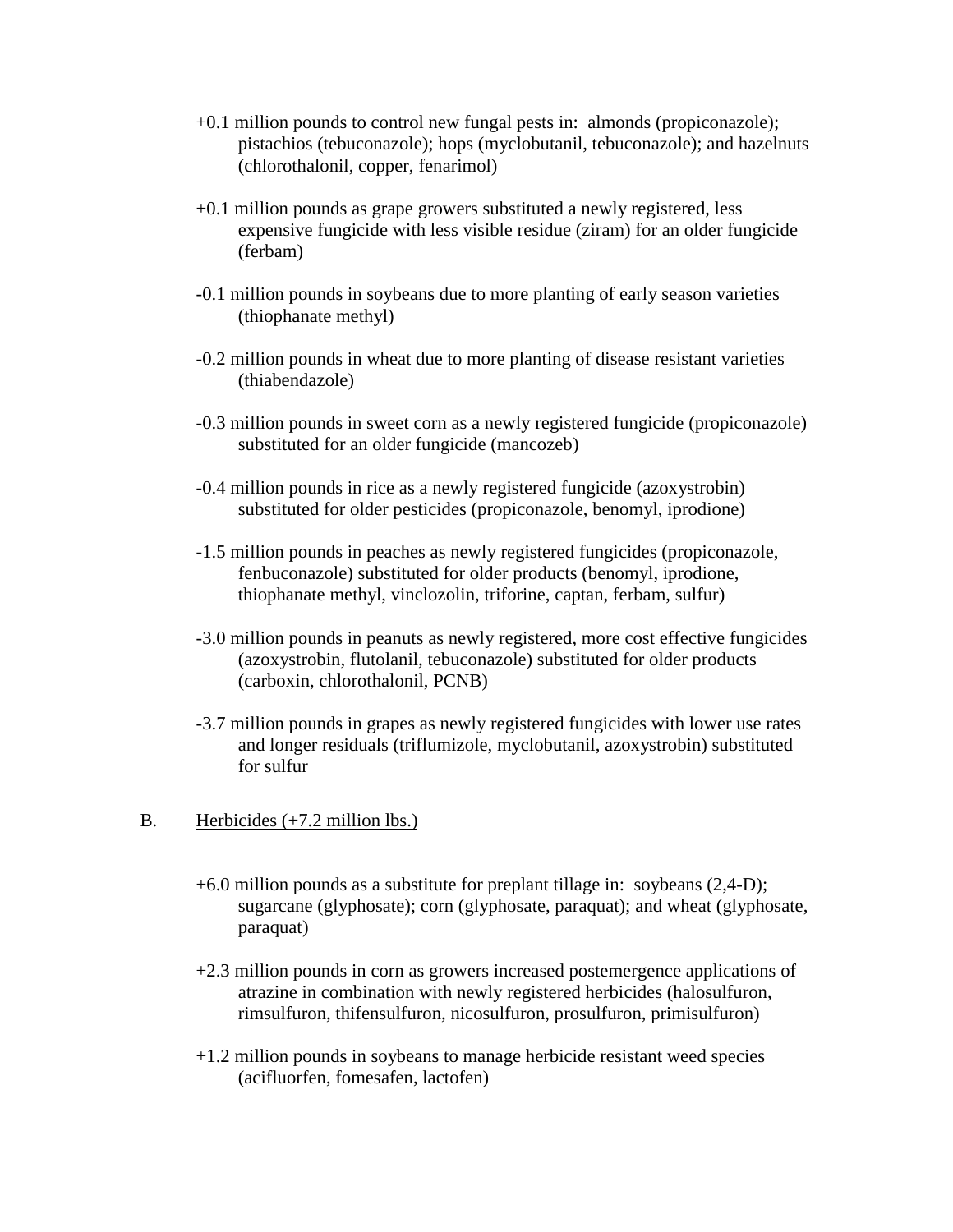- +1.0 million pounds in apples as growers replaced older orchards with high density dwarf plantings (2,4-D, diuron, glyphosate, norflurazon, paraquat, simazine, oryzalin)
- +0.4 million pounds as substitutes for more costly hand weeding in: hot peppers (napropamide, metolachlor, sethoxydim, trifluralin); lettuce (sethoxydim, thiobencarb, imazethapyr); and sugarbeets (desmedipham, phenmedipham, ethofumesate, quizalofop, clethodim, triflusulfuron, clopyralid)
- +0.4 million pounds in canola due to a large increase in acreage planted (ethalfluralin, trifluralin, clopyralid, quizalofop, sethoxydim)
- -0.2 million pounds in alfalfa as growers substituted a newly registered herbicide (imazethapyr) for an older product (2,4-DB)
- -0.5 million pounds as substitutes for DCPA, which is no longer manufactured: broccoli (bensulide, oxyfluorfen); and onions (bromoxynil, oxyfluorfen, pendimethalin, bensulide)
- -0.5 million pounds in rice as substitutes for propanil to control resistant barnyardgrass (quinclorac, pendimethalin)
- -0.6 million pounds in cotton as growers substituted newly registered herbicides (pyrithiobac, bromoxynil, glyphosate) for older products (MSMA, DSMA)
- -0.9 million pounds in peanuts as a newly registered herbicide (imazapic) was substituted for older products (imazethapyr, paraquat, 2,4-DB, bentazon, vernolate, chlorimuron)
- -1.1 million pounds in sorghum due to a large reduction in planted acreage (atrazine)
- C. Insecticides (+33.3 million lbs.)
	- +47.7 million pound increase in use of insecticides/miticides in Florida citrus as growers increased their use of oil as a cost saving measure and decreased their use of other products with lower application rates (aldicarb, diazinon, ethion, dicofol, formetanate HCl, fenbutatin oxide, methidathion, oxythioquinox)
	- +1.8 million pounds in cotton insecticides targeted at boll weevils following the initiation of the Boll Weevil Eradication Program in parts of Mississippi, with an increase in malathion use and a decrease in the use of methyl parathion, azinphos-methyl, oxamyl and dicrotophos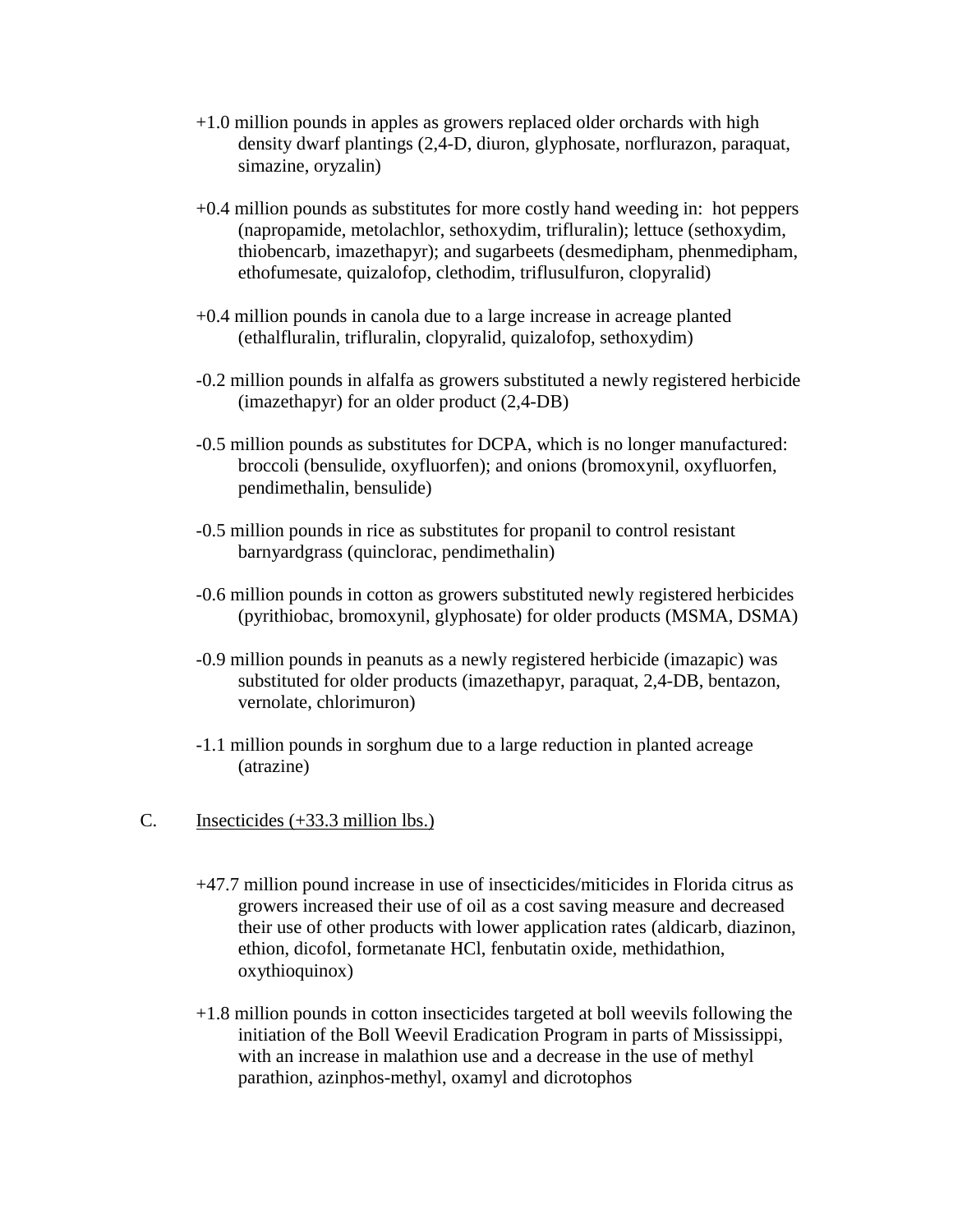- +1.0 million pound increase in carbaryl usage in wheat to control outbreaks of grasshoppers in Montana.
- +0.5 million pounds in apples due to increased insecticide resistance among codling moth and leafrollers (methyl parathion, chlorpyrifos)
- +0.4 million pounds in California citrus to control increasingly resistant populations of red scale (carbaryl, chlorpyrifos)
- +0.2 million pounds in soybeans due to more planting of early season varieties that reduce the need for late season insecticide treatments, but increase the need for early season treatments (tralomethrin, lambdacyhalothrin, methyl parathion)
- -0.1 million pounds in broccoli, cauliflower and lettuce as growers substituted the newly registered imidacloprid for the banned use of mevinphos
- -0.1 million pounds in peanuts as growers substituted the newly registered fenpropathrin for some propargite use
- -0.1 million pounds in grapes due to increased control of the western grapeleaf skeletonizer by biological control agents (carbaryl)
- -0.1 million pounds in sugarbeets due to reduced importance of adult sugarbeet root maggot flies in 1997 (chlorpyrifos)
- -0.2 million pounds in sugarcane as growers substituted the newly registered tebufenozide for azinphos-methyl
- -0.2 million pounds in grapes due to the use of the newly registered imidacloprid for leafhopper control as growers switched from older products (naled, endosulfan, methomyl)
- -0.3 million pounds in peanuts for white mold control as growers switched from chlorpyrifos to newly registered, more effective fungicides
- -0.3 million pounds in apples due to the use of newly registered products for mite control (clofentezine, hexythiazox, abamectin, pyridaben) as replacements for previously used products (propargite, fenbutatin oxide, formetanate HCl, oxythioquinox)
- -0.4 million pounds for aphid control in wheat due to reduced aphid infestation and the introduction of lambdacyhalothrin (methyl parathion, disulfoton)
- -0.6 million pounds in potato insecticide use as growers substituted the newly registered imidacloprid and abamectin for previously used active ingredients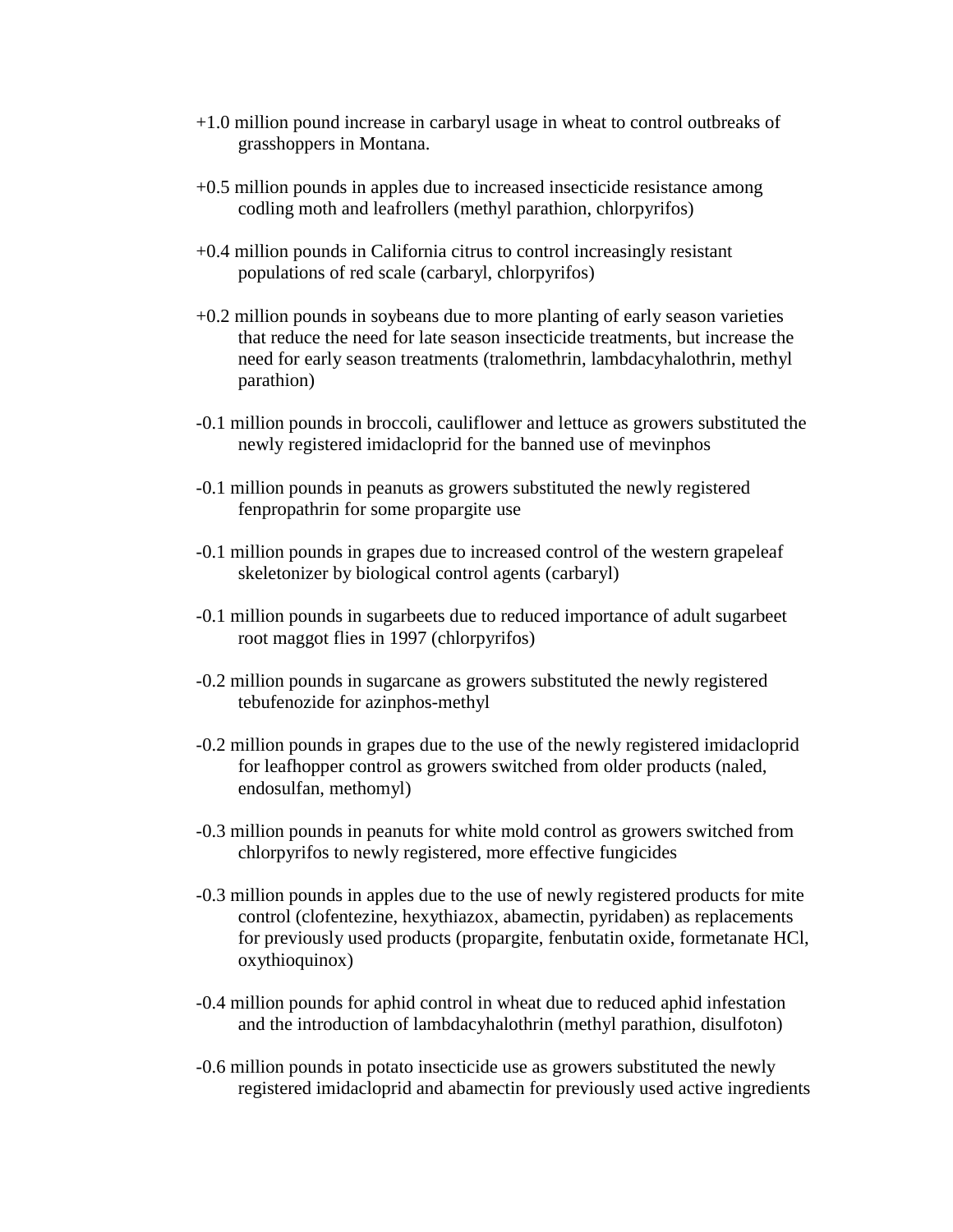for Colorado potato beetle control (azinphos-methyl, cryolite, methyl parathion and phosmet)

- -0.6 million pounds in sunflowers due to decreasing damage from head-feeding insects (malathion, methyl parathion, ethyl parathion)
- -0.7 million pounds in cotton as growers substituted newly registered insecticides (imidacloprid, buprofezin, pyriproxyfen) for previously used products (fenpropathrin, acephate, methamidophos, dicofol, propargite) for control of sweet potato whitefly
- -1.0 million pounds in grapes as growers reduced cryolite applications due to residue concerns
- -1.4 million pounds in tobacco as growers substituted the newly registered imidacloprid for previously used active ingredients (acephate, aldicarb, chlorpyrifos, ethoprop, carbofuran)
- -2.2 million pounds in cotton insecticides targeted at bollworm/budworm following the introduction of Bt cotton (cypermethrin, esfenvalerate, lambdacyhalothrin, methomyl, profenofos, thiodicarb and tralomethrin)
- -5.8 million pounds in the use of soil applied insecticides in corn as growers increasingly used newly introduced active ingredients (chlorethoxyfos, tebupirimphos, tefluthrin, cyfluthrin) and reduced their use of older active ingredients (terbufos, carbofuran, fonofos, chlorpyrifos)

# D. Other Pesticides (+51.0 million lbs.)

- +30.8 million pounds in the use of sulfuric acid for potato vine desiccation, which assists in late blight control
- +6.2 million pounds in chloropicrin use in tobacco to manage increasingly problematic bacteria and other soilborne disease pathogens
- +4.0 million pounds in the use of cotton defoliants, boll openers and growth regulators to improve harvesting efficiency and quality (cyclanilide, dimethipin, ethephon, mepiquat chloride, thidiazuron, tribufos)
- +0.8 million pounds in metam sodium use in California tomatoes and cotton to replace costlier hand weeding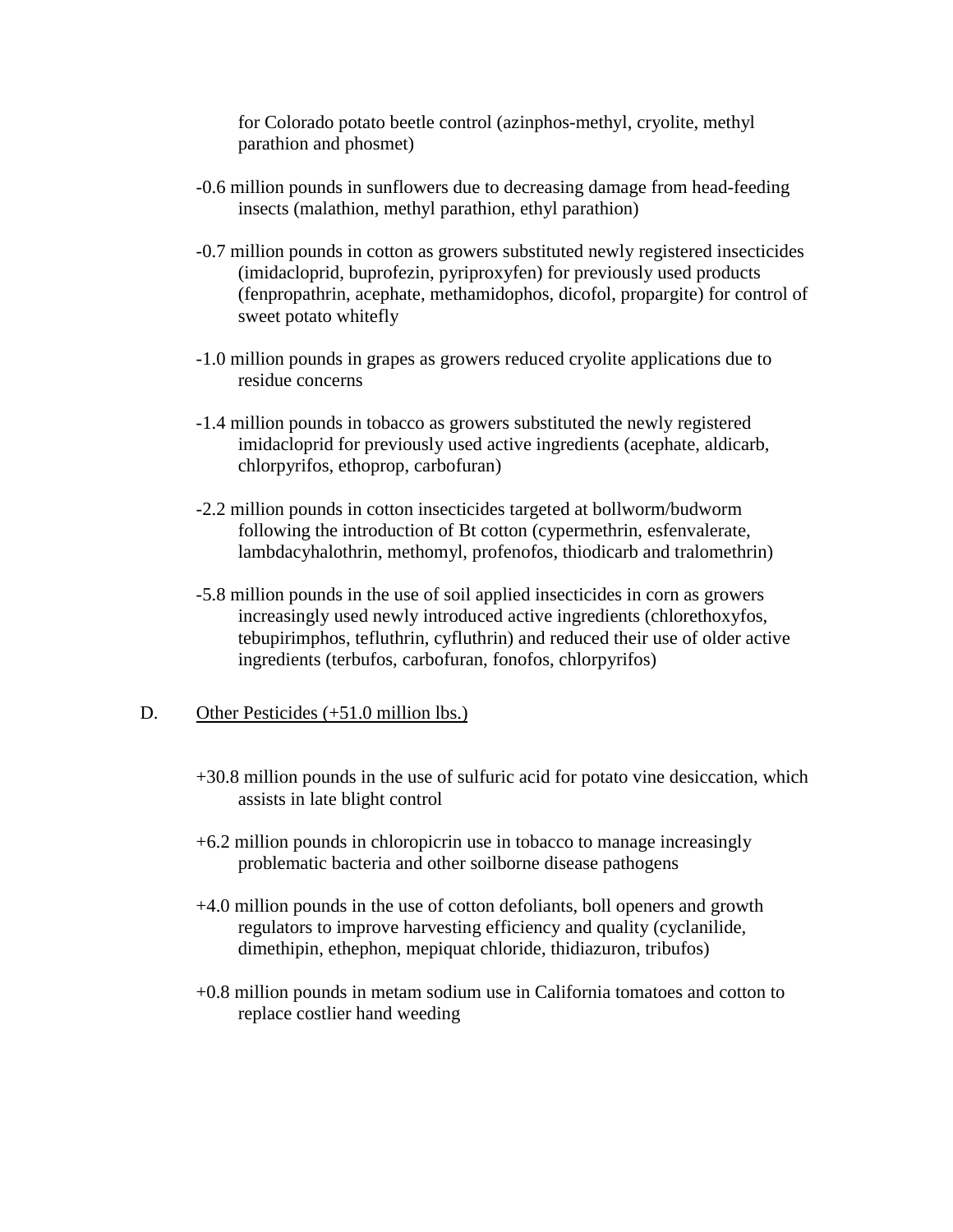#### VIII. **Conclusions**

Quantitative and descriptive analyses of pesticide use in U.S. agriculture in 1992 and 1997 illustrate the undeniable complexity of use patterns. Pesticide use patterns are driven by many biological, management and regulatory factors which continually fluctuate in relative importance from year to year. With these fluctuations come changes in both the types and amounts of pesticides applied. While gross generalizations about changes in pesticide use ignore the realities of crop production, the current analysis of observed changes in use of individual active ingredients on specific crops between 1992 and 1997 does reveal some recurring themes. Most factors that appear to account for major changes in pesticide use patterns can be grouped into nine categories: (1) weather changes, (2) pest population changes, (3) introduction of new cost effective pesticides, (4) regulatory changes, (5) economic factors, (6) changes in agronomic practices, (7) introduction of effective non-chemical controls, (8) voluntary changes to minimize environmental/residue concerns, and (9) shifts in crop acreage.

Weather changes have diverse effects on pest populations. For example, increased rainfall may benefit fungal and bacterial plant pathogens and therefore lead to an increase in fungicide use, while some insect pest populations may suffer from too much rainfall and therefore insecticide use decreases. The introduction of new pests, or new strains of pests already present, requires changes in pest management techniques, as will the development of pesticide resistance within existing pest populations. The increased efficacy of many new pesticide products as compared to older ones may mean fewer applications or less material applied per application or both, which results in decreased pounds on the ground. Regulatory changes such as cancellations or label changes will reduce use of the affected pesticides and likely increase the use of replacements. Because farmers are always struggling to produce a marketable crop while maintaining a profit margin, changes in the economics of production, such as pesticide prices, market orders and crop prices, will influence their decisions about which pesticide to use and how much. Changes in agronomic practices, such as crop residue management or cultivar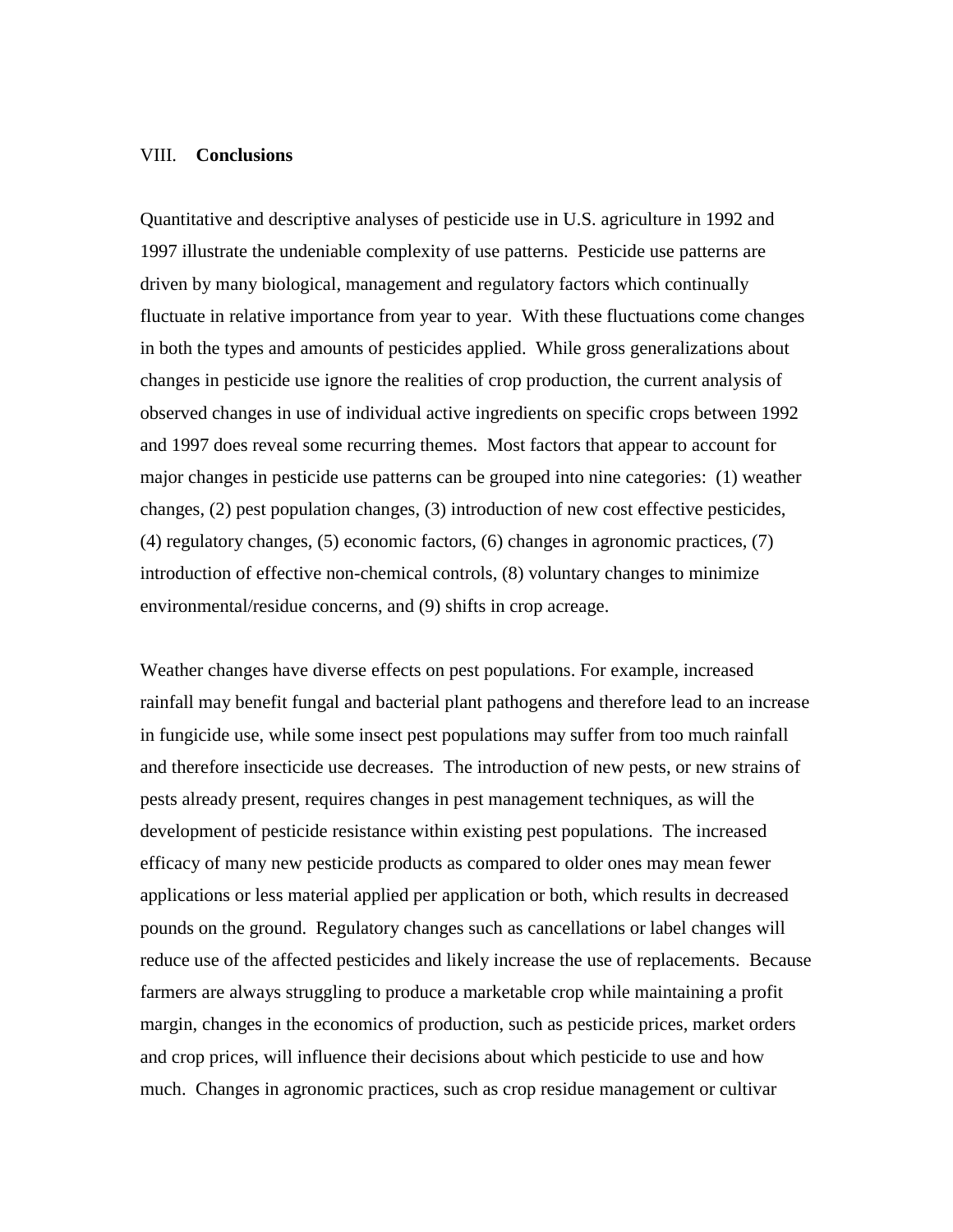choice, may be brought about by regulation or by research, but either way they can alter pesticide usage needs. Implementation of effective non-chemical controls, such as biological control agents or genetically improved crops, can replace use of certain pesticides. Concerns about environmental effects of pesticide residues may also result in growers adjusting their management practices where feasible. Finally, even if the use of pesticides on a per acre basis does not change, if the acreage of a crop increases or decreases, overall pesticide use for that crop changes accordingly.

Of considerable interest to policymakers, regulators, legislators and the public is the extent to which public policies influence pesticide usage. A stated goal of the federal government in the 1990's was to reduce pesticide use substantially. Comparing aggregate pesticide usage estimates in NCFAP's 1992 and 1997 databases indicates that the amount of pesticide active ingredients used annually in U.S. agriculture increased by a total of 93 million pounds. However, it would be inappropriate to suggest that this indicates a failure of policies developed to reduce usage. Closer examination of the factors influencing change indicates that regulatory policies have led to reductions in pesticide use. One example is the expedited registration of new, more cost effective active ingredients. Lower application rates of many new products are needed to provide similar control benefits as compared to older products, which leads to a net reduction of pounds of pesticides used. Registration of new fungicides, herbicides and insecticides for peanuts, grapes, rice, peaches, sweet corn, cotton, alfalfa, potatoes, broccoli, cauliflower, lettuce, tobacco, corn, sugarcane and apples led to a net reduction of 17 million pounds of annual pesticide use between 1992 and 1997. Another example is the registration of genetically engineered cotton plants that contain insecticidal proteins from *Bacillus thuringiensis*. Their use led to an estimated annual insecticide use reduction of 2.2 million pounds.

However, other policies counteracted these reductions, and involved higher volumes of pesticides, thus negating the decreases in pesticide use. For example, expansion of the Boll Weevil Eradication Program led to an increase of 1.8 million pounds of insecticide use in cotton in the 1990's. Similarly, government programs that encourage farmers to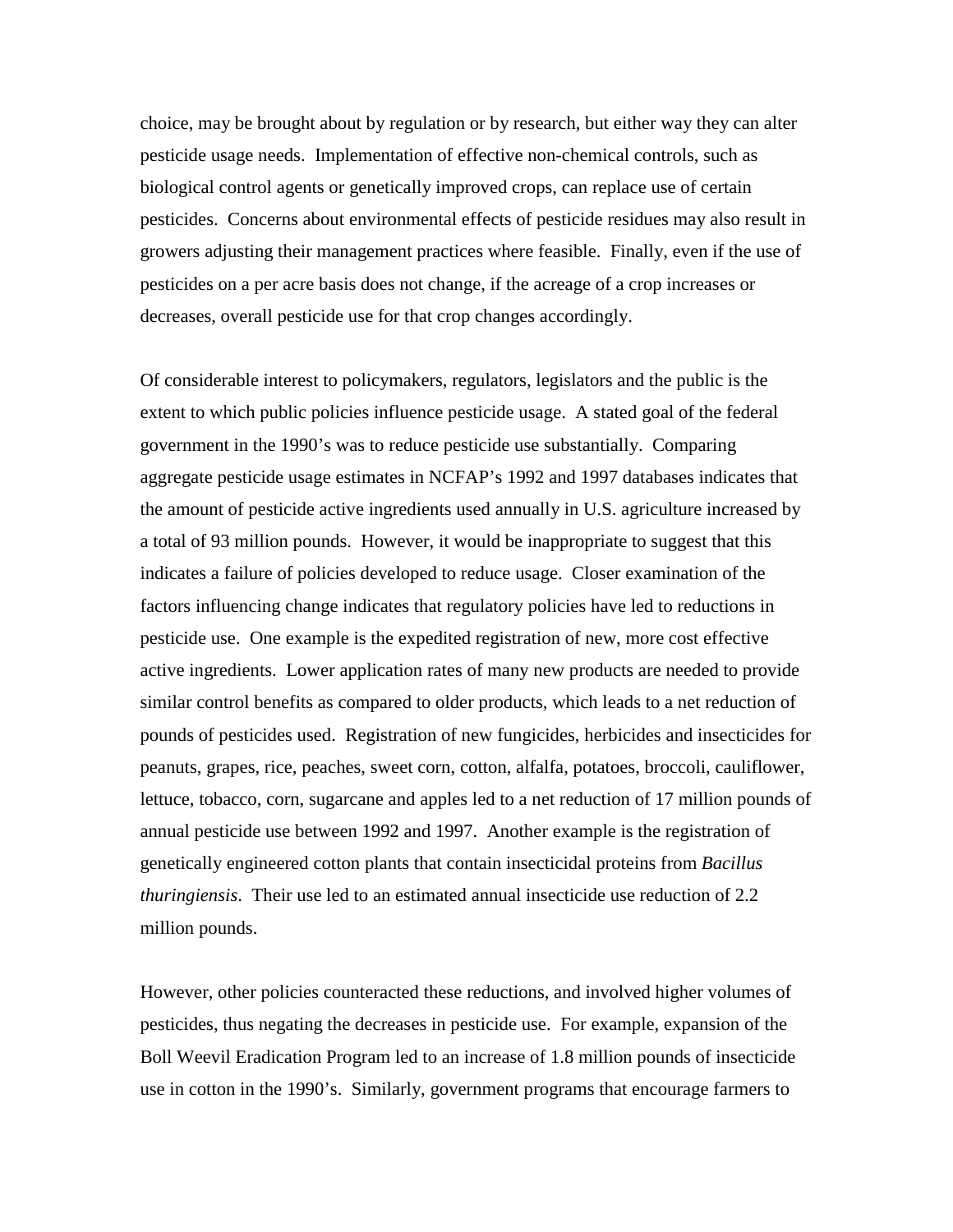adopt limited tillage methods led to growers using 6.0 million additional pounds of herbicides annually in the 1990's.

One of the lessons learned from this study is that regardless of the effects of regulatory and farm policy on agricultural pesticide use, they can always be overwhelmed by other, sometimes unpredictable and uncontrollable, events, both natural and manmade. The emergence of a new virulent strain of the potato late blight fungus in the 1990's led to an annual increase of 37 million pounds of fungicides and desiccants. Depressed prices for processed oranges caused citrus growers to increase the use of a cheaper but higher use rate insecticide (oil) in lieu of synthetic chemical pesticides. This shift alone accounts for a net pesticide use increase of 48 million pounds.

Aggregate changes in pesticide use are combinations of increases and decreases, some the result of intentional manipulation, some the result of unforeseen circumstances. Add to that varying differences in pest, crop and region, and it becomes nearly impossible to generalize about trends in pesticide use. The NCFAP trends study recognizes this fact, and, by closely examining hundreds of instances of pesticide use changes, sorts out the influences of policy and regulatory changes from the effects of environmental and economic factors in an attempt to provide a better understanding of pesticide use in U.S. agriculture.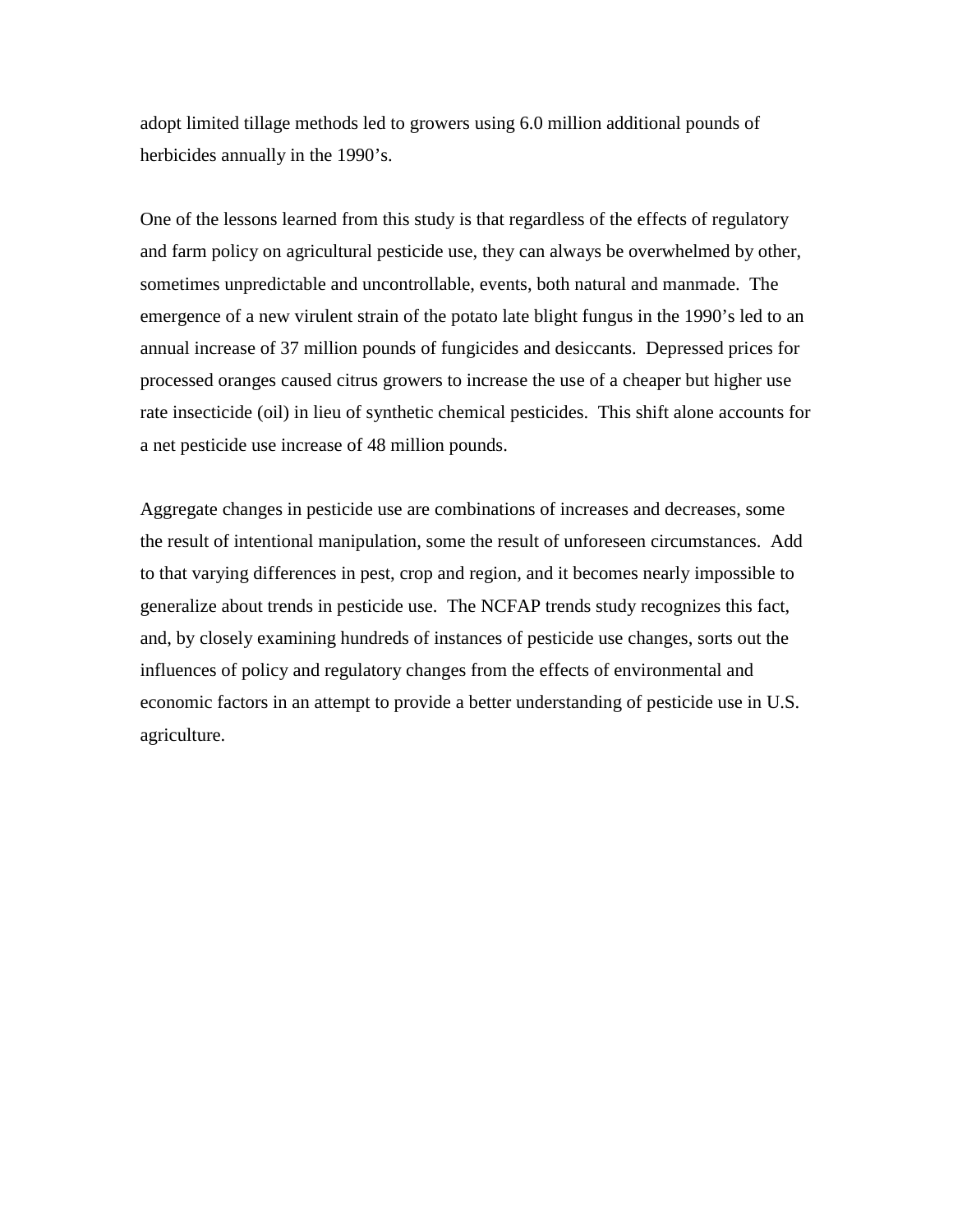## IX. **Caveats**

The unit of measure used in this trends study is pounds of active ingredient. This measure has certain limitations due to several factors. First, there are certain active ingredients that are used at very high rates per acre on a very small acreage that can dominate the overall picture. Thus, a change of only a few thousand acres treated with an active ingredient used at 100 pounds per acre is equivalent to a change of millions of acres for products used typically at less than one pound per acre. Secondly, from a societal standpoint regarding risk concerns, not all active ingredients are equal. Thus, a pound of a relatively innocuous compound may not "count" as much in terms of concern as a pound of an active ingredient for which there are significant societal issues. In this report there is no weighting of poundage amounts according to any variability in risk. A final caveat is that a comparison between two years is not really a trends analysis; it is really a comparison of usage changes that occurred between the two years.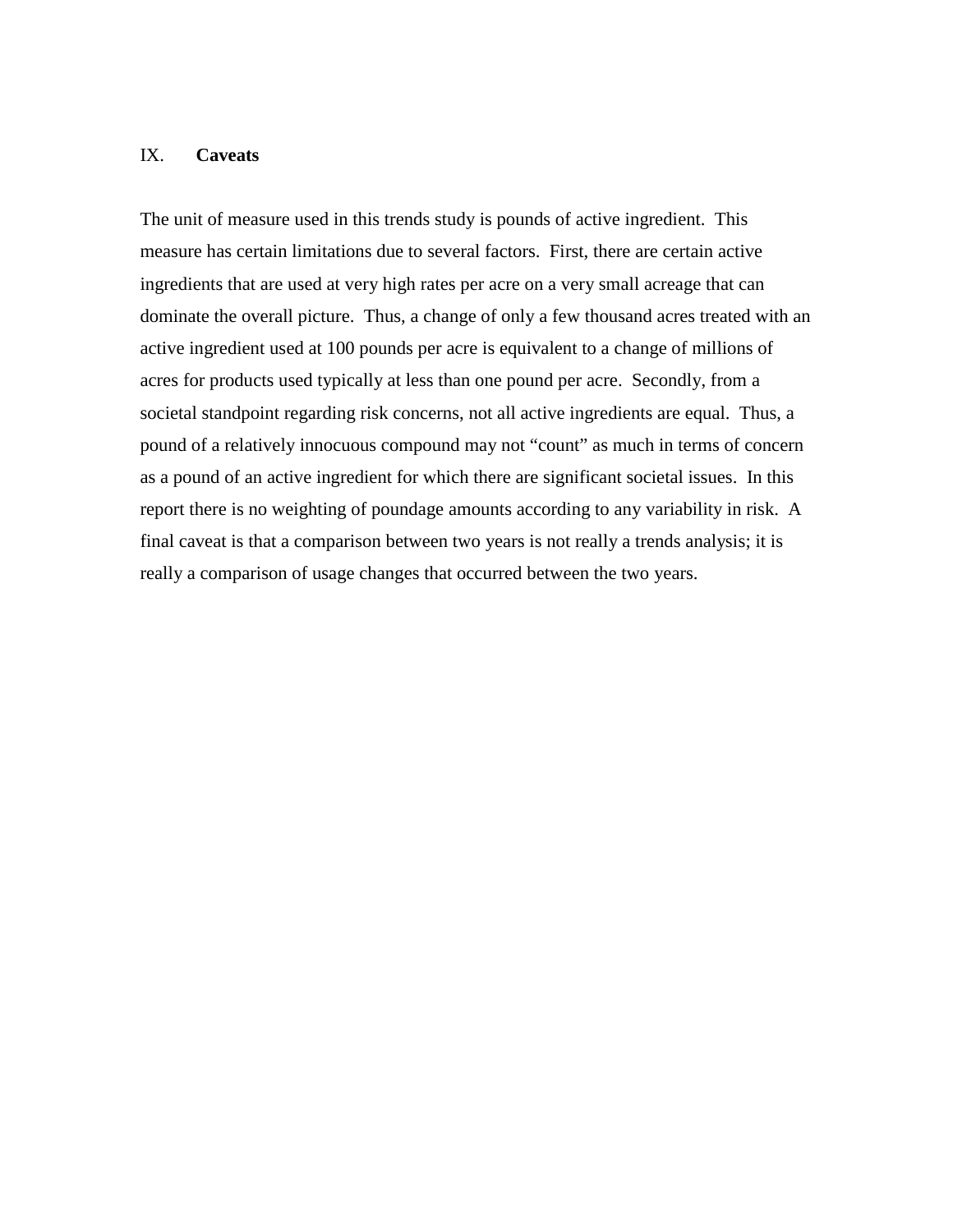# X. **References**

- 1. USDA, Crop Profiles for Grapes (Table) in California, available on the internet at http://ipmwww.ncsu.edu/opmppiap.
- 2. "New Fungicide Helps Control Pear Scab Without Side Effects," AgAlert, May 10, 1995.
- 3. Sciumbato, G.L., "Use of Hopper-Box Treatments in Combination with Reduced Rates of In-Furrow Fungicides to Control Cotton Seedling Diseases," 1996 Proceedings Beltwide Cotton Conferences, National Cotton Council.
- 4. Wilhoit, Larry, et al., Pesticide Use Analyses and Trends from 1991 to 1996, Department of Pesticide Regulation, CALEPA, PM 99-01, May 1999.
- 5. Dexter, Alan G., et al., "Survey of Fungicide Use in Sugarbeets in Eastern North Dakota and Minnesota – 1997," in 1997 Sugarbeet Research and Extension Reports, North Dakota State University, Volume 28, January 1998.
- 6. "Fungal Disease Threatens Health of Pistachio Trees," AgAlert, March 24, 1999.
- 7. "Hops Disease Discovered in Northwest," Capital Press, July 25, 1997.
- 8. "Powdery Mildew Strikes Oregon Hop Yards Sooner Than Expected," Capital Press, July 31, 1998.
- 9. "New Fungicide Promises Broad-Spectrum Control in Rice," Delta Farm Press, March 21, 1997.
- 10. USDA, Crop Profile for Carrots in California, available on the internet at http://ipmwww.ncsu.edu/opmppiap.
- 11. USDA, Crop Profile for Iceberg Lettuce in California, available on the internet at http://ipmwww.ncsu.edu/opmppiap.
- 12. Brenneman, Tim, "Recent Pecan Fungicide Trial Results," Pecan Grower, March/April/May 1999.
- 13. "Preventative Measures Needed Against Rust in Sweet Corn," Great Lakes Vegetable Grower News, May 1995.
- 14. "University of Idaho Specialists Try Ways to Douse Fireblight," Fruit Grower News, October 1999.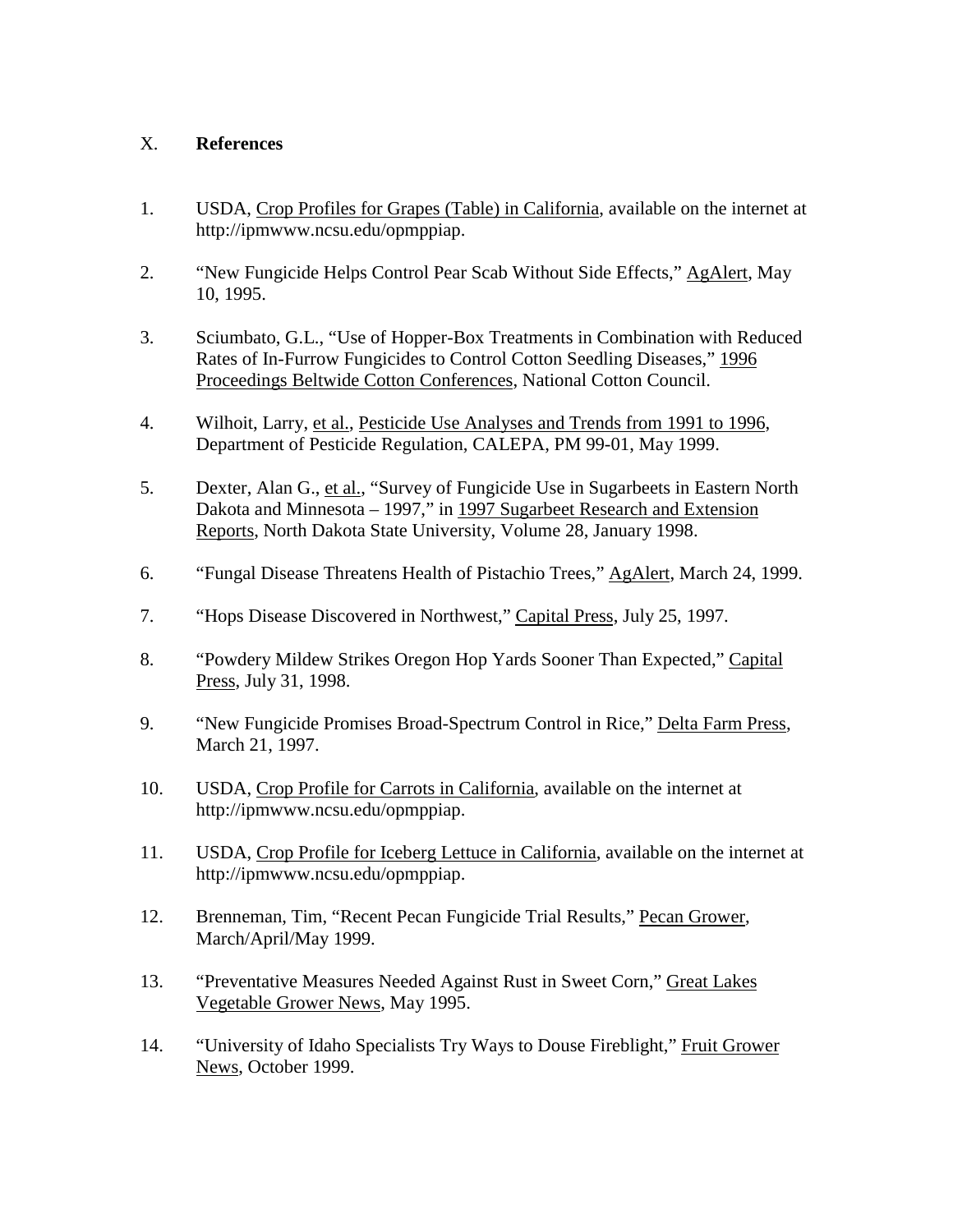- 15. Sutton, Turner B., "Alternaria Blotch Outlook and Management," Mountaineer Grower, no. 543, pp. 13-19, 1997.
- 16. "Looking for Substitutes for Buctril," Delta Farm Press, May 21, 1993.
- 17. "Grandstand Gets Federal Registration," Delta Farm Press, July 20, 1995.
- 18. USDA, Crop Profile for Tobacco in North Carolina, available on the internet at http://ipmwww.ncsu.edu/opmppiap.
- 19. Larkin, Kevin, "Comparison of Preemergence Cole Crop Herbicides as Replacements for Dacthal," 1998 Proceedings of the California Weed Science Society.
- 20. USDA, Crop Profile for Sunflowers in North Dakota, available on the internet at http://ipmwww.ncsu.edu/opmppiap.
- 21. Lublinkhof, John and Phillip N. Odom, "Control of Sweet Potato Whitefly with Applaud," 1994 Proceedings Beltwide Cotton Conference, National Cotton Council.
- 22. USDA, Crop Profile for Walnuts Western Region California, available on the internet at http://ipmwww.ncsu.edu/opmppiap.
- 23. Goodell, P.B., et al., "Maintaining an IPM Program in a Shifting Pest Environment: The Need for Consensus in Solving Problems," in Plant Protection Quarterly, University of California, vol. 7, no. 1, January 1997.
- 24. "Environment-Friendly Insecticide Pends Approval from EPA," Delta Farm Press, February 17, 1995.
- 25. Altom, J.V., et al., "Danitol: A New Peanut Insecticide-Miticide." 1997 Proceedings of the American Peanut Research and Education Society.
- 26. "Different Strategies for Disease Control," The Peanut Farmer, May 1999.
- 27. USDA, Crop Profile for Pears in Oregon, available on the internet at http://ipmwww.ncsu.edu/opmppiap.
- 28. Bridges, David C., et al., An Analysis of the Use and Benefits of Pesticides in U.S. Grown Peanuts: Southeastern Production Region, University of Georgia, June 1994.
- 29. "UC Tells Tomato Growers Late Blight Epidemic Unbeatable," AgAlert, July 8, 1999.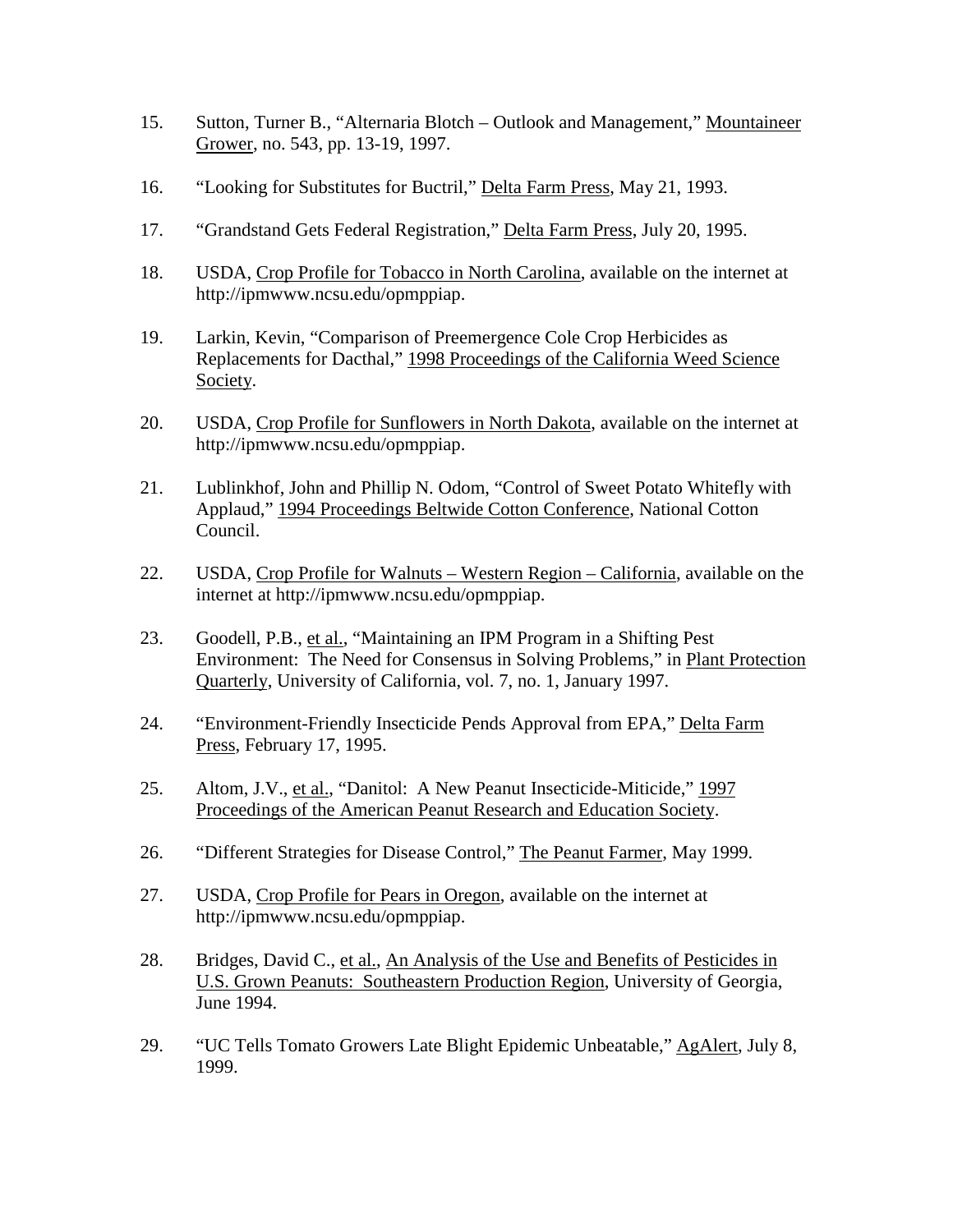- 30. Bruff, S.A., et al., "Tobacco Weed Control with Sulfentrazone and Clomazone Herbicides," in 1997 Proceedings Southern Weed Science Society.
- 31. Ellis, J.M., et al., "Soybean Quality as Affected by Group IV Cultivars, Weed Management and Desiccant," in 1997 Proceedings Southern Weed Science Society.
- 32. Adcock, T.A., "An Overview of Cadre Use in Peanut," in 1996 Proceedings Southern Weed Science Society.
- 33. Williams, Michael R., "Cotton Insect Losses," Proceedings Beltwide Cotton Conferences, 1987-1999.
- 34. Dexter, Alan G., et al., "Survey of Insecticide Use on Sugarbeets in Eastern North Dakota and Minnesota 1992-1997," in Sugarbeet Research and Extension Report, North Dakota State University.
- 35. Bennett, A.C., and D.R. Shaw, "Effect of *Glycine max* Cultivar and Weed Control on Weed Seed Characteristics," Weed Science 48(4): 431-435, 2000.
- 36. Bennett, A.C., and D.R. Shaw, "Effect of Preharvest Desiccants on Group IV *Glycine max* Seed Viability," Weed Science 48(4): 426-430, 2000.
- 37. Uniform Harvest Aid Performance and Fiber Quality, Mississippi State University Experiment Station Information Bulletin 358, September 1999.
- 38. Hayes, R.M., and C.O. Gwathmey, "Harvest Aid Workshop: Accomplishments and Concerns," Proceedings of the 1996 Beltwide Cotton Conferences.
- 39. Snipes, C.E., Mississippi State University, Personal Communication, August 2000.
- 40. USDA, Citrus Fruits 1986-1999 Summary, National Agricultural Statistics Service.
- 41. Muraro, Ronald P., et al., Budgeting Costs and Returns for Central Florida Citrus Production 1997-1998, University of Florida, Economic Information Report 98-3, August 1998.
- 42. Knapp, J.L., 2000 Florida Citrus Pest Management Guide. Cooperative Extension Service, University of Florida, Institute of Food and Agricultural Sciences.
- 43. Knapp, J.L, et al., "Florida Citrus IPM," *In* Pest Management in the Subtropics, D. Rosen, F.D. Bennett, and J.L. Capinera, eds. Andover, Hants, UK, 1994.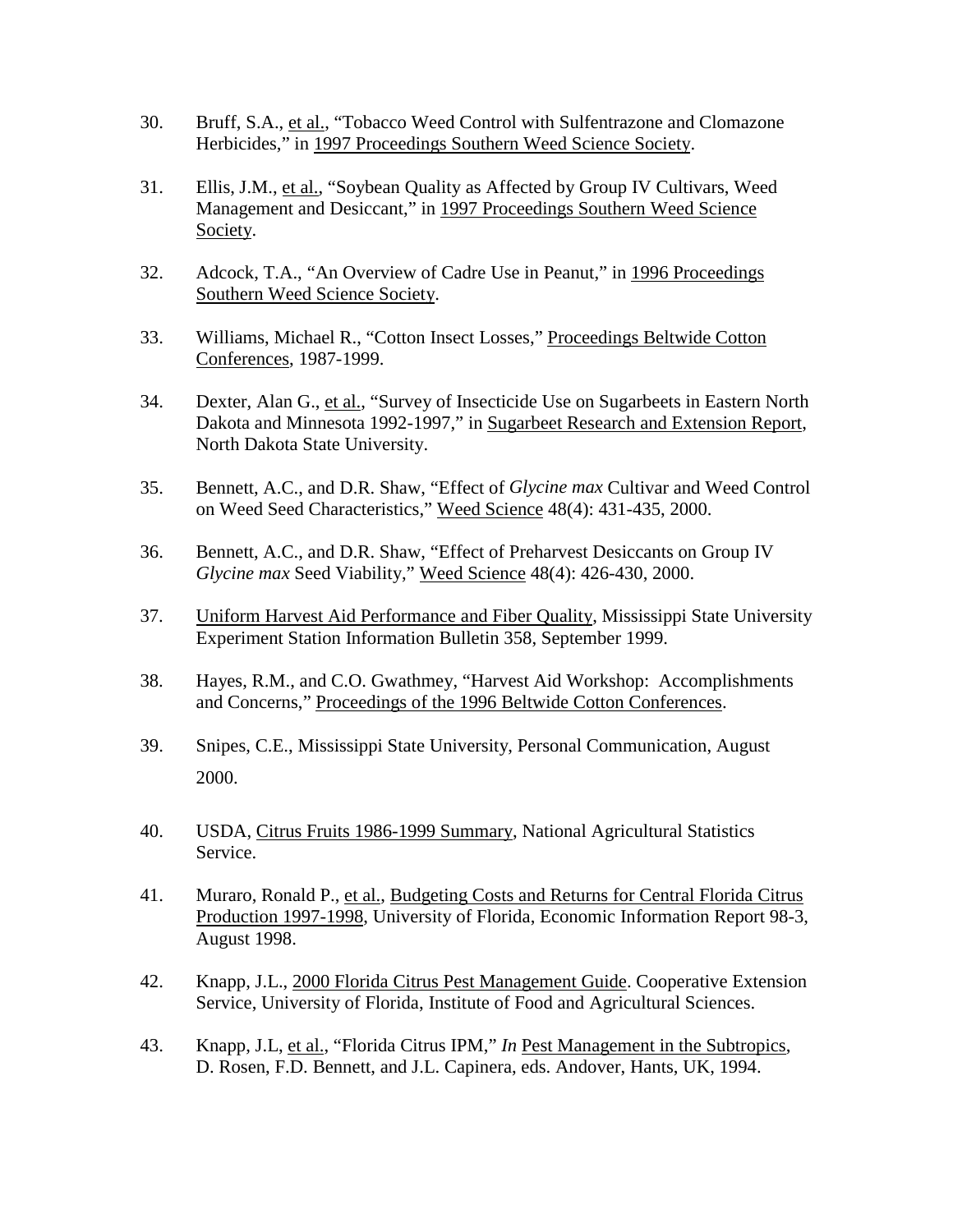- 44. Knapp, J., University of Florida, Personal Communication, August 2000.
- 45. Wilcox, W.F., Cornell University, Personal Communication, August 2000.
- 46. Yancy, C., "Refining the Risk Index," The Peanut Farmer, March 1997.
- 47. Brown, S.L., University of Georgia, Personal Communication, August 2000.
- 48. Pelter, G., Washington State University, Personal Communication, August 2000.
- 49. Jensen, Lynn, Oregon State University, Personal Communication, August 2000.
- 50. Supak, J.R., "Overview of U.S. Regional Cotton Defoliation Practices Southwest," Proceedings of the 1996 Beltwide Cotton Conferences.
- 51. Roberts, B.A. University of California, Personal Communication, August 2000.
- 52. "Effective IPM Helps Control Codling Moth in Walnuts," AgAlert, June 26, 1996.
- 53. "State's Walnut Growers Get Use of Manex for this Year," AgAlert, March 25, 1998.
- 54. Bentley, Walt, University of California, Personal Communication, August 2000.
- 55. Ellis, H.C., University of Georgia, Personal Communication, August 2000.
- 56. Douce, G.K., and R.M. McPherson, Summary of Losses from Insect Damage and Costs of Control in Georgia 1992-1997 (separate volumes), University of Georgia, available at www.bugwood.org/s.
- 57. "Section 18 Granted for Quadris in 1998 Rice," Delta Farm Press, March 27, 1998.
- 58. USDA, Agricultural Chemical Usage: Fruits Summary 1991/1993/1995/1997, National Agricultural Statistics Service.
- 59. Yarborough, David, University of Maine, Personal Communication, August 2000.
- 60. Lamey, H.A., et al., Sunflower Growers Survey of Pest Problems and Pesticide Use in Kansas, Minnesota, North Dakota and South Dakota (1997/1994/1992/1990), separate volumes, North Dakota State University Extension Reports No. 46, 30, 14, 9.
- 61. Hershman, Don, "Relative Efficacy of Foliar Fungicides on Wheat" in Kentucky Pest News, April 4, 1999.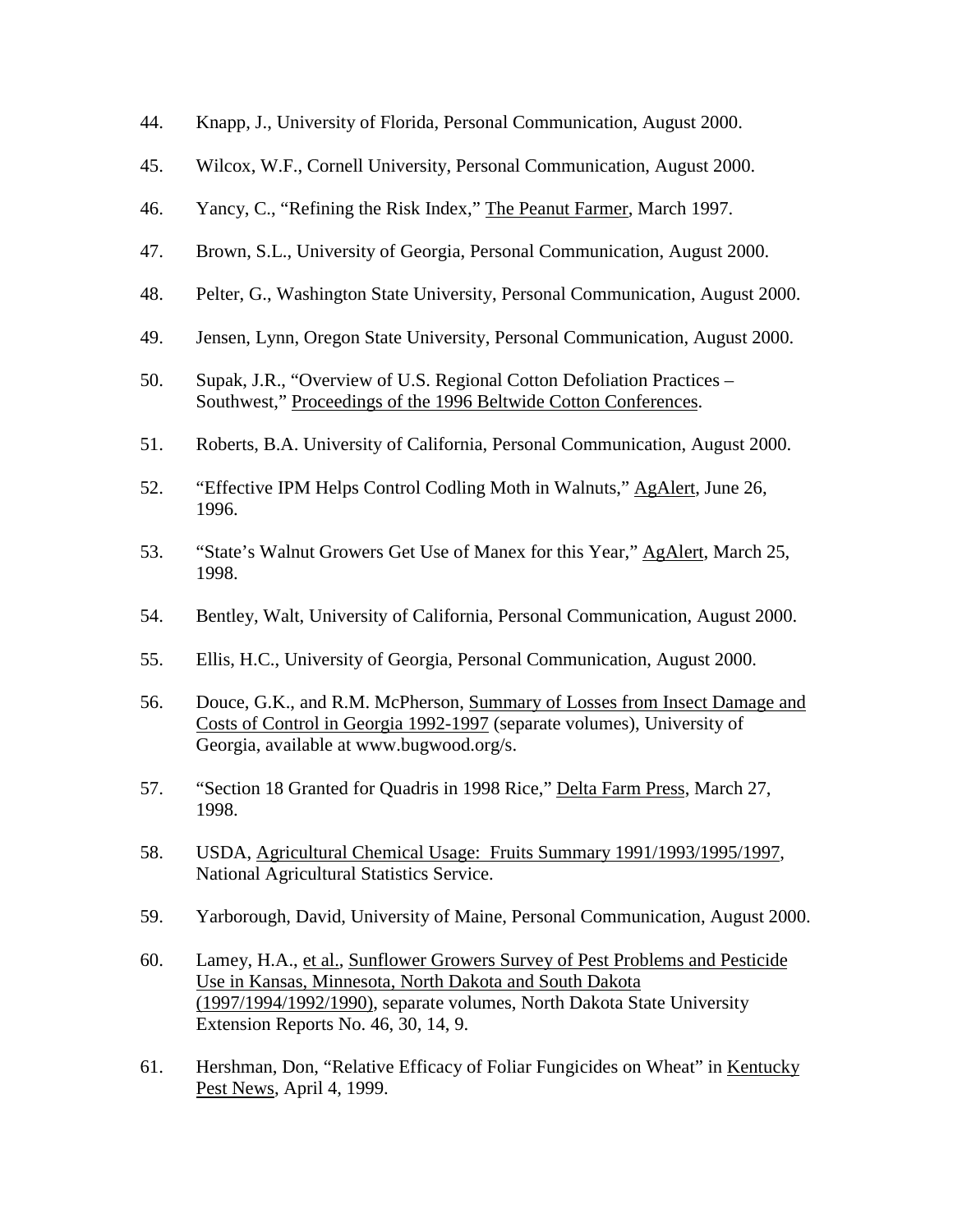- 62. "Take Care in Choosing Wheat Fungicides," Delta Farm Press, March 11, 1994.
- 63. "Foliar Fungicides Boost Wheat Yields," Delta Farm Press, April 5, 1996.
- 64. Shoemaker, P.B., et al., "Disease Management," in 2000 Burley Tobacco Production Guide, North Carolina State University.
- 65. "Fungus Threatens New England Tobacco Crop," New York Times, August 24, 1997.
- 66. Hicks, Charles P., et al., "Fenoxaprop-P-Ethyl plus AEF107892 (Puma) for Use in Cereals," in 1999 Proceedings Western Society of Weed Science.
- 67. D'Amato, T, et al., "Wheat Variety Responses to Dicamba Applications," in 1996 Proceedings Western Society of Weed Science.
- 68. Westra, Philip, and Tim D'Amato, "Issues Related to Kochia Management in Western Agriculture," in 1995 Proceedings of the Western Society of Weed Science.
- 69. Manthey, F.A., et al., "Weed Resistance Developments in North Dakota," in 1995 Proceedings of the Western Society of Weed Science.
- 70. Brewster, Bill D., et al., "Longevity of Diclofop Resistant Italian Ryegrass Seed in Soil," in 1995 Proceedings of the Western Society of Weed Science.
- 71. USDA, Pest Management Practices in 1993 Corn, Field Potatoes and Soybeans, RTD Updates, Economic Research Service, Number 1, August 1994.
- 72. Fernandez-Cornejo, Jorge, and Sharon Jans, Pest Management in U.S. Agriculture, USDA, Economic Research Service, Agricultural Handbook Number 717, August 1999.
- 73. Pike, David R., et al., "A Case Study of Herbicide Use," Weed Technology, July-September 1991.
- 74. Hart, S.D. and L.M. Wax, "Review and Future Prospectus on the Impacts of Herbicide Resistant Maize on Weed Management," Maydica, vol. 44, 1999.
- 75. Hart, S.E., and L.M. Wax, "Review and Future Prospectus on the Impacts of Herbicide Resistant Maize on Weed Management," Maydica, 44 (1999): 25-36.
- 76. "Poast Resistance Stops Stubborn Grasses," Soybean Digest, November 1997.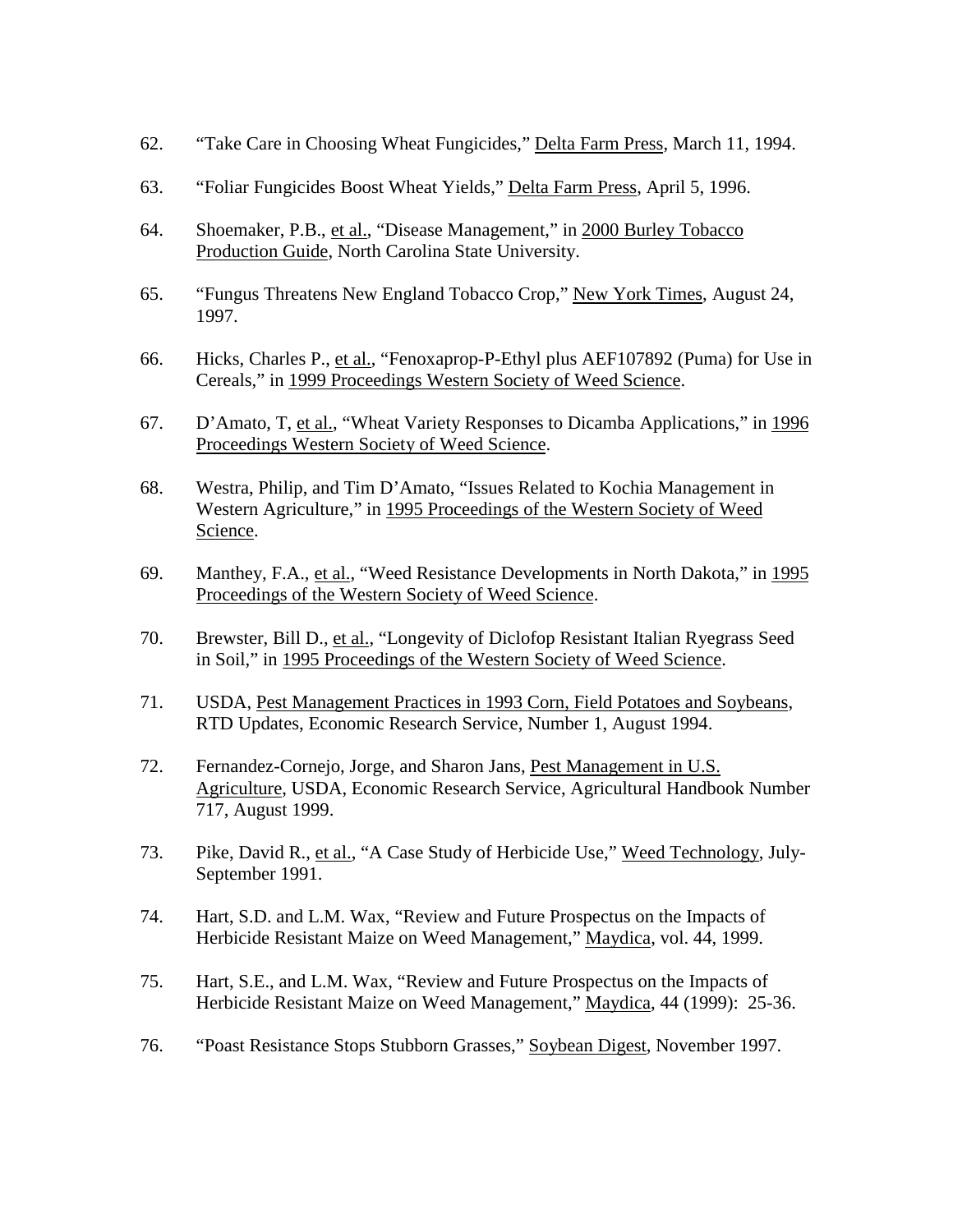- 77. Specific Exemption for Use of Bifenthrin for Control of Root Weevils in Raspberries in Oregon, Oregon Department of Agriculture, April 18, 2000.
- 78. Pschedt, Jay W. and Cynthia N. Ocamb (eds.), 1999 Pacific Northwest Plant Disease Control Handbook, Oregon State University.
- 79. USDA, Washington Wheat Varieties (1992-2000 Crop) separate volumes, National Agricultural Statistics Service.
- 80. Smiley, Richard, Oregon State University, Personal Communication, August 2000.
- 81. McMullen, Marcia, et al., "Scab of Wheat and Barley: A Re-emerging Disease of Devastating Impact," Plant Disease, November 1997.
- 82. "Study: \$2.6 Billion, 501 Million Bushels Lost to Scab 1991-1996," Prairie Grains, January-February 1998.
- 83. "Consider Foliar Fungicides in Case of Scab," Prairie Grains, Summer 1995.
- 84. "Grain Growers Urge EPA to Register Fungicide for Scab," Prairie Grains, February 1999.
- 85. McMullen, Marcia, North Dakota State University, Personal Communication, September 2000.
- 86. "Peach Growers Have New Weapon in Fight Against Rot," AgAlert, March 11, 1998.
- 87. USDA, Crop Profile for Peaches in California, available on the internet at: http://ipmwww.ncsu.edu/opmppiap.
- 88. Teviotdale, Beth, University of California, Personal Communication, September 2000.
- 89. Davis, R. Michael, et al., "If Registered, Fungicide Could Reduce Cavity Spot in Carrots," California Agriculture, March-April 1991.
- 90. "Best Carrot Disease Management Starts from the Bottom," AgAlert, March 2, 1994.
- 91. "Prevent Brown Rot," Fruit Grower, May 1994.
- 92. "Managing Fungicide Resistance," Fruit Grower, March 1992.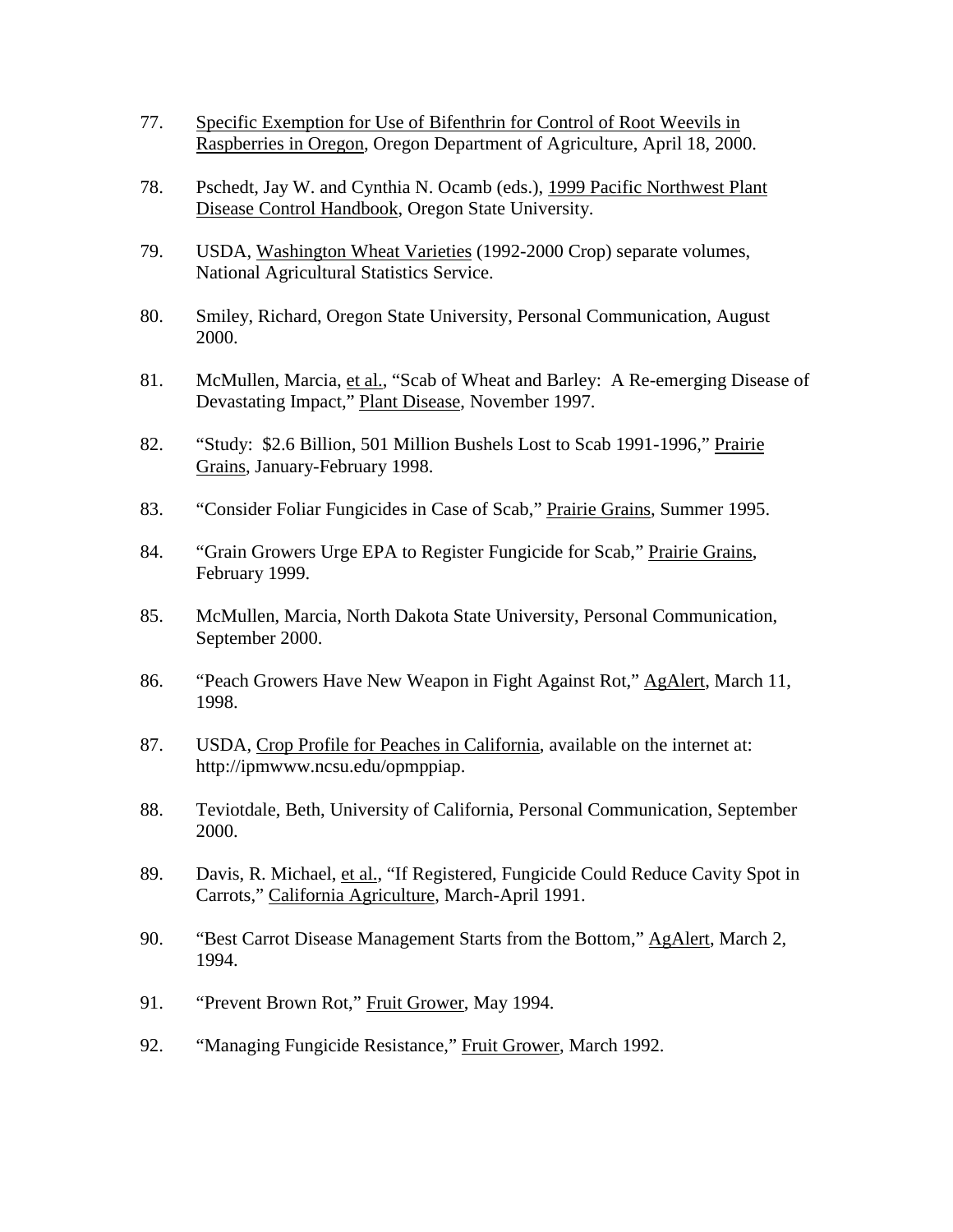- 93. Albrigo, L.C. et al., "Copper Fungicides Residues for Disease Control and Potential for Spray Burn," in Proceedings Florida State Horticultural Society, 1997.
- 94. Timmer, Pete, University of Florida, Personal Communication, August 2000.
- 95. "Rice Burning Phase-out Law Begins in '92," AgAlert, March 18, 1992.
- 96. Hill, J.E., et al., A Pest Management Evaluation for California Rice, California Rice Industry Association, March 31, 1999.
- 97. Vargas, Ron N., and Steve D. Wright, "Metham for Cotton Vegetation Management," in 1993 Proceedings Beltwide Cotton Conferences.
- 98. Comer, Dale, et al., "Control of Silverleaf Whitefly with Applaud (Buprofezin) in California and Arizona," in 1998 Proceedings Beltwide Cotton Conferences.
- 99. Toscano, N.C. et al., "Toxicity of Applaud and Knack Against Silverleaf Whitefly in Southern California: Implications for Susceptibility Monitoring," in 1998 Proceedings Beltwide Cotton Conferences.
- 100. Agrios, George N., Plant Pathology, Third Edition, Academic Press, 1988.
- 101. Fry, William E., and Stephen B. Goodwin, "Reemergence of Potato and Tomato Late Blight in the United States," Plant Disease, December 1997.
- 102. "Late Blight: How Big A Threat?," American Vegetable Grower, May 1994.
- 103. Johnson, D.A., et al., "Potato Late Blight in the Columbia Basin: An Economic Analysis of the 1995 Epidemic," Plant Disease, July 1997.
- 104. Plissey, Ed, "Potato Vine Desiccation: A Key Pest Management Practice," Valley Potato Grower, August 2000.
- 105. Ng'Ambi, Tensen B., et al., "Identification of Sources of Resistance to Four Species of Root-knot Nematodes in Tobacco, Journal of Nematology, September 1999.
- 106. Melton, Thomas A., et al., "Disease Management," in 2000 Flue Cured Tobacco Information, North Carolina State University.
- 107. Melton, Tom, North Carolina State University, Personal Communication, August 2000.
- 108. Peedon, Gerald F., and Joseph A. Priest, "Topping and Sucker Management," in 2000 Flue Cured Tobacco Information, North Carolina State University.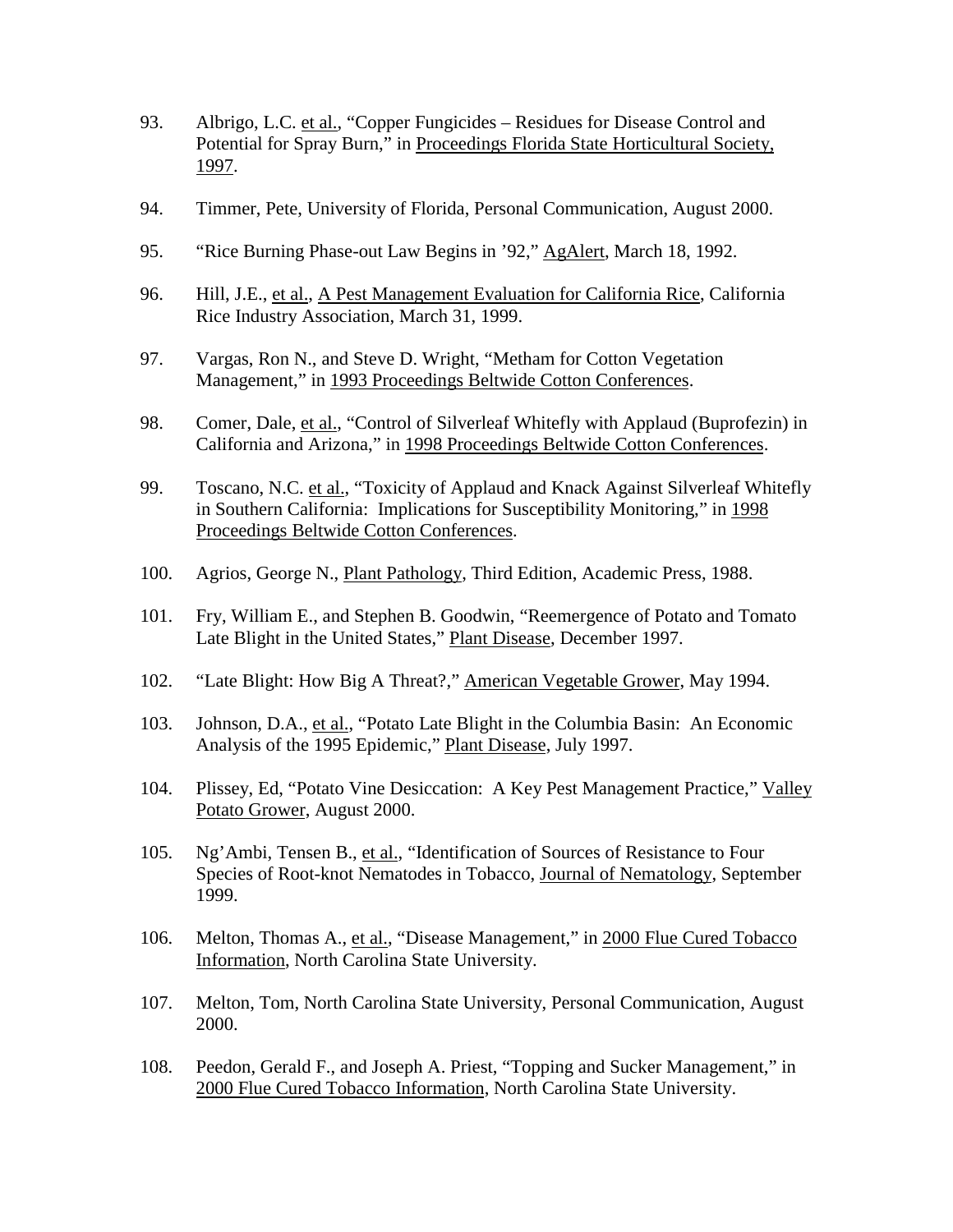- 109. Fisher, Loren, North Carolina State University, Personal Communication, August 2000.
- 110. Howell, Michael S., et al., "Review of Pesticide Efficacy Trials for Control of Tarnished Plant Bug, 1982-1996," 1998 Proceedings Beltwide Cotton Conferences.
- 111. Robbins, J.T., et al., "Tarnished Plant Bug Control in the Mississippi Delta," 1998 Proceedings Beltwide Cotton Conferences.
- 112. King, Virgil A., "Performance and Benefits of Provado Insecticide in Early Season Plant Bug Populations," 1998 Proceedings Beltwide Cotton Conferences.
- 113. Dennehy, J.J., and J. Denholm, "Goals, Activities, and Future Challenges of the Arizona Whitefly Resistance Management Program," 1998 Proceedings Beltwide Cotton Conferences.
- 114. Odum, Phillip, and Leon Moore, "Control of Whitefly with Ovasyn in 1993," 1994 Proceedings Beltwide Cotton Conferences.
- 115. Engle, L.E., et al., "Imidacloprid for Silverleaf Whitefly Control: A Three-year Summary," 1994 Proceedings Beltwide Cotton Conferences.
- 116. Bruce-Oliver, Samuel J., and Beth Grafton-Cardwell, "Evaluation of Two Seasons of Acaracide Rotation Trials in Spider Mite Resistance in San Joaquin Valley Cotton," 1996 Proceedings Beltwide Cotton Conferences.
- 117. Williams, Earl, et al., "Extending IPM Strategies for Cotton: Improving Outreach Activities, Field Evaluations in Pima and Upland Cotton, California Cotton Ginners and Growers Association, March 17, 1999.
- 118. "Section 18 Helps Fight Occasional Cotton Pest," Delta Farm Press, January 3, 1998.
- 119. Smith, Ron H., Auburn University, Personal Communication, September 2000.
- 120. Grafton-Cardwell, E.E., and P.B.Goodell, "Trends in Pest Densities, Pesticide Use and Pesticide Resistance in San Joaquin Valley Cotton," 2000 Proceedings Beltwide Cotton Conferences.
- 121. Layton, Blake, et al., "Cotton Insecticide Use Patterns in Mississippi 1998," Mississippi State Extension Service.
- 122. Cotton Insect Situation Newsletter, Cooperative Extension Service, Mississippi State University, Number 8, July 10, 1998.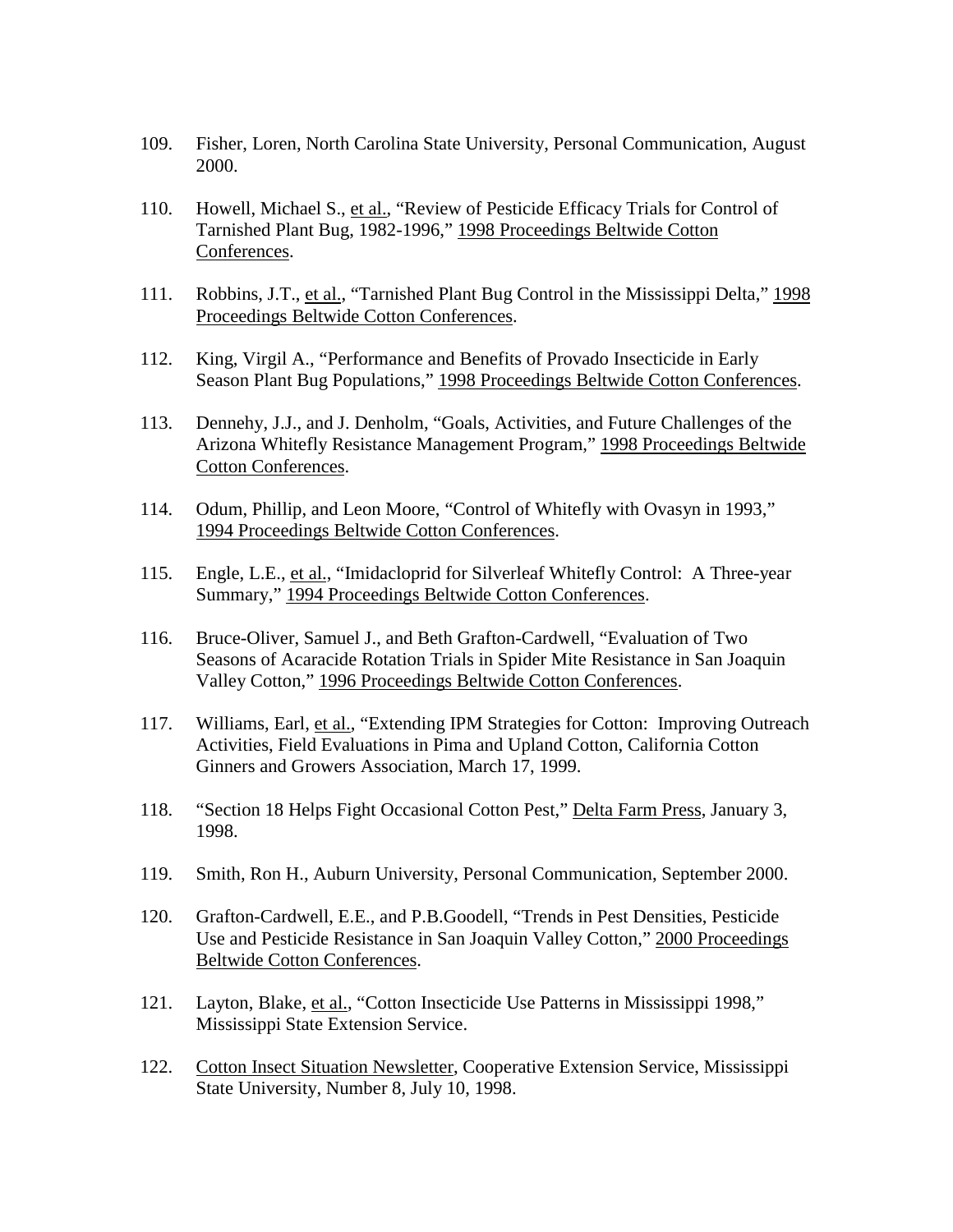- 123. Mize, T.W. et al., "Control of Cotton Aphids With Carbofuran," 1993 Proceedings Beltwide Cotton Conferences.
- 124. Roberts, Phillip N., "Control of Thrips in Seedling Cotton With In Furrow Insecticides," 1994 Proceedings Beltwide Cotton Conferences.
- 125. Blaine, Alan, Mississippi State University, Personal Communication, September 2000.
- 126. Nugent, Jim, Michigan State University, Personal Communication, September 2000.
- 127. Koike, Steve, University of California, Personal Communication, September 2000.
- 128. USDA, Crop Profile for Celery in California, available on the internet at: http://ipmwww.ncsu.edu/opmppiap.
- 129. Hardee, D.D., and G.A. Herzog, "51<sup>st</sup> Annual Conference Report Cotton Insect Research and Control," 1998 Proceedings Beltwide Cotton Conferences.
- 130. USDA, Crop Profile for Citrus in California, available on the internet at: http://ipmwww.ncsu.edu/opmppiap.
- 131. "Baythroid Puts Bite on Citrus Thrips," Citrograph, March 1995.
- 132. Grafton-Cardwell, E.E., University of California, Personal Communication, August 2000.
- 133. Ellsworth, Peter, University of Arizona, Personal Communication, September 2000.
- 134. 1995 Michigan Pest Survey, by the Potato Growers of Michigan Inc. and the Michigan Potato Industry Commission.
- 135. "Lorsban Gets OK for Control of Mealybugs," AgAlert, January 24, 1996.
- 136. Overstreet, L., "Nematodes in the Mid-South," 1998 Proceedings Beltwide Cotton Conferences.
- 137. Overstreet, L., and E.C. McGady, "Reniform Nematode and its Influence on the Cotton Crop in the U.S.," 1997 Proceedings Beltwide Cotton Conferences.
- 138. Mueller, J.D., "Report of the Nematode Management Committee 2000," 2000 Proceedings Beltwide Cotton Conferences.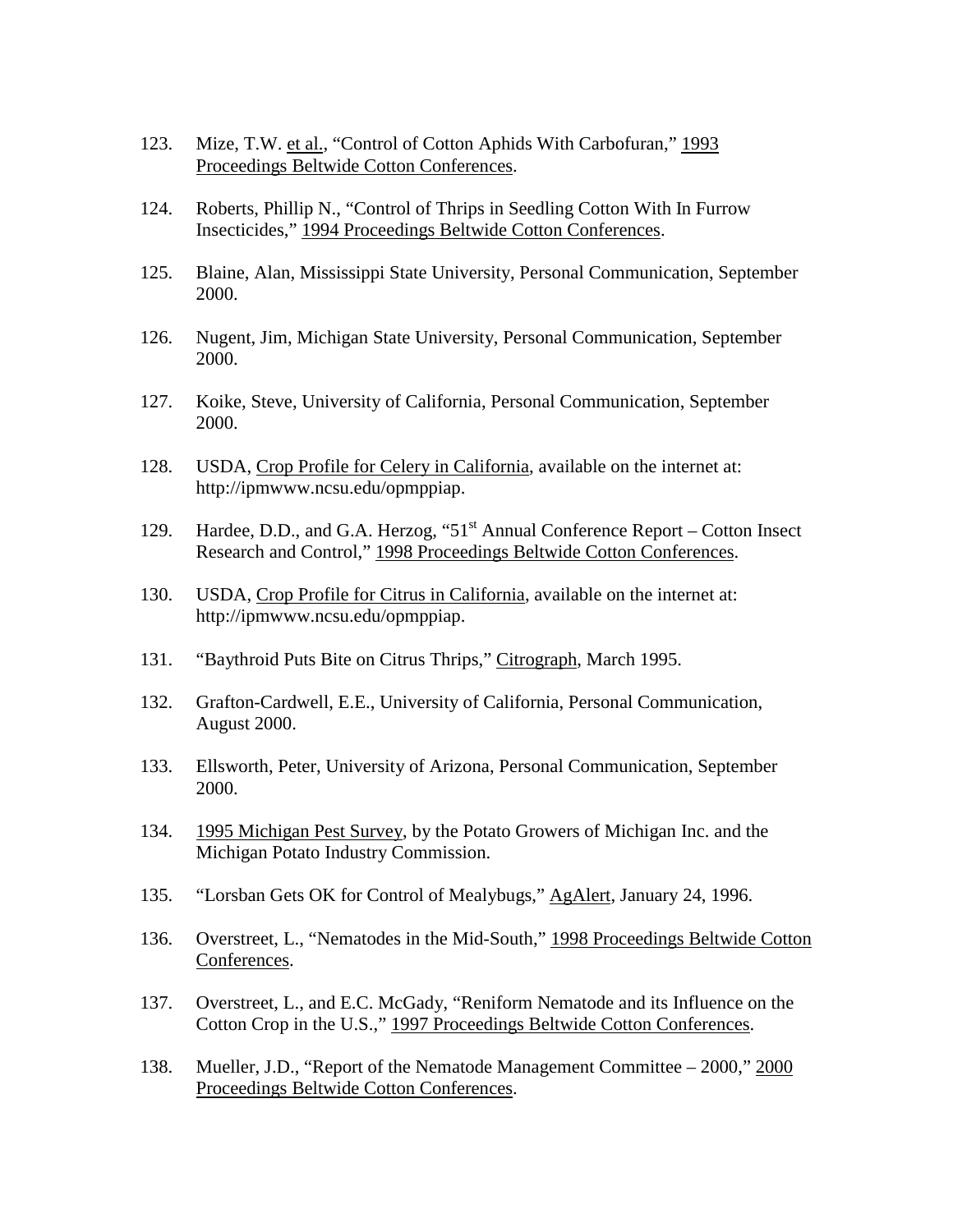- 139. Davis, Mike, University of California, Personal Communication, August 2000.
- 140. "Tomato Growers Must Act Early to Prevent Late-Blight Problems," AgAlert, November 6, 1996.
- 141. "Late Blight Pressure Heavier for Tomato Growers in 95," AgAlert, December 6, 1995.
- 142. Le Boeuf, John, et al., Tomato Pest Management Evaluation, California Tomato Commission, March 30, 1999.
- 143. Miller, Sally, Ohio State University, Personal Communication, September 2000.
- 144. Kucharek, Tom, University of Florida, Personal Communication, September 2000.
- 145. Correll, James C., et al., "Economically Important Diseases of Spinach," Plant Disease, July 1994.
- 146. Dexter, Alan G. et al., "Survey of Weed Control and Production Practices on Sugarbeet in Eastern North Dakota and Minnesota," Sugarbeet Research and Extension Reports 1991/1997 separate volumes, North Dakota State University.
- 147. "Herbicide Tank Mixes Important for Rice Postemergence Weed Control," Delta Farm Press, April 26, 1996.
- 148. "Delayed Pre-emergence Treatments Available to Control Weeds in Rice," Delta Farm Press, April 19, 1996.
- 149. Groth, D.E., and D.E. Sanders, "Etiology and Control of the Delayed Phytotoxicity Syndrome," Proceedings Twenty-sixth Rice Technical Working Group, 1996, Texas A&M University.
- 150. Howorth, G., et al., "Herbicide Influence on Yield and Quality of Chile Peppers," 1995 Proceedings Western Society of Weed Science.
- 151. Schroeder, Jill, and James Lillum, "Herbicide Influence on Yield, Quality and Cost of Managing Weeds in Chile Peppers," New Mexico State University, Progress Report, November 30, 1995.
- 152. Smith, Richard, "Potential Replacements for Dacthal in Onions," 2000 Proceedings of the California Weed Science Society.
- 153. "Farm Adviser Prefers Herbicides for Best Weed Control in Onions," AgAlert, February 1, 1995.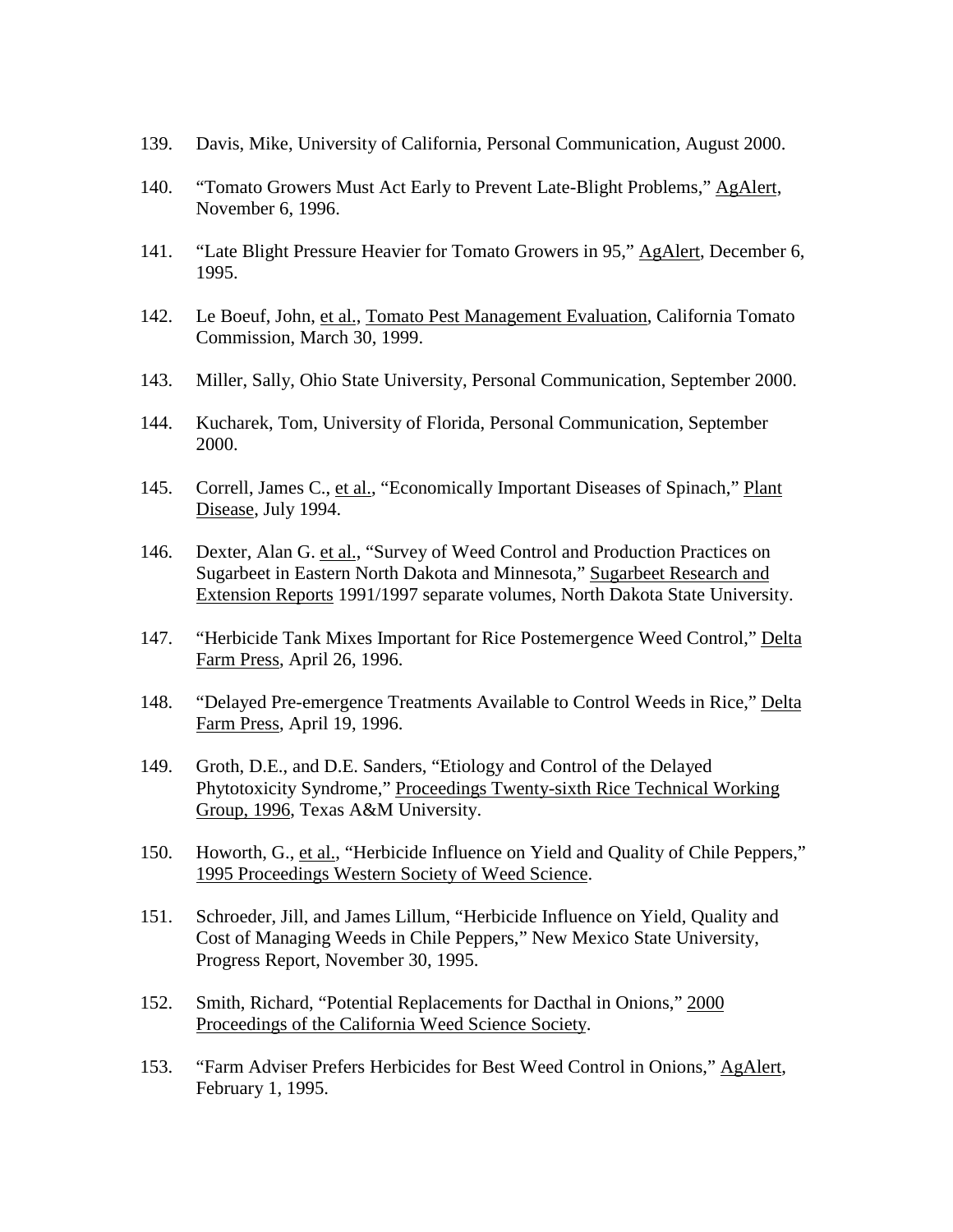- 154. Hafez, Saad, University of Idaho, Personal Communication, September 2000.
- 155. Timmer, L.W., "Postbloom Fruit Drop of Citrus: Symptoms, Disease Cycle and Control," Proceedings Florida State Horticultural Society, 1993.
- 156. "Gibberellic Acid: New Importance for an Old Citrus Tool," Citrograph, March 1997.
- 157. "Eastern Filbert Blight Travels South," Capital Press, June 19, 1998.
- 158. Johnson, Kenneth B., et al., "Eastern Filbert Blight of European Hazelnuts," Plant Disease, December 1996.
- 159. "California Gives Green Light for Use of Break EC on Almonds," AgAlert, February 26, 1997.
- 160. Stevenson, Walt, University of Wisconsin, Personal Communication, August 2000.
- 161. Jones, Alan L., "A Stewardship Program for Using Fungicides and Alternatives in Apple Disease Management Programs," Plant Disease, April 1995.
- 162. Rosenberger, David, "Black Rot: A Growing Problem in Northeastern Apple Orchards," Fruit Grower, April 1996.
- 163. Rosenberger, David A., "Summer Disease Control in Apples," in  $124<sup>th</sup>$  Annual Report Michigan Horticultural Society.
- 164. Rosenberger, Dave, "Controlling Summer Diseases in a Dry Year is Complex," Fruit Growers News, September 1999.
- 165. "Fungicides with New Modes of Action Coming for Tree Fruit," Fruit Growers News, January 1999.
- 166. Majek, Brad, Rutgers University, Personal Communication, September 2000.
- 167. Smith, Timothy, "1998 Fire Blight Woes in Apples and What to Look Forward to in the 1999 Season," Proceedings of the  $94<sup>th</sup>$  Annual Meeting Washington State Horticultural Society.
- 168. Washington Fruit Survey (1986/1993), Washington Agricultural Statistics Service.
- 169. Grove, Gary G., "Powdery Mildew on New Apple Varieties," Proceedings of the 89<sup>th</sup> Annual Meeting Washington State Horticultural Society.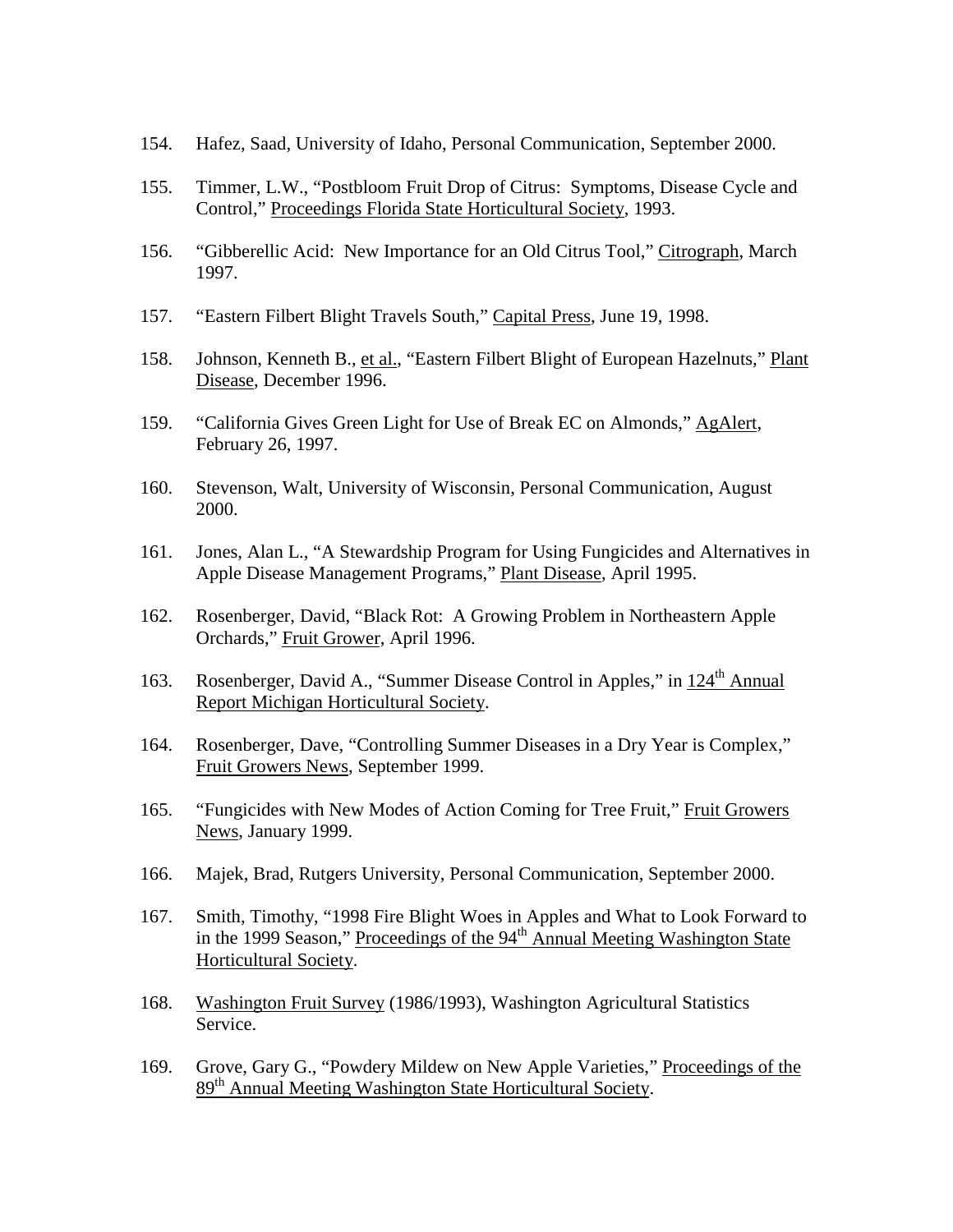- 170. Grove, Gary, Washington State University, Personal Communication, August 2000.
- 171. Hagan, Austin, Auburn University, Personal Communication, September 2000.
- 172. Lewis, Cal, Hi-Yield Bromine, Personal Communication, September 2000.
- 173. USDA, Agricultural Chemical Usage: Field Crops Summary, 1990-1998 (Separate Volumes), National Agricultural Statistics Service.
- 174. USDA, Crop Profile for Artichokes in California, available on the internet at [http://ipmwww.ncsu.edu/opmppiap.](http://ipmwww.ncsu.edu/opmppiap)
- 175. Harveson, Robert, University of Nebraska, Personal Communication, September 2000.
- 176. "Phaseout of Herbicide Forces Onion Growers to Seek Effective Alternatives," AgAlert, February 17, 1999.
- 177. Schwallier, Philip G., Apple Thinning Guide, Michigan State University, April 1996.
- 178. "Accelerated Apple Thinning," Fruit Grower, April 1994.
- 179. Grafton-Cardwell, Beth, "Pesticide Resistance in California Red Scale and Yellow Scale in the San Joaquin Valley," Citrograph, March 1995..
- 180. Horton, Dan L., Southeastern Peach Insect Pest Management It's Evolution and Implementation, Department of Entomology, University of Georgia, 1997.
- 181. Field, Jonathan, Pest Management Evaluation for Clingstone Canning and Fresh Shipping Peaches, Plums and Nectarines, California Tree Fruit Agreement, March 25, 1999.
- 182. Crutchfield, Stephen R., Cotton Agricultural Chemical Use and Farming Practices in 1989: An Overview of Survey Results, USDA, Economic Research Service, December 1990.
- 183. Supak, James, Texas A & M University, Personal Communication, August 2000.
- 184. Fritz, C. David, "Finish Cotton Harvest-aid EUP Results," 1996 Proceedings Plant Growth Regulation Society.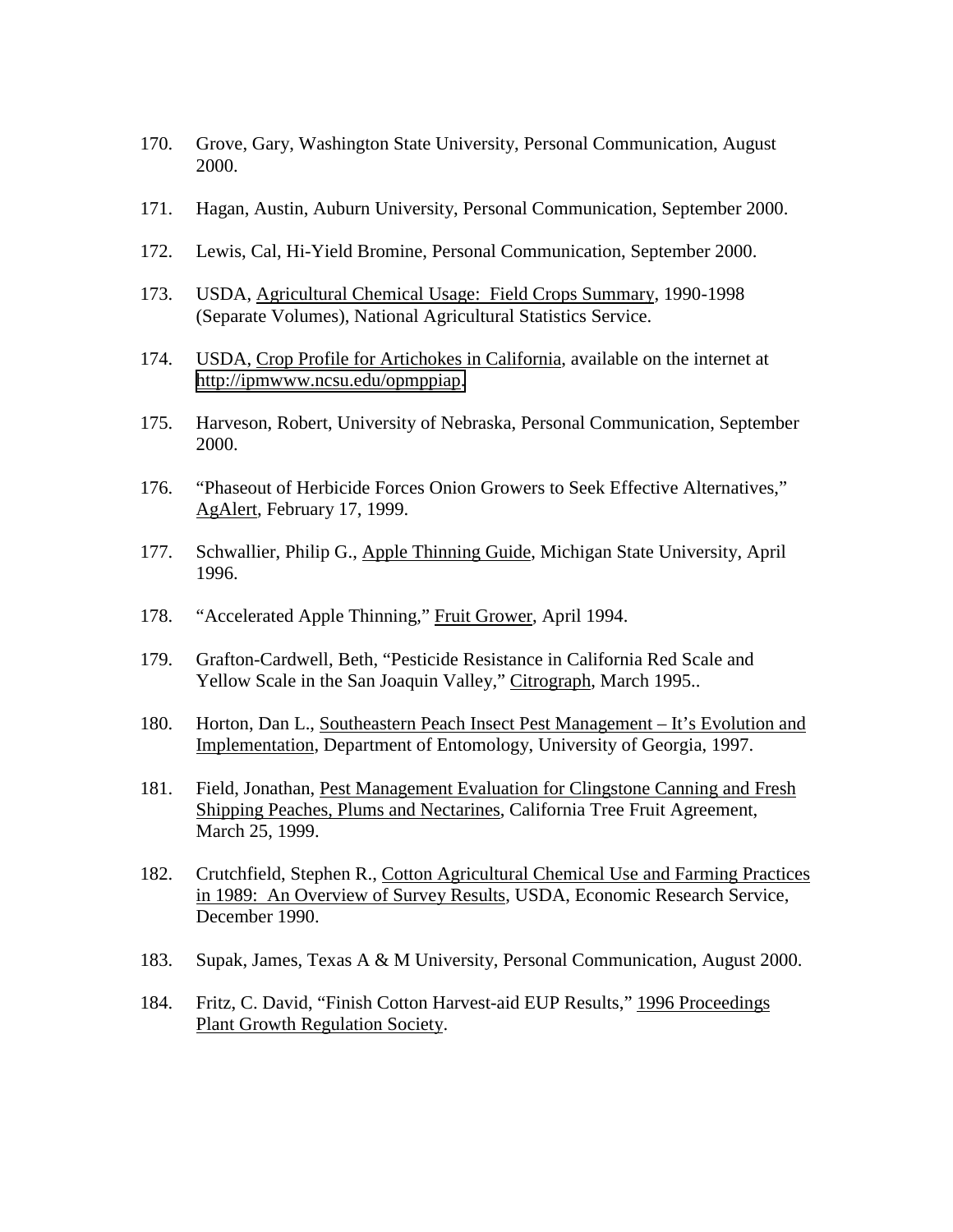- 185. Bowman, Randy, and Mark Kelly, "Effects of Prep and Finish on Agronomic Characteristics of Cotton in the Texas High Plains," In 1999 Proceedings Beltwide Cotton Conferences.
- 186. Rademacher, W., and J.R. Evans, "Pix and Other PGRs for Crop Plants," 1996 Proceedings Plant Growth Regulation Society.
- 187. Jensen, Lynn, Oregon State University, Personal Communication, October 2000.
- 188. Seal Dakshina, R., et al., "Effectiveness of Insecticides in Controlling Thrips p*almi karny* in Different Vegetable Crops in South Florida, 1993 Proceedings Florida State Horticultural Society.
- 189. Stansly, Phil, University of Florida, Personal Communication, September 2000.
- 190. Coviello, Rich, University of California, Personal Communication, August 2000.
- 191. "Pepper Group to Seek OK to Use Aphid-Fighting Product," AgAlert, November 2, 1994.
- 192. Trumble John T., "Management and Economics of Leafminer and Beet Armyworm Control in Celery: Final Report for 1991-1992," California Celery Research Advisory Board 1991-1992 Annual Report.
- 193. Chaney, William, University of California, Personal Communication, September 2000.
- 194. USDA, Crop Profile for Celery in California, available at [http://ipmwww.ncsu.edu/opmppiap.](http://ipmwww.ncsu.edu/opmppiap)
- 195. Eberlein, Charlotte V., et al., "Efficacy and Economics of Cultivation for Weed Control in Potatoes," Weed Technology, April-June 1997.
- 196. Hutchinson, Pamela, University of Idaho, Personal Communication, October 2000.
- 197. Guttieri, Mary J., and Charlotte V. Eberlein, "Preemergence Weed Control in Potatoes with Rimsulfuron Mixtures," Weed Technology, October-December 1997.
- 198. Colbert, Don, "Pursuit: A New Weed Control Option for Seedling Alfalfa," Proceedings  $48^{\text{th}}$  Annual California Weed Science Society.
- 199. Miller, Steve, University of Wyoming, Personal Communication, October 2000.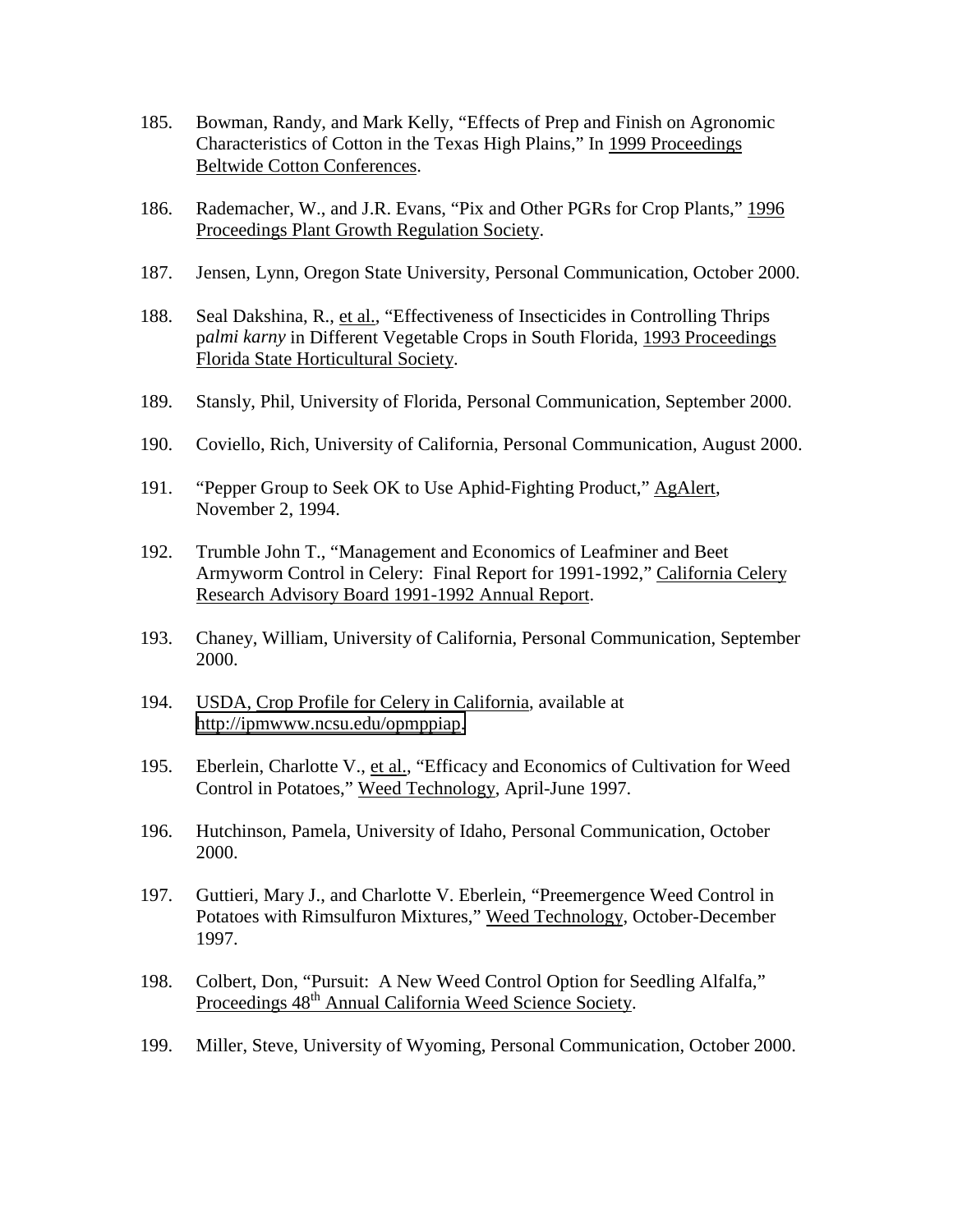- 200. Wilson, Barry, "Reducing Dormant Sprays and Their Impact on the Environment," Proceedings 23<sup>rd</sup> Almond Industry Conference, 1995.
- 201. "Monitoring Key in Insect Management Programs," AgAlert, June 25, 1997.
- 202. "Researchers Hope Bt's the Answer to Almond Pest," AgAlert, June 10, 1992.
- 203. Sloderbeck, P.E., et al., "Effects of Imidacloprid Seed Treatment on Greenbug Infestations in Two Sorghum Hybrids," Southwestern Entomologist, 21: 181-187, 1996.
- 204. Brooks, Leroy, Kansas State University, Personal Communication, October 2000.
- 205. USDA, Crop Profile for Tomatoes in Florida, available at [http://ipmwww.ncsu.edu/opmppiap.](http://ipmwww.ncsu.edu/opmppiap)
- 206. Hembree, Kurt J., "Black Nightshade Control in Processing Tomatoes with E9636, Alone and in Combination with Layby Herbicides and Cultivation," 1997 Annual Research Report, California Tomato Research Institute.
- 207. Le Boeuf, John, et al., Tomato Pest Management Evaluation, California Tomato Commission, March 30, 1999.
- 208. "Effectiveness of Variable Herbicide Rates Is Examined," AgAlert, November 20, 1996.
- 209. USDA, Crop Profile for Tomatoes (Processing) in California, available at [http://ipmwww.ncsu.edu/opmppiap.](http://ipmwww.ncsu.edu/opmppiap)
- 210. "Leafminers Provide Tough Challenge for Tomato Growers," AgAlert, March 4, 1998.
- 211. "Tomato Field Day Covers Dodder, Leafminer Control," AgAlert, November 17, 1999.
- 212. Riedl, Helmut, and Franz Niederhoizer, "Secondary Pests: The Ups and Downside of Selective Pest Management in Tree Fruits," Proceedings Oregon Horticultural Society, 1997.
- 213. "Multiple Options Available for Control of Mites in Pears," AgAlert, March 11, 1998.
- 214. Schreiber, Alan, and Laura Ritchie, Washington Minor Crops, Washington State University.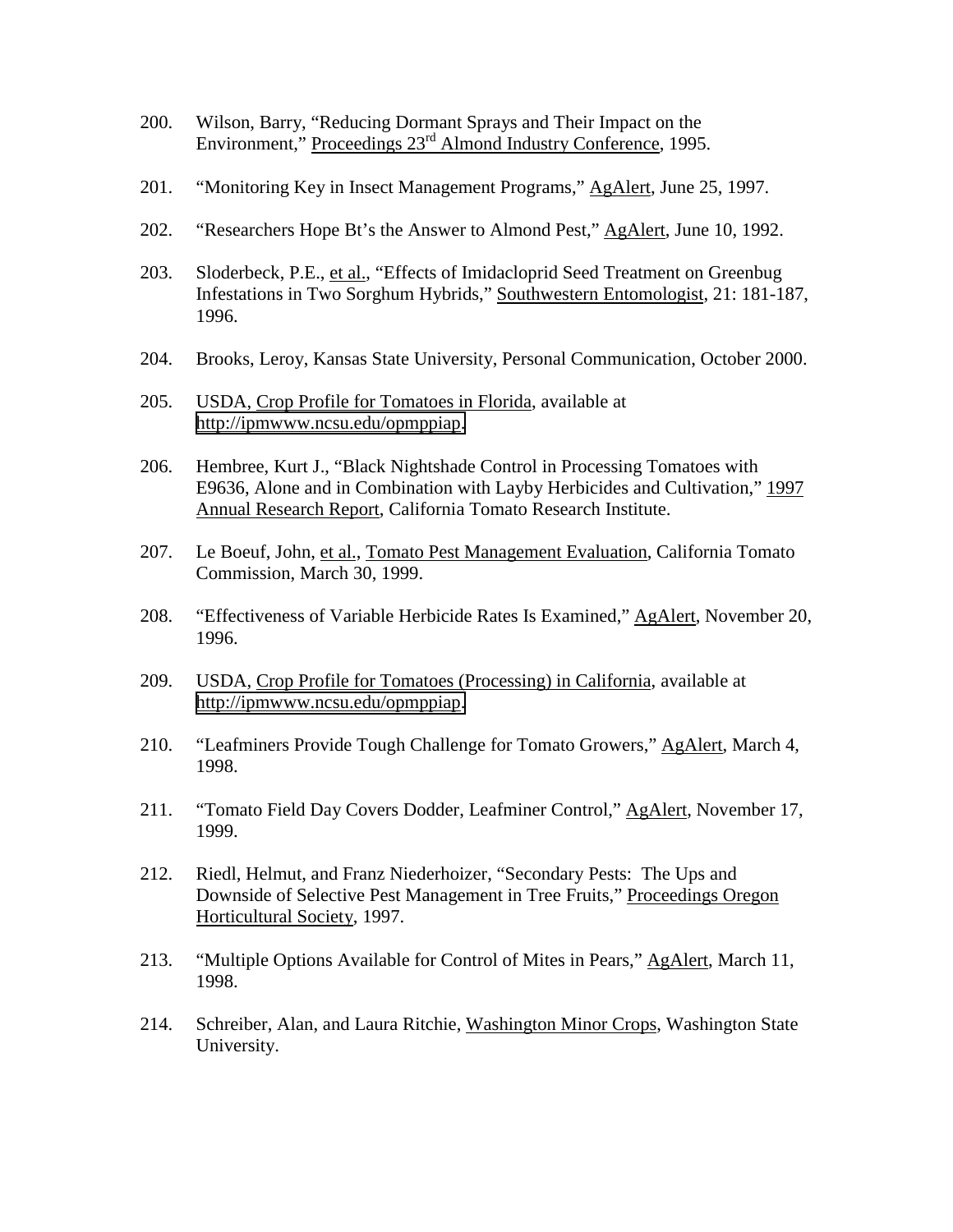- 215. Ali Niazee, M.T. "Recent Developments in Hazelnut Pest Control," In 1995 Proceedings Nut Growers Society of Oregon, Washington and British Columbia.
- 216. Progar, Robert, and M.T. Ali Niazee, "Insecticide Use Patterns in Oregon: Past and Present" In 1999 Proceedings Nut Growers Society of Oregon, Washington and British Columbia.
- 217. "Leafminer Population Declines Due to Poor Weather," AgAlert, January 5, 2000.
- 218. USDA, Crop Profile for Iceberg Lettuce in California available at [http://ipmwww.ncsu.edu/opmppiap.](http://ipmwww.ncsu.edu/opmppiap)
- 219. USDA, Crop Profile for Lettuce in Arizona available at [http://ipmwww.ncsu.edu/opmppiap.](http://ipmwww.ncsu.edu/opmppiap)
- 220. "Agri-Mek Gains Federal Registration for Use in Potatoes," Great Lakes Vegetable Growers News, June 1997.
- 221. "Aphid, Net Necrosis Problems Expected," Capital Press, March 24, 2000.
- 222. Lagnaoui, Abdelaziz, and Edward B. Radcliffe, "Potato Fungicides Interfere with Entomopathogenic Fungi Impacting Population Dynamics of Green Peach Aphid," American Journal of Potato Research, 1998 (75: 19-25).
- 223. USDA, Crop Profile for Broccoli in California, available at [http://ipmwww.ncsu.edu/opmppiap.](http://ipmwww.ncsu.edu/opmppiap)
- 224. "Santa Barbara County Farmers Struggle with Diamondback Moth Problem that Began in '94," AgAlert, August 20, 1997.
- 225. "Diamondback Moth Crisis Over; May Return Next Year," AgAlert, October 29, 1997.
- 226. USDA, Crop Profile for Cauliflower in California, available at [http://ipmwww.ncsu.edu/opmppiap.](http://ipmwww.ncsu.edu/opmppiap)
- 227. "Insecticide Provides Broad Spectrum of Control in Crops," AgAlert, February 5, 1997.
- 228. "New Products Help Celery Growers Control Leafminers," AgAlert, October 28, 1998.
- 229. USDA, Crop Profile for Watermelons in Florida, available at [http://ipmwww.ncsu.edu/opmppiap.](http://ipmwww.ncsu.edu/opmppiap)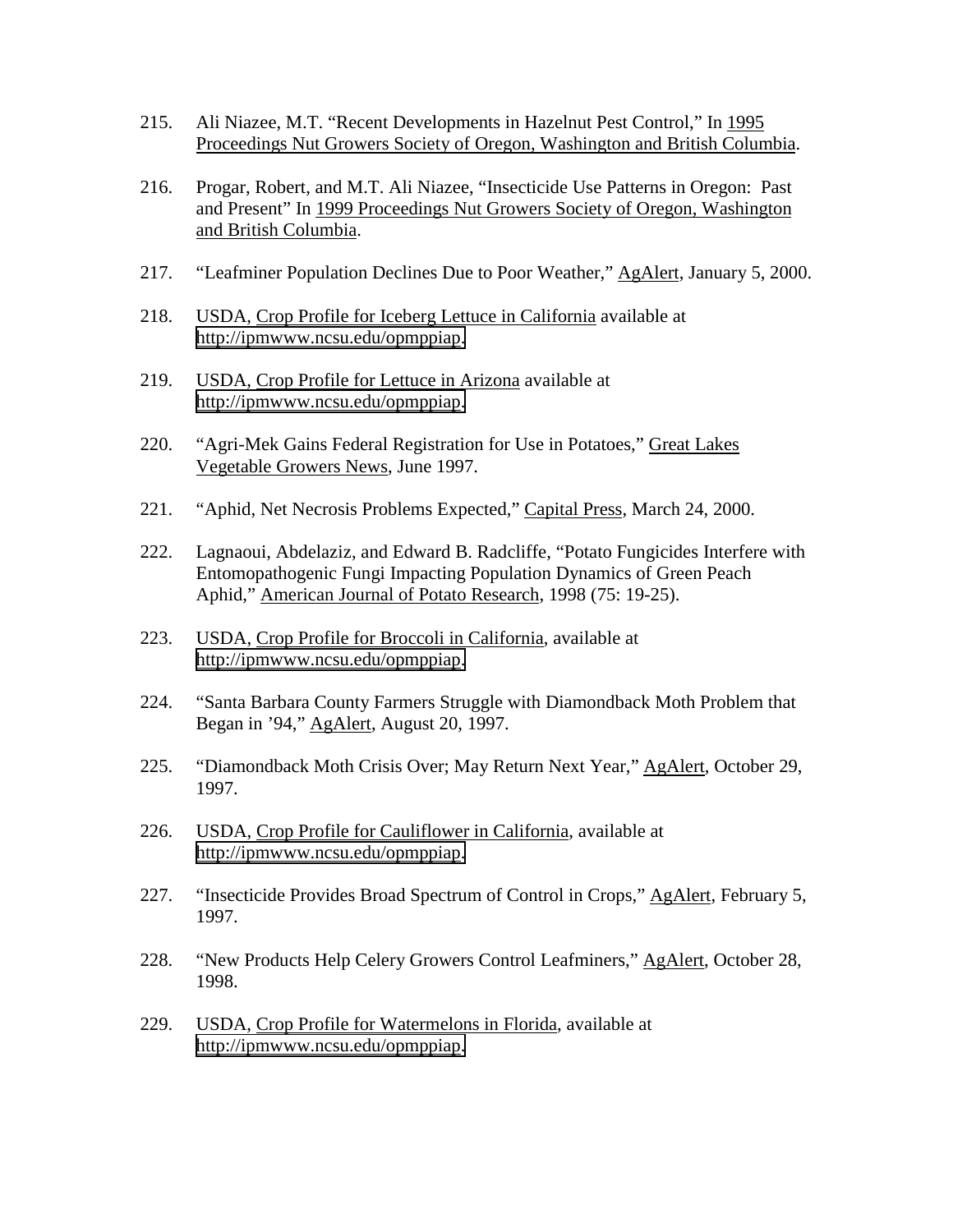- 230. USDA, Crop Profile for Cabbage in New York, available at [http://ipmwww.ncsu.edu/opmppiap.](http://ipmwww.ncsu.edu/opmppiap)
- 231. Shelton, A.M., "Eighteen Wheels and a Load of Diamondbacks." In 1990 Proceedings New York State Vegetable Conference.
- 232. Shelton, Tony, "What's New and What's Gone for Caterpillar Control." In 2000 International Cabbage Workshop Proceedings.
- 233. Stivers, Lee, Cornell University, Personal Communication, October 2000.
- 234. "Early Season Soybeans," Agricultural Research, August 1999.
- 235. "Stink Bug Major Soybean Pest in Louisiana," Delta Farm Press, May 23, 1997.
- 236. "Early-Maturing Soybeans Favor Insect Pest," Delta Farm Press, May 8, 1998.
- 237. "Bean Leaf Beetle Major Pest in 1997," Delta Farm Press, April 24, 1998.
- 238. Boethel, David, Louisiana State University, Personal Communication, August 2000.
- 239. "Soybeans Respond to Boron, Nitrogen, Dimilin," Delta Farm Press, March 12, 1998.
- 240. "New Soybeans Products Spur Quality," Delta Farm Press, July 16, 1999.
- 241. Hutchison, William, University of Minnesota, Personal Communication, October 2000.
- 242. Nuessly, Greg, University of Florida, Personal Communication, October 2000.
- 243. Meinke, Lance, University of Nebraska, Personal Communication, October 2000.
- 244. Jarvi, Keith, University of Nebraska, Personal Communication, October 2000.
- 245. Edwards, Rich, University of Indiana, Personal Communication, October 2000.
- 246. Tollefson, John, Iowa State University, Personal Communication, October 2000.
- 247. Steffey, Kevin, University of Illinois, Personal Communication, October 2000.
- 248. Reynolds, D.B., et al., "In-Furrow Insecticide Interactions with Accent and Beacon," Louisiana Agriculture, summer 1991.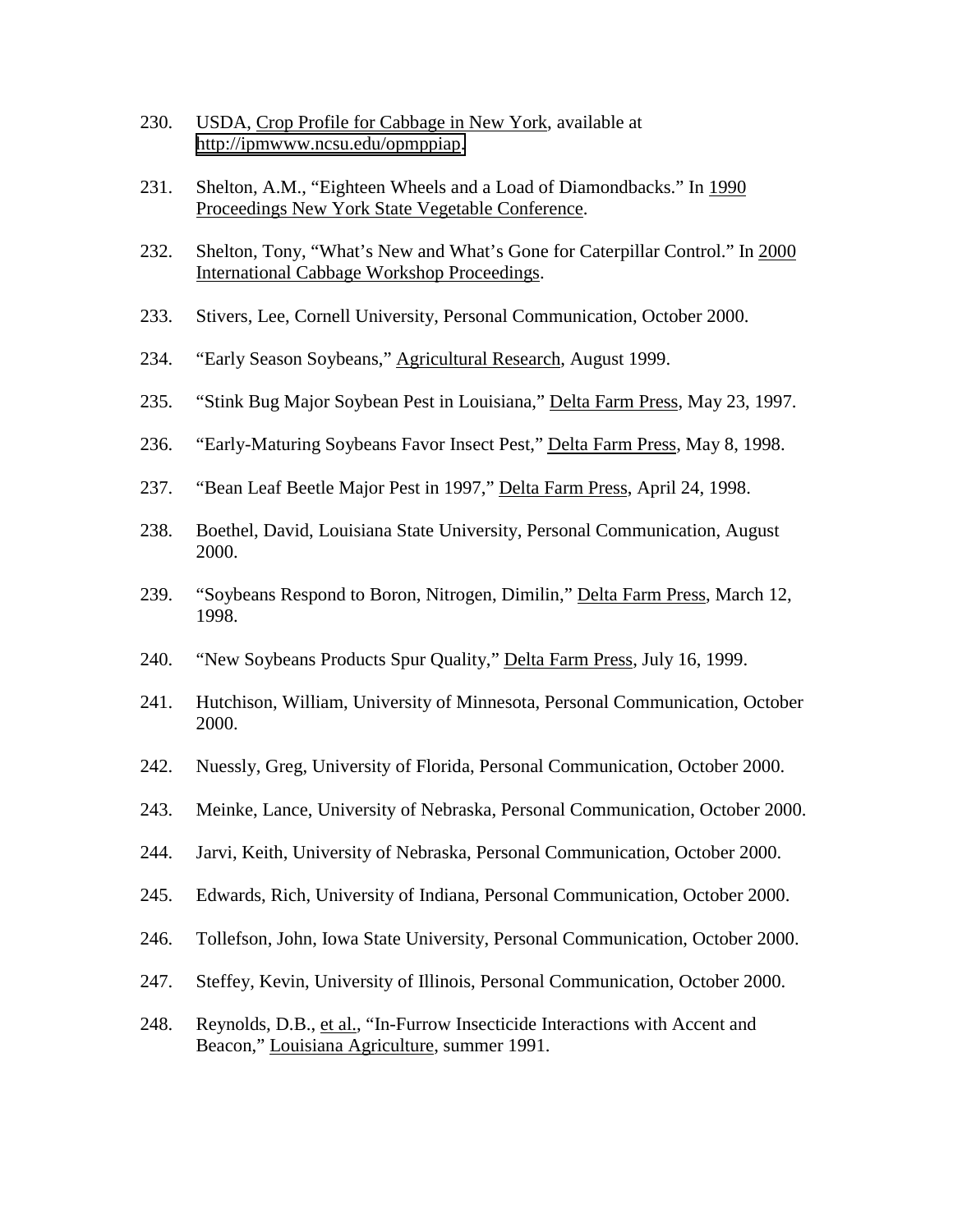- 249. "Intense Captures of Black Cutworm Moths in Fifteen Counties," Pest Management and Crop Development Bulletin, University of Illinois, May 12, 1995.
- 250. "Soil Insecticide Performance in 1995: What Worked, What Didn't." In Pest Management and Crop Development Bulletin, University of Illinois, March 22, 1996.
- 251. "Corn Rootworm Adult Suppression Programs: Proven Alternatives to Soil Insecticides?." In Pest Management and Crop Development Bulletin, University of Illinois, July 15, 1997.
- 252. "New Insecticides for 1996." In Pest Management and Crop Development Bulletin, University of Illinois, March 22, 1996.
- 253. USDA, Crop Profile for Mint in Oregon, available on the internet at [http://ipmwww.ncsu.edu/opmppiap.](http://ipmwww.ncsu.edu/opmppiap)
- 254. Rinehold, John, and Jeffrey J. Jenkins, Oregon Pesticide Use Estimates for Seed and Specialty Crops, 1992, Oregon State University, EM8568, September 1994.
- 255. Morris, Mark, A.M. Todd Company, Personal Communication, October 2000.
- 256. Schreiber, Alan, Personal Communication, Agriculture Development Group, 1999.
- 257. Filajdic, Nenal, et al., "The Influence of European Red Mite Intensity on Alternaria Blotch of Apples and Fruit Quality and Yield," Plant Disease, July 1995.
- 258. Downing, Jere, The Cranberry Institute, Personal Communication, October, 2000.
- 259. Dokoozlian, N., University of California, Personal Communication, September 2000.
- 260. Dokoozlian, Nick, "GA Berry Sizing Sprays Not Recommended for Crimson Seedless," Grape Grower, June 1996.
- 261. Yarborough, D.E., and T.M. Hess, "Grass Control Alternatives for Wild Blueberries." In 1999 Proceedings Northeastern Weed Science Society.
- 262. Bellinder, Robin R., "Status of Broadleaf Weed Control in Snap Beans in 1990." In 1990 Proceedings New York State Vegetables Conference.
- 263. Bellinder, Robin, Cornell University, Personal Communication, October 2000.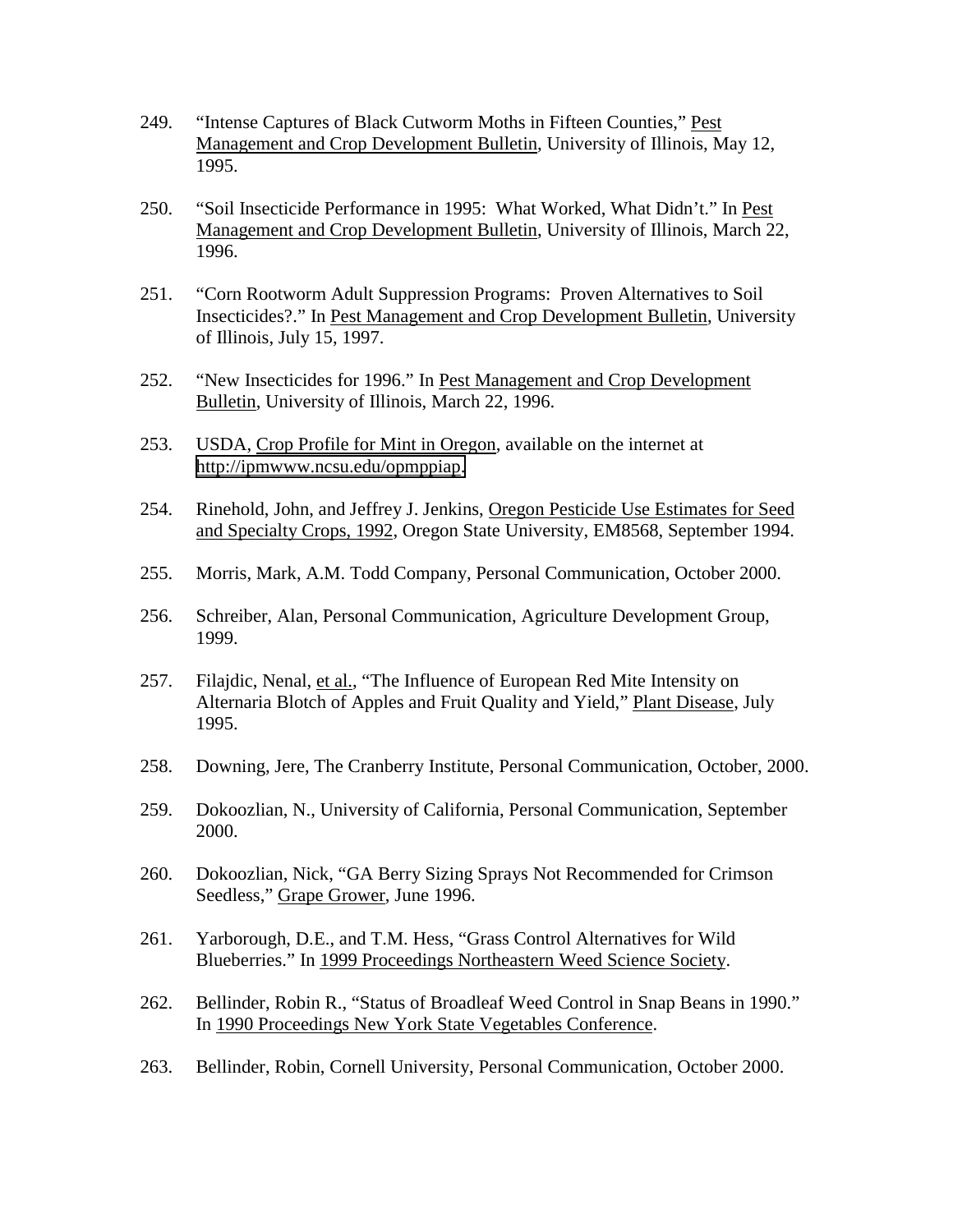- 264. Crnko, G.S., et al., "Sweet Corn Weed Control Evaluations on Mineral and Organic Soils." In 1992 Proceedings Florida State Horticultural Society.
- 265. Stall, William, University of Florida, Personal Communication, October 2000.
- 266. Hartzler, Robert, Iowa State University, Personal Communication, October 2000.
- 267. Pike, David, University of Illinois, Personal Communication, October 2000.
- 268. Bauman, Tom, Purdue University, Personal Communication, October 2000.
- 269. Boerboom, Chris, University of Wisconsin, Personal Communication, October 2000.
- 270. Gunsolus, Jeff, University of Minnesota, Personal Communication, October 2000.
- 271. Regehr, David, Kansas State University, Personal Communication, October 2000.
- 272. Hayes, Robert, University of Tennessee, Personal Communication, October 2000.
- 273. "Sonalan 10G Receives Federal Label," The Sunflower, March 1993.
- 274. "Herbicide Resistance in Sunflower Areas," The Sunflower, February 1993.
- 275. Zollinger, Rich, North Dakota State University, Personal Communication, September 2000.
- 276. Zollinger, R.K., 2000 North Dakota Weed Control Guide, North Dakota State University.
- 277. Unger, Paul W., "Residue Management for Continuous Winter Wheat Production with Limited Irrigation," Journal of Soil and Water Conservation, May/June 1995.
- 278. Conservation Tillage Information Center
- 279. Ball, Dan, Oregon State University, Personal Communication, September 2000.
- 280. Morishita, Don, Idaho State University, Personal Communication, September 2000.
- 281. USDA, Crop Profile for Tobacco in North Carolina, available on the internet at [http://ipmwww.ncsu.edu/opmppiap.](http://ipmwww.ncsu.edu/opmppiap)
- 282. Worsham, Doug, North Carolina State University, Personal Communication, September 2000.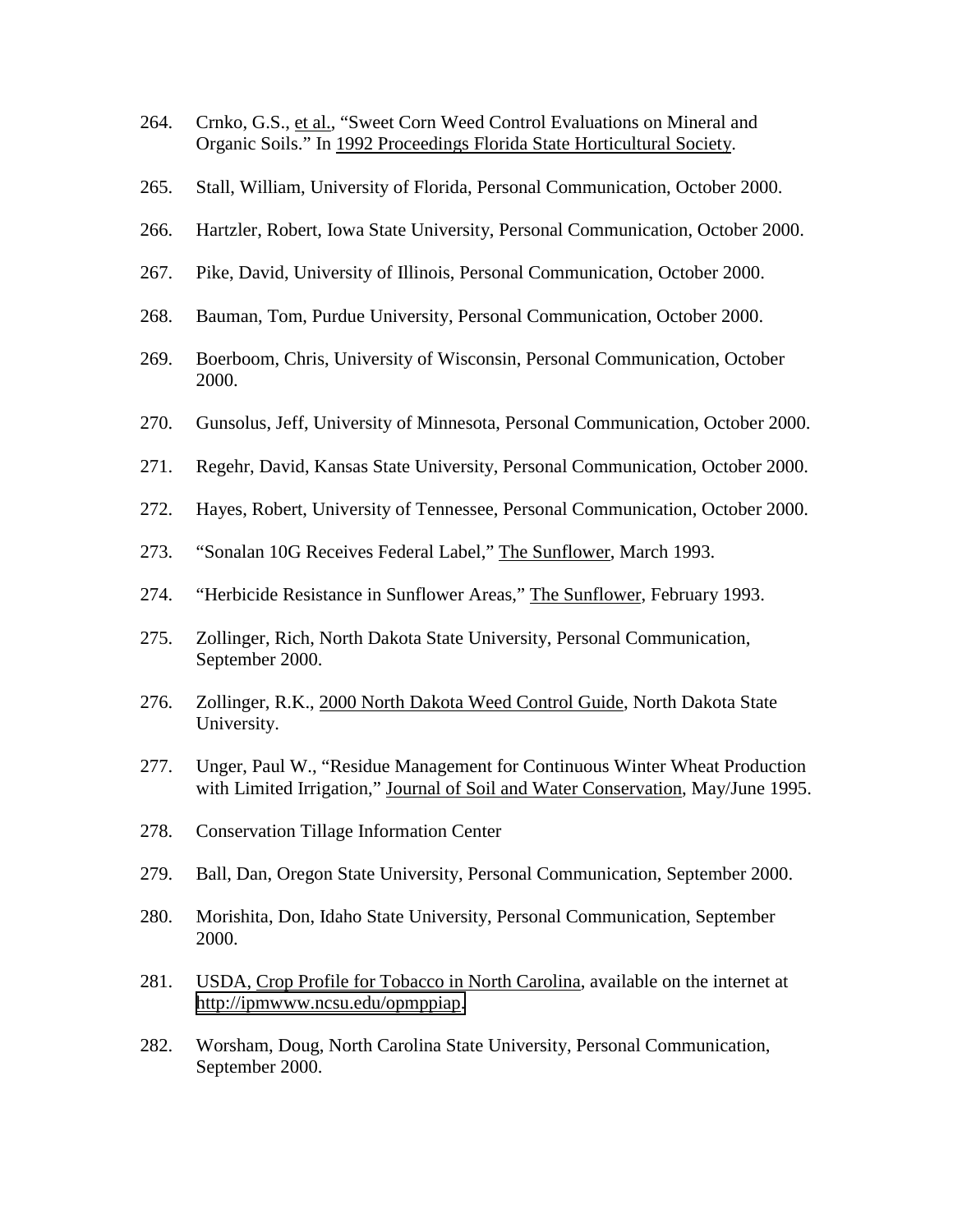- 283. Fisher, Loren R., et al., "Weed Management." In 2000 North Carolina Flue-Cured Tobacco Production Guide, North Carolina State University.
- 284. Behrens, R., and L.L. Hardman, Weed Control in Dry Beans, University of Minnesota, AG-FS-0921, 1985.
- 285. Renner, Karen A., "Weed Management in Dry Edible Beans Update for 1998," Michigan Dry Bean Digest, Winter 1998.
- 286. Bean, Brent, Texas A & M University, Personal Communication, October 2000.
- 287. Wicks, Gail A., et al., "Control of Triazine Resistant Kochia in Sorghum," Weed Technology, October-December 1994.
- 288. "Peak Provides Sorghum Option," Farm Chemicals, September 1996.
- 289. Richard, Edward, USDA, ARS, Personal Communication, October 2000.
- 290. Wooks, Lynn, "A Unique Land," Sugar Journal, November 1993.
- 291. Hein, Gary, University of Nebraska, Personal Communication, October 2000.
- 292. Chapin, Jay, Clemson University, Personal Communication, October 2000.
- 293. Andrews, Gordon, Mississippi State University, Personal Communication, October 2000.
- 294. "Black Shank is Most Costly Disease," Southeast Farm Press, December 1, 1993.
- 295. Fortnum, Bruce, Clemson University, Personal Communication, September 2000.
- 296. Schwallier, Phil, Michigan State University, Personal Communication, September 2000.
- 297. Williams, Max, "Past, Present and Future of Plant Growth Regulator Research." In Proceedings of the 91<sup>st</sup> Annual Meeting of Washington State Horticultural Association.
- 298. Andrews, Preston K., and Margaret L. Collier, "Chemical Thinning of Fuji and Gala Apple Trees." In Proceedings of the  $90<sup>th</sup>$  Annual Meeting of Washington State Horticultural Association.
- 299. Curry, Erin, "Developments in Plant Bio-Regulators for Fruit Quality Enhancement." In Proceedings of the  $93<sup>rd</sup>$  Annual Meeting of Washington State Horticultural Association.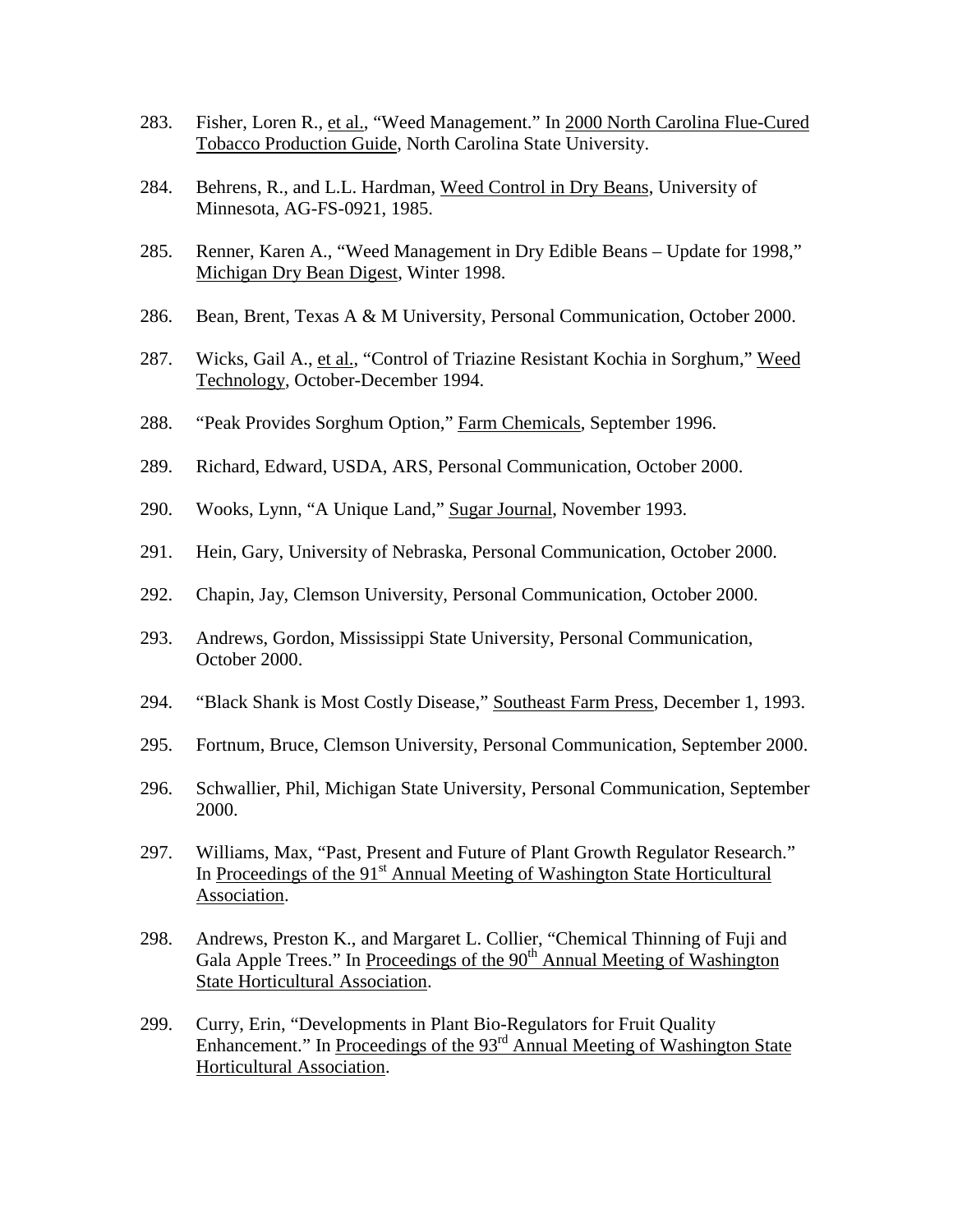- 300. Godfrey, Larry, University of California, Personal Communication, October 2000.
- 301. Singh, Megh, University of Florida, Personal Communication, October 2000.
- 302. Dusky, Joan A., and William M. Stall, "Weed Management Practices for Lettuce Production Using Imazethapyr." In 1995 Proceedings Florida Horticultural Society.
- 303. "Emergency Exemption Request: Use of Pursuit Herbicide for Controlling Amaranth (pigweed) in Florida Grown Lettuce and Escarole/Endive," submitted by Florida Department of Agriculture and Consumer Services, February 23, 1993.
- 304. Grichar, James, and Paul R. Nestor, "Nutsedge Control in Peanut with AC263, 222 and Imazethapyr," Weed Technology, October-December 1997.
- 305. Brown, S.M. "Potential Fit of Cadre Herbicide in Peanuts in the Southeast." In 1994 Proceedings of American Peanut Research and Education Society.
- 306. Padgette, Daniel I., et al., "Comparison of Cadre- and Starfire-Based Weed Control Systems in Peanuts," Highlights of Agricultural Research, Summer 1996.
- 307. Eastin, Ford, University of Georgia, Personal Communication, October 2000.
- 308. Grichar, James, Texas A & M University, Personal Communication, October 2000.
- 309. Stiles, W.C., "Effects of Weed Control on Apple Tree Growth." In 1987 Proceedings of the Northeastern Weed Science Society.
- 310. Merwin, Ian, Cornell University, Personal Communication, October 2000.
- 311. Crassweller, Rob, Penn State University, Personal Communication, October 2000.
- 312. Morton, Cathy A., and R. Gordon Harvey, "Sweet Corn Hybrid Tolerance to Nicosulfuron," Weed Technology, January-March 1992.
- 313. Kahn, Andy, "Pest Management Responses to New Biological Challenges and Social Demands." In Proceedings 90<sup>th</sup> Annual Meeting of Washington State Horticultural Association.
- 314. Brunner, Jay, "Management of Leafrollers in Washington Apple Orchards." In Proceedings 91<sup>st</sup> Annual Meeting of Washington State Horticultural Association.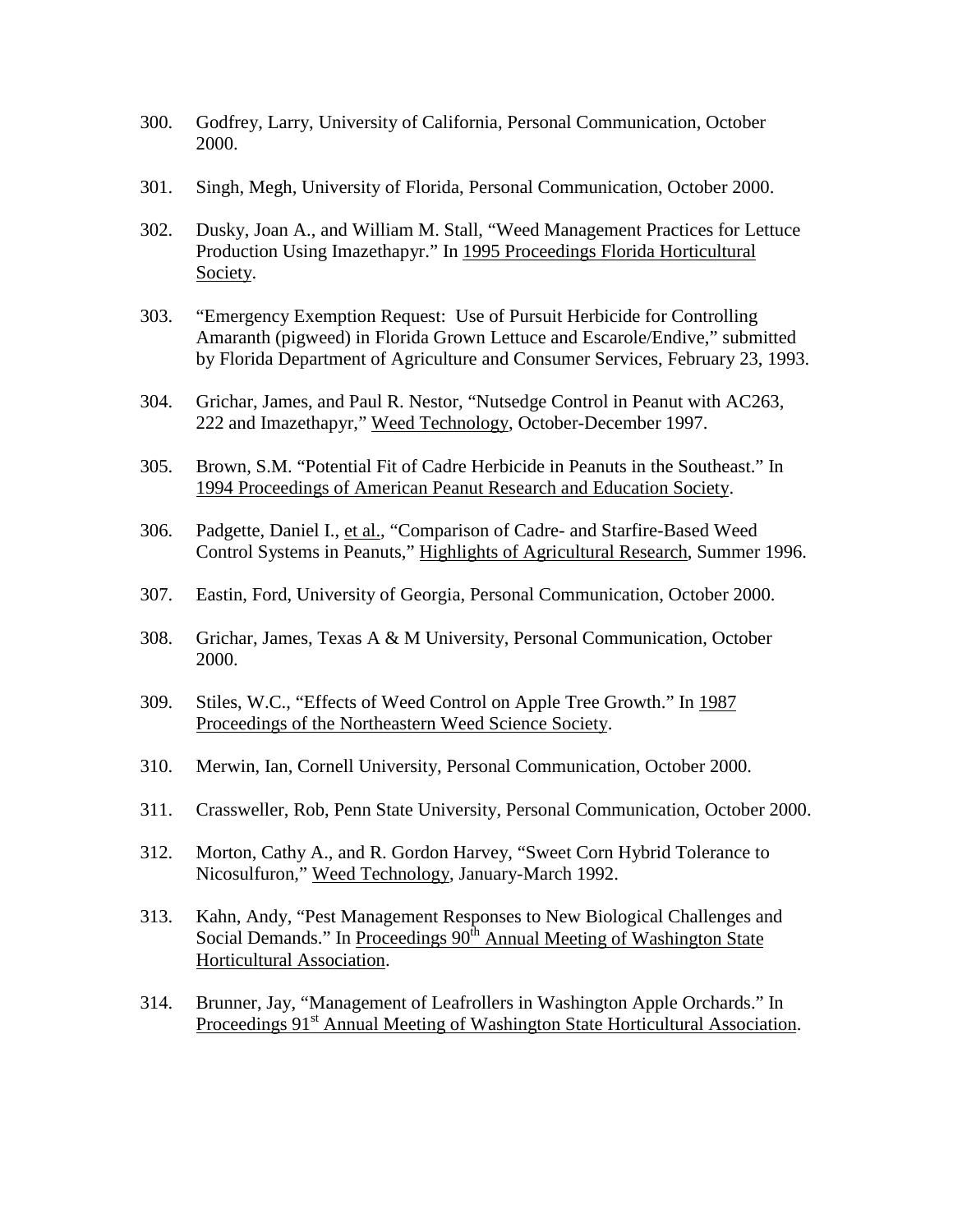- 315. Brunner, Jay, "Pest Management of Leafrollers in Washington Apple Orchards." In Proceedings 89<sup>th</sup> Annual Meeting of Washington State Horticultural Association.
- 316. Brunner, Jay, et al., "Management of Leafrollers with New Soft Insecticides." In Proceedings 94<sup>th</sup> Annual Meeting of Washington State Horticultural Association.
- 317. Brunner, Jay, "New Pests: A Challenge for Areawide Programs." In Proceedings 95<sup>th</sup> Annual Meeting of Washington State Horticultural Association.
- 318. Beers, Elizabeth, Washington State University, Personal Communication, August 2000.
- 319. Petroff, Reeves, Montana State University, Personal Communication, October 2000.
- 320. "Growers Can Find Alternatives to Fill Gaps Left by Omite," Great Lakes Fruit Grower News, April 1996.
- 321. "Pyramite Miticide Receives Federal Registration for Apples and Pears," Great Lakes Fruit Grower News, May 1997.
- 322. Griffin, James L., et al., "Gramoxone Extra Controls Weeds in Sugarcane," Louisiana Agriculture, Winter 1998.
- 323. Braff, Stacey A., et al., "Fertilization and Rainfall Effects on Johnsongrass Control with Asulox," Louisiana Agriculture, Spring 1996.
- 324. Field, Jonathan, Pest Management Evaluation for Clingstone Canning and Fresh Shipping Peaches, Plums and Nectarines, California Tree Fruit Agreement, May 11, 1998.
- 325. Monks, Dave, North Carolina State University, Personal Communication, November 2000.
- 326. "Burndown Options with Postemergence Grass Herbicide Combinations for No-Till Soybeans," Pest Management and Crop Development Bulletin, University of Illinois, May 19, 1995.
- 327. Cantwell, John R., et al., "Imazethapyr for Weed Control in Soybeans," Weed Technology, October-December 1989.
- 328. Allen, S.M., and T.J. Hartberg, "Weed Control in Soybeans with Applications of Imazethapyr Postemergence Following Pendimethalin Preplant Incorporated." In Proceedings North Central Weed Science Society, 1989.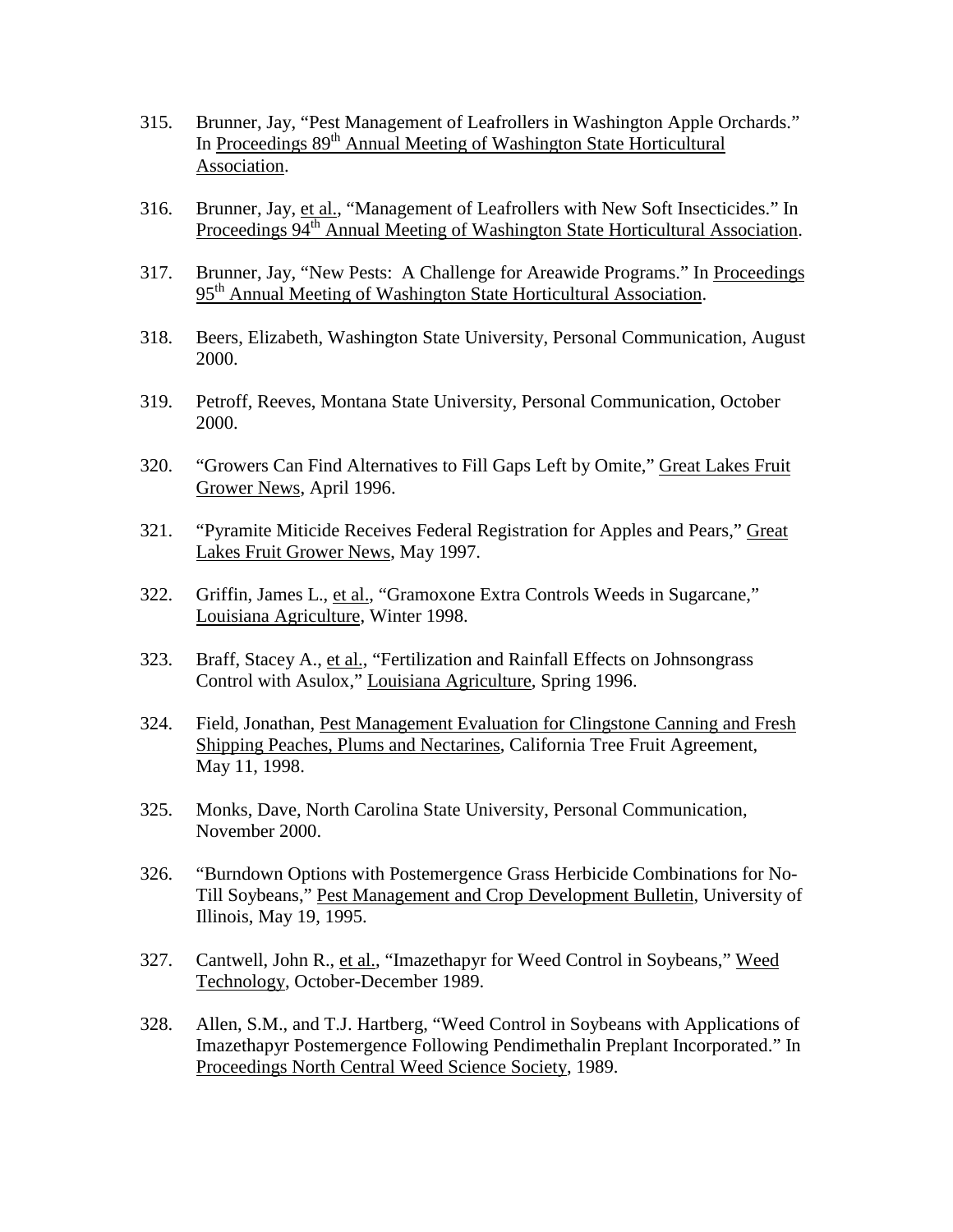- 329. Smeda, Reid J., "Suppression of Common Waterhemp Emergence and Growth with Preemergence Herbicides in Soybeans." In Proceedings North Central Weed Science Society, 1998.
- 330. "How to Control ALS-Resistant Waterhemp?," Pest Management and Crop Development Bulletin, University of Illinois, July 5, 1996.
- 331. "Postemergence Herbicides for Waterhemp Control in Corn and Soybeans," Pest Management and Crop Development Bulletin, University of Illinois, June 12, 1998.
- 332. Chemical Weed Control for Field Crops, Pasture, Rangeland and Noncropland, 1986-1994, Agricultural Experiment Station, Kansas State University.
- 333. Knake, Ellery, "New Developments for Weed Control in Soybeans," Pest Management and Crop Development Bulletin, University of Illinois, August 18, 1995.
- 334. Simpson, D.M., and E.W. Stoller, "Response of Sulfonylurea Tolerant Soybean and Selected Weed Species to Imazethapyr and Thifensulfuron Combinations," Weed Technology, vol. 9, issue 3, 1995.
- 335. Culpepper, A. Stanley, et al., "Sicklepod Management in ALS-Modified Soybean," Weed Technology, vol. 11, issue 1, 1997.
- 336. Baldwin, Ford L., "Make Use of Roundup Ready Program Flexibility," Delta Farm Press, July 10, 1998.
- 337. "Research Compares R/R, Conventional Beans," Delta Farm Press, May 1, 1998.
- 338. Shaw, David, Mississippi State University, Personal Communication, November 2000.
- 339. Murdock, E.C., et al., "The History and Present Status of Herbicide-Resistant Weed Biotypes in South Carolina Cotton." In 1993 Proceedings Beltwide Cotton Conferences.
- 340. York, A.C., and E.C. Murdock, "Management Strategies for Herbicide-Resistant Weeds." In 1993 Proceedings Beltwide Cotton Conferences.
- 341. Snipes, C.E., et al., "Documentation of Gramanicide-Resistant Johnsongrass in Cotton." In 1993 Proceedings Beltwide Cotton Conferences.
- 342. Paulsgrove, Mary D., and John W. Wilcot, "Weed Management in Bromoxynil-Resistant *Gossypuim Herisiteum*," Weed Science, September-October 1999.